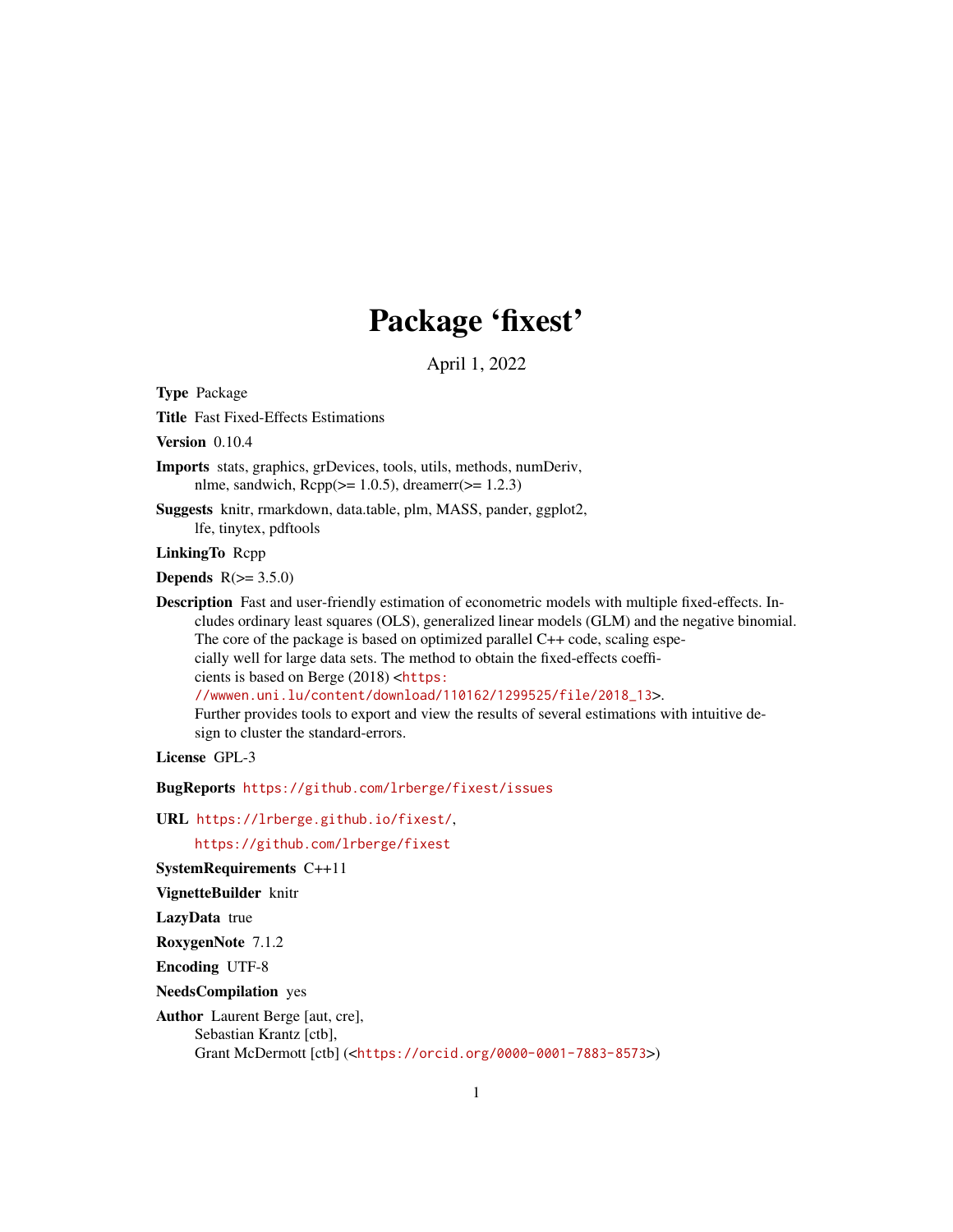Maintainer Laurent Berge <laurent.berge@u-bordeaux.fr> **Repository CRAN** Date/Publication 2022-03-31 23:10:02 UTC

## R topics documented:

|  | $\overline{4}$<br>6 |
|--|---------------------|
|  | $\overline{7}$      |
|  |                     |
|  | 8                   |
|  | 9                   |
|  | 9                   |
|  | 10                  |
|  | 14                  |
|  | 15                  |
|  | 16                  |
|  | 18                  |
|  | 19                  |
|  | 30                  |
|  | 33                  |
|  | 34                  |
|  | 36                  |
|  | 38                  |
|  | 42                  |
|  | 42                  |
|  | 45                  |
|  | 53                  |
|  | 54                  |
|  | 56                  |
|  | -78                 |
|  | 79                  |
|  |                     |
|  |                     |
|  |                     |
|  |                     |
|  |                     |
|  |                     |
|  |                     |
|  |                     |
|  |                     |
|  |                     |
|  |                     |
|  |                     |
|  |                     |
|  |                     |
|  |                     |
|  |                     |
|  |                     |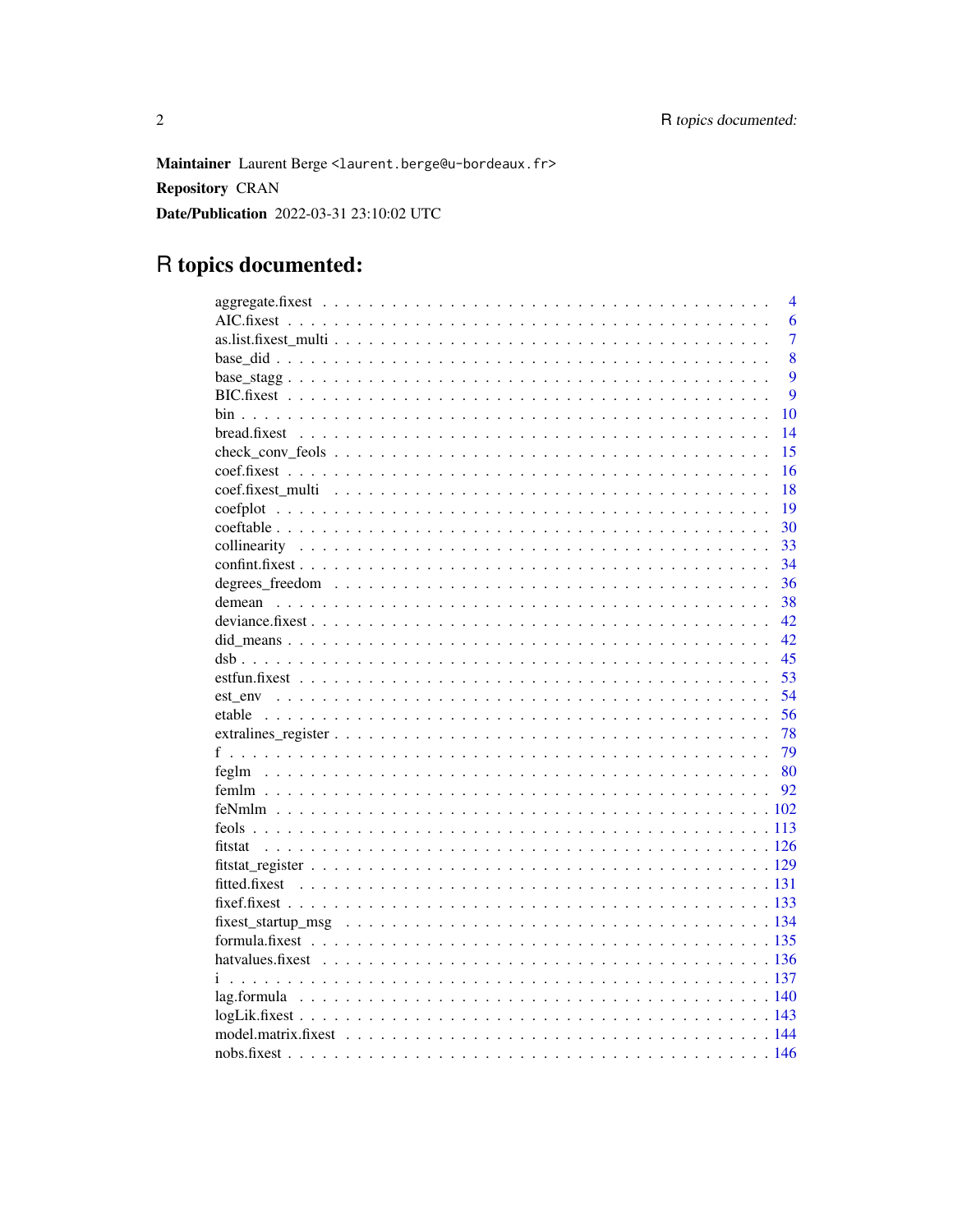| r2              |  |
|-----------------|--|
|                 |  |
|                 |  |
|                 |  |
|                 |  |
|                 |  |
|                 |  |
|                 |  |
|                 |  |
|                 |  |
|                 |  |
|                 |  |
|                 |  |
|                 |  |
|                 |  |
|                 |  |
|                 |  |
|                 |  |
|                 |  |
|                 |  |
|                 |  |
|                 |  |
|                 |  |
|                 |  |
|                 |  |
|                 |  |
|                 |  |
|                 |  |
|                 |  |
|                 |  |
|                 |  |
|                 |  |
|                 |  |
| xpd             |  |
| [.fixest multi] |  |
| [.fixest_panel] |  |
|                 |  |
|                 |  |
|                 |  |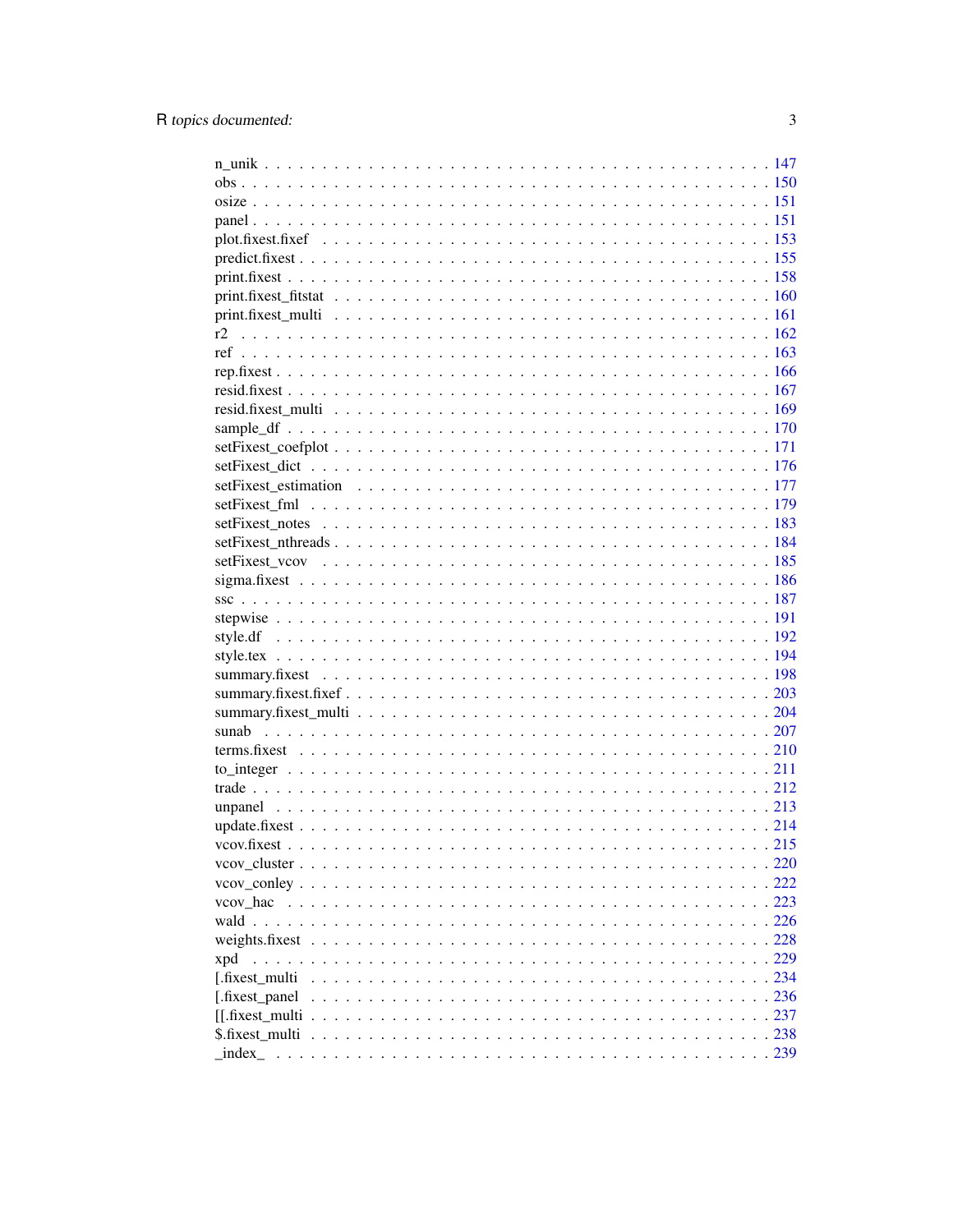#### <span id="page-3-0"></span>**Index** [241](#page-240-0)

aggregate.fixest *Aggregates the values of DiD coefficients a la Sun and Abraham*

### Description

Simple tool that aggregates the value of CATT coefficients in staggered difference-in-difference setups (see details).

#### Usage

```
## S3 method for class 'fixest'
aggregate(x, agg, full = FALSE, use_weights = TRUE, ...)
```
### Arguments

| X           | A fixest object.                                                                                                                                                                                                                                                                                                                                                                                                                                                                                                                                                                                        |
|-------------|---------------------------------------------------------------------------------------------------------------------------------------------------------------------------------------------------------------------------------------------------------------------------------------------------------------------------------------------------------------------------------------------------------------------------------------------------------------------------------------------------------------------------------------------------------------------------------------------------------|
| agg         | A character scalar describing the variable names to be aggregated, it is pattern-<br>based. All variables that match the pattern will be aggregated. It must be of the<br>form "(root)", the parentheses must be there and the resulting variable name<br>will be "root". You can add another root with parentheses: "(root1) regex(root2)",<br>in which case the resulting name is "root1::root2". To name the resulting<br>variable differently you can pass a named vector: $c("name" = "pattern")$ or<br>$c("name" = "pattern(root2)")$ . It's a bit intricate sorry, please see the exam-<br>ples. |
| full        | Logical scalar, defaults to FALSE. If TRUE, then all coefficients are returned, not<br>only the aggregated coefficients.                                                                                                                                                                                                                                                                                                                                                                                                                                                                                |
| use_weights | Logical, default is TRUE. If the estimation was weighted, whether the aggre-<br>gation should take into account the weights. Basically if the weights reflected<br>frequency it should be TRUE.                                                                                                                                                                                                                                                                                                                                                                                                         |
| $\ddotsc$   | Arguments to be passed to summary. fixest.                                                                                                                                                                                                                                                                                                                                                                                                                                                                                                                                                              |

### Details

This is a function helping to replicate the estimator from Sun and Abraham (2020). You first need to perform an estimation with cohort and relative periods dummies (typically using the function [i](#page-136-1)), this leads to estimators of the cohort average treatment effect on the treated (CATT). Then you can use this function to retrieve the average treatment effect on each relative period, or for any other way you wish to aggregate the CATT.

Note that contrary to the SA article, here the cohort share in the sample is considered to be a perfect measure for the cohort share in the population.

### Value

It returns a matrix representing a table of coefficients.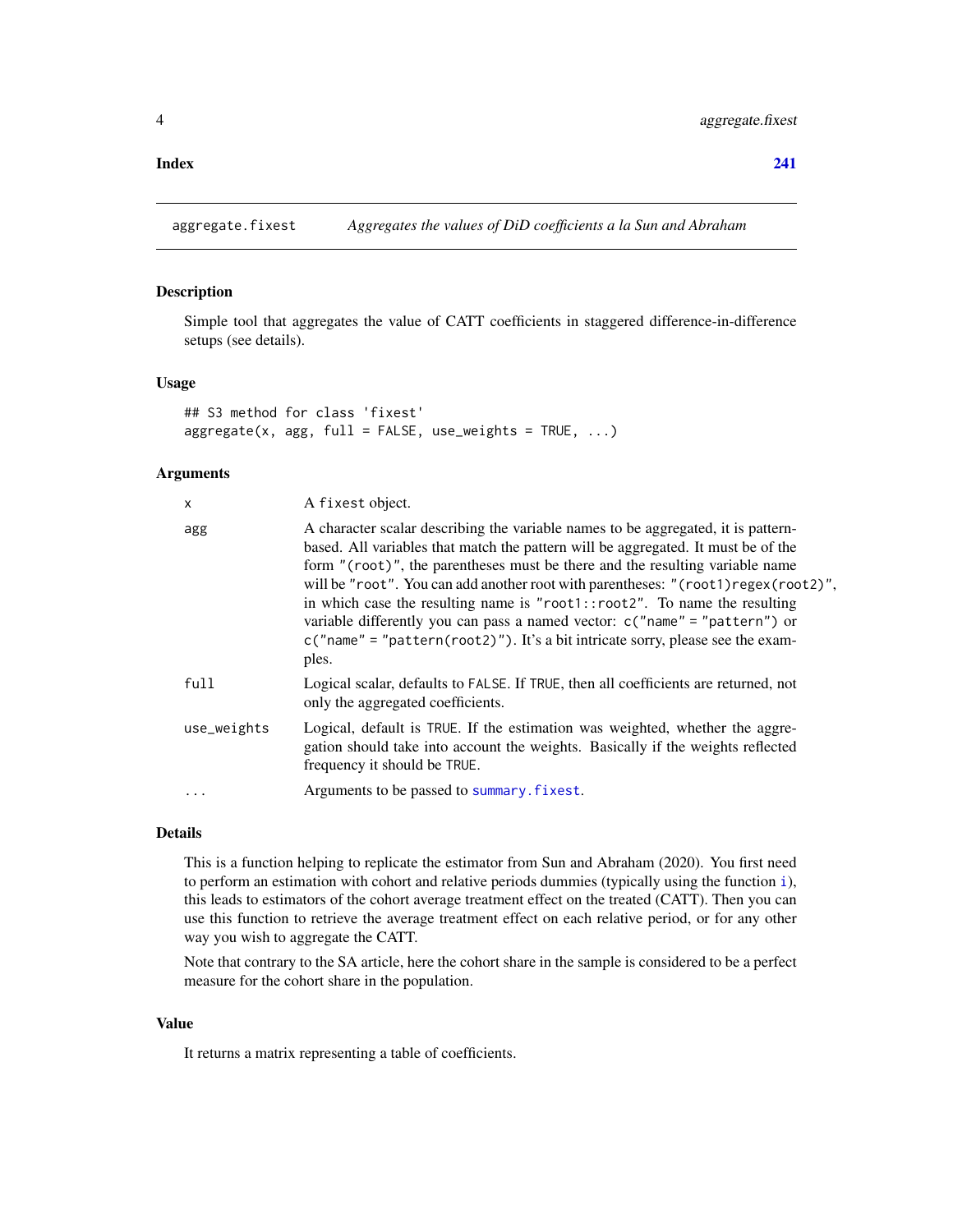### aggregate.fixest 5

#### Author(s)

Laurent Berge

#### **References**

Liyang Sun and Sarah Abraham, forthcoming, "Estimating Dynamic Treatment Effects in Event Studies with Heterogeneous Treatment Effects". Journal of Econometrics.

```
#
# DiD example
#
data(base_stagg)
# 2 kind of estimations:
# - regular TWFE model
# - estimation with cohort x time_to_treatment interactions, later aggregated
# Note: the never treated have a time_to_treatment equal to -1000
# Now we perform the estimation
res_twfe = feols(y \sim x1 + i(time_to_treatment, treated,
                            ref = c(-1, -1000) | id + year, base_stagg)
# we use the "i." prefix to force year_treated to be considered as a factor
res\_cohort = feols(y \sim x1 + i(time_to_treatment, i.year_treated,ref = c(-1, -1000) | id + year, base_stagg)
# Displaying the results
iplot(res_twfe, ylim = c(-6, 8))att_true = tapply(base_stagg$treatment_effect_true,
                  base_stagg$time_to_treatment, mean)[-1]
points(-9:8 + 0.15, att\_true, pch = 15, col = 2)# The aggregate effect for each period
agg_coef = aggregate(res_cohort, "(ti.*nt)::(-?[[:digit:]]+)")
x = c(-9:-2, 0:8) + .35points(x, agg\_coeff, 1], pch = 17, col = 4)
ci_low = agg_coef[, 1] - 1.96 * agg_coef[, 2]ci_up = agg\_coeff[, 1] + 1.96 * agg\_coeff[, 2]segments(x0 = x, y0 = ci_low, x1 = x, y1 = ci_lup, col = 4)legend("topleft", col = c(1, 2, 4), pch = c(20, 15, 17),legend = c("TWFE", "True", "Sun & Abraham"))
# The ATT
aggregate(res_cohort, c("ATT" = "treatment::[^-]"))
with(base_stagg, mean(treatment_effect_true[time_to_treatment >= 0]))
```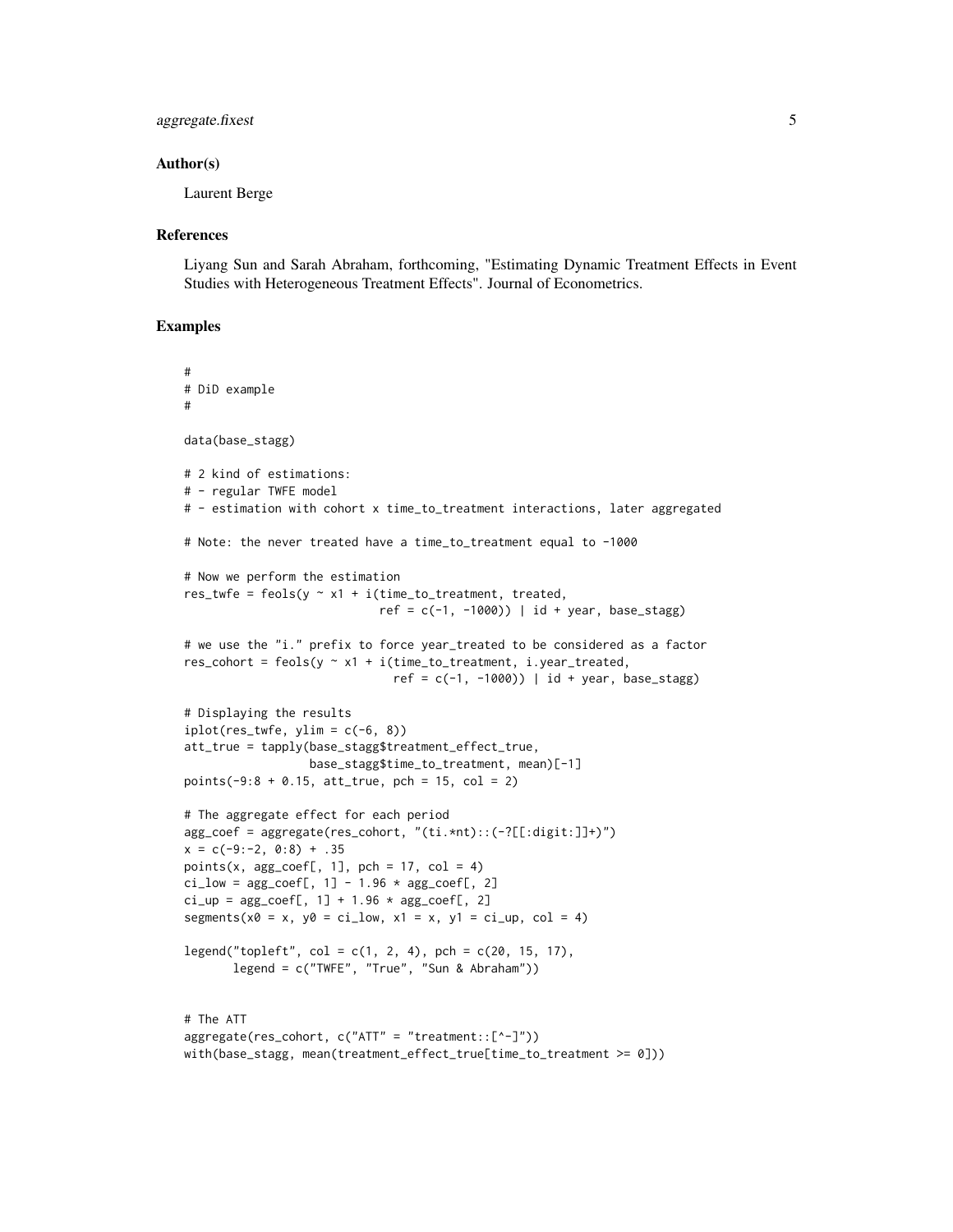```
# The total effect for each cohort
aggregate(res_cohort, c("cohort" = "::[^-].*year_treated::([[:digit:]]+)"))
```
### <span id="page-5-1"></span>AIC.fixest *Aikake's an information criterion*

### Description

This function computes the AIC (Aikake's, an information criterion) from a fixest estimation.

### Usage

## S3 method for class 'fixest'  $AIC(object, ..., k = 2)$ 

### Arguments

| object   | A fixest object. Obtained using the functions femlm, feols or feglm.                  |
|----------|---------------------------------------------------------------------------------------|
| $\cdots$ | Optionally, more fitted objects.                                                      |
| k        | A numeric, the penalty per parameter to be used; the default $k = 2$ is the classical |
|          | AIC (i.e. $AIC=-2*LL+kk+nparams$ ).                                                   |

### Details

The AIC is computed as:

 $AIC = -2 \times LogLikelihood + k \times nbParams$ 

with k the penalty parameter.

You can have more information on this criterion on [AIC](#page-0-0).

### Value

It return a numeric vector, with length the same as the number of objects taken as arguments.

### Author(s)

Laurent Berge

#### See Also

See also the main estimation functions [femlm](#page-91-1), [feols](#page-112-1) or [feglm](#page-79-1). Other statictics methods: BIC. fixest, [logLik.fixest](#page-142-1), [nobs.fixest](#page-145-1).

<span id="page-5-0"></span>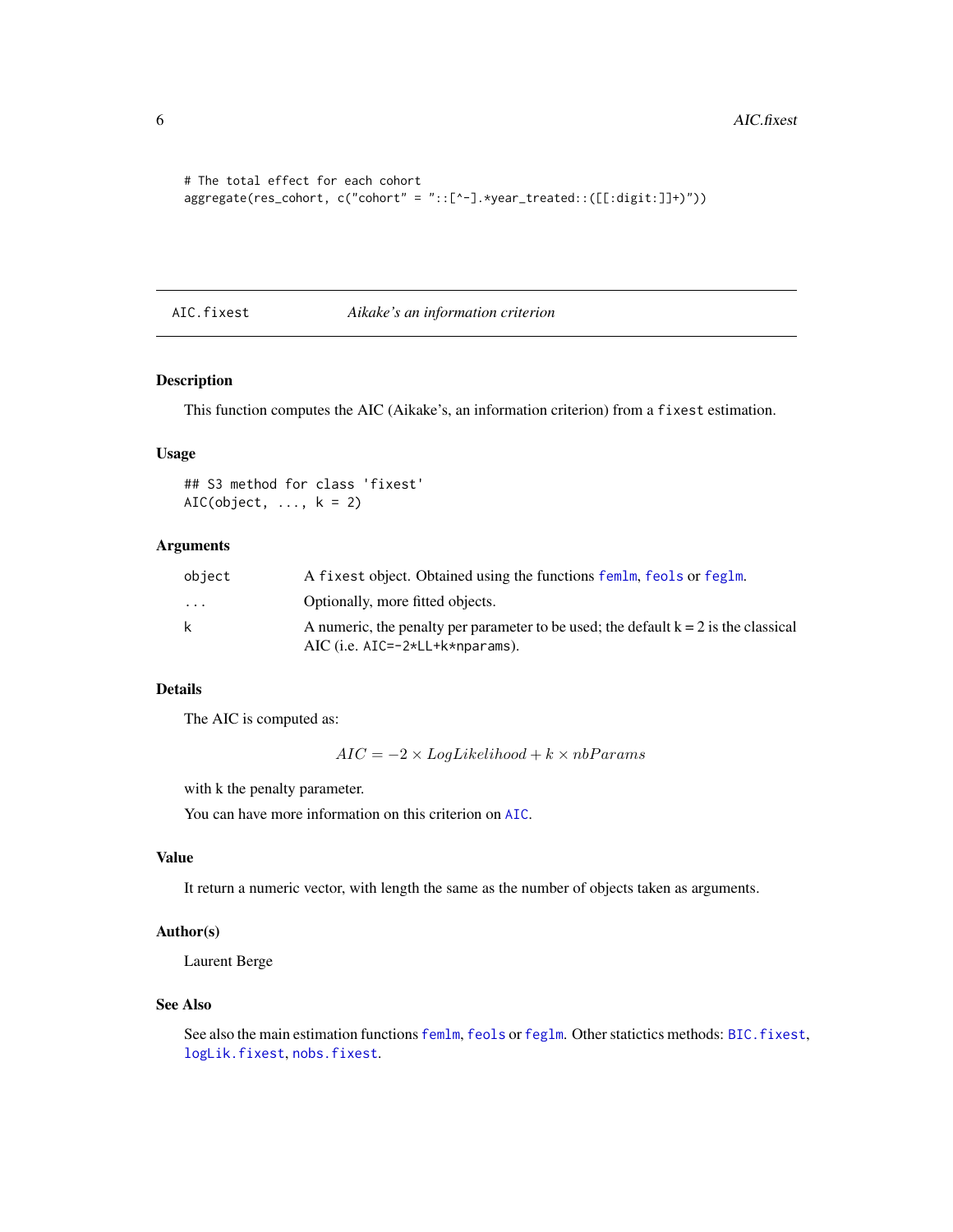### <span id="page-6-0"></span>as.list.fixest\_multi 7

#### Examples

```
# two fitted models with different expl. variables:
res1 = femlm(Sepal.Length \sim Sepal.Width + Petal.Length +
             Petal.Width | Species, iris)
res2 = femlm(Sepal.Length ~ Petal.Width | Species, iris)
AIC(res1, res2)
BIC(res1, res2)
```
<span id="page-6-1"></span>as.list.fixest\_multi *Transforms a fixest\_multi object into a list*

#### Description

Extracts the results from a fixest\_multi object and place them into a list.

### Usage

```
## S3 method for class 'fixest_multi'
as.list(x, \ldots)
```
#### Arguments

|          | A fixest_multi object, obtained from a fixest estimation leading to multiple |
|----------|------------------------------------------------------------------------------|
|          | results.                                                                     |
| $\cdots$ | Not currently used.                                                          |

#### Value

Returns a list containing all the results of the multiple estimations.

### See Also

The main fixest estimation functions: [feols](#page-112-1), [fepois](#page-79-2), [fenegbin](#page-91-2), [feglm](#page-79-1), [feNmlm](#page-101-1). Tools for mutliple fixest estimations: [summary.fixest\\_multi](#page-203-1), [print.fixest\\_multi](#page-160-1), [as.list.fixest\\_multi](#page-6-1), [sub-sub-.fixest\\_multi](#page-0-0), [sub-.fixest\\_multi](#page-0-0), [cash-.fixest\\_multi](#page-0-0).

```
base = iris
names(base) = c("y", "x1", "x2", "x3", "species")# Multiple estimation
res = feols(y \sim \text{csw}(x1, x2, x3), base, split = ~species)
```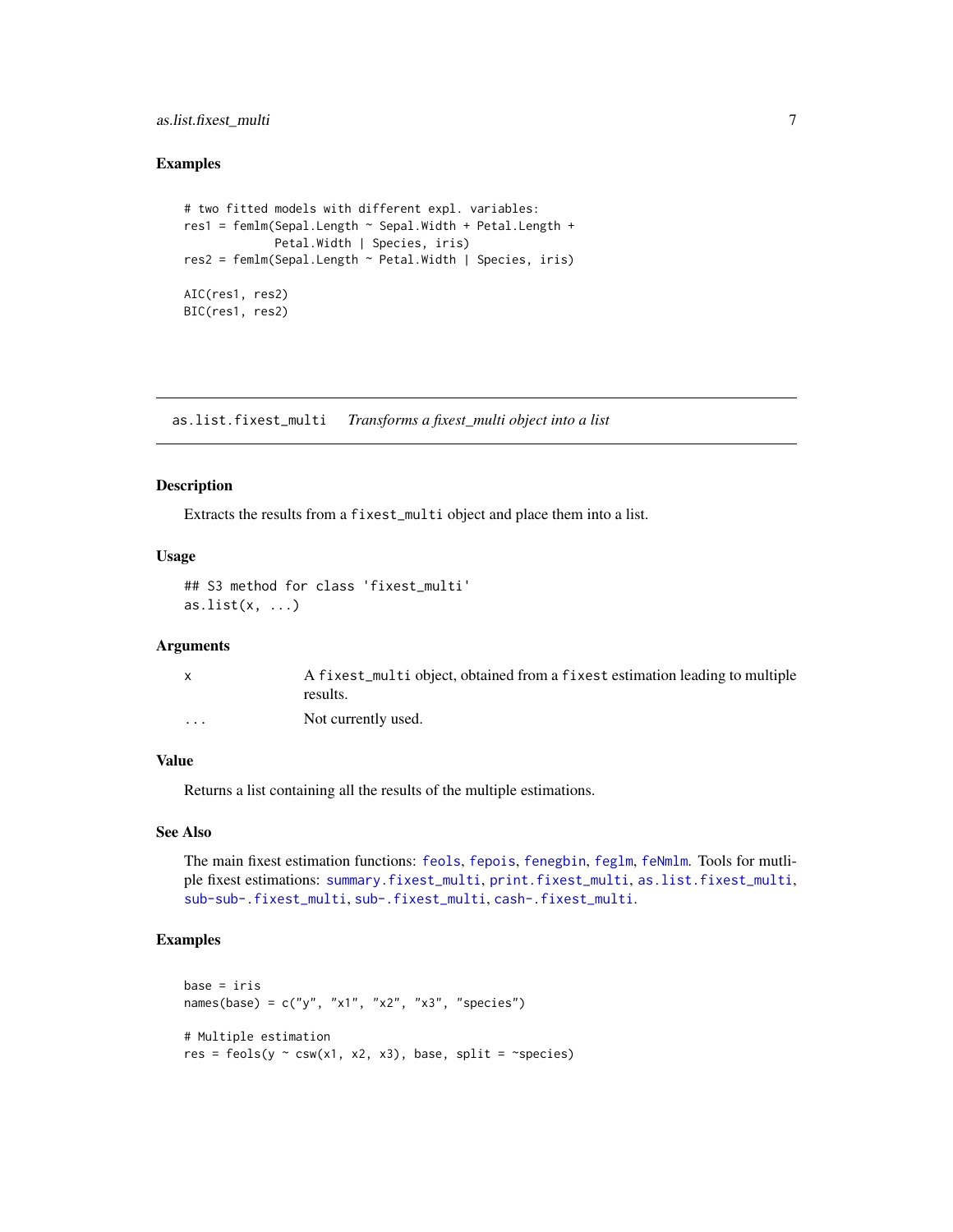<span id="page-7-0"></span># All the results at once as.list(res)

base\_did *Sample data for difference in difference*

### Description

This data has been generated to illustrate the use of difference in difference functions in package fixest. This is a balanced panel of 104 individuals and 10 periods. About half the individuals are treated, the treatment having a positive effect on the dependent variable y after the 5th period. The effect of the treatment on y is gradual.

### Usage

data(base\_did)

### Format

base\_did is a data frame with 1,040 observations and 6 variables named y, x1, id, period, post and treat.

- y: The dependent variable affected by the treatment.
- x1: An explanatory variable.
- id: Identifier of the individual.
- period: From 1 to 10
- post: Indicator taking value 1 if the period is strictly greater than 5, 0 otherwise.
- treat: Indicator taking value 1 if the individual is treated, 0 otherwise.

#### Source

This data has been generated from R.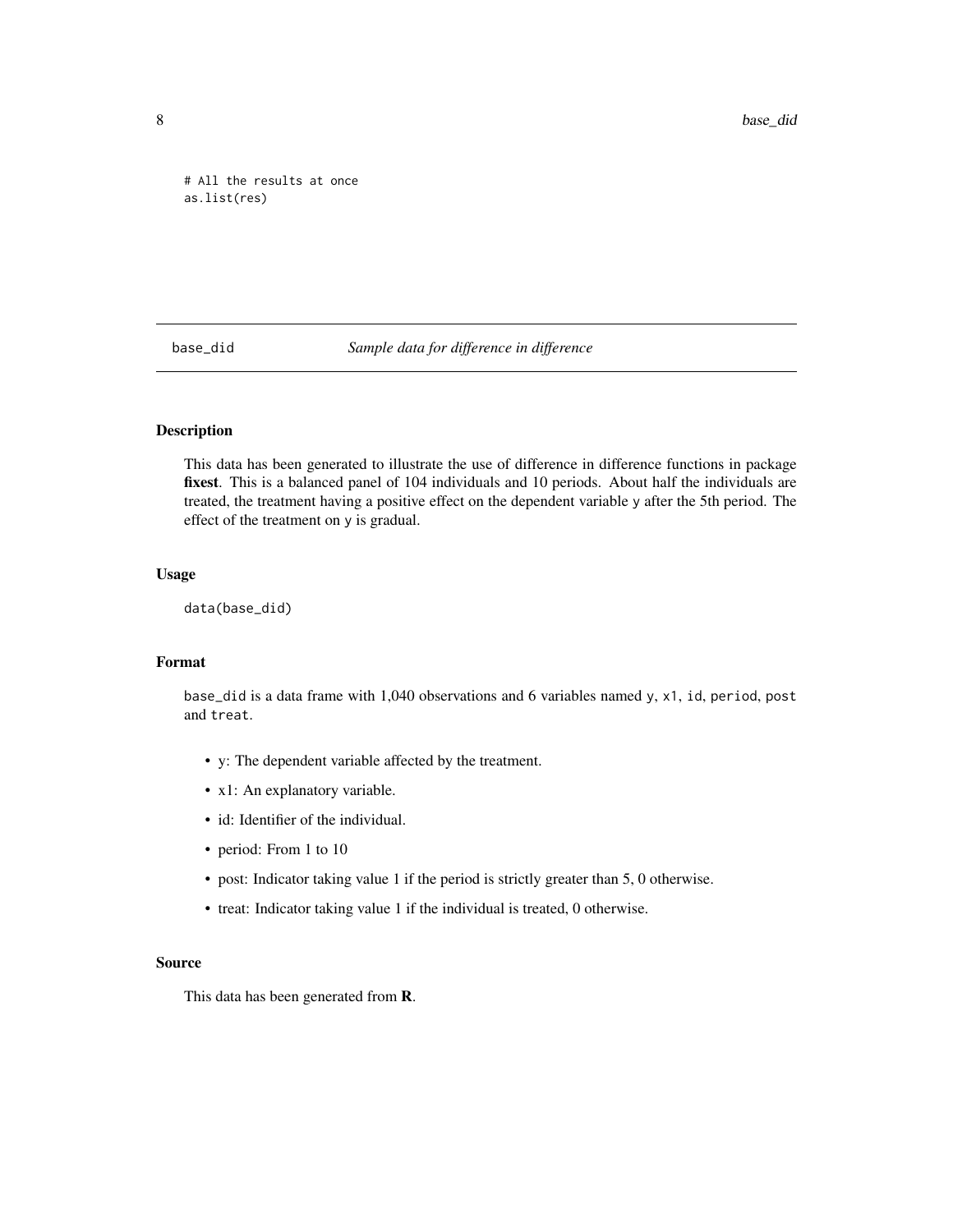<span id="page-8-0"></span>

#### Description

This data has been generated to illustrate the Sun and Abraham (Journal of Econometrics, forthcoming) method for staggered difference-in-difference. This is a balanced panel of 95 individuals and 10 periods. Half the individuals are treated. For those treated, the treatment date can vary from the second to the last period. The effect of the treatment depends on the time since the treatment: it is first negative and then increasing.

#### Usage

data(base\_stagg)

#### Format

base\_stagg is a data frame with 950 observations and 7 variables:

- id: panel identifier.
- year: from 1 to 10.
- year\_treated: the period at which the individual is treated.
- time\_to\_treatment: different between the year and the treatment year.
- treated: indicator taking value 1 if the individual is treated, 0 otherwise.
- treatment\_effect\_true: true effect of the treatment.
- x1: explanatory variable, correlated with the period.
- y: the dependent variable affected by the treatment.

#### Source

This data has been generated from R.

<span id="page-8-1"></span>BIC.fixest *Bayesian information criterion*

### **Description**

This function computes the BIC (Bayesian information criterion) from a fixest estimation.

#### Usage

```
## S3 method for class 'fixest'
BIC(object, ...)
```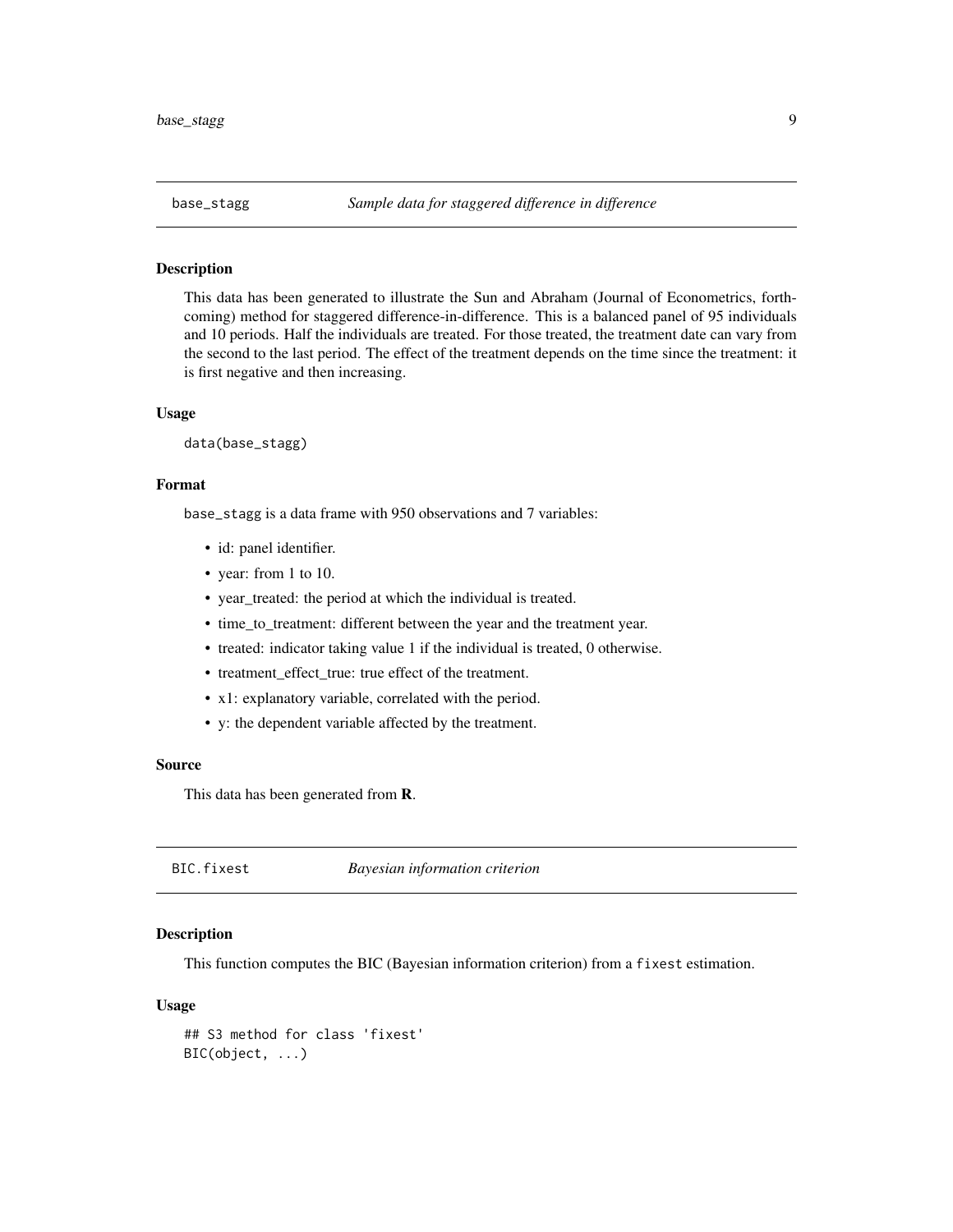### <span id="page-9-0"></span>Arguments

| object | A fixest object. Obtained using the functions femlm, feols or feglm. |
|--------|----------------------------------------------------------------------|
| .      | Optionally, more fitted objects.                                     |

### Details

The BIC is computed as follows:

 $BIC = -2 \times LogLikelihood + log(nobs) \times nbParams$ 

with k the penalty parameter.

You can have more information on this criterion on [AIC](#page-0-0).

### Value

It return a numeric vector, with length the same as the number of objects taken as arguments.

#### Author(s)

Laurent Berge

### See Also

See also the main estimation functions [femlm](#page-91-1), [feols](#page-112-1) or [feglm](#page-79-1). Other statistics functions: [AIC.fixest](#page-5-1), [logLik.fixest](#page-142-1).

### Examples

```
# two fitted models with different expl. variables:
res1 = femlm(Sepal.Length ~ Sepal.Width + Petal.Length +
            Petal.Width | Species, iris)
res2 = femlm(Sepal.Length ~ Petal.Width | Species, iris)
AIC(res1, res2)
BIC(res1, res2)
```
<span id="page-9-1"></span>bin *Bins the values of a variable (typically a factor)*

### Description

Tool to easily group the values of a given variable.

#### Usage

bin(x, bin)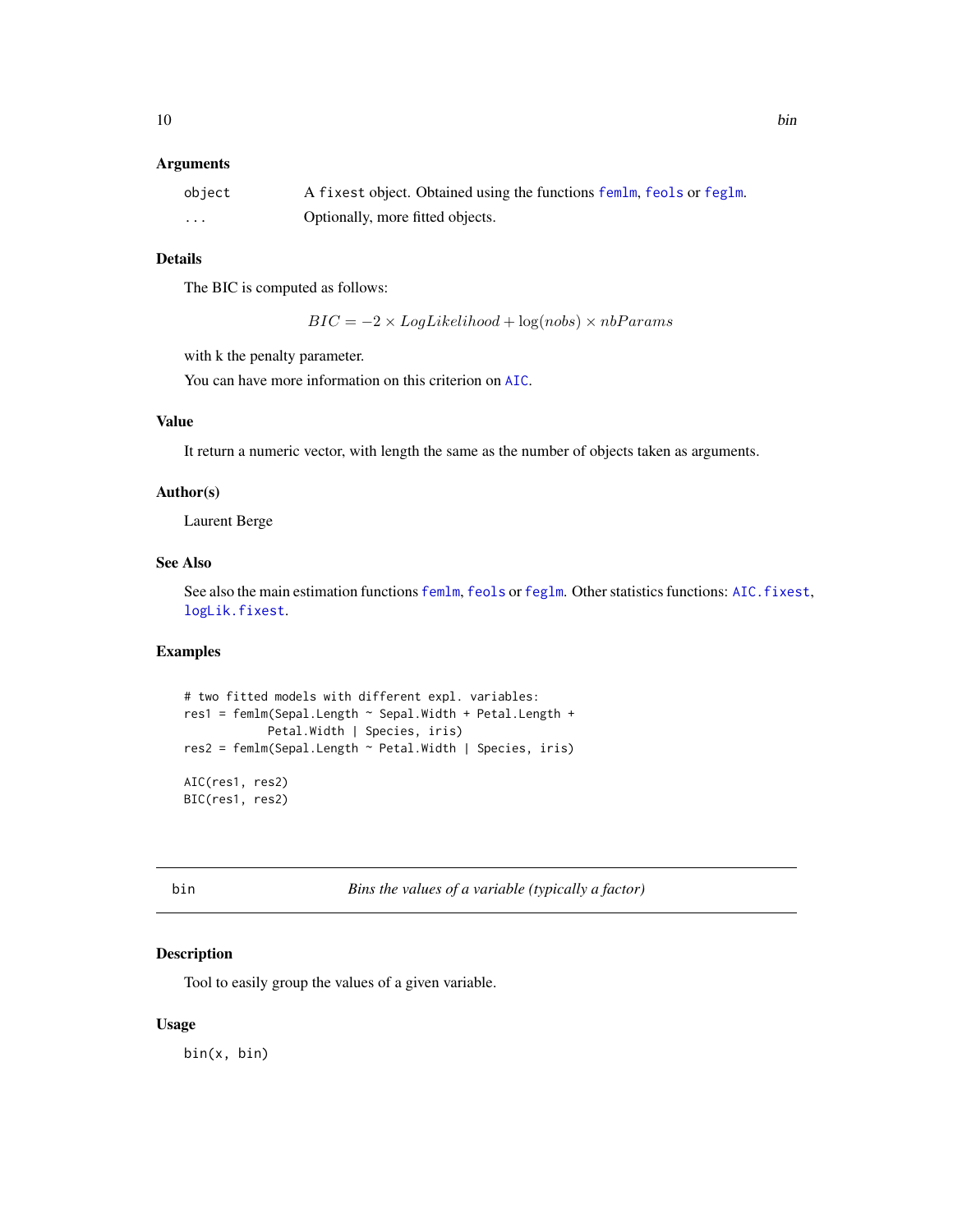### bin 11

#### Arguments

x A vector whose values have to be grouped. Can be of any type but must be atomic. bin A list of values to be grouped, a vector, a formula, or the special values "bin: : digit" or "cut::values". To create a new value from old values, use bin = list("new\_value"=old\_values) with old\_values a vector of existing values. You can use . () for list(). It accepts regular expressions, but they must start with an "@", like in bin="@Aug|Dec". It accepts one-sided formulas which must contain the variable x, e.g. bin=list("<2"  $=$   $\alpha$  < 2). The names of the list are the new names. If the new name is missing, the first value matched becomes the new name. In the name, adding "@d", with d a digit, will relocate the value in position d: useful to change the position of factors. Use "@" as first item to make subsequent items be located first in the factor. Feeding in a vector is like using a list without name and only a single element. If the vector is numeric, you can use the special value "bin::digit" to group every digit element. For example if x represents years, using bin="bin::2" creates bins of two years. With any data, using "!bin::digit" groups every digit consecutive values starting from the first value. Using "!!bin::digit" is the same but starting from the last value. With numeric vectors you can: a) use "cut::n" to cut the vector into n equal parts, b) use "cut::a]b[" to create the following bins: [min,a], ]a,b[, [b,max]. The latter syntax is a sequence of number/quartile (q0 to q4)/percentile (p0 to p100) followed by an open or closed square bracket. You can add custom bin names by adding them in the

character vector after 'cut::values'. See details and examples. Dot square

#### Value

It returns a vector of the same length as x.

#### "Cutting" a numeric vector

Numeric vectors can be cut easily into: a) equal parts, b) user-specified bins.

bracket expansion (see [dsb](#page-44-1)) is enabled.

Use "cut::n" to cut the vector into n (roughly) equal parts. Percentiles are used to partition the data, hence some data distributions can lead to create less than n parts (for example if P0 is the same as P50).

The user can specify custom bins with the following syntax: "cut::a]b]c]"etc. Here the numbers a, b, c, etc, are a sequence of increasing numbers, each followed by an open or closed square bracket. The numbers can be specified as either plain numbers (e.g. "cut::5]12[32["), quartiles (e.g. "cut::q1]q3["), or percentiles (e.g. "cut::p10]p15]p90]"). Values of different types can be mixed: "cut::5]q2[p80[" is valid provided the median (q2) is indeed greater than 5, otherwise an error is thrown.

The square bracket right of each number tells whether the numbers should be included or excluded from the current bin. For example, say x ranges from 0 to 100, then "cut::5]" will create two bins: one from 0 to 5 and a second from 6 to 100. With "cut::5[" the bins would have been 0-4 and 5-100.

A factor is returned. The labels report the min and max values in each bin.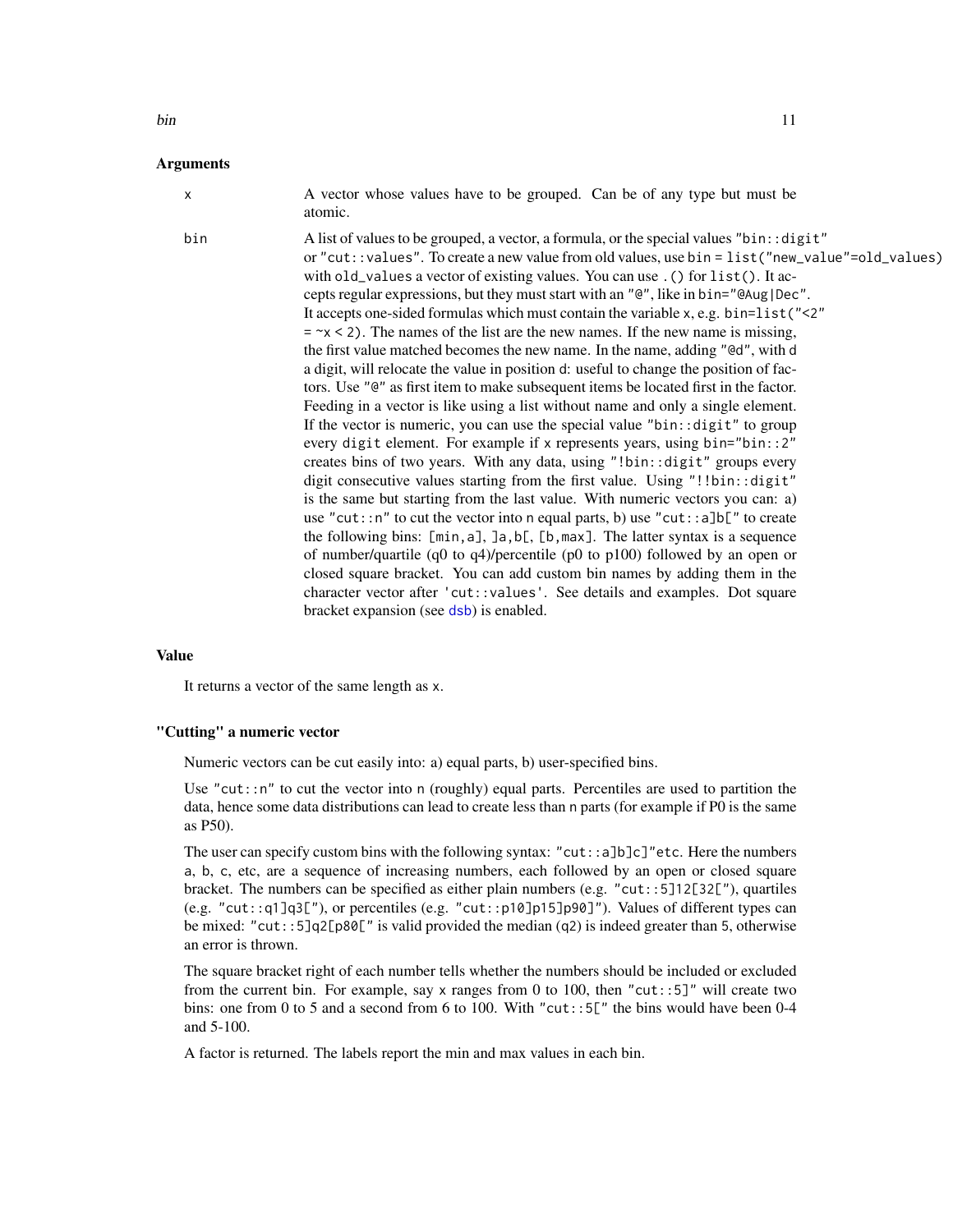You don't need to provide all of them, and NA values fall back to the default label. For example,  $bin = c("cut::4", "01", NA", "03")$  will modify only the first and third label that will be displayed as "Q1" and "Q3".

### bin vs ref

The functions [bin](#page-9-1) and [ref](#page-162-1) are able to do the same thing, then why use one instead of the other? Here are the differences:

- ref always returns a factor. This is in contrast with bin which returns, when possible, a vector of the same type as the vector in input.
- ref always places the values modified in the first place of the factor levels. On the other hand, bin tries to not modify the ordering of the levels. It is possible to make bin mimic the behavior of ref by adding an "@" as the first element of the list in the argument bin.
- when a vector (and not a list) is given in input, ref will place each element of the vector in the first place of the factor levels. The behavior of bin is totally different, bin will transform all the values in the vector into a single value in x (i.e. it's binning).

### Author(s)

Laurent Berge

### See Also

To re-factor variables: [ref](#page-162-1).

```
data(airquality)
month_num = airquality$Month
table(month_num)
# Grouping the first two values
table(bin(month_num, 5:6))
# ... plus changing the name to '10'
table/bin(month_number, list("10" = 5:6)))# ... and grouping 7 to 9
table/bin(month_number, list("g1" = 5:6, "g2" = 7:9)))# Grouping every two months
table(bin(month_num, "bin::2"))
# ... every 2 consecutive elements
table(bin(month_num, "!bin::2"))
# ... idem starting from the last one
table(bin(month_num, "!!bin::2"))
```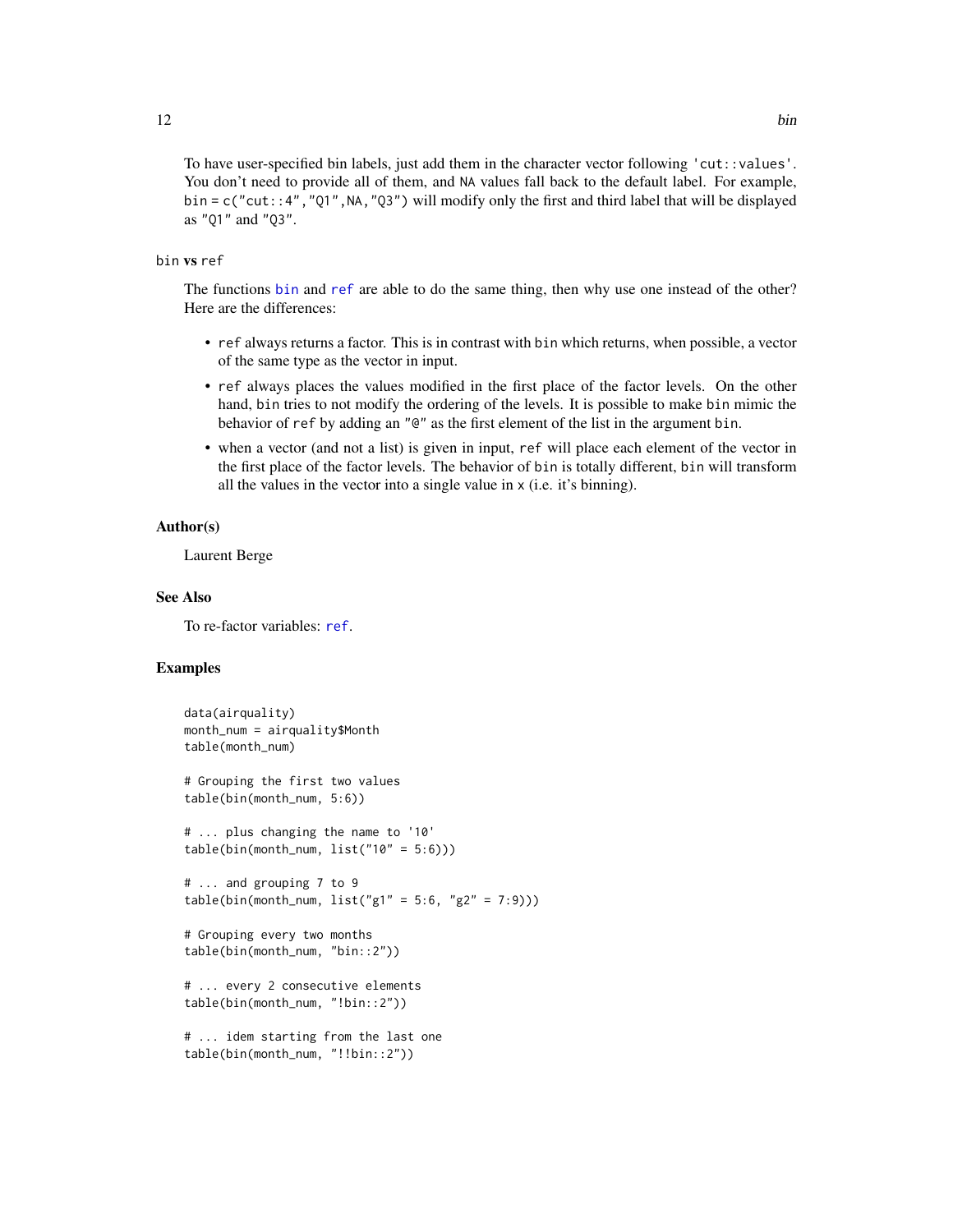```
# Using .() for list():
table(bin(month_num, .("g1" = 5:6)))
#
# with non numeric data
#
month_lab = c("may", "june", "july", "august", "september")
month_fact = factor(month_num, labels = month_lab)
# Grouping the first two elements
table(bin(month_fact, c("may", "jun")))
# ... using regex
table(bin(month_fact, "@may|jun"))
# ...changing the name
table(bin(month_fact, list("spring" = "@may|jun")))
# Grouping every 2 consecutive months
table(bin(month_fact, "!bin::2"))
# ...idem but starting from the last
table(bin(month_fact, "!!bin::2"))
# Relocating the months using "@d" in the name
table(bin(month_fact, .("@5" = "may", "@1 summer" = "@aug|jul")))
# Putting "@" as first item means subsequent items will be placed first
table(bin(month_fact, .("@", "aug", "july")))
#
# "Cutting" numeric data
#
data(iris)
plen = iris$Petal.Length
# 3 parts of (roughly) equal size
table(bin(plen, "cut::3"))
# Three custom bins
table(bin(plen, "cut::2]5]"))
# .. same, excluding 5 in the 2nd bin
table(bin(plen, "cut::2]5["))
# Using quartiles
table(bin(plen, "cut::q1]q2]q3]"))
# Using percentiles
```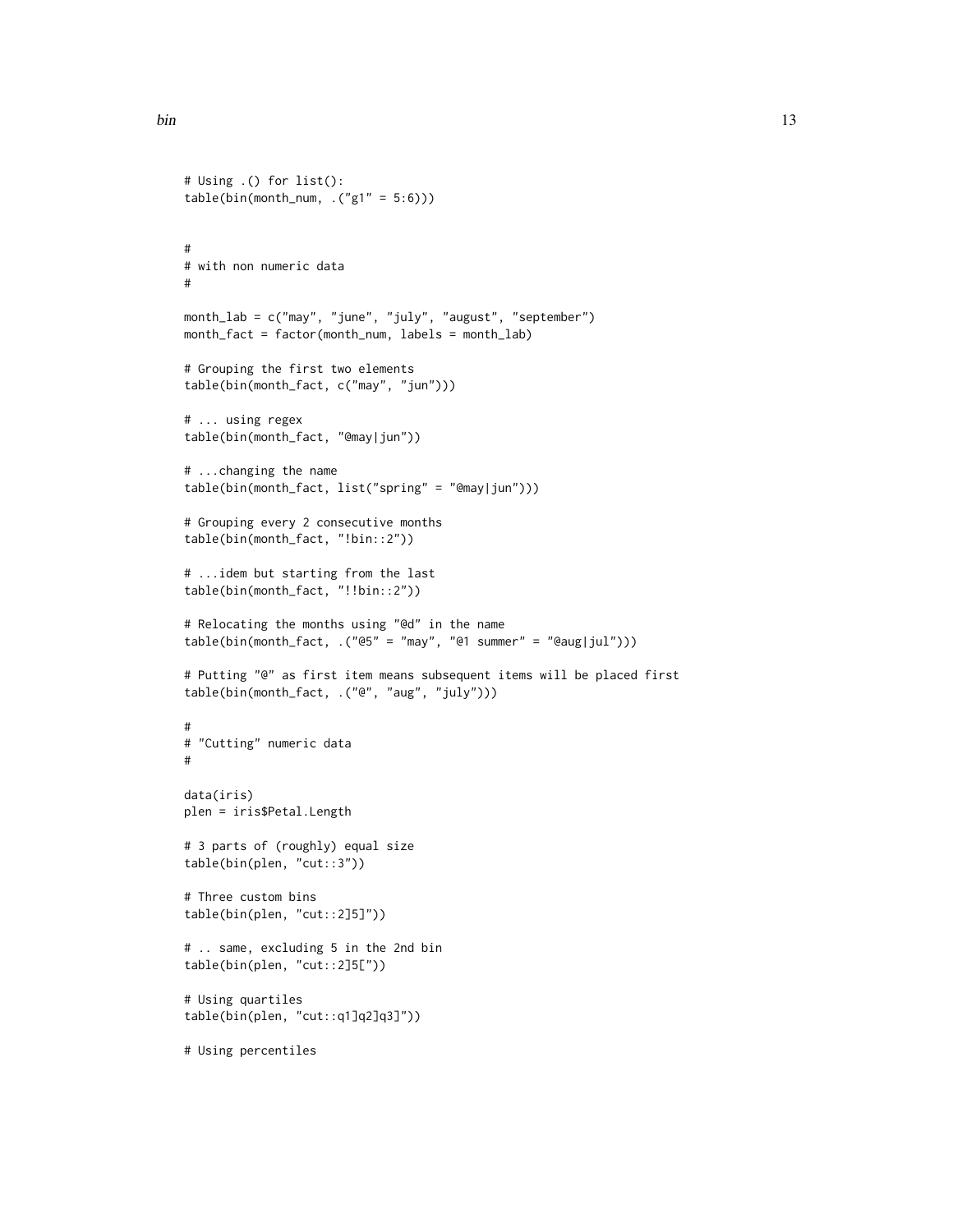```
table(bin(plen, "cut::p20]p50]p70]p90]"))
# Mixing all
table(bin(plen, "cut::2[q2]p90]"))
# NOTA:
# -> the labels always contain the min/max values in each bin
# Custom labels can be provided, just give them in the char. vector
# NA values lead to the default label
table(bin(plen, c("cut::2[q2]p90]", "<2", "]2; Q2]", NA, ">90%")))
#
# With a formula
#
data(iris)
plen = iris$Petal.Length
# We need to use "x"
table(bin(plen, list("< 2" = -x < 2, ">= 2" = -x >= 2)))
```
### Description

Extracts the bread matrix from fixest objects to be used to compute sandwich variance-covariance matrices.

#### Usage

```
## S3 method for class 'fixest'
break(x, \ldots)
```
#### Arguments

|          | A fixest object, obtained for instance from feols. |
|----------|----------------------------------------------------|
| $\cdots$ | Not currently used.                                |

#### Value

Returns a matrix of the same dimension as the number of variables used in the estimation.

<span id="page-13-0"></span>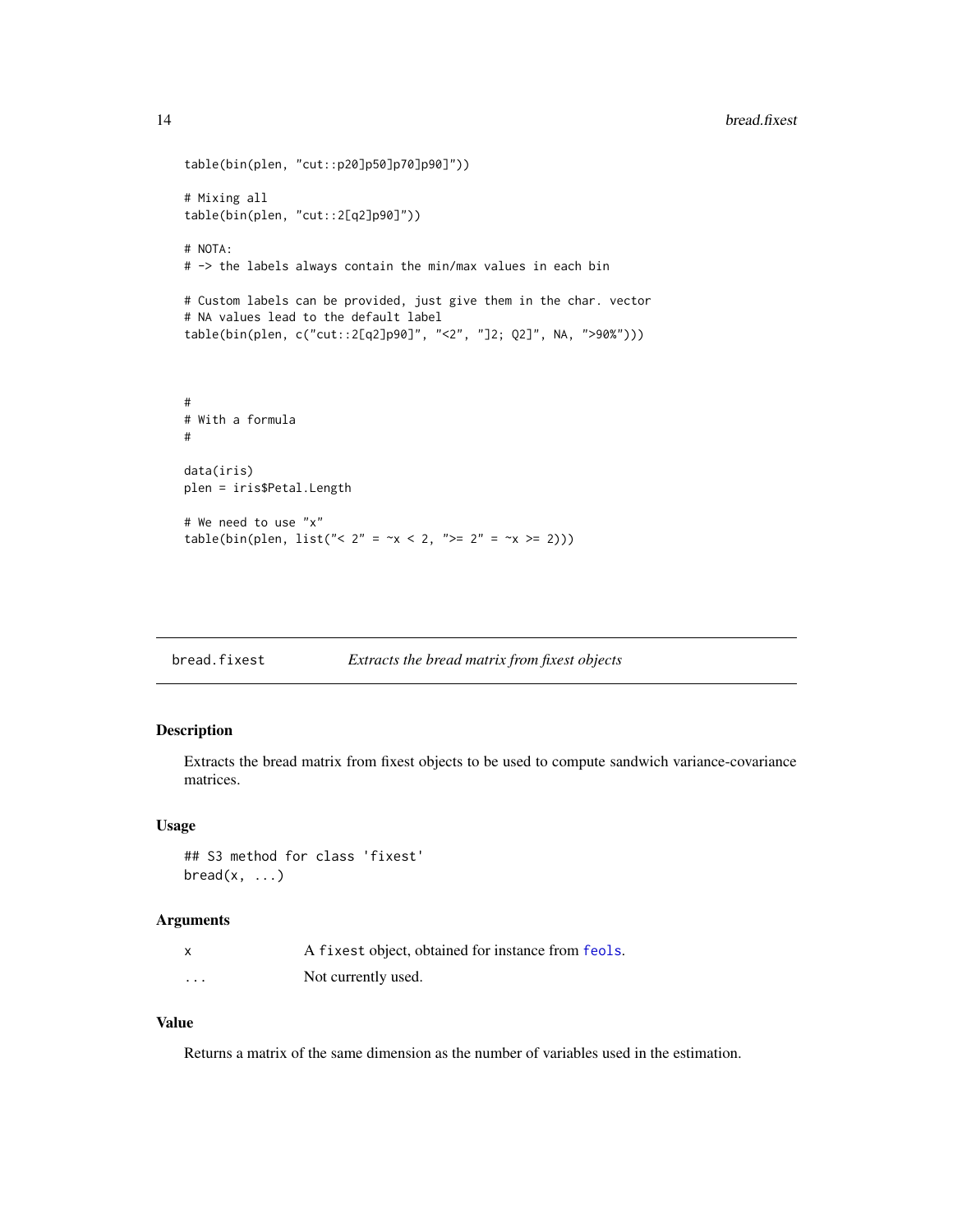### <span id="page-14-0"></span>check\_conv\_feols 15

### Examples

```
est = feols(Petal.Length ~ Petal.Width + Sepal.Width, iris)
bread(est)
```
check\_conv\_feols *Check the fixed-effects convergence of a* feols *estimation*

#### Description

Checks the convergence of a feols estimation by computing the first-order conditions of all fixedeffects (all should be close to 0)

#### Usage

check\_conv\_feols(x)

## S3 method for class 'fixest\_check\_conv' summary(object, type = "short", ...)

#### Arguments

| x       | A feols estimation that should contain fixed-effects.                                                                                                                                                     |
|---------|-----------------------------------------------------------------------------------------------------------------------------------------------------------------------------------------------------------|
| object  | An object returned by check_conv_feols.                                                                                                                                                                   |
| type    | Either "short" (default) or "detail". If "short", only the maximum absolute FOC<br>are displayed, otherwise the 2 smallest and the 2 largest FOC are reported for<br>each fixed-effect and each variable. |
| $\cdot$ | Not currently used.                                                                                                                                                                                       |
|         | Note that this function first re-demeans the variables, thus possibly incurring<br>some extra computation time.                                                                                           |

#### Value

It returns a list of N elements, N being the number of variables in the estimation (dependent variable + explanatory variables +, if IV, endogenous variables and instruments). For each variable, all the first-order conditions for each fixed-effect are returned.

```
base = setNames(iris, c("y", "x1", "x2", "x3", "species"))
base FE = rep(1:30, 5)# one estimation with fixed-effects + varying slopes
est = feols(y \sim x1 \mid species[x2] + FE[x3], base)
```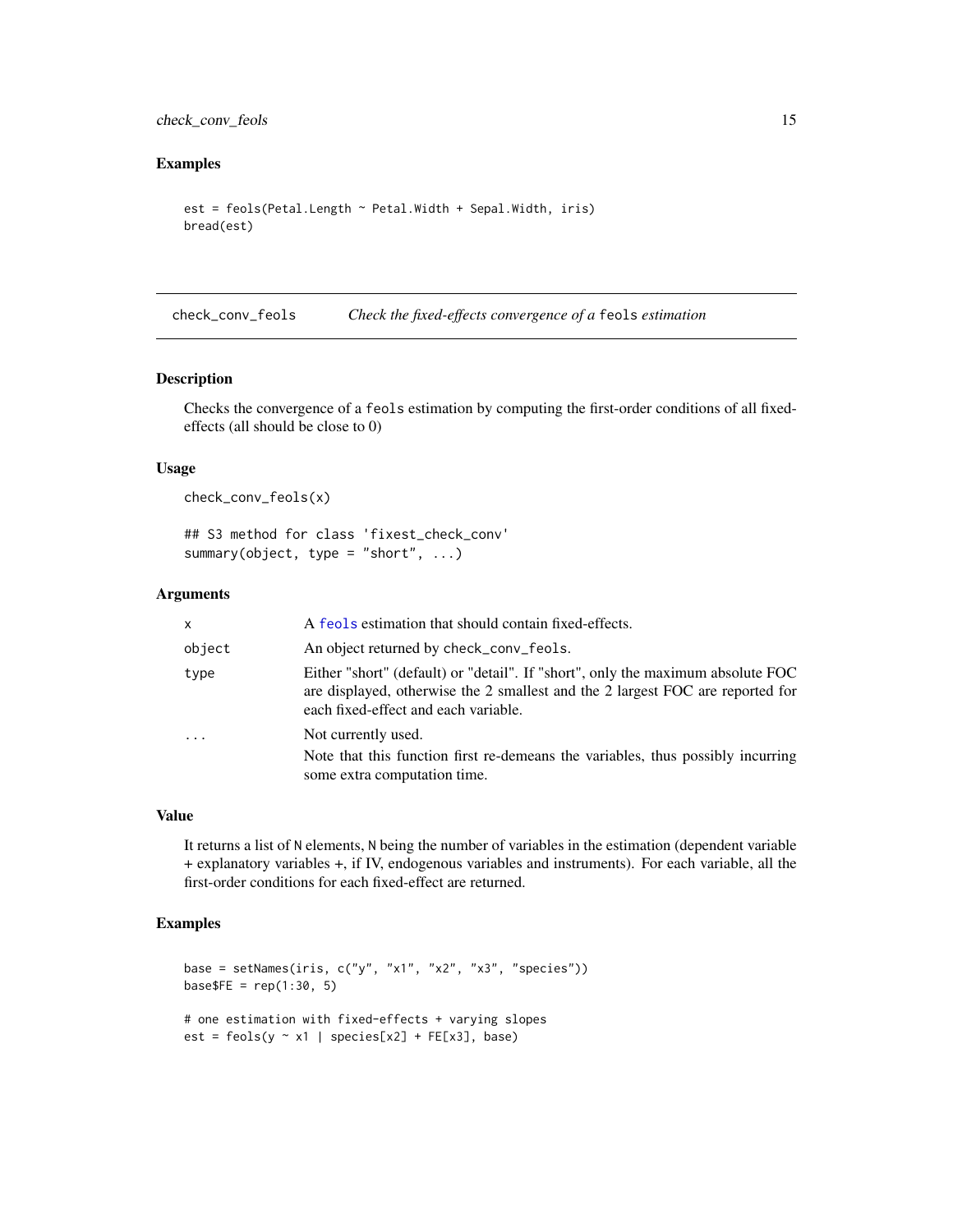```
# Checking the convergence
conv = check_conv_feols(est)
# We can check that al values are close to 0
summary(conv)
summary(conv, "detail")
```

```
coef.fixest Extracts the coefficients from a fixest estimation
```
### Description

This function extracts the coefficients obtained from a model estimated with [femlm](#page-91-1), [feols](#page-112-1) or [feglm](#page-79-1).

### Usage

```
## S3 method for class 'fixest'
coef(object, keep, drop, order, agg = TRUE, ...)
## S3 method for class 'fixest'
coefficients(object, keep, drop, order, agg = TRUE, ...)
```
### Arguments

| object | A fixest object. Obtained using the functions femlm, feols or feglm.                                                                                                                                                                                                                                                                                                                                                                                                                                                                                                                                                                          |
|--------|-----------------------------------------------------------------------------------------------------------------------------------------------------------------------------------------------------------------------------------------------------------------------------------------------------------------------------------------------------------------------------------------------------------------------------------------------------------------------------------------------------------------------------------------------------------------------------------------------------------------------------------------------|
| keep   | Character vector. This element is used to display only a subset of variables.<br>This should be a vector of regular expressions (see regex help for more info).<br>Each variable satisfying any of the regular expressions will be kept. This ar-<br>gument is applied post aliasing (see argument dict). Example: you have the<br>variable x1 to x55 and want to display only x1 to x9, then you could use keep<br>$=$ "x[[:digit:]] $\frac{1}{2}$ ". If the first character is an exclamation mark, the effect is<br>reversed (e.g. keep $=$ "!Intercept" means: every variable that does not contain<br>"Intercept" is kept). See details. |
| drop   | Character vector. This element is used if some variables are not to be displayed.<br>This should be a vector of regular expressions (see regex help for more info).<br>Each variable satisfying any of the regular expressions will be discarded. This<br>argument is applied post aliasing (see argument dict). Example: you have the<br>variable x1 to x55 and want to display only x1 to x9, then you could use drop<br>$=$ "x[[:digit:]]{2}". If the first character is an exclamation mark, the effect<br>is reversed (e.g. drop $=$ "!Intercept" means: every variable that does not contain<br>"Intercept" is dropped). See details.   |

<span id="page-15-0"></span>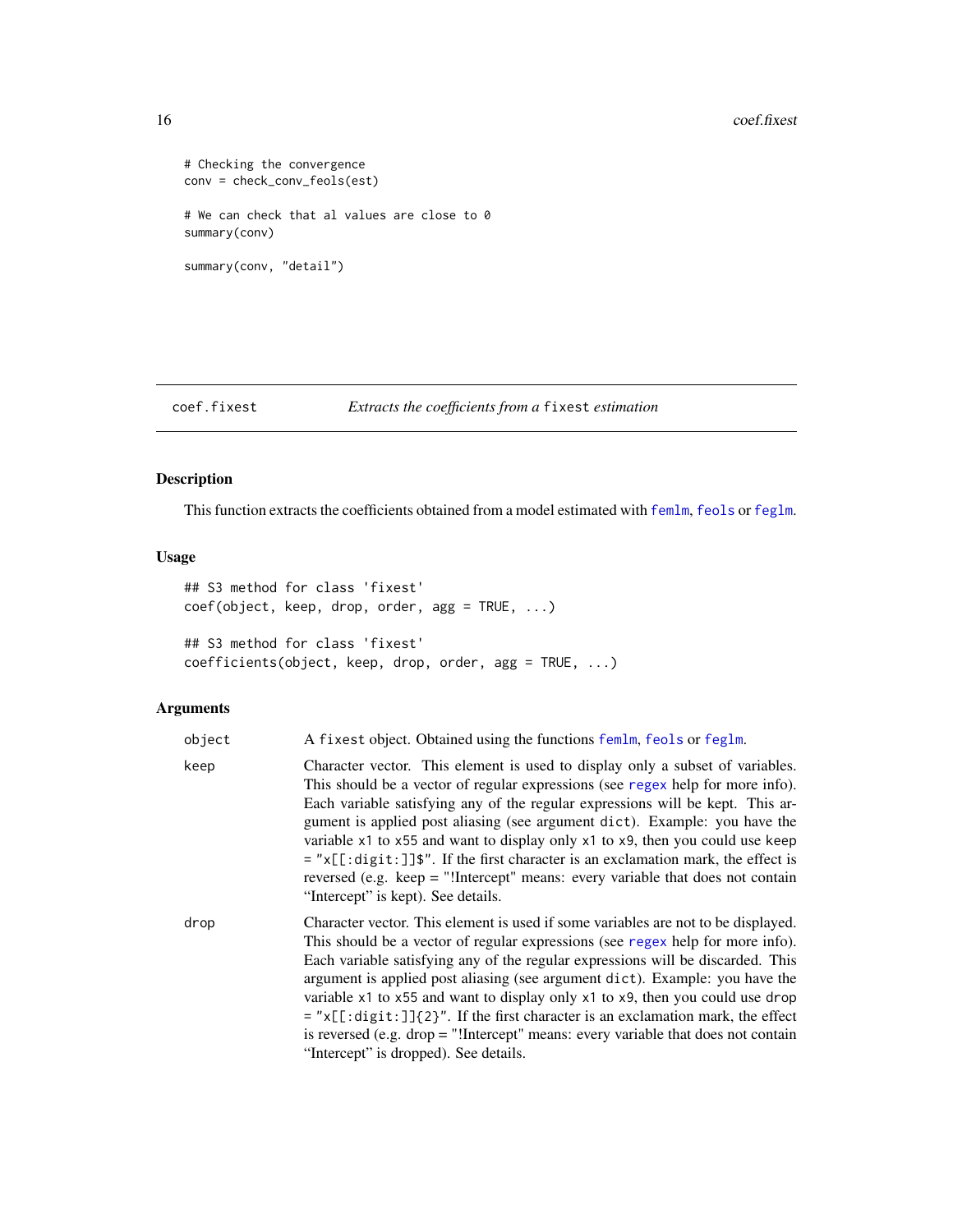#### coef.fixest 17

| order    | Character vector. This element is used if the user wants the variables to be<br>ordered in a certain way. This should be a vector of regular expressions (see<br>regex help for more info). The variables satisfying the first regular expression |
|----------|---------------------------------------------------------------------------------------------------------------------------------------------------------------------------------------------------------------------------------------------------|
|          | will be placed first, then the order follows the sequence of regular expressions.<br>This argument is applied post aliasing (see argument dict). Example: you have                                                                                |
|          | the following variables: month to month 6, then $x1$ to $x5$ , then year 1 to year 6.<br>If you want to display first the x's, then the years, then the months you could                                                                          |
|          | use: order = $c("x", "year")$ . If the first character is an exclamation mark, the<br>effect is reversed (e.g. order $=$ "!Intercept" means: every variable that does not<br>contain "Intercept" goes first). See details.                        |
| agg      | Logical scalar, default is TRUE. If the coefficients of the estimation have been<br>aggregated, whether to report the aggregated coefficients. If FALSE, the raw<br>coefficients will be returned.                                                |
| $\cdots$ | Not currently used.                                                                                                                                                                                                                               |

### Details

The coefficients are the ones that have been found to maximize the log-likelihood of the specified model. More information can be found on the models from the estimations help pages: [femlm](#page-91-1), [feols](#page-112-1) or [feglm](#page-79-1).

Note that if the model has been estimated with fixed-effects, to obtain the fixed-effect coefficients, you need to use the function [fixef.fixest](#page-132-1).

### Value

This function returns a named numeric vector.

### Author(s)

Laurent Berge

### See Also

See also the main estimation functions [femlm](#page-91-1), [feols](#page-112-1) or [feglm](#page-79-1). [summary.fixest](#page-197-1), [confint.fixest](#page-33-1), [vcov.fixest](#page-214-1), [etable](#page-55-1), [fixef.fixest](#page-132-1).

```
# simple estimation on iris data, using "Species" fixed-effects
res = femlm(Sepal.Length ~ Sepal.Width + Petal.Length +
            Petal.Width | Species, iris)
# the coefficients of the variables:
coef(res)
# the fixed-effects coefficients:
fixef(res)
```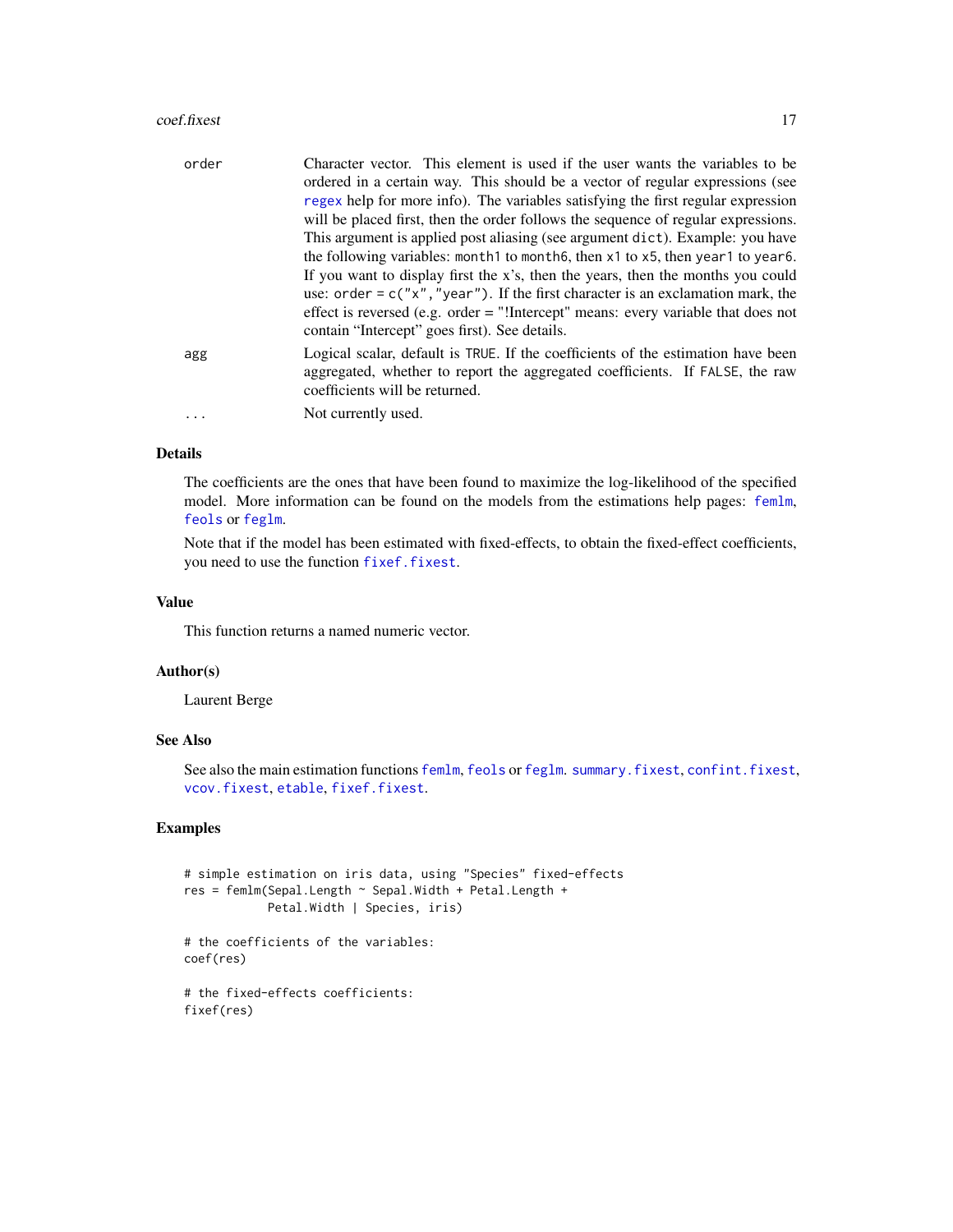<span id="page-17-0"></span>coef.fixest\_multi *Extracts the coefficients of fixest\_multi objects*

### Description

Utility to extract the coefficients of multiple estimations and rearrange them into a matrix.

### Usage

```
## S3 method for class 'fixest_multi'
coef(object, keep, drop, order, ...)
## S3 method for class 'fixest_multi'
coefficients(object, keep, drop, order, ...)
```
### Arguments

| object | A fixest_multi object. Obtained from a multiple estimation.                                                                                                                                                                                                                                                                                                                                                                                                                                                                                                                                                                                                                                                                                                                                                                 |
|--------|-----------------------------------------------------------------------------------------------------------------------------------------------------------------------------------------------------------------------------------------------------------------------------------------------------------------------------------------------------------------------------------------------------------------------------------------------------------------------------------------------------------------------------------------------------------------------------------------------------------------------------------------------------------------------------------------------------------------------------------------------------------------------------------------------------------------------------|
| keep   | Character vector. This element is used to display only a subset of variables.<br>This should be a vector of regular expressions (see regex help for more info).<br>Each variable satisfying any of the regular expressions will be kept. This ar-<br>gument is applied post aliasing (see argument dict). Example: you have the<br>variable x1 to x55 and want to display only x1 to x9, then you could use keep<br>= "x[[:digit:]]\$". If the first character is an exclamation mark, the effect is<br>reversed (e.g. keep = "!Intercept" means: every variable that does not contain<br>"Intercept" is kept). See details.                                                                                                                                                                                                |
| drop   | Character vector. This element is used if some variables are not to be displayed.<br>This should be a vector of regular expressions (see regex help for more info).<br>Each variable satisfying any of the regular expressions will be discarded. This<br>argument is applied post aliasing (see argument dict). Example: you have the<br>variable x1 to x55 and want to display only x1 to x9, then you could use drop<br>$=$ "x[[:digit:]]{2}". If the first character is an exclamation mark, the effect<br>is reversed (e.g. drop $=$ "!Intercept" means: every variable that does not contain<br>"Intercept" is dropped). See details.                                                                                                                                                                                 |
| order  | Character vector. This element is used if the user wants the variables to be<br>ordered in a certain way. This should be a vector of regular expressions (see<br>regex help for more info). The variables satisfying the first regular expression<br>will be placed first, then the order follows the sequence of regular expressions.<br>This argument is applied post aliasing (see argument dict). Example: you have<br>the following variables: month1 to month6, then x1 to x5, then year1 to year6.<br>If you want to display first the $x$ 's, then the years, then the months you could<br>use: order = $c("x", "year")$ . If the first character is an exclamation mark, the<br>effect is reversed (e.g. order = "!Intercept" means: every variable that does not<br>contain "Intercept" goes first). See details. |
| .      | Not currently used.                                                                                                                                                                                                                                                                                                                                                                                                                                                                                                                                                                                                                                                                                                                                                                                                         |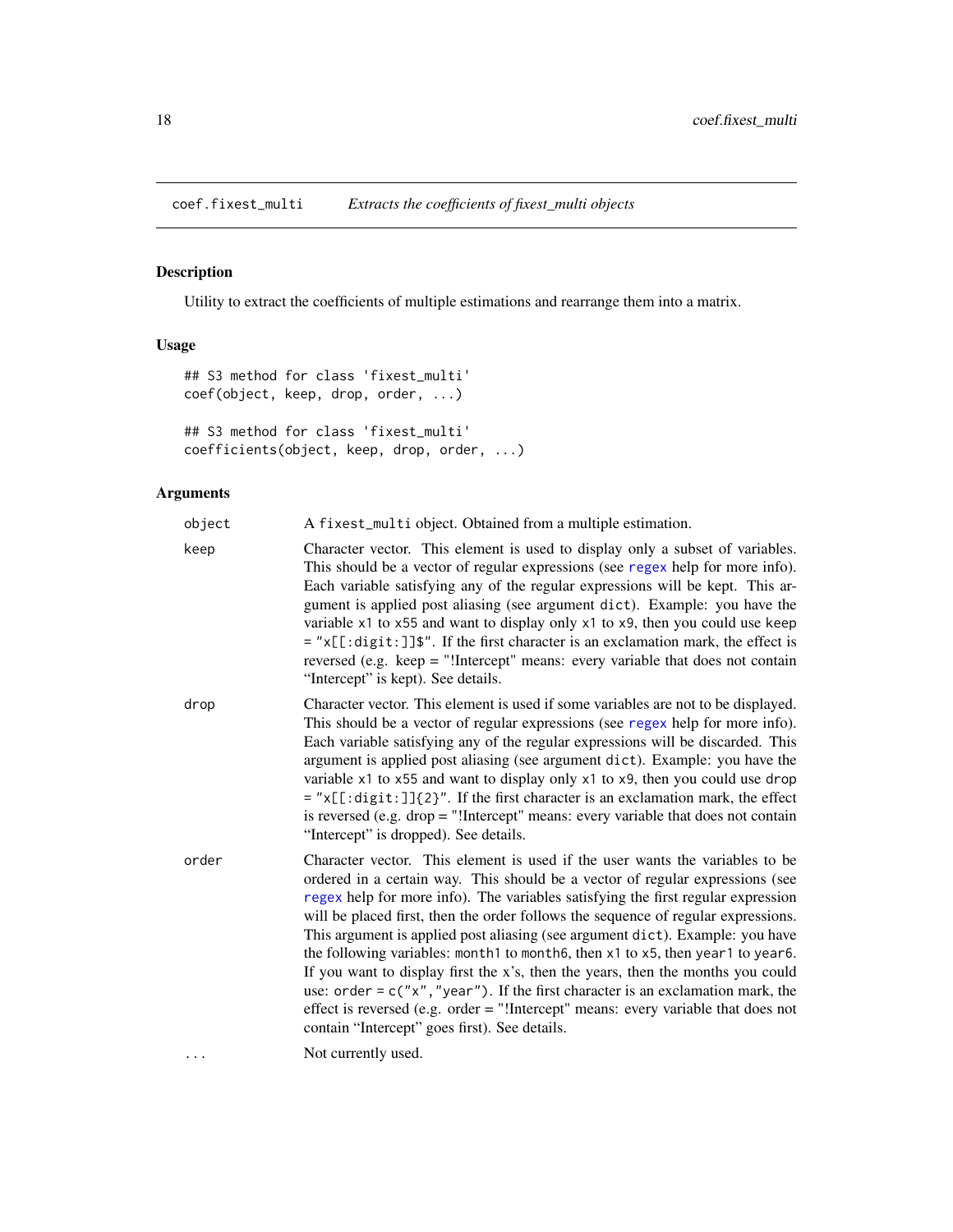#### <span id="page-18-0"></span>coefplot the coefplot that the coefplot the coefplot of the coefplot that the coefplot that  $19$

### Examples

```
base = iris
names(base) = c("y", "x1", "x2", "x3", "species")# A multiple estimation
est = feols(y \sim x1 + csw0(x2, x3), base)# Getting all the coefficients at once,
# each row is a model
coef(est)
# Example of keep/drop/order
coef(est, keep = "Int|x1", order = "x1")
# To change the order of the model, use fixest_multi
# extraction tools:
coef(est[rhs = .N:1])
```
### Description

This function plots the results of estimations (coefficients and confidence intervals). The function iplot restricts the output to variables created with [i](#page-136-1), either interactions with factors or raw factors.

### Usage

```
coefplot(
 object,
  ...,
  style = NULL,
  sd,
  ci_low,
  ci_high,
  x,
  x.shift = 0,horiz = FALSE,
  dict = getFixed\_dict(),
  keep,
  drop,
  order,
  ci.width = "1%",ci<sup>= 0.95</sup>,
```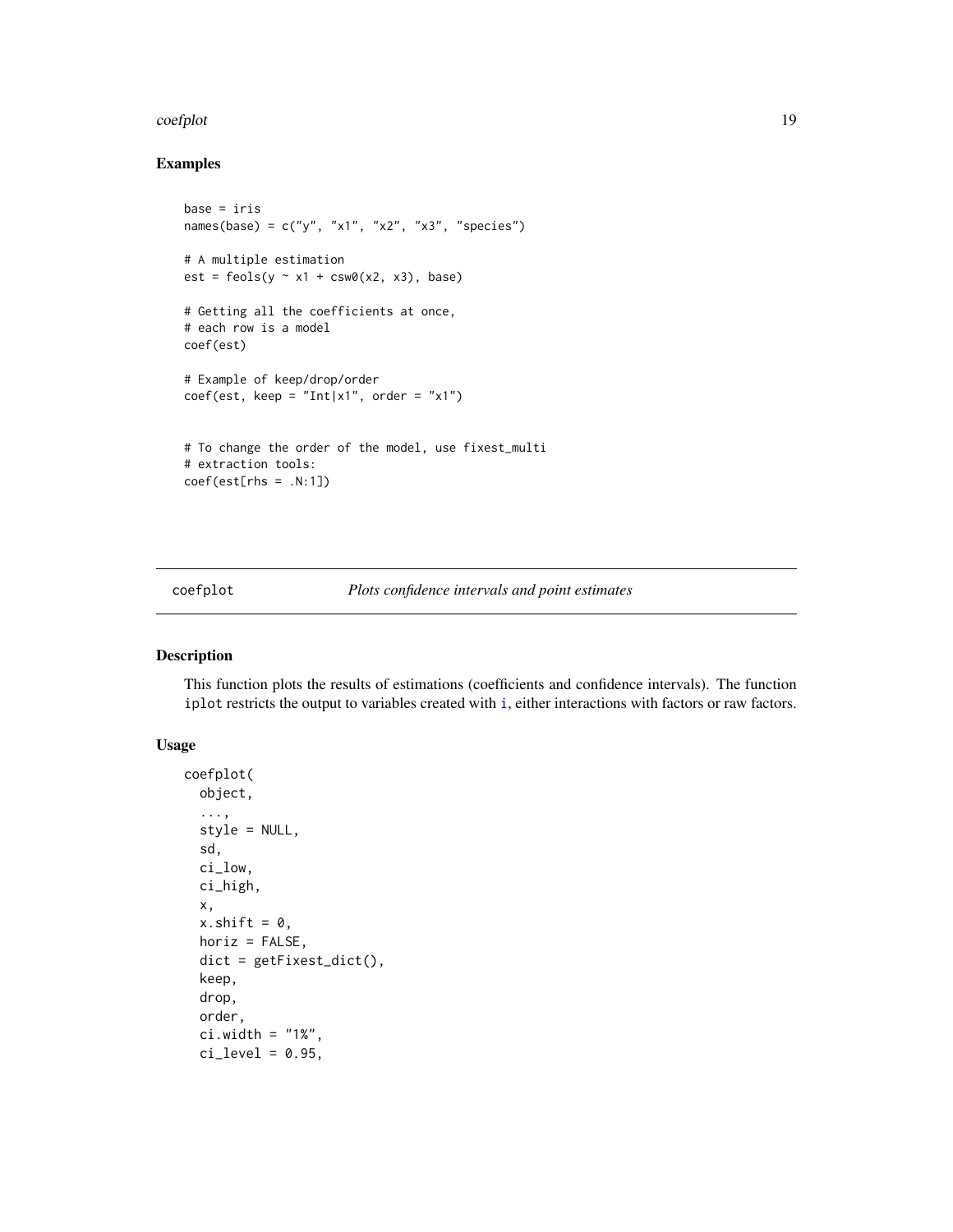20 coefplot

```
add = FALSE,
 pt.pch = c(20, 17, 15, 21, 24, 22),
 pt.bg = NULL,cex = 1,
 pt. cex = cex,col = 1:8,
 pt. col = col,ci.col = col,1wd = 1,
 pt.lwd = lwd,ci.lwd = lwd,ci.lty = 1,
 grid = TRUE,gridpar = list(lty = 3, col = "gray"),zero = TRUE,
 zero.par = list(col = "black", lw = 1),pt.join = FALSE,
 pt.join.par = list(col = pt.col, lwd = lwd),
 ci.join = FALSE,
 ci.join.par = list(lwd = lwd, col = col, lty = 2),ci.fill = FALSE,ci.fill.par = list(col = "lightgray", alpha = 0.5),ref = "auto",ref.line = "auto",
 ref.line.par = list(col = "black", lty = 2),
 lab.cex,
 lab.min.cex = 0.85,
 lab.max.max = 0.25,
 lab.fit = "auto",xlim.add,
 ylim.add,
 only.params = FALSE,
 sep,
 as.multiple = FALSE,
 bg,
 group = "auto",group.par = list(lwd = 2, line = 3, tol = 0.75),
 main = "Effect on \_depvar\_",
 value.lab = "Estimate and __ci__ Conf. Int.",
 ylab = NULL,
 xlab = NULL,
 sub = NULL\mathcal{L}iplot(
 object,
  ...,
 i.setect = 1,
```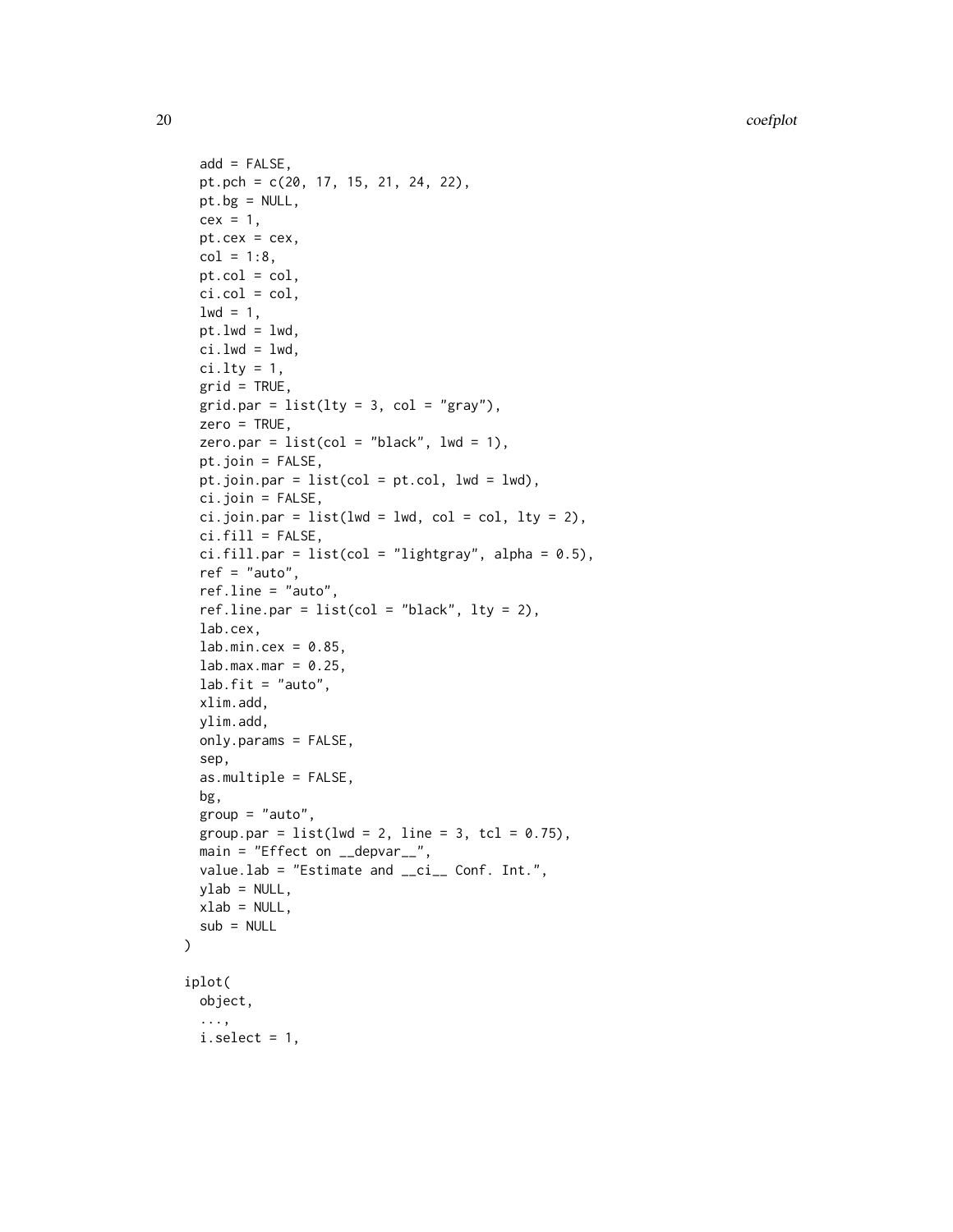coefplot 21

```
style = NULL,
sd,
ci_low,
ci_high,
x,
x.shift = 0,horiz = FALSE,
dict = getFixest_dict(),
keep,
drop,
order,
ci.width = "1%",ci\_level = 0.95,
add = FALSE,pt.pch = c(20, 17, 15, 21, 24, 22),
pt.bg = NULL,
cex = 1,
pt.cex = cex,
col = 1:8,
pt.col = col,
ci.co1 = col,1wd = 1,
pt.lwd = lwd,ci.lwd = lwd,ci.lty = 1,
grid = TRUE,grid.par = list(lty = 3, col = "gray"),
zero = TRUE,
zero.par = list(col = "black", lw = 1),pt.join = FALSE,
pt.join.par = list(col = pt.col, 1wd = 1wd),
ci.join = FALSE,
ci.join.par = list(lwd = lwd, col = col, lty = 2),ci.fill = FALSE,ci.fill.par = list(col = "lightgray", alpha = 0.5),ref = "auto",ref.line = "auto",
ref.line.par = list(col = "black", lty = 2),lab.cex,
lab.min.cex = 0.85,lab.max.max = 0.25,
lab.fit = "auto",xlim.add,
ylim.add,
only.params = FALSE,
sep,
as.multiple = FALSE,
bg,
```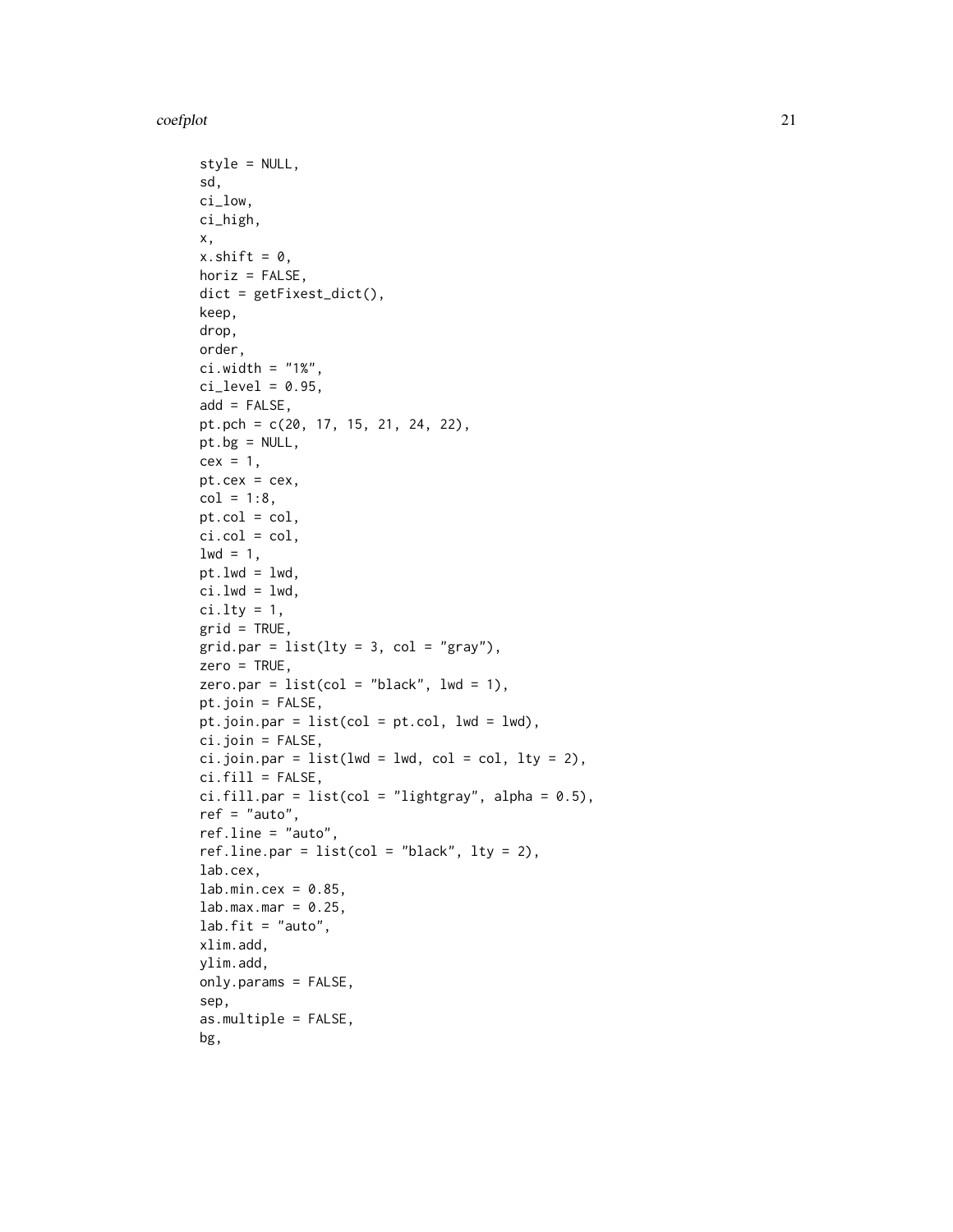```
group = "auto",
group.par = list(lwd = 2, line = 3, tol = 0.75),
main = "Effect on __depvar__",
value.lab = "Estimate and __ci__ Conf. Int.",
ylab = NULL,
xlab = NULL,sub = NULL
```
## Arguments

 $\mathcal{L}$ 

| object   | Can be either: i) an estimation object (obtained for example from feols, ii) a list<br>of estimation objects (several results will be plotted at once), iii) a matrix of co-<br>efficients table, iv) a numeric vector of the point estimates – the latter requiring<br>the extra arguments sd or ci_low and ci_high.                                                                                                                                                                                                                                                                                                                                              |
|----------|--------------------------------------------------------------------------------------------------------------------------------------------------------------------------------------------------------------------------------------------------------------------------------------------------------------------------------------------------------------------------------------------------------------------------------------------------------------------------------------------------------------------------------------------------------------------------------------------------------------------------------------------------------------------|
| $\cdots$ | Other arguments to be passed to summary, if object is an estimation, and/or to<br>the function plot or lines (if add = TRUE).                                                                                                                                                                                                                                                                                                                                                                                                                                                                                                                                      |
| style    | A character scalar giving the style of the plot to be used. You can set styles with<br>the function setFixest_coefplot, setting all the default values of the function.<br>If missing, then it switches to either "default" or "iplot", depending on the calling<br>function.                                                                                                                                                                                                                                                                                                                                                                                      |
| sd       | The standard errors of the estimates. It may be missing.                                                                                                                                                                                                                                                                                                                                                                                                                                                                                                                                                                                                           |
| ci_low   | If sd is not provided, the lower bound of the confidence interval. For each<br>estimate.                                                                                                                                                                                                                                                                                                                                                                                                                                                                                                                                                                           |
| ci_high  | If sd is not provided, the upper bound of the confidence interval. For each<br>estimate.                                                                                                                                                                                                                                                                                                                                                                                                                                                                                                                                                                           |
| х        | The value of the x-axis. If missing, the names of the argument estimate are<br>used.                                                                                                                                                                                                                                                                                                                                                                                                                                                                                                                                                                               |
| x.shift  | Shifts the confidence intervals bars to the left or right, depending on the value<br>of x. shift. Default is 0.                                                                                                                                                                                                                                                                                                                                                                                                                                                                                                                                                    |
| horiz    | A logical scalar, default is FALSE. Whether to display the confidence intervals<br>horizontally instead of vertically.                                                                                                                                                                                                                                                                                                                                                                                                                                                                                                                                             |
| dict     | A named character vector or a logical scalar. It changes the original variable<br>names to the ones contained in the dictionary. E.g. to change the variables<br>named a and b3 to (resp.) " $\log(a)$ " and to " $\delta$ bonus $\delta$ 3", use dict=c(a=" $\log(a)$ $\gamma$ ", b3=" $\delta$ bonus $\delta$ 3 $\gamma$ ")<br>By default, it is equal to getFixest_dict(), a default dictionary which can be<br>set with setFixest_dict. You can use dict = FALSE to disable it. By default<br>dict modifies the entries in the global dictionary, to disable this behavior, use<br>"reset" as the first element (ex: dict=c("reset", mpg="Miles per gallon")). |
| keep     | Character vector. This element is used to display only a subset of variables.<br>This should be a vector of regular expressions (see regex help for more info).<br>Each variable satisfying any of the regular expressions will be kept. This ar-<br>gument is applied post aliasing (see argument dict). Example: you have the<br>variable x1 to x55 and want to display only x1 to x9, then you could use keep<br>= "x[[:digit:]]\$". If the first character is an exclamation mark, the effect is<br>reversed (e.g. keep = "!Intercept" means: every variable that does not contain<br>"Intercept" is kept). See details.                                       |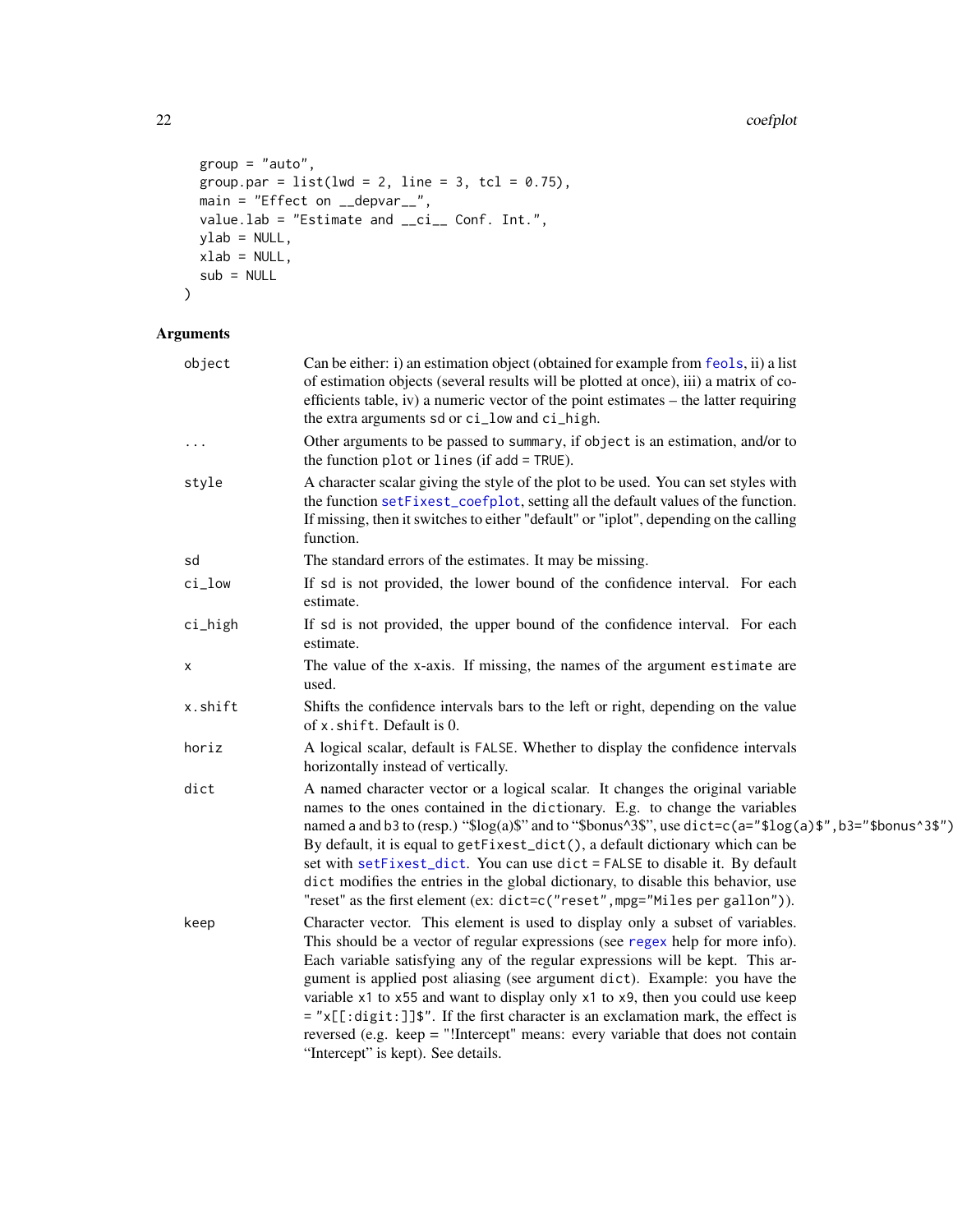| drop     | Character vector. This element is used if some variables are not to be displayed.<br>This should be a vector of regular expressions (see regex help for more info).<br>Each variable satisfying any of the regular expressions will be discarded. This<br>argument is applied post aliasing (see argument dict). Example: you have the<br>variable x1 to x55 and want to display only x1 to x9, then you could use drop<br>$=$ "x[[:digit:]]{2}". If the first character is an exclamation mark, the effect<br>is reversed (e.g. $drop = "!Intercept" means: every variable that does not contain$<br>"Intercept" is dropped). See details.                                                                                                                                                                                |
|----------|----------------------------------------------------------------------------------------------------------------------------------------------------------------------------------------------------------------------------------------------------------------------------------------------------------------------------------------------------------------------------------------------------------------------------------------------------------------------------------------------------------------------------------------------------------------------------------------------------------------------------------------------------------------------------------------------------------------------------------------------------------------------------------------------------------------------------|
| order    | Character vector. This element is used if the user wants the variables to be<br>ordered in a certain way. This should be a vector of regular expressions (see<br>regex help for more info). The variables satisfying the first regular expression<br>will be placed first, then the order follows the sequence of regular expressions.<br>This argument is applied post aliasing (see argument dict). Example: you have<br>the following variables: month1 to month6, then x1 to x5, then year1 to year6.<br>If you want to display first the x's, then the years, then the months you could<br>use: order = $c("x", "year")$ . If the first character is an exclamation mark, the<br>effect is reversed (e.g. order $=$ "!Intercept" means: every variable that does not<br>contain "Intercept" goes first). See details. |
| ci.width | The width of the extremities of the confidence intervals. Default is $0.1$ .                                                                                                                                                                                                                                                                                                                                                                                                                                                                                                                                                                                                                                                                                                                                               |
| ci_level | Scalar between 0 and 1: the level of the CI. By default it is equal to 0.95.                                                                                                                                                                                                                                                                                                                                                                                                                                                                                                                                                                                                                                                                                                                                               |
| add      | Default is FALSE, if the intervals are to be added to an existing graph. Note that<br>if it is the case, then the argument x MUST be numeric.                                                                                                                                                                                                                                                                                                                                                                                                                                                                                                                                                                                                                                                                              |
| pt.pch   | The patch of the coefficient estimates. Default is 1 (circle).                                                                                                                                                                                                                                                                                                                                                                                                                                                                                                                                                                                                                                                                                                                                                             |
| pt.bg    | The background color of the point estimate (when the $pt.$ pch is in 21 to 25).<br>Defaults to NULL.                                                                                                                                                                                                                                                                                                                                                                                                                                                                                                                                                                                                                                                                                                                       |
| cex      | Numeric, default is 1. Expansion factor for the points                                                                                                                                                                                                                                                                                                                                                                                                                                                                                                                                                                                                                                                                                                                                                                     |
| pt.cex   | The size of the coefficient estimates. Default is the other argument cex.                                                                                                                                                                                                                                                                                                                                                                                                                                                                                                                                                                                                                                                                                                                                                  |
| col      | The color of the points and the confidence intervals. Default is 1 ("black"). Note<br>that you can set the colors separately for each of them with pt.col and ci.col.                                                                                                                                                                                                                                                                                                                                                                                                                                                                                                                                                                                                                                                      |
| pt.col   | The color of the coefficient estimates. Default is equal to the other argument<br>col.                                                                                                                                                                                                                                                                                                                                                                                                                                                                                                                                                                                                                                                                                                                                     |
| ci.col   | The color of the confidence intervals. Default is equal to the other argument<br>col.                                                                                                                                                                                                                                                                                                                                                                                                                                                                                                                                                                                                                                                                                                                                      |
| lwd      | General line with. Default is 1.                                                                                                                                                                                                                                                                                                                                                                                                                                                                                                                                                                                                                                                                                                                                                                                           |
| pt.lwd   | The line width of the coefficient estimates. Default is equal to the other argument<br>1wd.                                                                                                                                                                                                                                                                                                                                                                                                                                                                                                                                                                                                                                                                                                                                |
| ci.lwd   | The line width of the confidence intervals. Default is equal to the other argument<br>lwd.                                                                                                                                                                                                                                                                                                                                                                                                                                                                                                                                                                                                                                                                                                                                 |
| ci.lty   | The line type of the confidence intervals. Default is 1.                                                                                                                                                                                                                                                                                                                                                                                                                                                                                                                                                                                                                                                                                                                                                                   |
| grid     | Logical, default is TRUE. Whether a grid should be displayed. You can set the<br>display of the grid with the argument grid.par.                                                                                                                                                                                                                                                                                                                                                                                                                                                                                                                                                                                                                                                                                           |
| grid.par | List. Parameters of the grid. The default values are: $1ty = 3$ and $col = "gray".$<br>You can add any graphical parameter that will be passed to abline. You also                                                                                                                                                                                                                                                                                                                                                                                                                                                                                                                                                                                                                                                         |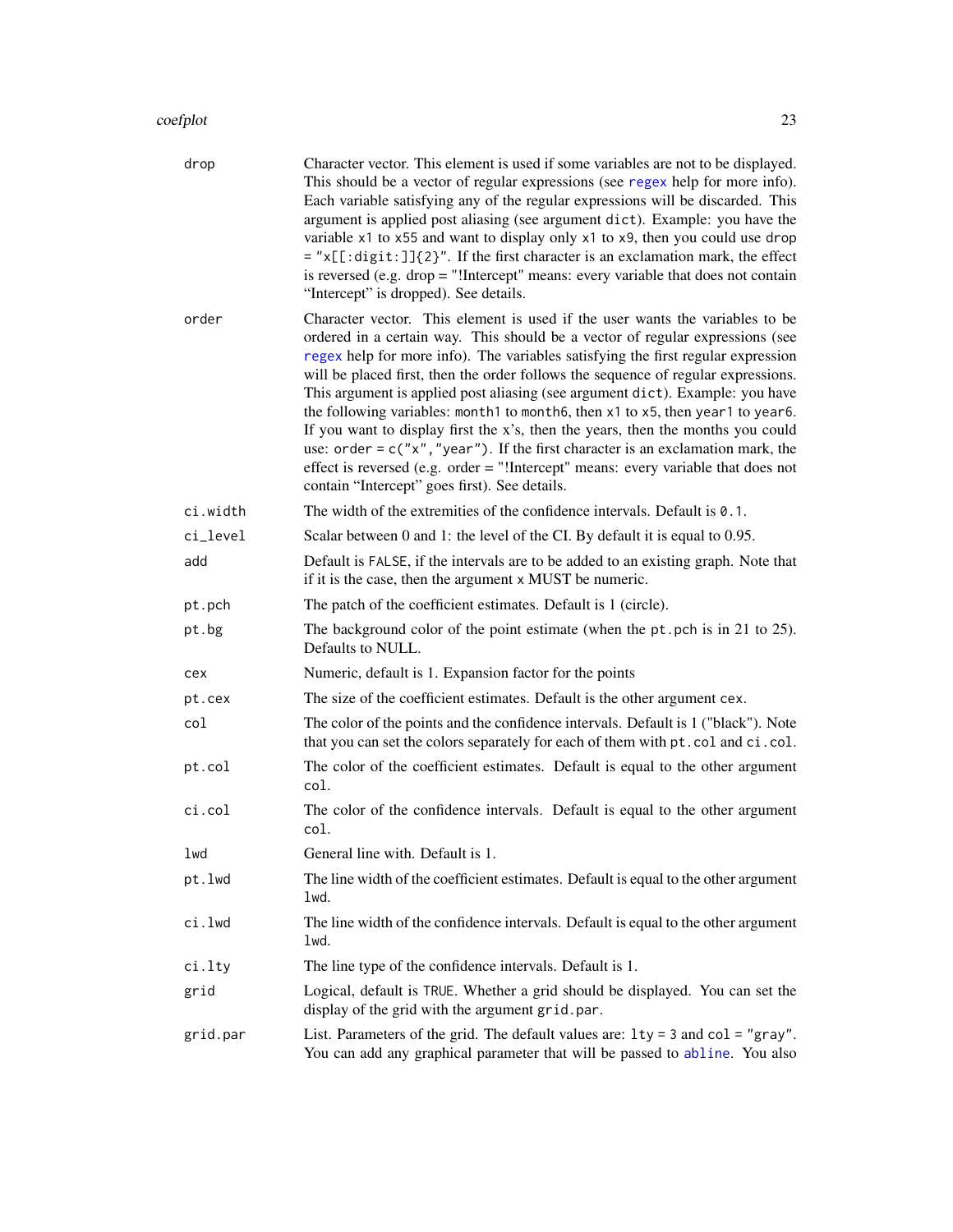|              | have two additional arguments: use horiz = FALSE to disable the horizontal<br>lines, and use vert = FALSE to disable the vertical lines. Eg: grid.par = list(vert<br>$=$ FALSE, $col = "red",$ lwd = 2).                                                                                                                                                                                                                                                                                                                                                                                                                                                                                                                                                             |
|--------------|----------------------------------------------------------------------------------------------------------------------------------------------------------------------------------------------------------------------------------------------------------------------------------------------------------------------------------------------------------------------------------------------------------------------------------------------------------------------------------------------------------------------------------------------------------------------------------------------------------------------------------------------------------------------------------------------------------------------------------------------------------------------|
| zero         | Logical, default is TRUE. Whether the 0-line should be emphasized. You can set<br>the parameters of that line with the argument zero.par.                                                                                                                                                                                                                                                                                                                                                                                                                                                                                                                                                                                                                            |
| zero.par     | List. Parameters of the zero-line. The default values are col = "black" and<br>lwd = 1. You can add any graphical parameter that will be passed to abline.<br>Example: zero.par = $list(col = "darkblue", lwd = 3)$ .                                                                                                                                                                                                                                                                                                                                                                                                                                                                                                                                                |
| pt.join      | Logical, default is FALSE. If TRUE, then the coefficient estimates are joined with<br>a line.                                                                                                                                                                                                                                                                                                                                                                                                                                                                                                                                                                                                                                                                        |
| pt.join.par  | List. Parameters of the line joining the coefficients. The default values are:<br>$col = pt$ . col and $1wd = 1wd$ . You can add any graphical parameter that will be<br>passed to lines. Eg: $pt.$ join.par = list(lty = 2).                                                                                                                                                                                                                                                                                                                                                                                                                                                                                                                                        |
| ci.join      | Logical default to FALSE. Whether to join the extremities of the confidence in-<br>tervals. If TRUE, then you can set the graphical parameters with the argument<br>ci.join.par.                                                                                                                                                                                                                                                                                                                                                                                                                                                                                                                                                                                     |
| ci.join.par  | A list of parameters to be passed to lines. Only used if ci.join=TRUE. By<br>default it is equal to $list(lwd = lwd, col = col, lty = 2)$ .                                                                                                                                                                                                                                                                                                                                                                                                                                                                                                                                                                                                                          |
| ci.fill      | Logical default to FALSE. Whether to fille the confidence intervals with a color.<br>If TRUE, then you can set the graphical parameters with the argument ci. fill.par.                                                                                                                                                                                                                                                                                                                                                                                                                                                                                                                                                                                              |
| ci.fill.par  | A list of parameters to be passed to polygon. Only used if ci.fill=TRUE. By<br>default it is equal to $list(col = "lightgray", alpha = 0.5)$ . Note that alpha<br>is a special parameter that adds transparency to the color (ranges from 0 to 1).                                                                                                                                                                                                                                                                                                                                                                                                                                                                                                                   |
| ref          | Used to add points equal to 0 (typically to visualize reference points). Either:<br>i) "auto" (default), ii) a character vector of length 1, iii) a list of length 1, iv) a<br>named integer vector of length 1, or v) a numeric vector. By default, in iplot,<br>if the argument ref has been used in the estimation, these references are auto-<br>matically added. If ii), ie a character scalar, then that coefficient equal to zero<br>is added as the first coefficient. If a list or a named integer vector of length 1,<br>then the integer gives the position of the reference among the coefficients and<br>the name gives the coefficient name. A non-named numeric value of ref only<br>works if the x-axis is also numeric (which can happen in iplot). |
| ref.line     | Logical or numeric, default is "auto", whose behavior depends on the situation.<br>It is TRUE only if: i) interactions are plotted, ii) the x values are numeric and<br>iii) a reference is found. If TRUE, then a vertical line is drawn at the level of<br>the reference value. Otherwise, if numeric a vertical line will be drawn at that<br>specific value.                                                                                                                                                                                                                                                                                                                                                                                                     |
| ref.line.par | List. Parameters of the vertical line on the reference. The default values are:<br>col = "black" and lty = 2. You can add any graphical parameter that will be<br>passed to abline. Eg: $refu$ ine.par = list(lty = 1, lwd = 3).                                                                                                                                                                                                                                                                                                                                                                                                                                                                                                                                     |
| lab.cex      | The size of the labels of the coefficients. Default is missing. It is automati-<br>cally set by an internal algorithm which can go as low as lab.min.cex (another<br>argument).                                                                                                                                                                                                                                                                                                                                                                                                                                                                                                                                                                                      |
| lab.min.cex  | The minimum size of the coefficients labels, as set by the internal algorithm.<br>Default is 0.85.                                                                                                                                                                                                                                                                                                                                                                                                                                                                                                                                                                                                                                                                   |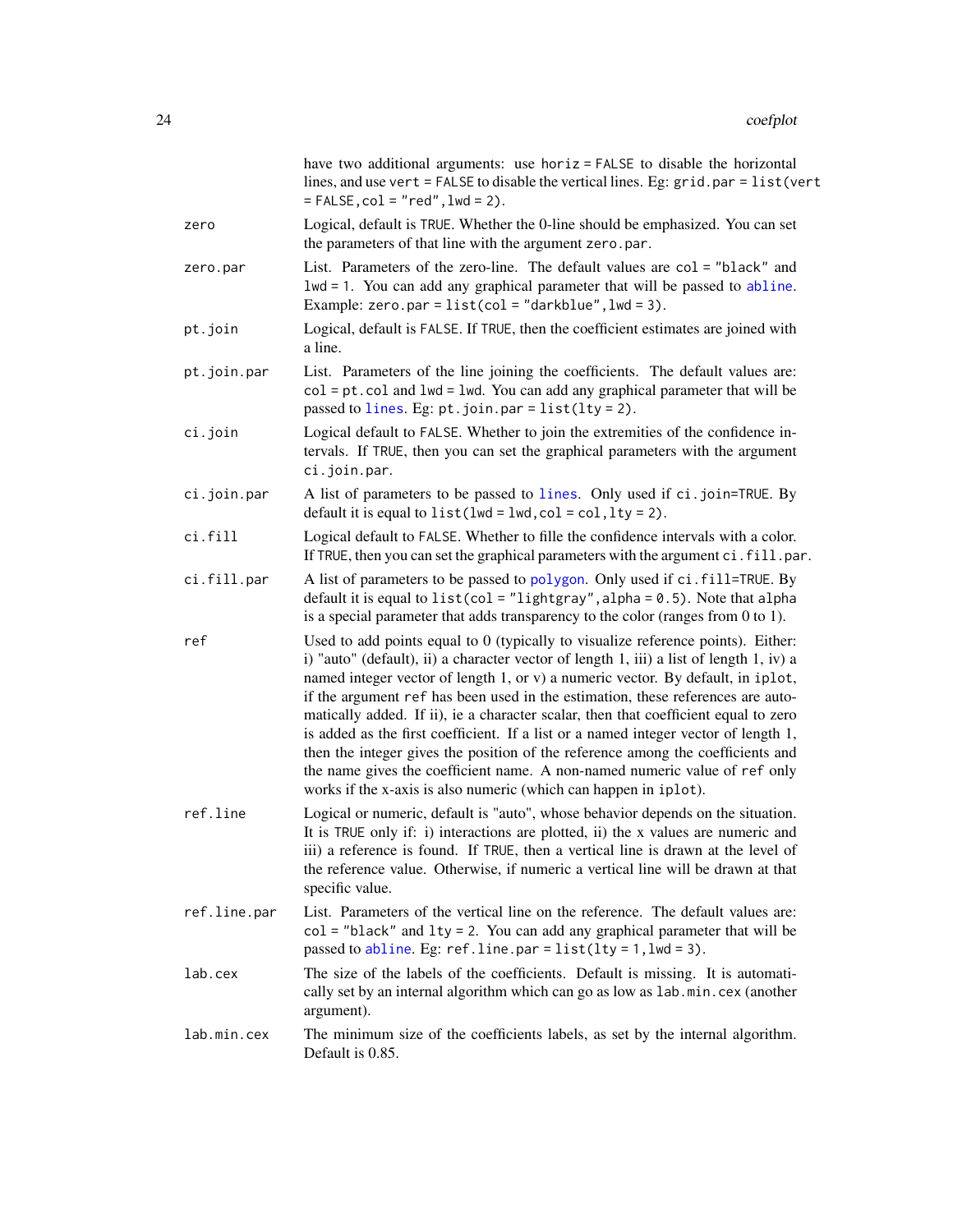#### coefplot 25

| lab.max.mar | The maximum size the left margin can take when trying to fit the coefficient<br>labels into it (only when $horiz = TRUE$ ). This is used in the internal algorithm<br>fitting the coefficient labels. Default is $0.25$ .                                                                                                                                                                                                                                                                                                                                                                                                                                                                                                                                                                                                                                                                                                                             |
|-------------|-------------------------------------------------------------------------------------------------------------------------------------------------------------------------------------------------------------------------------------------------------------------------------------------------------------------------------------------------------------------------------------------------------------------------------------------------------------------------------------------------------------------------------------------------------------------------------------------------------------------------------------------------------------------------------------------------------------------------------------------------------------------------------------------------------------------------------------------------------------------------------------------------------------------------------------------------------|
| lab.fit     | The method to fit the coefficient labels into the plotting region (only when hor iz<br>= FALSE). Can be "auto" (the default), "simple", "multi" or "tilted". If<br>"simple", then the classic axis is drawn. If "multi", then the coefficient labels<br>are fit horizontally across several lines, such that they don't collide. If "tilted",<br>then the labels are tilted. If "auto", an automatic choice between the three is<br>made.                                                                                                                                                                                                                                                                                                                                                                                                                                                                                                             |
| xlim.add    | A numeric vector of length 1 or 2. It represents an extension factor of xlim, in<br>percentage. Eg: x1im.add = $c(0, 0.5)$ extends x1im of 50% on the right. If<br>of length 1, positive values represent the right, and negative values the left (Eg:<br>xlim.add = $-0.5$ is equivalent to xlim.add = $c(0.5,0)$ ).                                                                                                                                                                                                                                                                                                                                                                                                                                                                                                                                                                                                                                 |
| ylim.add    | A numeric vector of length 1 or 2. It represents an extension factor of ylim, in<br>percentage. Eg: ylim. add = $c(0, 0.5)$ extends ylim of 50% on the top. If of<br>length 1, positive values represent the top, and negative values the bottom (Eg:<br>ylim.add = $-0.5$ is equivalent to ylim.add = $c(0.5,0)$ ).                                                                                                                                                                                                                                                                                                                                                                                                                                                                                                                                                                                                                                  |
| only.params | Logical, default is FALSE. If TRUE no graphic is displayed, only the values of x<br>and y used in the plot are returned.                                                                                                                                                                                                                                                                                                                                                                                                                                                                                                                                                                                                                                                                                                                                                                                                                              |
| sep         | The distance between two estimates $-$ only when argument object is a list of<br>estimation results.                                                                                                                                                                                                                                                                                                                                                                                                                                                                                                                                                                                                                                                                                                                                                                                                                                                  |
| as.multiple | Logical: default is FALSE. Only when object is a single estimation result:<br>whether each coefficient should have a different color, line type, etc. By de-<br>fault they all get the same style.                                                                                                                                                                                                                                                                                                                                                                                                                                                                                                                                                                                                                                                                                                                                                    |
| bg          | Background color for the plot. By default it is white.                                                                                                                                                                                                                                                                                                                                                                                                                                                                                                                                                                                                                                                                                                                                                                                                                                                                                                |
| group       | A list, default is missing. Each element of the list reports the coefficients to be<br>grouped while the name of the element is the group name. Each element of the<br>list can be either: i) a character vector of length 1, ii) of length 2, or ii) a numeric<br>vector. If equal to: i) then it is interpreted as a pattern: all element fitting the reg-<br>ular expression will be grouped (note that you can use the special character "^^"<br>to clean the beginning of the names, see example), if ii) it corrsponds to the first<br>and last elements to be grouped, if iii) it corresponds to the coefficients numbers<br>to be grouped. If equal to a character vector, you can use a percentage to tell the<br>algorithm to look at the coefficients before aliasing (e.g. "%varname"). Example<br>of valid uses: group=list(group_name=\"pattern\"), group=list(group_name=c(\"var_start\",<br>group=list(group_name=1:2)). See details. |
| group.par   | A list of parameters controlling the display of the group. The parameters con-<br>trolling the line are: lwd, tcl (length of the tick), line.adj (adjustment of the<br>position, default is 0), tick (whether to add the ticks), lwd. ticks, col. ticks.<br>Then the parameters controlling the text: text. adj (adjustment of the position,<br>default is 0), text.cex, text.font, text.col.                                                                                                                                                                                                                                                                                                                                                                                                                                                                                                                                                         |
| main        | The title of the plot. Default is "Effect on __depvar__". You can use the<br>special variable __depvar__ to set the title (useful when you set the plot default<br>with setFixest_coefplot).                                                                                                                                                                                                                                                                                                                                                                                                                                                                                                                                                                                                                                                                                                                                                          |
| value.lab   | The label to appear on the side of the coefficient values. If horiz $=$ FALSE, the<br>label appears in the y-axis. If horiz = TRUE, then it appears on the x-axis. The                                                                                                                                                                                                                                                                                                                                                                                                                                                                                                                                                                                                                                                                                                                                                                                |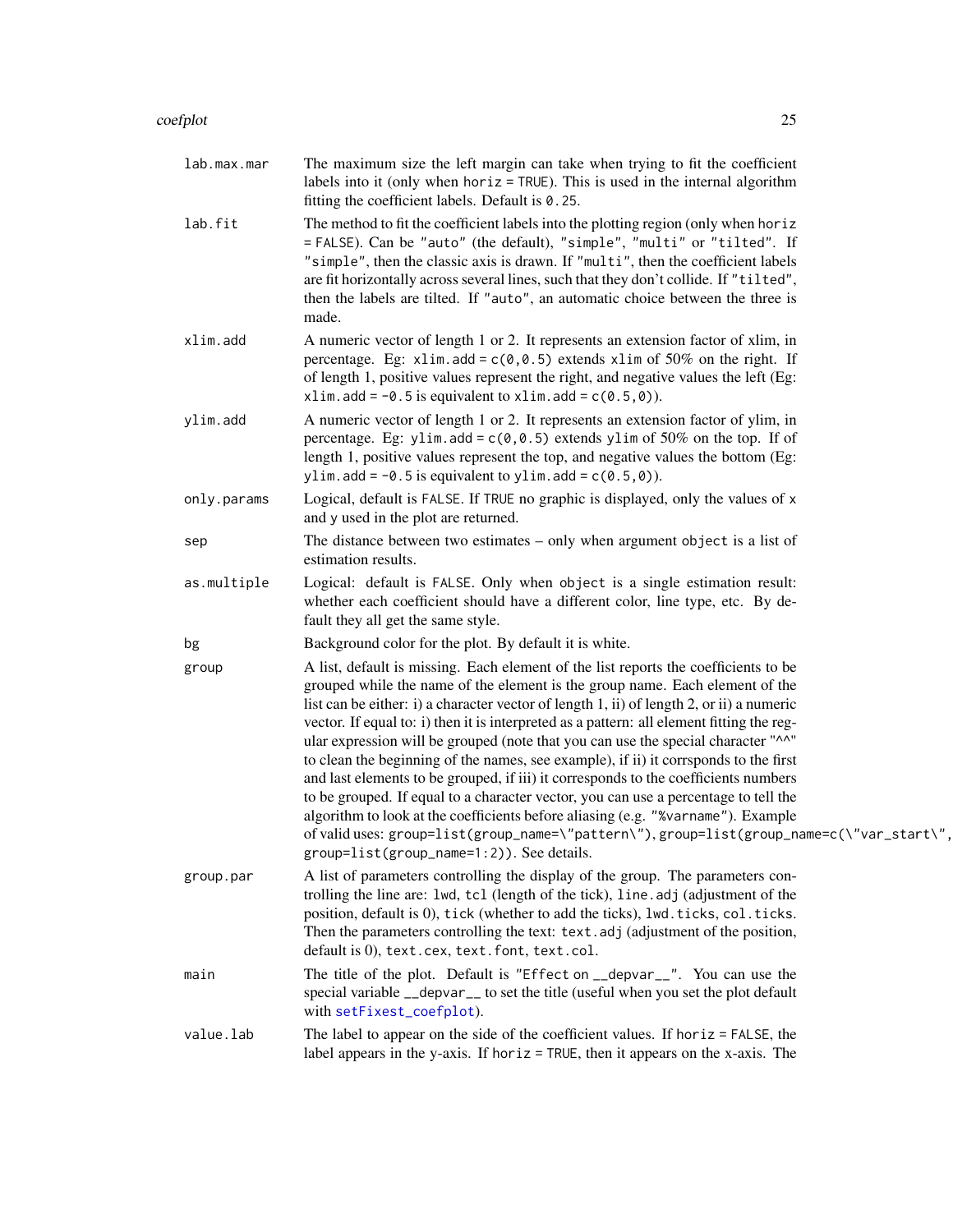|          | default is equal to "Estimate and $_{-}ci_{-}$ Conf. Int.", with $_{-}ci_{-}$ a special<br>variable giving the value of the confidence interval.                                                                                                                                                                                                                                                                                                                                                                                                                    |
|----------|---------------------------------------------------------------------------------------------------------------------------------------------------------------------------------------------------------------------------------------------------------------------------------------------------------------------------------------------------------------------------------------------------------------------------------------------------------------------------------------------------------------------------------------------------------------------|
| ylab     | The label of the y-axis, default is NULL. Note that if horiz = FALSE, it overrides<br>the value of the argument value. lab.                                                                                                                                                                                                                                                                                                                                                                                                                                         |
| xlab     | The label of the x-axis, default is NULL. Note that if horiz = TRUE, it overrides<br>the value of the argument value. lab.                                                                                                                                                                                                                                                                                                                                                                                                                                          |
| sub      | A subtitle, default is NULL.                                                                                                                                                                                                                                                                                                                                                                                                                                                                                                                                        |
| i.select | Integer scalar, default is 1. In iplot, used to select which variable created with<br>i() to select. Only used when there are several variables created with <i>i</i> . This is<br>an index, just try increasing numbers to hopefully obtain what you want. Note<br>that it works much better when the variables are "pure" i() variables and not<br>interacted with other variables. For example: $i$ (species, $x$ 1) is good while<br>$i$ (species): x1 isn't. The latter will also work but the index may feel weird in<br>case there are many $i()$ variables. |

### Functions

• iplot: Plots the coefficients generated with i()

#### Setting custom default values

The function coefplot dispose of many arguments to parametrize the plots. Most of these arguments can be set once an for all using the function [setFixest\\_coefplot](#page-170-1). See Example 3 below for a demonstration.

### iplot

The function iplot restricts coefplot to interactions or factors created with the function [i](#page-136-1). Only *one* of the i-variables will be plotted at a time. If you have several i-variables, you can navigate through them with the i.select argument.

The argument i.select is an index that will go through all the i-variables. It will work well if the variables are pure, meaning not interacted with other variables. If the i-variables are interacted, the index may have an odd behavior but will (in most cases) work all the same, just try some numbers up until you (hopefully) obtain the graph you want.

Note, importantly, that interactions of two factor variables are (in general) disregarded since they would require a 3-D plot to be properly represented.

#### Arguments keep, drop and order

The arguments keep, drop and order use regular expressions. If you are not aware of regular expressions, I urge you to learn it, since it is an extremely powerful way to manipulate character strings (and it exists across most programming languages).

For example drop = "Wind" would drop any variable whose name contains "Wind". Note that variables such as "Temp:Wind" or "StrongWind" do contain "Wind", so would be dropped. To drop only the variable named "Wind", you need to use drop = "^Wind\$" (with "^" meaning beginning, resp. "\$" meaning end, of the string => this is the language of regular expressions).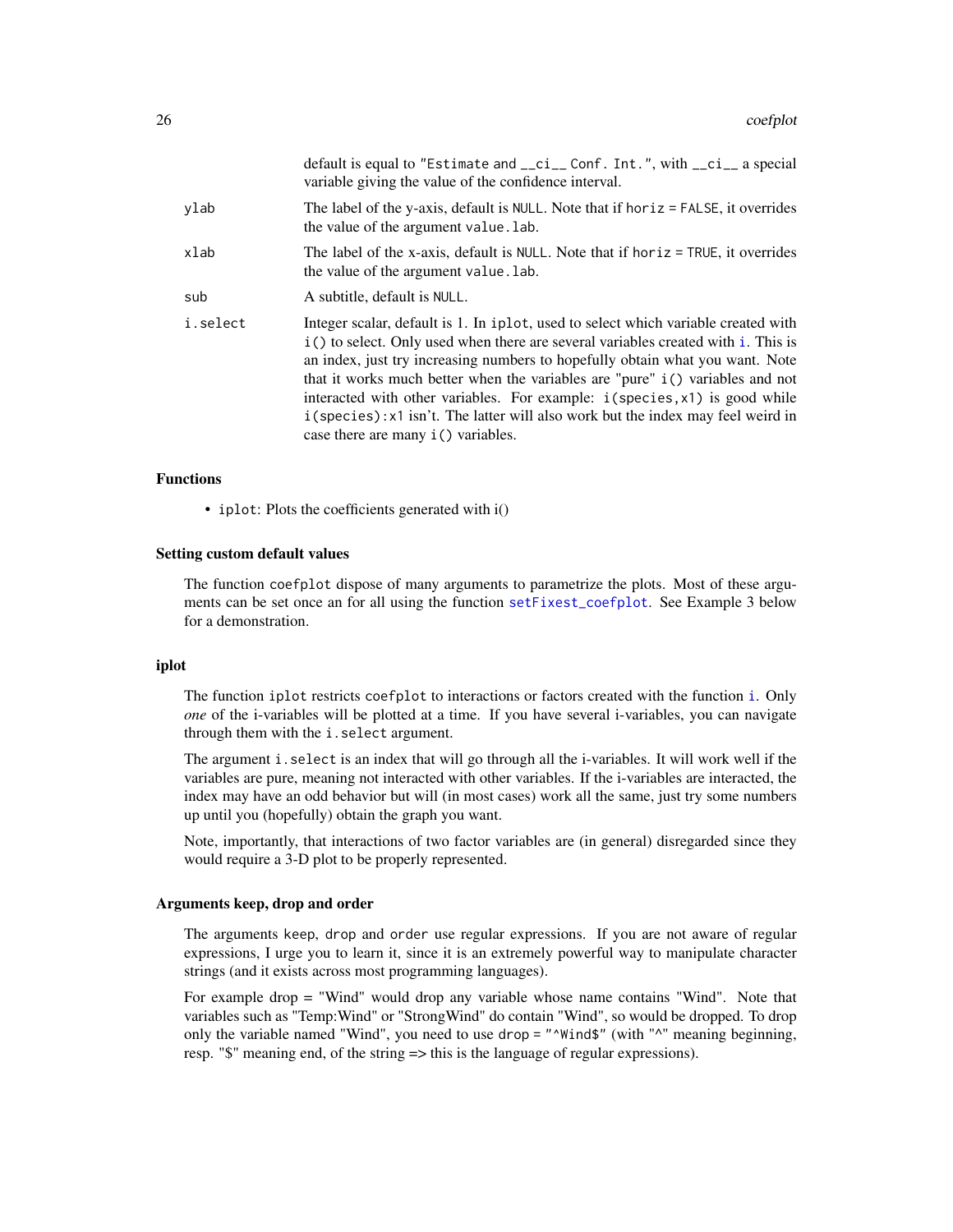#### coefplot 27

Although you can combine several regular expressions in a single character string using pipes, drop also accepts a vector of regular expressions.

You can use the special character "!" (exclamation mark) to reverse the effect of the regular expression (this feature is specific to this function). For example drop = "!Wind" would drop any variable that does not contain "Wind".

You can use the special character "%" (percentage) to make reference to the original variable name instead of the aliased name. For example, you have a variable named "Month6", and use a dictionary  $dict = c(Month6="June")$ . Thus the variable will be displayed as "June". If you want to delete that variable, you can use either drop="June", or drop="%Month6" (which makes reference to its original name).

The argument order takes in a vector of regular expressions, the order will follow the elements of this vector. The vector gives a list of priorities, on the left the elements with highest priority. For example, order = c("Wind", "!Inter", "!Temp") would give highest priorities to the variables containing "Wind" (which would then appear first), second highest priority is the variables not containing "Inter", last, with lowest priority, the variables not containing "Temp". If you had the following variables: (Intercept), Temp:Wind, Wind, Temp you would end up with the following order: Wind, Temp:Wind, Temp, (Intercept).

### Author(s)

Laurent Berge

#### See Also

See [setFixest\\_coefplot](#page-170-1) to set the default values of coefplot, and the estimation functions: e.g. [feols](#page-112-1), [fepois](#page-79-2), [feglm](#page-79-1), [fenegbin](#page-91-2).

```
#
# Example 1: Stacking two sets of results on the same graph
#
# Estimation on Iris data with one fixed-effect (Species)
est = feols(Petal.Length ~ Petal.Width + Sepal.Length +
            Sepal.Width | Species, iris)
# Estimation results with clustered standard-errors
# (the default when fixed-effects are present)
est_clu = summary(est)
# Now with "regular" standard-errors
est\_std = summary(est, se = "iid")# You can plot the two results at once
coefplot(list(est_clu, est_std))
# Alternatively, you can use the argument x.shift
```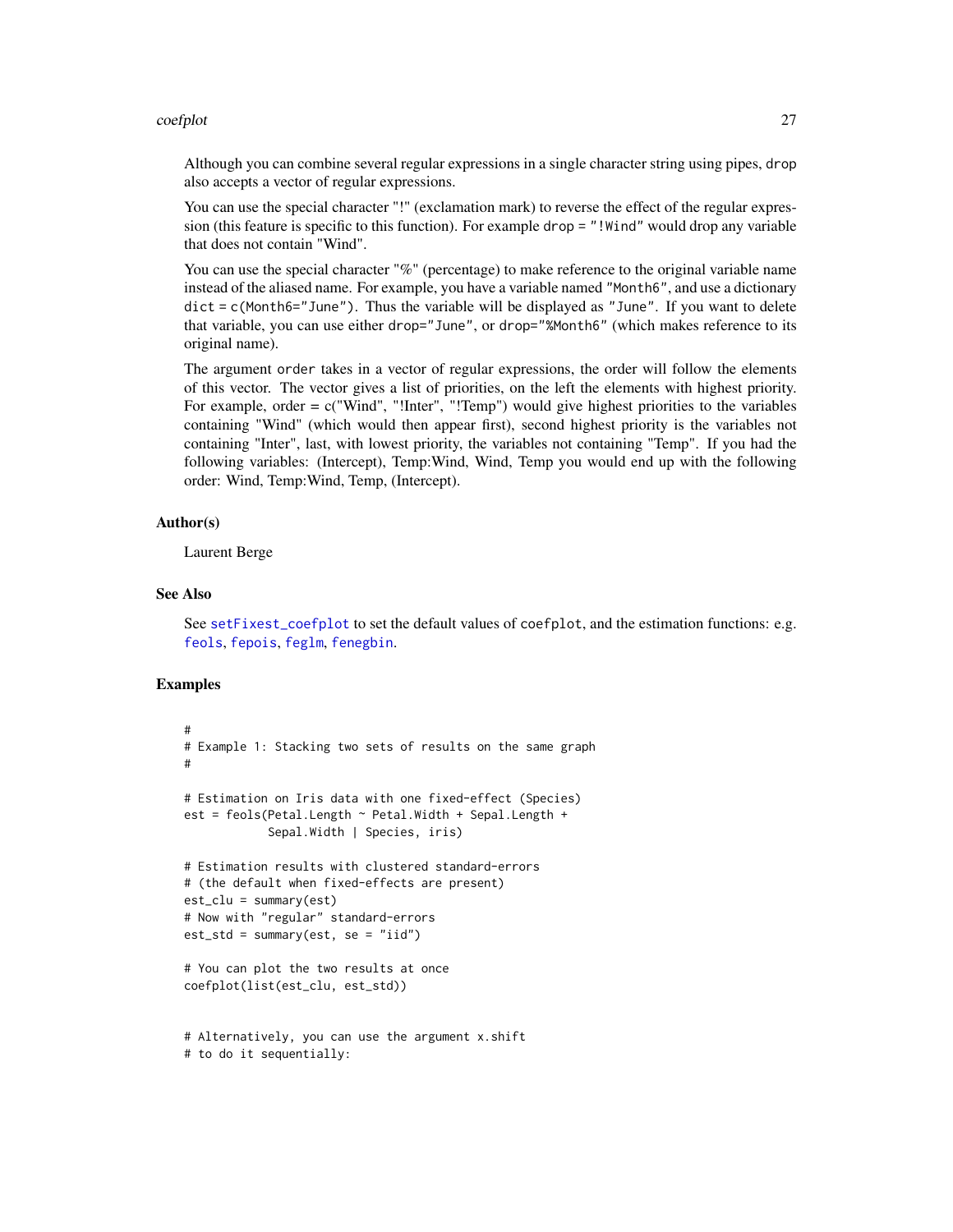```
# First graph with clustered standard-errors
coefplot(est, x.shift = -.2)# 'x.shift' was used to shift the coefficients on the left.
# Second set of results: this time with
# standard-errors that are not clustered.
coefplot(est, se = "iid", x.shift = .2,
         add = TRUE, col = 2, ci.lty = 2, pch=15)# Note that we used 'se', an argument that will
 # be passed to summary.fixest
legend("topright", col = 1:2, pch = 20, lwd = 1, lty = 1:2,legend = c("Clustered", "IID"), title = "Standard-Errors")
#
# Example 2: Interactions
#
# Now we estimate and plot the "yearly" treatment effects
data(base_did)
base_inter = base_did
# We interact the variable 'period' with the variable 'treat'
est_did = feols(y \sim x1 + i(period, treat, 5) | id+period, base_inter)
# In the estimation, the variable treat is interacted
# with each value of period but 5, set as a reference
# coefplot will show all the coefficients:
coefplot(est_did)
# Note that the grouping of the coefficients is due to 'group = "auto"'
# If you want to keep only the coefficients
# created with i() (ie the interactions), use iplot
iplot(est_did)
# When estimations contain interactions, as before,
# the default behavior of coefplot changes,
# it now only plots interactions:
coefplot(est_did)
# We can see that the graph is different from before:
# - only interactions are shown,
# - the reference is present,
```
# => this is fully flexible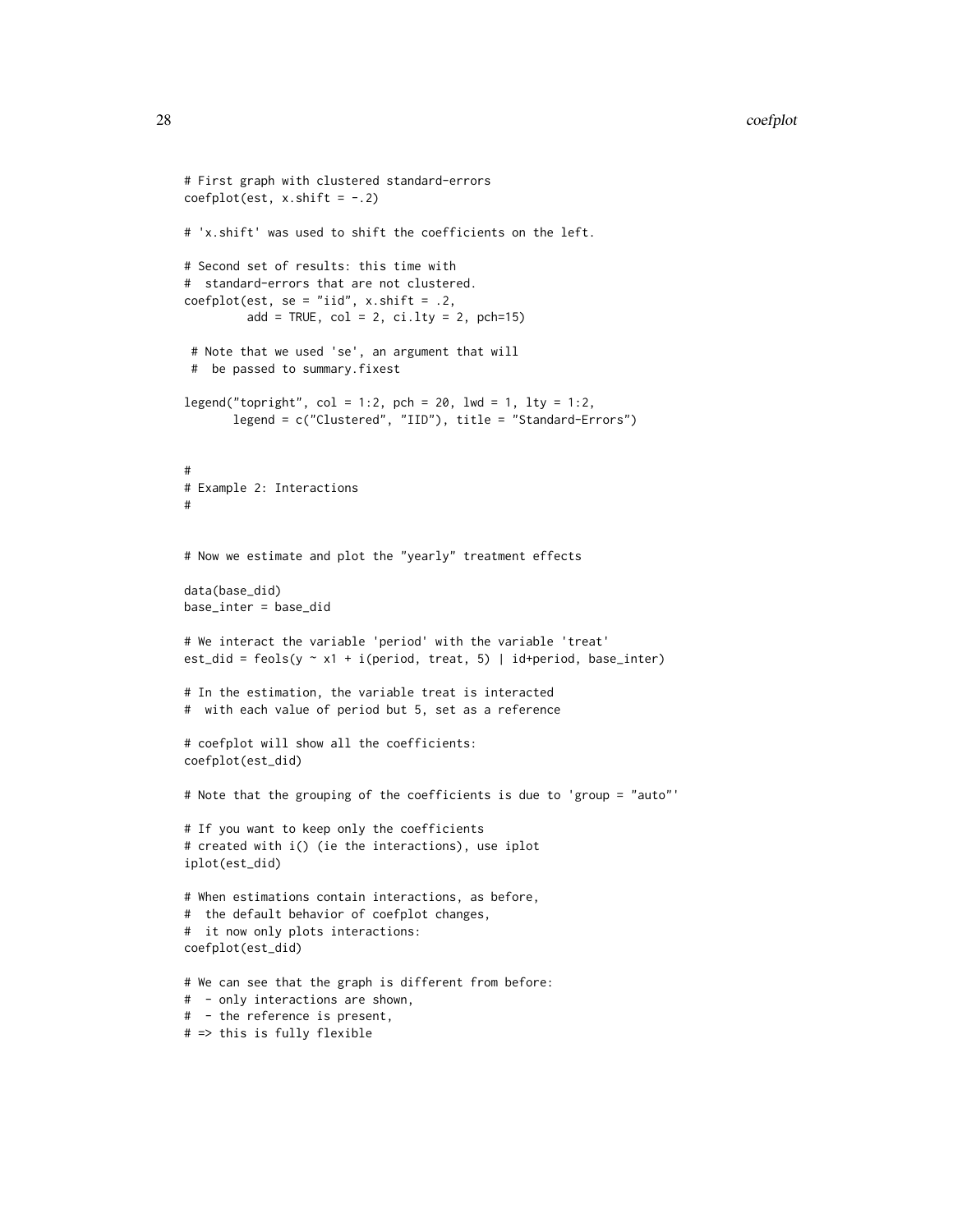#### coefplot 29

```
iplot(est_did, ref.line = FALSE, pt.join = TRUE)
#
# What if the interacted variable is not numeric?
# Let's create a "month" variable
all_months = c("aug", "sept", "oct", "nov", "dec", "jan",
               "feb", "mar", "apr", "may", "jun", "jul")
base_inter$period_month = all_months[base_inter$period]
# The new estimation
est = feols(y \sim x1 + i(period_month, treat, "oct") | id+period, base_inter)
# Since 'period_month' of type character, coefplot sorts it
iplot(est)
# To respect a plotting order, use a factor
base_inter$month_factor = factor(base_inter$period_month, levels = all_months)
est = feols(y \sim x1 + i(month_factor, treat, "oct") | id+period, base_inter)
iplot(est)
#
# Example 3: Setting defaults
#
# coefplot has many arguments, which makes it highly flexible.
# If you don't like the default style of coefplot. No worries,
# you can set *your* default by using the function
# setFixest_coefplot()
dict = c("Petal.Length"="Length (Petal)", "Petal.Width"="Width (Petal)",
         "Sepal.Length"="Length (Sepal)", "Sepal.Width"="Width (Sepal)")
setFixest_coefplot(ci.col = 2, pt.col = "darkblue", ci.lwd = 3,
                   pt.cex = 2, pt.pch = 15, ci.width = 0, dict = dict)
est = feols(Petal.Length ~ Petal.Width + Sepal.Length +
                Sepal.Width + i(Species), iris)
# And that's it
coefplot(est)
# You can set separate default values for iplot
setFixest_coefplot("iplot", pt.join = TRUE, pt.join.par = list(lwd = 2, lty = 2))
iplot(est)
# To reset to the default settings:
setFixest_coefplot("all", reset = TRUE)
coefplot(est)
#
# Example 4: group + cleaning
```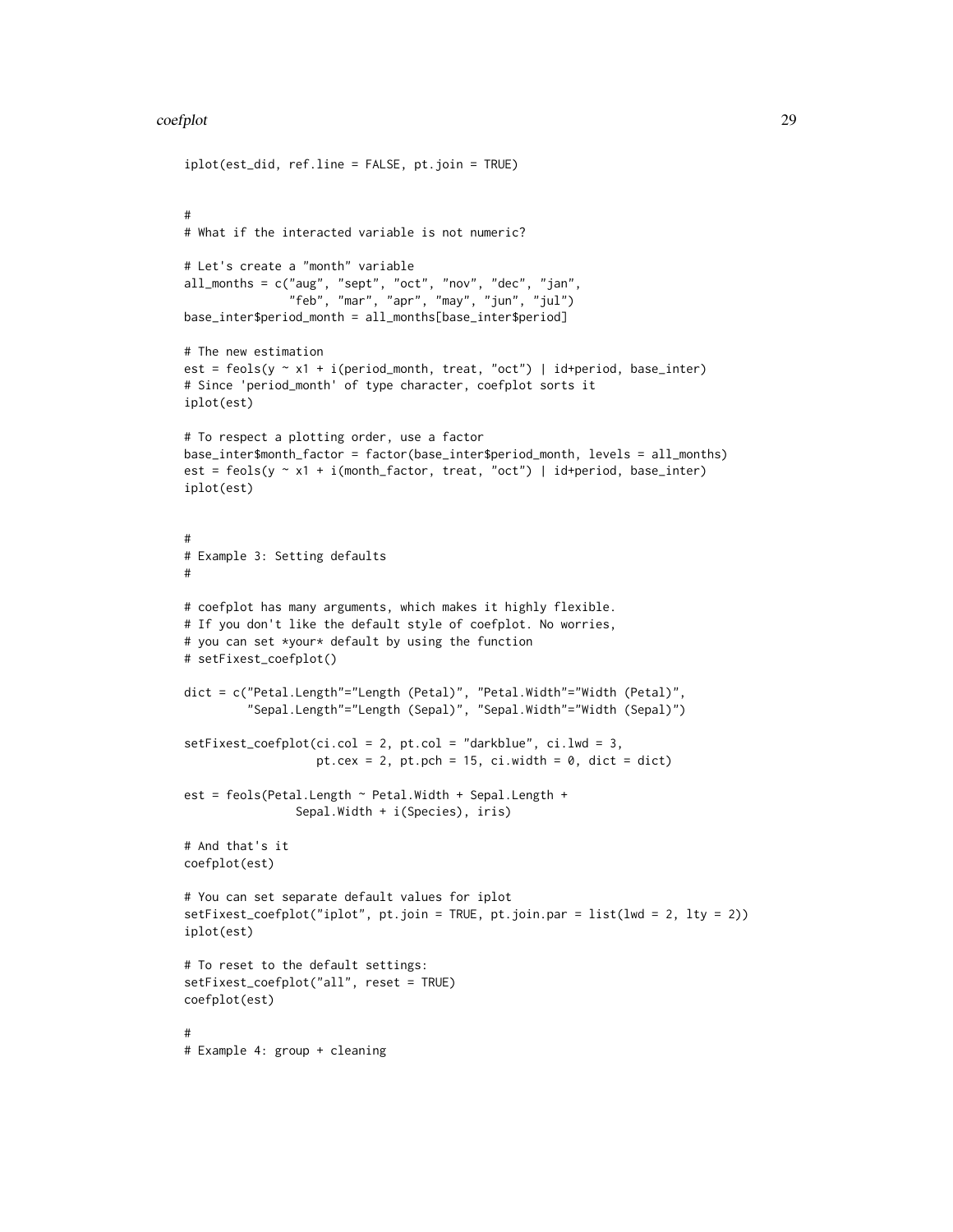```
#
# You can use the argument group to group variables
# You can further use the special character "^^" to clean
# the beginning of the coef. name: particularly useful for factors
est = feols(Petal.Length ~ Petal.Width + Sepal.Length +
                Sepal.Width + Species, iris)
# No grouping:
coefplot(est)
# now we group by Sepal and Species
coefplot(est, group = list(Sepal = "Sepal", Species = "Species"))
# now we group + clean the beginning of the names using the special character ^^
coefplot(est, group = list(Sepal = "^^Sepal.", Species = "^^Species"))
```
#### coeftable *Obtain various statistics from an estimation*

### Description

Set of functions to directly extract some commonly used statistics, like the p-value or the table of coefficients, from estimations. This was first implemented for fixest estimations, but has some support for other models.

#### Usage

```
coeftable(
  object,
  vcov = NULL,\text{ssc} = \text{NULL},
  cluster = NULL,
  keep,
  drop,
  order,
  ...
\lambdapvalue(object, vcov = NULL, ssc = NULL, cluster = NULL, keep, drop, order, ...)tstat(object, vcov = NULL, ssc = NULL, cluster = NULL, keep, drop, order, ...)
se(object, vcov = NULL, ssc = NULL, cluster = NULL, keep, drop, order, ...)
```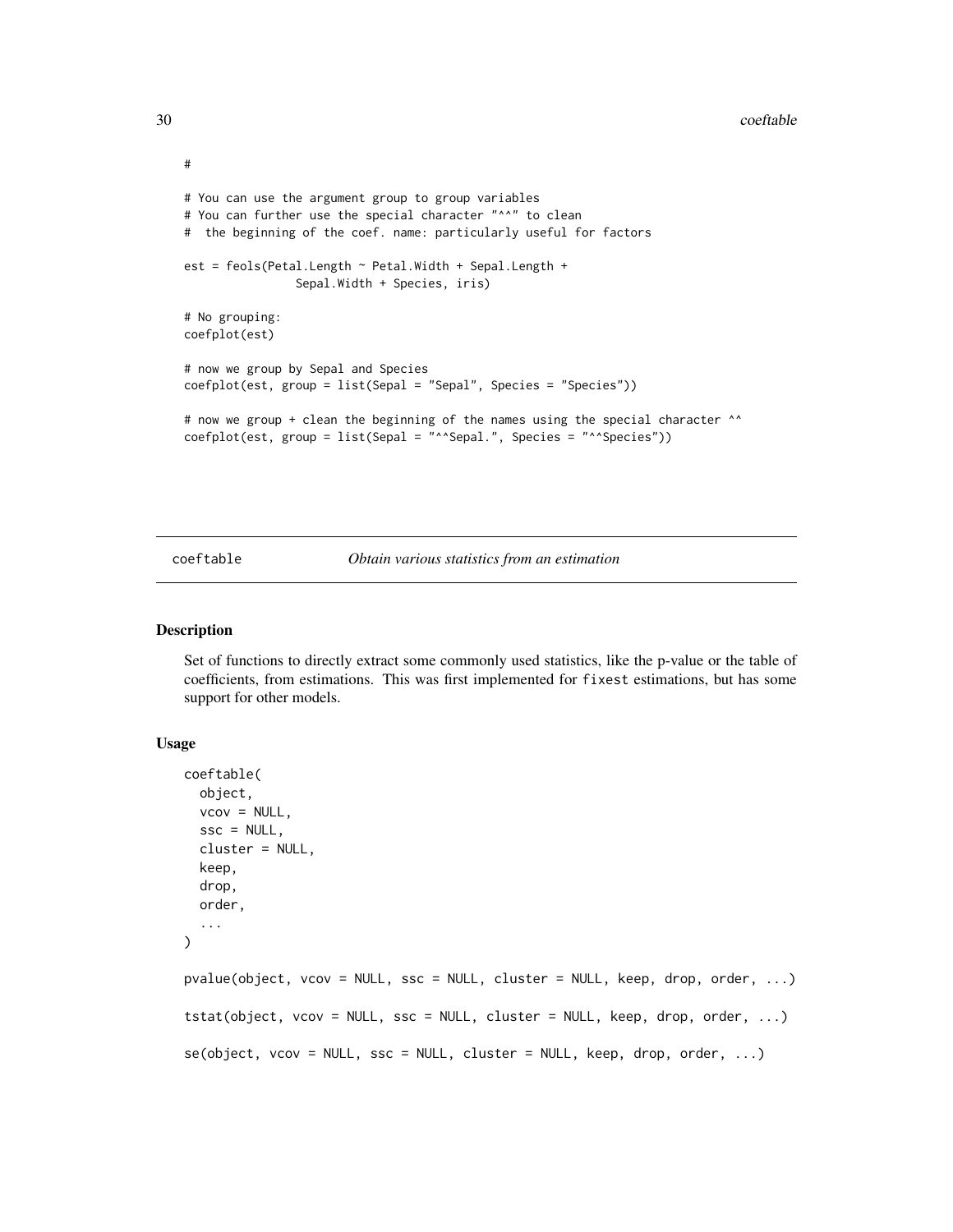#### $\text{coeffable}$  31

#### Arguments

object An estimation. For example obtained from [feols](#page-112-1). vcov Versatile argument to specify the VCOV. In general, it is either a character scalar equal to a VCOV type, either a formula of the form:  $vcov_type \sim variables$ . The VCOV types implemented are: "iid", "hetero" (or "HC1"), "cluster", "twoway", "NW" (or "newey\_west"), "DK" (or "driscoll\_kraay"), and "conley". It also accepts object from [vcov\\_cluster](#page-219-1), [vcov\\_NW](#page-222-1), [NW](#page-222-1), [vcov\\_DK](#page-222-1), [DK](#page-222-1), [vcov\\_conley](#page-221-1) and [conley](#page-221-2). It also accepts covariance matrices computed externally. Finally it accepts functions to compute the covariances. See the 'vcov' documentation in the [vignette.](https://lrberge.github.io/fixest/articles/fixest_walkthrough.html#the-vcov-argument-1) ssc An object of class ssc.type obtained with the function [ssc](#page-186-1). Represents how the degree of freedom correction should be done.You must use the function [ssc](#page-186-1) for this argument. The arguments and defaults of the function [ssc](#page-186-1) are: adj = TRUE, fixef.K="nested", cluster.adj = TRUE, cluster.df = "min", t.df = "min", fixef.force\_exact=FALSE). See the help of the function [ssc](#page-186-1) for details. cluster [Fixest specific.] Tells how to cluster the standard-errors (if clustering is requested). Can be either a list of vectors, a character vector of variable names, a formula or an integer vector. Assume we want to perform 2-way clustering over var1 and var2 contained in the data.frame base used for the estimation. All the following cluster arguments are valid and do the same thing: cluster  $=$  base[,c("var1,"var2")]},\code{cluster = c("var1,"var2"), cluster  $=$   $\sim$ var1+var2. If the two variables were used as clusters in the estimation, you could further use cluster =  $1:2$  or leave it blank with se = "twoway" (assuming var1 [resp. var2] was the 1st [res. 2nd] cluster). keep Character vector. This element is used to display only a subset of variables. This should be a vector of regular expressions (see [regex](#page-0-0) help for more info). Each variable satisfying any of the regular expressions will be kept. This argument is applied post aliasing (see argument dict). Example: you have the variable x1 to x55 and want to display only x1 to x9, then you could use keep = "x[[:digit:]]\$". If the first character is an exclamation mark, the effect is reversed (e.g. keep = "!Intercept" means: every variable that does not contain "Intercept" is kept). See details. drop Character vector. This element is used if some variables are not to be displayed. This should be a vector of regular expressions (see [regex](#page-0-0) help for more info). Each variable satisfying any of the regular expressions will be discarded. This argument is applied post aliasing (see argument dict). Example: you have the variable x1 to x55 and want to display only x1 to x9, then you could use drop = "x[[:digit:]]{2}". If the first character is an exclamation mark, the effect is reversed (e.g. drop = "!Intercept" means: every variable that does not contain "Intercept" is dropped). See details.

order Character vector. This element is used if the user wants the variables to be ordered in a certain way. This should be a vector of regular expressions (see [regex](#page-0-0) help for more info). The variables satisfying the first regular expression will be placed first, then the order follows the sequence of regular expressions. This argument is applied post aliasing (see argument dict). Example: you have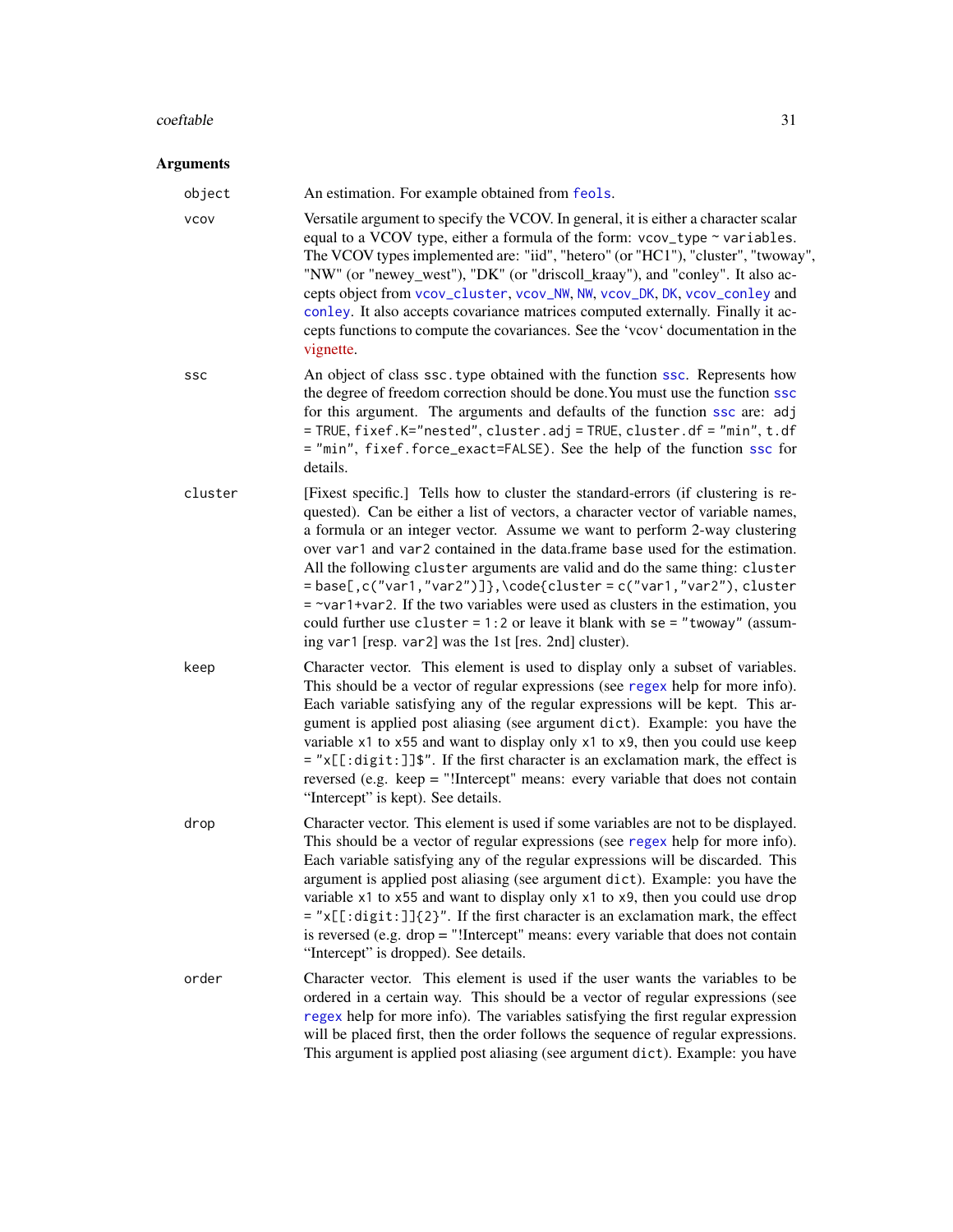| the following variables: month to month 6, then x 1 to x 5, then year 1 to year 6.  |
|-------------------------------------------------------------------------------------|
| If you want to display first the x's, then the years, then the months you could     |
| use: order = $c("x", "vear")$ . If the first character is an exclamation mark, the  |
| effect is reversed (e.g. order $=$ "!Intercept" means: every variable that does not |
| contain "Intercept" goes first). See details.                                       |
|                                                                                     |

... Other arguments to be passed to summary. se [Fixest specific.] Character scalar. Which kind of standard error should be computed: "iid", "hetero", "cluster", "twoway", "threeway" or "fourway"? By default if there are fixed-effects in the estimation: se = "cluster", otherwise se = "iid". Note that this argument is not needed if the argument cluster is present.

#### Details

This set of functions is primarily constructed for fixest estimations. Although it can work for non-fixest estimations, support for exotic estimation procedures that do not report standardized coefficient tables is highly limited.

#### Value

Returns a table of coefficients, with in rows the variables and four columns: the estimate, the standard-error, the t-statistic and the p-value.

#### Functions

- pvalue: Extracts the p-value of an estimation
- tstat: Extracts the t-statistics of an estimation
- se: Extracts the standard-error of an estimation

```
# Some data and estimation
data(trade)
est = fepois(Euros ~ log(dist_km) | Origin^Product + Year, trade)
#
# Coeftable/se/tstat/pvalue
#
# Default is clustering along Origin^Product
coeftable(est)
se(est)
tstat(est)
pvalue(est)
# Now with two-way clustered standard-errors
# and using coeftable()
coeftable(est, cluster = ~Origin + Product)
se(est, cluster = ~^{\sim}Origin + Product)
```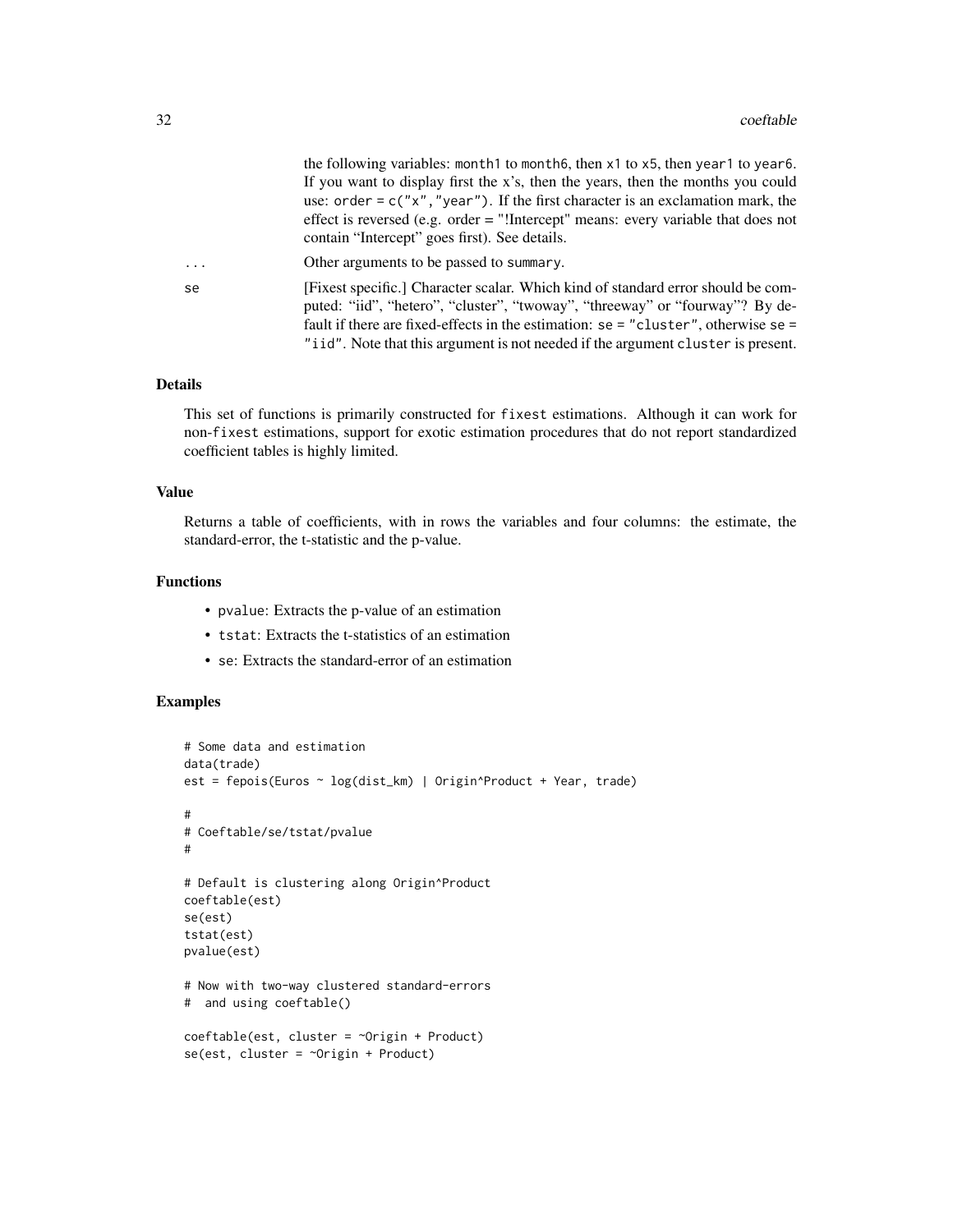### <span id="page-32-0"></span>collinearity 33

```
pvalue(est, cluster = ~Origin + Product)
tstat(est, cluster = ~Origin + Product)
# Or you can cluster only once:
est_sum = summary(est, cluster = ~Origin + Product)
coeftable(est_sum)
se(est_sum)
tstat(est_sum)
pvalue(est_sum)
# You can use the arguments keep, drop, order
# to rearrange the results
base = irisnames(base) = c("y", "x1", "x2", "x3", "species")
est\_iv = feols(y \sim x1 \mid x2 \sim x3, base)tstat(est_i v, keep = "x1")coeftable(est_iv, keep = "x1|Int")
coeftable(est_iv, order = "!Int")
```
collinearity *Collinearity diagnostics for* fixest *objects*

### Description

In some occasions, the optimization algorithm of [femlm](#page-91-1) may fail to converge, or the variancecovariance matrix may not be available. The most common reason of why this happens is colllinearity among variables. This function helps to find out which set of variables is problematic.

#### Usage

collinearity(x, verbose)

#### Arguments

| $\mathsf{X}$ | A fixest object obtained from, e.g. functions femlm, feols or feglm.                                                                                                                 |
|--------------|--------------------------------------------------------------------------------------------------------------------------------------------------------------------------------------|
| verbose      | An integer. If higher than or equal to 1, then a note is prompted at each step<br>of the algorithm. By default verbose = $\theta$ for small problems and to 1 for large<br>problems. |
|              |                                                                                                                                                                                      |

### Details

This function tests: 1) collinearity with the fixed-effect variables, 2) perfect multi-collinearity between the variables, 4) perfect multi-collinearity between several variables and the fixed-effects, and 4) identification issues when there are non-linear in parameters parts.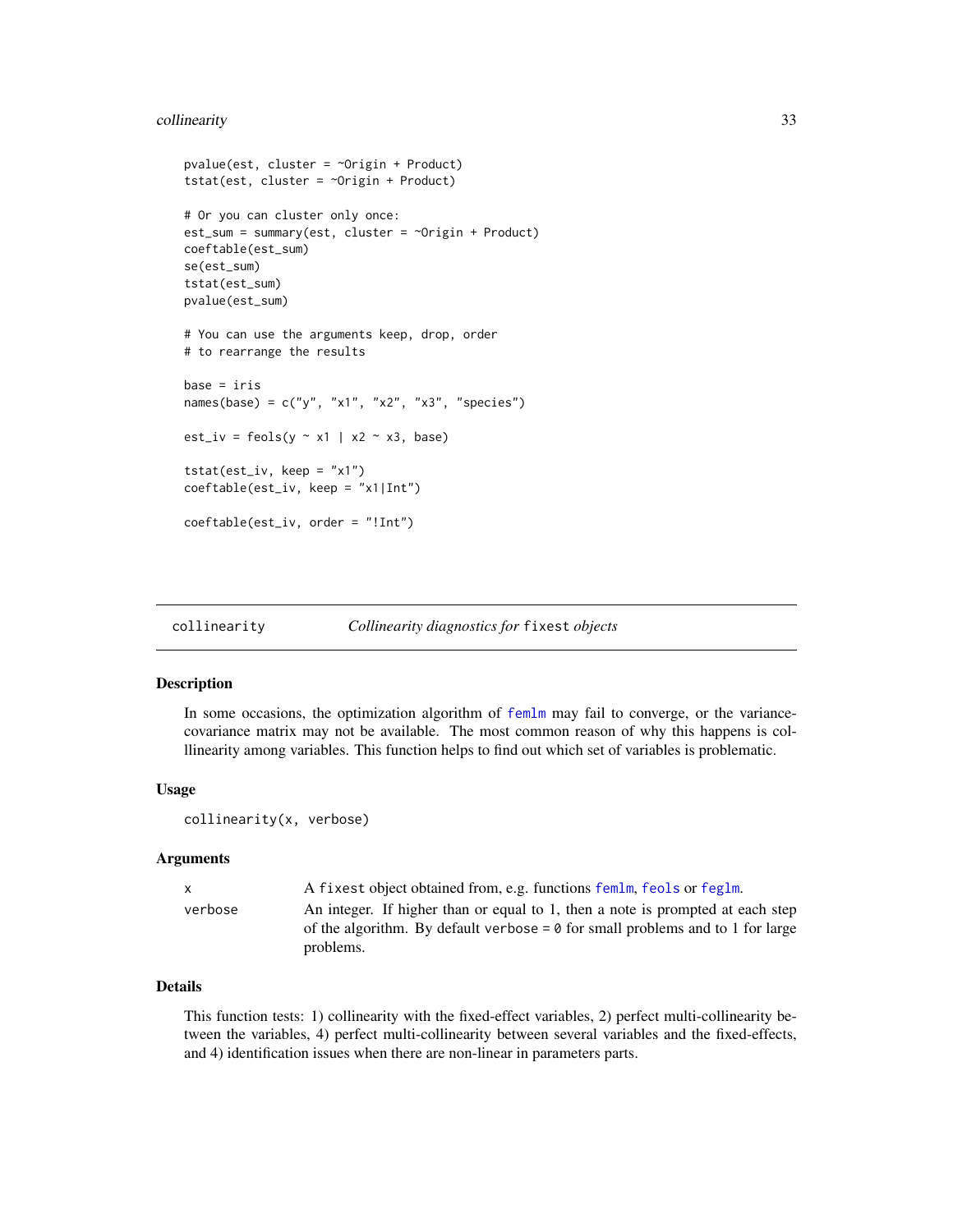<span id="page-33-0"></span>It returns a text message with the identified diagnostics.

#### Author(s)

Laurent Berge

### Examples

```
# Creating an example data base:
set.seed(1)
fe_1 = sample(3, 100, TRUE)fe_2 = sample(20, 100, TRUE)x = rnorm(100, fe_1)**2y = rnorm(100, fe_2)**2
z = rnorm(100, 3)**2dep = rpois(100, x*y*z)base = data.frame(fe_1, fe_2, x, y, z, dep)
# creating collinearity problems:
base$v1 = base$v2 = base$v3 = base$v4 = 0base$v1[base$fe_1 == 1] = 1base $v2[base $fe_1 == 2] = 1base\$v3[base\$fe_1 == 3] = 1base $v4[base $fe_2 == 1] = 1# Estimations:
# Collinearity with the fixed-effects:
res_1 = femlm(dep ~ log(x) + v1 + v2 + v4 | fe_1 + fe_2, base)collinearity(res_1)
# => collinearity with the first fixed-effect identified, we drop v1 and v2
res_1bis = femlm(dep \sim log(x) + v4 | fe_1 + fe_2, base)
collinearity(res_1bis)
# Multi-Collinearity:
res_2 = femlm(dep ~ log(x) + v1 + v2 + v3 + v4, base)collinearity(res_2)
```
<span id="page-33-1"></span>confint.fixest *Confidence interval for parameters estimated with* fixest

#### Description

This function computes the confidence interval of parameter estimates obtained from a model estimated with [femlm](#page-91-1), [feols](#page-112-1) or [feglm](#page-79-1).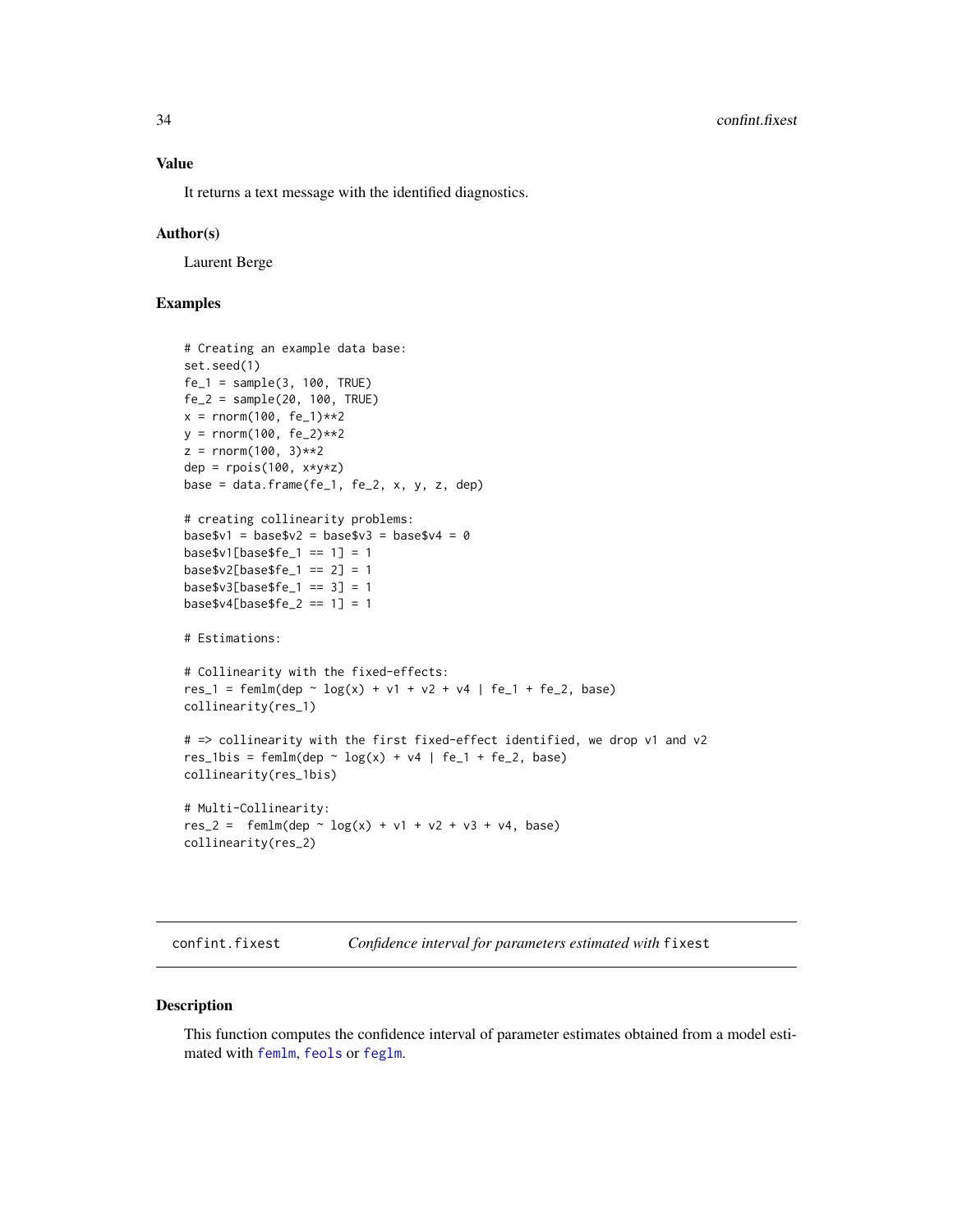### confint.fixest 35

### Usage

```
## S3 method for class 'fixest'
confint(object, parm, level = 0.95, vcov, se, cluster, ssc = NULL, ...)
```
### Arguments

| object      | A fixest object. Obtained using the functions femlm, feols or feglm.                                                                                                                                                                                                                                                                                                                                                                                                                                                                                                                                                                                                                                                                                                                                               |
|-------------|--------------------------------------------------------------------------------------------------------------------------------------------------------------------------------------------------------------------------------------------------------------------------------------------------------------------------------------------------------------------------------------------------------------------------------------------------------------------------------------------------------------------------------------------------------------------------------------------------------------------------------------------------------------------------------------------------------------------------------------------------------------------------------------------------------------------|
| parm        | The parameters for which to compute the confidence interval (either an integer<br>vector OR a character vector with the parameter name). If missing, all parame-<br>ters are used.                                                                                                                                                                                                                                                                                                                                                                                                                                                                                                                                                                                                                                 |
| level       | The confidence level. Default is 0.95.                                                                                                                                                                                                                                                                                                                                                                                                                                                                                                                                                                                                                                                                                                                                                                             |
| <b>VCOV</b> | Versatile argument to specify the VCOV. In general, it is either a character scalar<br>equal to a VCOV type, either a formula of the form: vcov_type ~ variables.<br>The VCOV types implemented are: "iid", "hetero" (or "HC1"), "cluster", "twoway",<br>"NW" (or "newey_west"), "DK" (or "driscoll_kraay"), and "conley". It also ac-<br>cepts object from vcov_cluster, vcov_NW, NW, vcov_DK, DK, vcov_conley and<br>conley. It also accepts covariance matrices computed externally. Finally it ac-<br>cepts functions to compute the covariances. See the 'vcov' documentation in the<br>vignette.                                                                                                                                                                                                             |
| se          | Character scalar. Which kind of standard error should be computed: "standard",<br>"hetero", "cluster", "twoway", "threeway" or "fourway"? By default if there<br>are clusters in the estimation: $se = "cluster",$ otherwise $se = "iid".$ Note that<br>this argument is deprecated, you should use vcov instead.                                                                                                                                                                                                                                                                                                                                                                                                                                                                                                  |
| cluster     | Tells how to cluster the standard-errors (if clustering is requested). Can be either<br>a list of vectors, a character vector of variable names, a formula or an integer vec-<br>tor. Assume we want to perform 2-way clustering over var1 and var2 contained<br>in the data.frame base used for the estimation. All the following cluster argu-<br>ments are valid and do the same thing: cluster = base[, c("var1", "var2")],<br>cluster = $c("var1", "var2"),$ cluster = $\sim$ var1+var2. If the two variables<br>were used as fixed-effects in the estimation, you can leave it blank with vcov<br>= "twoway" (assuming var1 [resp. var2] was the 1st [res. 2nd] fixed-effect).<br>You can interact two variables using $\wedge$ with the following syntax: cluster =<br>~var1^var2 or cluster = "var1^var2". |
| SSC         | An object of class ssc. type obtained with the function ssc. Represents how<br>the degree of freedom correction should be done. You must use the function ssc<br>for this argument. The arguments and defaults of the function ssc are: adj<br>= TRUE, fixef.K="nested", cluster.adj = TRUE, cluster.df = "min", t.df<br>= "min", fixef.force_exact=FALSE). See the help of the function ssc for<br>details.                                                                                                                                                                                                                                                                                                                                                                                                       |
| $\cdots$    | Not currently used.                                                                                                                                                                                                                                                                                                                                                                                                                                                                                                                                                                                                                                                                                                                                                                                                |

### Value

Returns a data.frame with two columns giving respectively the lower and upper bound of the confidence interval. There is as many rows as parameters.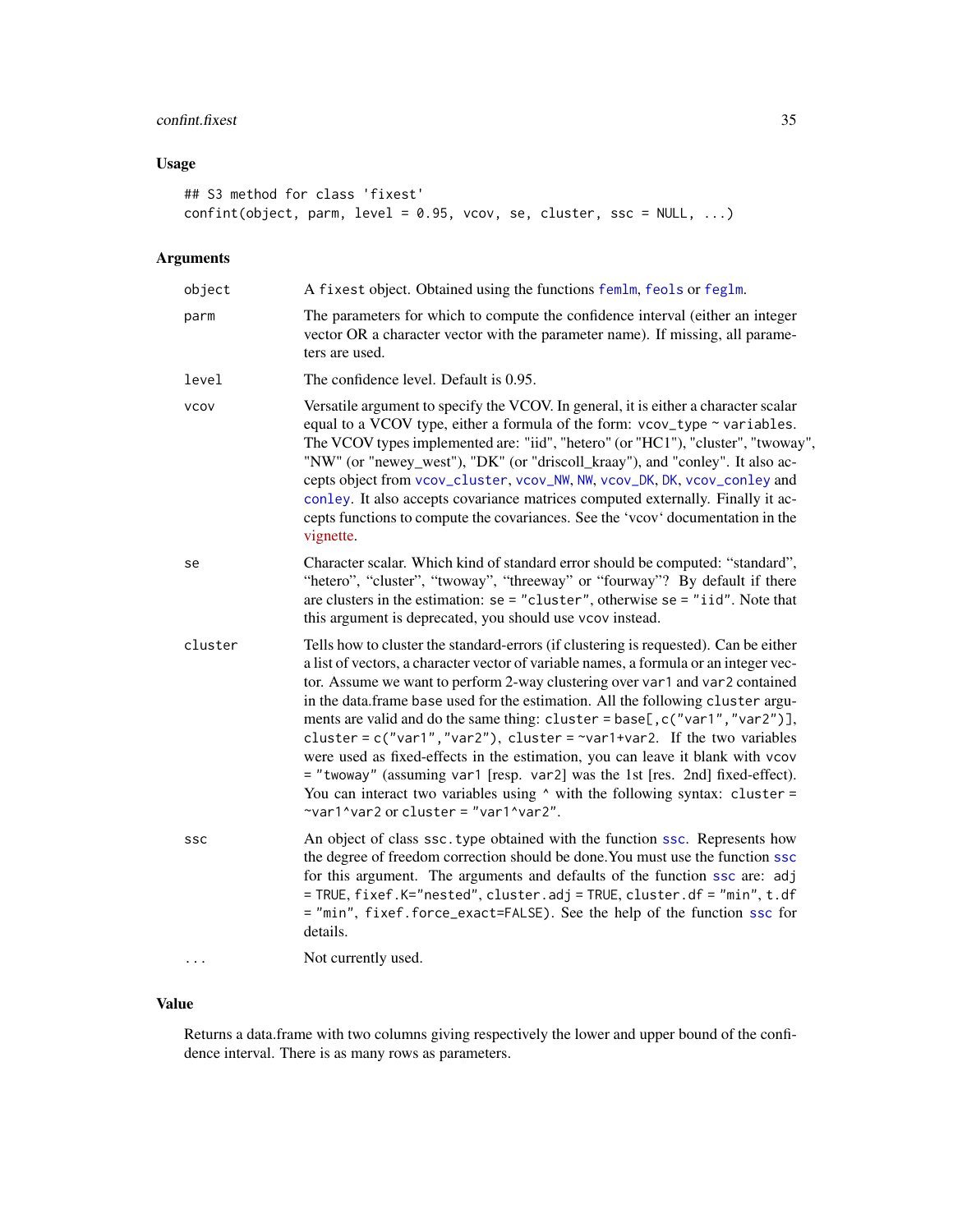### Author(s)

Laurent Berge

### Examples

```
# Load trade data
data(trade)
# We estimate the effect of distance on trade (with 3 fixed-effects)
est_pois = femlm(Euros ~ log(dist_km) + log(Year) | Origin + Destination +
                Product, trade)
# confidence interval with "normal" VCOV
confint(est_pois)
# confidence interval with "clustered" VCOV (w.r.t. the Origin factor)
confint(est_pois, se = "cluster")
```
degrees\_freedom *Gets the degrees of freedom of a* fixest *estimation*

#### Description

Simple utility to extract the degrees of freedom from a fixest estimation.

### Usage

```
degrees_freedom(
  x,
  type,
  vars = NULL,
  vcov = NULL,se = NULL,cluster = NULL,
  \text{ssc} = \text{NULL},
  stage = 2\lambda
```
#### Arguments

| $\mathsf{X}$ | A fixest estimation.                                                                                                                                                                                                                                                                                                                                                                                            |
|--------------|-----------------------------------------------------------------------------------------------------------------------------------------------------------------------------------------------------------------------------------------------------------------------------------------------------------------------------------------------------------------------------------------------------------------|
| type         | Character scalar, equal to "k", "resid", "t". If "k", then the number of regressors<br>is returned. If "resid", then it is the "residuals degree of freedom", i.e. the<br>number of observations minus the number of regressors. If "t", it is the degrees<br>of freedom used in the t-test. Note that these values are affected by how the<br>VCOV of x is computed, in particular when the VCOV is clustered. |

<span id="page-35-0"></span>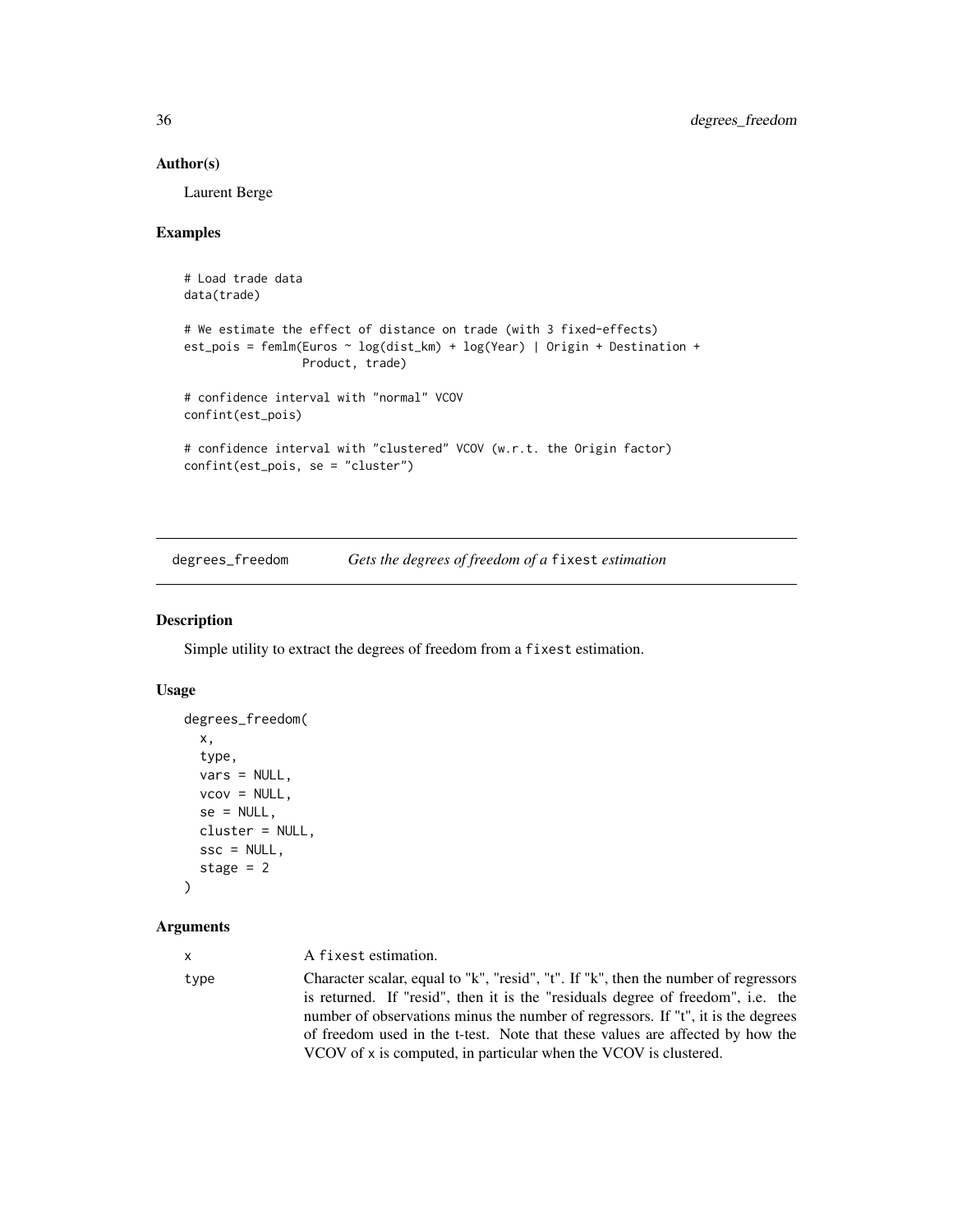| vars        | A vector of variable names, of the regressors. This is optional. If provided, then<br>type is set to 1 by default and the number of regressors contained in vars is<br>returned. This is only useful in the presence of collinearity and we want a subset<br>of the regressors only. (Mostly for internal use.)                                                                                                                                                                                                                                                                                                                                                                                                                                                                                                    |
|-------------|--------------------------------------------------------------------------------------------------------------------------------------------------------------------------------------------------------------------------------------------------------------------------------------------------------------------------------------------------------------------------------------------------------------------------------------------------------------------------------------------------------------------------------------------------------------------------------------------------------------------------------------------------------------------------------------------------------------------------------------------------------------------------------------------------------------------|
| <b>VCOV</b> | Versatile argument to specify the VCOV. In general, it is either a character scalar<br>equal to a VCOV type, either a formula of the form: vcov_type ~ variables.<br>The VCOV types implemented are: "iid", "hetero" (or "HC1"), "cluster", "twoway",<br>"NW" (or "newey_west"), "DK" (or "driscoll_kraay"), and "conley". It also ac-<br>cepts object from vcov_cluster, vcov_NW, NW, vcov_DK, DK, vcov_conley and<br>conley. It also accepts covariance matrices computed externally. Finally it ac-<br>cepts functions to compute the covariances. See the 'vcov' documentation in the<br>vignette.                                                                                                                                                                                                             |
| se          | Character scalar. Which kind of standard error should be computed: "standard",<br>"hetero", "cluster", "twoway", "threeway" or "fourway"? By default if there<br>are clusters in the estimation: $se = "cluster",$ otherwise $se = "iid".$ Note that<br>this argument is deprecated, you should use vcov instead.                                                                                                                                                                                                                                                                                                                                                                                                                                                                                                  |
| cluster     | Tells how to cluster the standard-errors (if clustering is requested). Can be either<br>a list of vectors, a character vector of variable names, a formula or an integer vec-<br>tor. Assume we want to perform 2-way clustering over var1 and var2 contained<br>in the data.frame base used for the estimation. All the following cluster argu-<br>ments are valid and do the same thing: cluster = base[, c("var1", "var2")],<br>cluster = $c("var1", "var2"),$ cluster = $\sim$ var1+var2. If the two variables<br>were used as fixed-effects in the estimation, you can leave it blank with vcov<br>= "twoway" (assuming var1 [resp. var2] was the 1st [res. 2nd] fixed-effect).<br>You can interact two variables using $\wedge$ with the following syntax: cluster =<br>~var1^var2 or cluster = "var1^var2". |
| SSC         | An object of class ssc. type obtained with the function ssc. Represents how<br>the degree of freedom correction should be done. You must use the function ssc<br>for this argument. The arguments and defaults of the function ssc are: adj<br>= TRUE, fixef.K="nested", cluster.adj = TRUE, cluster.df = "min", t.df<br>= "min", fixef.force_exact=FALSE). See the help of the function ssc for<br>details.                                                                                                                                                                                                                                                                                                                                                                                                       |
| stage       | Either 1 or 2. Only concerns IV regressions, which stage to look at.                                                                                                                                                                                                                                                                                                                                                                                                                                                                                                                                                                                                                                                                                                                                               |

```
# First: an estimation
base = iris
names(base) = c("y", "x1", "x2", "x3", "species")
est = feols(y \sim x1 + x2 \mid species, base)# "Normal" standard-errors (SE)
est_standard = summary(est, se = "st")
# Clustered SEs
est_clustered = summary(est, se = "clu")
```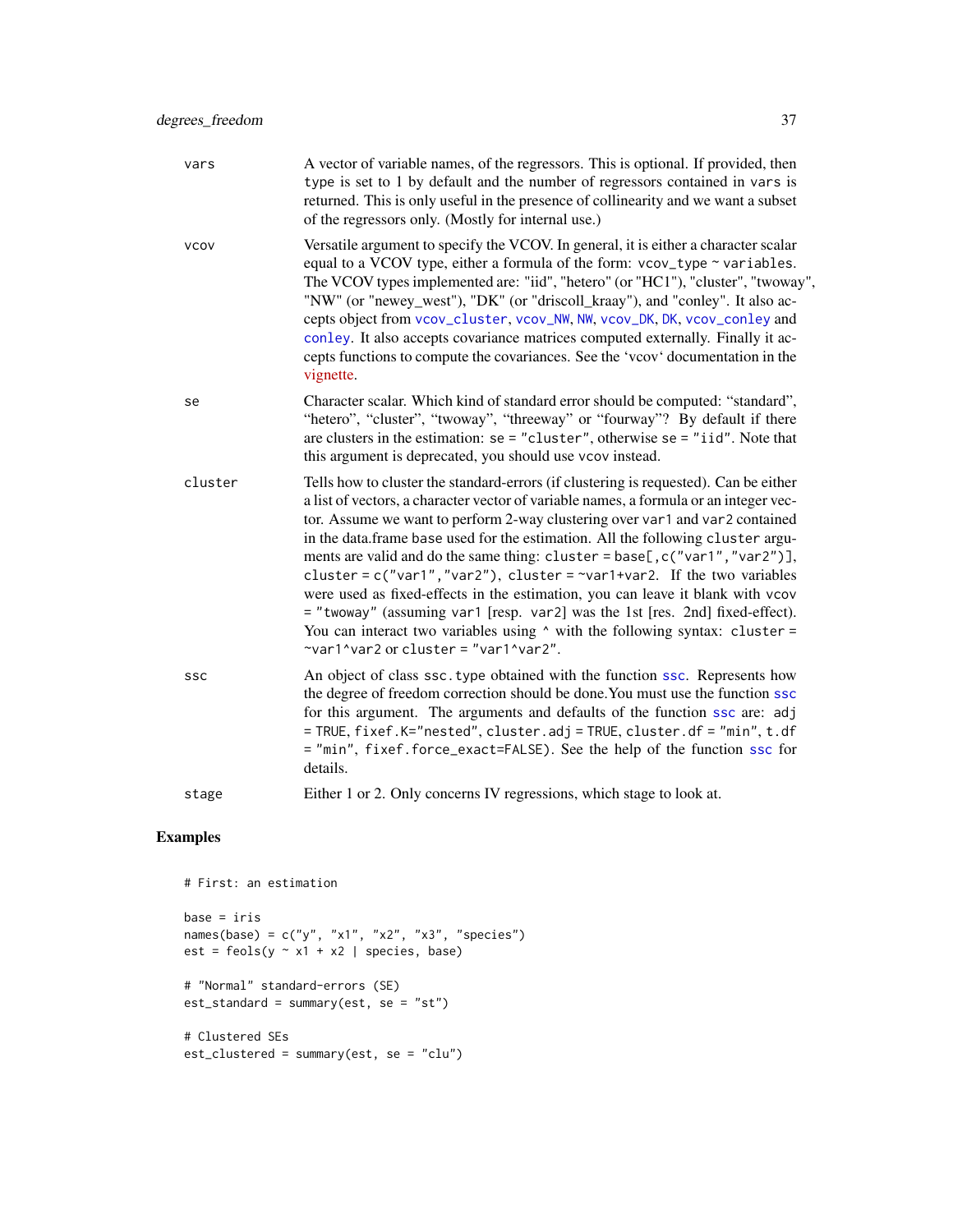```
# The different degrees of freedom
# => different type 1 DoF (because of the clustering)
degrees_freedom(est_standard, type = "k")
degrees_freedom(est_clustered, type = "k") # fixed-effects are excluded
# => different type 2 DoF (because of the clustering)
degrees_freedom(est_standard, type = "resid") # => equivalent to the df.residual from lm
degrees_freedom(est_clustered, type = "resid")
```
### demean *Centers a set of variables around a set of factors*

### Description

User-level access to internal demeaning algorithm of fixest.

### Usage

```
demean(
 X,
  f,
  slope.vars,
  slope.flag,
  data,
  weights,
 nthreads = getFixest_nthreads(),
  notes = getFixest_notes(),
  iter = 2000,
  tol = 1e-06,
  fixef.reorder = TRUE,
  na.rm = TRUE,as.matrix = is.atomic(X),im_confident = FALSE,
  ...
\lambda
```
# Arguments

X A matrix, vector, data.frame or a list OR a formula OR a [feols](#page-112-0) estimation. If equal to a formula, then the argument data is required, and it must be of the type:  $x1 + x2 - f1 + fe2$  with on the LHS the variables to be centered, and on the RHS the factors used for centering. Note that you can use variables with varying slopes with the syntax fe[v1, v2] (see details in [feols](#page-112-0)). If a feols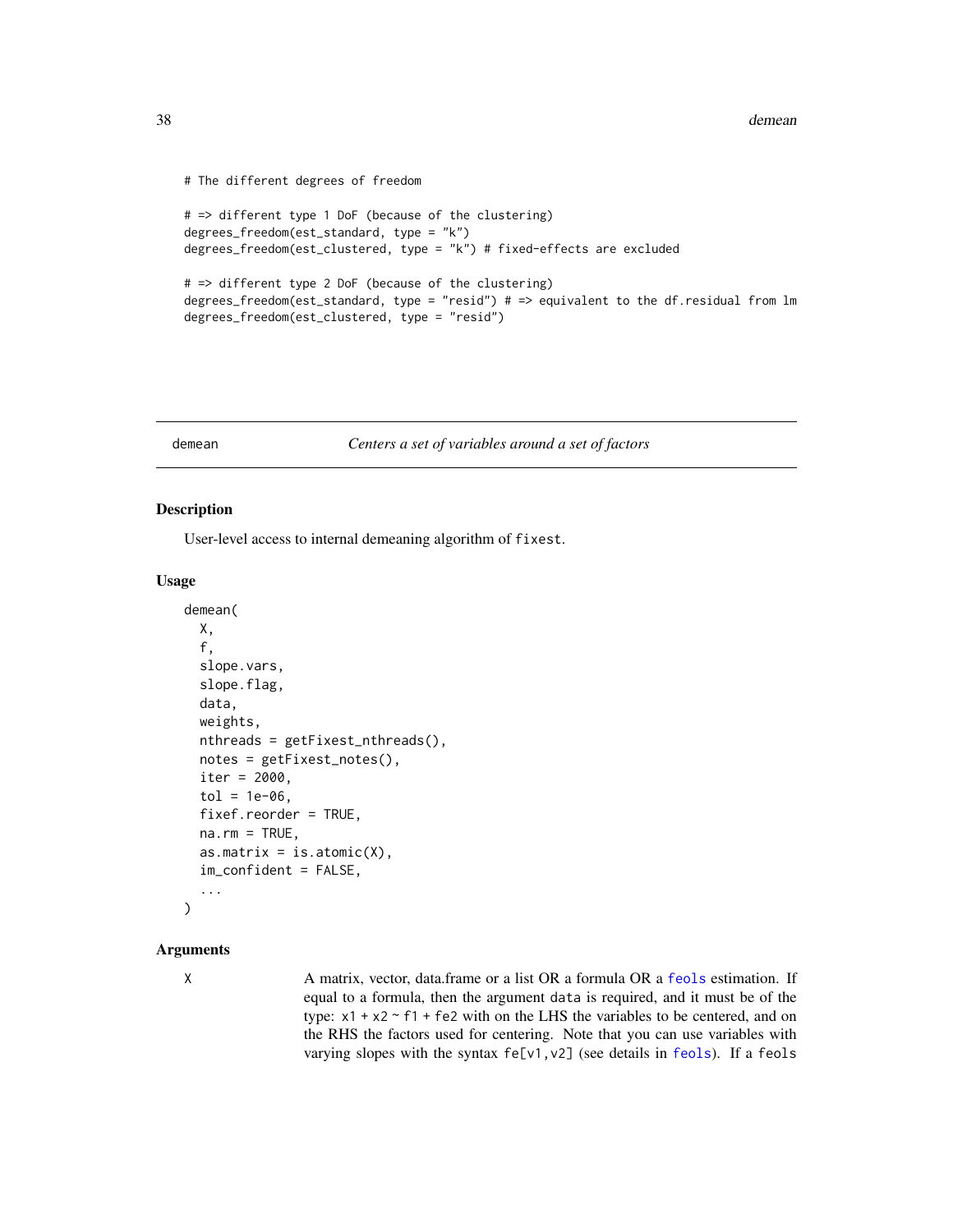|               | estimation, all variables (LHS+RHS) are demeaned and then returned (only if<br>it was estimated with fixed-effects). Otherwise, it must represent the data to be<br>centered. Of course the number of observations of that data must be the same as<br>the factors used for centering (argument f).                                                                                                                                                                                                                                                                              |
|---------------|----------------------------------------------------------------------------------------------------------------------------------------------------------------------------------------------------------------------------------------------------------------------------------------------------------------------------------------------------------------------------------------------------------------------------------------------------------------------------------------------------------------------------------------------------------------------------------|
| $\mathsf{f}$  | A matrix, vector, data.frame or list. The factors used to center the variables in<br>argument X. Matrices will be coerced using as . data. frame.                                                                                                                                                                                                                                                                                                                                                                                                                                |
| slope.vars    | A vector, matrix or list representing the variables with varying slopes. Matrices<br>will be coerced using as data. frame. Note that if this argument is used it<br>MUST be in conjunction with the argument slope. flag that maps the factors<br>to which the varying slopes are attached. See examples.                                                                                                                                                                                                                                                                        |
| slope.flag    | An integer vector of the same length as the number of variables in f (the factors<br>used for centering). It indicates for each factor the number of variables with<br>varying slopes to which it is associated. Positive values mean that the raw fac-<br>tor should also be included in the centering, negative values that it should be<br>excluded. Sorry it's complicated but see the examples it may get clearer.                                                                                                                                                          |
| data          | A data.frame containing all variables in the argument X. Only used if X is a<br>formula, in which case data is mandatory.                                                                                                                                                                                                                                                                                                                                                                                                                                                        |
| weights       | Vector, can be missing or NULL. If present, it must contain the same number of<br>observations as in X.                                                                                                                                                                                                                                                                                                                                                                                                                                                                          |
| nthreads      | Number of threads to be used. By default it is equal to getFixest_nthreads().                                                                                                                                                                                                                                                                                                                                                                                                                                                                                                    |
| notes         | Logical, whether to display a message when NA values are removed. By default<br>it is equal to getFixest_notes().                                                                                                                                                                                                                                                                                                                                                                                                                                                                |
| iter          | Number of iterations, default is 2000.                                                                                                                                                                                                                                                                                                                                                                                                                                                                                                                                           |
| tol           | Stopping criterion of the algorithm. Default is 1e-6. The algorithm stops when<br>the maximum absolute increase in the coefficients values is lower than tol.                                                                                                                                                                                                                                                                                                                                                                                                                    |
| fixef.reorder | Logical, default is TRUE. Whether to reorder the fixed-effects by frequencies<br>before feeding them into the algorithm. If FALSE, the original fixed-effects order                                                                                                                                                                                                                                                                                                                                                                                                              |
|               | provided by the user is maintained. In general, reordering leads to faster and<br>more precise performance.                                                                                                                                                                                                                                                                                                                                                                                                                                                                      |
| $na$ . $rm$   | Logical, default is TRUE. If TRUE and the input data contains any NA value,<br>then any observation with NA will be discarded leading to an output with less<br>observations than the input. If FALSE, if NAs are present the output will also be<br>filled with NAs for each NA observation in input.                                                                                                                                                                                                                                                                           |
| as.matrix     | Logical, if TRUE a matrix is returned, if FALSE it will be a data.frame. The default<br>depends on the input, if atomic then a matrix will be returned.                                                                                                                                                                                                                                                                                                                                                                                                                          |
| im_confident  | Logical, default is FALSE. FOR EXPERT USERS ONLY! This argument al-<br>lows to skip some of the preprocessing of the arguments given in input. If<br>TRUE, then X MUST be a numeric vector/matrix/list (not a formula!), f MUST<br>be a list, slope. vars MUST be a list, slope. vars MUST be consistent with<br>slope.flag, and weights, if given, MUST be numeric (not integer!). Further<br>there MUST be not any NA value, and the number of observations of each ele-<br>ment MUST be consistent. Non compliance to these rules may simply lead your<br>R session to break. |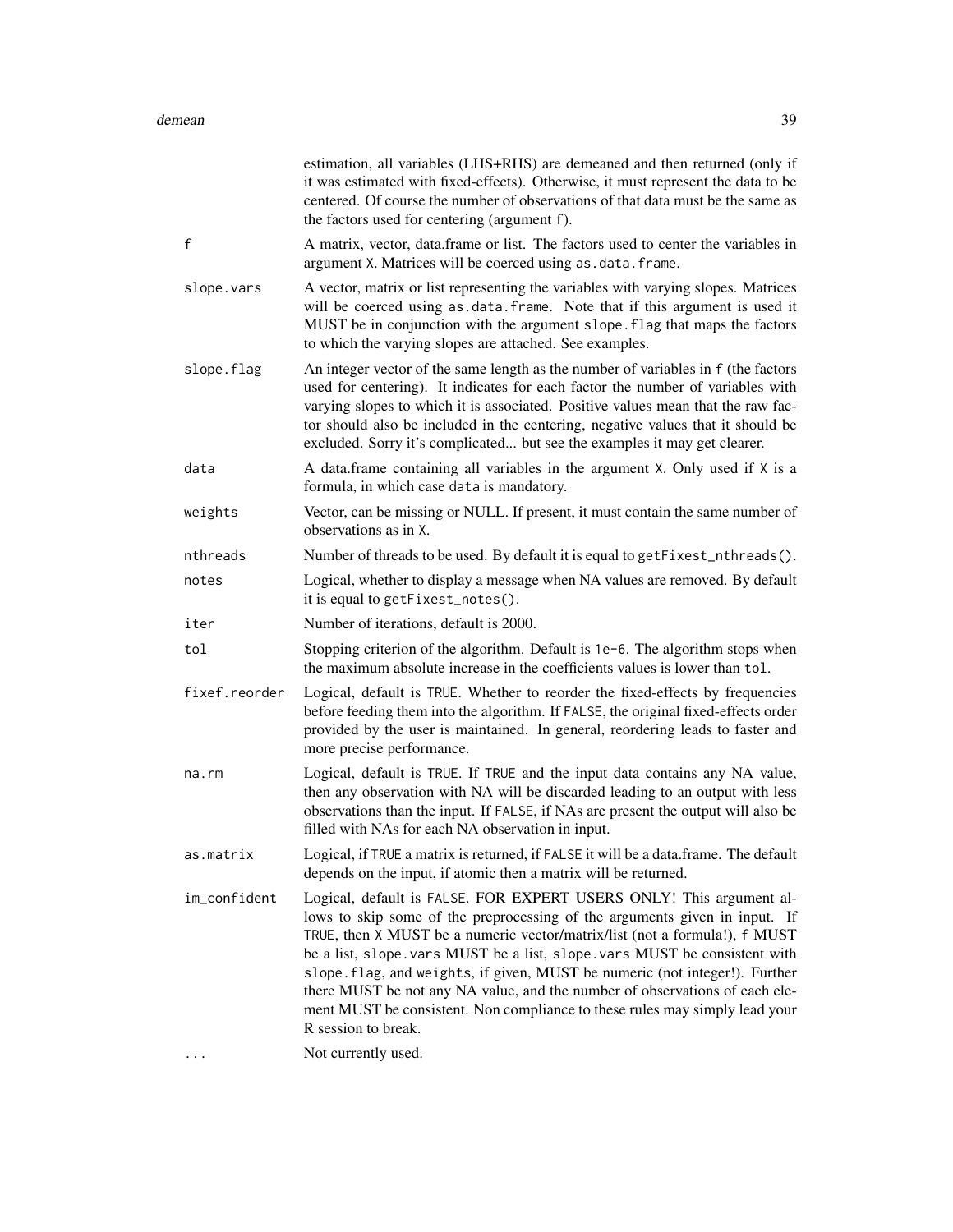### Value

It returns a data.frame of the same number of columns as the number of variables to be centered.

If na.rm = TRUE, then the number of rows is equal to the number of rows in input minus the number of NA values (contained in X, f, slope.vars or weights). The default is to have an output of the same number of observations as the input (filled with NAs where appropriate).

A matrix can be returned if as.matrix = TRUE.

### Varying slopes

You can add variables with varying slopes in the fixed-effect part of the formula. The syntax is as follows: fixef\_var[var1, var2]. Here the variables var1 and var2 will be with varying slopes (one slope per value in fixef\_var) and the fixed-effect fixef\_var will also be added.

To add only the variables with varying slopes and not the fixed-effect, use double square brackets: fixef\_var[[var1, var2]].

In other words:

- fixef\_var[var1, var2] is equivalent to fixef\_var + fixef\_var[[var1]] + fixef\_var[[var2]]
- fixef\_var[[var1, var2]] is equivalent to fixef\_var[[var1]] + fixef\_var[[var2]]

In general, for convergence reasons, it is recommended to always add the fixed-effect and avoid using only the variable with varying slope (i.e. use single square brackets).

### Examples

```
# Illustration of the FWL theorem
data(trade)
base = tradebase$ln_dist = log(base$dist_km)
base$ln_euros = log(base$Euros)
# We center the two variables ln_dist and ln_euros
# on the factors Origin and Destination
X_demean = demean(X = base[, c("ln_dist", "ln_euros")],
                  f = base[, c("Origin", "Destination")])
base[, c("ln_dist_dm", "ln_euros_dm")] = X_demean
est = feols(ln_euros_dm ~ ln_dist_dm, base)
est_fe = feols(ln_euros ~ ln_dist | Origin + Destination, base)
# The results are the same as if we used the two factors
# as fixed-effects
etable(est, est_fe, se = "st")
#
# Variables with varying slopes
#
```
# You can center on factors but also on variables with varying slopes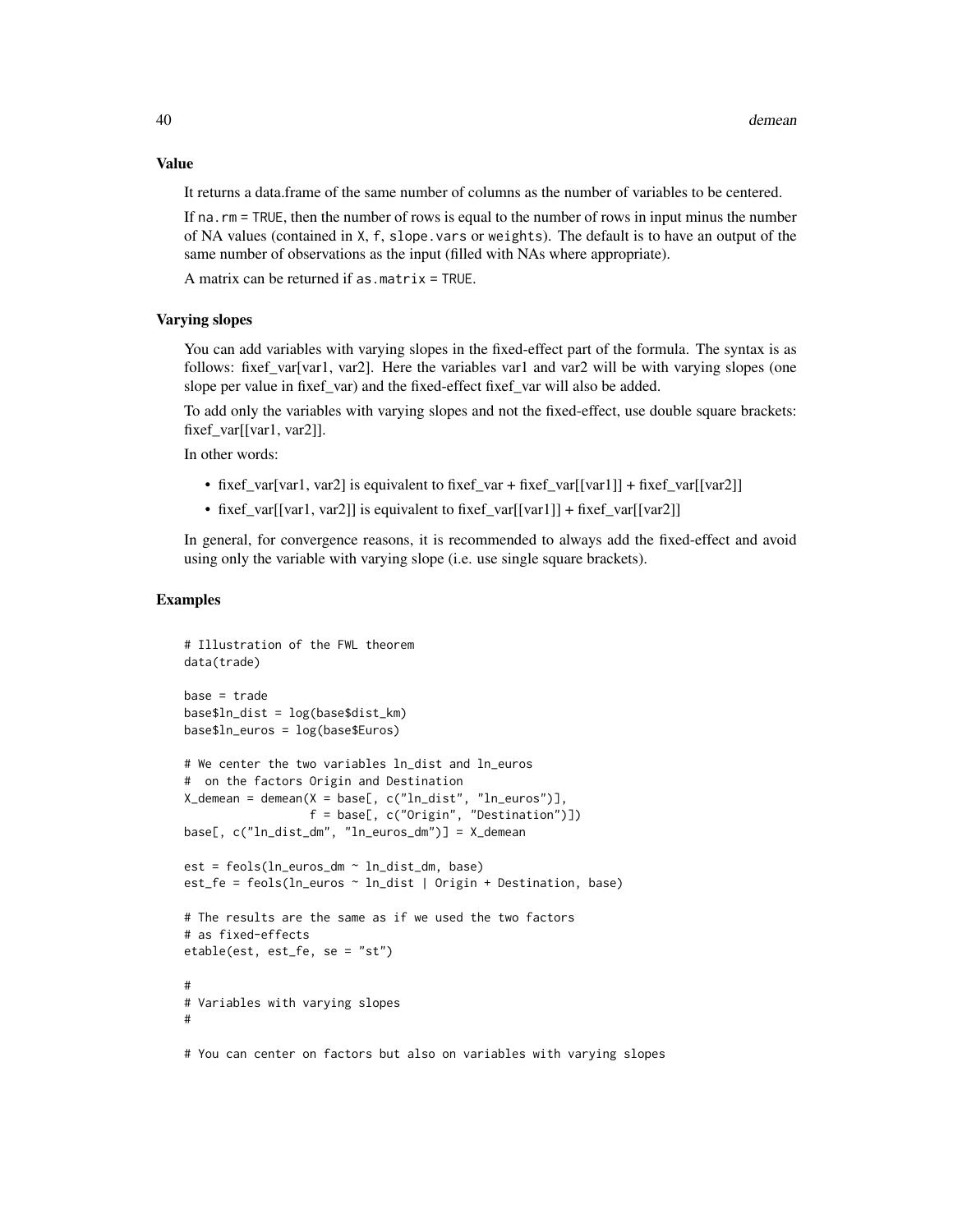### demean and the set of the set of the set of the set of the set of the set of the set of the set of the set of the set of the set of the set of the set of the set of the set of the set of the set of the set of the set of th

```
# Let's have an illustration
base = iris
names(base) = c("y", "x1", "x2", "x3", "species")#
# We center y and x1 on species and x2 * species
# using a formula
base_dm = demean(y + x1 ~ species[x2], data = base)
# using vectors
base_dm_bis = demean(X = base[, c("y", "x1")], f = base$species,
                     slope.vars = base$x2, slope.flag = 1)
# Let's look at the equivalences
res_vs_1 = feols(y \sim x1 + species + x2: species, base)
res_vs_2 = feols(y \sim x1, base_dm)res_vs_3 = feols(y \sim x1, base_dm_bis)# only the small sample adj. differ in the SEs
etable(res_vs_1, res_vs_2, res_vs_3, keep = "x1")
#
# center on x2 * species and on another FE
base$fe = rep(1:5, 10)# using a formula => double square brackets!
base_dm = demean(y + x1 \sim fe + species[[x2]], data = base)
# using vectors => note slope.flag!
base_dm_bis = demean(X = base[, c("y", "x1")], f = base[, c("fe", "species")],
                     slope.vars = base$x2, slope.flag = c(0, -1))
# Explanations slope.flag = c(0, -1):
# - the first 0: the first factor (fe) is associated to no variable
# - the "-1":
# * |-1| = 1: the second factor (species) is associated to ONE variable
# * -1 < 0: the second factor should not be included as such
# Let's look at the equivalences
res_vs_1 = feols(y \sim x1 + i(fe) + x2: species, base)
res_vs_2 = feols(y \sim x1, base_dm)res_vs_3 = feols(y \sim x1, base_dm_bis)# only the small sample adj. differ in the SEs
etable(res_vs_1, res_vs_2, res_vs_3, keep = "x1")
```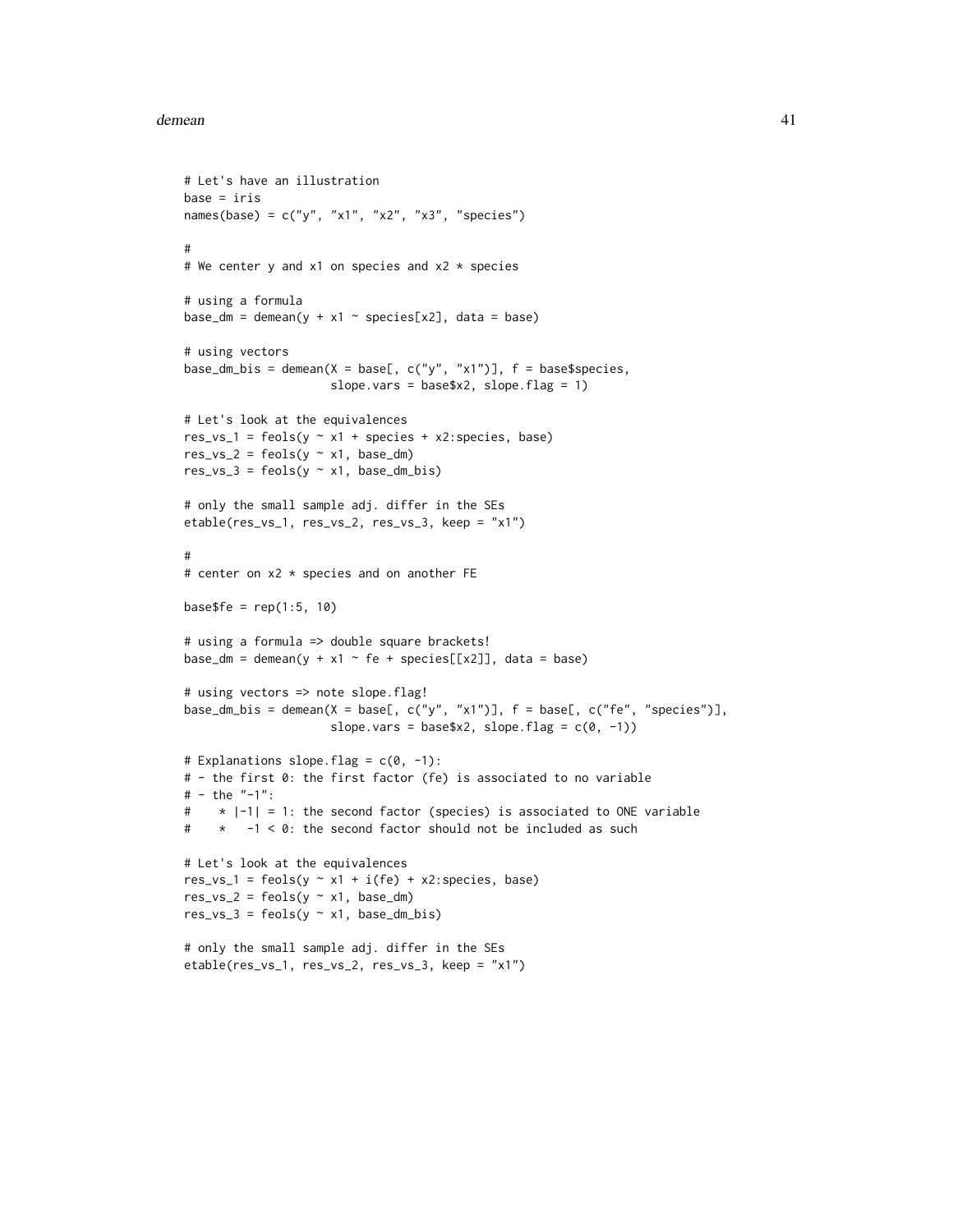### Description

Returns the deviance from a fixest estimation.

# Usage

```
## S3 method for class 'fixest'
deviance(object, ...)
```
### Arguments

| object  | A fixest object.    |
|---------|---------------------|
| $\cdot$ | Not currently used. |

### Value

Returns a numeric scalar equal to the deviance.

### See Also

[feols](#page-112-0), [fepois](#page-79-0), [feglm](#page-79-1), [fenegbin](#page-91-0), [feNmlm](#page-101-0).

### Examples

```
est = feols(Petal.Length ~ Petal.Width, iris)
deviance(est)
est_pois = fepois(Petal.Length ~ Petal.Width, iris)
deviance(est_pois)
```
did\_means *Treated and control sample descriptives*

### Description

This function shows the means and standard-deviations of several variables conditional on whether they are from the treated or the control group. The groups can further be split according to a pre/post variable. Results can be seamlessly be exported to Latex.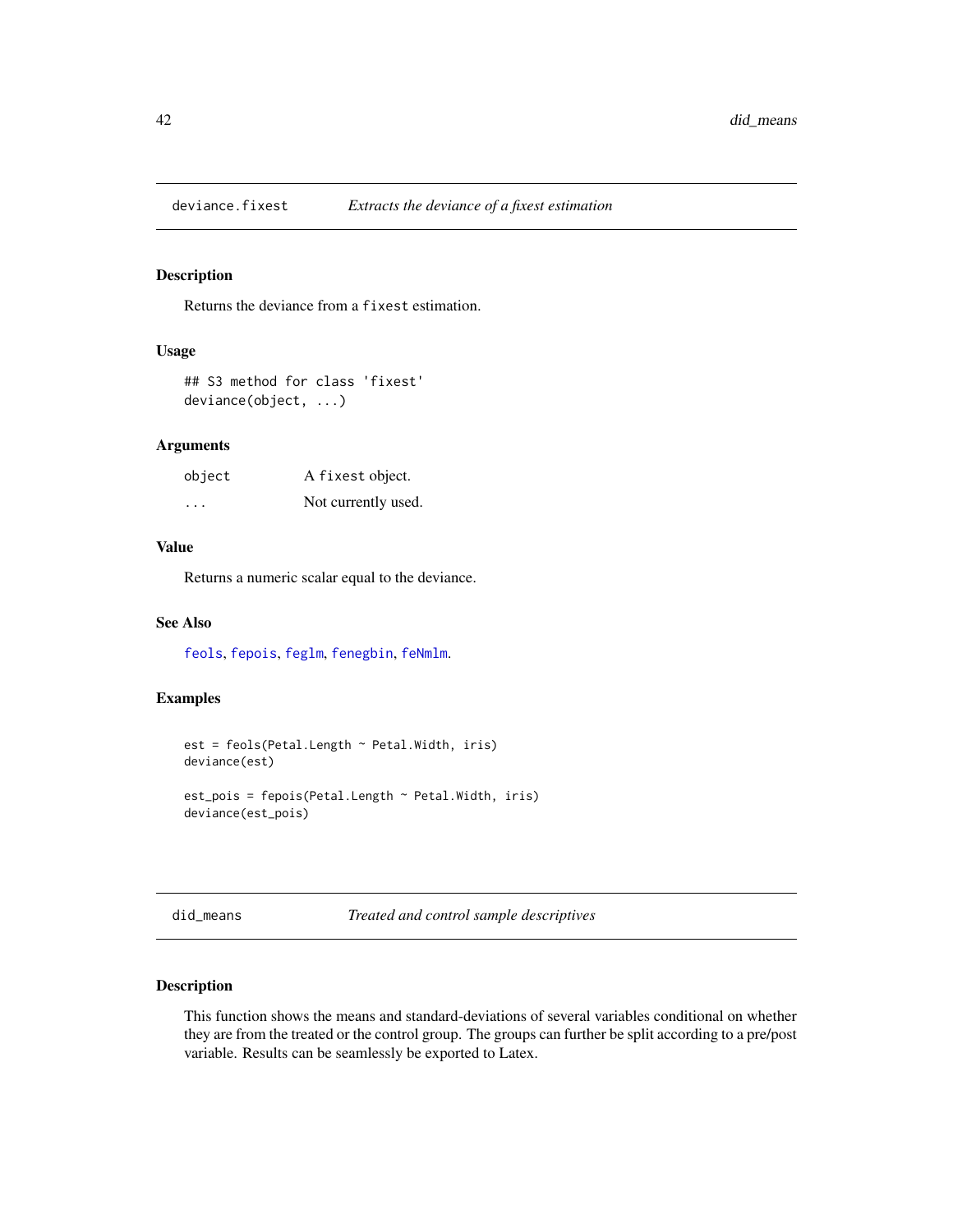# did\_means 43

# Usage

```
did_means(
  fml,
  base,
  treat_var,
  post_var,
  tex = FALSE,
  treat_dict,
  dict = getFixest_dict(),
  file,
  replace = FALSE,
  title,
  label,
  raw = FALSE,indiv,
  treat_first,
 prepostnames = c("Before", "After"),
  diff.inv = FALSE
\mathcal{L}
```
# Arguments

| fml        | Either a formula of the type var1 +  + varN $\sim$ treat or var1 +  + varN $\sim$<br>treat   post. Either a data.frame/matrix containing all the variables for which<br>the means are to be computed (they must be numeric of course). Both the treat-<br>ment and the post variables must contain only exactly two values. You can use<br>a point to select all the variables of the data set: $\cdot$ $\sim$ treat. |
|------------|-----------------------------------------------------------------------------------------------------------------------------------------------------------------------------------------------------------------------------------------------------------------------------------------------------------------------------------------------------------------------------------------------------------------------|
| base       | A data base containing all the variables in the formula fml.                                                                                                                                                                                                                                                                                                                                                          |
| treat_var  | Only if argument fml is *not* a formula. The vector identifying the treated and<br>the control observations (the vector can be of any type but must contain only<br>two possible values). Must be of the same length as the data.                                                                                                                                                                                     |
| post_var   | Only if argument fml is *not* a formula. The vector identifying the periods<br>(pre/post) of the observations (the vector can be of any type but must contain<br>only two possible values). The first value (in the sorted sense) of the vector is<br>taken as the pre period. Must be of the same length as the data.                                                                                                |
| tex        | Should the result be displayed in Latex? Default is FALSE. Automatically set to<br>TRUE if the table is to be saved in a file using the argument file.                                                                                                                                                                                                                                                                |
| treat_dict | A character vector of length two. What are the names of the treated and the con-<br>trol? This should be a dictionary: e.g. $c("1"="Treated", "0" = "Control").$                                                                                                                                                                                                                                                      |
| dict       | A named character vector. A dictionary between the variables names and an<br>alias. For instance dict=c("x"="Inflation Rate") would replace the variable<br>name x by "Inflation Rate".                                                                                                                                                                                                                               |
| file       | A file path. If given, the table is written in Latex into this file.                                                                                                                                                                                                                                                                                                                                                  |
| replace    | Default is TRUE, which means that when the table is exported, the existing file is<br>not erased.                                                                                                                                                                                                                                                                                                                     |
| title      | Character string giving the Latex title of the table. (Only if exported.)                                                                                                                                                                                                                                                                                                                                             |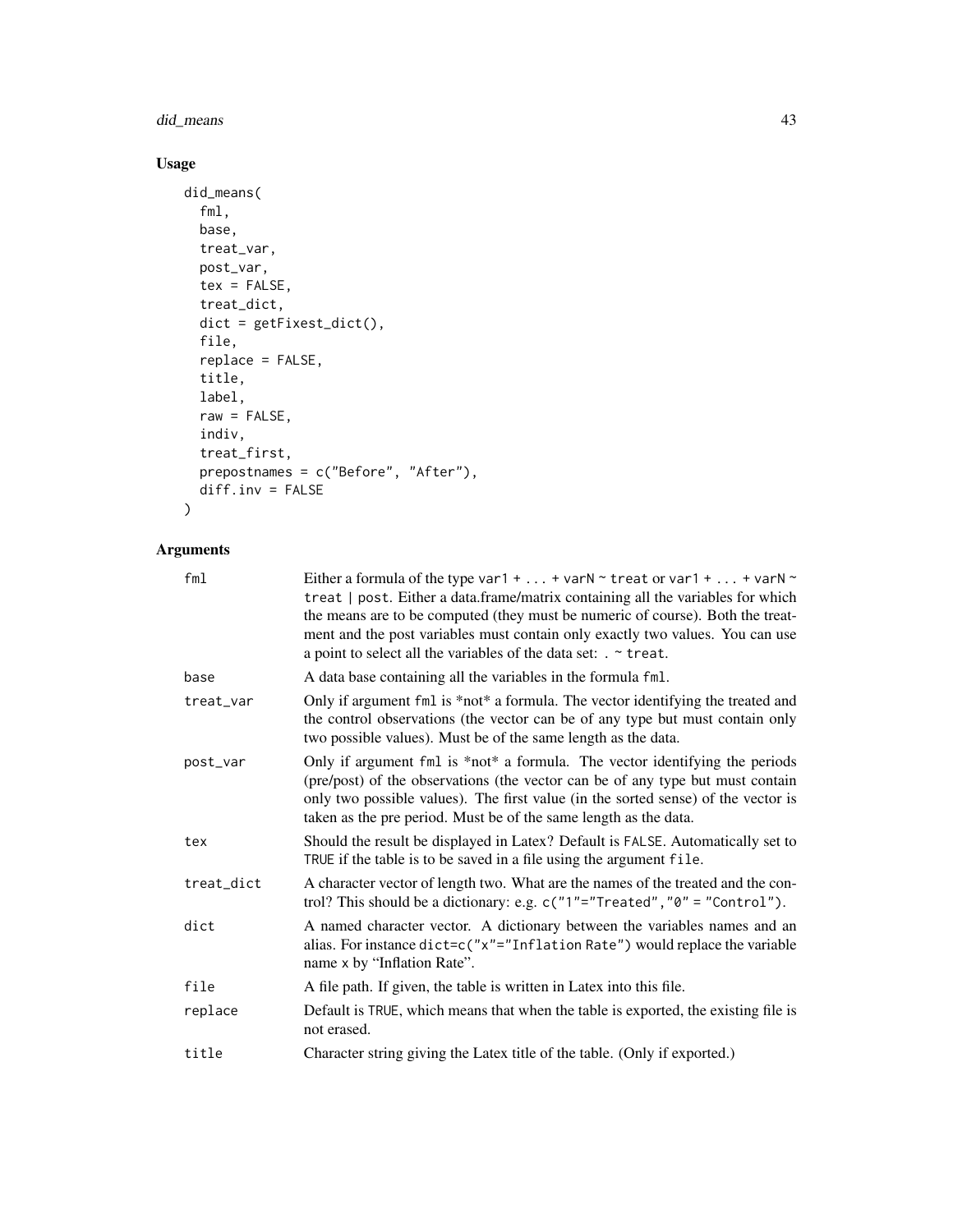| label        | Character string giving the Latex label of the table. (Only if exported.)                                                                                                                      |
|--------------|------------------------------------------------------------------------------------------------------------------------------------------------------------------------------------------------|
| raw          | Logical, default is FALSE. If TRUE, it returns the information without formatting.                                                                                                             |
| indiv        | Either the variable name of individual identifiers, a one sided formula, or a vec-<br>tor. If the data is that of a panel, this can be used to track the number of individ-<br>uals per group. |
| treat first  | Which value of the 'treatment' vector should appear on the left? By default the<br>max value appears first (e.g. if the treatment variable is a $0/1$ vector, 1 appears<br>first).             |
| prepostnames | Only if there is a 'post' variable. The names of the pre and post periods to be<br>displayed in Latex. Default is c("Before", "After").                                                        |
| diff.inv     | Logical, default to FALSE. Whether to inverse the difference.                                                                                                                                  |

### Details

By default, when the user tries to apply this function to nun-numeric variables, an error is raised. The exception is when the all variables are selected with the dot (like in  $\cdot$   $\cdot$  treat. In this case, non-numeric variables are automatically omitted (with a message).

NAs are removed automatically: if the data contains NAs an information message will be prompted. First all observations containing NAs relating to the treatment or post variables are removed. Then if there are still NAs for the variables, they are excluded separately for each variable, and a new message detailing the NA breakup is prompted.

### Value

It returns a data.frame or a Latex table with the conditional means and statistical differences between the groups.

```
# Playing around with the DiD data
data(base_did)
# means of treat/control
did_means(y+x1+period~treat, base_did)
# same but inverting the difference
did_means(y+x1+period~treat, base_did, diff.inv = TRUE)
# now treat/control, before/after
did_means(y+x1+period~treat|post, base_did)
# same but with a new line giving the number of unique "indiv" for each case
did_means(y+x1+period~treat|post, base_did, indiv = "id")
# same but with the treat case "0" coming first
did\_means(y+x1+period\_treat|post, base\_did, indiv = "id, treat\_first = 0)# Selecting all the variables with "."
```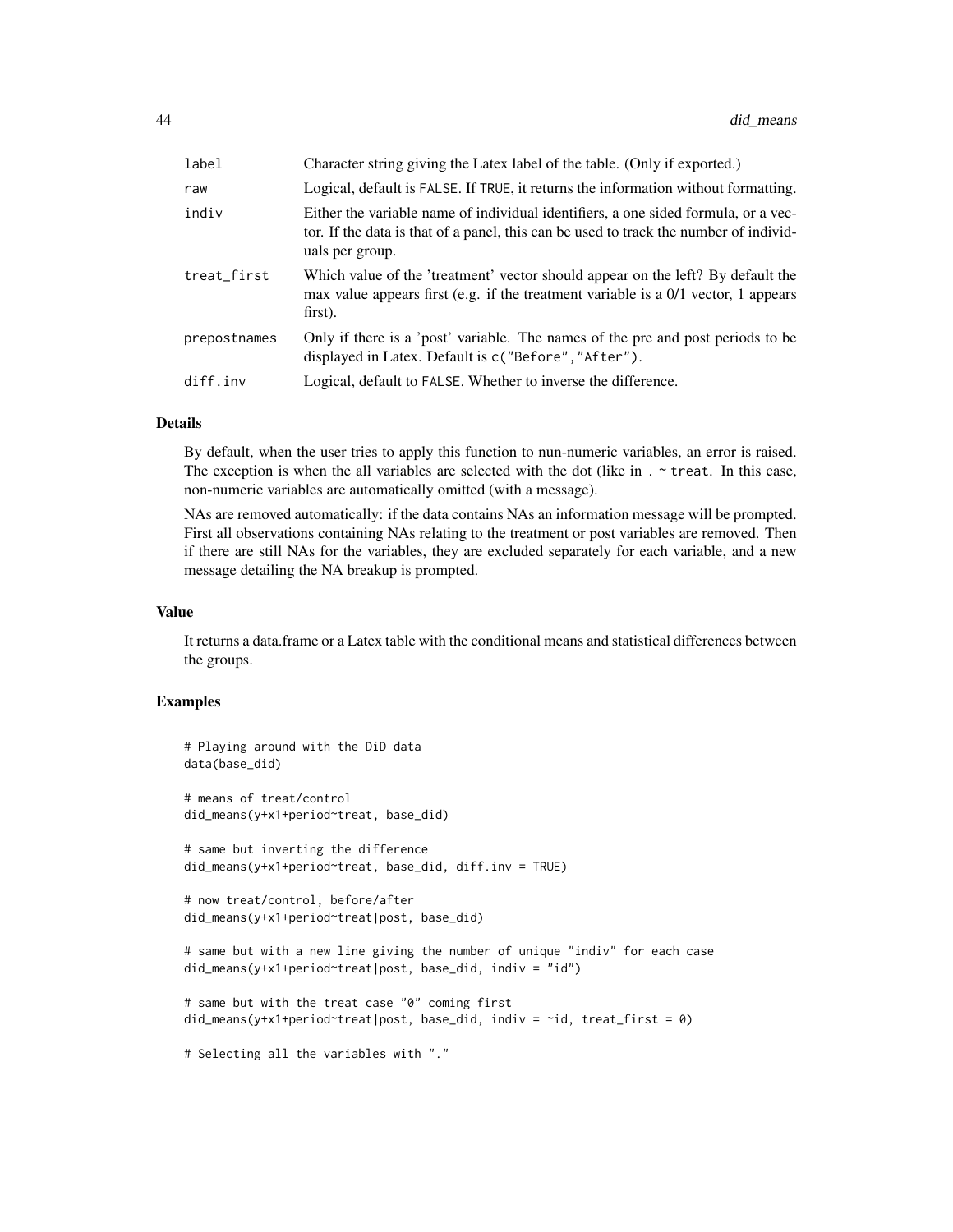```
did_means(.~treat|post, base_did, indiv = "id")
```
dsb *Simple and powerful string manipulation with the dot square bracket operator*

# Description

Compactly performs many low level string operations. Advanced support for pluralization.

# Usage

```
dsb(
  ...,
  frame = parent.frame(),
  sep = "",vectorize = FALSE,
  nest = TRUE,collapse = NULL
\mathcal{L}
```
# Arguments

| .         | Character scalars that will be collapsed with the argument sep. You can use<br>". [x]" within each character string to insert the value of x in the string. You<br>can add string operations in each ". []" instance with the syntax "'arg'op? $x$ "<br>(resp. "'arg'op!x") to apply the operation 'op' with the argument 'arg' to<br>x (resp. the verbatim of x). Otherwise, what to say? Ah, nesting is enabled, and<br>since there's over 30 operators, it's a bit complicated to sort you out in this small<br>space. But type dsb("--help") to prompt an (almost) extensive help. |
|-----------|----------------------------------------------------------------------------------------------------------------------------------------------------------------------------------------------------------------------------------------------------------------------------------------------------------------------------------------------------------------------------------------------------------------------------------------------------------------------------------------------------------------------------------------------------------------------------------------|
| frame     | An environment used to evaluate the variables in ". []".                                                                                                                                                                                                                                                                                                                                                                                                                                                                                                                               |
| sep       | Character scalar, default is $"$ ". It is used to collapse all the elements in                                                                                                                                                                                                                                                                                                                                                                                                                                                                                                         |
| vectorize | Logical, default is FALSE. If TRUE, Further, elements in are NOT collapsed<br>together, but instead vectorised.                                                                                                                                                                                                                                                                                                                                                                                                                                                                        |
| nest      | Logical, default is TRUE. Whether the original character strings should be nested<br>into a ".[]". If TRUE, then things like dsb("S!one, two") are equivalent to<br>dsb(".[S!one, two]") and hence create the vector c("one", "two").                                                                                                                                                                                                                                                                                                                                                  |
| collapse  | Character scalar or NULL (default). If provided, the resulting character vector<br>will be collapsed into a character scalar using this value as a separator.                                                                                                                                                                                                                                                                                                                                                                                                                          |
|           | There are over 30 basic string operations, it supports pluralization, it's fast (e.g.<br>faster than glue in the benchmarks), string operations can be nested (it may be<br>the most powerful feature), operators have sensible defaults.                                                                                                                                                                                                                                                                                                                                              |
|           | See detailed help on the console with dsb("--help"). The real help is in fact<br>in the "Examples" section.                                                                                                                                                                                                                                                                                                                                                                                                                                                                            |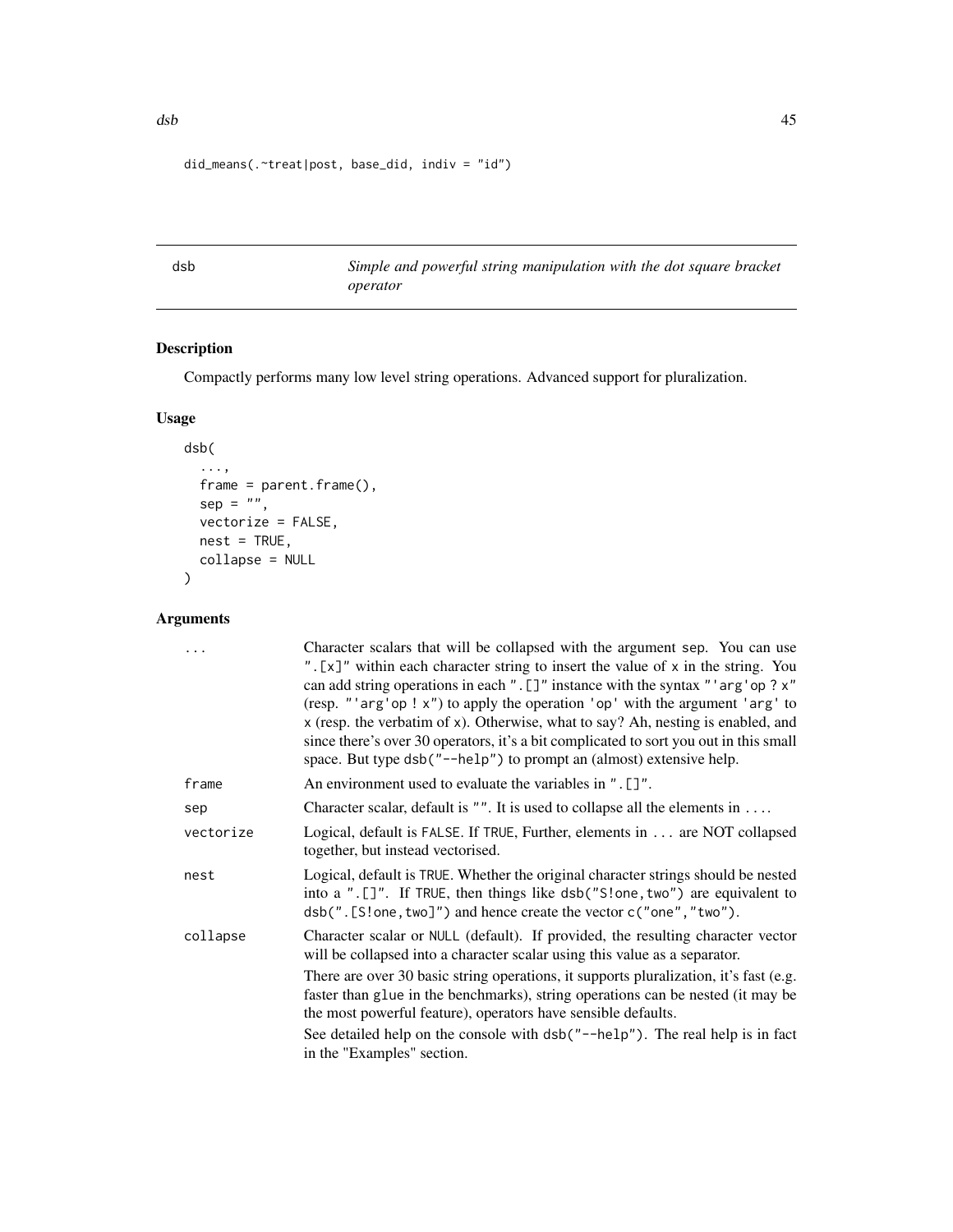# Value

It returns a character vector whose length depends on the elements and operations in ".[]".

```
#
# BASIC USAGE ####
#
x = c("Romeo", "Juliet")
# .[x] inserts x
dsb("Hello .[x]!")
# elements in ... are collapsed with "" (default)
dsb("Hello .[x[1]], ",
   "how is .[x[2]] doing?")
# Splitting a comma separated string
# The mechanism is explained later
dsb("/J. Mills, David, Agnes, Dr Strong")
# Nota: this is equivalent to (explained later)
dsb("', *'S !J. Mills, David, Agnes, Dr Strong")
#
# Applying low level operations to strings
#
# Two main syntax:
# A) expression evaluation
# .[operation ? x]
\# | |
# | \-> the expression to be evaluated
# \-> ? means that the expression will be evaluated
# B) verbatim
# .[operation ! x]
\# | |
# | \-> the expression taken as verbatim (here ' x')
# \-> ! means that the expression is taken as verbatim
# operation: usually 'arg'op with op an operation code.
# Example: splitting
x = "hello dear"
dsb(".[' 's ? x]")
# x is split by ' '
dsb(".[' 's !hello dear]")
```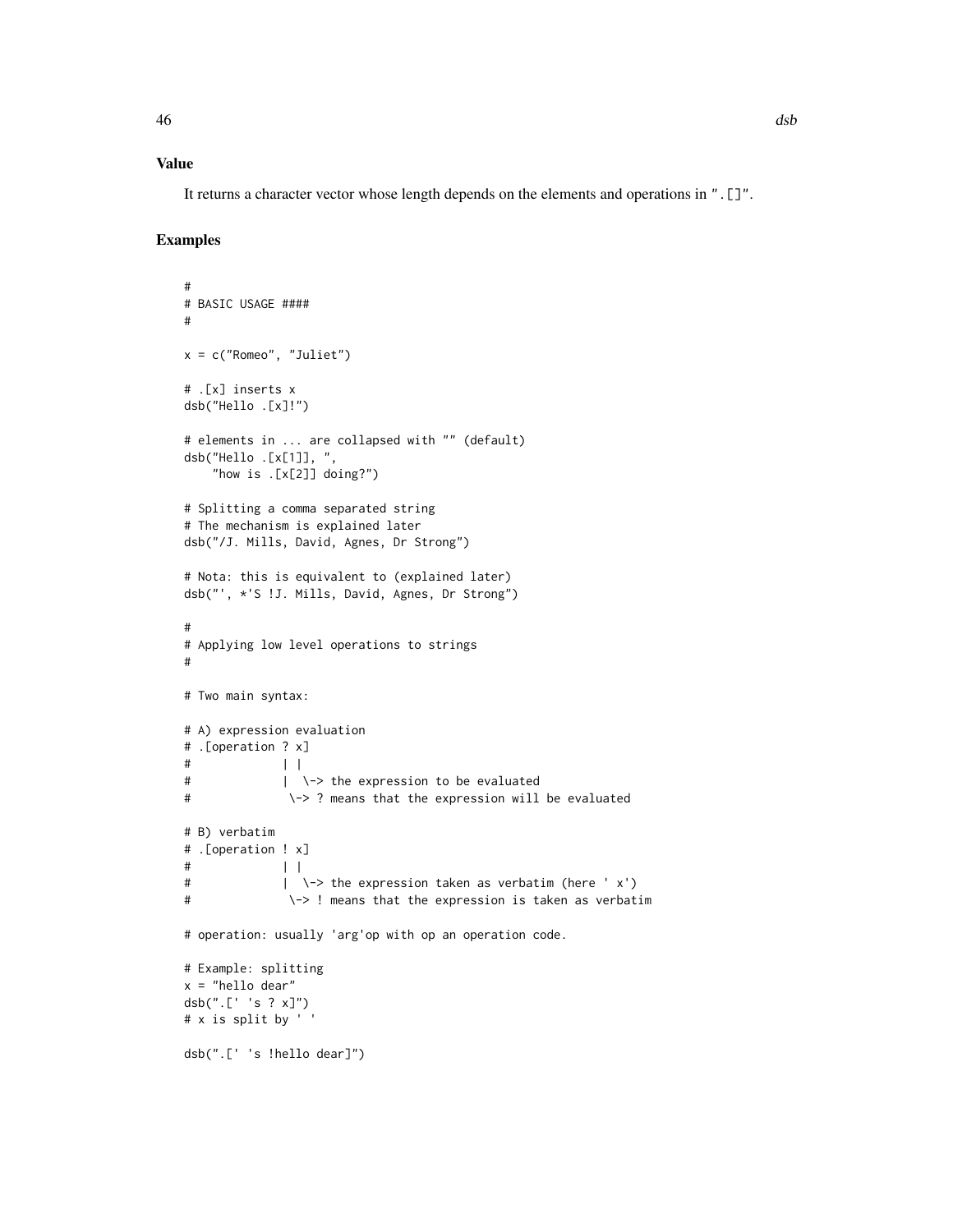```
# 'hello dear' is split by ' '
# had we used ?, there would have been an error
# By default, the string is nested in .[], so in that case no need to use .[]:
dsb("' 's ? x")
dsb("' 's !hello dear")
# There are 35 string operators
# Operators usually have a default value
# Operations can be chained by separating them with a comma
# Example: default of 's' is ' ' + chaining with collapse
dsb("s, ' my 'c!hello dear")
#
# Nesting
#
# .[operations ! s1.[expr]s2]
# | |
# | \-> expr will be evaluated then added to the string
# \-> nesting requires verbatim evaluation: '!'
dsb("The variables are: .[C!x.[1:4]].")
# This one is a bit ugly but it shows triple nesting
dsb("The variables are: .[w, C!.[2* ! x.[1:4]].[S, 4** ! , _sq]].")
#
# Splitting
#
# s: split with fixed pattern, default is ' '
dsb("s !a b c")
dsb("' b 's !a b c")
# S: split with regex pattern, default is ', *'
dsb("S !a, b, c")
dsb("'[[:punct:] ]'S !a! b; c")
#
# Collapsing
#
# c and C do the same, their default is different
# syntax: 's1||s2' with
# - s1 the string used for collapsing
# - s2 (optional) the string used for the last collapse
# c: default is ' '
dsb("c?1:3")
```

```
# C: default is ', || and '
```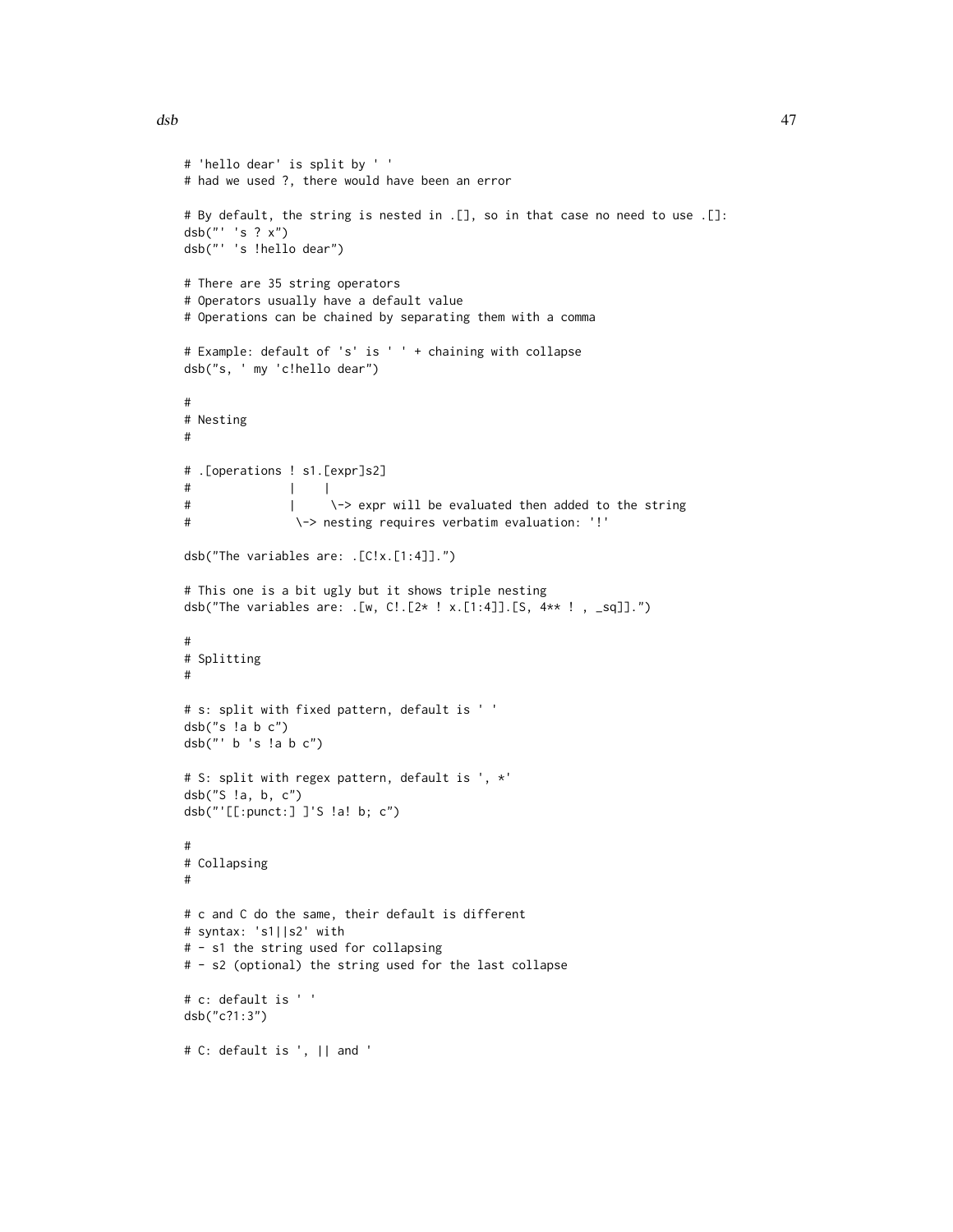#

#

#

#

#

dsb("C?1:3")

# Extraction

dsb("x ? x") dsb("X ? x")

dsb("'\\d+'x ? x")

# first letter dsb("u!julia mills")

dsb("', || or 'c?1:4")

# syntax: 'pattern'x

```
48 dsb
  # x: extracts the first pattern
  # X: extracts all patterns
  # Default is '[[:alnum:]]+'
  x = "This years is... 2020"
  # STRING FORMATTING ####
  # u, U: uppercase first/all letters
  # title case: split -> upper first letter -> collapse
  dsb("s, u, c!julia mills")
```

```
#
# L: lowercase
```
# upper all letters dsb("U!julia mills")

```
dsb("L!JULIA MILLS")
```
# # q, Q: single or double quote dsb("S, q, C!Julia, David, Wilkins") dsb("S, Q, C!Julia, David, Wilkins")

# # f, F: formats the string to fit the same length

```
score = c(-10, 2050)nm = c("Wilkins", "David")
dsb("Monopoly scores:\n.['\n'c ! - .[f ? nm]: .[F ? score] US$]")
```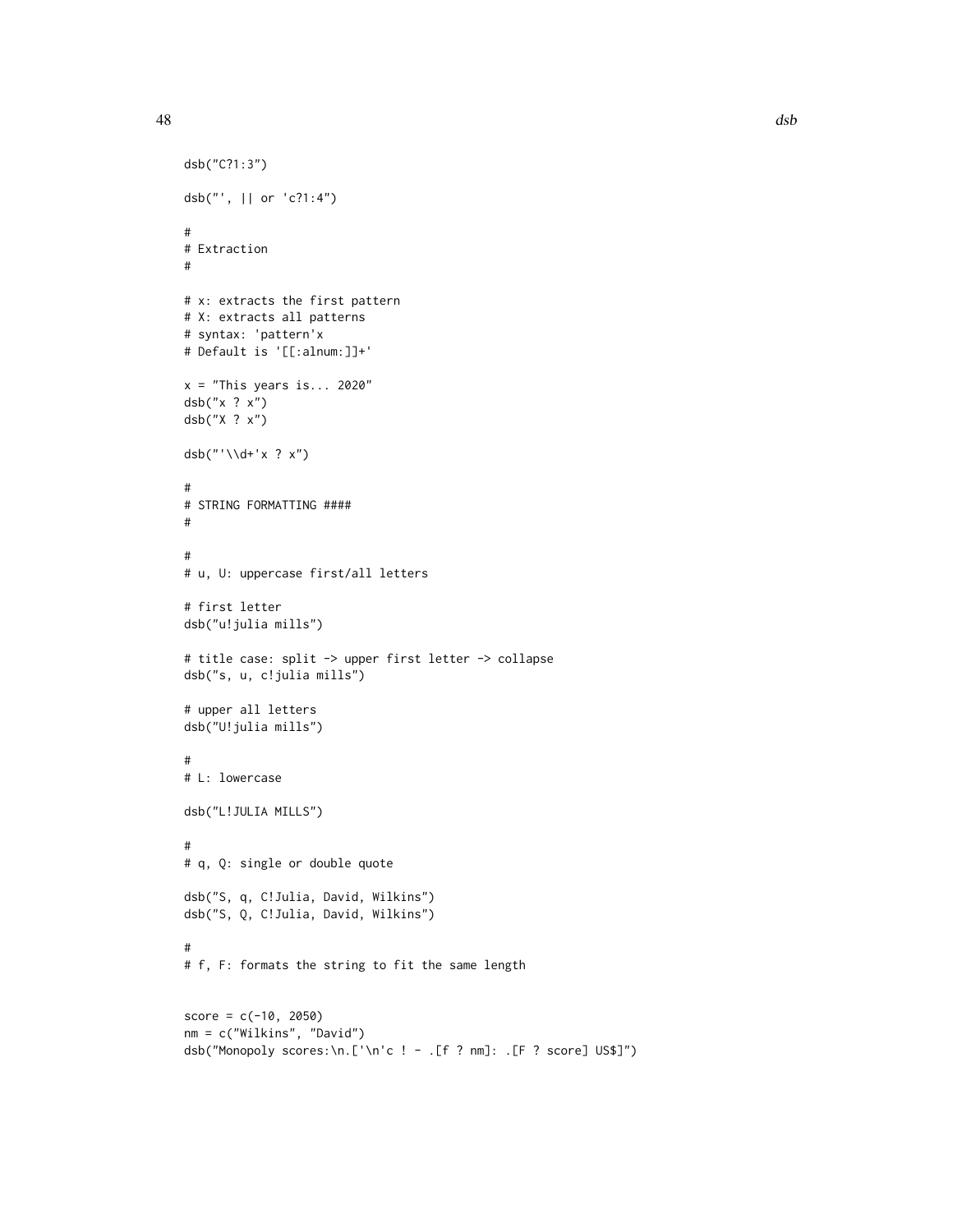```
# OK that example may have been a bit too complex,
# let's make it simple:
dsb("Scores: .[f ? score]")
dsb("Names: .[F ? nm]")
#
# w, W: reformat the white spaces
# w: suppresses trimming white spaces + normalizes successive white spaces
# W: same but also includes punctuation
dsb("w ! The white spaces are now clean. ")
dsb("W ! I, really -- truly; love punctuation!!!")
#
# %: applies sprintf formatting
dsb("pi = .['.2f'% ? pi]")
#
# a: appends text on each item
# syntax: 's1|s2'a, adds s1 at the beginning and s2 at the end of the string
# It accepts the special values :1:, :i:, :I:, :a:, :A:
# These values create enumerations (only one such value is accepted)
# appending square brackets
dsb("'[|]'a, ' + 'c!x.[1:4]")
# Enumerations
acad = dsb("/you like admin, you enjoy working on weekends, you really love emails")
dsb("Main reasons to pursue an academic career:\n .[':i:) 'a, C ? acad].")
#
# A: same as 'a' but adds at the begging/end of the full string (not on the elements)
# special values: :n:, :N:, give the number of elements
characters = dsb("/David, Wilkins, Dora, Agnes")
dsb("There are .[':N: characters: 'A, C ? characters].")
#
# stop: removes basic English stopwords
# the list is from the Snowball project: http://snowball.tartarus.org/algorithms/english/stop.txt
dsb("stop, w!It is a tale told by an idiot, full of sound and fury, signifying nothing.")
#
# k: keeps the first n characters
# syntax: nk: keeps the first n characters
# 'n|s'k: same + adds 's' at the end of shortened strings
# 'n||s'k: same but 's' counts in the n characters kept
```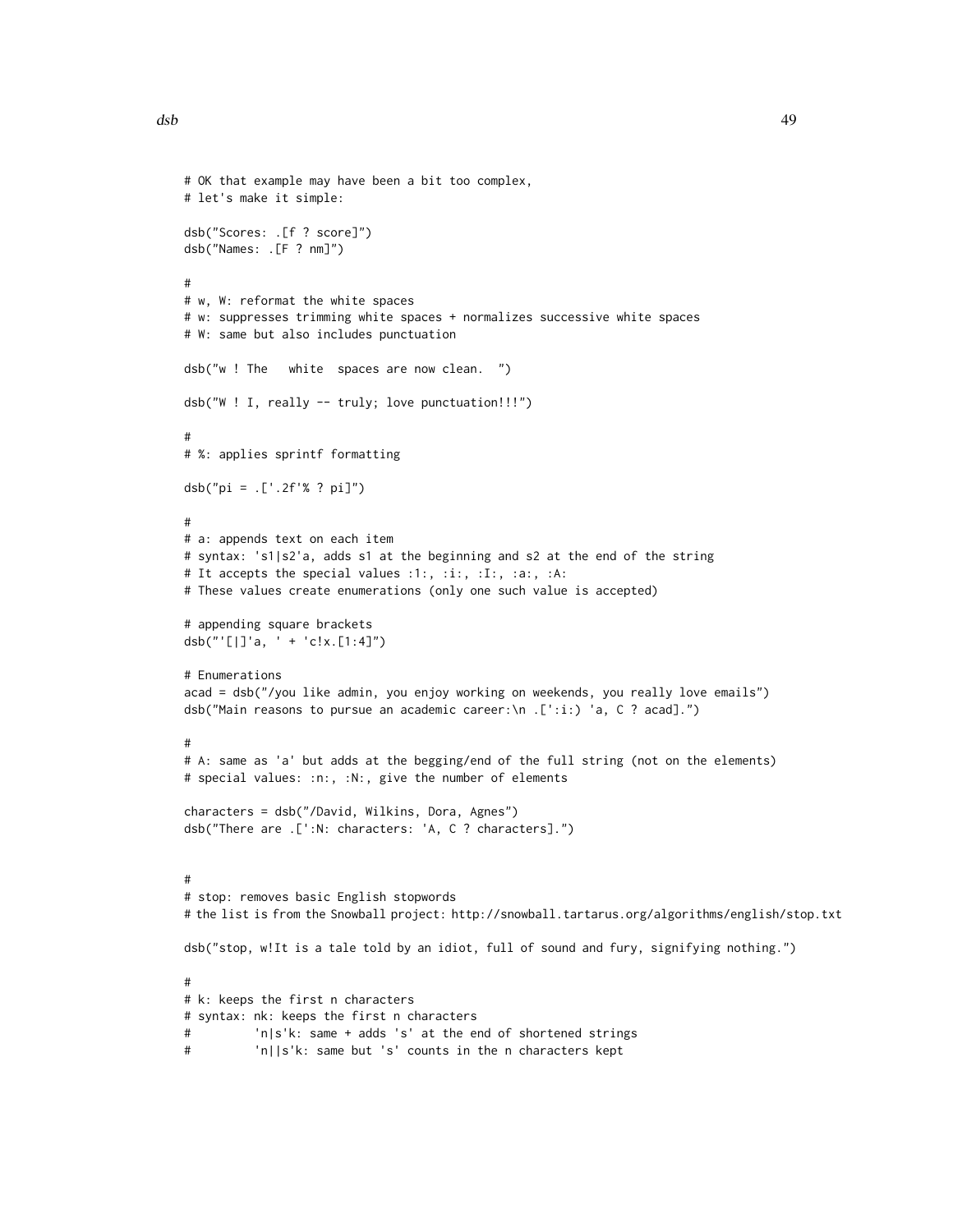```
words = dsb("/short, constitutional")
dsb("5k ? words")
dsb("'5|..'k ? words")
dsb("'5||..'k ? words")
#
# K: keeps the first n elements
# syntax: nK: keeps the first n elements
# 'n|s'K: same + adds the element 's' at the end
# 'n||s'K: same but 's' counts in the n elements kept
#
# Special values :rest: and :REST:, give the number of items dropped
bx = dsb("/Pessac Leognan, Saint Emilion, Marguaux, Saint Julien, Pauillac")
dsb("Bordeaux wines I like: .[3K, ', 'C ? bx].")
dsb("Bordeaux wines I like: .['3|etc..'K, ', 'C ? bx].")
dsb("Bordeaux wines I like: .['3||etc..'K, ', 'C ? bx].")
dsb("Bordeaux wines I like: .['3|and at least :REST: others'K, ', 'C ? bx].")
#
# Ko, KO: special operator which keeps the first n elements and adds "others"
# syntax: nKo
# KO gives the rest in letters
dsb("Bordeaux wines I like: .[4KO, C ? bx].")
#
# r, R: string replacement
# syntax: 's'R: deletes the content in 's' (replaces with the empty string)
# 's1 => s2'R replaces s1 into s2
# r: fixed / R: perl = TRUE
dsb("'e'r !The letter e is deleted")
# adding a perl look-behind
dsb("'(?<! )e'R !The letter e is deleted")
dsb("'e => a'r !The letter e becomes a")
dsb("'([[]:alpha:]]{3})[[:alpha:]]+ => \\\1.'R !Trimming the words")#
# *, *c, **, **c: replication, replication + collapse
# syntax: n* or n*c
# ** is the same as * but uses "each" in the replication
dsb("N.[10*c!o]!")
```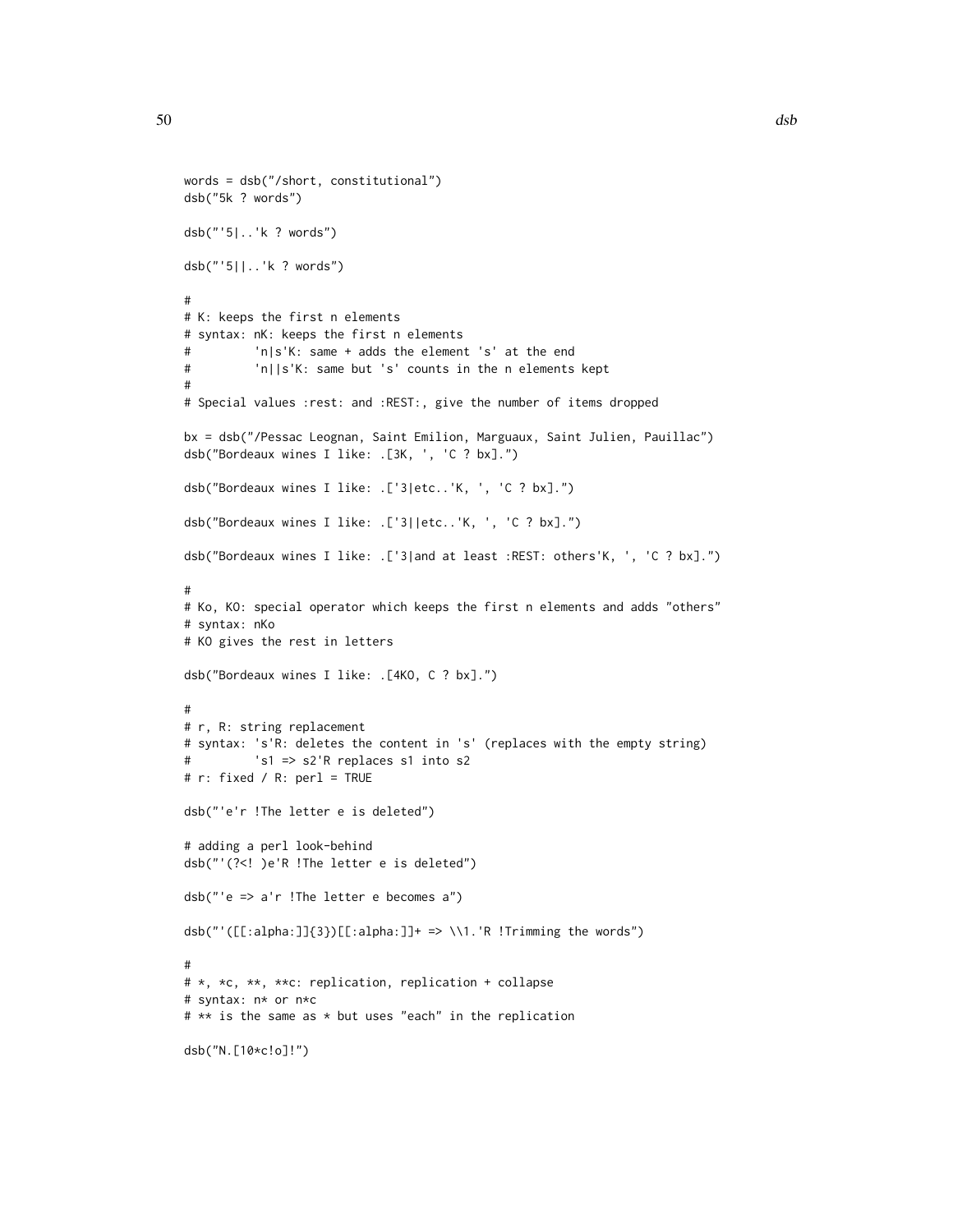```
dsb("3*c ? 1:3")
dsb("3**c ? 1:3")
#
# d: replaces the items by the empty string
# -> useful in conditions
dsb("d!I am going to be annihilated")
#
# ELEMENT MANIPULATION ####
#
#
# D: deletes all elements
# -> useful in conditions
x = dsb("1'11, be, deleted")dsb("D ? x")
#
# i, I: inserts an item
# syntax: 's1|s2'i: inserts s1 first and s2 last
# I: is the same as i but is 'invisibly' included
characters = dsb("/David, Wilkins, Dora, Agnes, Trotwood")
dsb("'Heep|Spenlow'i, C ? characters")
dsb("'Heep|Spenlow'I, C ? characters")
#
# PLURALIZATION ####
#
# There is support for pluralization
#
# *s, *s_: adds 's' or 's ' depending on the number of elements
nb = 1:5dsb("Number.[*s, D ? nb]: .[C ? nb]")
dsb("Number.[*s, D ? 2 ]: .[C ? 2 ]")
# or
dsb("Number.[*s, ': 'A, C ? nb]")
#
# v, V: adds a verb at the beginning/end of the string
# syntax: 'verb'v
```
 $dsb$  51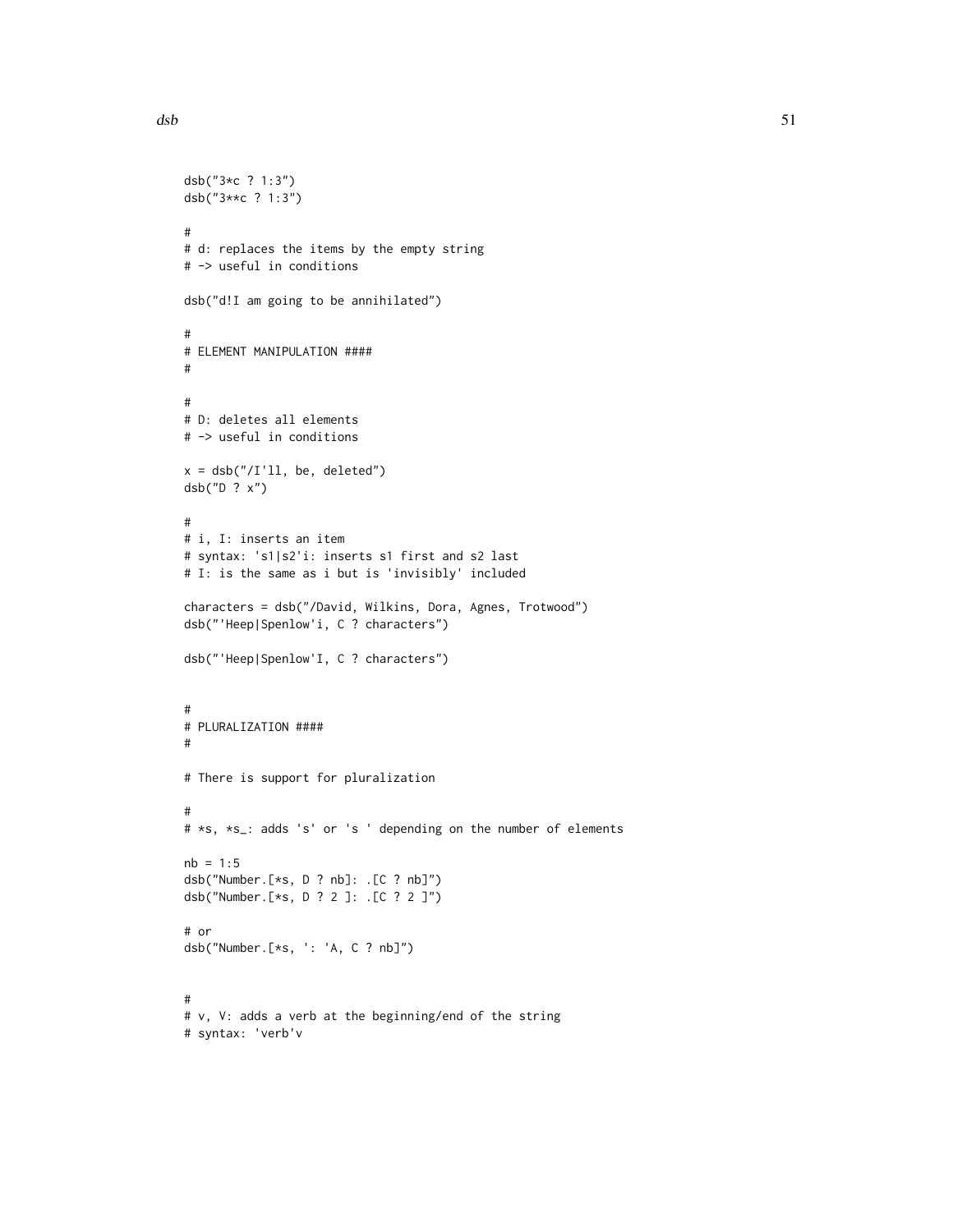```
# Unpopular opinion?
brand = c("Apple", "Samsung")
dsb(".[V, C ? brand] overrated.")
dsb(".[V, C ? brand[1]] overrated.")
win = dsb("/Peggoty, Agnes, Emily")
dsb("The winner.[*s_, v, C ? win].")
dsb("The winner.[*s_, v, C ? win[1]].")
# Other verbs
dsb(".[' have'V, C ? win] won a prize.")
dsb(".[' have'V, C ? win[1]] won a prize.")
dsb(".[' was'V, C ? win] unable to come.")
dsb(".[' was'V, C ? win[1]] unable to come.")
#
# *A: appends text depending on the length of the vector
# syntax: 's1|s2 / s3|s4'
# if length == 1: applies 's1|s2'A
# if length > 1: applies 's3|s4'A
win = dsb("/Barkis, Micawber, Murdstone")
dsb("The winner.[' is /s are '*A, C ? win].")
dsb("The winner.[' is /s are '*A, C ? win[1]].")
#
# CONDITIONS ####
#
# Conditions can be applied with 'if' statements.",
# The syntax is 'type comp value'if(true : false), with
# - type: either 'len', 'char', 'fixed' or 'regex'
# + len: number of elements in the vector
# + char: number of characters
# + fixed: fixed pattern
# + regex: regular expression pattern
# - comp: a comparator:
# + valid for len/char: >, <, >=, <=, !=, ==
# + valid for fixed/regex: !=, ==
# - value: a value for which the comparison is applied.
# - true: operations to be applied if true (can be void)
# - false: operations to be applied if false (can be void)
dsb("'char <= 2'if('(|)'a : '[|]'a), ' + 'c ? c(1, 12, 123)")
sentence = "This is a sentence with some longish words."
dsb("s, 'char<=4'if(D), c ? sentence")
dsb("s, 'fixed == e'if(:D), c! Only words with an e are selected.")#
# ARGUMENTS FROM THE FRAME ####
```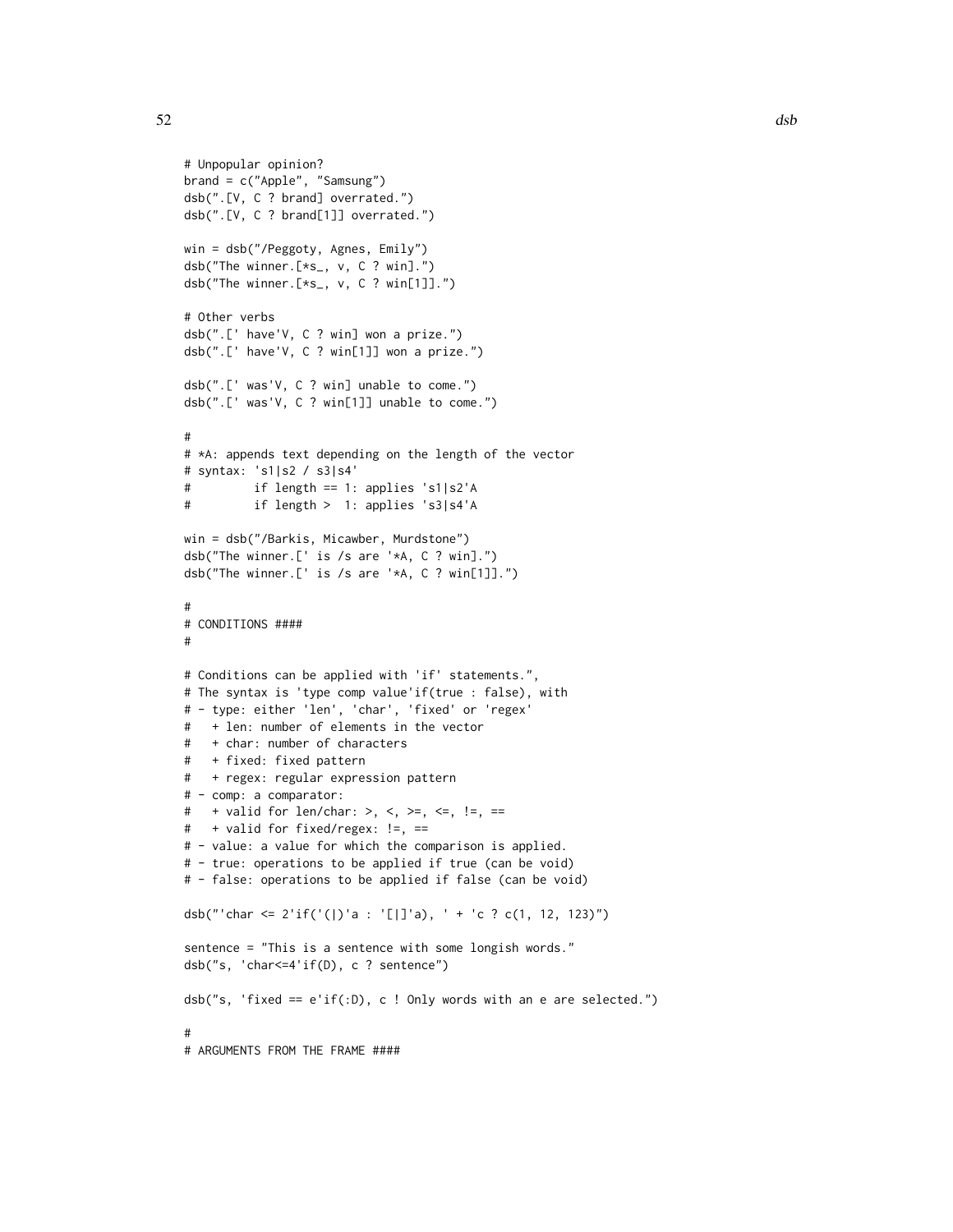### estfun.fixest 53

# # Arguments can be evaluated from the calling frame. # Simply use backticks instead of quotes.  $dollar = 6$ reason = "glory" dsb("Why do you develop packages? For .[`dollar`\*c!\$]?", "For money? No... for .[U,''s, c?reason]!", sep = "\n")

estfun.fixest *Extracts the scores from a fixest estimation*

# Description

Extracts the scores from a fixest estimation.

## Usage

```
## S3 method for class 'fixest'
estfun(x, ...)
```
### Arguments

| X        | A fixest object, obtained for instance from feols. |
|----------|----------------------------------------------------|
| $\cdots$ | Not currently used.                                |

# Value

Returns a matrix of the same number of rows as the number of observations used for the estimation, and the same number of columns as there were variables.

```
data(iris)
est = feols(Petal.Length ~ Petal.Width + Sepal.Width, iris)
head(estfun(est))
```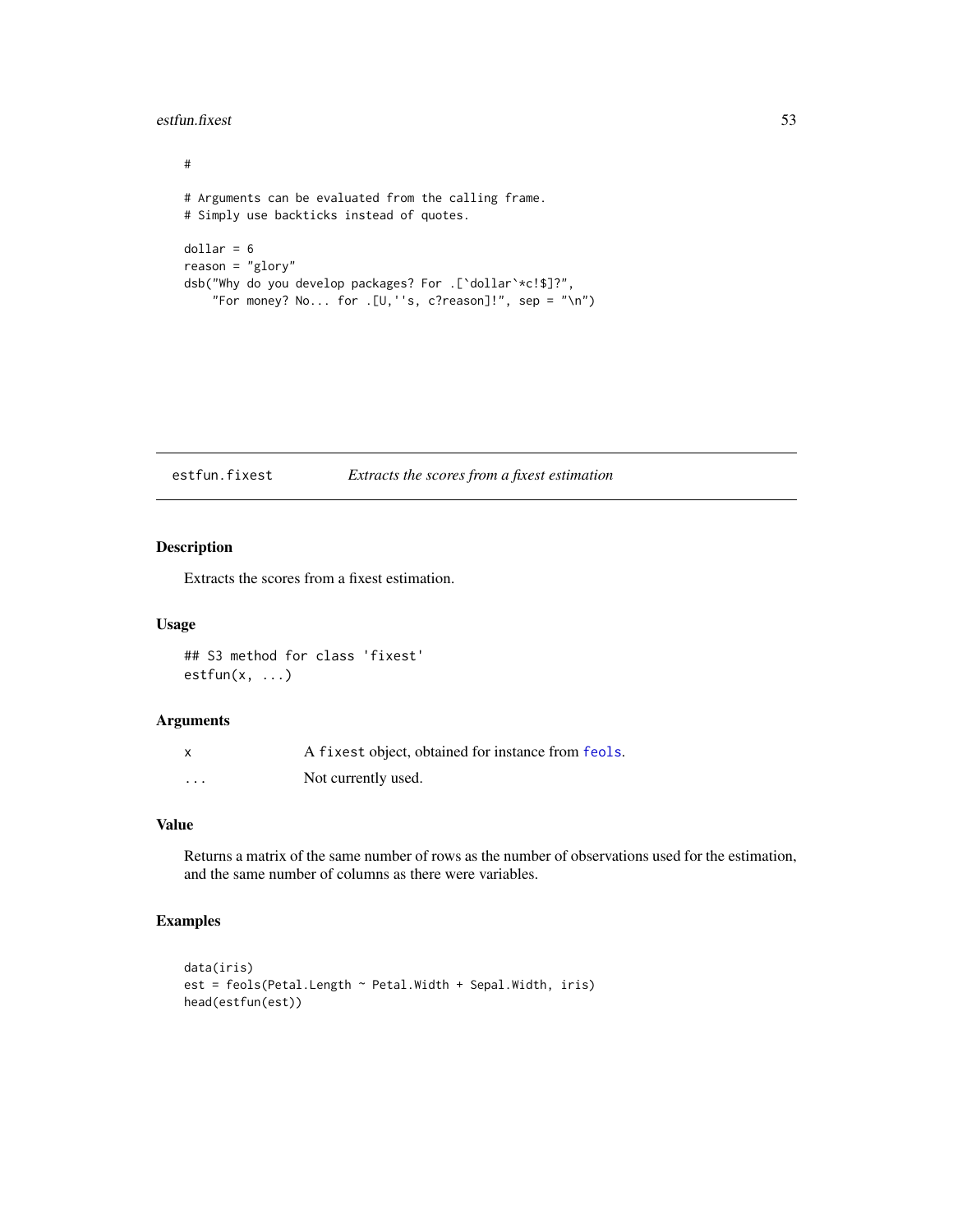### Description

This is a function advanced users which allows to estimate any fixest estimation from a fixest environment obtained with only.env = TRUE in a fixest estimation.

### Usage

est\_env(env)

### Arguments

env An environment obtained from a fixest estimation with only.env = TRUE. This is intended for advanced users so there is no error handling: any other kind of input will fail with a poor error message.

### Details

This function has been created for advanced users, mostly to avoid overheads when making simulations with fixest.

How can it help you make simulations? First make a core estimation with only.env = TRUE, and usually with only.coef = TRUE (to avoid having extra things that take time to compute). Then loop while modifying the appropriate things directly in the environment. Beware that if you make a mistake here (typically giving stuff of the wrong length), then you can make the R session crash because there is no more error-handling! Finally estimate with est\_env(env = core\_env) and store the results.

Instead of est\_env, you could use directly fixest estimations too, like feols, since they accept the env argument. The function est\_env is only here to add a bit of generality to avoid the trouble to the user to write conditions (look at the source, it's just a one liner).

Objects of main interest in the environment are:

- lhsThe left hand side, or dependent variable.
- linear.matThe matrix of the right-hand-side, or explanatory variables.
- iv\_lhsThe matrix of the endogenous variables in IV regressions.
- iv.matThe matrix of the instruments in IV regressions.
- weights.valueThe vector of weights.

I strongly discourage changing the dimension of any of these elements, or else crash can occur. However, you can change their values at will (given the dimension stay the same). The only exception is the weights, which tolerates changing its dimension: it can be identical to the scalar 1 (meaning no weights), or to something of the length the number of observations.

I also discourage changing anything in the fixed-effects (even their value) since this will almost surely lead to a crash.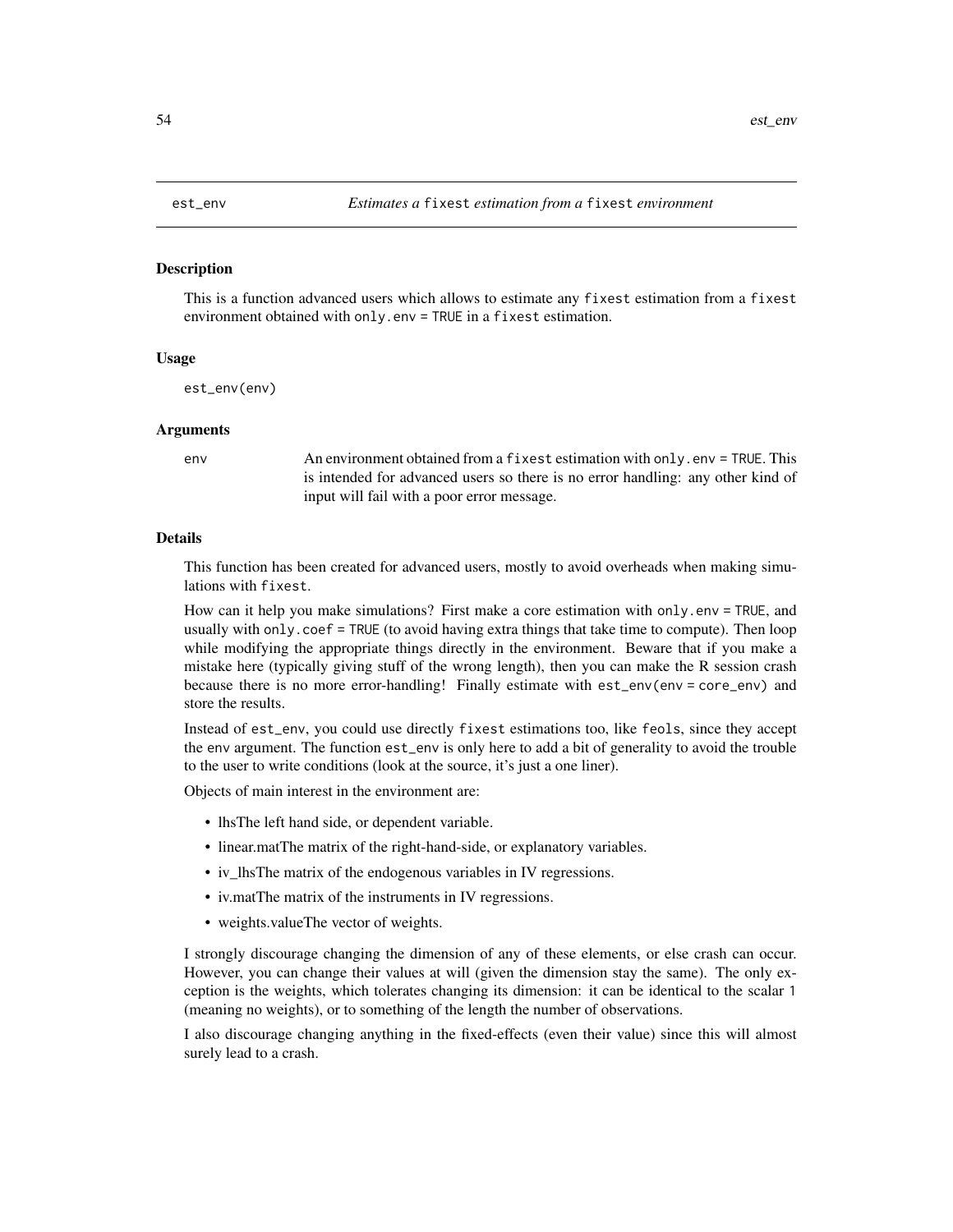### est\_env 55

Note that this function is mostly useful when the overheads/estimation ratio is high. This means that OLS will benefit the most from this function. For GLM/Max.Lik. estimations, the ratio is small since the overheads is only a tiny portion of the total estimation time. Hence this function will be less useful for these models.

### Value

It returns the results of a fixest estimation: the one that was summoned when obtaining the environment.

### Author(s)

Laurent Berge

```
# Let's make a short simulation
# Inspired from Grant McDermott bboot function
# See https://twitter.com/grant_mcdermott/status/1487528757418102787
# Simple function that computes a Bayesian bootstrap
bboot = function(x, n\_sim = 100){
  # We bootstrap on the weights
  # Works with fixed-effects/IVs
  # and with any fixest function that accepts weights
  core\_env = update(x, only.coef = TRUE, only env = TRUE)n_obs = x$nobsres_all = vector("list", n_sim)
  for(i in 1:n\_sim){
    assign("weights.value", rexp(n_obs, rate = 1), core_env)
    res\_all[[i]] = est\_env(env = core\_env)}
  do.call(rbind, res_all)
}
est = feols(mpg \sim wt + hp, mtcars)boot_res = bboot(est)
coef = colMeans(boot_res)
std_err = apply(boot_res, 2, sd)
# Comparing the results with the main estimation
coeftable(est)
cbind(coef, std_err)
```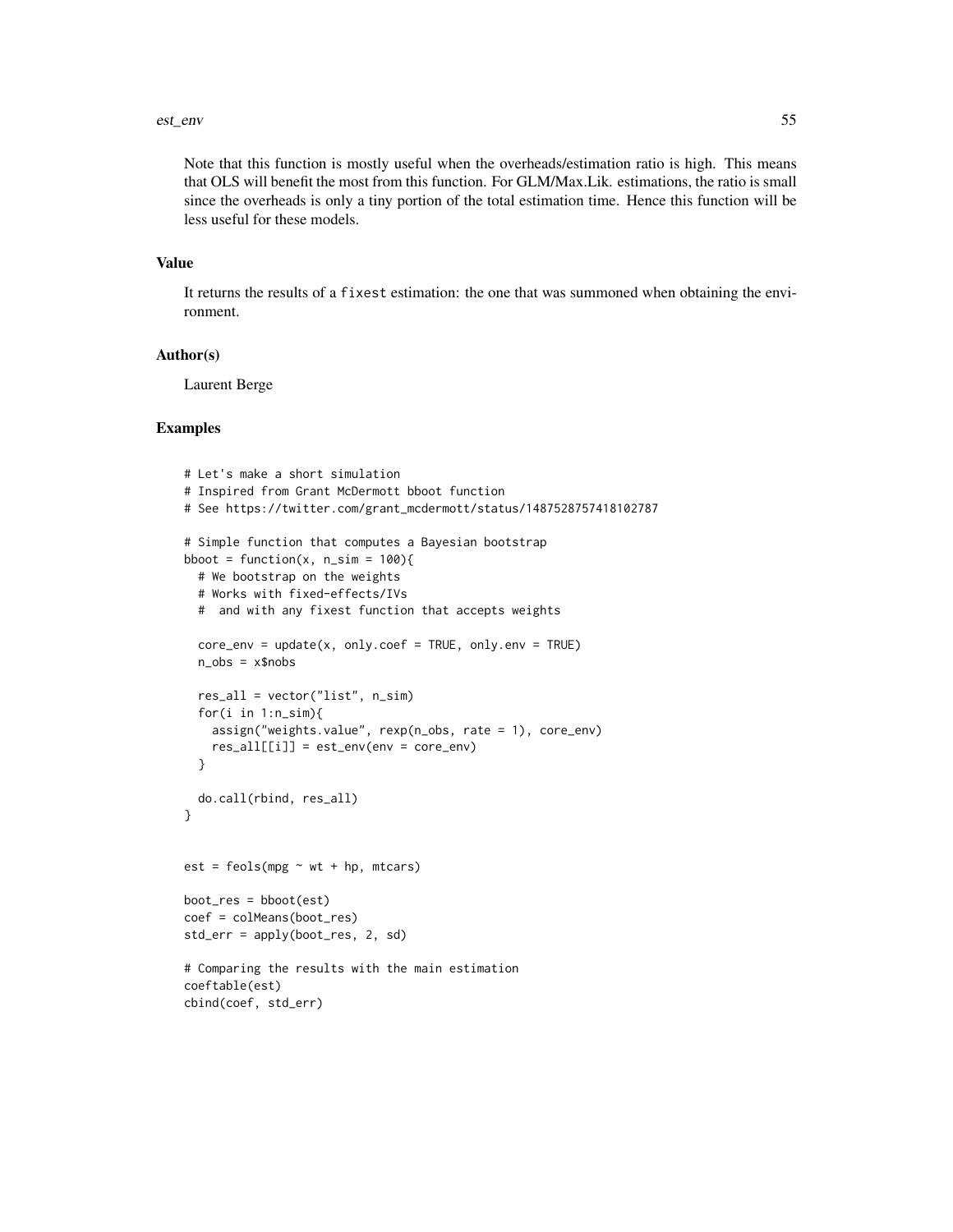etable *Estimations table (export the results of multiples estimations to a DF or to Latex)*

# Description

Aggregates the results of multiple estimations and displays them in the form of either a Latex table or a data.frame. Note that you will need the booktabs package for the Latex table to render properly.

### Usage

```
etable(
  ...,
  vcov = NULL,stage = 2,
  agg = NULL,
  se = NULL,\text{ssc} = \text{NULL},
  cluster = NULL,
  vcov = NULL,.vcov_args = NULL,
  digits = 4,
  digits.stats = 5,
  tex,
  fitstat = NULL,
  title = NULL,
  coeffstat = "se",ci = 0.95,serow = NULL,se.below = NULL,
  keep = NULL,
  drop = NULL,
  order = NULL,
  dict = TRUE,file = NULL,
  replace = FALSE,
  convergence = NULL,
  signif.code = NULL,
  label = NULL,float = NULL,headers = list("auto"),
  fixef_sizes = FALSE,
  fixef_sizes.simplify = TRUE,
```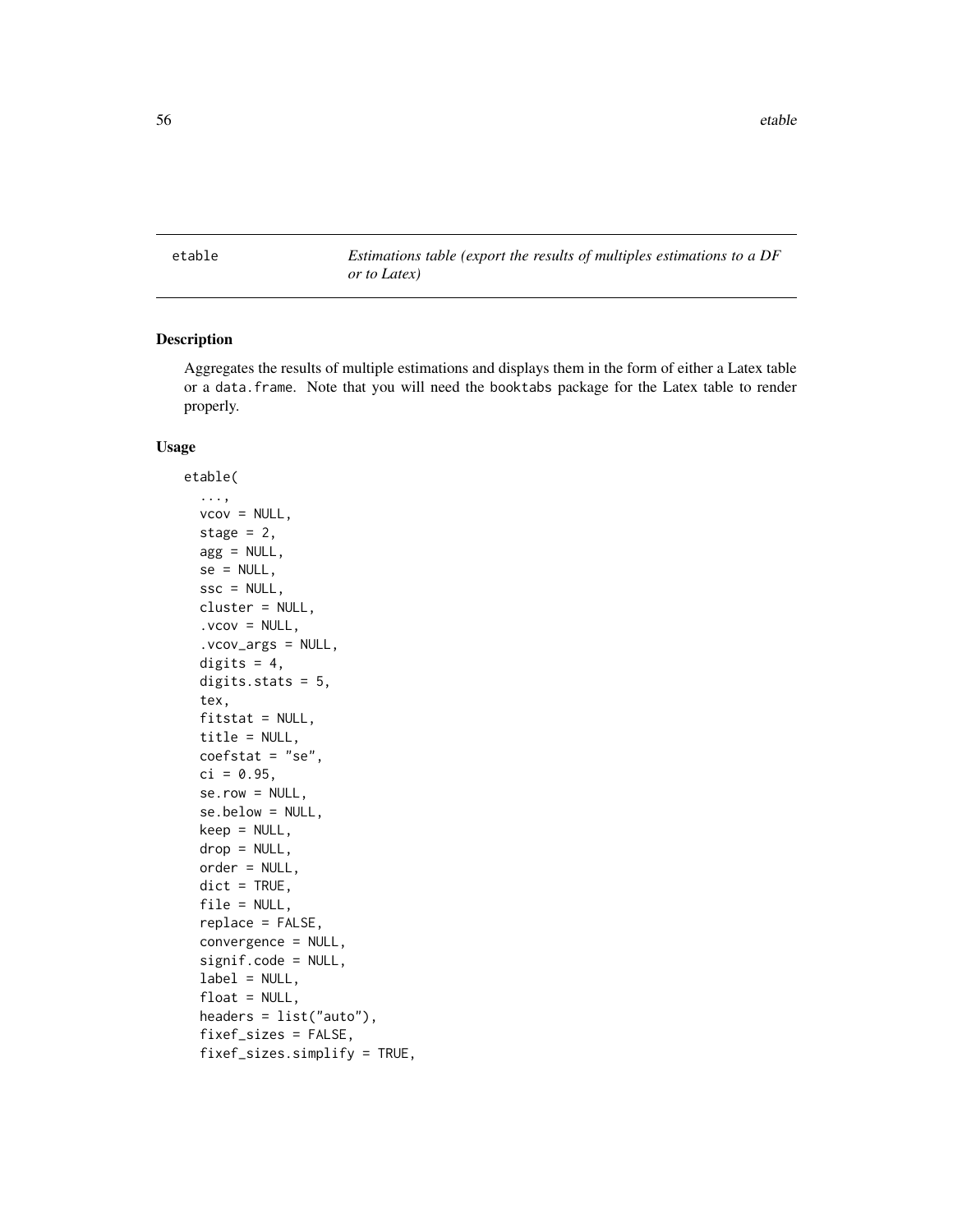### etable 57

```
keepFactors = TRUE,
  family = NULL,powerBelow = -5.
  interaction.combine = NULL,
  interaction.order = NULL,
  i.equals = NULL,depvar = TRUE,style.tex = NULL,
  style.df = NULL,
 notes = NULL,
 group = NULL,
 extralines = NULL,
  fixef.group = NULL,
 placement = "htbp",
  drop.section = NULL,
  poly_dict = c("", " square", " cube"),
 postprocess.tex = NULL,
 postprocess.df = NULL,
  \text{tpt} = FALSE,
  arraystretch = NULL,
  adjustbox = NULL,
  fontsize = NULL,
  fit_format = "<sub>__</sub>var__",
  coef.just = NULL,
  tabular = "normal",
 highlight = NULL,
  coef.style = NULL,
 meta = NULL,
 meta.time = NULL,
 meta.author = NULL,
 meta(sys = NULL,meta-call = NULL,meta.comment = NULL,view = FALSE,
  export = NULL,markdown = NULL,
 page.width = "fit",
 div.class = "etable"
\lambdasetFixest_etable(
 digits = 4,
 digits.stats = 5,
 fitstat,
  coefstat = c("se", "tstat", "confint"),
  ci = 0.95,se.below = TRUE,
 keep,
```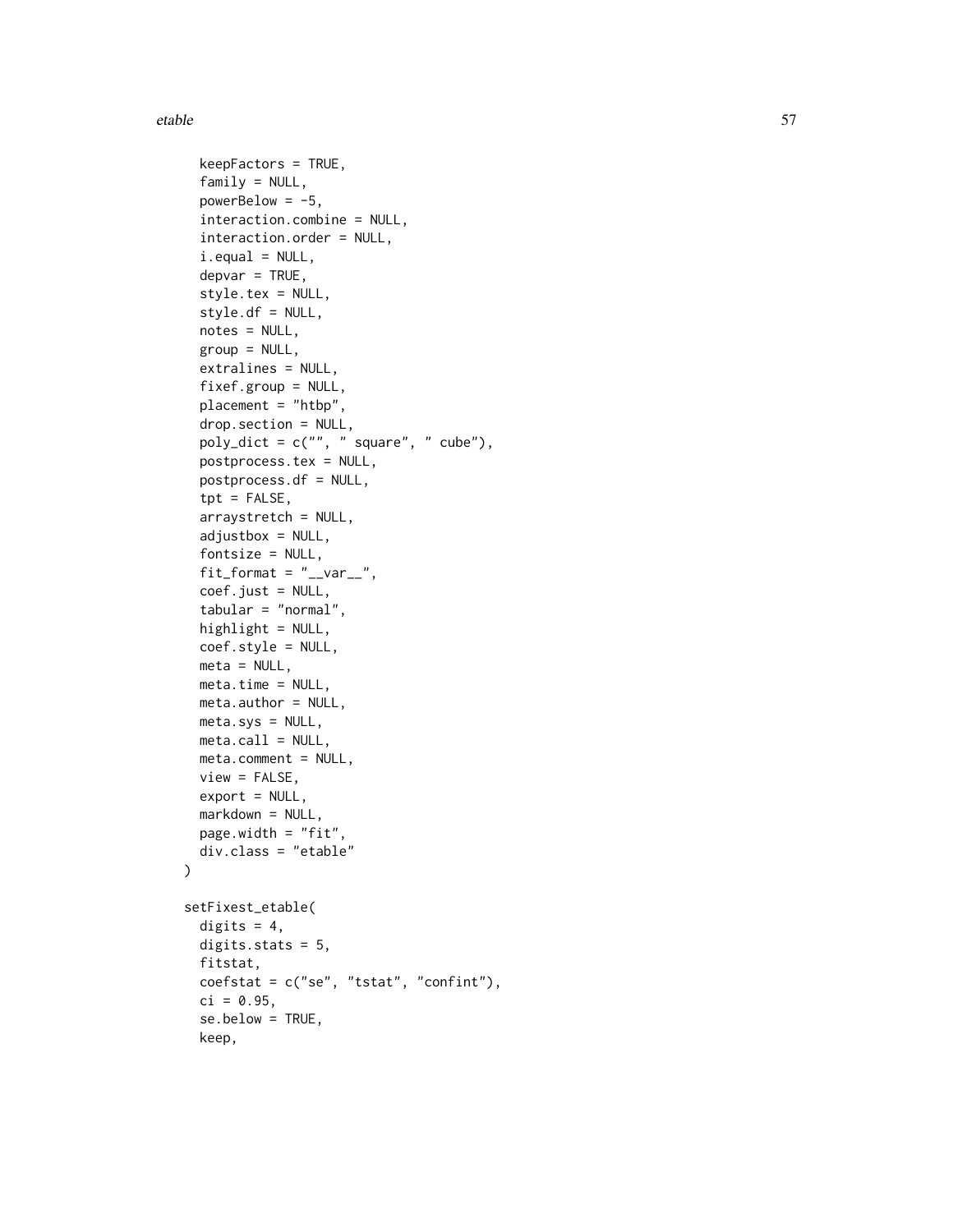58 etable contract to the contract of the contract of the contract of the contract of the contract of the contract of the contract of the contract of the contract of the contract of the contract of the contract of the cont

```
drop,
  order,
  dict,
  float,
  fixef_sizes = FALSE,
  fixef_sizes.simplify = TRUE,
  family,
  powerBelow = -5,
  interaction.order = NULL,
  depvar,
  style.tex = NULL,
  style.df = NULL,
  notes = NULL,
  group = NULL,extralines = NULL,
  fixef.group = NULL,
  placement = "htbp",
  drop.section = NULL,
  view = FALSE,
  markdown = NULL,
  view.cache = FALSE,
  page.width = "fit",
 postprocess.tex = NULL,
  postprocess.df = NULL,
  fit_{format} = "<sub>--</sub>var<sub>--</sub>",
 meta.time = NULL,
 meta.author = NULL,
 meta.sys = NULL,
 meta.call = NULL,
 meta.comment = NULL,
 reset = FALSE,save = FALSE)
getFixest_etable()
## S3 method for class 'etable_tex'
print(x, \ldots)## S3 method for class 'etable_df'
print(x, \ldots)log_etable(type = "pdflatex")
esttable(
  ...,
```
 $vcov = NULL,$ stage =  $2$ ,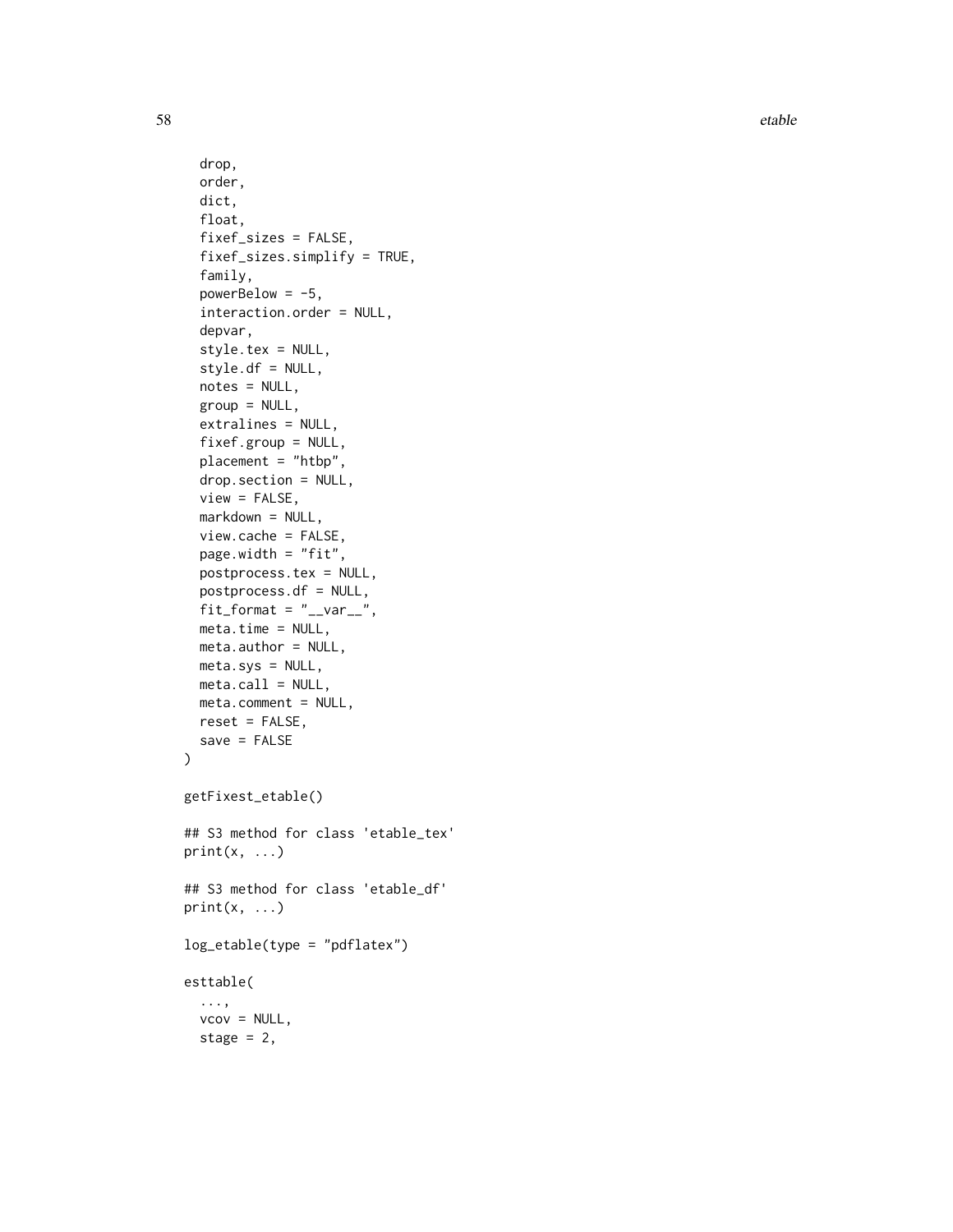### etable 59

```
agg = NULL,se = NULL,\text{ssc} = \text{NULL},
 cluster = NULL,
  vcov = NULL,.vcov_args = NULL,
 digits = 4,
  digits.stats = 5,
  fitstat = NULL,
  coefstat = "se",ci = 0.95,serow = NULL,se.below = NULL,
 keep = NULL,drop = NULL,order = NULL,
 dict = TRUE,file = NULL,
  replace = FALSE,
  convergence = NULL,
  signif.code = NULL,
  headers = list("auto"),
  fixef_sizes = FALSE,
  fixef_sizes.simplify = TRUE,
  keepFactors = TRUE,
  family = NULL,powerBelow = -5,
  interaction.combine = NULL,
  interaction.order = NULL,
  i.equals = NULL,depvar = TRUE,style.df = NULL,
  group = NULL,extralines = NULL,
  fixef.group = NULL,
  drop.section = NULL,
 poly\_dict = c("", " square", " cube"),postprocess.df = NULL,
 fit_{format} = "_{var_{-}}",
  coef.just = NULL,
 highlight = NULL,
  coef.style = NULL,
  export = NULL,page.width = "fit",
 div.class = "etable"
)
```
esttex(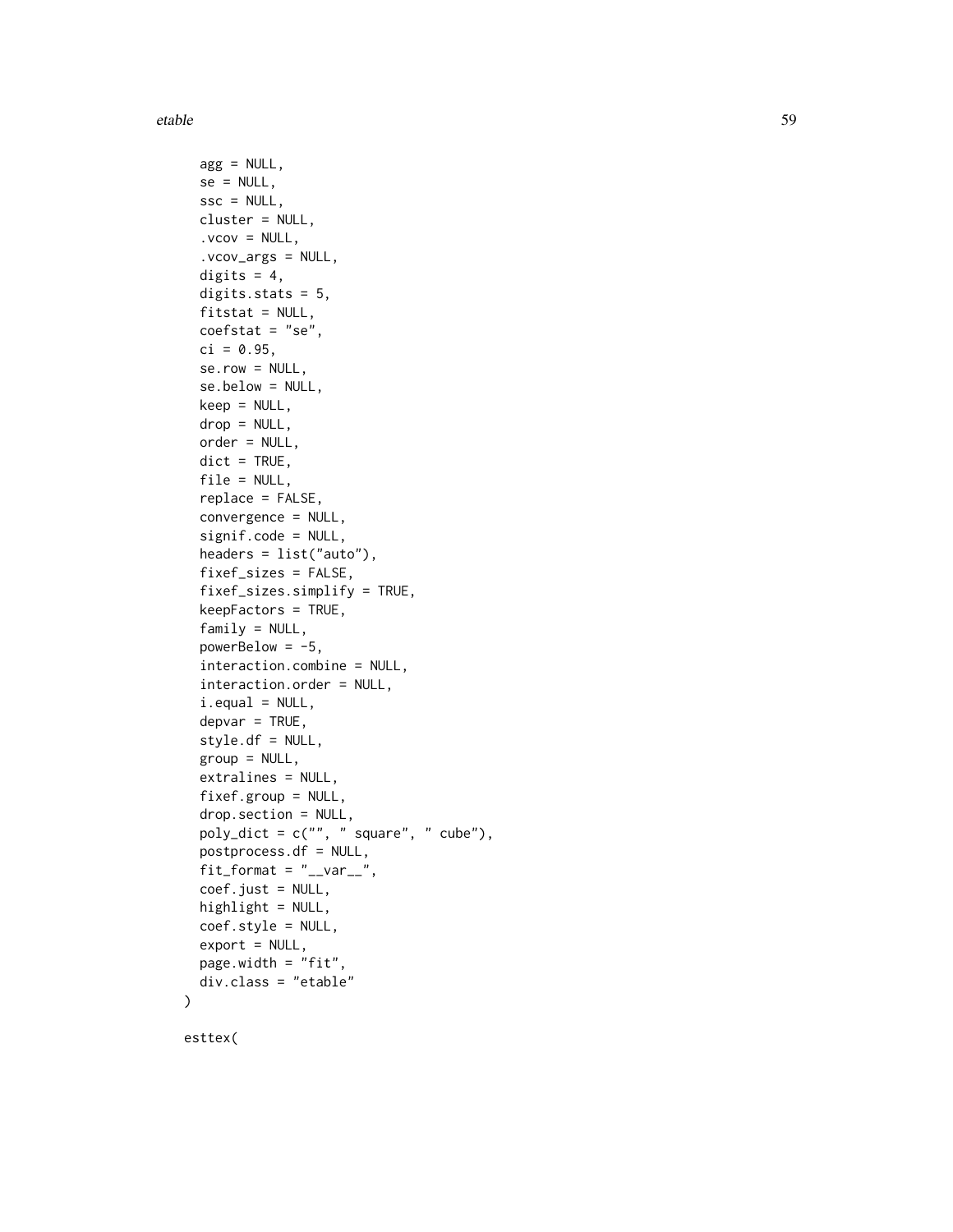60 etable etable etable etable etable etable etable etable etable etable etable etable etable etable etable etable etable etable etable etable etable etable etable etable etable etable etable etable etable etable etable et

```
...,
vcov = NULL,stage = 2,
agg = NULL,se = NULL,ssc = NULL,
cluster = NULL,
vcov = NULL,.vcov_args = NULL,
digits = 4,
digits.stats = 5,
fitstat = NULL,
title = NULL,
coefstat = "se",
ci = 0.95,serow = NULL,se.below = NULL,
keep = NULL,
drop = NULL,order = NULL,
dict = TRUE,file = NULL,
replace = FALSE,
convergence = NULL,
signif.code = NULL,
label = NULL,float = NULL,headers = list("auto"),
fixef_sizes = FALSE,
fixef_sizes.simplify = TRUE,
keepFactors = TRUE,
family = NULL,powerBelow = -5,
interaction.combine = NULL,
interaction.order = NULL,
i.equals = NULL,depvar = TRUE,style.tex = NULL,
notes = NULL,
group = NULL,
extralines = NULL,
fixef.group = NULL,
placement = "htbp",
drop.section = NULL,
poly_dict = c("", " square", " cube"),
postprocess.tex = NULL,
\text{tpt} = FALSE,
arraystretch = NULL,
```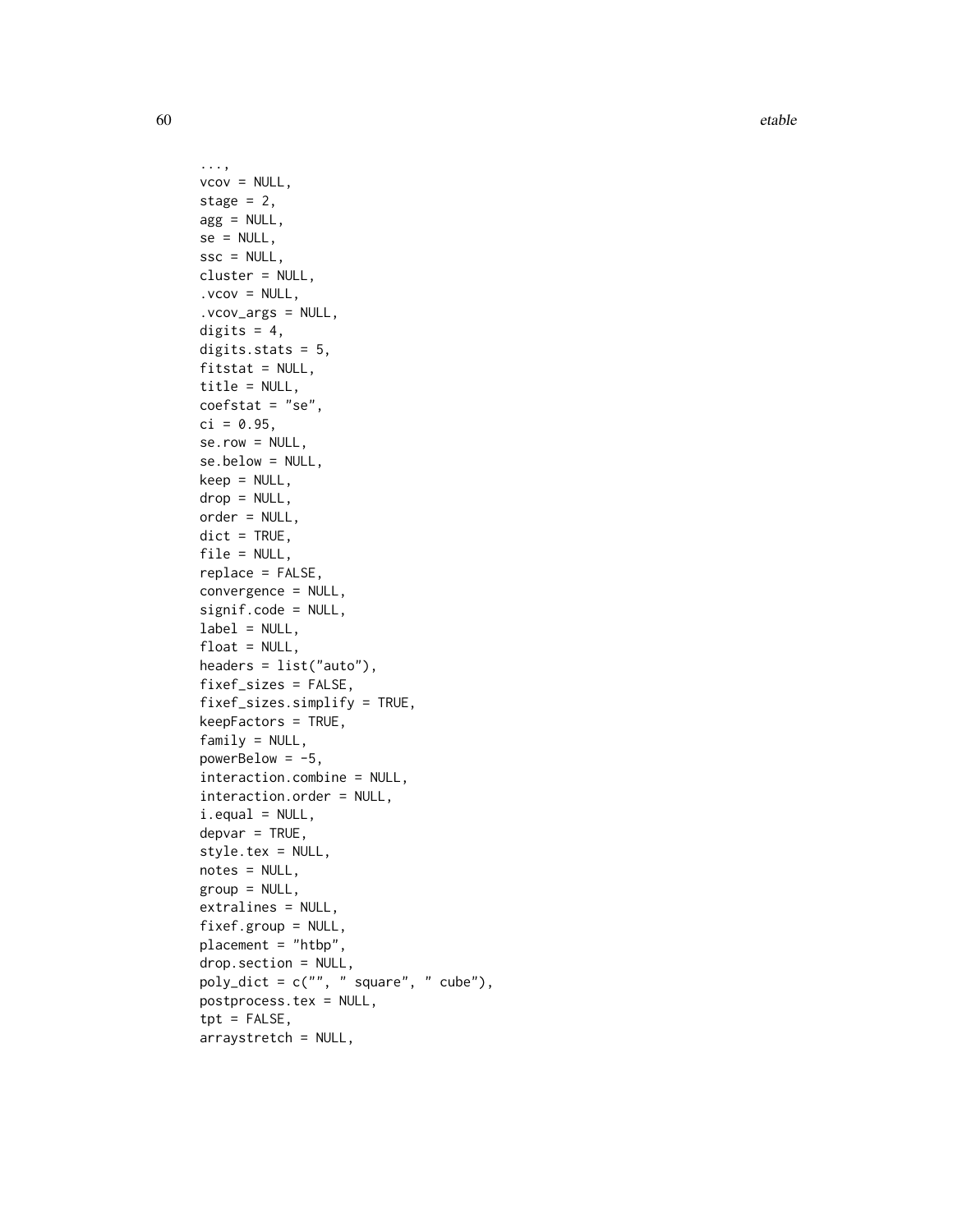etable 61

```
adjustbox = NULL,fontsize = NULL,
fit\_format = "<sub>__var__</sub>",
tabular = "normal",
highlight = NULL,
coef.style = NULL,
meta = NULL,meta.time = NULL,meta.author = NULL,
meta.sys = NULL,
meta-call = NULL,meta.comment = NULL,
view = FALSE,export = NULL,markdown = NULL,
page.width = "fit",
div.class = "etable"
```
# Arguments

 $\mathcal{L}$ 

| .           | Used to capture different fixest estimation objects (obtained with femlm, feols<br>or feglm). Note that any other type of element is discarded. Note that you can<br>give a list of fixest objects.                                                                                                                                                                                                                                                                                                                                                                                                     |
|-------------|---------------------------------------------------------------------------------------------------------------------------------------------------------------------------------------------------------------------------------------------------------------------------------------------------------------------------------------------------------------------------------------------------------------------------------------------------------------------------------------------------------------------------------------------------------------------------------------------------------|
| <b>VCOV</b> | Versatile argument to specify the VCOV. In general, it is either a character scalar<br>equal to a VCOV type, either a formula of the form: vcov_type ~ variables.<br>The VCOV types implemented are: "iid", "hetero" (or "HC1"), "cluster", "twoway",<br>"NW" (or "newey_west"), "DK" (or "driscoll_kraay"), and "conley". It also ac-<br>cepts object from vcov_cluster, vcov_NW, NW, vcov_DK, DK, vcov_conley and<br>conley. It also accepts covariance matrices computed externally. Finally it ac-<br>cepts functions to compute the covariances. See the 'vcov' documentation in the<br>vignette.  |
| stage       | Can be equal to 2 (default), 1, 1:2 or 2:1. Only used if the object is an IV<br>estimation: defines the stage to which summary should be applied. If stage = 1<br>and there are multiple endogenous regressors or if stage is of length 2, then an<br>object of class fixest_multi is returned.                                                                                                                                                                                                                                                                                                         |
| agg         | A character scalar describing the variable names to be aggregated, it is pattern-<br>based. All variables that match the pattern will be aggregated. It must be of the<br>form "(root)", the parentheses must be there and the resulting variable name<br>will be "root". You can add another root with parentheses: "(root1)regex(root2)",<br>in which case the resulting name is " $root1::root2"$ . To name the resulting<br>variable differently you can pass a named vector: c("name" = "pattern") or<br>$c("name" = "pattern(root2)").$ It's a bit intricate sorry, please see the exam-<br>ples. |
| se          | Character scalar. Which kind of standard error should be computed: "standard",<br>"hetero", "cluster", "twoway", "threeway" or "fourway"? By default if there<br>are clusters in the estimation: $se = "cluster",$ otherwise $se = "iid".$ Note that<br>this argument is deprecated, you should use vcov instead.                                                                                                                                                                                                                                                                                       |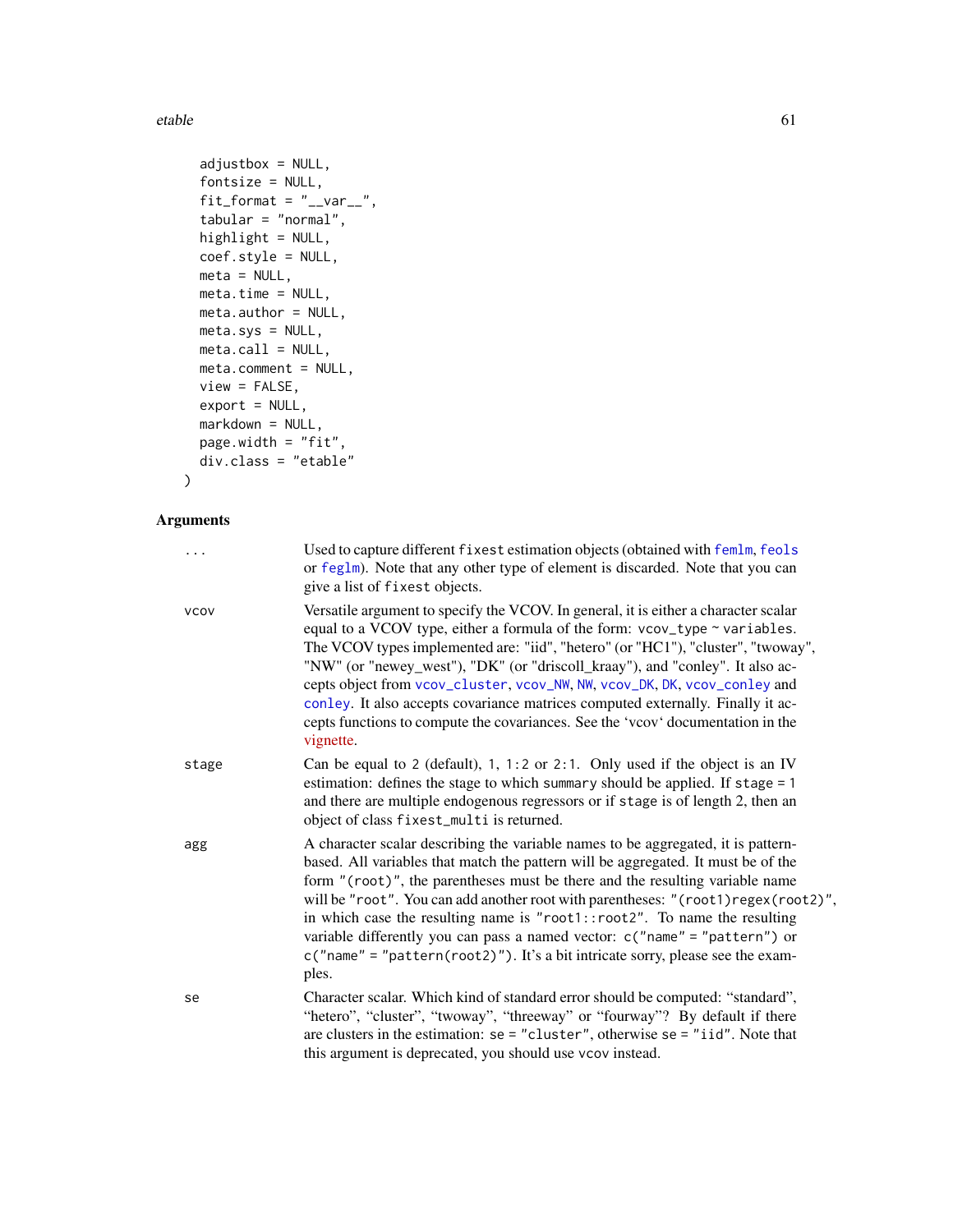| SSC          | An object of class ssc. type obtained with the function ssc. Represents how<br>the degree of freedom correction should be done. You must use the function ssc<br>for this argument. The arguments and defaults of the function ssc are: adj<br>= TRUE, fixef.K="nested", cluster.adj = TRUE, cluster.df = "min", t.df<br>= "min", fixef.force_exact=FALSE). See the help of the function ssc for<br>details.                                                                                                                                                                                                                                                                                                                                                                                                      |
|--------------|-------------------------------------------------------------------------------------------------------------------------------------------------------------------------------------------------------------------------------------------------------------------------------------------------------------------------------------------------------------------------------------------------------------------------------------------------------------------------------------------------------------------------------------------------------------------------------------------------------------------------------------------------------------------------------------------------------------------------------------------------------------------------------------------------------------------|
| cluster      | Tells how to cluster the standard-errors (if clustering is requested). Can be either<br>a list of vectors, a character vector of variable names, a formula or an integer vec-<br>tor. Assume we want to perform 2-way clustering over var1 and var2 contained<br>in the data.frame base used for the estimation. All the following cluster argu-<br>ments are valid and do the same thing: cluster = base[, c("var1", "var2")],<br>cluster = $c("var1", "var2"),$ cluster = $\sim$ var1+var2. If the two variables<br>were used as fixed-effects in the estimation, you can leave it blank with vcov<br>= "twoway" (assuming var1 [resp. var2] was the 1st [res. 2nd] fixed-effect).<br>You can interact two variables using $\land$ with the following syntax: cluster =<br>~var1^var2 or cluster = "var1^var2". |
| . VCOV       | A function to be used to compute the standard-errors of each fixest object. You<br>can pass extra arguments to this function using the argument . vcov_args. See<br>the example.                                                                                                                                                                                                                                                                                                                                                                                                                                                                                                                                                                                                                                  |
| .vcov_args   | A list containing arguments to be passed to the function . vcov.                                                                                                                                                                                                                                                                                                                                                                                                                                                                                                                                                                                                                                                                                                                                                  |
| digits       | Integer or character scalar. Default is 4 and represents the number of significant<br>digits to be displayed for the coefficients and standard-errors. To apply rounding<br>instead of significance use, e.g., digits = $"r3"$ which will round at the first 3<br>decimals. If character, it must be of the form "rd" or "sd" with d a digit (r is for<br>round and s is for significance). For the number of digits for the fit statistics, use<br>digits. stats. Note that when significance is used it does not exactly display<br>the number of significant digits: see details for its exact meaning.                                                                                                                                                                                                        |
| digits.stats | Integer or character scalar. Default is 5 and represents the number of signif-<br>icant digits to be displayed for the fit statistics. To apply rounding instead of<br>significance use, e.g., digits = $"r3"$ which will round at the first 3 decimals.<br>If character, it must be of the form "rd" or "sd" with d a digit (r is for round<br>and s is for significance). Note that when significance is used it does not exactly<br>display the number of significant digits: see details for its exact meaning.                                                                                                                                                                                                                                                                                               |
| tex          | Logical: whether the results should be a data.frame or a Latex table. By default,<br>this argument is TRUE if the argument file (used for exportation) is not missing;<br>it is equal to FALSE otherwise.                                                                                                                                                                                                                                                                                                                                                                                                                                                                                                                                                                                                         |
| fitstat      | A character vector or a one sided formula (both with only lowercase letters). A<br>vector listing which fit statistics to display. The valid types are 'n', 'll', 'aic',<br>'bic' and r2 types like 'r2', 'pr2', 'war2', etc (see all valid types in r2). Also<br>accepts valid types from the function fitstat. The default value depends on the<br>models to display. Example of use: fitstat=c('n','cor2','ar2','war2'),<br>or fitstat=~n+cor2+ar2+war2 using a formula. You can use the dot to refer to<br>default values: $\sim$ . + 11 would add the log-likelihood to the default fit statistics.                                                                                                                                                                                                          |
| title        | (Tex only.) Character scalar. The title of the Latex table.                                                                                                                                                                                                                                                                                                                                                                                                                                                                                                                                                                                                                                                                                                                                                       |
| coefstat     | One of "se" (default), "tstat" or "confint". The statistic to report for each<br>coefficient: the standard-error, the t-statistics or the confidence interval. You can<br>adjust the confidence interval with the argument ci.                                                                                                                                                                                                                                                                                                                                                                                                                                                                                                                                                                                    |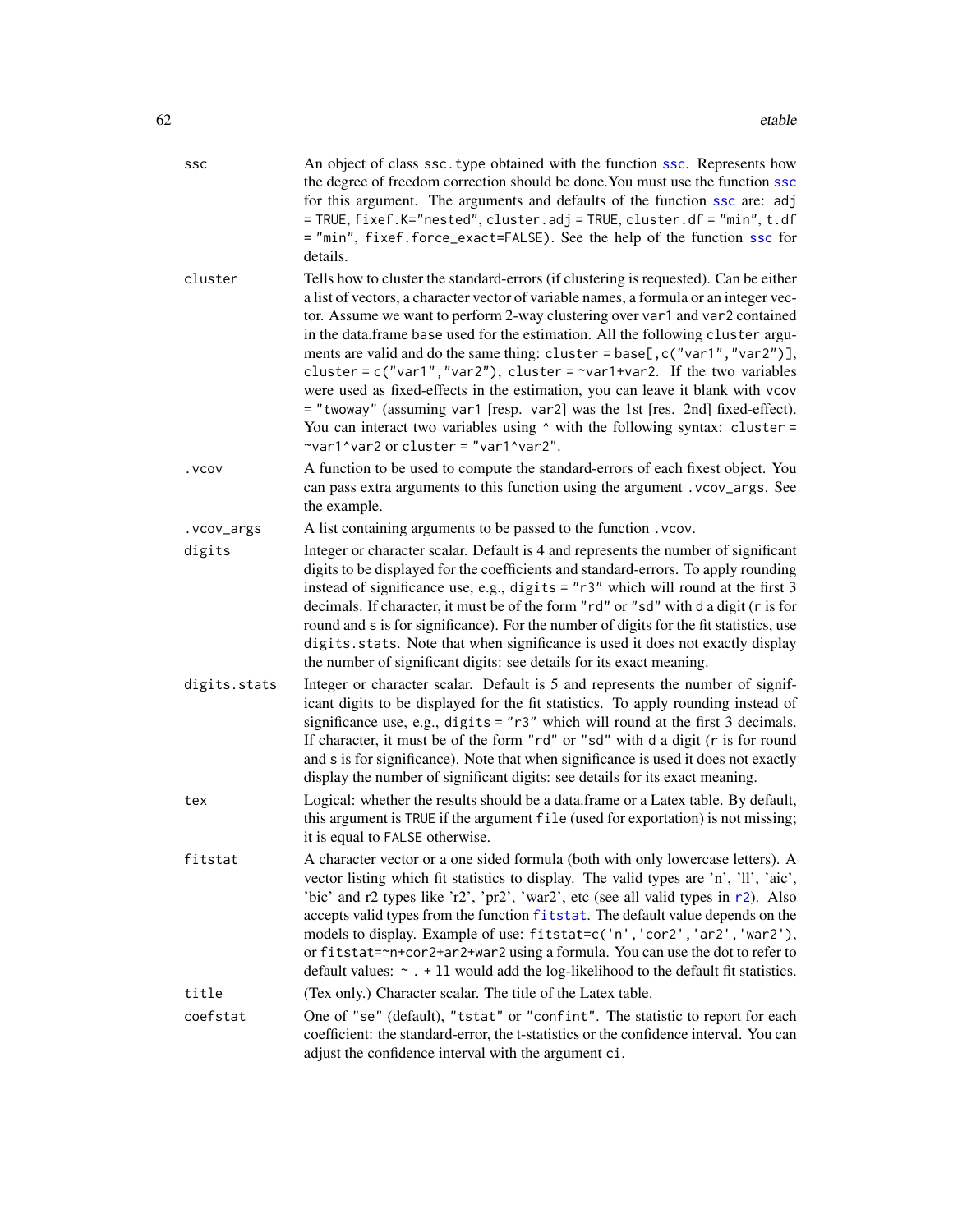| сi       | Level of the confidence interval, defaults to $0.95$ . Only used if coefstat =<br>confint.                                                                                                                                                                                                                                                                                                                                                                                                                                                                                                                                                                                                                                                                                                                               |
|----------|--------------------------------------------------------------------------------------------------------------------------------------------------------------------------------------------------------------------------------------------------------------------------------------------------------------------------------------------------------------------------------------------------------------------------------------------------------------------------------------------------------------------------------------------------------------------------------------------------------------------------------------------------------------------------------------------------------------------------------------------------------------------------------------------------------------------------|
| se.row   | Logical scalar, default is NULL. Whether should be displayed the row with the<br>type of standard-error for each model. When tex = FALSE, the default is TRUE.<br>When $tex \m{tex}$ = FALSE, the row is showed only when there is a table-footer and the<br>types of standard-errors differ across models.                                                                                                                                                                                                                                                                                                                                                                                                                                                                                                              |
| se.below | Logical or NULL (default). Should the standard-errors be displayed below the<br>coefficients? If NULL, then this is TRUE for Latex and FALSE otherwise.                                                                                                                                                                                                                                                                                                                                                                                                                                                                                                                                                                                                                                                                  |
| keep     | Character vector. This element is used to display only a subset of variables.<br>This should be a vector of regular expressions (see regex help for more info).<br>Each variable satisfying any of the regular expressions will be kept. This ar-<br>gument is applied post aliasing (see argument dict). Example: you have the<br>variable x1 to x55 and want to display only x1 to x9, then you could use keep<br>= "x[[:digit:]]\$". If the first character is an exclamation mark, the effect is<br>reversed (e.g. keep = "!Intercept" means: every variable that does not contain<br>"Intercept" is kept). See details.                                                                                                                                                                                             |
| drop     | Character vector. This element is used if some variables are not to be displayed.<br>This should be a vector of regular expressions (see regex help for more info).<br>Each variable satisfying any of the regular expressions will be discarded. This<br>argument is applied post aliasing (see argument dict). Example: you have the<br>variable x1 to x55 and want to display only x1 to x9, then you could use drop<br>$=$ "x[[:digit:]]{2}". If the first character is an exclamation mark, the effect<br>is reversed (e.g. $drop = "!Intercept" means: every variable that does not contain$<br>"Intercept" is dropped). See details.                                                                                                                                                                              |
| order    | Character vector. This element is used if the user wants the variables to be<br>ordered in a certain way. This should be a vector of regular expressions (see<br>regex help for more info). The variables satisfying the first regular expression<br>will be placed first, then the order follows the sequence of regular expressions.<br>This argument is applied post aliasing (see argument dict). Example: you have<br>the following variables: month1 to month6, then x1 to x5, then year1 to year6.<br>If you want to display first the x's, then the years, then the months you could<br>use: order = $c("x", "year")$ . If the first character is an exclamation mark, the<br>effect is reversed (e.g. order = "!Intercept" means: every variable that does not<br>contain "Intercept" goes first). See details. |
| dict     | A named character vector or a logical scalar. It changes the original variable<br>names to the ones contained in the dictionary. E.g. to change the variables<br>named a and b3 to (resp.) "\$log(a)\$" and to "\$bonus^3\$", use dict=c(a="\$log(a)\$", b3="\$bonus^3\$")<br>By default, it is equal to getFixest_dict(), a default dictionary which can be<br>set with setFixest_dict. You can use dict = FALSE to disable it. By default<br>dict modifies the entries in the global dictionary, to disable this behavior, use<br>"reset" as the first element (ex: dict=c("reset", mpg="Miles per gallon")).                                                                                                                                                                                                          |
| file     | A character scalar. If provided, the Latex (or data frame) table will be saved in<br>a file whose path is file. If you provide this argument, then a Latex table will<br>be exported, to export a regular data. frame, use argument tex = FALSE.                                                                                                                                                                                                                                                                                                                                                                                                                                                                                                                                                                         |

replace Logical, default is FALSE. Only used if option file is used. Should the exported table be written in a new file that replaces any existing file?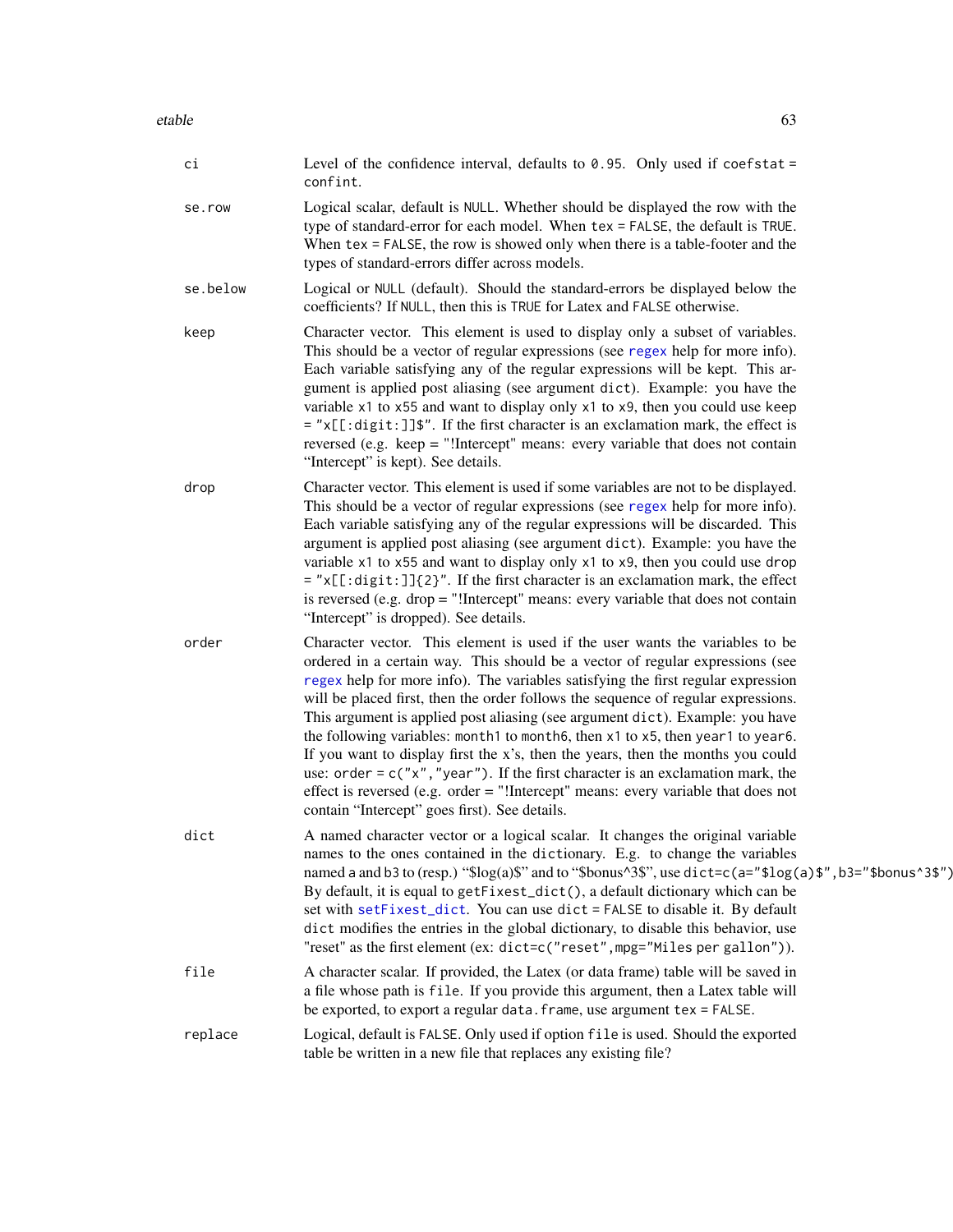| convergence          | Logical, default is missing. Should the convergence state of the algorithm be dis-<br>played? By default, convergence information is displayed if at least one model<br>did not converge.                                                                                                                                                                                                                                                                                                                                                                                                                                                                                                                                                                                                                                                                                                                                                                                                                                                                                                                                                                                                                                                                                                              |
|----------------------|--------------------------------------------------------------------------------------------------------------------------------------------------------------------------------------------------------------------------------------------------------------------------------------------------------------------------------------------------------------------------------------------------------------------------------------------------------------------------------------------------------------------------------------------------------------------------------------------------------------------------------------------------------------------------------------------------------------------------------------------------------------------------------------------------------------------------------------------------------------------------------------------------------------------------------------------------------------------------------------------------------------------------------------------------------------------------------------------------------------------------------------------------------------------------------------------------------------------------------------------------------------------------------------------------------|
| signif.code          | Named numeric vector, used to provide the significance codes with respect to the<br>p-value of the coefficients. Default is $c("***" = 0.01, "**" = 0.05, "*" = 0.10)$<br>for a Latex table and c("***"=0.001,"**"=0.01,"*"=0.05,"."=0.10) for a<br>data.frame (to conform with R's default). To suppress the significance codes,<br>use signif.code=NA or signif.code=NULL. Can also be equal to "letters",<br>then the default becomes $c("a"=0.01," b"=0.05," c"=0.10)$ .                                                                                                                                                                                                                                                                                                                                                                                                                                                                                                                                                                                                                                                                                                                                                                                                                           |
| label                | (Tex only.) Character scalar. The label of the Latex table.                                                                                                                                                                                                                                                                                                                                                                                                                                                                                                                                                                                                                                                                                                                                                                                                                                                                                                                                                                                                                                                                                                                                                                                                                                            |
| float                | (Tex only.) Logical. By default, if the argument title or label is provided, it<br>is set to TRUE. Otherwise, it is set to FALSE.                                                                                                                                                                                                                                                                                                                                                                                                                                                                                                                                                                                                                                                                                                                                                                                                                                                                                                                                                                                                                                                                                                                                                                      |
| headers              | Character vector or list. Adds one or more header lines in the table. A header<br>line can be represented by a character vector or a named list of numbers where<br>the names are the cell values and the numbers are the span. Example: headers= $list("M"=2, "F"=3)$<br>will create a row with 2 times "M" and three time "F" (this is identical to<br>headers=rep( $c("M", "F")$ , $c(2,3))$ ). You can stack header lines within a list,<br>in that case the list names will be displayed in the leftmost cell. Example:<br>headers=list(Gender=list("M"=2,"F"=3), Country="US" will create two header<br>lines. When tex = TRUE, you can add a rule to separate groups by using " $:$ "<br>somewhere in the row name (ex: headers=list(":_:Gender"=list("M"=2,"F"=3)).<br>You can monitor the placement by inserting a special character in the row name:<br>"^" means at the top, "-" means in the middle (default) and "_" means at the bot-<br>tom. Example: headers=list("_Country"="US") will add the country row as<br>the very last header row (after the model row). Finally, you can use the special<br>value "auto" to include automatic headers when the data contains split sample<br>estimations. By default it is equal to list ("auto"). You can use . () instead of<br>$list()$ . |
| fixef_sizes          | (Tex only.) Logical, default is FALSE. If TRUE and fixed-effects were used in the<br>models, then the number of "units" per fixed-effect dimension is also displayed.                                                                                                                                                                                                                                                                                                                                                                                                                                                                                                                                                                                                                                                                                                                                                                                                                                                                                                                                                                                                                                                                                                                                  |
| fixef_sizes.simplify | Logical, default is TRUE. Only used if fixef_sizes = TRUE. If TRUE, the fixed-<br>effects sizes will be displayed in parentheses instead of in a separate line if there<br>is no ambiguity (i.e. if the size is constant across models).                                                                                                                                                                                                                                                                                                                                                                                                                                                                                                                                                                                                                                                                                                                                                                                                                                                                                                                                                                                                                                                               |
| keepFactors          | Logical, default is TRUE. If FALSE, then factor variables are displayed as fixed-<br>effects and no coefficient is shown.                                                                                                                                                                                                                                                                                                                                                                                                                                                                                                                                                                                                                                                                                                                                                                                                                                                                                                                                                                                                                                                                                                                                                                              |
| family               | Logical, default is missing. Whether to display the families of the models. By<br>default this line is displayed when at least two models are from different fami-<br>lies.                                                                                                                                                                                                                                                                                                                                                                                                                                                                                                                                                                                                                                                                                                                                                                                                                                                                                                                                                                                                                                                                                                                            |
| powerBelow           | (Tex only.) Integer, default is -5. A coefficient whose value is below $10**$ (powerBelow+1)<br>is written with a power in Latex. For example 0.0000456 would be written<br>4.56\$\times 10^{-5}\$ by default. Setting powerBelow = -6 would lead to<br>0.00004 in Latex.                                                                                                                                                                                                                                                                                                                                                                                                                                                                                                                                                                                                                                                                                                                                                                                                                                                                                                                                                                                                                              |
| interaction.combine  |                                                                                                                                                                                                                                                                                                                                                                                                                                                                                                                                                                                                                                                                                                                                                                                                                                                                                                                                                                                                                                                                                                                                                                                                                                                                                                        |
|                      | Character scalar, defaults to " \$\times\$ " for Tex and to " = " otherwise. When<br>the estimation contains interactions, then the variables names (after aliasing) are                                                                                                                                                                                                                                                                                                                                                                                                                                                                                                                                                                                                                                                                                                                                                                                                                                                                                                                                                                                                                                                                                                                               |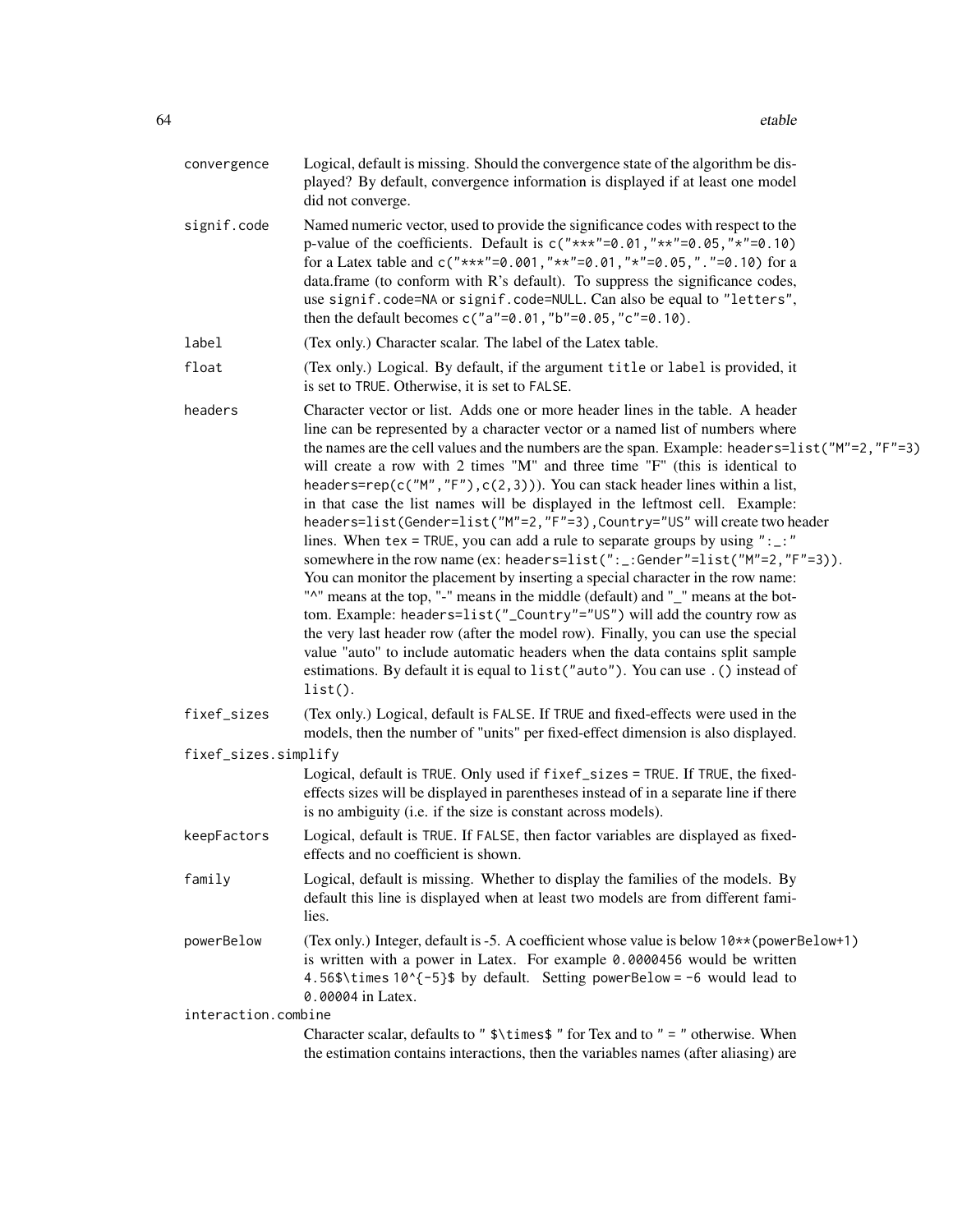|                   | combined with this argument. For example: if dict = $c(x1="width" x2="main")$<br>and you have the following interaction $x1 : x2$ , then it will be renamed (by de-<br>fault) Wind \$\times\$ Rain - using interaction.combine = "*" would lead to<br>Wind*Rain.                                                                                                                                                                                                                                                                                                                                                                                                                                                                                                                                                                                                                                                                                                                                                                                                                                                                                                                                                                                                                                                                                   |
|-------------------|----------------------------------------------------------------------------------------------------------------------------------------------------------------------------------------------------------------------------------------------------------------------------------------------------------------------------------------------------------------------------------------------------------------------------------------------------------------------------------------------------------------------------------------------------------------------------------------------------------------------------------------------------------------------------------------------------------------------------------------------------------------------------------------------------------------------------------------------------------------------------------------------------------------------------------------------------------------------------------------------------------------------------------------------------------------------------------------------------------------------------------------------------------------------------------------------------------------------------------------------------------------------------------------------------------------------------------------------------|
| interaction.order |                                                                                                                                                                                                                                                                                                                                                                                                                                                                                                                                                                                                                                                                                                                                                                                                                                                                                                                                                                                                                                                                                                                                                                                                                                                                                                                                                    |
|                   | Character vector of regular expressions. Only affects variables that are inter-<br>acted like x1 and x2 in feols( $y \sim x1+x2$ , data). You can change the order in<br>which the interacted variables are displayed: e.g. interaction.order = $"x2"$<br>would lead to "x1 x x2" instead of "x1 x x2". Please look at the argument 'order'<br>and the dedicated section in the help page for more information.                                                                                                                                                                                                                                                                                                                                                                                                                                                                                                                                                                                                                                                                                                                                                                                                                                                                                                                                    |
| i.equal           | Character scalar, defaults to " $\frac{2}{3}$ = $\frac{2}{3}$ " when tex = TRUE and " = " otherwise. Only<br>affects factor variables created with the function <i>i</i> , tells how the variable should<br>be linked to its value. For example if you have the Species factor from the<br>iris data set, by default the display of the variable is Species = Setosa, etc. If<br>i.equal = ": " the display becomes Species: Setosa.                                                                                                                                                                                                                                                                                                                                                                                                                                                                                                                                                                                                                                                                                                                                                                                                                                                                                                               |
| depvar            | Logical, default is TRUE. Whether a first line containing the dependent variables<br>should be shown.                                                                                                                                                                                                                                                                                                                                                                                                                                                                                                                                                                                                                                                                                                                                                                                                                                                                                                                                                                                                                                                                                                                                                                                                                                              |
| style.tex         | An object created by the function style. tex. It represents the style of the Latex<br>table, see the documentation of style.tex.                                                                                                                                                                                                                                                                                                                                                                                                                                                                                                                                                                                                                                                                                                                                                                                                                                                                                                                                                                                                                                                                                                                                                                                                                   |
| style.df          | An object created by the function style.df. It represents the style of the data<br>frame returned (if tex = FALSE), see the documentation of style.df.                                                                                                                                                                                                                                                                                                                                                                                                                                                                                                                                                                                                                                                                                                                                                                                                                                                                                                                                                                                                                                                                                                                                                                                             |
| notes             | (Tex only.) Character vector. If provided, a "notes" section will be added at<br>the end right after the end of the table, containing the text of this argument. If<br>it is a vector, it will be collapsed with new lines. If tpt = TRUE, the behavior is<br>different: each element of the vector is an item. If the first element of the vector<br>starts with "@", then it will be included verbatim, and in case of tpt = TRUE,<br>right before the first item. If that element is provided, it will replace the value<br>defined in style.tex(notes.intro) or style.tex(notes.tpt.intro).                                                                                                                                                                                                                                                                                                                                                                                                                                                                                                                                                                                                                                                                                                                                                    |
| group             | A list. The list elements should be vectors of regular expressions. For each ele-<br>ments of this list: A new line in the table is created, all variables that are matched<br>by the regular expressions are discarded (same effect as the argument drop) and<br>TRUE or FALSE will appear in the model cell, depending on whether some of the<br>previous variables were found in the model. Example: group=list("Controls:<br>personal traits"=c("gender", "height", "weight")) will create an new line<br>with "Controls: personal traits" in the leftmost cell, all three variables<br>gender, height and weight are discarded, TRUE appearing in each model contain-<br>ing at least one of the three variables (the style of TRUE/FALSE is governed by the<br>argument yesNo). You can control the placement of the new row by using 1 or<br>2 special characters at the start of the row name. The meaning of these special<br>characters are: 1) " $^{\prime\prime}$ ": coef., "-": fixed-effect, "_": stats, section; 2) " $^{\prime\prime}$ ": 1st,<br>"_": last, row. For example: group=list("_^Controls"=stuff) will place<br>the line at the top of the 'stats' section, and using group=list("^_Controls"=stuff)<br>will make the row appear at the bottom of the coefficients section. For details,<br>see the dedicated section. |
| extralines        | A vector, a list or a one sided formula. The list elements should be either a<br>vector representing the value of each cell, a list of the form list("item1" =                                                                                                                                                                                                                                                                                                                                                                                                                                                                                                                                                                                                                                                                                                                                                                                                                                                                                                                                                                                                                                                                                                                                                                                     |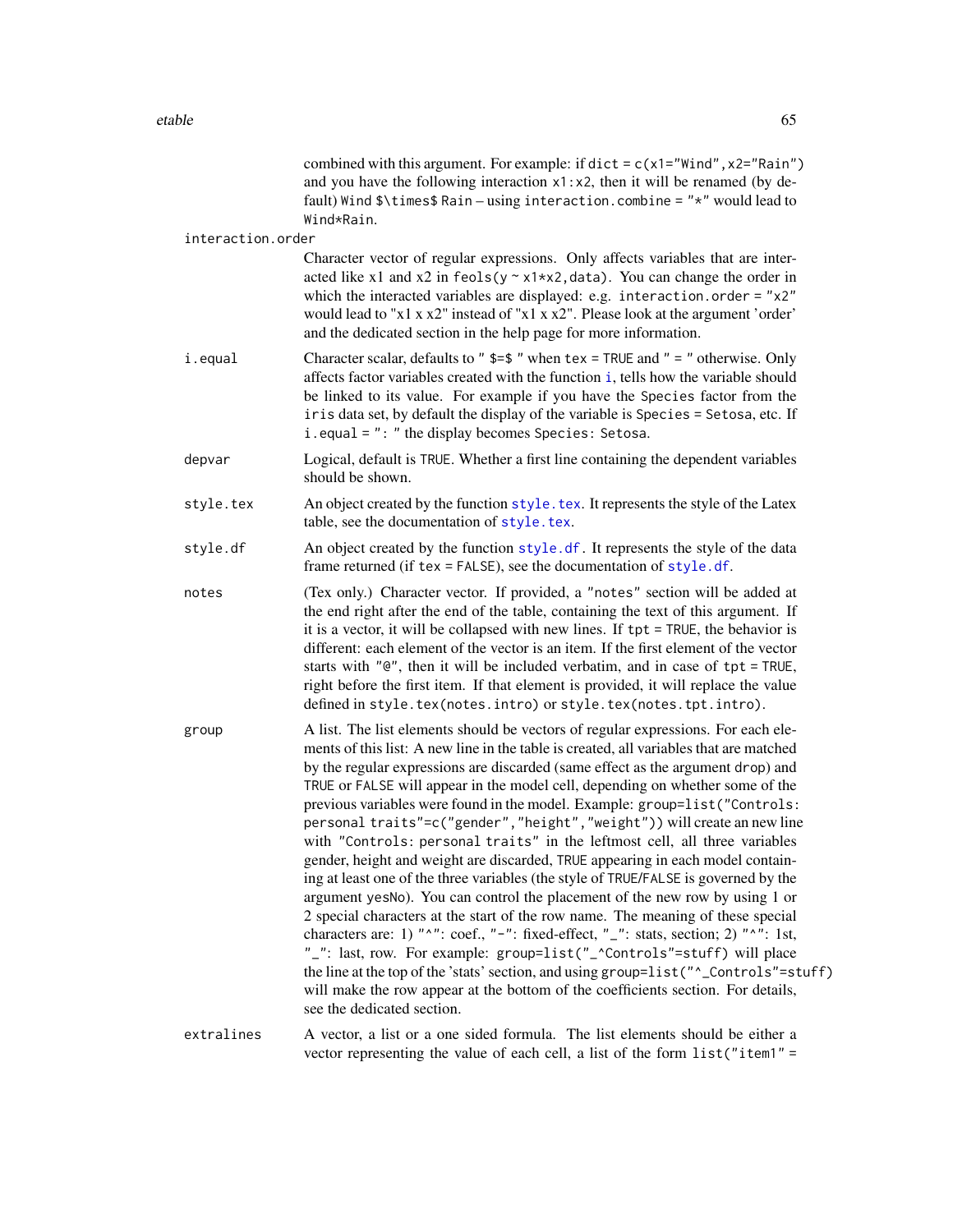#item1,"item2" = #item2,etc), or a function. This argument can be many things, please have a look at the dedicated help section; a simplified description follows. For each elements of this list: A new line in the table is created, the list name being the row name and the vector being the content of the cells. Example: extralines=list("Sub-sample"=c("<20 yo","all",">50 yo")) will create an new line with "Sub-sample" in the leftmost cell, the vector filling the content of the cells for the three models. You can control the placement of the new row by using 1 or 2 special characters at the start of the row name. The meaning of these special characters are: 1) " $^{\prime\prime}$ ": coef., "-": fixed-effect, " $\_$ ": stats, section; 2) "^": 1st, " $\_$ ": last, row. For example: extralines=list("\_\_Controls"=stuff) will place the line at the bottom of the stats section, and using extralines=list("^^Controls"=stuff) will make the row appear at the top of the 'coefficients' section. For details, see the dedicated section. You can use .() instead of list().

- fixef.group Logical scalar or list (default is NULL). If equal to TRUE, then all fixed-effects always appearing jointly in models will be grouped in one row. If a list, its elements must be character vectors of regular expressions and the list names will be the row names. For ex. fixef.group=list("Dates fixed-effects"="Month|Day") will remove the "Month" and "Day" fixed effects from the display and replace them with a single row named "Dates fixed-effects". You can monitor the placement of the new row with the special characters telling where to place the row within a section: " $^"$ " (first), or " $^"$ " (last); and in which section it should appear: "<sup>^"</sup> (coef.), "-" (fixed-effects), or "\_" (stat.). These two special characters must appear first in the row names. Please see the dedicated section
- placement (Tex only.) Character string giving the position of the float in Latex. Default is "htbp". It must consist of only the characters 'h', 't', 'b', 'p', 'H' and '!'. Reminder: h: here; t: top; b: bottom; p: float page; H: definitely here; !: prevents Latex to look for other positions. Note that it can be equal to the empty string (and you'll get the default placement).
- drop.section Character vector which can be of length 0 (i.e. equal to NULL). Can contain the values "fixef", "slopes" or "stats". It would drop, respectively, the fixed-effects section, the variables with varying slopes section or the fit statistics section.
- poly\_dict Character vector, default is c(""," square"," cube"). When raw polynomials (x^2, etc) are used, the variables are automatically renamed and poly\_dict rules the display of the power. For powers greater than the number of elements of the vector, the value displayed is  $\frac{\pi}{2}$  (pow) $\frac{\pi}{2}$  in Latex and  $\gamma$  pow in the R console.

postprocess.tex

A function that will postprocess the character vector defining the latex table. Only when tex = TRUE. By default it is equal to NULL, meaning that there is no postprocessing. When tex = FALSE, see the argument postprocess.df. See details.

- postprocess.df A function that will postprocess.tex the resulting data.frame. Only when tex = FALSE. By default it is equal to NULL, meaning that there is no postprocessing. When tex = TRUE, see the argument postprocess.tex.
- tpt (Tex only.) Logical scalar, default is FALSE. Whether to use the threeparttable environment. If so, the notes will be integrated into the tablenotes environment.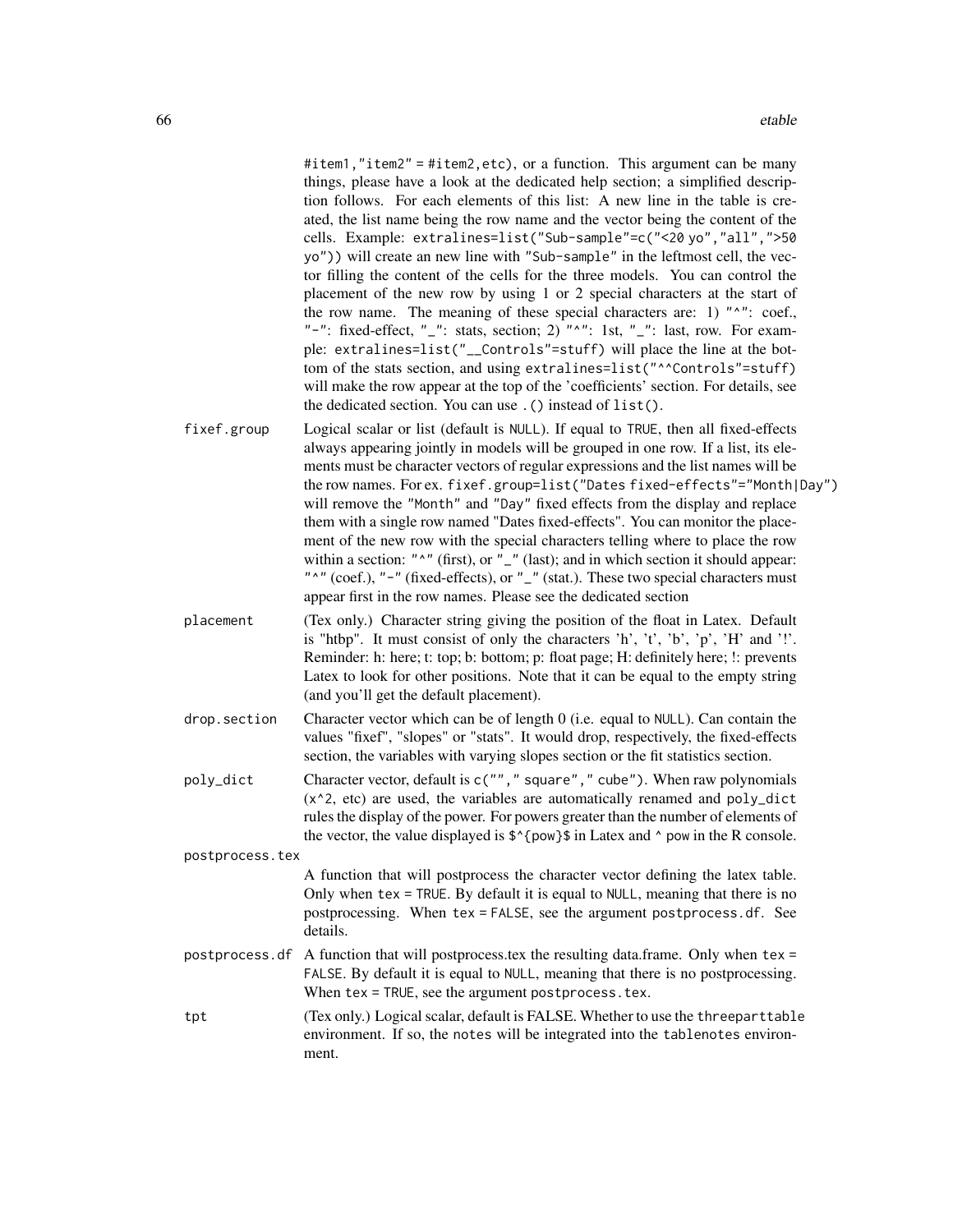### etable 67

| arraystretch | (Tex only.) A numeric scalar, default is NULL. If provided, the command \renewcommand*{\arraystretc<br>is inserted, replacing x by the value of arraystretch. The changes are specific<br>to the current table and do not affect the rest of the document.                                                                                                                                                                                                                                                                                                                                                                                                                                                                                                                                                                                                                                                                                                                                                                                                                                                                                                                                                                                                                                                                                                                                                                                                                                                        |
|--------------|-------------------------------------------------------------------------------------------------------------------------------------------------------------------------------------------------------------------------------------------------------------------------------------------------------------------------------------------------------------------------------------------------------------------------------------------------------------------------------------------------------------------------------------------------------------------------------------------------------------------------------------------------------------------------------------------------------------------------------------------------------------------------------------------------------------------------------------------------------------------------------------------------------------------------------------------------------------------------------------------------------------------------------------------------------------------------------------------------------------------------------------------------------------------------------------------------------------------------------------------------------------------------------------------------------------------------------------------------------------------------------------------------------------------------------------------------------------------------------------------------------------------|
| adjustbox    | (Tex only.) A logical, numeric or character scalar, default is NULL. If not NULL,<br>the table is inserted within the adjustbox environment. By default the options<br>are width = $1\text{textwidth}$ , center (if TRUE). A numeric value changes the value<br>before \textwidth. You can also add a character of the form "x tw" or "x th"<br>with x a number and where tw (th) stands for text-width (text-height). Finally<br>any other character value is passed verbatim as an adjustbox option.                                                                                                                                                                                                                                                                                                                                                                                                                                                                                                                                                                                                                                                                                                                                                                                                                                                                                                                                                                                                            |
| fontsize     | (Tex only.) A character scalar, default is NULL. Can be equal to tiny, scriptsize,<br>footnotesize, small, normalsize, large, or Large. The change affect the ta-<br>ble only (and not the rest of the document).                                                                                                                                                                                                                                                                                                                                                                                                                                                                                                                                                                                                                                                                                                                                                                                                                                                                                                                                                                                                                                                                                                                                                                                                                                                                                                 |
| fit_format   | Character scalar, default is "__var__". Only used in the presence of IVs. By<br>default the endogenous regressors are named fit_varname in the second stage.<br>The format of the endogenous regressor to appear in the table is governed by<br>fit_format. For instance, by default, the prefix "fit_" is removed, lead-<br>ing to only varname to appear. If fit_format = "\$\\hat{__var__}\$", then<br>"\$\hat{varname}\$" will appear in the table.                                                                                                                                                                                                                                                                                                                                                                                                                                                                                                                                                                                                                                                                                                                                                                                                                                                                                                                                                                                                                                                           |
| coef.just    | (DF only.) Either ".", "(", "1", "c" or "r", default is NULL. How the coef-<br>ficients should be justified. If NULL then they are right aligned if se below =<br>FALSE and aligned to the dot if se below = TRUE. The keywords stand respec-<br>tively for dot-, parenthesis-, left-, center- and right-aligned.                                                                                                                                                                                                                                                                                                                                                                                                                                                                                                                                                                                                                                                                                                                                                                                                                                                                                                                                                                                                                                                                                                                                                                                                 |
| tabular      | (Tex only.) Character scalar equal to "normal" (default), "*" or "X". Represents<br>the type of tabular environment to use: either tabular, tabular* or tabularx.                                                                                                                                                                                                                                                                                                                                                                                                                                                                                                                                                                                                                                                                                                                                                                                                                                                                                                                                                                                                                                                                                                                                                                                                                                                                                                                                                 |
| highlight    | List containing coefficients to highlight. Highlighting is of the form. ("options1"<br>= "coefs1", "options2" = "coefs2", etc). The coefficients to be highlighted<br>can be written in three forms: 1) row, eg "x1" will highlight the full row of the<br>variable $x1$ ; 2) cells, use ' $e$ ' after the coefficient name to give the column, it<br>accepts ranges, eg "x1@2,4-6,8" will highlight only the columns 2, 4, 5, 6, and<br>8 of the variable x1; 3) range, by giving the top-left and bottom-right values<br>separated with a semi-colon, eg "x1@2; x3@5" will highlight from the column<br>2 of x1 to the 5th column of x3. Coefficient names are partially matched, use a<br>'%' first to refer to the original name (before dictionary) and use '@' first to use<br>a regular expression. You can add a vector of row/cell/range. The options are a<br>comma-separated list of items. By default the highlighting is done with a frame<br>(a thick box) around the coefficient, use 'rowcol' to highlight with a row color<br>instead. Here are the other options: 'se' to highlight the standard-errors too;<br>'square' to have a square box (instead of rounded); 'thick1' to 'thick6' to<br>monitor the width of the box; 'sep0' to 'sep9' to monitor the inner spacing.<br>Finally the remaining option is the color: simply add an R color (it must be a<br>valid R color!). You can use "color!alpha" with "alpha" a number between 0<br>to 100 to change the alpha channel of the color. |
| coef.style   | Named list containing styles to be applied to the coefficients. It must be of the<br>form. ("style1" = "coefs1", "style2" = "coefs2", etc). The style must con-<br>tain the string ":coef:" (or ":coef_se:" to style both the coefficient and its<br>standard-error). The string : coef: will be replaced verbatim by the coefficient<br>value. For example use "\textbf{:coef:}" to put the coefficient in bold. Note                                                                                                                                                                                                                                                                                                                                                                                                                                                                                                                                                                                                                                                                                                                                                                                                                                                                                                                                                                                                                                                                                            |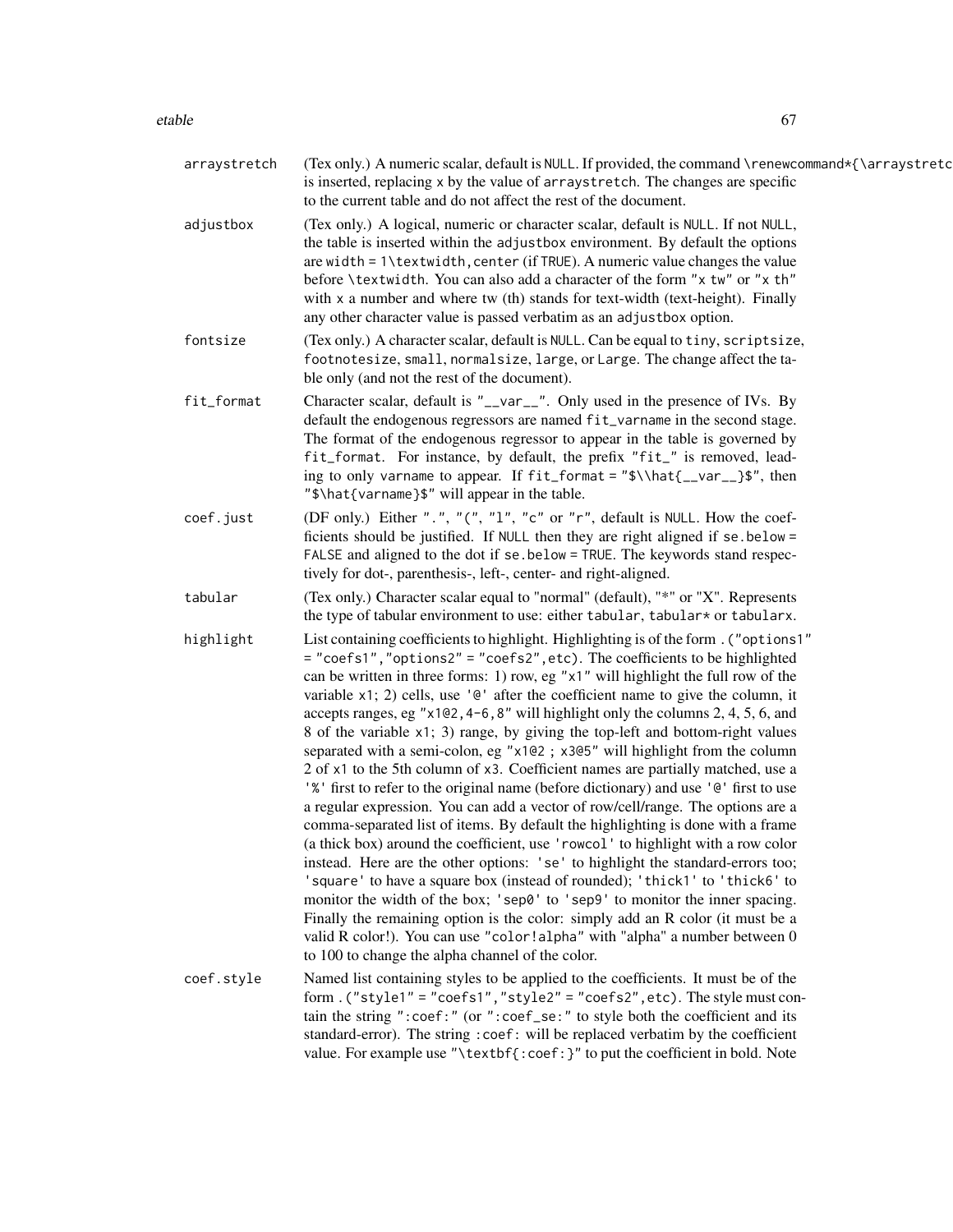|              | that markdown markup is enabled so "**: coef: **" would also put it in bold.<br>The coefficients to be styled can be written in three forms: 1) row, eg "x1"<br>will style the full row of the variable $x1$ ; 2) cells, use ' $\mathbb{C}^1$ after the coefficient<br>name to give the column, it accepts ranges, eg "x1@2, 4-6, 8" will style only the<br>columns 2, 4, 5, 6, and 8 of the variable $x1$ ; 3) range, by giving the top-left and<br>bottom-right values separated with a semi-colon, eg "x1@2 ; x3@5" will style<br>from the column 2 of x1 to the 5th column of x3. Coefficient names are partially<br>matched, use a '%' first to refer to the original name (before dictionary) and use<br>'@' first to use a regular expression. You can add a vector of row/cell/range.                                                                                                                    |
|--------------|------------------------------------------------------------------------------------------------------------------------------------------------------------------------------------------------------------------------------------------------------------------------------------------------------------------------------------------------------------------------------------------------------------------------------------------------------------------------------------------------------------------------------------------------------------------------------------------------------------------------------------------------------------------------------------------------------------------------------------------------------------------------------------------------------------------------------------------------------------------------------------------------------------------|
| meta         | (Tex only.) A one-sided formula that shall contain the following elements: date<br>or time, sys, author, comment and call. Default is NULL. This argument is a short-<br>cut to controlling the meta information that can be displayed in comments before<br>the table. Typically if the element is in the formula, it means that the argument<br>will be equal to TRUE. Example: $meta = \text{time+call}$ is equivalent to meta. time<br>= TRUE and meta.call = TRUE. The "author" and "comment" elements are a<br>bit special. Using meta = $\sim$ author("Mark") is equivalent to meta.author =<br>"Mark" while meta=~author is equiv. to meta. author = TRUE. The "comment"<br>must be used with a character string inside: meta = ~comment("this is a comment").<br>The order in the formula controls the order of appearance of the meta elements.<br>It also has precedence over the meta. XX arguments. |
| meta.time    | (Tex only.) Either a logical scalar (default is FALSE) or "time" or "date". Whether<br>to include the time (if TRUE or "time") or the date (if "date") of creation of the<br>table in a comment right before the table.                                                                                                                                                                                                                                                                                                                                                                                                                                                                                                                                                                                                                                                                                          |
| meta.author  | (Tex only.) A logical scalar (default is FALSE) or a character vector. If TRUE<br>then the identity of the author (deduced from the system user in Sys. info()) is<br>inserted in a comment right before the table. If a character vector, then it should<br>contain author names that will be inserted as comments before the table, prefixed<br>with "Created by: ". For free-form comments see the argument meta.comment.                                                                                                                                                                                                                                                                                                                                                                                                                                                                                     |
| meta.sys     | (Tex only.) A logical scalar, default is FALSE. Whether to include system infor-<br>mation (from Sys. info()) in a comment right before the table.                                                                                                                                                                                                                                                                                                                                                                                                                                                                                                                                                                                                                                                                                                                                                               |
| meta.call    | (Tex only.) Logical scalar, default is FALSE. If TRUE then the call to the function<br>is inserted right before the table in a comment.                                                                                                                                                                                                                                                                                                                                                                                                                                                                                                                                                                                                                                                                                                                                                                          |
| meta.comment | (Tex only.) A character vector containing free-form comments to be inserted<br>right before the table.                                                                                                                                                                                                                                                                                                                                                                                                                                                                                                                                                                                                                                                                                                                                                                                                           |
| view         | Logical, default is FALSE. If TRUE, then the table generated in Latex by etable<br>and then is displayed in the viewer pane. Note that for this option to work you<br>need i) pdflatex, ii) imagemagick and iii) ghostscript. All three software must<br>be installed and on the path.                                                                                                                                                                                                                                                                                                                                                                                                                                                                                                                                                                                                                           |
| export       | Character scalar giving the path to a PNG file to be created, default is NULL. If<br>provided, the Latex table will be converted to PNG and copied to the export<br>location. Note that for this option to work you need a working distribution of<br>pdflatex, imagemagick and ghostscript.                                                                                                                                                                                                                                                                                                                                                                                                                                                                                                                                                                                                                     |
| markdown     | Character scalar giving the location of a directory, or a logical scalar. Default is<br>NULL. This argument only works in Rmarkdown documents, when knitting the<br>document. If provided: two behaviors depending on context. A) if the output<br>document is Latex, the table is exported in Latex. B) if the output document is                                                                                                                                                                                                                                                                                                                                                                                                                                                                                                                                                                               |
|              |                                                                                                                                                                                                                                                                                                                                                                                                                                                                                                                                                                                                                                                                                                                                                                                                                                                                                                                  |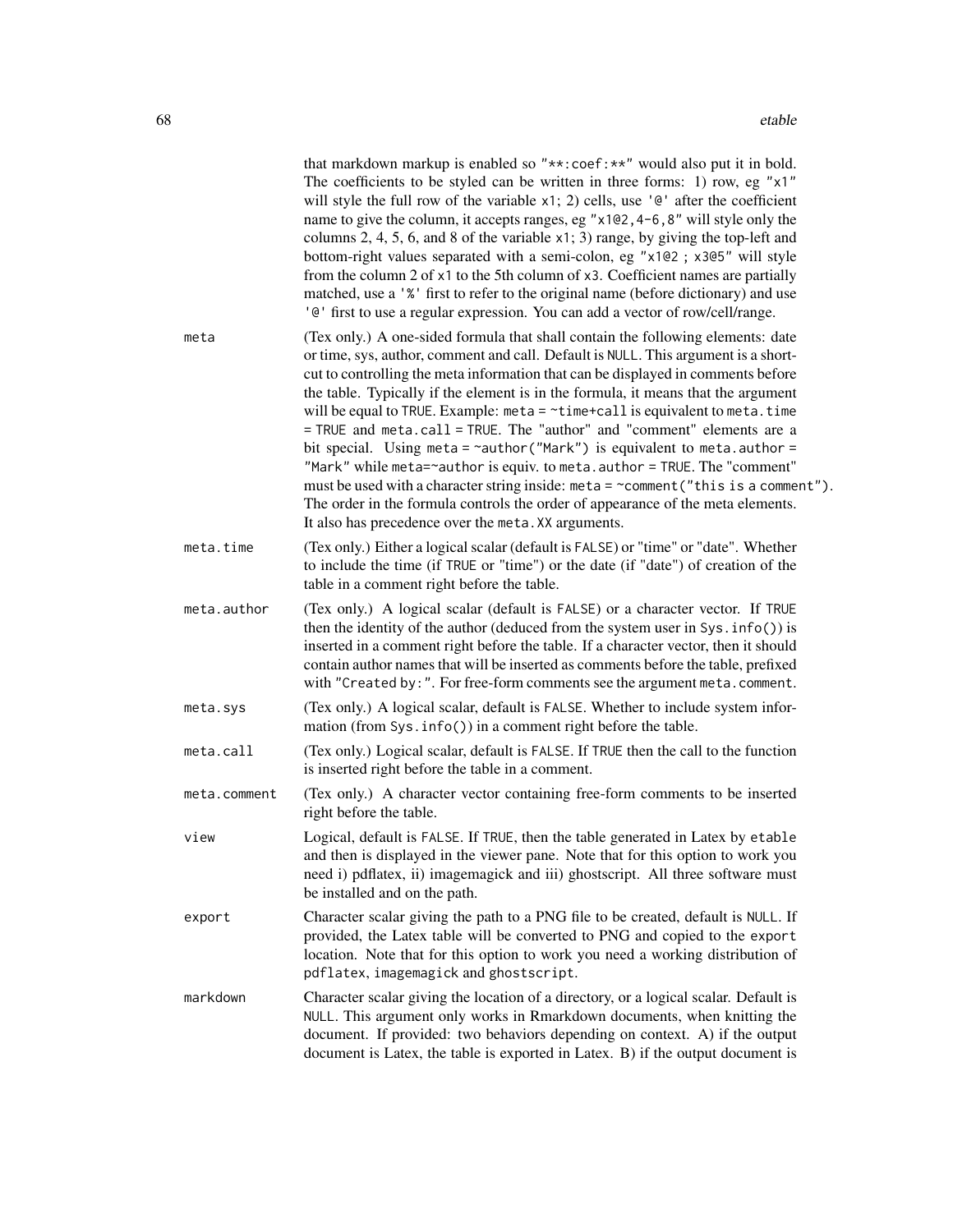|            | not Latex, the table will be exported to PNG at the desired location and inserted<br>in the document via a markdown link. If equal to TRUE, the default location<br>of the PNGs is a temporary folder for $R > 4.0.0$ , or to "images/etable/" for<br>earlier versions.                                                                                                                                                                                                                                                                                                                                                                                                                                                                                                                           |
|------------|---------------------------------------------------------------------------------------------------------------------------------------------------------------------------------------------------------------------------------------------------------------------------------------------------------------------------------------------------------------------------------------------------------------------------------------------------------------------------------------------------------------------------------------------------------------------------------------------------------------------------------------------------------------------------------------------------------------------------------------------------------------------------------------------------|
| page.width | Character scalar equal to 'fit' (default), 'a4' or 'us'; or a single Latex mea-<br>sure (like '17cm') or a double one (like "21, 2cm"). Only used when the Latex<br>table is to be viewed (view = TRUE), exported (export != NULL) or displayed<br>in Rmarkdown (markdown != NULL). It represents the text width of the page in<br>which the Latex table will be inserted. By default, 'fit', the page fits exactly<br>the table (i.e. text width = table width). If ' $a4'$ or 'us', two times 2cm is<br>removed from the page width to account for margins. Providing a page width<br>and a margin width, like in "17in, 1in", enables a correct display of the argu-<br>ment adjustbox. Note that the margin width represent the width of a single side<br>margin (and hence will be doubled). |
| div.class  | Character scalar, default is "etable". Only used in Rmarkdown documents<br>when markdown = TRUE. The table in an image format is embedded in a $\langle \text{div} \rangle$<br>container, and that container is of class div. class.                                                                                                                                                                                                                                                                                                                                                                                                                                                                                                                                                              |
| view.cache | Logical, default is FALSE. Only used when view = TRUE. Whether the PNGs of<br>the tables should be cached.                                                                                                                                                                                                                                                                                                                                                                                                                                                                                                                                                                                                                                                                                        |
| reset      | (setFixest_etable only.) Logical, default is FALSE. If TRUE, this will reset all<br>the default values that were already set by the user in previous calls.                                                                                                                                                                                                                                                                                                                                                                                                                                                                                                                                                                                                                                       |
| save       | Either a logical or equal to "reset". Default is FALSE. If TRUE then the value<br>is set permanently at the project level, this means that if you restart R, you<br>will still obtain the previously saved defaults. This is done by writing in the<br>". Renviron" file, located in the project's working directory, hence we must<br>have write permission there for this to work, and only works with Rstudio. If<br>equal to "reset", the default at the project level is erased. Since there is writing<br>in a file involved, permission is asked to the user.                                                                                                                                                                                                                              |
| X          | An object returned by etable.                                                                                                                                                                                                                                                                                                                                                                                                                                                                                                                                                                                                                                                                                                                                                                     |
| type       | Character scalar equal to 'pdflatex' (default), 'magick', 'dir' or 'tex'. Which log<br>file to report; if 'tex', the full source code of the tex file is returned, if 'dir': the<br>directory of the log files is returned.                                                                                                                                                                                                                                                                                                                                                                                                                                                                                                                                                                       |
|            |                                                                                                                                                                                                                                                                                                                                                                                                                                                                                                                                                                                                                                                                                                                                                                                                   |

# Details

The function esttex is equivalent to the function etable with argument tex = TRUE.

The function esttable is equivalent to the function etable with argument tex = FALSE.

To display the table, you will need the Latex package booktabs which contains the \toprule, \midrule and \bottomrule commands.

You can permanently change the way your table looks in Latex by using setFixest\_etable. The following vignette gives an example as well as illustrates how to use the style and postprocessing functions: [Exporting estimation tables.](https://lrberge.github.io/fixest/articles/exporting_tables.html)

When the argument postprocessing.tex is not missing, two additional tags will be included in the character vector returned by etable: "%start:tab\n" and "%end:tab\n". These can be used to identify the start and end of the tabular and are useful to insert code within the table environment.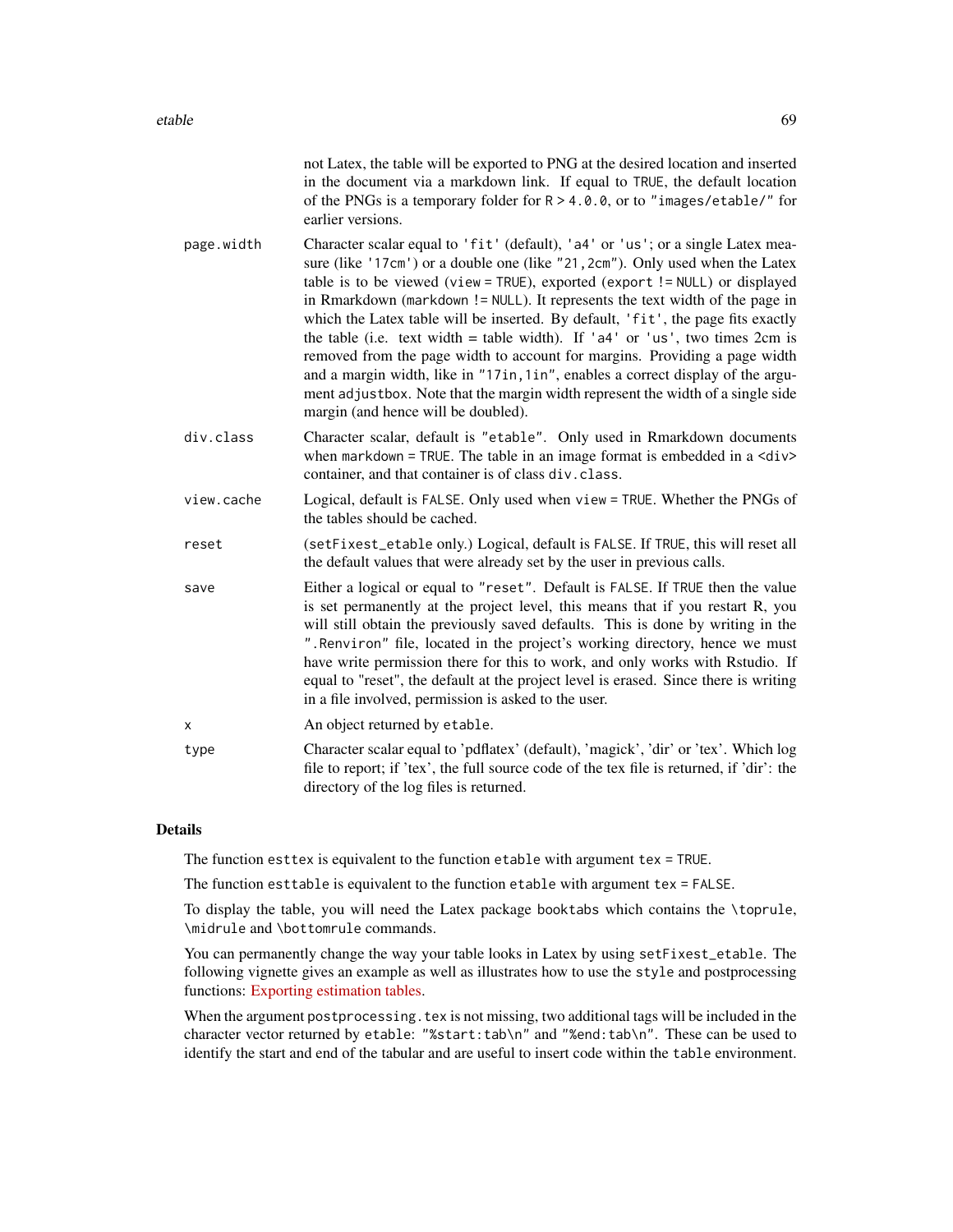### Value

If tex = TRUE, the lines composing the Latex table are returned invisibly while the table is directly prompted on the console.

If tex = FALSE, the data.frame is directly returned. If the argument file is not missing, the data.frame is printed and returned invisibly.

### Functions

- esttable: Exports the results of multiple fixest estimations in a Latex table.
- esttex: Exports the results of multiple fixest estimations in a Latex table.

### How does digits handle the number of decimals displayed?

The default display of decimals is the outcome of an algorithm. Let's take the example of digits = 3 which "kind of" requires 3 significant digits to be displayed.

For numbers greater than 1 (in absolute terms), their integral part is always displayed and the number of decimals shown is equal to digits minus the number of digits in the integral part. This means that 12.345 will be displayed as 12.3. If the number of decimals should be 0, then a single decimal is displayed to suggest that the number is not whole. This means that 1234.56 will be displayed as 1234.5. Note that if the number is whole, no decimals are shown.

For numbers lower than 1 (in absolute terms), the number of decimals displayed is equal to digits except if there are only 0s in which case the first significant digit is shown. This means that 0.01234 will be displayed as 0.012 (first rule), and that 0.000123 will be displayed as 0.0001 (second rule).

### Arguments keep, drop and order

The arguments keep, drop and order use regular expressions. If you are not aware of regular expressions, I urge you to learn it, since it is an extremely powerful way to manipulate character strings (and it exists across most programming languages).

For example drop = "Wind" would drop any variable whose name contains "Wind". Note that variables such as "Temp:Wind" or "StrongWind" do contain "Wind", so would be dropped. To drop only the variable named "Wind", you need to use drop = "^Wind\$" (with "^" meaning beginning, resp. "\$" meaning end, of the string => this is the language of regular expressions).

Although you can combine several regular expressions in a single character string using pipes, drop also accepts a vector of regular expressions.

You can use the special character "!" (exclamation mark) to reverse the effect of the regular expression (this feature is specific to this function). For example drop = "!Wind" would drop any variable that does not contain "Wind".

You can use the special character "%" (percentage) to make reference to the original variable name instead of the aliased name. For example, you have a variable named "Month6", and use a dictionary  $dict = c(Month6="June")$ . Thus the variable will be displayed as "June". If you want to delete that variable, you can use either drop="June", or drop="%Month6" (which makes reference to its original name).

The argument order takes in a vector of regular expressions, the order will follow the elements of this vector. The vector gives a list of priorities, on the left the elements with highest priority. For example, order  $= c("Wind", "!Inter", "!Temp")$  would give highest priorities to the variables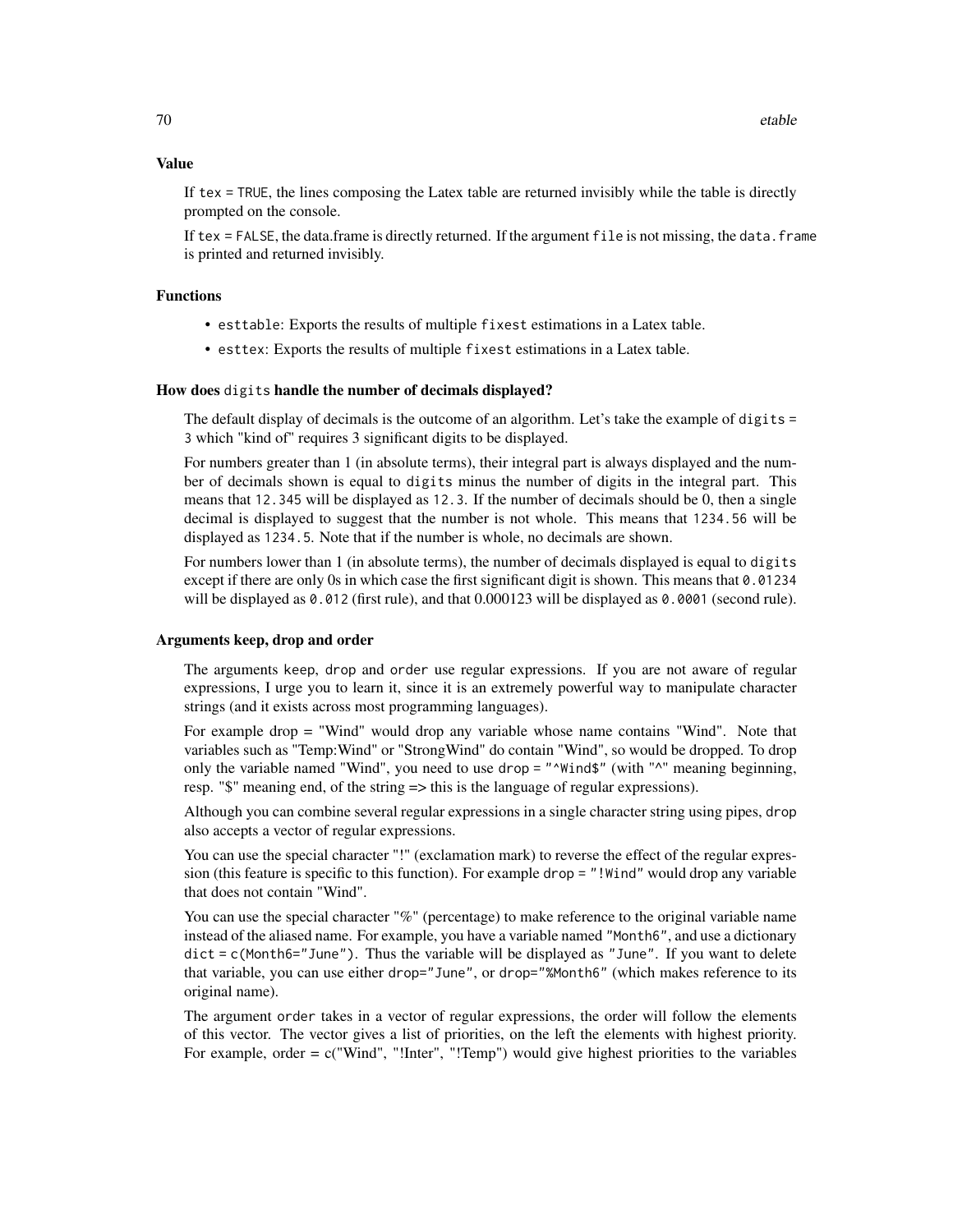### etable **71**

containing "Wind" (which would then appear first), second highest priority is the variables not containing "Inter", last, with lowest priority, the variables not containing "Temp". If you had the following variables: (Intercept), Temp:Wind, Wind, Temp you would end up with the following order: Wind, Temp:Wind, Temp, (Intercept).

### The argument extralines

The argument extralines adds well... extra lines to the table. It accepts either a list, or a one-sided formula.

For each line, you can define the values taken by each cell using 4 different ways: a) a vector, b) a list, c) a function, and d) a formula.

If a vector, it should represent the values taken by each cell. Note that if the length of the vector is smaller than the number of models, its values are recycled across models, but the length of the vector is required to be a divisor of the number of models.

If a list, it should be of the form list("item1" = #item1,"item2" = #item2,etc). For example list("A"=2, "B"=3) leads to  $c("A", "A", "B", "B", "B").$  Note that if the number of items is 1, you don't need to add = 1. For example list("A"=2,"B") is valid and leads to  $c("A", "A", "B".$ As for the vector the values are recycled if necessary.

If a function, it will be applied to each model and should return a scalar (NA values returned are accepted).

If a formula, it must be one-sided and the elements in the formula must represent either extralines macros, either fit statistics (i.e. valid types of the function [fitstat](#page-125-0)). One new line will be added for each element of the formula. To register extralines macros, you must first register them in [extralines\\_register](#page-77-0).

Finally, you can combine as many lines as wished by nesting them in a list. The names of the nesting list are the row titles (values in the leftmost cell). For example extralines = list( $\gamma$ 2, Controls  $=$  TRUE, Group = list(" $A''=2$ , " $B''$ )) will add three lines, the titles of which are "R2", "Controls" and "Group".

### Controlling the placement of extra lines

The arguments group, extralines and fixef.group allow to add customized lines in the table. They can be defined via a list where the list name will be the row name. By default, the placement of the extra line is right after the coefficients (except for fixef.group, covered in the last paragraph). For instance, group = list("Controls" = "x[[:digit:]]") will create a line right after the coefficients telling which models contain the control variables.

But the placement can be customized. The previous example (of the controls) will be used for illustration (the mechanism for extralines and fixef.group is identical).

The row names accept 2 special characters at the very start. The first character tells in which section the line should appear: it can be equal to " $^{\prime\prime}$ ,", "-", or "<sub>-</sub>", meaning respectively the coefficients, the fixed-effects and the statistics section (which typically appear at the top, mid and bottom of the table). The second one governs the placement of the new line within the section: it can be equal to "<sup>^</sup>", meaning first line, or "\_", meaning last line.

Let's have some examples. Using the previous example, writing "\_^Controls" would place the new line at the top of the statistics section. Writing "-\_Controls" places it as the last row of the fixed-effects section; "^^Controls" at the top row of the coefficients section; etc...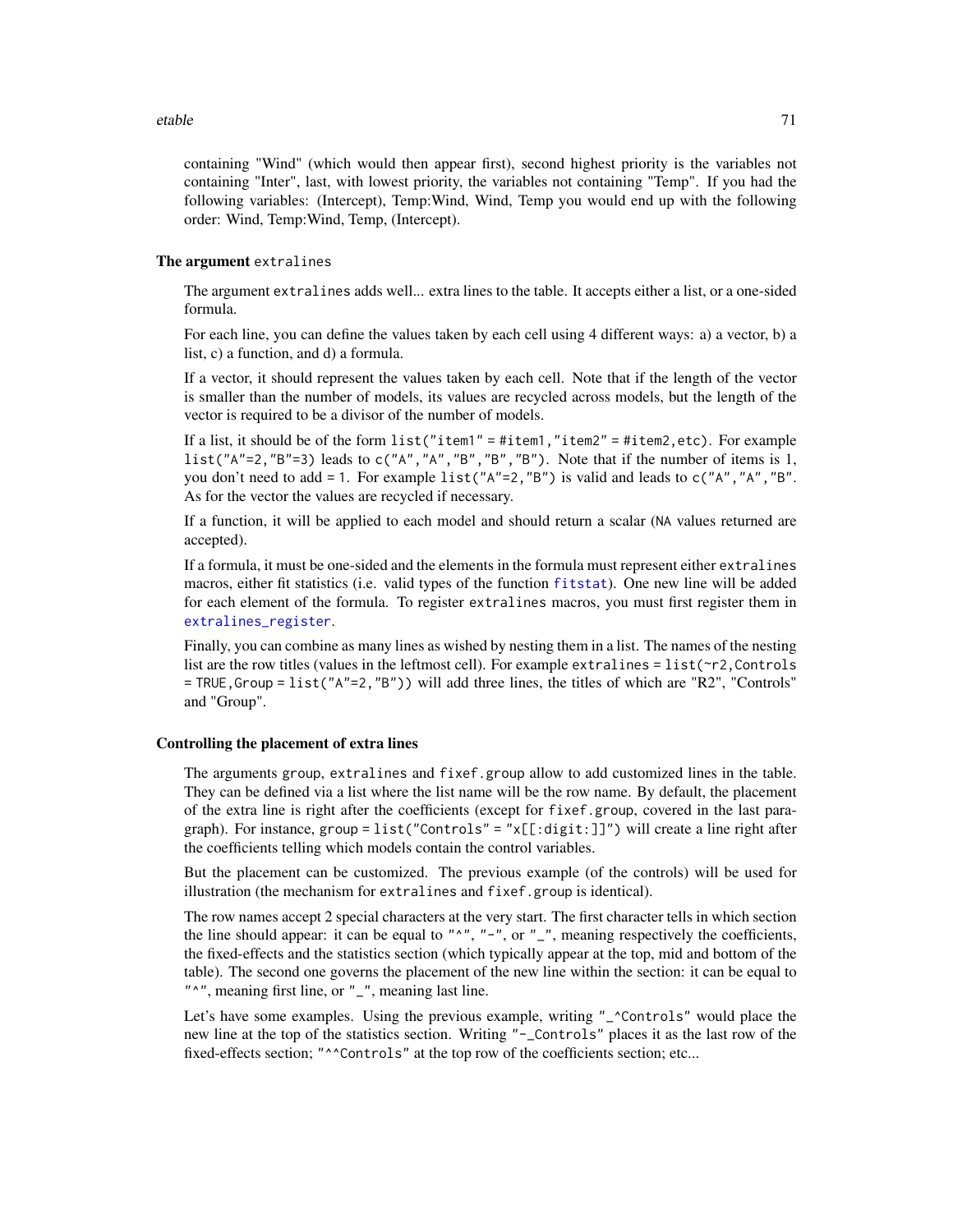The second character is optional, the default placement being in the bottom. This means that "\_Controls" would place it at the bottom of the statistics section.

The placement in fixef.group is defined similarly, only the default placement is different. Its default placement is at the top of the fixed-effects section.

### Escaping special Latex characters

By default on all instances (with the notable exception of the elements of  $style$ , tex) special Latex characters are escaped. This means that title="Exports in million \$." will be exported as "Exports in million \\$.": the dollar sign will be escaped. This is true for the following characters: &, \$, %, \_, ^ and #.

Note, importantly, that equations are NOT escaped. This means that title="Functional form \$a\_i \times x^b\$,variation in %." will be displayed as: "Functional form \$a\_i \times x^b\$,variation in \%.": only the last percentage will be escaped.

If for some reason you don't want the escaping to take place, the arguments headers and extralines are the only ones allowing that. To disable escaping, add the special token ":tex:" in the row names. Example: in headers=list(":tex:Row title"="weird & & %\n tex stuff\\"), the elements will be displayed verbatim. Of course, since it can easily ruin your table, it is only recommended to super users.

### Markdown markup

Within anything that is Latex-escaped (see previous section), you can use a markdown-style markup to put the text in italic and/or bold. Use  $\star$ text $\star$ ,  $\star$ \*text $\star$ \* or  $\star$ \* $\star$ text $\star$ \* $\star$  to put some text in, respectively, italic (with \textit), bold (with \textbf) and italic-bold.

## Author(s)

Laurent Berge

### See Also

See also the main estimation functions [femlm](#page-91-1), [feols](#page-112-0) or [feglm](#page-79-1). Use [summary.fixest](#page-197-0) to see the results with the appropriate standard-errors, [fixef.fixest](#page-132-0) to extract the fixed-effects coefficients.

```
est1 = feols(Ozone \sim i(Month) / Wind + Temp, data = airquality)
est2 = feols(Ozone \sim i(Month, Wind) + Temp | Month, data = airquality)
# Displaying the two results in a single table
etable(est1, est2)
# keep/drop: keeping only interactions
etable(est1, est2, keep = " x ")
# or using drop (see regexp help):
etable(est1, est2, drop = "\land(Month|Temp|\\()")
```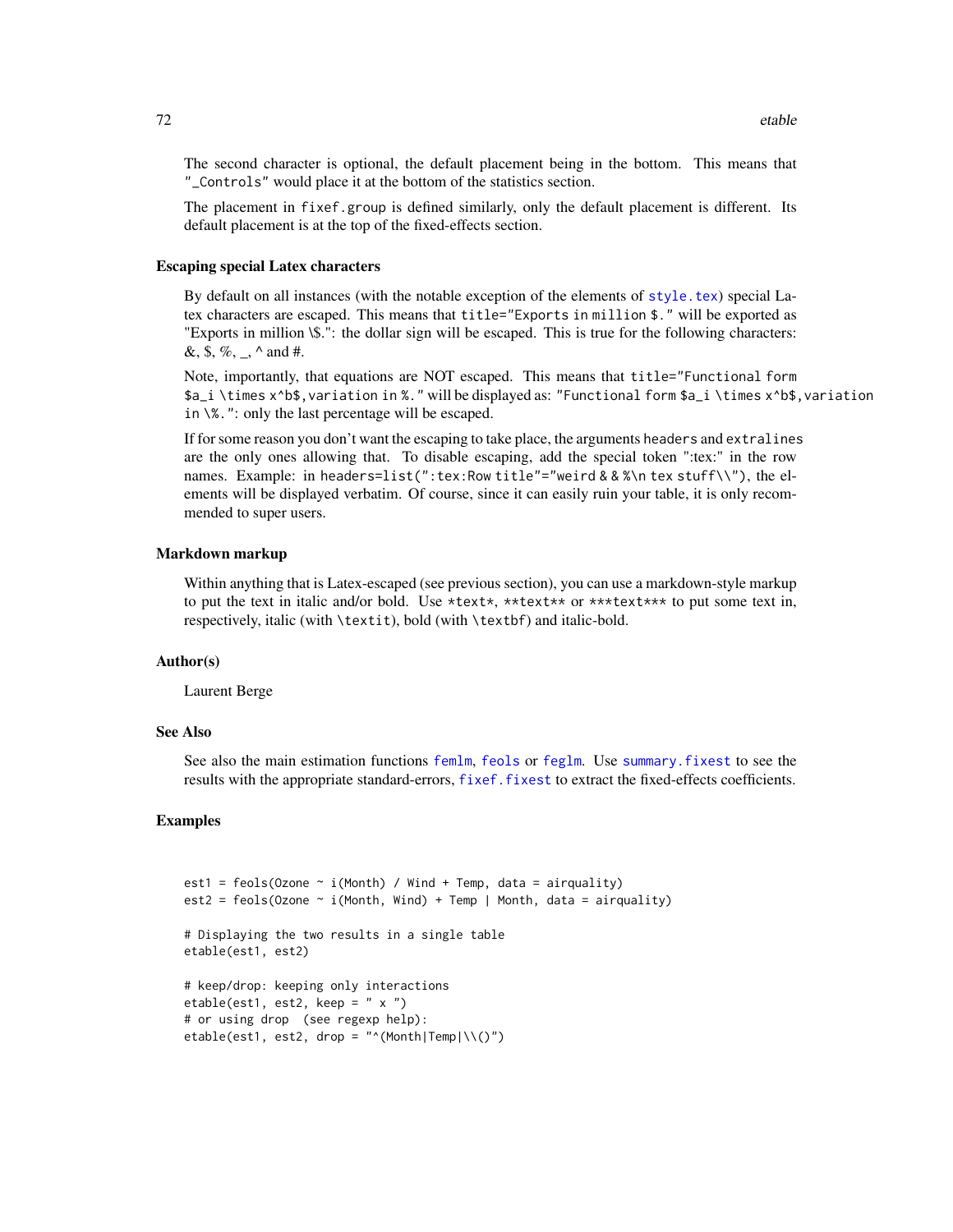#### etable **2008** and 23 and 23 and 23 and 23 and 23 and 23 and 23 and 23 and 23 and 23 and 23 and 23 and 23 and 23 and 23 and 23 and 23 and 23 and 23 and 23 and 23 and 23 and 23 and 23 and 23 and 23 and 23 and 23 and 23 and 2

```
# keep/drop: dropping interactions
etable(est1, est2, drop = " x ")
# or using keep ("!" reverses the effect):
etable(est1, est2, keep = "! x ")
# order: Wind variable first, intercept last (note the "!" to reverse the effect)
etable(est1, est2, order = c("Wind", "!Inter"))
# Month, then interactions, then the rest
etable(est1, est2, order = c("Month", " x "))#
# dict
#
# You can rename variables with dict = c(var1 = alias1, var2 = alias2, etc)
# You can also rename values taken by factors.
# Here's a full example:
dict = c(Temp = "Temperature", "Month::5"='May", "6"='Jun")etable(est1, est2, dict = dict)
# Note the difference of treatment between Jun and May
# Assume the following dictionary:
dict = c("Month::5"="May", "Month::6"="Jun", "Month::7"="Jul","Month::8"="Aug", "Month::9"="Sep")
# We would like to keep only the Months, but now the names are all changed...
# How to do?
# We can use the special character '%' to make reference to the original names.
etable(est1, est2, dict = dict, keep = "%Month")
#
# signif.code
#
etable(est1, est2, signif.code = c(" A"=0.01, " B"=0.05, " C"=0.1, " D"=0.15, " F"=1))
#
# Using the argument style to customize Latex exports
#
# If you don't like the default layout of the table, no worries!
# You can modify many parameters with the argument style
# To drop the headers before each section, use:
# Note that a space adds an extra line
style_noHeaders = style.tex(var.title = "", fixef.title = "", stats.title = " ")
etable(est1, est2, dict = dict, tex = TRUE, style.tex = style_noHeaders)
# To change the lines of the table + dropping the table footer
style_lines = style.tex(line.top = "\\toprule", line.bottom = "\\bottomrule",
                    tablefoot = FALSE)
etable(est1, est2, dict = dict, tex = TRUE, style.tex = style_lines)
```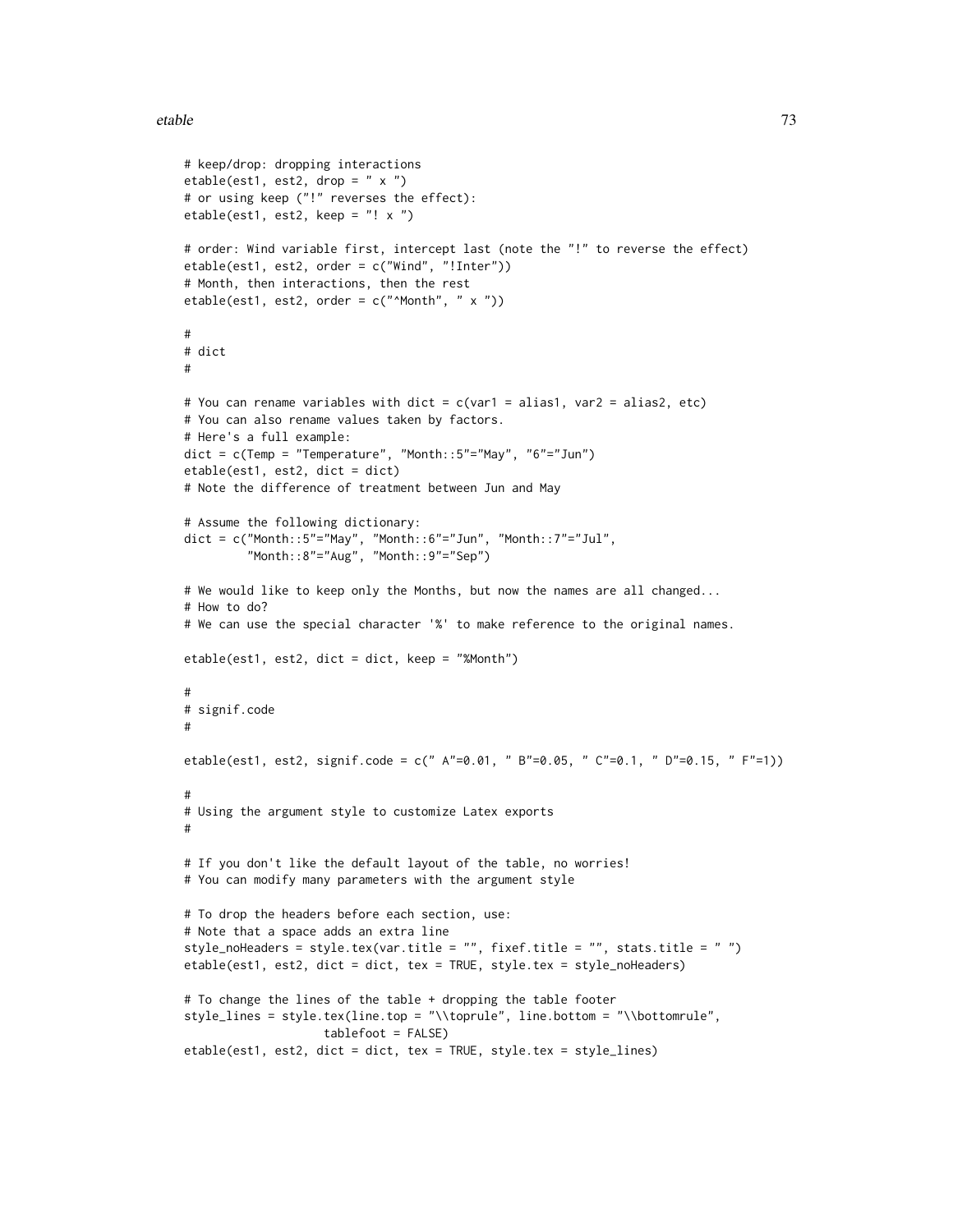#### 74 etable etable etable etable etable etable etable etable etable etable etable etable etable etable etable etable etable etable etable etable etable etable etable etable etable etable etable etable etable etable etable et

```
# Or you have the predefined type "aer"
etable(est1, est2, dict = dict, tex = TRUE, style.tex = style.tex("aer"))
#
# Group and extralines
#
# Sometimes it's useful to group control variables into a single line
# You can achieve that with the group argument
setFixedfml(...ctrl = ~ poly(Wind, 2) + poly(Temp, 2))est_c0 = feols(0zone ~ Solar.R, data = airquality)est_c1 = feols(0zone ~ Solar.R + ...ctrl, data = airquality)est_c2 = feols(0zone ~ Solar.R + Solar.R^2 + ...ctrl, data = airquality)etable(est_c0, est_c1, est_c2, group = list(Controls = "poly"))
# 'group' here does the same as drop = "poly", but adds an extra line
# with TRUE/FALSE where the variables were found
# 'extralines' adds an extra line, where you can add the value for each model
est\_all = feols(Ozone \sim Solar.R + Temp + Wind, data = airquality)
est\_sub1 = feols(0zone ~ Solar.R + Temp + Wind, data = airquality,subset = ~ Month %in% 5:6)
est\_sub2 = feols(0zone ~ Solar.R + Temp + Wind, data = airquality,subset = ~ Month %in% 7:8)
est\_sub3 = feols(0zone ~ Solar.R + Temp + Wind, data = airquality,subset = \sim Month == 9)
etable(est_all, est_sub1, est_sub2, est_sub3,
      extralines = list("Sub-sample" = c("All", "May-June", "Jul.-Aug.", "Sept.")))
# You can monitor the placement of the new lines with two special characters
# at the beginning of the row name.
# 1) "^", "-" or "_" which mean the coefficients, the fixed-effects or the
# statistics section.
# 2) "^" or "_" which mean first or last line of the section
#
# Ex: starting with "_^" will place the line at the top of the stat. section
# starting with "-_" will place the line at the bottom of the FEs section
# etc.
#
# You can use a single character which will represent the section,
# the line would then appear at the bottom of the section.
# Examples
etable(est_c0, est_c1, est_c2, group = list("_Controls" = "poly"))
etable(est_all, est_sub1, est_sub2, est_sub3,
      extralines = list("^^Sub-sample" = c("All", "May-June", "Jul.-Aug.", "Sept.")))
```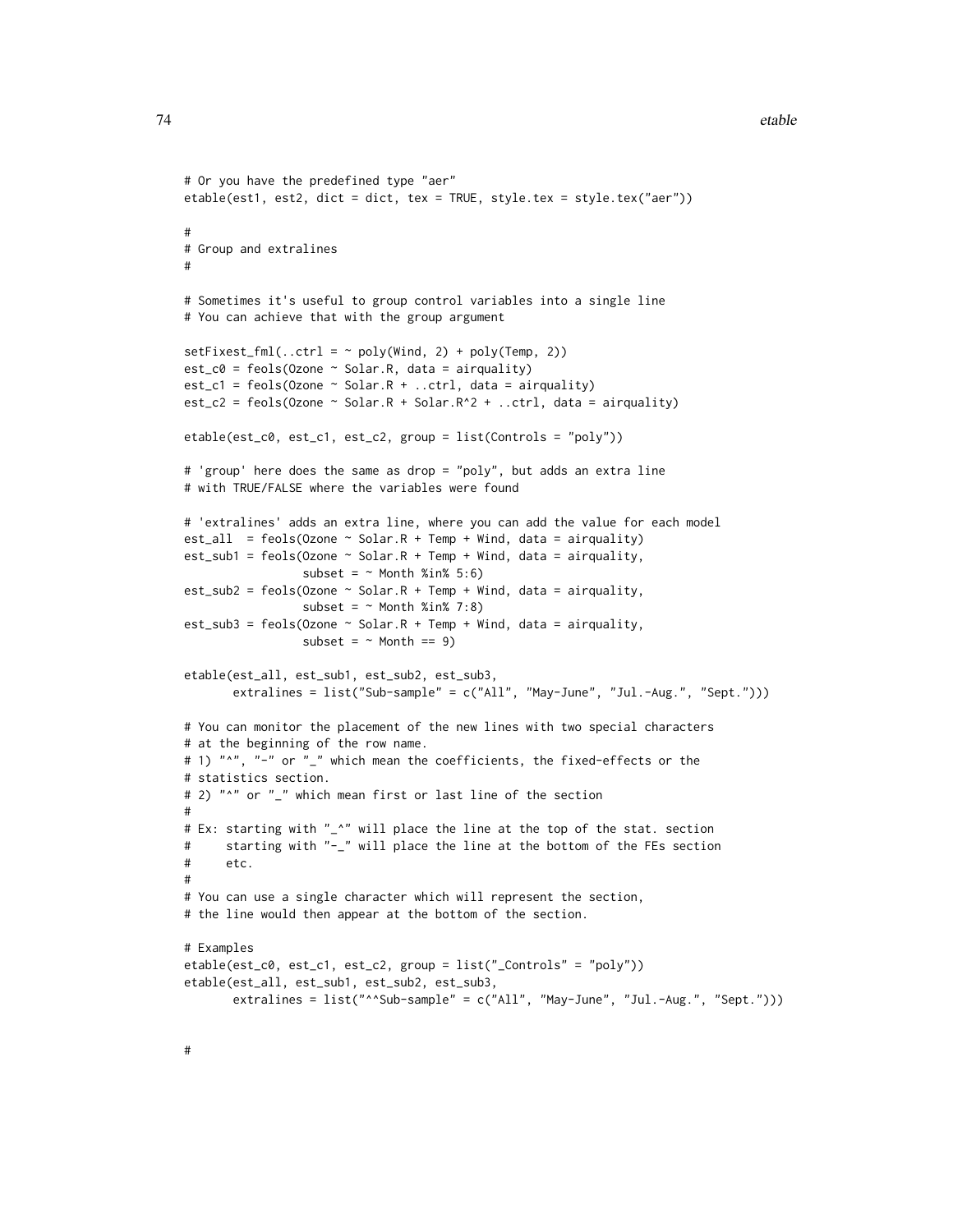#### etable 75

```
# headers
#
# You can add header lines with 'headers'
# These lines will appear at the top of the table
# first, 3 estimations
est_header = feols(c(Ozone, Solar.R, Wind) \sim poly(Temp, 2), airquality)
# header => vector: adds a line w/t title
etable(est_header, headers = c("A", "A", "B"))
# header => list: identical way to do the previous header
# The form is: list(item1 = #item1, item2 = #item2, etc)
etable(est_header, headers = list("A" = 2, "B" = 1))
# Adding a title +
# when an element is to be repeated only once, you can avoid the "= 1":
etable(est_header, headers = list(Group = list("A" = 2, "B")))
# To change the placement, add as first character:
# - "^" => top
# - "-" => mid (default)
# - " \nightharpoonup" => bottom# Note that "mid" and "top" are only distinguished when tex = TRUE
# Placing the new header line at the bottom
etable(est_header, headers = list("_Group" = c("A", "A", "B"),
                                    "^Currency" = list("US $'' = 2, "CA $'' = 1)))
# In Latex, you can add "grouped underlines" (cmidrule from the booktabs package)
# by adding ":_:" in the title:
etable(est_header, tex = TRUE,
       headers = list("^*::Group" = c("A", "A", "B"))#
# extralines and headers: .() for list()
#
# In the two arguments extralines and headers, .() can be used for list()
# For example:
etable(est_header, headers = .("^Currency" = .("US \overline{\bullet}" = 2, "CA \overline{\bullet}" = 1)))
#
# fixef.group
#
# You can group the fixed-effects line with fixef.group
```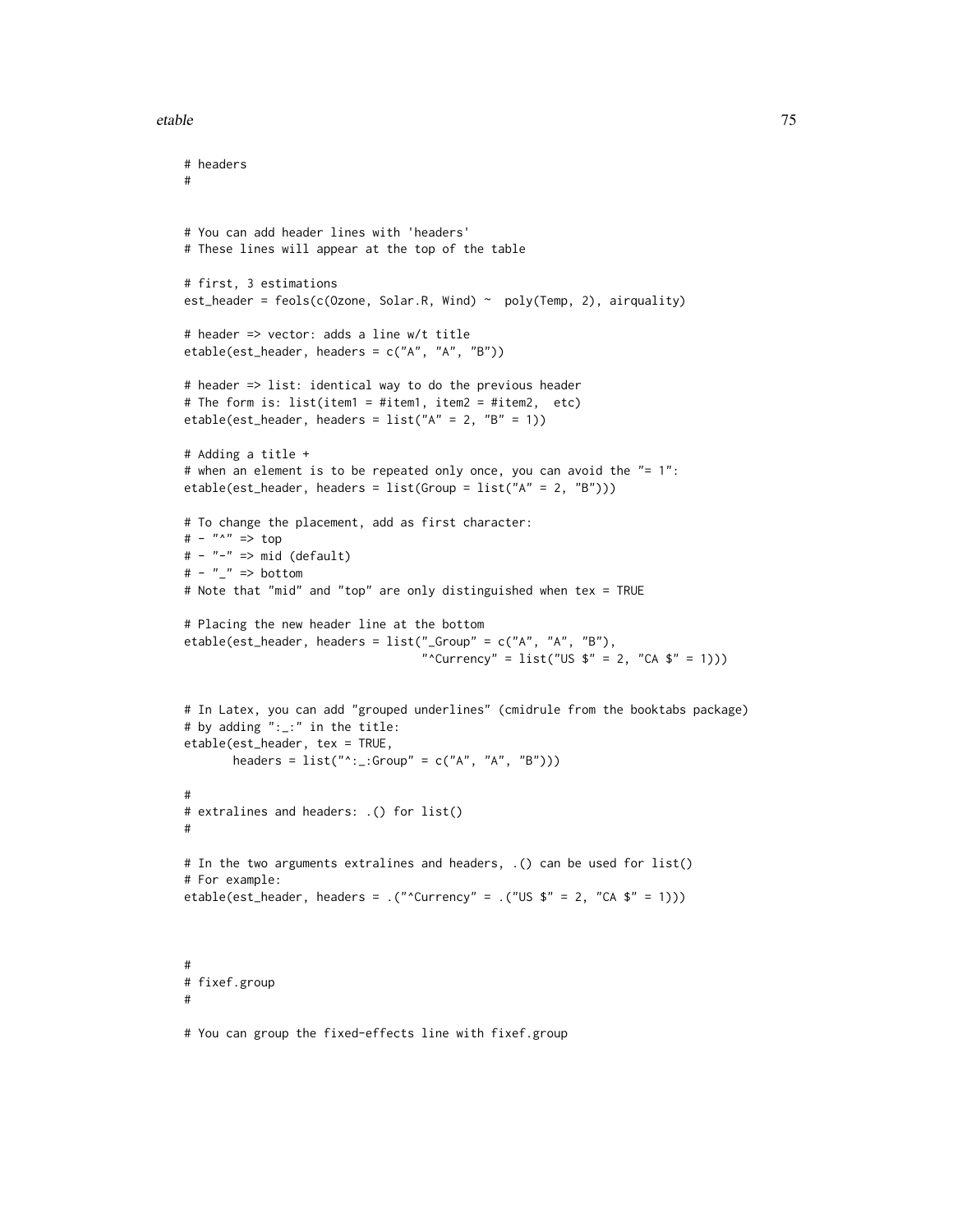```
est_{\text{e}} = feols(0zone \text{~} Solar.R + Temp + Wind, airquality)est_1fe = feols(Ozone \sim Solar.R + Temp + Wind | Month, airquality)
est_2fe = feols(Ozone \sim Solar.R + Temp + Wind | Month + Day, airquality)
# A) automatic way => simply use fixef.group = TRUE
etable(est_0fe, est_2fe, fixef.group = TRUE)
# Note that when grouping would lead to inconsistencies across models,
# it is avoided
etable(est_0fe, est_1fe, est_2fe, fixef.group = TRUE)
# B) customized way => use a list
etable(est_0fe, est_2fe, fixef.group = list("Dates" = "Month|Day"))
# Note that when a user grouping would lead to inconsistencies,
# the term partial replaces yes/no and the fixed-effects are not removed.
etable(est_0fe, est_1fe, est_2fe, fixef.group = list("Dates" = "Month|Day"))
# Using customized placement => as with 'group' and 'extralines',
# the user can control the placement of the new line.
# See the previous 'group' examples and the dedicated section in the help.
# On top of the coefficients:
etable(est_0fe, est_2fe, fixef.group = list("^^Dates" = "Month|Day"))
# Last line of the statistics
etable(est_0fe, est_2fe, fixef.group = list("_Dates" = "Month|Day"))
#
# Using custom functions to compute the standard errors
#
# You can use external functions to compute the VCOVs
# by feeding functions in the 'vcov' argument.
# Let's use some covariances from the sandwich package
etable(est_c0, est_c1, est_c2, vcov = sandwich::vcovHC)
# To add extra arguments to vcovHC, you need to write your wrapper:
etable(est_c0, est_c1, est_c2, vcov = function(x) sandwich::vcovHC(x, type = "HC0"))
#
# Customize which fit statistic to display
#
# You can change the fit statistics with the argument fitstat
```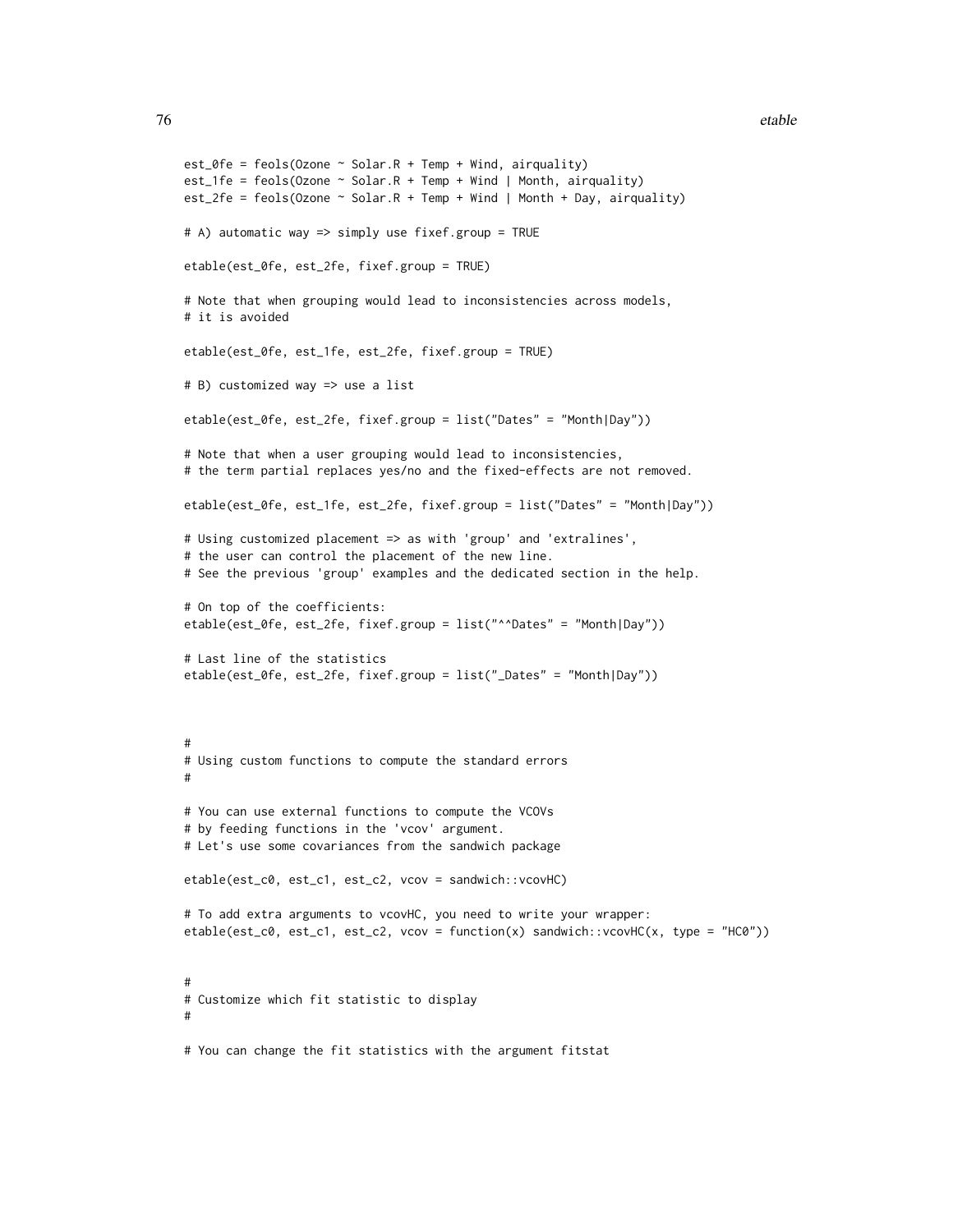#### etable **2008 CONTEXAL EXECUTE 2008 CONTEXAL EXECUTE 2009 CONTEXAL EXECUTE 2009**

```
# and you can rename them with the dictionary
etable(est1, est2, fitstat = ~r r2 + n + G)
# If you use a formula, '.' means the default:
etable(est1, est2, fitstat = ~11 + .)
#
# Computing a different SE for each model
#
est = feols(Ozone \sim Solar.R + Wind + Temp, data = airquality)
#
# Method 1: use summary
s1 = summary(est, "iid")
s2 = summary(est, cluster = ~Month)s3 = summary(est, cluster = ~ Day)s4 = summary(est, cluster = ~Day + Month)etable(list(s1, s2, s3, s4))
#
# Method 2: using a list in the argument 'vcov'
est_bis = feols(Ozone \sim Solar.R + Wind + Temp | Month, data = airquality)
etable(est, est_bis, vcov = list("hetero", ~ Month))
# When you have only one model, this model is replicated
# along the elements of the vcov list.
etable(est, vcov = list("hetero", ~ Month))
#
# Method 3: Using "each" or "times" in vcov
# If the first element of the list in 'vcov' is "each" or "times",
# then all models will be replicated and all the VCOVs will be
# applied to each model. The order in which they are replicated
# are governed by the each/times keywords.
# each
etable(est, est_bis, vcov = list("each", "iid", ~ Month, ~ Day))
# times
etable(est, est_bis, vcov = list("times", "iid", ~ Month, ~ Day))
#
# Notes and markup
#
# Notes can be also be set in a dictionary
```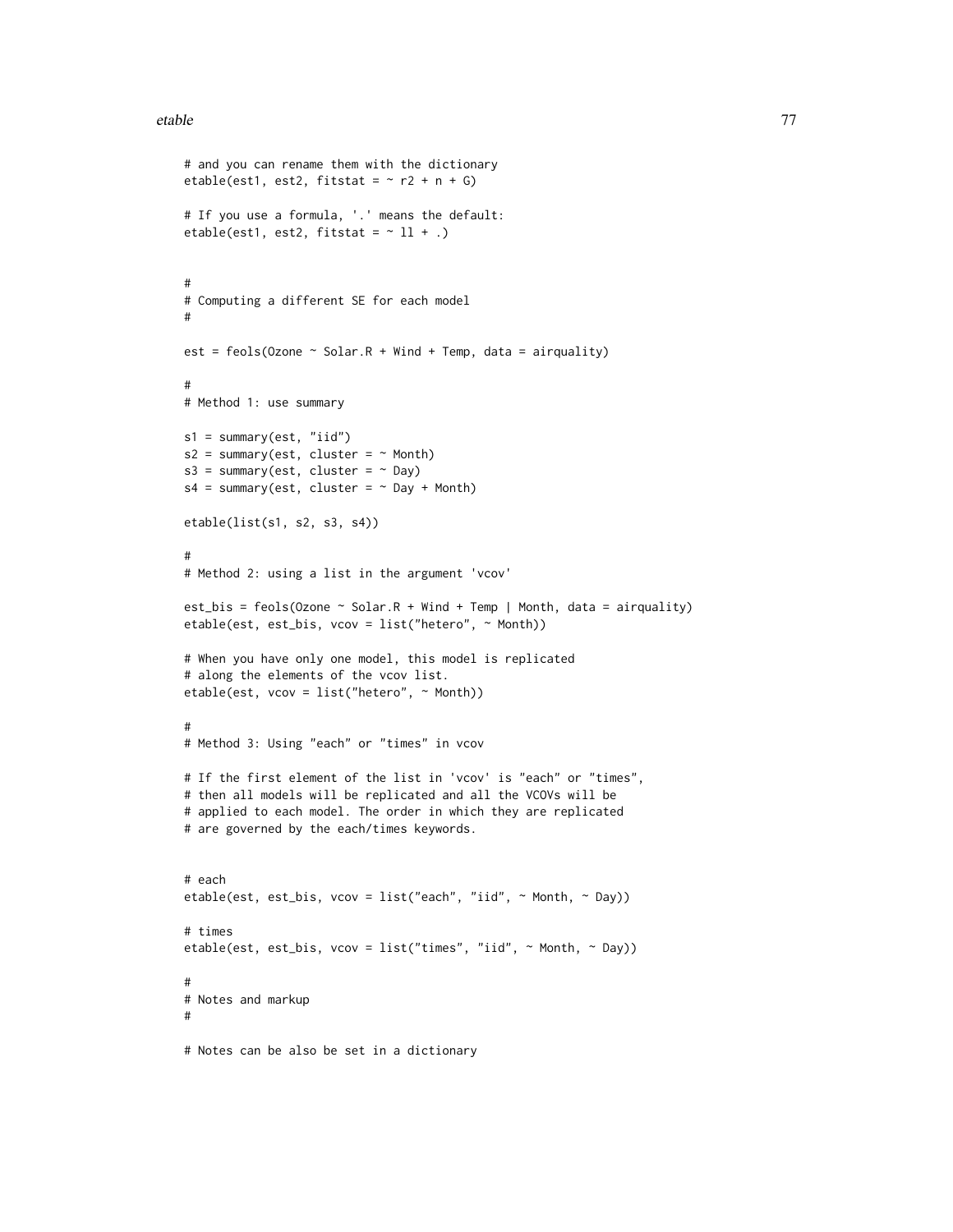```
# You can use markdown markup to put text into italic/bold
dict = c("note 1" = "*Notes: * This data is not really random.""source 1" = "**Source:** the internet?")
est = feols(Ozone ~ csw(Solar.R, Wind, Temp), data = airquality)
etable(est, dict = dict, tex = TRUE, notes = c("note 1", "source 1"))
```
extralines\_register *Register* extralines *macros to be used in* etable

# Description

This function is used to create extralines (which is an argument of [etable](#page-55-0)) macros that can be easily summoned in [etable](#page-55-0).

#### Usage

extralines\_register(type, fun, alias)

#### Arguments

| type  | A character scalar giving the type-name.                                                           |
|-------|----------------------------------------------------------------------------------------------------|
| fun   | A function to be applied to a fixest estimation. It must return a scalar.                          |
| alias | A character scalar. This is the alias to be used in lieu of the type name to form<br>the row name. |
|       |                                                                                                    |

# Details

You can register as many macros as you wish, the only constraint is that the type name should not conflict with a [fitstat](#page-125-0) type name.

# Examples

```
# We register a function computing the standard-deviation of the dependent variable
my_fun = function(x) sd(model.matrix(x, type = "lhs"))extralines_register("sdy", my_fun, "SD(y)")
# An estimation
data(iris)
est = feols(Petal.Length ~ Sepal.Length | Species, iris)
# Now we can easily create a row with the mean of y.
```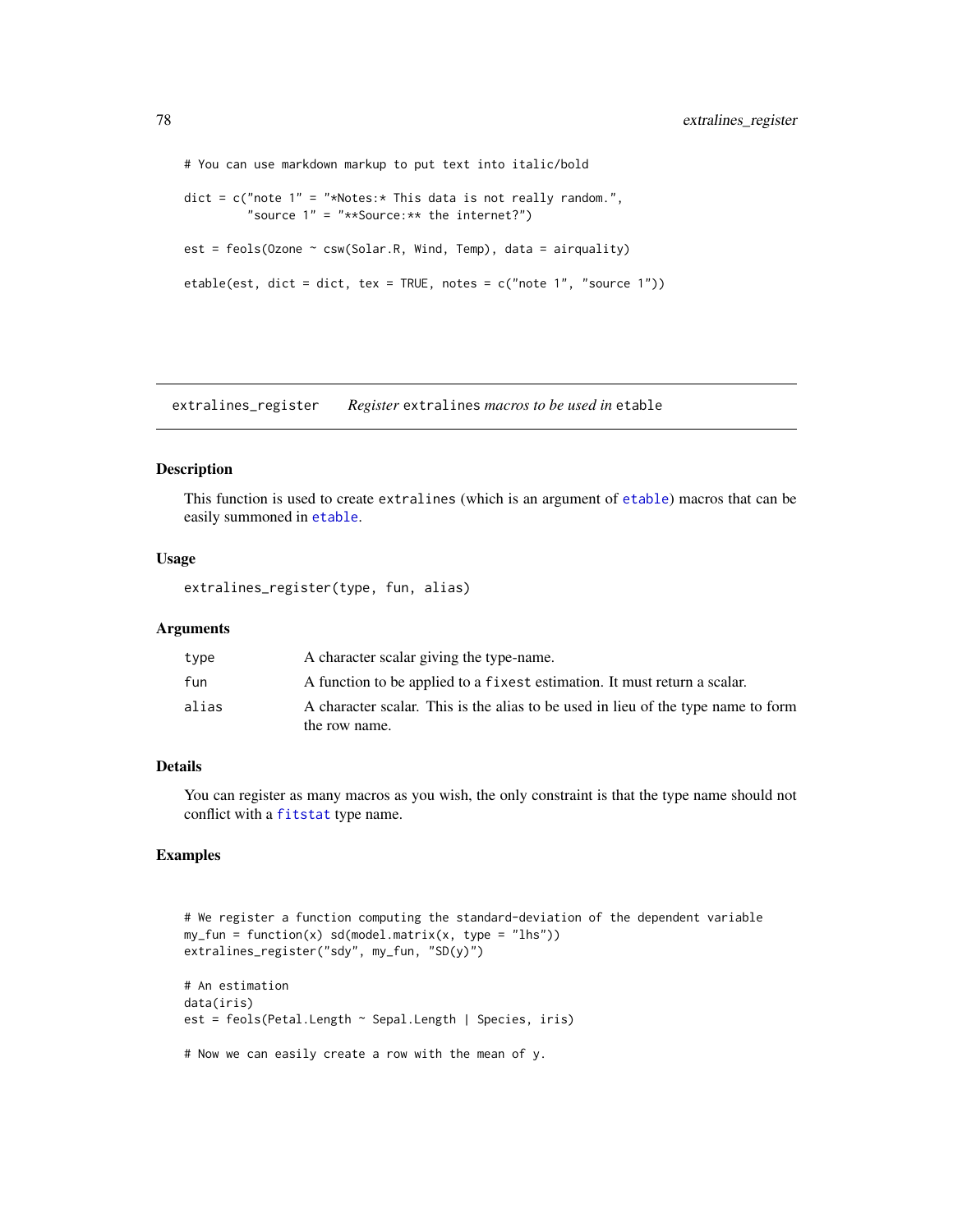f  $\overline{f}$  79

```
# We just "summon" it in a one-sided formula
etable(est, extralines = ~\sim sdy)
# We can change the alias on the fly:
etable(est, extralines = list("_Standard deviation of the dep. var." = \sim sdy))
```
<span id="page-78-1"></span>f *Lags a variable in a* fixest *estimation*

# <span id="page-78-0"></span>Description

Produce lags or leads in the formulas of fixest estimations or when creating variables in a [data.table](#page-0-0). The data must be set as a panel beforehand (either with the function [panel](#page-150-0) or with the argument panel.id in the estimation).

# Usage

 $f(x, \text{lead} = 1, \text{ fill} = NA)$  $d(x, \text{ lag} = 1, \text{ fill} = NA)$  $l(x, \text{ lag} = 1, \text{ fill} = NA)$ 

#### Arguments

| $\mathsf{x}$ | The variable.                                                                                                                                                                                                                   |
|--------------|---------------------------------------------------------------------------------------------------------------------------------------------------------------------------------------------------------------------------------|
| lead         | A vector of integers giving the number of leads. Negative values lead to lags.<br>This argument can be a vector when using it in fixest estimations. When creating<br>variables in a data. table, it **must** be of length one. |
| fill         | A scalar, default is NA. How to fill the missing values due to the lag/lead? Note<br>that in a fixest estimation, 'fill' must be numeric (not required when creating<br>new variables).                                         |
| lag          | A vector of integers giving the number of lags. Negative values lead to leads.<br>This argument can be a vector when using it in fixest estimations. When creating<br>variables in a data. table, it **must** be of length one. |

# Value

These functions can only be used i) in a formula of a fixest estimation, or ii) when creating variables within a fixest\_[panel](#page-150-0) object (obtained with function panel) which is alaos a [data.table](#page-0-0).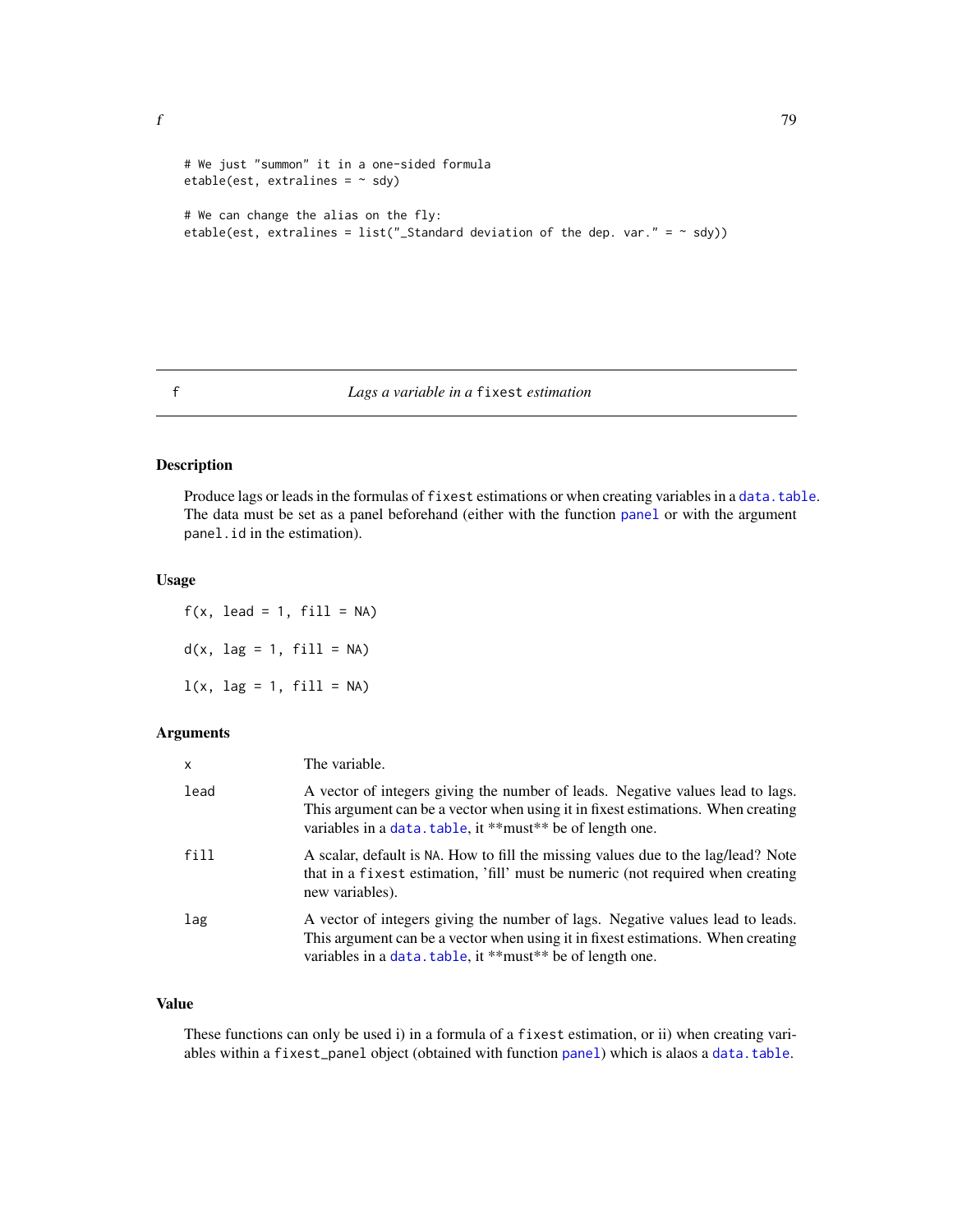# Functions

- f: Forwards a variable (inverse of lagging) in a fixest estimation
- d: Creates differences (i.e.  $x \text{lag}(x)$ ) in a fixest estimation

# See Also

The function [panel](#page-150-0) changes data.frames into a panel from which the functions l and f can be called. Otherwise you can set the panel 'live' during the estimation using the argument panel.id (see for example in the function [feols](#page-112-0)).

# Examples

```
data(base_did)
# Setting a data set as a panel...
pdat = panel(base_did, \sim id + period)
# ...then using the functions l and f
est1 = feols(y \sim 1(x1, 0:1), pdat)
est2 = feols(f(y) ~ 1(x1, -1:1), pdat)est3 = feols(1(y) \sim 1(x1, 0:3), pdat)etable(est1, est2, est3, order = c("f", "^x x"), drop = "Int")
# or using the argument panel.id
feols(f(y) \sim l(x1, -1:1), base_did, panel.id = \simid + period)
feols(d(y) \sim d(x1), base_did, panel.id = \simid + period)
# l() and f() can also be used within a data.table:
if(require("data.table")){
 pdat_dt = panel(as.data.table(base_did), ~id+period)
 # Now since pdat_dt is also a data.table
 # you can create lags/leads directly
 pdat_dt[, x1_l1 := l(x1)]
 pdat_dt[, x1_d1 := d(x1)]pdat_dt[, c("x1_11_fill0", "y_f2") := .(1(x1, fill = 0), f(y, 2))]
}
```
<span id="page-79-0"></span>feglm *Fixed-effects GLM estimations*

### <span id="page-79-1"></span>Description

Estimates GLM models with any number of fixed-effects.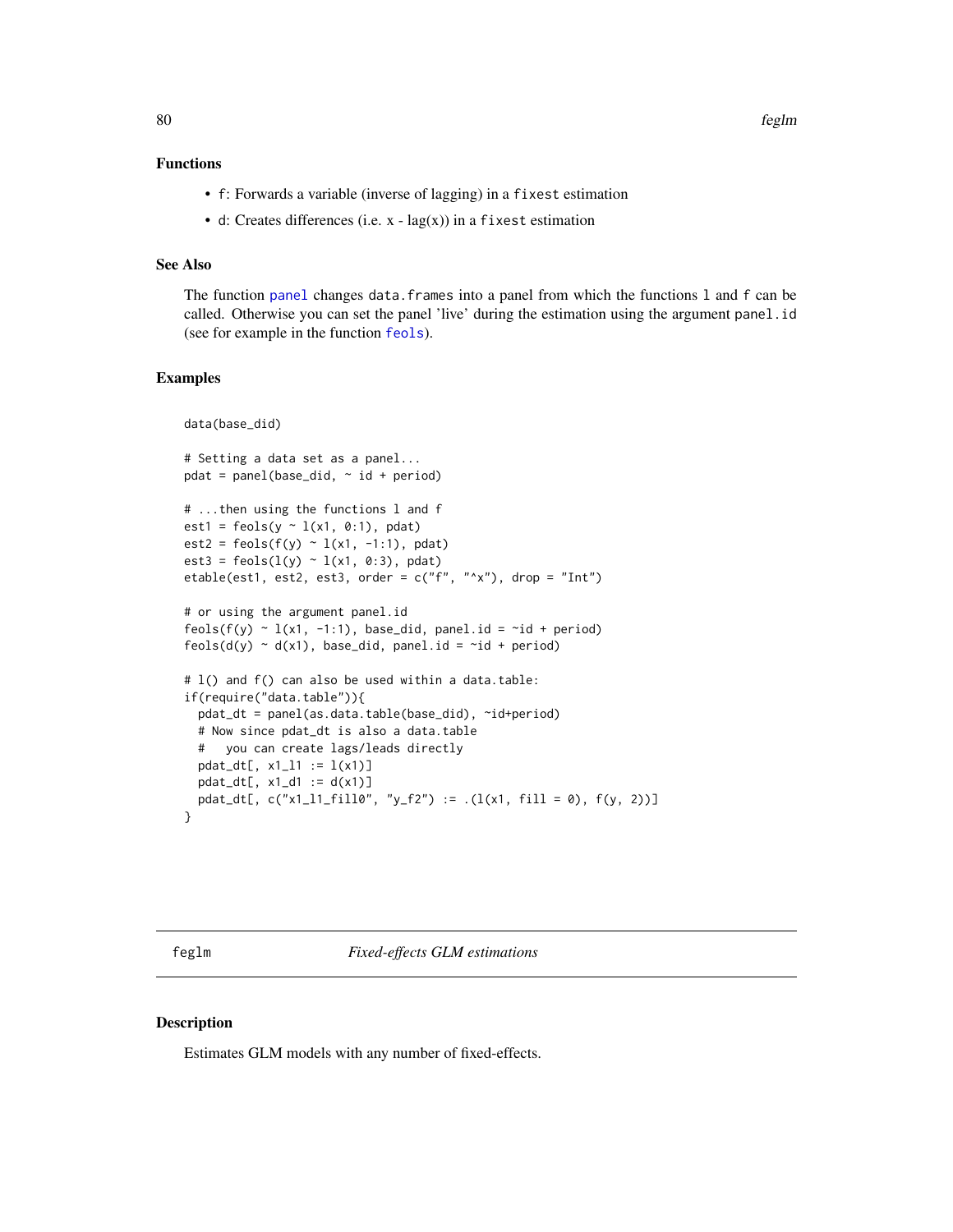# Usage

```
feglm(
  fml,
  data,
  family = "gaussian",
  vcov,
 offset,
 weights,
  subset,
  split,
  fsplit,
  cluster,
  se,
  ssc,
 panel.id,
  start = NULL,
  etastart = NULL,
 mustart = NULL,
  fixef,
  fixef.rm = "perfect",
  fixef.tol = 1e-06,
  fixef.iter = 10000,
  collin.tol = 1e-10,
  glm.iter = 25,
  glm.tol = 1e-08,nthreads = getFixest_nthreads(),
  lean = FALSE,
  warn = TRUE,notes = getFixest_notes(),
  verbose = 0,
  only.coef = FALSE,
  combine.quick,
 mem.clean = FALSE,
 only.env = FALSE,
  env,
  ...
\mathcal{L}feglm.fit(
 y,
 X,
  fixef_df,
  family = "gaussian",
  vcov,
  offset,
  split,
  fsplit,
  cluster,
```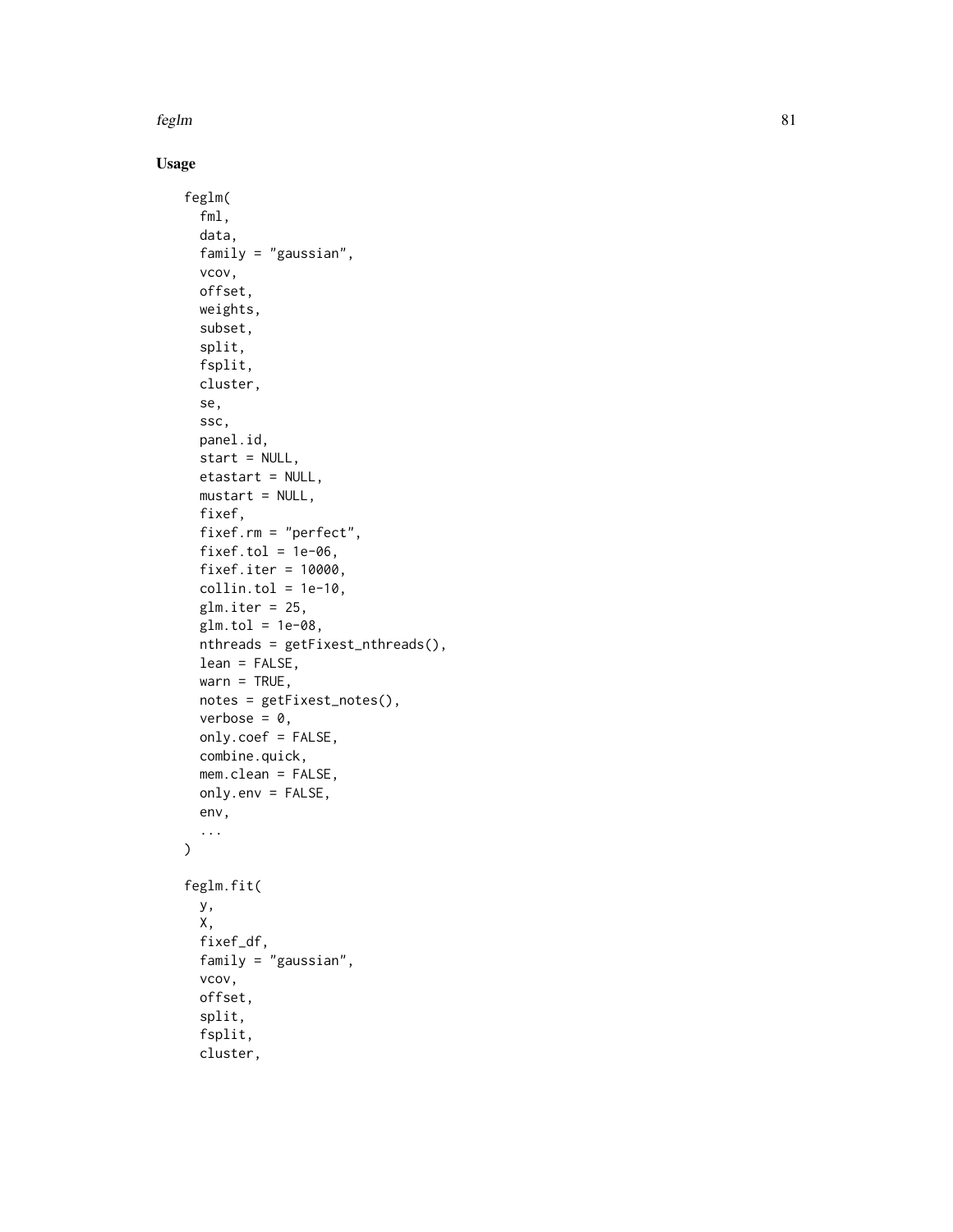```
se,
  ssc,
 weights,
  subset,
  start = NULL,
 etastart = NULL,
 mustart = NULL,fixef.rm = "perfect",
  fixed = 1e-06,
  fixef.iter = 10000,
 collin.tol = 1e-10,glm.iter = 25,glm.tol = 1e-08,
 nthreads = getFixest_nthreads(),
 lean = FALSE,
 warn = TRUE,notes = getFixest_notes(),
 mem.clean = FALSE,
 verbose = 0,
 only.env = FALSE,
 only.coef = FALSE,
 env,
  ...
\mathcal{L}fepois(
  fml,
 data,
 vcov,
 offset,
 weights,
  subset,
  split,
 fsplit,
 cluster,
  se,
  ssc,
 panel.id,
  start = NULL,
 etastart = NULL,
 mustart = NULL,fixef,
  fixef.rm = "perfect",
  fixef.tol = 1e-06,
  fixef.iter = 10000,
  collin.tol = 1e-10,glm.iter = 25,
 glm.tol = 1e-08,
```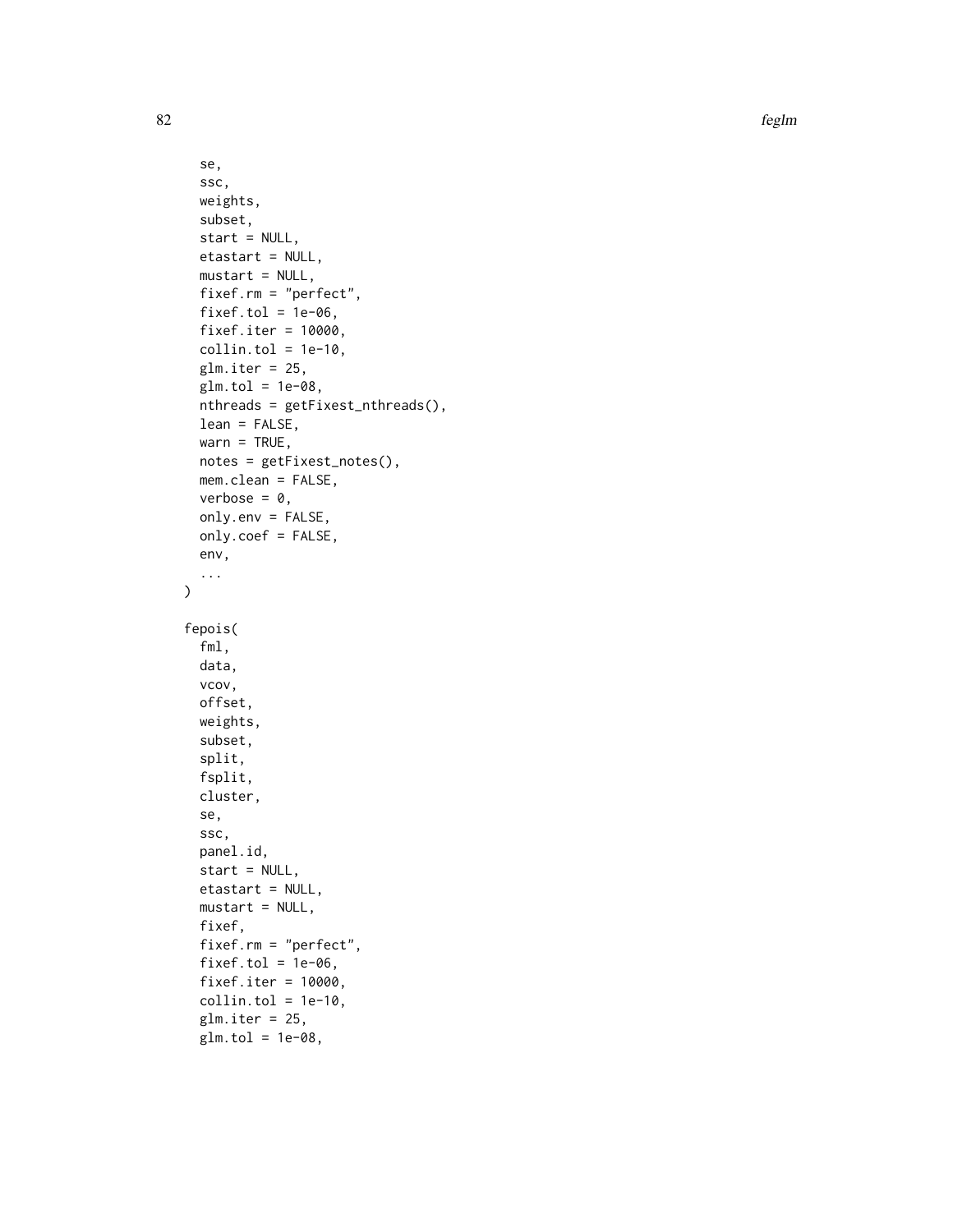```
nthreads = getFixest_nthreads(),
 lean = FALSE,
 warn = TRUE,
 notes = getFixest_notes(),
 verbose = 0,combine.quick,
 mem.clean = FALSE,
 only.env = FALSE,
 only.coef = FALSE,
 env,
  ...
\mathcal{L}
```
# Arguments

| fml         | A formula representing the relation to be estimated. For example: $fml = z \rightarrow x+y$ .<br>To include fixed-effects, insert them in this formula using a pipe: e.g. $fml =$<br>z~x+y fixef_1+fixef_2. Multiple estimations can be performed at once: for<br>multiple dep. vars, wrap them in $c()$ : ex $c(y1, y2)$ . For multiple indep. vars,<br>use the stepwise functions: $ex x1 + csw(x2, x3)$ . The formula fml = $c(y1, y2)$<br>$\sim$ x1 + cw0(x2, x3) leads to 6 estimation, see details. Square brackets starting<br>with a dot can be used to call global variables: $y$ . [i] $\sim x$ . [1:2] will lead to y3<br>$\sim$ x1 + x2 if i is equal to 3 in the current environment (see details in xpd). |
|-------------|-------------------------------------------------------------------------------------------------------------------------------------------------------------------------------------------------------------------------------------------------------------------------------------------------------------------------------------------------------------------------------------------------------------------------------------------------------------------------------------------------------------------------------------------------------------------------------------------------------------------------------------------------------------------------------------------------------------------------|
| data        | A data.frame containing the necessary variables to run the model. The vari-<br>ables of the non-linear right hand side of the formula are identified with this<br>data. frame names. Can also be a matrix.                                                                                                                                                                                                                                                                                                                                                                                                                                                                                                              |
| family      | Family to be used for the estimation. Defaults to gaussian(). See family for<br>details of family functions.                                                                                                                                                                                                                                                                                                                                                                                                                                                                                                                                                                                                            |
| <b>VCOV</b> | Versatile argument to specify the VCOV. In general, it is either a character scalar<br>equal to a VCOV type, either a formula of the form: vcov_type ~ variables.<br>The VCOV types implemented are: "iid", "hetero" (or "HC1"), "cluster", "twoway",<br>"NW" (or "newey_west"), "DK" (or "driscoll_kraay"), and "conley". It also ac-<br>cepts object from vcov_cluster, vcov_NW, NW, vcov_DK, DK, vcov_conley and<br>conley. It also accepts covariance matrices computed externally. Finally it ac-<br>cepts functions to compute the covariances. See the 'vcov' documentation in the<br>vignette.                                                                                                                  |
| offset      | A formula or a numeric vector. An offset can be added to the estimation. If equal<br>to a formula, it should be of the form (for example) $\sim 0.5 \times x \times 2$ . This offset is<br>linearly added to the elements of the main formula 'fml'.                                                                                                                                                                                                                                                                                                                                                                                                                                                                    |
| weights     | A formula or a numeric vector. Each observation can be weighted, the weights<br>must be greater than 0. If equal to a formula, it should be one-sided: for example<br>$~\sim$ var_weight.                                                                                                                                                                                                                                                                                                                                                                                                                                                                                                                               |
| subset      | A vector (logical or numeric) or a one-sided formula. If provided, then the<br>estimation will be performed only on the observations defined by this argument.                                                                                                                                                                                                                                                                                                                                                                                                                                                                                                                                                          |
| split       | A one sided formula representing a variable (eg split = $\sim$ var) or a vector. If<br>provided, the sample is split according to the variable and one estimation is per-                                                                                                                                                                                                                                                                                                                                                                                                                                                                                                                                               |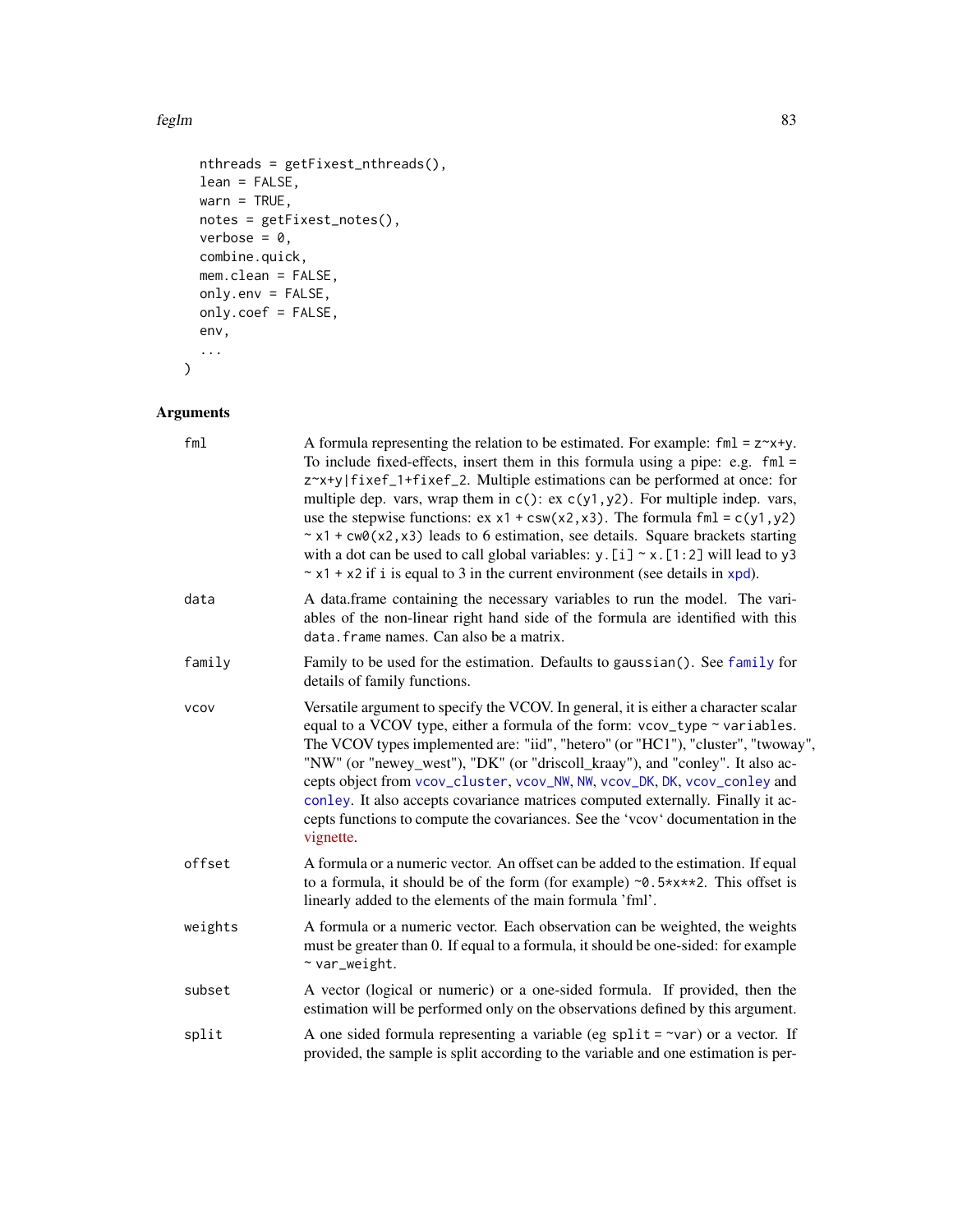|          | formed for each value of that variable. If you also want to include the estimation<br>for the full sample, use the argument fsplit instead.                                                                                                                                                                                                                                                                                                                                                                                                                                                                                                                                                                                                                                                                       |
|----------|-------------------------------------------------------------------------------------------------------------------------------------------------------------------------------------------------------------------------------------------------------------------------------------------------------------------------------------------------------------------------------------------------------------------------------------------------------------------------------------------------------------------------------------------------------------------------------------------------------------------------------------------------------------------------------------------------------------------------------------------------------------------------------------------------------------------|
| fsplit   | A one sided formula representing a variable (eg split = $\sim$ var) or a vector. If<br>provided, the sample is split according to the variable and one estimation is<br>performed for each value of that variable. This argument is the same as split but<br>also includes the full sample as the first estimation.                                                                                                                                                                                                                                                                                                                                                                                                                                                                                               |
| cluster  | Tells how to cluster the standard-errors (if clustering is requested). Can be either<br>a list of vectors, a character vector of variable names, a formula or an integer vec-<br>tor. Assume we want to perform 2-way clustering over var1 and var2 contained<br>in the data.frame base used for the estimation. All the following cluster argu-<br>ments are valid and do the same thing: cluster = base[, c("var1", "var2")],<br>cluster = $c("var1", "var2"),$ cluster = $\sim$ var1+var2. If the two variables<br>were used as fixed-effects in the estimation, you can leave it blank with vcov<br>= "twoway" (assuming var1 [resp. var2] was the 1st [res. 2nd] fixed-effect).<br>You can interact two variables using $\land$ with the following syntax: cluster =<br>~var1^var2 or cluster = "var1^var2". |
| se       | Character scalar. Which kind of standard error should be computed: "standard",<br>"hetero", "cluster", "twoway", "threeway" or "fourway"? By default if there<br>are clusters in the estimation: $se = "cluster",$ otherwise $se = "iid".$ Note that<br>this argument is deprecated, you should use vcov instead.                                                                                                                                                                                                                                                                                                                                                                                                                                                                                                 |
| SSC      | An object of class ssc. type obtained with the function ssc. Represents how<br>the degree of freedom correction should be done. You must use the function ssc<br>for this argument. The arguments and defaults of the function ssc are: adj<br>= TRUE, fixef.K="nested", cluster.adj = TRUE, cluster.df = "min", t.df<br>= "min", fixef.force_exact=FALSE). See the help of the function ssc for<br>details.                                                                                                                                                                                                                                                                                                                                                                                                      |
| panel.id | The panel identifiers. Can either be: i) a one sided formula (e.g. panel $id =$<br>~id+time), ii) a character vector of length 2 (e.g. panel.id=c('id','time'),<br>or iii) a character scalar of two variables separated by a comma (e.g. panel.id='id, time').<br>Note that you can combine variables with $\wedge$ only inside formulas (see the dedi-<br>cated section in feols).                                                                                                                                                                                                                                                                                                                                                                                                                              |
| start    | Starting values for the coefficients. Can be: i) a numeric of length 1 (e.g. start<br>$= 0$ , ii) a numeric vector of the exact same length as the number of variables,<br>or iii) a named vector of any length (the names will be used to initialize the<br>appropriate coefficients). Default is missing.                                                                                                                                                                                                                                                                                                                                                                                                                                                                                                       |
| etastart | Numeric vector of the same length as the data. Starting values for the linear<br>predictor. Default is missing.                                                                                                                                                                                                                                                                                                                                                                                                                                                                                                                                                                                                                                                                                                   |
| mustart  | Numeric vector of the same length as the data. Starting values for the vector of<br>means. Default is missing.                                                                                                                                                                                                                                                                                                                                                                                                                                                                                                                                                                                                                                                                                                    |
| fixef    | Character vector. The names of variables to be used as fixed-effects. These<br>variables should contain the identifier of each observation (e.g., think of it as a<br>panel identifier). Note that the recommended way to include fixed-effects is to<br>insert them directly in the formula.                                                                                                                                                                                                                                                                                                                                                                                                                                                                                                                     |
| fixef.rm | Can be equal to "perfect" (default), "singleton", "both" or "none". Controls<br>which observations are to be removed. If "perfect", then observations having a<br>fixed-effect with perfect fit (e.g. only 0 outcomes in Poisson estimations) will be                                                                                                                                                                                                                                                                                                                                                                                                                                                                                                                                                             |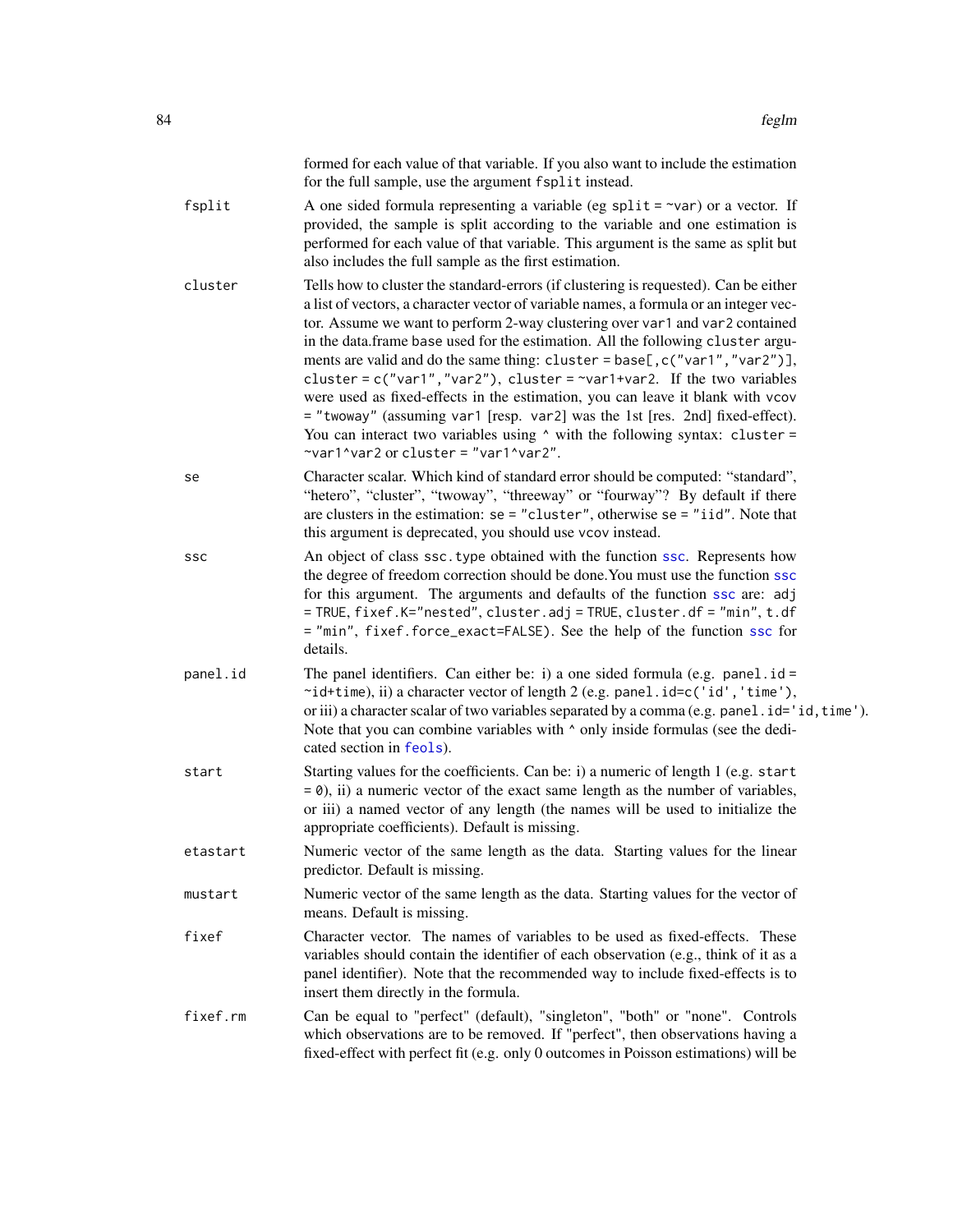|               | removed. If "singleton", all observations for which a fixed-effect appears only<br>once will be removed. The meaning of "both" and "none" is direct.                                                                                                                                                                                                                                                                                 |
|---------------|--------------------------------------------------------------------------------------------------------------------------------------------------------------------------------------------------------------------------------------------------------------------------------------------------------------------------------------------------------------------------------------------------------------------------------------|
| fixef.tol     | Precision used to obtain the fixed-effects. Defaults to 1e-6. It corresponds to the<br>maximum absolute difference allowed between two coefficients of successive<br>iterations.                                                                                                                                                                                                                                                     |
| fixef.iter    | Maximum number of iterations in fixed-effects algorithm (only in use for 2+<br>fixed-effects). Default is 10000.                                                                                                                                                                                                                                                                                                                     |
| collin.tol    | Numeric scalar, default is 1e-10. Threshold deciding when variables should<br>be considered collinear and subsequently removed from the estimation. Higher<br>values means more variables will be removed (if there is presence of collinear-<br>ity). One signal of presence of collinearity is t-stats that are extremely low (for<br>instance when $t$ -stats $<$ 1e-3).                                                          |
| glm.iter      | Number of iterations of the glm algorithm. Default is 25.                                                                                                                                                                                                                                                                                                                                                                            |
| glm.tol       | Tolerance level for the glm algorithm. Default is 1e-8.                                                                                                                                                                                                                                                                                                                                                                              |
| nthreads      | The number of threads. Can be: a) an integer lower than, or equal to, the max-<br>imum number of threads; b) 0: meaning all available threads will be used; c) a<br>number strictly between 0 and 1 which represents the fraction of all threads to<br>use. The default is to use 50% of all threads. You can set permanently the num-<br>ber of threads used within this package using the function setFixest_nthreads.             |
| lean          | Logical, default is FALSE. If TRUE then all large objects are removed from the<br>returned result: this will save memory but will block the possibility to use many<br>methods. It is recommended to use the arguments se or cluster to obtain<br>the appropriate standard-errors at estimation time, since obtaining different SEs<br>won't be possible afterwards.                                                                 |
| warn          | Logical, default is TRUE. Whether warnings should be displayed (concerns warn-<br>ings relating to convergence state).                                                                                                                                                                                                                                                                                                               |
| notes         | Logical. By default, three notes are displayed: when NAs are removed, when<br>some fixed-effects are removed because of only $0$ (or $0/1$ ) outcomes, or when a<br>variable is dropped because of collinearity. To avoid displaying these messages,<br>you can set notes = FALSE. You can remove these messages permanently by<br>using setFixest_notes(FALSE).                                                                     |
| verbose       | Integer. Higher values give more information. In particular, it can detail the<br>number of iterations in the demeaning algoritmh (the first number is the left-<br>hand-side, the other numbers are the right-hand-side variables). It can also detail<br>the step-halving algorithm.                                                                                                                                               |
| only.coef     | Logical, default is FALSE. If TRUE, then only the estimated coefficients are re-<br>turned. Note that the length of the vector returned is always the length of the<br>number of coefficients to be estimated: this means that the variables found to be<br>collinear are returned with an NA value.                                                                                                                                 |
| combine.quick | Logical. When you combine different variables to transform them into a single<br>fixed-effects you can do e.g. $y \sim x$   paste(var1, var2). The algorithm pro-<br>vides a shorthand to do the same operation: $y \sim x$   var1^var2. Because pasting<br>variables is a costly operation, the internal algorithm may use a numerical trick<br>to hasten the process. The cost of doing so is that you lose the labels. If you are |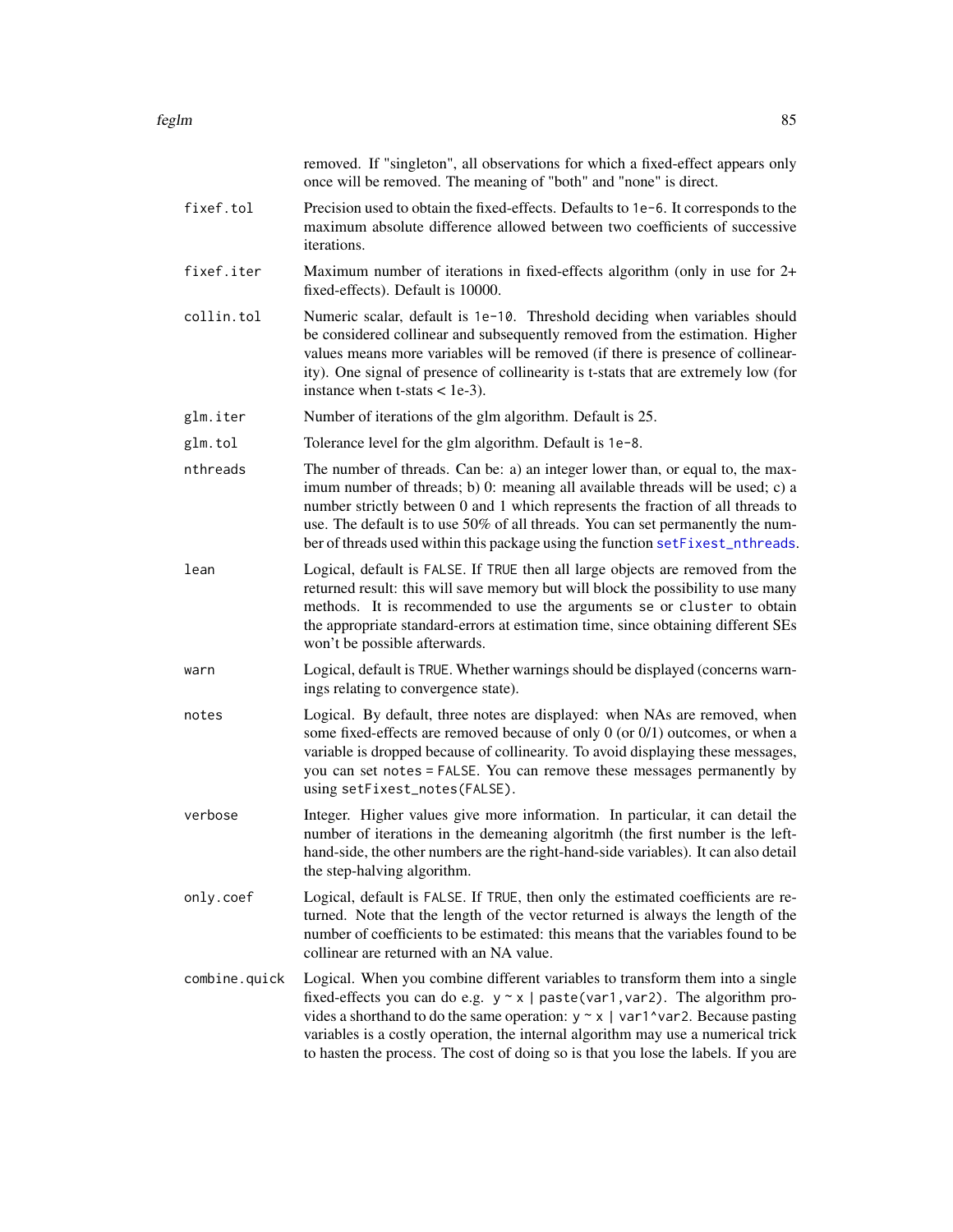|           | interested in getting the value of the fixed-effects coefficients after the estima-<br>tion, you should use combine. quick = FALSE. By default it is equal to FALSE if<br>the number of observations is lower than 50,000, and to TRUE otherwise.                                |
|-----------|----------------------------------------------------------------------------------------------------------------------------------------------------------------------------------------------------------------------------------------------------------------------------------|
| mem.clean | Logical, default is FALSE. Only to be used if the data set is large compared to<br>the available RAM. If TRUE then intermediary objects are removed as much as<br>possible and $gc$ is run before each substantial $C++$ section in the internal code<br>to avoid memory issues. |
| only.env  | (Advanced users.) Logical, default is FALSE. If TRUE, then only the environment<br>used to make the estimation is returned.                                                                                                                                                      |
| env       | (Advanced users.) A fixest environment created by a fixest estimation with<br>only env = TRUE. Default is missing. If provided, the data from this environ-<br>ment will be used to perform the estimation.                                                                      |
| .         | Not currently used.                                                                                                                                                                                                                                                              |
| y         | Numeric vector/matrix/data.frame of the dependent variable(s). Multiple depen-<br>dent variables will return a fixest_multi object.                                                                                                                                              |
| X         | Numeric matrix of the regressors.                                                                                                                                                                                                                                                |
| fixef_df  | Matrix/data.frame of the fixed-effects.                                                                                                                                                                                                                                          |

# Details

The core of the GLM are the weighted OLS estimations. These estimations are performed with [feols](#page-112-0). The method used to demean each variable along the fixed-effects is based on Berge (2018), since this is the same problem to solve as for the Gaussian case in a ML setup.

#### Value

A fixest object. Note that fixest objects contain many elements and most of them are for internal use, they are presented here only for information. To access them, it is safer to use the user-level methods (e.g. [vcov.fixest](#page-214-0), [resid.fixest](#page-166-0), etc) or functions (like for instance [fitstat](#page-125-0) to access any fit statistic).

| nobs        | The number of observations.                                                                                                            |
|-------------|----------------------------------------------------------------------------------------------------------------------------------------|
| fml         | The linear formula of the call.                                                                                                        |
| call        | The call of the function.                                                                                                              |
| method      | The method used to estimate the model.                                                                                                 |
| family      | The family used to estimate the model.                                                                                                 |
| $fml$ _all  | A list containing different parts of the formula. Always contain the linear for-<br>mula. Then, if relevant: fixef: the fixed-effects. |
| nparams     | The number of parameters of the model.                                                                                                 |
| fixef vars  | The names of each fixed-effect dimension.                                                                                              |
| fixef_id    | The list (of length the number of fixed-effects) of the fixed-effects identifiers for<br>each observation.                             |
| fixef_sizes | The size of each fixed-effect (i.e. the number of unique identifier for each fixed-<br>effect dimension).                              |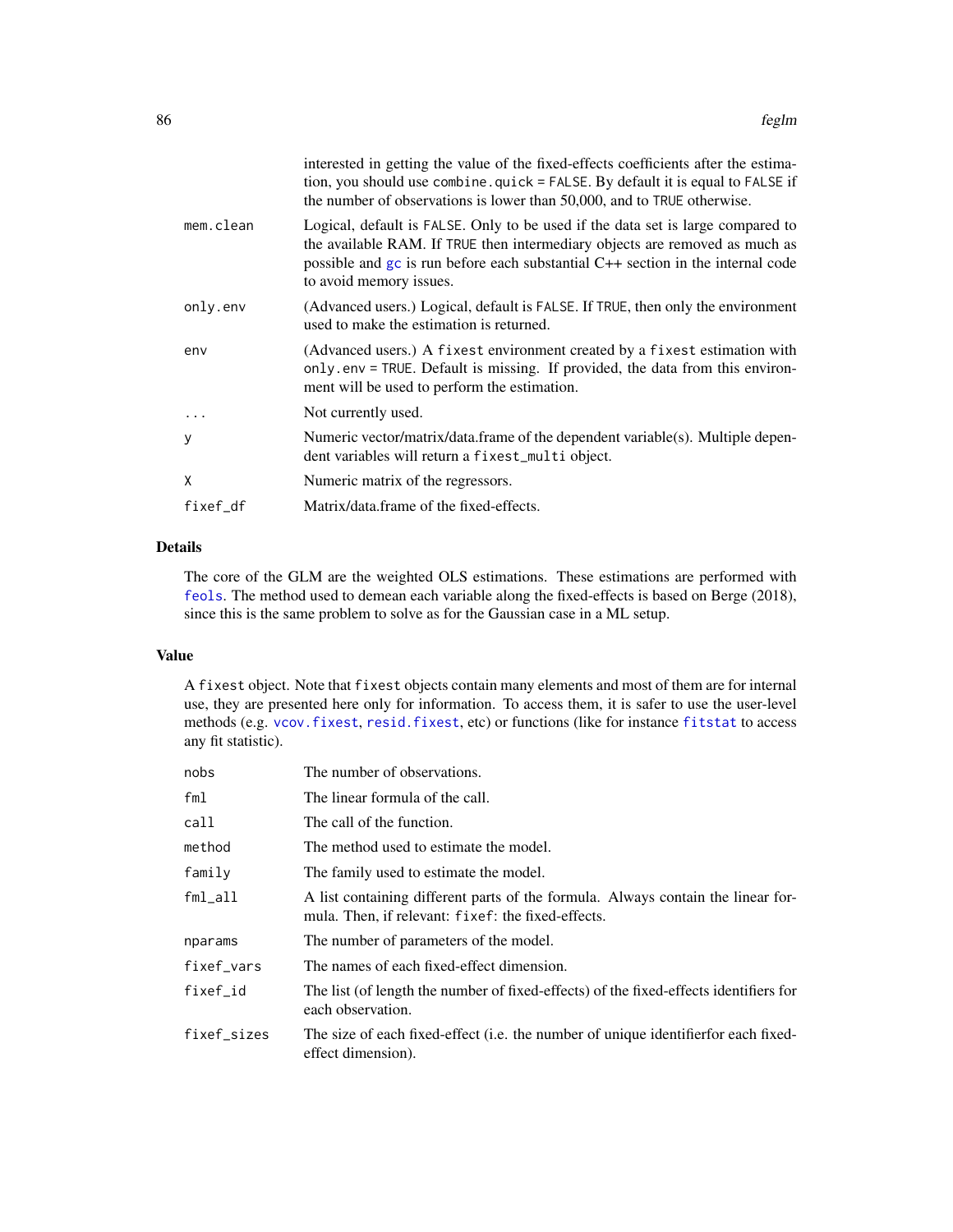| у                 | (When relevant.) The dependent variable (used to compute the within-R2 when<br>fixed-effects are present).                                                                                                                                                    |
|-------------------|---------------------------------------------------------------------------------------------------------------------------------------------------------------------------------------------------------------------------------------------------------------|
| convStatus        | Logical, convergence status of the IRWLS algorithm.                                                                                                                                                                                                           |
| irls_weights      | The weights of the last iteration of the IRWLS algorithm.                                                                                                                                                                                                     |
| obs_selection     | (When relevant.) List containing vectors of integers. It represents the sequential<br>selection of observation vis a vis the original data set.                                                                                                               |
| fixef_removed     | (When relevant.) In the case there were fixed-effects and some observations<br>were removed because of only 0/1 outcome within a fixed-effect, it gives the<br>list (for each fixed-effect dimension) of the fixed-effect identifiers that were re-<br>moved. |
| coefficients      | The named vector of estimated coefficients.                                                                                                                                                                                                                   |
| coeftable         | The table of the coefficients with their standard errors, z-values and p-values.                                                                                                                                                                              |
| loglik            | The loglikelihood.                                                                                                                                                                                                                                            |
| deviance          | Deviance of the fitted model.                                                                                                                                                                                                                                 |
| iterations        | Number of iterations of the algorithm.                                                                                                                                                                                                                        |
| $11$ _nu $11$     | Log-likelihood of the null model (i.e. with the intercept only).                                                                                                                                                                                              |
| ssr_null          | Sum of the squared residuals of the null model (containing only with the inter-<br>cept).                                                                                                                                                                     |
| pseudo_r2         | The adjusted pseudo R2.                                                                                                                                                                                                                                       |
| fitted.values     | The fitted values are the expected value of the dependent variable for the fitted<br>model: that is $E(Y X)$ .                                                                                                                                                |
| linear.predictors |                                                                                                                                                                                                                                                               |
|                   | The linear predictors.                                                                                                                                                                                                                                        |
| residuals         | The residuals (y minus the fitted values).                                                                                                                                                                                                                    |
| sq.cor            | Squared correlation between the dependent variable and the expected predictor<br>(i.e. fitted values) obtained by the estimation.                                                                                                                             |
| hessian           | The Hessian of the parameters.                                                                                                                                                                                                                                |
| cov.iid           | The variance-covariance matrix of the parameters.                                                                                                                                                                                                             |
| se                | The standard-error of the parameters.                                                                                                                                                                                                                         |
| scores            | The matrix of the scores (first derivative for each observation).                                                                                                                                                                                             |
| residuals         | The difference between the dependent variable and the expected predictor.                                                                                                                                                                                     |
| sumFE             | The sum of the fixed-effects coefficients for each observation.                                                                                                                                                                                               |
| offset            | (When relevant.) The offset formula.                                                                                                                                                                                                                          |
| weights           | (When relevant.) The weights formula.                                                                                                                                                                                                                         |
| collin.var        | (When relevant.) Vector containing the variables removed because of collinear-                                                                                                                                                                                |
|                   | ity.                                                                                                                                                                                                                                                          |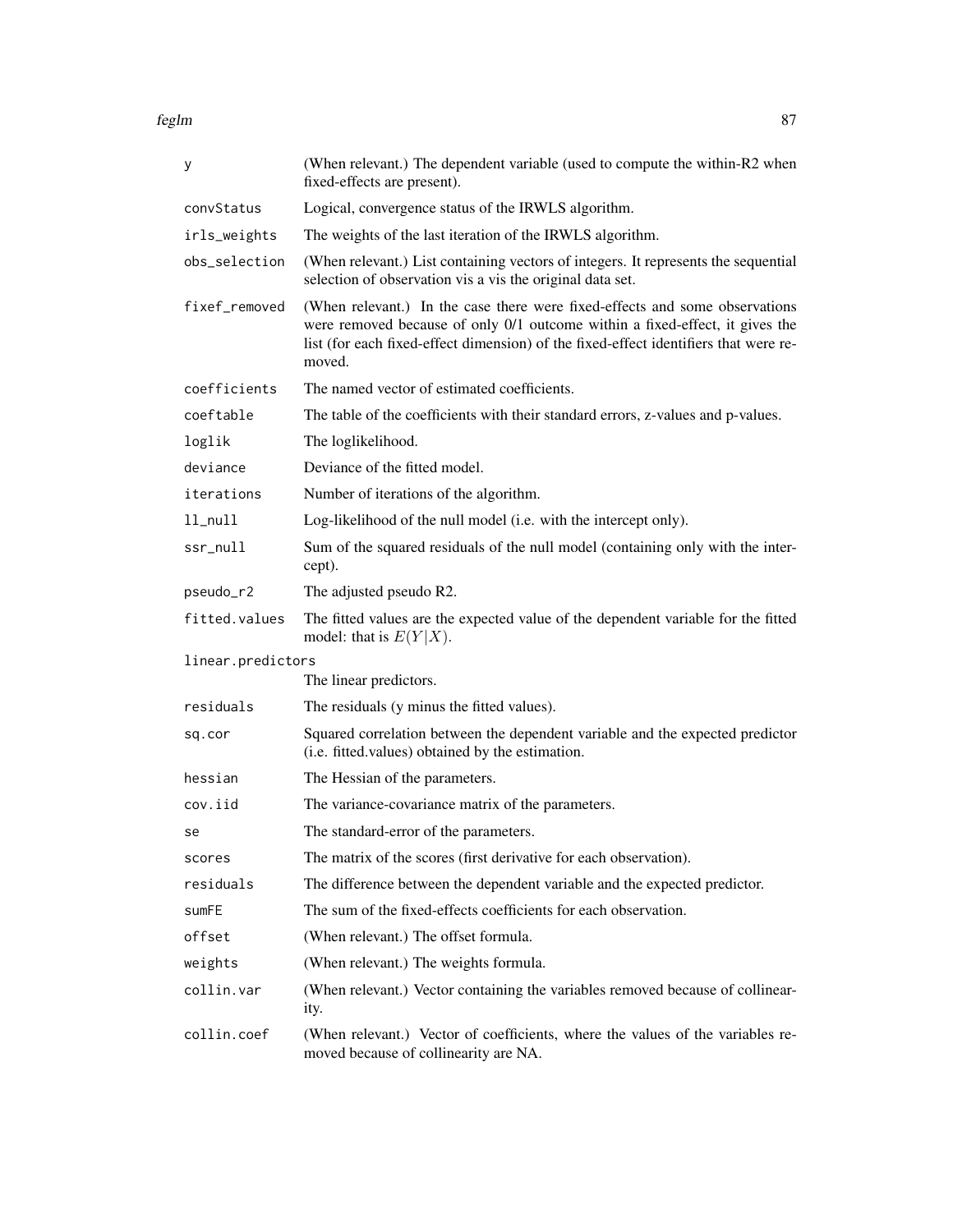#### Combining the fixed-effects

You can combine two variables to make it a new fixed-effect using  $\lambda$ . The syntax is as follows: fe\_1^fe\_2. Here you created a new variable which is the combination of the two variables fe\_1 and fe\_2. This is identical to doing paste0(fe\_1,"\_", fe\_2) but more convenient.

Note that pasting is a costly operation, especially for large data sets. Thus, the internal algorithm uses a numerical trick which is fast, but the drawback is that the identity of each observation is lost (i.e. they are now equal to a meaningless number instead of being equal to paste $\theta$ (fe\_1, "\_", fe\_2)). These "identities" are useful only if you're interested in the value of the fixed-effects (that you can extract with [fixef.fixest](#page-132-0)). If you're only interested in coefficients of the variables, it doesn't matter. Anyway, you can use combine.quick  $=$  FALSE to tell the internal algorithm to use paste instead of the numerical trick. By default, the numerical trick is performed only for large data sets.

# Varying slopes

You can add variables with varying slopes in the fixed-effect part of the formula. The syntax is as follows: fixef\_var[var1, var2]. Here the variables var1 and var2 will be with varying slopes (one slope per value in fixef var) and the fixed-effect fixef var will also be added.

To add only the variables with varying slopes and not the fixed-effect, use double square brackets: fixef\_var[[var1, var2]].

In other words:

- fixef\_var[var1, var2] is equivalent to fixef\_var + fixef\_var[[var1]] + fixef\_var[[var2]]
- fixef\_var[[var1, var2]] is equivalent to fixef\_var[[var1]] + fixef\_var[[var2]]

In general, for convergence reasons, it is recommended to always add the fixed-effect and avoid using only the variable with varying slope (i.e. use single square brackets).

#### Lagging variables

To use leads/lags of variables in the estimation, you can: i) either provide the argument panel.id, ii) either set your data set as a panel with the function [panel](#page-150-0). Doing either of the two will give you acceess to the lagging functions [l](#page-78-0), [f](#page-78-1) and [d](#page-78-0).

You can provide several leads/lags/differences at once: e.g. if your formula is equal to  $f(y)$  ~  $l(x,-1:1)$ , it means that the dependent variable is equal to the lead of y, and you will have as exp[l](#page-78-0)anatory variables the lead of  $x1$ ,  $x1$  and the lag of  $x1$ . See the examples in function 1 for more details.

#### Interactions

You can interact a numeric variable with a "factor-like" variable by using i(factor\_var,continuous\_var,ref), where continuous\_var will be interacted with each value of factor\_var and the argument ref is a value of factor\_var taken as a reference (optional).

Using this specific way to create interactions leads to a different display of the interacted values in [etable](#page-55-0) and offers a special representation of the interacted coefficients in the function [coefplot](#page-18-0). See examples.

It is important to note that \*if you do not care about the standard-errors of the interactions\*, then you can add interactions in the fixed-effects part of the formula, it will be incomparably faster (using the syntax factor\_var[continuous\_var], as explained in the section "Varying slopes").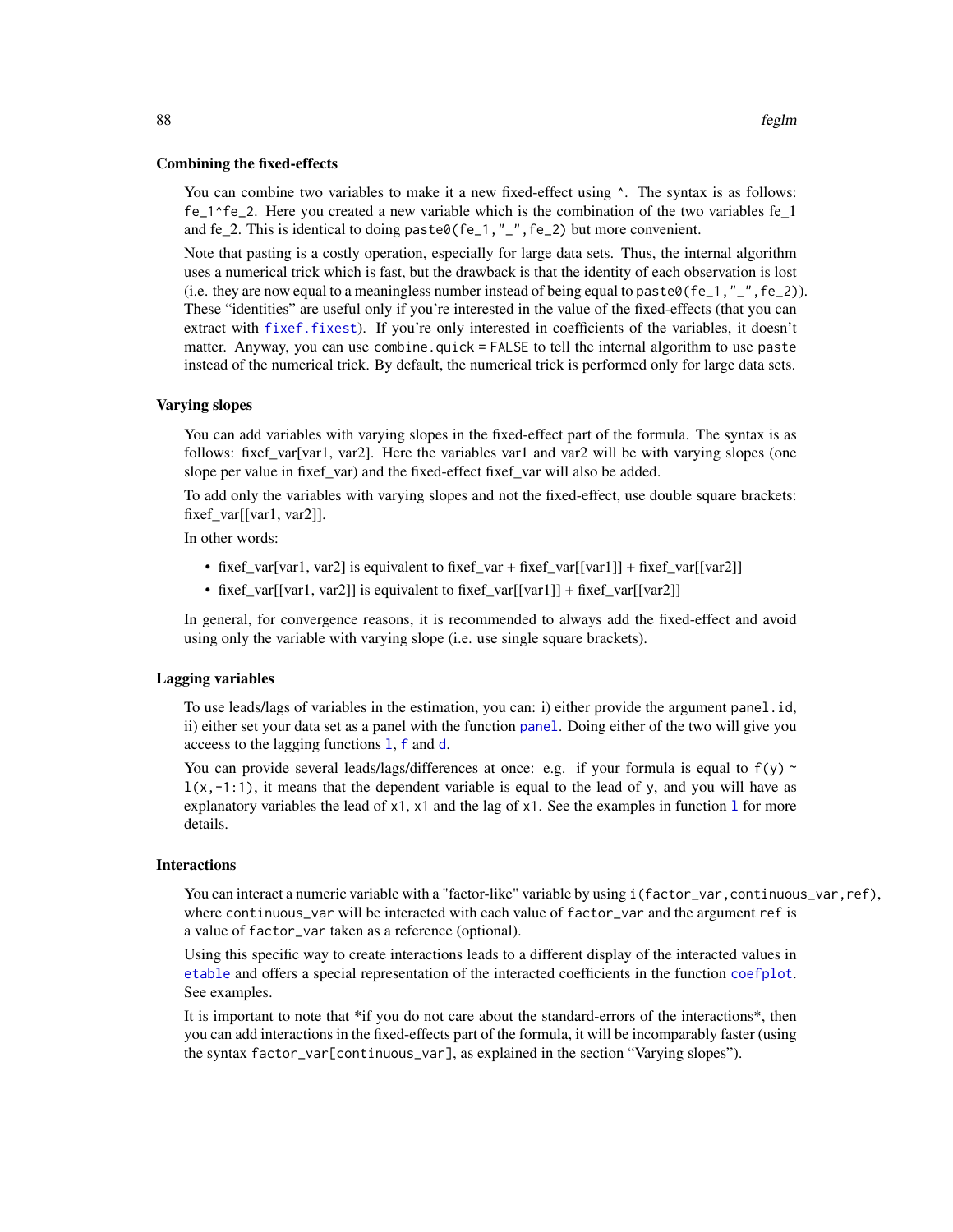The function [i](#page-136-0) has in fact more arguments, please see details in its associated help page.

#### On standard-errors

Standard-errors can be computed in different ways, you can use the arguments se and ssc in [summary.fixest](#page-197-0) to define how to compute them. By default, in the presence of fixed-effects, standard-errors are automatically clustered.

The following vignette: [On standard-errors](https://lrberge.github.io/fixest/articles/standard_errors.html) describes in details how the standard-errors are computed in fixest and how you can replicate standard-errors from other software.

You can use the functions [setFixest\\_vcov](#page-184-0) and [setFixest\\_ssc](#page-186-1) to permanently set the way the standard-errors are computed.

#### Multiple estimations

Multiple estimations can be performed at once, they just have to be specified in the formula. Multiple estimations yield a fixest\_multi object which is 'kind of' a list of all the results but includes specific methods to access the results in a handy way. Please have a look at the dedicated vignette: [Multiple estimations.](https://lrberge.github.io/fixest/articles/multiple_estimations.html)

To include multiple dependent variables, wrap them in  $c()$  (list() also works). For instance fml  $= c(y1, y2)$  ~ x1 would estimate the model fml = y1 ~ x1 and then the model fml = y2 ~ x1.

To include multiple independent variables, you need to use the stepwise functions. There are 4 stepwise functions: sw, sw0, csw, csw0, and mvsw. Of course sw stands for stepwise, and csw for cumulative stepwise. Finally mvsw is a bit special, it stands for multiverse stepwise. Let's explain that. Assume you have the following formula: fml =  $y \sim x1 + sw(x2, x3)$ . The stepwise function sw will estimate the following two models:  $y \sim x1 + x2$  and  $y \sim x1 + x3$ . That is, each element in  $sw()$  is sequentially, and separately, added to the formula. Would have you used  $sw0$  in lieu of sw, then the model  $y \sim x1$  would also have been estimated. The 0 in the name means that the model without any stepwise element also needs to be estimated. The prefix c means cumulative: each stepwise element is added to the next. That is,  $fml = y \approx x1 + csw(x2, x3)$  would lead to the following models  $y \sim x1 + x2$  and  $y \sim x1 + x2 + x3$ . The 0 has the same meaning and would also lead to the model without the stepwise elements to be estimated: in other words,  $\text{fm1} = y \approx x1 +$ csw0(x2,x3) leads to the following three models:  $y \sim x1$ ,  $y \sim x1 + x2$  and  $y \sim x1 + x2 + x3$ . Finally mvsw will add, in a stepwise fashion all possible combinations of the variables in its arguments. For example mvsw(x1,x2,x3) is equivalent to sw0(x1,x2,x3,x1 + x2,x1 + x3,x2 + x3,x1 + x2 + x3). The number of models to estimate grows at a factorial rate: so be cautious!

Multiple independent variables can be combined with multiple dependent variables, as in fml =  $c(y1,y2)$  ~ cw(x1,x2,x3) which would lead to 6 estimations. Multiple estimations can also be combined to split samples (with the arguments split, fsplit).

You can also add fixed-effects in a stepwise fashion. Note that you cannot perform stepwise estimations on the IV part of the formula (feols only).

If NAs are present in the sample, to avoid too many messages, only NA removal concerning the variables common to all estimations is reported.

A note on performance. The feature of multiple estimations has been highly optimized for feols, in particular in the presence of fixed-effects. It is faster to estimate multiple models using the formula rather than with a loop. For non-feols models using the formula is roughly similar to using a loop performance-wise.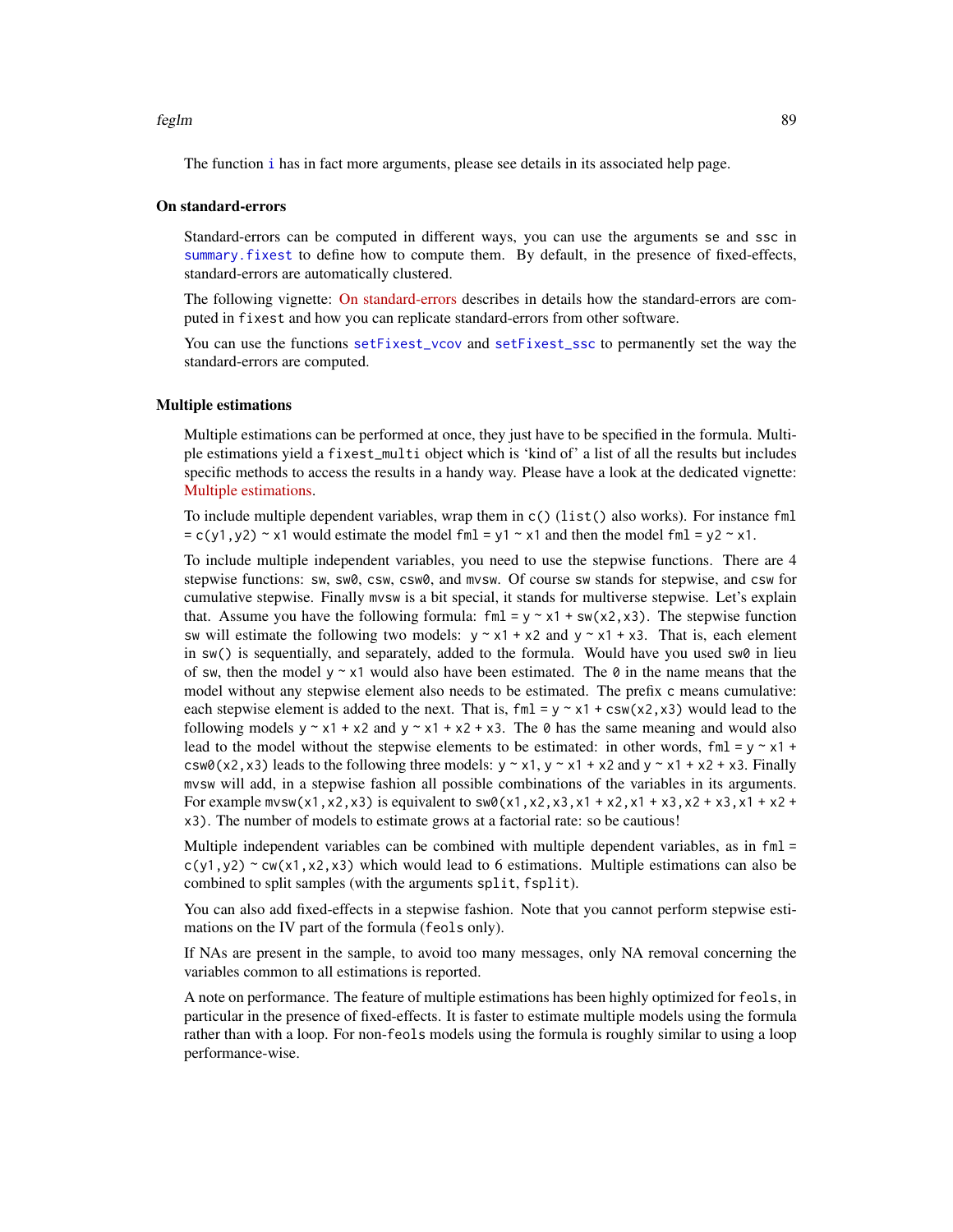#### Argument sliding

When the data set has been set up globally using [setFixest\\_estimation\(](#page-176-0)data = data\_set), the argument vcov can be used implicitly. This means that calls such as  $feols(y \sim x, "HCl")$ , or feols( $y \sim x$ , $\sim$ id), are valid: i) the data is automatically deduced from the global settings, and ii) the vcov is deduced to be the second argument.

# Piping

Although the argument 'data' is placed in second position, the data can be piped to the estimation functions. For example, with R  $>= 4.1$ , mtcars  $|$ > feols(mpg ~ cyl) works as feols(mpg ~ cyl,mtcars).

#### Tricks to estimate multiple LHS

To use multiple dependent variables in fixest estimations, you need to include them in a vector: like in  $c(y1, y2, y3)$ .

First, if names are stored in a vector, they can readily be inserted in a formula to perform multiple estimations using the dot square bracket operator. For instance if  $my_l$  hs = c("y1","y2"), calling fixest with, say feols(.[my\_lhs]  $\sim$  x1, etc) is equivalent to using feols(c(y1,y2)  $\sim$  x1, etc). Beware that this is a special feature unique to the *left-hand-side* of fixest estimations (the default behavior of the DSB operator is to aggregate with sums, see [xpd](#page-228-0)).

Second, you can use a regular expression to grep the left-hand-sides on the fly. When the ..("regex") feature is used naked on the LHS, the variables grepped are inserted into c(). For example ..("Pe") ~ Sepal.Length,iris is equivalent to c(Petal.Length,Petal.Width) ~ Sepal.Length,iris. Beware that this is a special feature unique to the *left-hand-side* of fixest estimations (the default behavior of ..("regex") is to aggregate with sums, see [xpd](#page-228-0)).

#### Dot square bracket operator in formulas

In a formula, the dot square bracket (DSB) operator can: i) create manifold variables at once, or ii) capture values from the current environment and put them verbatim in the formula.

Say you want to include the variables  $x1$  to  $x3$  in your formula. You can use  $xpd(y \sim x.[1:3])$  and you'll get  $y \sim x1 + x2 + x3$ .

To summon values from the environment, simply put the variable in square brackets. For example: for (i in 1:3) xpd(y.[i] ~ x) will create the formulas y1 ~ x to y3 ~ x depending on the value of i.

You can include a full variable from the environment in the same way: for (y in c("a", "b"))  $xpd(. [y] \sim x)$  will create the two formulas a  $\sim x$  and b  $\sim x$ .

The DSB can even be used within variable names, but then the variable must be nested in character form. For example y  $\sim$  . ["x. [1:2]\_sq"] will create y  $\sim$  x1\_sq + x2\_sq. Using the character form is important to avoid a formula parsing error. Double quotes must be used. Note that the character string that is nested will be parsed with the function [dsb](#page-44-0), and thus it will return a vector.

By default, the DSB operator expands vectors into sums. You can add a comma, like in  $[\, , x]$ , to expand with commas–the content can then be used within functions. For instance:  $c(x, [1:2])$ will create  $c(x1, x2)$  (and *not*  $c(x1 + x2)$ ).

In all fixest estimations, this special parsing is enabled, so you don't need to use xpd.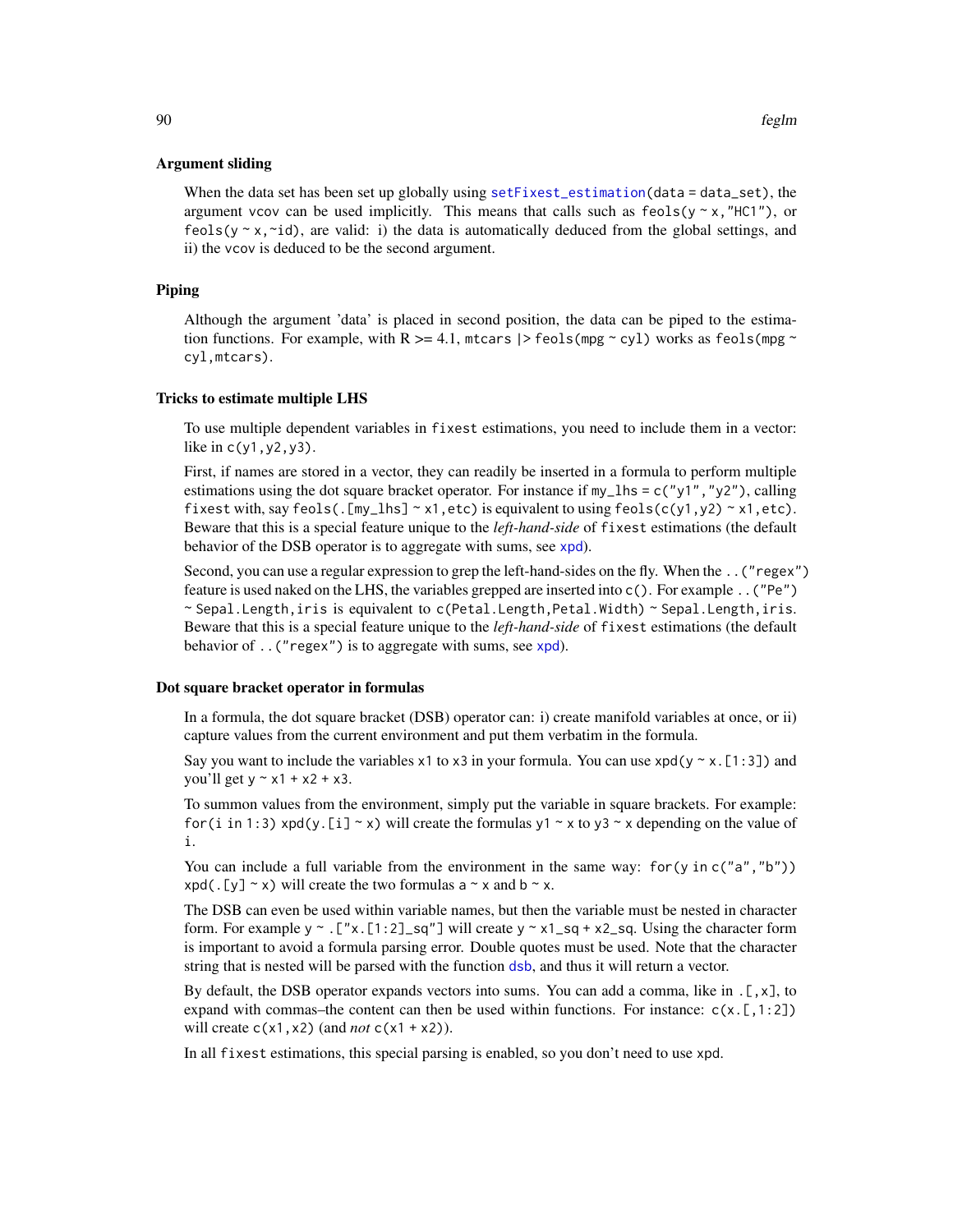You can even use multiple square brackets within a single variable, but then the use of nesting is required. For example, the following  $xpd(y \sim .[7..[letters[1:2]]-.[1:2]"])$  will create y  $\sim a_1 + b_2$ . Remember that the nested character string is parsed with [dsb](#page-44-0), which explains this behavior.

# Author(s)

Laurent Berge

#### References

Berge, Laurent, 2018, "Efficient estimation of maximum likelihood models with multiple fixedeffects: the R package FENmlm." CREA Discussion Papers, 13 ([https://wwwen.uni.lu/content/](https://wwwen.uni.lu/content/download/110162/1299525/file/2018_13) [download/110162/1299525/file/2018\\_13](https://wwwen.uni.lu/content/download/110162/1299525/file/2018_13)).

For models with multiple fixed-effects:

Gaure, Simen, 2013, "OLS with multiple high dimensional category variables", Computational Statistics & Data Analysis 66 pp. 8–18

# See Also

See also [summary.fixest](#page-197-0) to see the results with the appropriate standard-errors, [fixef.fixest](#page-132-0) to extract the fixed-effects coefficients, and the function [etable](#page-55-0) to visualize the results of multiple estimations. And other estimation methods: [feols](#page-112-0), [femlm](#page-91-0), [fenegbin](#page-91-1), [feNmlm](#page-101-0).

#### Examples

```
# Poisson estimation
res = feglm(Sepal.Length ~ Sepal.Width + Petal.Length | Species, iris, "poisson")
# You could also use fepois
res_pois = fepois(Sepal.Length ~ Sepal.Width + Petal.Length | Species, iris)
# With the fit method:
res_fit = feglm.fit(iris$Sepal.Length, iris[, 2:3], iris$Species, "poisson")
# All results are identical:
etable(res, res_pois, res_fit)
# Note that you have many more examples in feols
#
# Multiple estimations:
#
# 6 estimations
est_mult = fepois(c(Ozone, Solar.R) ~ Wind + Temp + csw0(Wind:Temp, Day), airquality)
# We can display the results for the first lhs:
etable(est_mult[lhs = 1])
```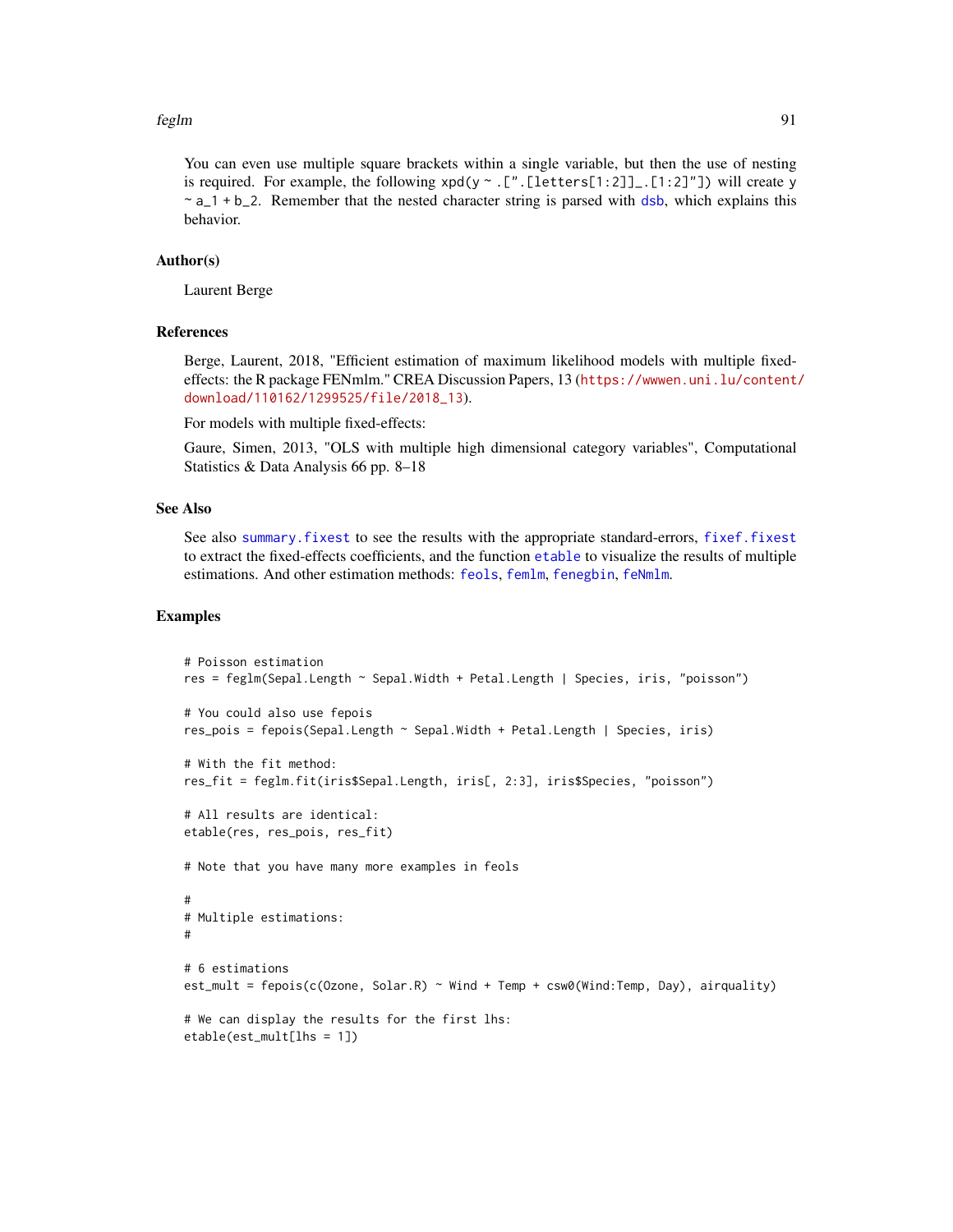```
# And now the second (access can be made by name)
etable(est_mult[lhs = "Solar.R"])
# Now we focus on the two last right hand sides
# (note that .N can be used to specify the last item)
etable(est_mult[rhs = 2:.N])
# Combining with split
est_split = fepois(c(Ozone, Solar.R) ~ sw(poly(Wind, 2), poly(Temp, 2)),
                  airquality, split = ~\sim Month)
# You can display everything at once with the print method
est_split
# Different way of displaying the results with "compact"
summary(est_split, "compact")
# You can still select which sample/LHS/RHS to display
est\_split[sample = 1:2, 1hs = 1, rhs = 1]
```
# <span id="page-91-0"></span>femlm *Fixed-effects maximum likelihood models*

### <span id="page-91-1"></span>Description

This function estimates maximum likelihood models with any number of fixed-effects.

#### Usage

```
femlm(
  fml,
  data,
  family = c("poisson", "negbin", "logit", "gaussian"),
  vcov,
  start = 0,
  fixef,
  fixef.rm = "perfect",
  offset,
  subset,
  split,
  fsplit,
  cluster,
  se,
  ssc,
 panel.id,
  fixef.tol = 1e-05,
  fixef.iter = 10000,
```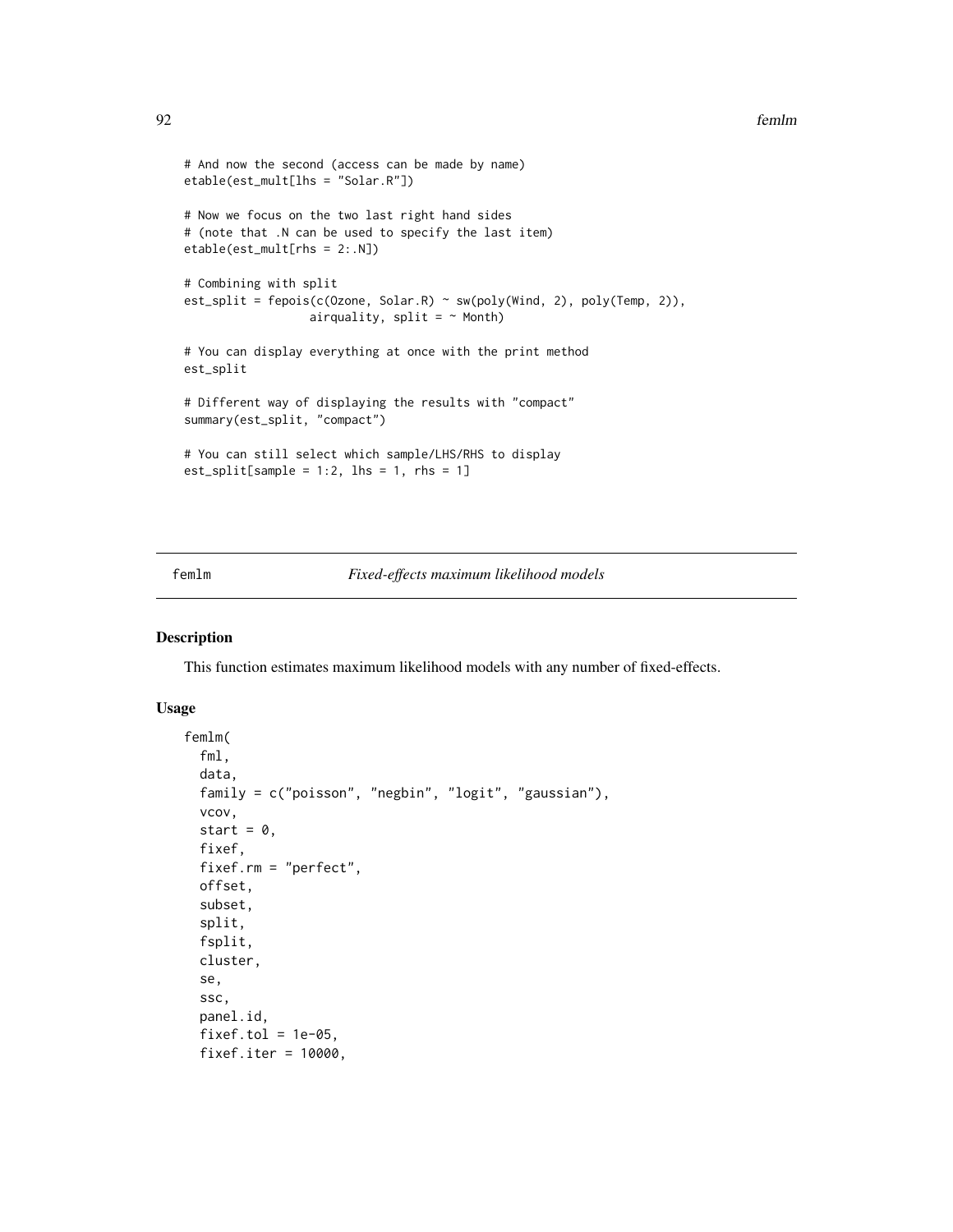```
nthreads = getFixest_nthreads(),
  lean = FALSE,
  verbose = 0.
  warn = TRUE,notes = getFixest_notes(),
  theta.init,
  combine.quick,
  mem.clean = FALSE,
  only.env = FALSE,
  only.coef = FALSE,
  env,
  ...
)
fenegbin(
  fml,
  data,
  vcov,
  theta.init,
  start = 0,
  fixef,
  fixef.rm = "perfect",
  offset,
  subset,
  split,
  fsplit,
  cluster,
  se,
  ssc,
  panel.id,
  fixef.tol = 1e-05,
  fixef.iter = 10000,
  nthreads = getFixest_nthreads(),
  lean = FALSE,
  verbose = 0,
  warn = TRUE,notes = getFixest_notes(),
  combine.quick,
  mem.clean = FALSE,
  only.env = FALSE,
  only.coef = FALSE,
  env,
  ...
```
# )

# Arguments

fml  $\blacktriangle$  A formula representing the relation to be estimated. For example: fml = z $\blacktriangle$ x+y. To include fixed-effects, insert them in this formula using a pipe: e.g. fml =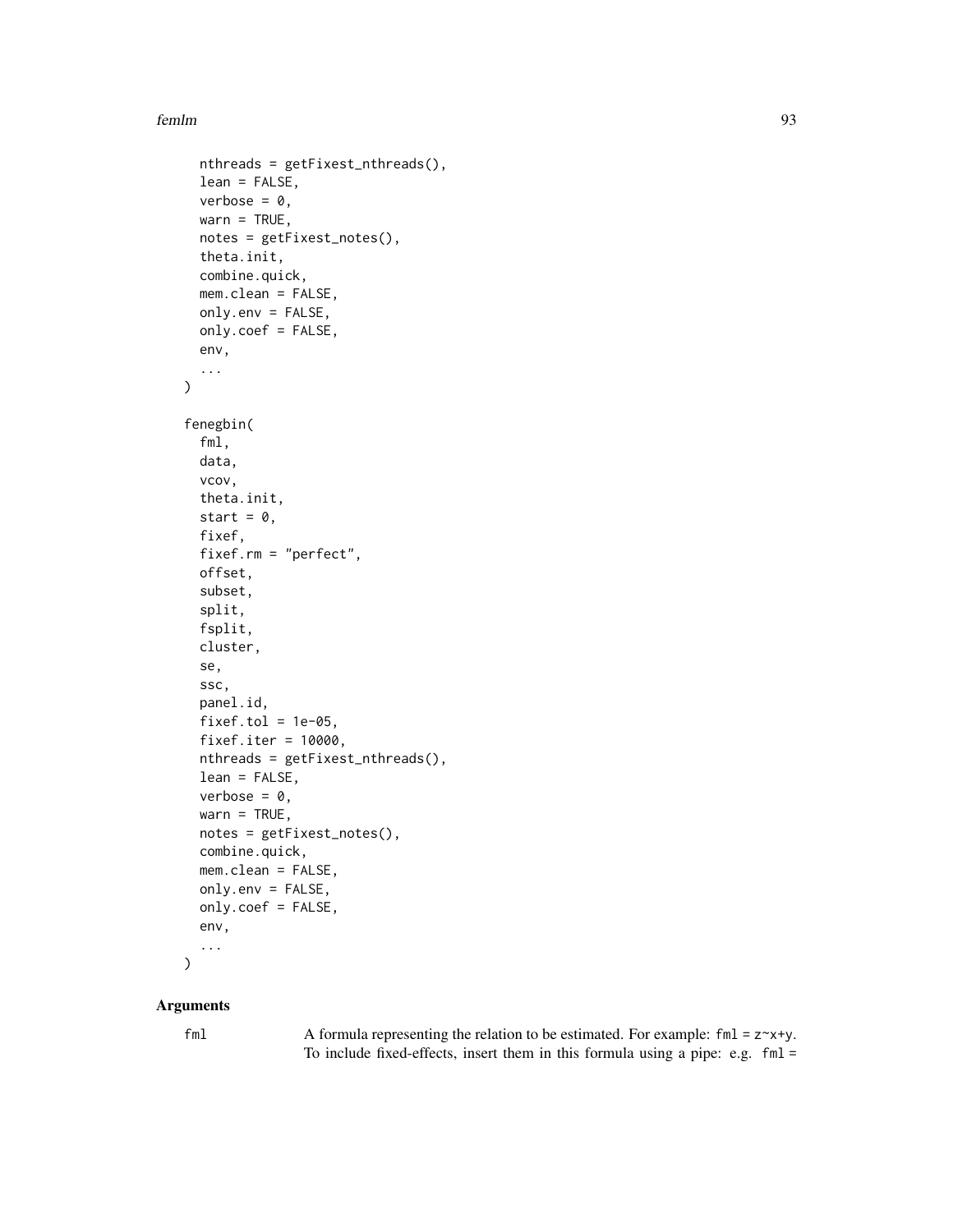|             | z~x+y fixef_1+fixef_2. Multiple estimations can be performed at once: for<br>multiple dep. vars, wrap them in $c()$ : ex $c(y1, y2)$ . For multiple indep. vars,<br>use the stepwise functions: $ex x1 + csw(x2, x3)$ . The formula fml = $c(y1, y2)$<br>$\sim$ x1 + cw0(x2, x3) leads to 6 estimation, see details. Square brackets starting<br>with a dot can be used to call global variables: $y$ . [ $i$ ] $\sim x$ . [1:2] will lead to y3<br>$\sim$ x1 + x2 if i is equal to 3 in the current environment (see details in xpd).                                                                 |
|-------------|--------------------------------------------------------------------------------------------------------------------------------------------------------------------------------------------------------------------------------------------------------------------------------------------------------------------------------------------------------------------------------------------------------------------------------------------------------------------------------------------------------------------------------------------------------------------------------------------------------|
| data        | A data.frame containing the necessary variables to run the model. The vari-<br>ables of the non-linear right hand side of the formula are identified with this<br>data. frame names. Can also be a matrix.                                                                                                                                                                                                                                                                                                                                                                                             |
| family      | Character scalar. It should provide the family. The possible values are "pois-<br>son" (Poisson model with log-link, the default), "negbin" (Negative Binomial<br>model with log-link), "logit" (LOGIT model with log-link), "gaussian" (Gaus-<br>sian model).                                                                                                                                                                                                                                                                                                                                         |
| <b>VCOV</b> | Versatile argument to specify the VCOV. In general, it is either a character scalar<br>equal to a VCOV type, either a formula of the form: vcov_type ~ variables.<br>The VCOV types implemented are: "iid", "hetero" (or "HC1"), "cluster", "twoway",<br>"NW" (or "newey_west"), "DK" (or "driscoll_kraay"), and "conley". It also ac-<br>cepts object from vcov_cluster, vcov_NW, NW, vcov_DK, DK, vcov_conley and<br>conley. It also accepts covariance matrices computed externally. Finally it ac-<br>cepts functions to compute the covariances. See the 'vcov' documentation in the<br>vignette. |
| start       | Starting values for the coefficients. Can be: i) a numeric of length 1 (e.g. start<br>$= 0$ , the default), ii) a numeric vector of the exact same length as the number<br>of variables, or iii) a named vector of any length (the names will be used to<br>initialize the appropriate coefficients).                                                                                                                                                                                                                                                                                                  |
| fixef       | Character vector. The names of variables to be used as fixed-effects. These<br>variables should contain the identifier of each observation (e.g., think of it as a<br>panel identifier). Note that the recommended way to include fixed-effects is to<br>insert them directly in the formula.                                                                                                                                                                                                                                                                                                          |
| fixef.rm    | Can be equal to "perfect" (default), "singleton", "both" or "none". Controls<br>which observations are to be removed. If "perfect", then observations having a<br>fixed-effect with perfect fit (e.g. only 0 outcomes in Poisson estimations) will be<br>removed. If "singleton", all observations for which a fixed-effect appears only<br>once will be removed. The meaning of "both" and "none" is direct.                                                                                                                                                                                          |
| offset      | A formula or a numeric vector. An offset can be added to the estimation. If equal<br>to a formula, it should be of the form (for example) $\sim 0.5 \times x \times 2$ . This offset is<br>linearly added to the elements of the main formula 'fml'.                                                                                                                                                                                                                                                                                                                                                   |
| subset      | A vector (logical or numeric) or a one-sided formula. If provided, then the<br>estimation will be performed only on the observations defined by this argument.                                                                                                                                                                                                                                                                                                                                                                                                                                         |
| split       | A one sided formula representing a variable (eg split = $\sim$ var) or a vector. If<br>provided, the sample is split according to the variable and one estimation is per-<br>formed for each value of that variable. If you also want to include the estimation<br>for the full sample, use the argument fsplit instead.                                                                                                                                                                                                                                                                               |
| fsplit      | A one sided formula representing a variable (eg split = $\sim$ var) or a vector. If<br>provided, the sample is split according to the variable and one estimation is                                                                                                                                                                                                                                                                                                                                                                                                                                   |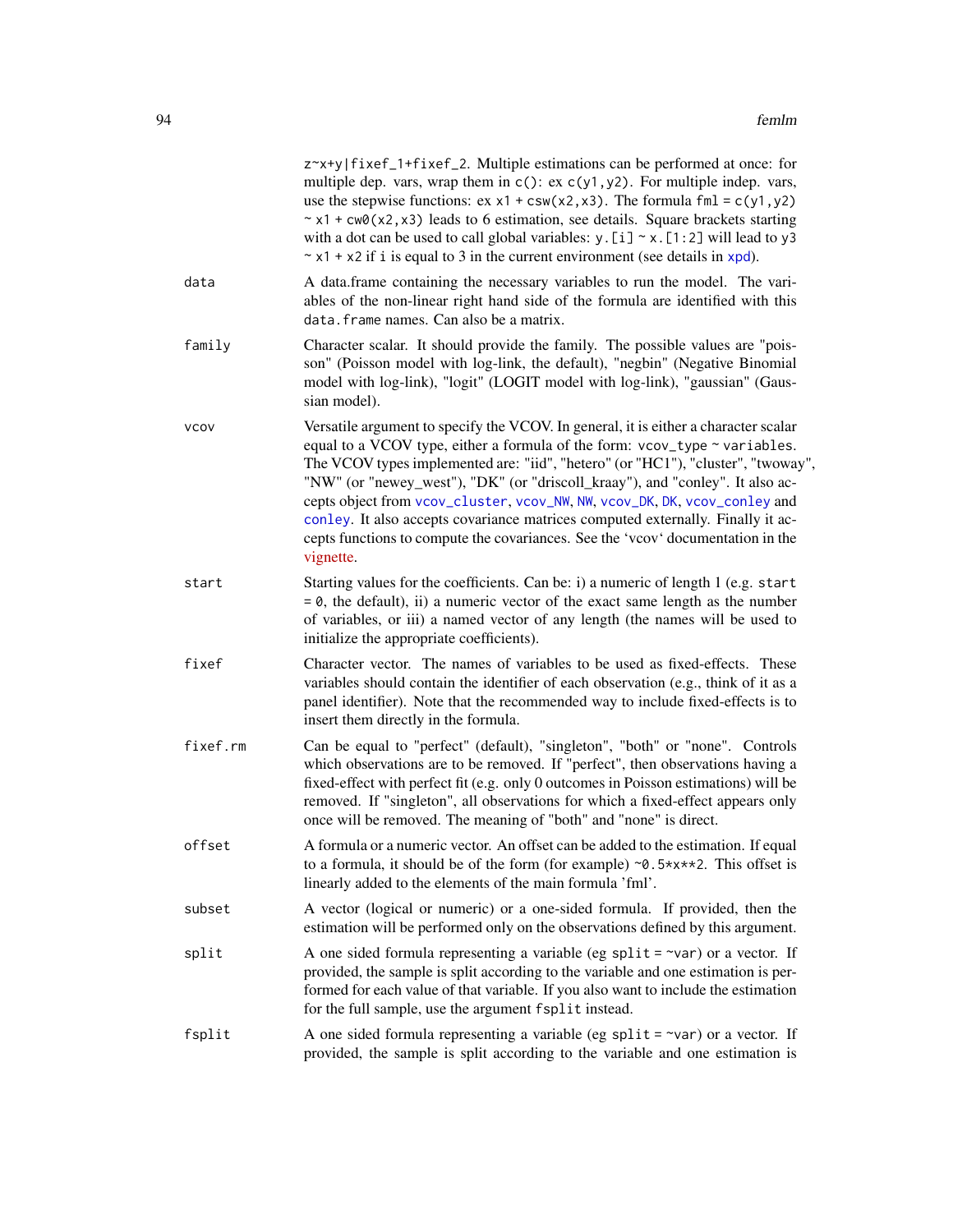|            | performed for each value of that variable. This argument is the same as split but<br>also includes the full sample as the first estimation.                                                                                                                                                                                                                                                                                                                                                                                                                                                                                                                                                                                                                                                                     |
|------------|-----------------------------------------------------------------------------------------------------------------------------------------------------------------------------------------------------------------------------------------------------------------------------------------------------------------------------------------------------------------------------------------------------------------------------------------------------------------------------------------------------------------------------------------------------------------------------------------------------------------------------------------------------------------------------------------------------------------------------------------------------------------------------------------------------------------|
| cluster    | Tells how to cluster the standard-errors (if clustering is requested). Can be either<br>a list of vectors, a character vector of variable names, a formula or an integer vec-<br>tor. Assume we want to perform 2-way clustering over var1 and var2 contained<br>in the data.frame base used for the estimation. All the following cluster argu-<br>ments are valid and do the same thing: cluster = base[, c("var1", "var2")],<br>cluster = $c("var1", "var2"),$ cluster = $var1+var2$ . If the two variables<br>were used as fixed-effects in the estimation, you can leave it blank with vcov<br>$=$ "twoway" (assuming var1 [resp. var2] was the 1st [res. 2nd] fixed-effect).<br>You can interact two variables using $\land$ with the following syntax: cluster =<br>~var1^var2 or cluster = "var1^var2". |
| se         | Character scalar. Which kind of standard error should be computed: "standard",<br>"hetero", "cluster", "twoway", "threeway" or "fourway"? By default if there<br>are clusters in the estimation: $se = "cluster",$ otherwise $se = "iid".$ Note that<br>this argument is deprecated, you should use vcov instead.                                                                                                                                                                                                                                                                                                                                                                                                                                                                                               |
| ssc        | An object of class ssc. type obtained with the function ssc. Represents how<br>the degree of freedom correction should be done. You must use the function ssc<br>for this argument. The arguments and defaults of the function ssc are: adj<br>= TRUE, fixef.K="nested", cluster.adj = TRUE, cluster.df = "min", t.df<br>= "min", fixef.force_exact=FALSE). See the help of the function ssc for<br>details.                                                                                                                                                                                                                                                                                                                                                                                                    |
| panel.id   | The panel identifiers. Can either be: i) a one sided formula (e.g. panel $id =$<br>~id+time), ii) a character vector of length 2 (e.g. panel.id=c('id','time'),<br>or iii) a character scalar of two variables separated by a comma (e.g. panel.id='id, time').<br>Note that you can combine variables with $\wedge$ only inside formulas (see the dedi-<br>cated section in feols).                                                                                                                                                                                                                                                                                                                                                                                                                            |
| fixef.tol  | Precision used to obtain the fixed-effects. Defaults to 1e-5. It corresponds to the<br>maximum absolute difference allowed between two coefficients of successive it-<br>erations. Argument fixef.tol cannot be lower than 10000*. Machine\$double.eps.<br>Note that this parameter is dynamically controlled by the algorithm.                                                                                                                                                                                                                                                                                                                                                                                                                                                                                 |
| fixef.iter | Maximum number of iterations in fixed-effects algorithm (only in use for 2+<br>fixed-effects). Default is 10000.                                                                                                                                                                                                                                                                                                                                                                                                                                                                                                                                                                                                                                                                                                |
| nthreads   | The number of threads. Can be: a) an integer lower than, or equal to, the max-<br>imum number of threads; b) 0: meaning all available threads will be used; c) a<br>number strictly between 0 and 1 which represents the fraction of all threads to<br>use. The default is to use 50% of all threads. You can set permanently the num-<br>ber of threads used within this package using the function setFixest_nthreads.                                                                                                                                                                                                                                                                                                                                                                                        |
| lean       | Logical, default is FALSE. If TRUE then all large objects are removed from the<br>returned result: this will save memory but will block the possibility to use many<br>methods. It is recommended to use the arguments se or cluster to obtain<br>the appropriate standard-errors at estimation time, since obtaining different SEs<br>won't be possible afterwards.                                                                                                                                                                                                                                                                                                                                                                                                                                            |

verbose Integer, default is 0. It represents the level of information that should be reported during the optimisation process. If verbose=0: nothing is reported. If verbose=1: the value of the coefficients and the likelihood are reported. If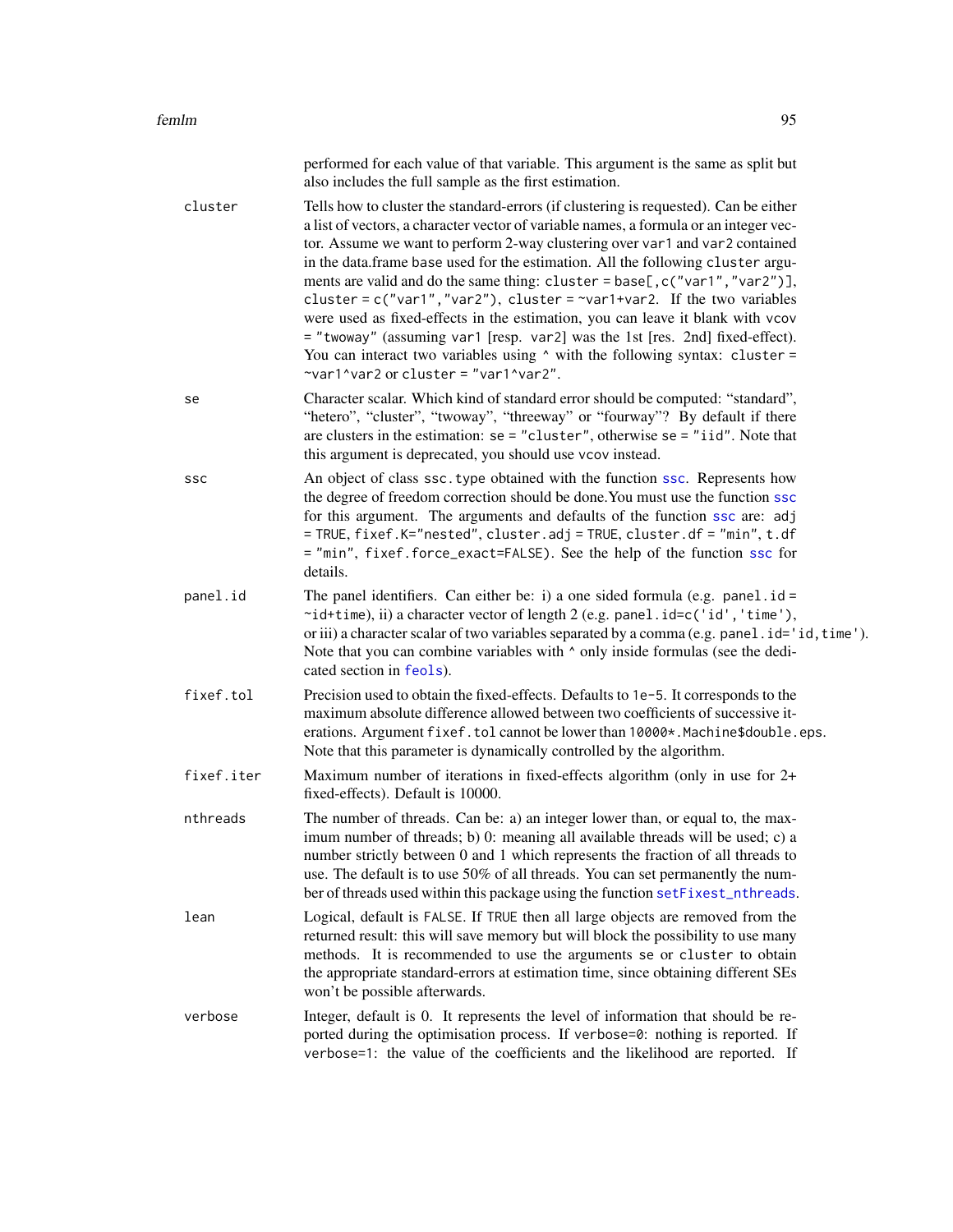|       |               | verbose=2: $1 +$ information on the computing time of the null model, the fixed-<br>effects coefficients and the hessian are reported.                                                                                                                                                                                                                                                                                                                                                                                                                                                                                                                                                    |
|-------|---------------|-------------------------------------------------------------------------------------------------------------------------------------------------------------------------------------------------------------------------------------------------------------------------------------------------------------------------------------------------------------------------------------------------------------------------------------------------------------------------------------------------------------------------------------------------------------------------------------------------------------------------------------------------------------------------------------------|
| warn  |               | Logical, default is TRUE. Whether warnings should be displayed (concerns warn-<br>ings relating to convergence state).                                                                                                                                                                                                                                                                                                                                                                                                                                                                                                                                                                    |
| notes |               | Logical. By default, two notes are displayed: when NAs are removed (to show<br>additional information) and when some observations are removed because of<br>only 0 (or 0/1) outcomes in a fixed-effect setup (in Poisson/Neg. Bin./Logit<br>models). To avoid displaying these messages, you can set notes = FALSE. You<br>can remove these messages permanently by using setFixest_notes(FALSE).                                                                                                                                                                                                                                                                                         |
|       | theta.init    | Positive numeric scalar. The starting value of the dispersion parameter if family="negbin".<br>By default, the algorithm uses as a starting value the theta obtained from the<br>model with only the intercept.                                                                                                                                                                                                                                                                                                                                                                                                                                                                           |
|       | combine.quick | Logical. When you combine different variables to transform them into a single<br>fixed-effects you can do e.g. $y \sim x$   paste(var1, var2). The algorithm pro-<br>vides a shorthand to do the same operation: $y \sim x$   var1^var2. Because pasting<br>variables is a costly operation, the internal algorithm may use a numerical trick<br>to hasten the process. The cost of doing so is that you lose the labels. If you are<br>interested in getting the value of the fixed-effects coefficients after the estima-<br>tion, you should use combine. quick = FALSE. By default it is equal to FALSE if<br>the number of observations is lower than 50,000, and to TRUE otherwise. |
|       | mem.clean     | Logical, default is FALSE. Only to be used if the data set is large compared to<br>the available RAM. If TRUE then intermediary objects are removed as much as<br>possible and gc is run before each substantial C++ section in the internal code<br>to avoid memory issues.                                                                                                                                                                                                                                                                                                                                                                                                              |
|       | only.env      | (Advanced users.) Logical, default is FALSE. If TRUE, then only the environment<br>used to make the estimation is returned.                                                                                                                                                                                                                                                                                                                                                                                                                                                                                                                                                               |
|       | only.coef     | Logical, default is FALSE. If TRUE, then only the estimated coefficients are re-<br>turned. Note that the length of the vector returned is always the length of the<br>number of coefficients to be estimated: this means that the variables found to be<br>collinear are returned with an NA value.                                                                                                                                                                                                                                                                                                                                                                                      |
| env   |               | (Advanced users.) A fixest environment created by a fixest estimation with<br>only.env = TRUE. Default is missing. If provided, the data from this environ-<br>ment will be used to perform the estimation.                                                                                                                                                                                                                                                                                                                                                                                                                                                                               |
|       |               | Not currently used.                                                                                                                                                                                                                                                                                                                                                                                                                                                                                                                                                                                                                                                                       |

# Details

Note that the functions [feglm](#page-79-0) and [femlm](#page-91-0) provide the same results when using the same families but differ in that the latter is a direct maximum likelihood optimization (so the two can really have different convergence rates).

# Value

A fixest object. Note that fixest objects contain many elements and most of them are for internal use, they are presented here only for information. To access them, it is safer to use the user-level methods (e.g. [vcov.fixest](#page-214-0), [resid.fixest](#page-166-0), etc) or functions (like for instance [fitstat](#page-125-0) to access any fit statistic).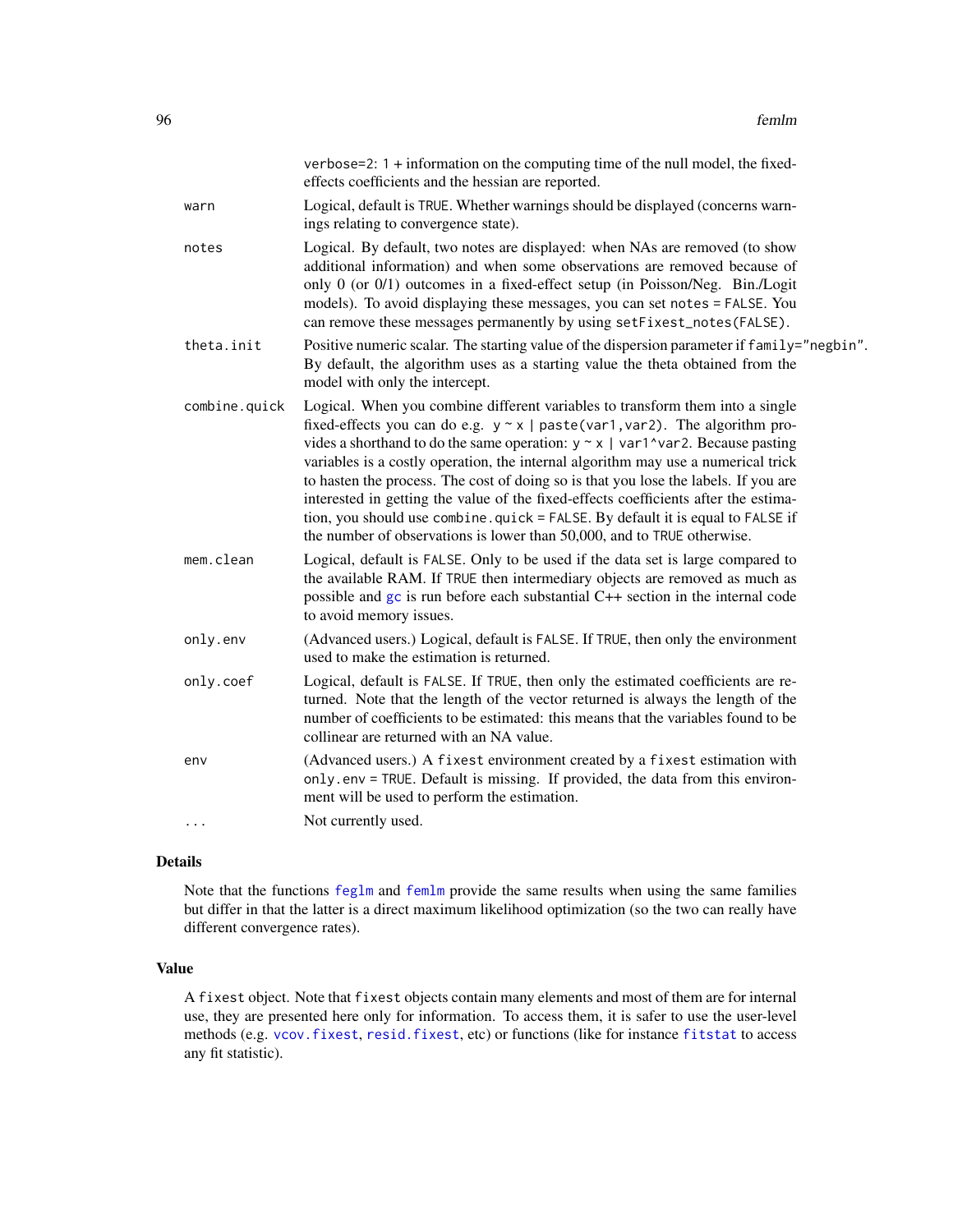| nobs          | The number of observations.                                                                                                                                                                                                                                   |
|---------------|---------------------------------------------------------------------------------------------------------------------------------------------------------------------------------------------------------------------------------------------------------------|
| fml           | The linear formula of the call.                                                                                                                                                                                                                               |
| call          | The call of the function.                                                                                                                                                                                                                                     |
| method        | The method used to estimate the model.                                                                                                                                                                                                                        |
| family        | The family used to estimate the model.                                                                                                                                                                                                                        |
| $fml$ _all    | A list containing different parts of the formula. Always contain the linear for-<br>mula. Then, if relevant: fixef: the fixed-effects; NL: the non linear part of the<br>formula.                                                                             |
| nparams       | The number of parameters of the model.                                                                                                                                                                                                                        |
| fixef_vars    | The names of each fixed-effect dimension.                                                                                                                                                                                                                     |
| fixef_id      | The list (of length the number of fixed-effects) of the fixed-effects identifiers for<br>each observation.                                                                                                                                                    |
| fixef_sizes   | The size of each fixed-effect (i.e. the number of unique identifier for each fixed-<br>effect dimension).                                                                                                                                                     |
| convStatus    | Logical, convergence status.                                                                                                                                                                                                                                  |
| message       | The convergence message from the optimization procedures.                                                                                                                                                                                                     |
| obs_selection | (When relevant.) List containing vectors of integers. It represents the sequential<br>selection of observation vis a vis the original data set.                                                                                                               |
| fixef_removed | (When relevant.) In the case there were fixed-effects and some observations<br>were removed because of only 0/1 outcome within a fixed-effect, it gives the<br>list (for each fixed-effect dimension) of the fixed-effect identifiers that were re-<br>moved. |
| coefficients  | The named vector of estimated coefficients.                                                                                                                                                                                                                   |
| coeftable     | The table of the coefficients with their standard errors, z-values and p-values.                                                                                                                                                                              |
| loglik        | The log-likelihood.                                                                                                                                                                                                                                           |
| iterations    | Number of iterations of the algorithm.                                                                                                                                                                                                                        |
| $11$ _nu $11$ | Log-likelihood of the null model (i.e. with the intercept only).                                                                                                                                                                                              |
| ll_fe_only    | Log-likelihood of the model with only the fixed-effects.                                                                                                                                                                                                      |
| ssr_null      | Sum of the squared residuals of the null model (containing only with the inter-<br>cept).                                                                                                                                                                     |
| pseudo_r2     | The adjusted pseudo R2.                                                                                                                                                                                                                                       |
| fitted.values | The fitted values are the expected value of the dependent variable for the fitted<br>model: that is $E(Y X)$ .                                                                                                                                                |
| residuals     | The residuals (y minus the fitted values).                                                                                                                                                                                                                    |
| sq.cor        | Squared correlation between the dependent variable and the expected predictor<br>(i.e. fitted.values) obtained by the estimation.                                                                                                                             |
| hessian       | The Hessian of the parameters.                                                                                                                                                                                                                                |
| cov.iid       | The variance-covariance matrix of the parameters.                                                                                                                                                                                                             |
| se            | The standard-error of the parameters.                                                                                                                                                                                                                         |
| scores        | The matrix of the scores (first derivative for each observation).                                                                                                                                                                                             |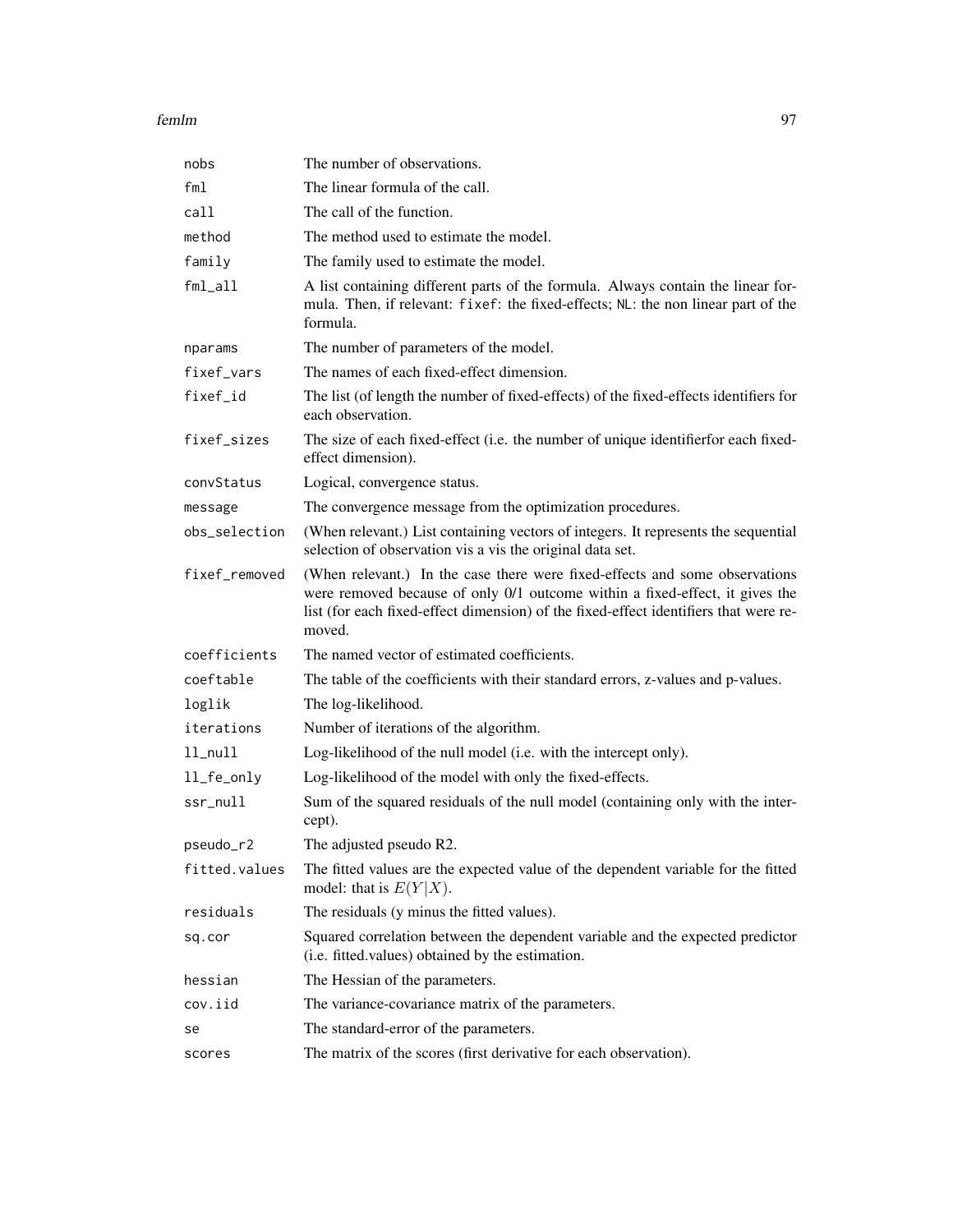| residuals | The difference between the dependent variable and the expected predictor. |
|-----------|---------------------------------------------------------------------------|
| sumFE     | The sum of the fixed-effects coefficients for each observation.           |
| offset    | (When relevant.) The offset formula.                                      |
| weights   | (When relevant.) The weights formula.                                     |

#### Combining the fixed-effects

You can combine two variables to make it a new fixed-effect using  $\wedge$ . The syntax is as follows: fe\_1^fe\_2. Here you created a new variable which is the combination of the two variables fe\_1 and fe\_2. This is identical to doing paste0(fe\_1,"\_", fe\_2) but more convenient.

Note that pasting is a costly operation, especially for large data sets. Thus, the internal algorithm uses a numerical trick which is fast, but the drawback is that the identity of each observation is lost (i.e. they are now equal to a meaningless number instead of being equal to paste $\theta$ (fe\_1,"\_",fe\_2)). These "identities" are useful only if you're interested in the value of the fixed-effects (that you can extract with [fixef.fixest](#page-132-0)). If you're only interested in coefficients of the variables, it doesn't matter. Anyway, you can use combine.quick = FALSE to tell the internal algorithm to use paste instead of the numerical trick. By default, the numerical trick is performed only for large data sets.

# Lagging variables

To use leads/lags of variables in the estimation, you can: i) either provide the argument panel.id, ii) either set your data set as a panel with the function [panel](#page-150-0). Doing either of the two will give you acceess to the lagging functions [l](#page-78-0), [f](#page-78-1) and [d](#page-78-0).

You can provide several leads/lags/differences at once: e.g. if your formula is equal to  $f(y)$  ~  $l(x,-1:1)$ , it means that the dependent variable is equal to the lead of y, and you will have as exp[l](#page-78-0)anatory variables the lead of  $x1$ ,  $x1$  and the lag of  $x1$ . See the examples in function 1 for more details.

# Interactions

You can interact a numeric variable with a "factor-like" variable by using i(factor\_var,continuous\_var,ref), where continuous\_var will be interacted with each value of factor\_var and the argument ref is a value of factor\_var taken as a reference (optional).

Using this specific way to create interactions leads to a different display of the interacted values in [etable](#page-55-0) and offers a special representation of the interacted coefficients in the function [coefplot](#page-18-0). See examples.

It is important to note that \*if you do not care about the standard-errors of the interactions<sup>\*</sup>, then you can add interactions in the fixed-effects part of the formula, it will be incomparably faster (using the syntax factor\_var[continuous\_var], as explained in the section "Varying slopes").

The function [i](#page-136-0) has in fact more arguments, please see details in its associated help page.

# On standard-errors

Standard-errors can be computed in different ways, you can use the arguments se and ssc in [summary.fixest](#page-197-0) to define how to compute them. By default, in the presence of fixed-effects, standard-errors are automatically clustered.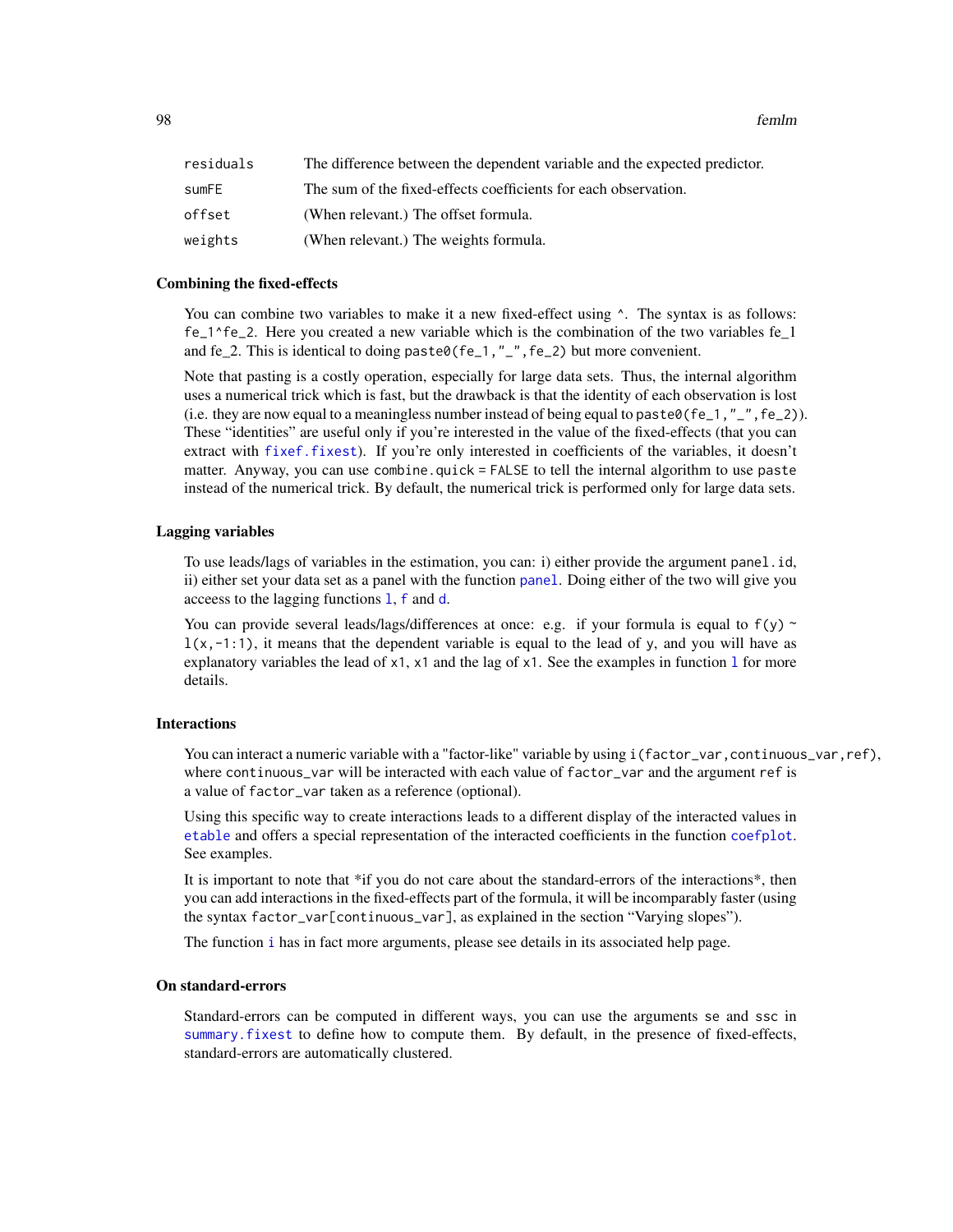The following vignette: [On standard-errors](https://lrberge.github.io/fixest/articles/standard_errors.html) describes in details how the standard-errors are computed in fixest and how you can replicate standard-errors from other software.

You can use the functions [setFixest\\_vcov](#page-184-0) and [setFixest\\_ssc](#page-186-1) to permanently set the way the standard-errors are computed.

#### Multiple estimations

Multiple estimations can be performed at once, they just have to be specified in the formula. Multiple estimations yield a fixest\_multi object which is 'kind of' a list of all the results but includes specific methods to access the results in a handy way. Please have a look at the dedicated vignette: [Multiple estimations.](https://lrberge.github.io/fixest/articles/multiple_estimations.html)

To include multiple dependent variables, wrap them in c() (list() also works). For instance fml  $= c(y1, y2)$  ~ x1 would estimate the model fml = y1 ~ x1 and then the model fml = y2 ~ x1.

To include multiple independent variables, you need to use the stepwise functions. There are 4 stepwise functions: sw, sw0, csw, csw0, and mvsw. Of course sw stands for stepwise, and csw for cumulative stepwise. Finally mvsw is a bit special, it stands for multiverse stepwise. Let's explain that. Assume you have the following formula: fml =  $y \sim x1 + sw(x2, x3)$ . The stepwise function sw will estimate the following two models:  $y \sim x1 + x2$  and  $y \sim x1 + x3$ . That is, each element in  $sw()$  is sequentially, and separately, added to the formula. Would have you used  $sw0$  in lieu of sw, then the model y  $\sim x1$  would also have been estimated. The 0 in the name means that the model without any stepwise element also needs to be estimated. The prefix c means cumulative: each stepwise element is added to the next. That is,  $fm1 = y \sim x1 + csw(x2, x3)$  would lead to the following models  $y \sim x1 + x2$  and  $y \sim x1 + x2 + x3$ . The 0 has the same meaning and would also lead to the model without the stepwise elements to be estimated: in other words,  $fml = y \sim x1 +$ csw0(x2,x3) leads to the following three models:  $y \sim x1$ ,  $y \sim x1 + x2$  and  $y \sim x1 + x2 + x3$ . Finally mvsw will add, in a stepwise fashion all possible combinations of the variables in its arguments. For example  $m \times (x1, x2, x3)$  is equivalent to  $\sin(8x1, x2, x3, x1 + x2, x1 + x3, x2 + x3, x1 + x2 + x3)$ x3). The number of models to estimate grows at a factorial rate: so be cautious!

Multiple independent variables can be combined with multiple dependent variables, as in  $fml =$  $c(y1,y2)$  ~ cw(x1,x2,x3) which would lead to 6 estimations. Multiple estimations can also be combined to split samples (with the arguments split, fsplit).

You can also add fixed-effects in a stepwise fashion. Note that you cannot perform stepwise estimations on the IV part of the formula (feols only).

If NAs are present in the sample, to avoid too many messages, only NA removal concerning the variables common to all estimations is reported.

A note on performance. The feature of multiple estimations has been highly optimized for feols, in particular in the presence of fixed-effects. It is faster to estimate multiple models using the formula rather than with a loop. For non-feols models using the formula is roughly similar to using a loop performance-wise.

### Argument sliding

When the data set has been set up globally using set  $Fixest_{est}$  is  $dt$  and  $dt$  and  $dt$  and  $dt$  and  $dt$  and  $dt$  and  $dt$  and  $dt$  and  $dt$  and  $dt$  and  $dt$  and  $dt$  and  $dt$  and  $dt$  and  $dt$  and  $dt$  and  $dt$  and  $dt$  and  $dt$  and  $dt$  argument vcov can be used implicitly. This means that calls such as  $feols(y \sim x, "HCl")$ , or feols( $y \sim x$ , $\sim$ id), are valid: i) the data is automatically deduced from the global settings, and ii) the vcov is deduced to be the second argument.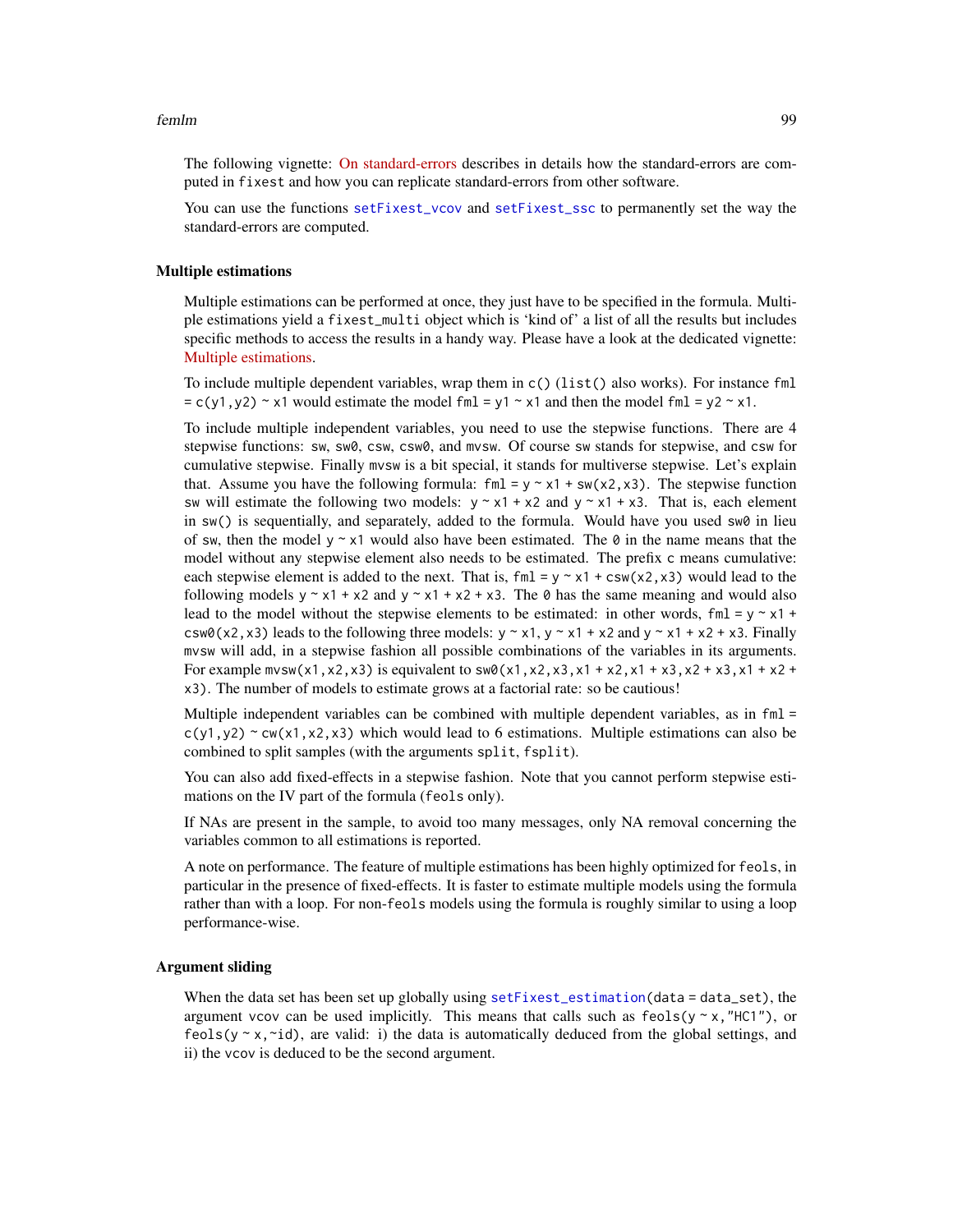# Piping

Although the argument 'data' is placed in second position, the data can be piped to the estimation functions. For example, with R  $>= 4.1$ , mtcars  $|>$  feols(mpg ~ cyl) works as feols(mpg ~ cyl,mtcars).

#### Tricks to estimate multiple LHS

To use multiple dependent variables in fixest estimations, you need to include them in a vector: like in c(y1,y2,y3).

First, if names are stored in a vector, they can readily be inserted in a formula to perform multiple estimations using the dot square bracket operator. For instance if  $my_l$  hs = c("y1", "y2"), calling fixest with, say feols(. [my\_lhs]  $\sim x1$ , etc) is equivalent to using feols(c(y1,y2)  $\sim x1$ , etc). Beware that this is a special feature unique to the *left-hand-side* of fixest estimations (the default behavior of the DSB operator is to aggregate with sums, see [xpd](#page-228-0)).

Second, you can use a regular expression to grep the left-hand-sides on the fly. When the ..("regex") feature is used naked on the LHS, the variables grepped are inserted into c(). For example ..("Pe")  $\sim$  Sepal.Length, iris is equivalent to c(Petal.Length,Petal.Width)  $\sim$  Sepal.Length, iris. Beware that this is a special feature unique to the *left-hand-side* of fixest estimations (the default behavior of ..("regex") is to aggregate with sums, see [xpd](#page-228-0)).

#### Dot square bracket operator in formulas

In a formula, the dot square bracket (DSB) operator can: i) create manifold variables at once, or ii) capture values from the current environment and put them verbatim in the formula.

Say you want to include the variables x1 to x3 in your formula. You can use  $xpd(y \sim x.[1:3])$  and you'll get  $y \sim x1 + x2 + x3$ .

To summon values from the environment, simply put the variable in square brackets. For example: for (i in 1:3) xpd(y. [i]  $\sim$  x) will create the formulas y1  $\sim$  x to y3  $\sim$  x depending on the value of i.

You can include a full variable from the environment in the same way: for (y in c("a", "b"))  $xpd(. [y] \sim x)$  will create the two formulas a  $\sim x$  and b  $\sim x$ .

The DSB can even be used within variable names, but then the variable must be nested in character form. For example y  $\sim$  . ["x. [1:2]\_sq"] will create y  $\sim$  x1\_sq + x2\_sq. Using the character form is important to avoid a formula parsing error. Double quotes must be used. Note that the character string that is nested will be parsed with the function [dsb](#page-44-0), and thus it will return a vector.

By default, the DSB operator expands vectors into sums. You can add a comma, like in  $[\, , x \, ]$ , to expand with commas–the content can then be used within functions. For instance:  $c(x, [1:2])$ will create  $c(x1, x2)$  (and *not*  $c(x1 + x2)$ ).

In all fixest estimations, this special parsing is enabled, so you don't need to use xpd.

You can even use multiple square brackets within a single variable, but then the use of nesting is required. For example, the following  $xpd(y \sim .[$ ".[letters[1:2]]\_.[1:2]"]) will create y  $\sim$  a<sub>1</sub>+b<sub>-2</sub>. Remember that the nested character string is parsed with [dsb](#page-44-0), which explains this behavior.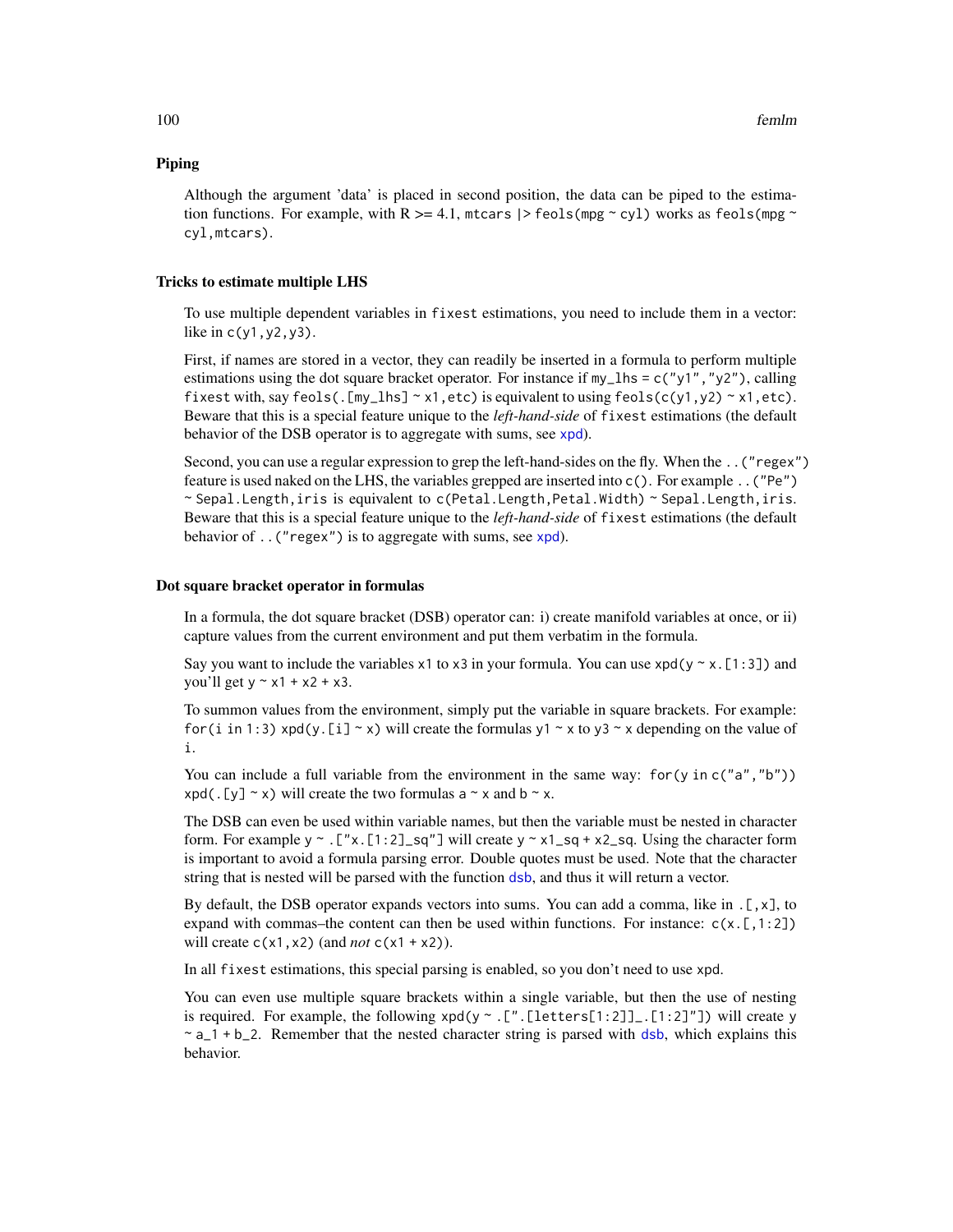### Author(s)

Laurent Berge

#### References

Berge, Laurent, 2018, "Efficient estimation of maximum likelihood models with multiple fixedeffects: the R package FENmlm." CREA Discussion Papers, 13 ([https://wwwen.uni.lu/content/](https://wwwen.uni.lu/content/download/110162/1299525/file/2018_13) [download/110162/1299525/file/2018\\_13](https://wwwen.uni.lu/content/download/110162/1299525/file/2018_13)).

For models with multiple fixed-effects:

Gaure, Simen, 2013, "OLS with multiple high dimensional category variables", Computational Statistics & Data Analysis 66 pp. 8–18

On the unconditionnal Negative Binomial model:

Allison, Paul D and Waterman, Richard P, 2002, "Fixed-Effects Negative Binomial Regression Models", Sociological Methodology 32(1) pp. 247–265

# See Also

See also [summary.fixest](#page-197-0) to see the results with the appropriate standard-errors, [fixef.fixest](#page-132-0) to extract the fixed-effects coefficients, and the function [etable](#page-55-0) to visualize the results of multiple estimations. And other estimation methods: [feols](#page-112-0), [feglm](#page-79-0), [fepois](#page-79-1), [feNmlm](#page-101-0).

#### Examples

```
# Load trade data
data(trade)
# We estimate the effect of distance on trade => we account for 3 fixed-effects
# 1) Poisson estimation
est_pois = femlm(Euros ~ log(dist_km) | Origin + Destination + Product, trade)
# 2) Log-Log Gaussian estimation (with same FEs)
est_gaus = update(est_pois, log(Euros+1) \sim ., family = "gaussian")
# Comparison of the results using the function etable
etable(est_pois, est_gaus)
# Now using two way clustered standard-errors
etable(est_pois, est_gaus, se = "twoway")
# Comparing different types of standard errors
sum_hetero = summary(est_pois, se = "hetero")
sum_oneway = summary(est_pois, se = "cluster")
sum_twoway = summary(est_pois, se = "twoway")
sum_threeway = summary(est_pois, se = "threeway")
etable(sum_hetero, sum_oneway, sum_twoway, sum_threeway)
#
# Multiple estimations:
```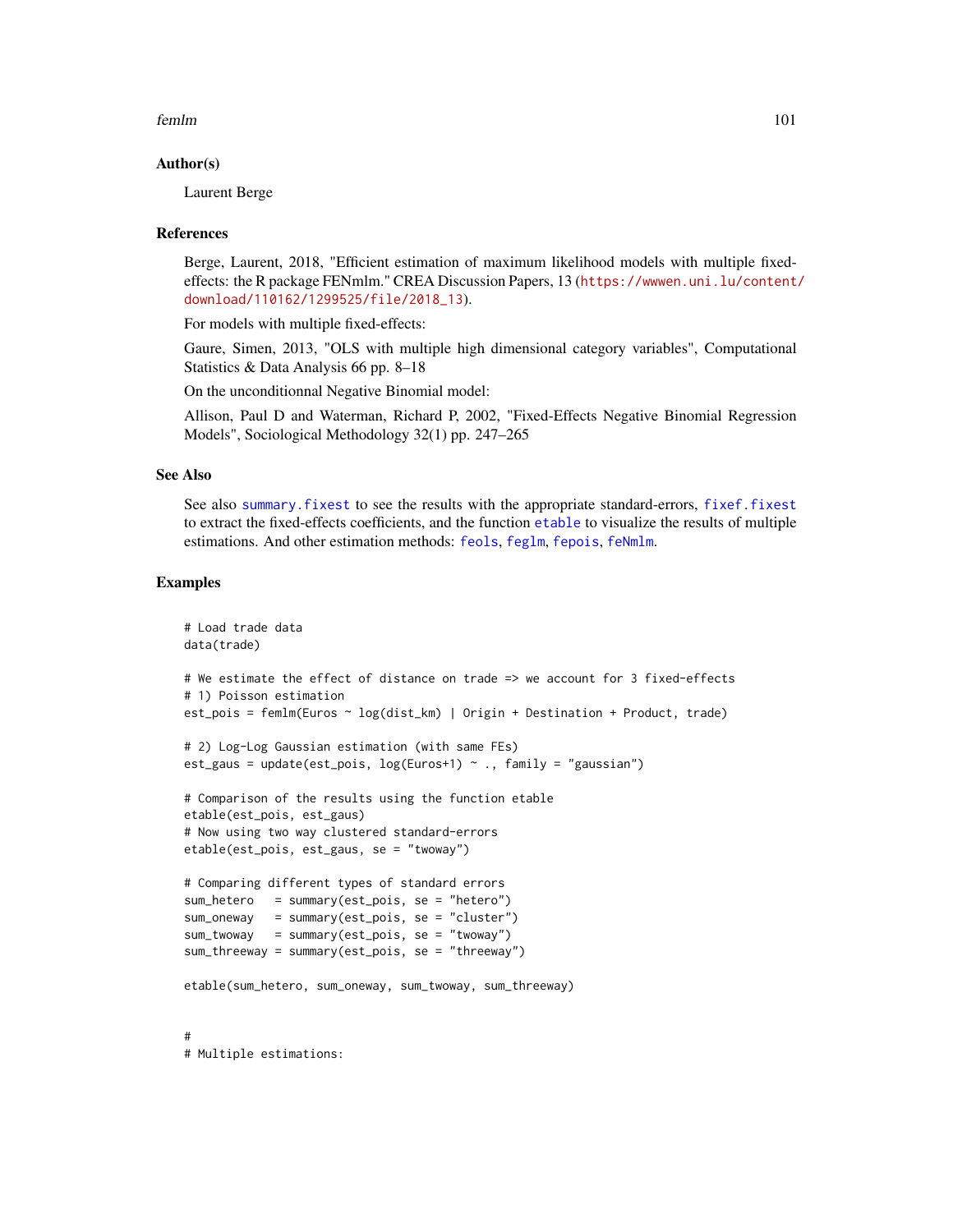```
# 6 estimations
est_mult = femlm(c(Ozone, Solar.R) ~ Wind + Temp + csw0(Wind:Temp, Day), airquality)
# We can display the results for the first lhs:
etable(est_mult[lhs = 1])
# And now the second (access can be made by name)
etable(est_mult[lhs = "Solar.R"])
# Now we focus on the two last right hand sides
# (note that .N can be used to specify the last item)
etable(est_mult[rhs = 2:.N])
# Combining with split
est_split = fepois(c(Ozone, Solar.R) ~ sw(poly(Wind, 2), poly(Temp, 2)),
                  airquality, split = \sim Month)
# You can display everything at once with the print method
est_split
# Different way of displaying the results with "compact"
summary(est_split, "compact")
# You can still select which sample/LHS/RHS to display
est\_split[sample = 1:2, 1hs = 1, rhs = 1]
```
<span id="page-101-0"></span>feNmlm *Fixed effects nonlinear maximum likelihood models*

# Description

This function estimates maximum likelihood models (e.g., Poisson or Logit) with non-linear in parameters right-hand-sides and is efficient to handle any number of fixed effects. If you do not use non-linear in parameters right-hand-side, use [femlm](#page-91-0) or [feglm](#page-79-0) instead (their design is simpler).

## Usage

```
feNmlm(
  fml.
  data,
  family = c("poisson", "negbin", "logit", "gaussian"),
 NL.fml,
  vcov,
```
#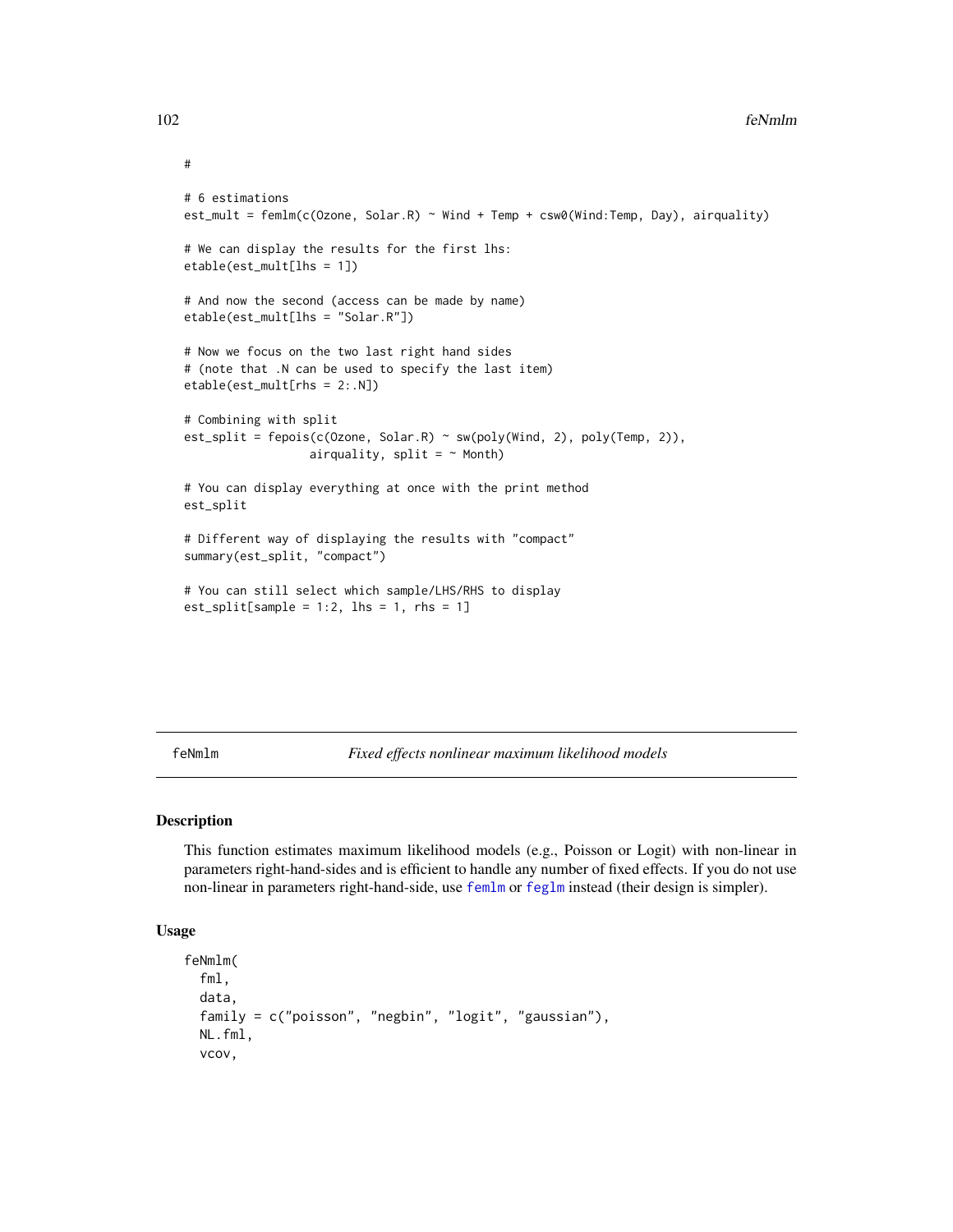#### feNmlm and the state of the state of the state of the state of the state of the state of the state of the state of the state of the state of the state of the state of the state of the state of the state of the state of the

```
fixef,
fixef.rm = "perfect",
NL.start,
lower,
upper,
NL.start.init,
offset,
subset,
split,
fsplit,
cluster,
se,
ssc,
panel.id,
start = 0,
jacobian.method = "simple",
useHessian = TRUE,
hessian.args = NULL,
opt.contrib = list(),
nthreads = getFixest_nthreads(),
lean = FALSE,
verbose = 0,
theta.init,
fixed = 1e-05,
fixef.iter = 10000,
deriv.tol = 1e-04,deriv.iter = 1000,
warn = TRUE,notes = getFixest_notes(),
combine.quick,
mem.clean = FALSE,
only.env = FALSE,
only.coef = FALSE,
env,
...
```
#### **Arguments**

)

fml A formula. This formula gives the linear formula to be estimated (it is similar to a  $lm$  formula), for example: fml =  $z \sim x+y$ . To include fixed-effects variables, insert them in this formula using a pipe (e.g.  $fml = z \rightarrow +y/fixef_1 + fixef_2$ ). To include a non-linear in parameters element, you must use the argment NL.fml. Multiple estimations can be performed at once: for multiple dep. vars, wrap them in  $c$  (): ex  $c(y1, y2)$ . For multiple indep. vars, use the stepwise functions: ex x1 + csw(x2,x3). This leads to 6 estimation fml = c(y1,y2)  $\sim$  x1 + cw0(x2,x3). See details. Square brackets starting with a dot can be used to call global variables: y. [i]  $\sim$  x. [1:2] will lead to y3  $\sim$  x1 + x2 if i is equal to 3 in the current environment (see details in [xpd](#page-228-0)).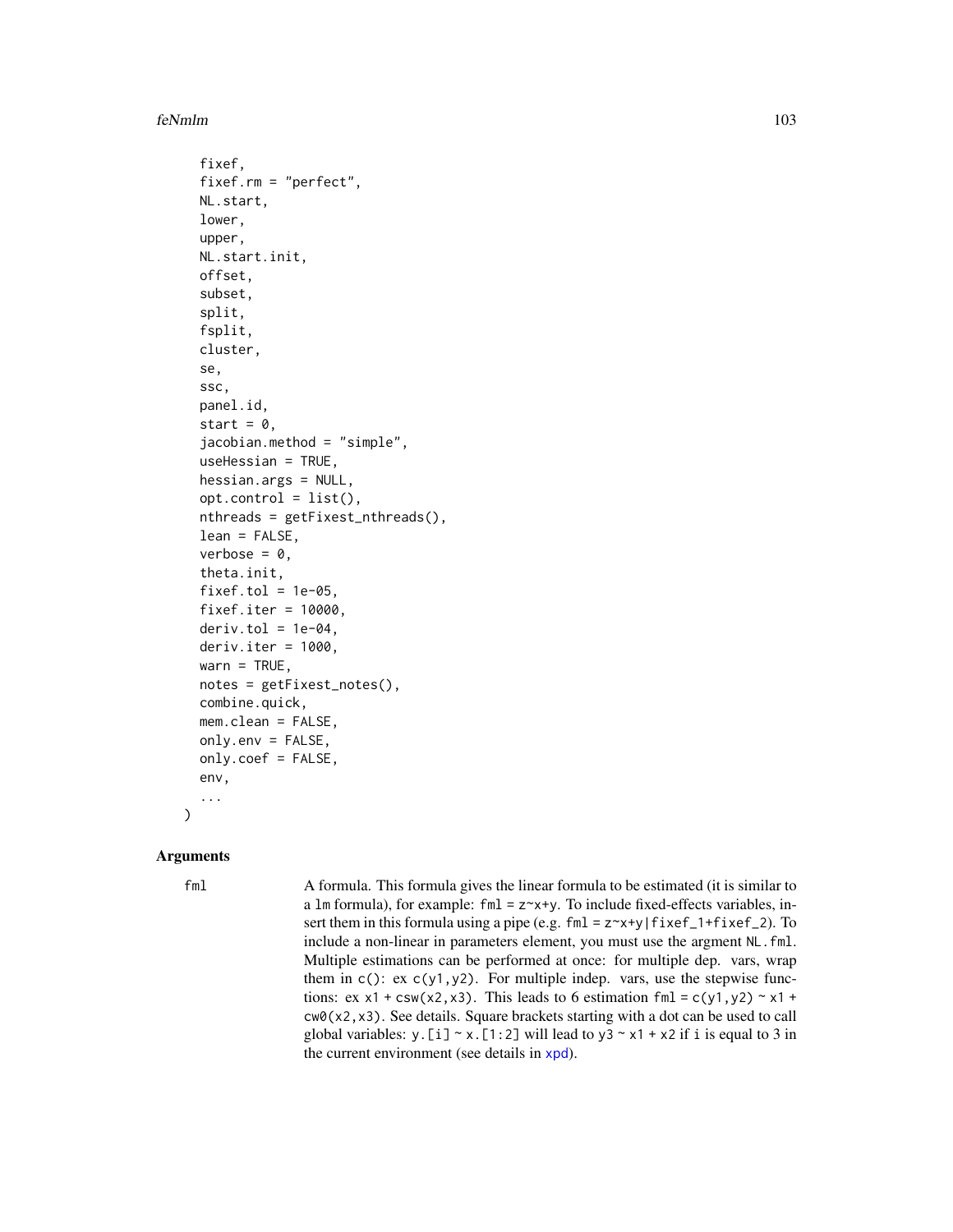| data<br>data. frame names. Can also be a matrix.<br>family<br>sian model).<br>NL.fml<br>the formula is to be provided, and NOT the left hand side.<br><b>VCOV</b><br>vignette.<br>fixef<br>insert them directly in the formula.<br>fixef.rm<br>once will be removed. The meaning of "both" and "none" is direct.<br>NL.start<br>eters are to be given the same starting value, you can use a numeric scalar.<br>lower<br>parameter is considered as 'fixed'.<br>upper<br>parameter is considered as 'fixed'. |                                                                                                                                                                                                                                                                                                                                                                                                                                                                                                                                                                                           |
|--------------------------------------------------------------------------------------------------------------------------------------------------------------------------------------------------------------------------------------------------------------------------------------------------------------------------------------------------------------------------------------------------------------------------------------------------------------------------------------------------------------|-------------------------------------------------------------------------------------------------------------------------------------------------------------------------------------------------------------------------------------------------------------------------------------------------------------------------------------------------------------------------------------------------------------------------------------------------------------------------------------------------------------------------------------------------------------------------------------------|
|                                                                                                                                                                                                                                                                                                                                                                                                                                                                                                              | A data.frame containing the necessary variables to run the model. The vari-<br>ables of the non-linear right hand side of the formula are identified with this                                                                                                                                                                                                                                                                                                                                                                                                                            |
|                                                                                                                                                                                                                                                                                                                                                                                                                                                                                                              | Character scalar. It should provide the family. The possible values are "pois-<br>son" (Poisson model with log-link, the default), "negbin" (Negative Binomial<br>model with log-link), "logit" (LOGIT model with log-link), "gaussian" (Gaus-                                                                                                                                                                                                                                                                                                                                            |
|                                                                                                                                                                                                                                                                                                                                                                                                                                                                                                              | A formula. If provided, this formula represents the non-linear part of the right<br>hand side (RHS). Note that contrary to the fml argument, the coefficients must<br>explicitly appear in this formula. For instance, it can be $\sim a \times \log(b \times x + c \times x \cdot 3)$ ,<br>where a, b, and c are the coefficients to be estimated. Note that only the RHS of                                                                                                                                                                                                             |
|                                                                                                                                                                                                                                                                                                                                                                                                                                                                                                              | Versatile argument to specify the VCOV. In general, it is either a character scalar<br>equal to a VCOV type, either a formula of the form: vcov_type ~ variables.<br>The VCOV types implemented are: "iid", "hetero" (or "HC1"), "cluster", "twoway",<br>"NW" (or "newey_west"), "DK" (or "driscoll_kraay"), and "conley". It also ac-<br>cepts object from vcov_cluster, vcov_NW, NW, vcov_DK, DK, vcov_conley and<br>conley. It also accepts covariance matrices computed externally. Finally it ac-<br>cepts functions to compute the covariances. See the 'vcov' documentation in the |
|                                                                                                                                                                                                                                                                                                                                                                                                                                                                                                              | Character vector. The names of variables to be used as fixed-effects. These<br>variables should contain the identifier of each observation (e.g., think of it as a<br>panel identifier). Note that the recommended way to include fixed-effects is to                                                                                                                                                                                                                                                                                                                                     |
|                                                                                                                                                                                                                                                                                                                                                                                                                                                                                                              | Can be equal to "perfect" (default), "singleton", "both" or "none". Controls<br>which observations are to be removed. If "perfect", then observations having a<br>fixed-effect with perfect fit (e.g. only 0 outcomes in Poisson estimations) will be<br>removed. If "singleton", all observations for which a fixed-effect appears only                                                                                                                                                                                                                                                  |
|                                                                                                                                                                                                                                                                                                                                                                                                                                                                                                              | (For NL models only) A list of starting values for the non-linear parameters.<br>ALL the parameters are to be named and given a staring value. Example:<br>NL.start=list(a=1,b=5,c=0). Though, there is an exception: if all param-                                                                                                                                                                                                                                                                                                                                                       |
|                                                                                                                                                                                                                                                                                                                                                                                                                                                                                                              | (For NL models only) A list. The lower bound for each of the non-linear pa-<br>rameters that requires one. Example: $lower-list(b=0, c=0)$ . Beware, if the<br>estimated parameter is at his lower bound, then asymptotic theory cannot be ap-<br>plied and the standard-error of the parameter cannot be estimated because the<br>gradient will not be null. In other words, when at its upper/lower bound, the                                                                                                                                                                          |
|                                                                                                                                                                                                                                                                                                                                                                                                                                                                                                              | (For NL models only) A list. The upper bound for each of the non-linear pa-<br>rameters that requires one. Example: upper=list(a=10,c=50). Beware, if the<br>estimated parameter is at his upper bound, then asymptotic theory cannot be ap-<br>plied and the standard-error of the parameter cannot be estimated because the<br>gradient will not be null. In other words, when at its upper/lower bound, the                                                                                                                                                                            |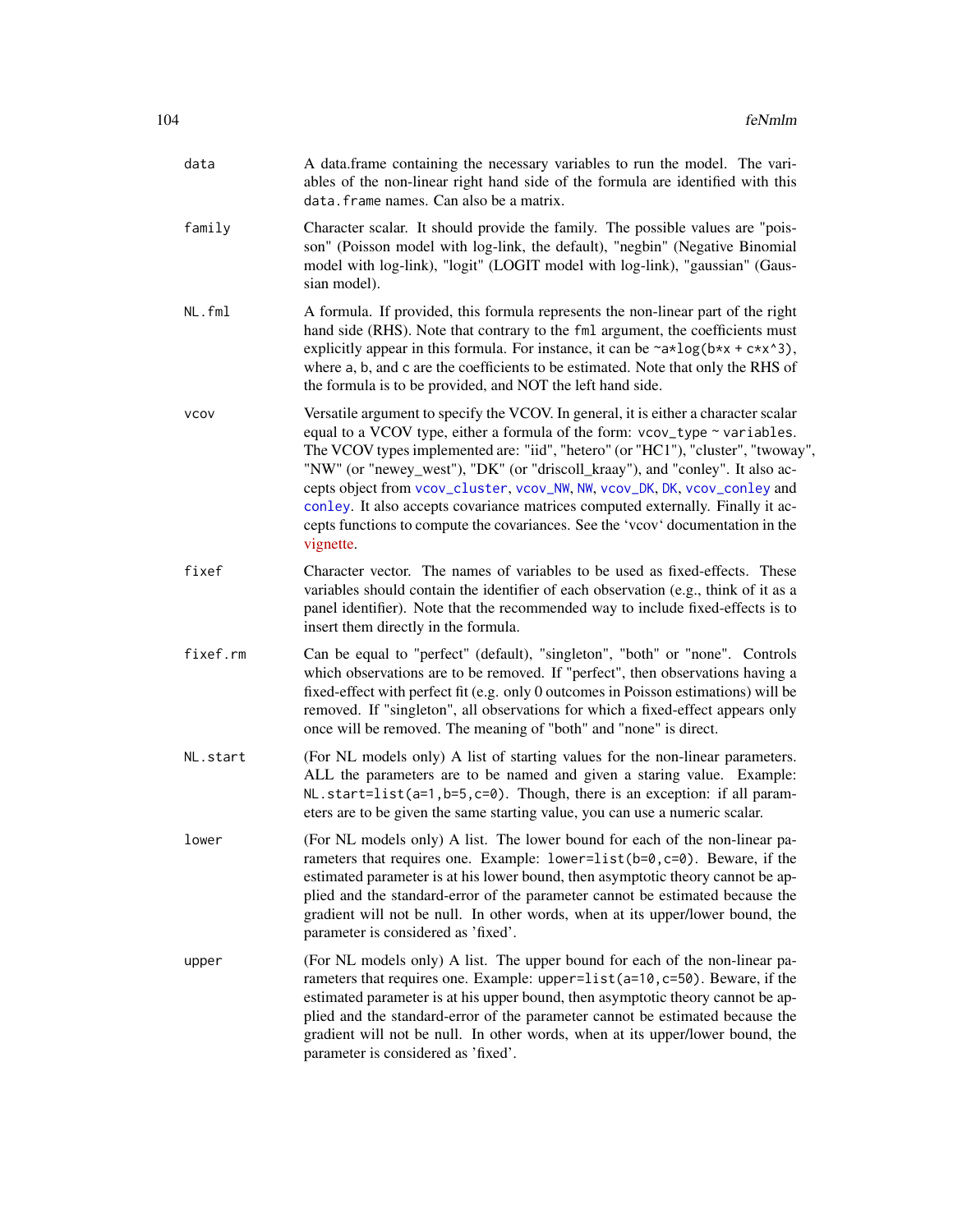| NL.start.init | (For NL models only) Numeric scalar. If the argument NL.start is not pro-<br>vided, or only partially filled (i.e. there remain non-linear parameters with no<br>starting value), then the starting value of all remaining non-linear parameters is<br>set to NL.start.init.                                                                                                                                                                                                                                                                                                                                                                                                                                                                                                                                       |
|---------------|--------------------------------------------------------------------------------------------------------------------------------------------------------------------------------------------------------------------------------------------------------------------------------------------------------------------------------------------------------------------------------------------------------------------------------------------------------------------------------------------------------------------------------------------------------------------------------------------------------------------------------------------------------------------------------------------------------------------------------------------------------------------------------------------------------------------|
| offset        | A formula or a numeric vector. An offset can be added to the estimation. If equal<br>to a formula, it should be of the form (for example) $\sim 0.5 \times x \times 2$ . This offset is<br>linearly added to the elements of the main formula 'fml'.                                                                                                                                                                                                                                                                                                                                                                                                                                                                                                                                                               |
| subset        | A vector (logical or numeric) or a one-sided formula. If provided, then the<br>estimation will be performed only on the observations defined by this argument.                                                                                                                                                                                                                                                                                                                                                                                                                                                                                                                                                                                                                                                     |
| split         | A one sided formula representing a variable (eg split = $\sim$ var) or a vector. If<br>provided, the sample is split according to the variable and one estimation is per-<br>formed for each value of that variable. If you also want to include the estimation<br>for the full sample, use the argument fsplit instead.                                                                                                                                                                                                                                                                                                                                                                                                                                                                                           |
| fsplit        | A one sided formula representing a variable (eg split = $\sim$ var) or a vector. If<br>provided, the sample is split according to the variable and one estimation is<br>performed for each value of that variable. This argument is the same as split but<br>also includes the full sample as the first estimation.                                                                                                                                                                                                                                                                                                                                                                                                                                                                                                |
| cluster       | Tells how to cluster the standard-errors (if clustering is requested). Can be either<br>a list of vectors, a character vector of variable names, a formula or an integer vec-<br>tor. Assume we want to perform 2-way clustering over var1 and var2 contained<br>in the data.frame base used for the estimation. All the following cluster argu-<br>ments are valid and do the same thing: cluster = base[, c("var1", "var2")],<br>cluster = $c("var1", "var2"),$ cluster = $\sim$ var1+var2. If the two variables<br>were used as fixed-effects in the estimation, you can leave it blank with vcov<br>= "twoway" (assuming var1 [resp. var2] was the 1st [res. 2nd] fixed-effect).<br>You can interact two variables using $\wedge$ with the following syntax: cluster =<br>~var1^var2 or cluster = "var1^var2". |
| se            | Character scalar. Which kind of standard error should be computed: "standard",<br>"hetero", "cluster", "twoway", "threeway" or "fourway"? By default if there<br>are clusters in the estimation: $se = "cluster",$ otherwise $se = "iid".$ Note that<br>this argument is deprecated, you should use vcov instead.                                                                                                                                                                                                                                                                                                                                                                                                                                                                                                  |
| SSC           | An object of class ssc. type obtained with the function ssc. Represents how<br>the degree of freedom correction should be done. You must use the function ssc<br>for this argument. The arguments and defaults of the function ssc are: adj<br>= TRUE, fixef.K="nested", cluster.adj = TRUE, cluster.df = "min", t.df<br>= "min", fixef.force_exact=FALSE). See the help of the function ssc for<br>details.                                                                                                                                                                                                                                                                                                                                                                                                       |
| panel.id      | The panel identifiers. Can either be: i) a one sided formula (e.g. panel.id =<br>~id+time), ii) a character vector of length 2 (e.g. panel.id=c('id','time'),<br>or iii) a character scalar of two variables separated by a comma (e.g. panel.id='id, time').<br>Note that you can combine variables with $\wedge$ only inside formulas (see the dedi-<br>cated section in feols).                                                                                                                                                                                                                                                                                                                                                                                                                                 |
| start         | Starting values for the coefficients in the linear part (for the non-linear part, use<br>NL start). Can be: i) a numeric of length 1 (e.g. start = $\theta$ , the default), ii)<br>a numeric vector of the exact same length as the number of variables, or iii) a<br>named vector of any length (the names will be used to initialize the appropriate<br>coefficients).                                                                                                                                                                                                                                                                                                                                                                                                                                           |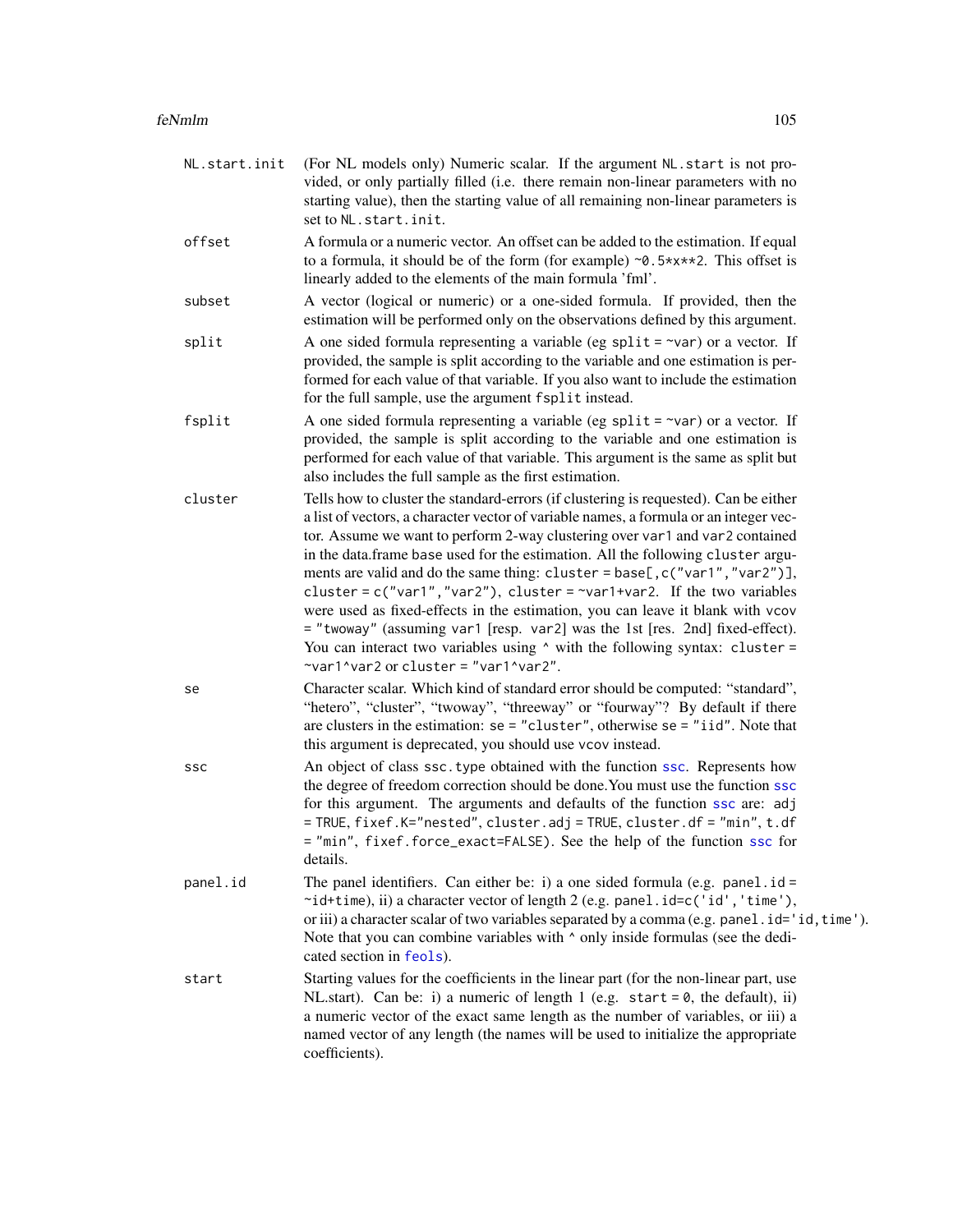| jacobian.method |                                                                                                                                                                                                                                                                                                                                                                                                                          |  |
|-----------------|--------------------------------------------------------------------------------------------------------------------------------------------------------------------------------------------------------------------------------------------------------------------------------------------------------------------------------------------------------------------------------------------------------------------------|--|
|                 | (For NL models only) Character scalar. Provides the method used to numeri-<br>cally compute the Jacobian of the non-linear part. Can be either "simple" or<br>"Richardson". Default is "simple". See the help of jacobian for more infor-<br>mation.                                                                                                                                                                     |  |
| useHessian      | Logical. Should the Hessian be computed in the optimization stage? Default is<br>TRUE.                                                                                                                                                                                                                                                                                                                                   |  |
| hessian.args    | List of arguments to be passed to function genD. Defaults is missing. Only used<br>with the presence of NL. fml.                                                                                                                                                                                                                                                                                                         |  |
| opt.control     | List of elements to be passed to the optimization method nlminb. See the help<br>page of nlminb for more information.                                                                                                                                                                                                                                                                                                    |  |
| nthreads        | The number of threads. Can be: a) an integer lower than, or equal to, the max-<br>imum number of threads; b) 0: meaning all available threads will be used; c) a<br>number strictly between 0 and 1 which represents the fraction of all threads to<br>use. The default is to use 50% of all threads. You can set permanently the num-<br>ber of threads used within this package using the function setFixest_nthreads. |  |
| lean            | Logical, default is FALSE. If TRUE then all large objects are removed from the<br>returned result: this will save memory but will block the possibility to use many<br>methods. It is recommended to use the arguments se or cluster to obtain<br>the appropriate standard-errors at estimation time, since obtaining different SEs<br>won't be possible afterwards.                                                     |  |
| verbose         | Integer, default is 0. It represents the level of information that should be re-<br>ported during the optimisation process. If verbose=0: nothing is reported. If<br>verbose=1: the value of the coefficients and the likelihood are reported. If<br>verbose=2: $1 +$ information on the computing time of the null model, the fixed-<br>effects coefficients and the hessian are reported.                              |  |
| theta.init      | Positive numeric scalar. The starting value of the dispersion parameter if family="negbin".<br>By default, the algorithm uses as a starting value the theta obtained from the<br>model with only the intercept.                                                                                                                                                                                                          |  |
| fixef.tol       | Precision used to obtain the fixed-effects. Defaults to 1e-5. It corresponds to the<br>maximum absolute difference allowed between two coefficients of successive it-<br>erations. Argument fixef.tol cannot be lower than 10000*. Machine\$double.eps.<br>Note that this parameter is dynamically controlled by the algorithm.                                                                                          |  |
| fixef.iter      | Maximum number of iterations in fixed-effects algorithm (only in use for 2+<br>fixed-effects). Default is 10000.                                                                                                                                                                                                                                                                                                         |  |
| deriv.tol       | Precision used to obtain the fixed-effects derivatives. Defaults to 1e-4. It<br>corresponds to the maximum absolute difference allowed between two coef-<br>ficients of successive iterations. Argument deriv.tol cannot be lower than<br>10000*.Machine\$double.eps.                                                                                                                                                    |  |
| deriv.iter      | Maximum number of iterations in the algorithm to obtain the derivative of the<br>fixed-effects (only in use for 2+ fixed-effects). Default is 1000.                                                                                                                                                                                                                                                                      |  |
| warn            | Logical, default is TRUE. Whether warnings should be displayed (concerns warn-<br>ings relating to convergence state).                                                                                                                                                                                                                                                                                                   |  |
| notes           | Logical. By default, two notes are displayed: when NAs are removed (to show<br>additional information) and when some observations are removed because of                                                                                                                                                                                                                                                                 |  |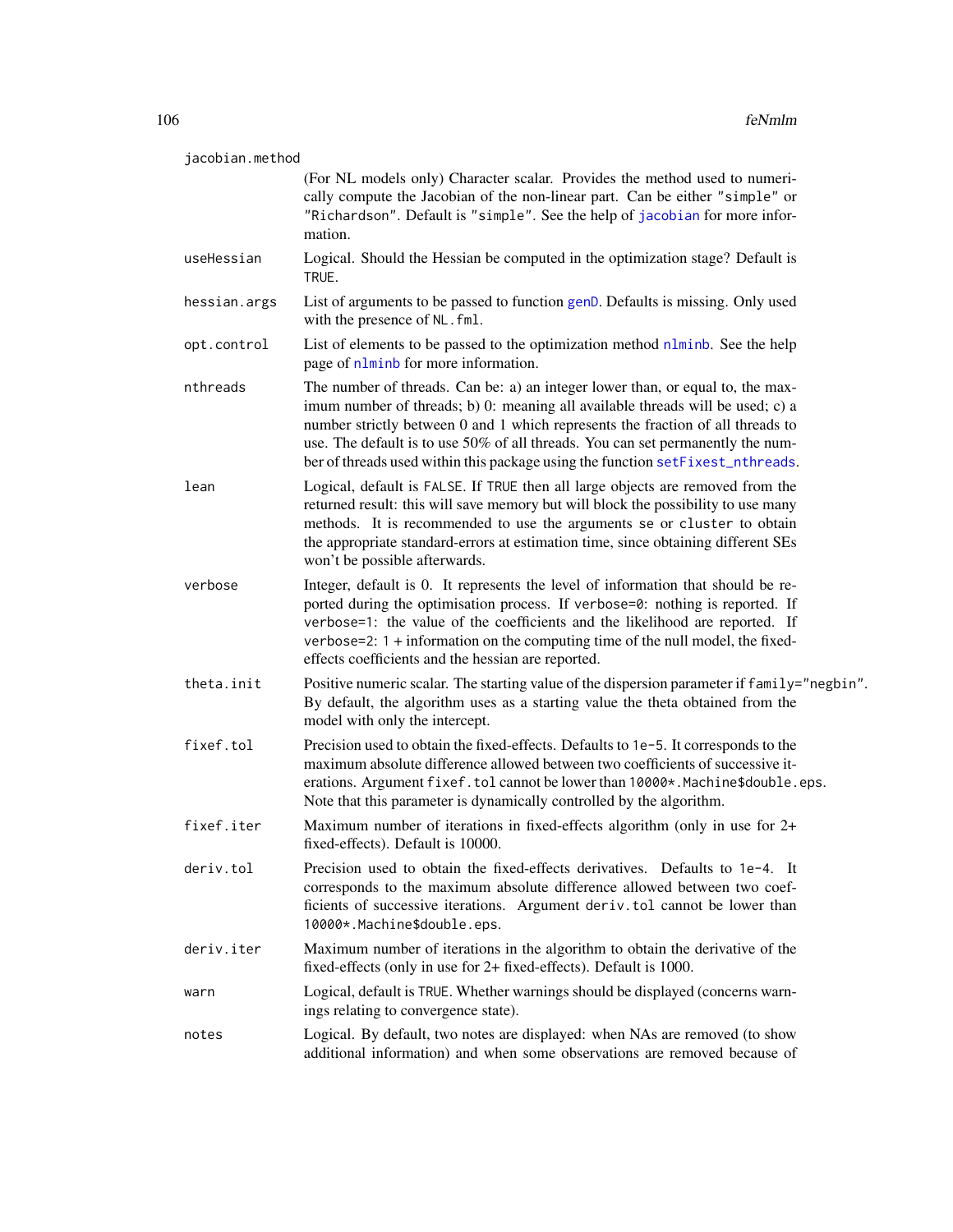|               | only 0 (or $0/1$ ) outcomes in a fixed-effect setup (in Poisson/Neg. Bin./Logit<br>models). To avoid displaying these messages, you can set notes = FALSE. You<br>can remove these messages permanently by using setFixest_notes(FALSE).                                                                                                                                                                                                                                                                                                                                                                                                                                                 |
|---------------|------------------------------------------------------------------------------------------------------------------------------------------------------------------------------------------------------------------------------------------------------------------------------------------------------------------------------------------------------------------------------------------------------------------------------------------------------------------------------------------------------------------------------------------------------------------------------------------------------------------------------------------------------------------------------------------|
| combine.quick | Logical. When you combine different variables to transform them into a single<br>fixed-effects you can do e.g. $y \sim x$   paste(var1, var2). The algorithm pro-<br>vides a shorthand to do the same operation: $y \sim x$   var1^var2. Because pasting<br>variables is a costly operation, the internal algorithm may use a numerical trick<br>to hasten the process. The cost of doing so is that you lose the labels. If you are<br>interested in getting the value of the fixed-effects coefficients after the estima-<br>tion, you should use combine.quick = FALSE. By default it is equal to FALSE if<br>the number of observations is lower than 50,000, and to TRUE otherwise. |
| mem.clean     | Logical, default is FALSE. Only to be used if the data set is large compared to<br>the available RAM. If TRUE then intermediary objects are removed as much as<br>possible and gc is run before each substantial C++ section in the internal code<br>to avoid memory issues.                                                                                                                                                                                                                                                                                                                                                                                                             |
| only.env      | (Advanced users.) Logical, default is FALSE. If TRUE, then only the environment<br>used to make the estimation is returned.                                                                                                                                                                                                                                                                                                                                                                                                                                                                                                                                                              |
| only.coef     | Logical, default is FALSE. If TRUE, then only the estimated coefficients are re-<br>turned. Note that the length of the vector returned is always the length of the<br>number of coefficients to be estimated: this means that the variables found to be<br>collinear are returned with an NA value.                                                                                                                                                                                                                                                                                                                                                                                     |
| env           | (Advanced users.) A fixest environment created by a fixest estimation with<br>only.env = TRUE. Default is missing. If provided, the data from this environ-<br>ment will be used to perform the estimation.                                                                                                                                                                                                                                                                                                                                                                                                                                                                              |
| .             | Not currently used.                                                                                                                                                                                                                                                                                                                                                                                                                                                                                                                                                                                                                                                                      |

# Details

This function estimates maximum likelihood models where the conditional expectations are as follows:

Gaussian likelihood:

 $E(Y|X) = X\beta$ 

Poisson and Negative Binomial likelihoods:

 $E(Y|X) = \exp(X\beta)$ 

where in the Negative Binomial there is the parameter  $\theta$  used to model the variance as  $\mu + \mu^2/\theta$ , with  $\mu$  the conditional expectation. Logit likelihood:

$$
E(Y|X) = \frac{\exp(X\beta)}{1 + \exp(X\beta)}
$$

When there are one or more fixed-effects, the conditional expectation can be written as:

$$
E(Y|X) = h(X\beta + \sum_{k} \sum_{m} \gamma_m^k \times C_{im}^k),
$$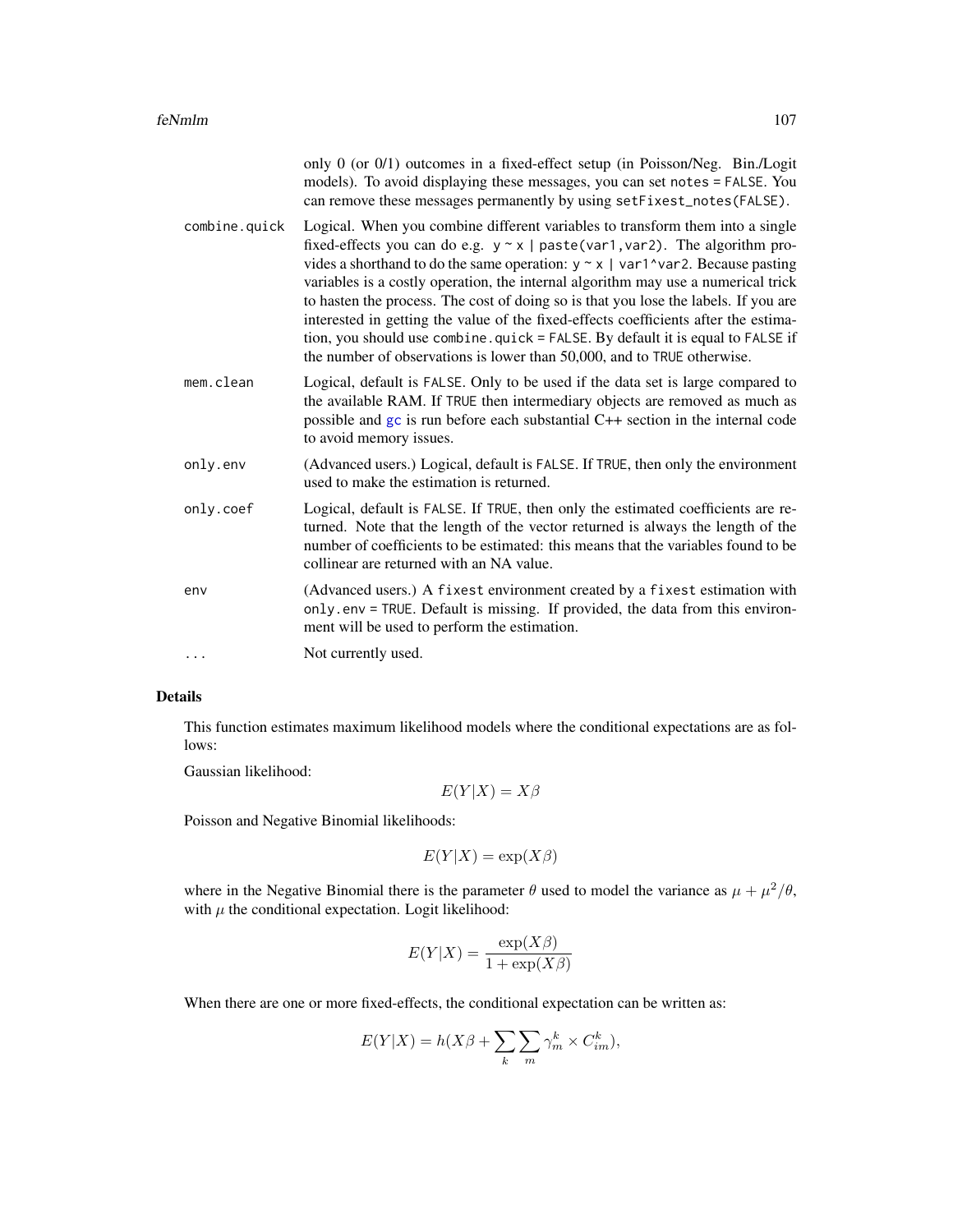where  $h(.)$  is the function corresponding to the likelihood function as shown before.  $C<sup>k</sup>$  is the matrix associated to fixed-effect dimension k such that  $C_{im}^k$  is equal to 1 if observation i is of category  $m$  in the fixed-effect dimension  $k$  and 0 otherwise.

When there are non linear in parameters functions, we can schematically split the set of regressors in two:

$$
f(X, \beta) = X^1 \beta^1 + g(X^2, \beta^2)
$$

with first a linear term and then a non linear part expressed by the function g. That is, we add a nonlinear term to the linear terms (which are  $X * beta$  and the fixed-effects coefficients). It is always better (more efficient) to put into the argument NL. fml only the non-linear in parameter terms, and add all linear terms in the fml argument.

To estimate only a non-linear formula without even the intercept, you must exclude the intercept from the linear formula by using, e.g.,  $fml = z \sim 0$ .

The over-dispersion parameter of the Negative Binomial family, theta, is capped at 10,000. If theta reaches this high value, it means that there is no overdispersion.

# Value

A fixest object. Note that fixest objects contain many elements and most of them are for internal use, they are presented here only for information. To access them, it is safer to use the user-level methods (e.g. [vcov.fixest](#page-214-0), [resid.fixest](#page-166-0), etc) or functions (like for instance [fitstat](#page-125-0) to access any fit statistic).

| coefficients  | The named vector of coefficients.                                                                                                                                                 |
|---------------|-----------------------------------------------------------------------------------------------------------------------------------------------------------------------------------|
| coeftable     | The table of the coefficients with their standard errors, z-values and p-values.                                                                                                  |
| loglik        | The loglikelihood.                                                                                                                                                                |
| iterations    | Number of iterations of the algorithm.                                                                                                                                            |
| nobs          | The number of observations.                                                                                                                                                       |
| nparams       | The number of parameters of the model.                                                                                                                                            |
| call          | The call.                                                                                                                                                                         |
| fm1           | The linear formula of the call.                                                                                                                                                   |
| $fml$ _all    | A list containing different parts of the formula. Always contain the linear for-<br>mula. Then, if relevant: fixef: the fixed-effects; NL: the non linear part of the<br>formula. |
| $ll$ _null    | Log-likelihood of the null model (i.e. with the intercept only).                                                                                                                  |
| pseudo_r2     | The adjusted pseudo R2.                                                                                                                                                           |
| message       | The convergence message from the optimization procedures.                                                                                                                         |
| sq.cor        | Squared correlation between the dependent variable and the expected predictor<br>(i.e. fitted values) obtained by the estimation.                                                 |
| hessian       | The Hessian of the parameters.                                                                                                                                                    |
| fitted.values | The fitted values are the expected value of the dependent variable for the fitted<br>model: that is $E(Y X)$ .                                                                    |
| cov.iid       | The variance-covariance matrix of the parameters.                                                                                                                                 |
| se            | The standard-error of the parameters.                                                                                                                                             |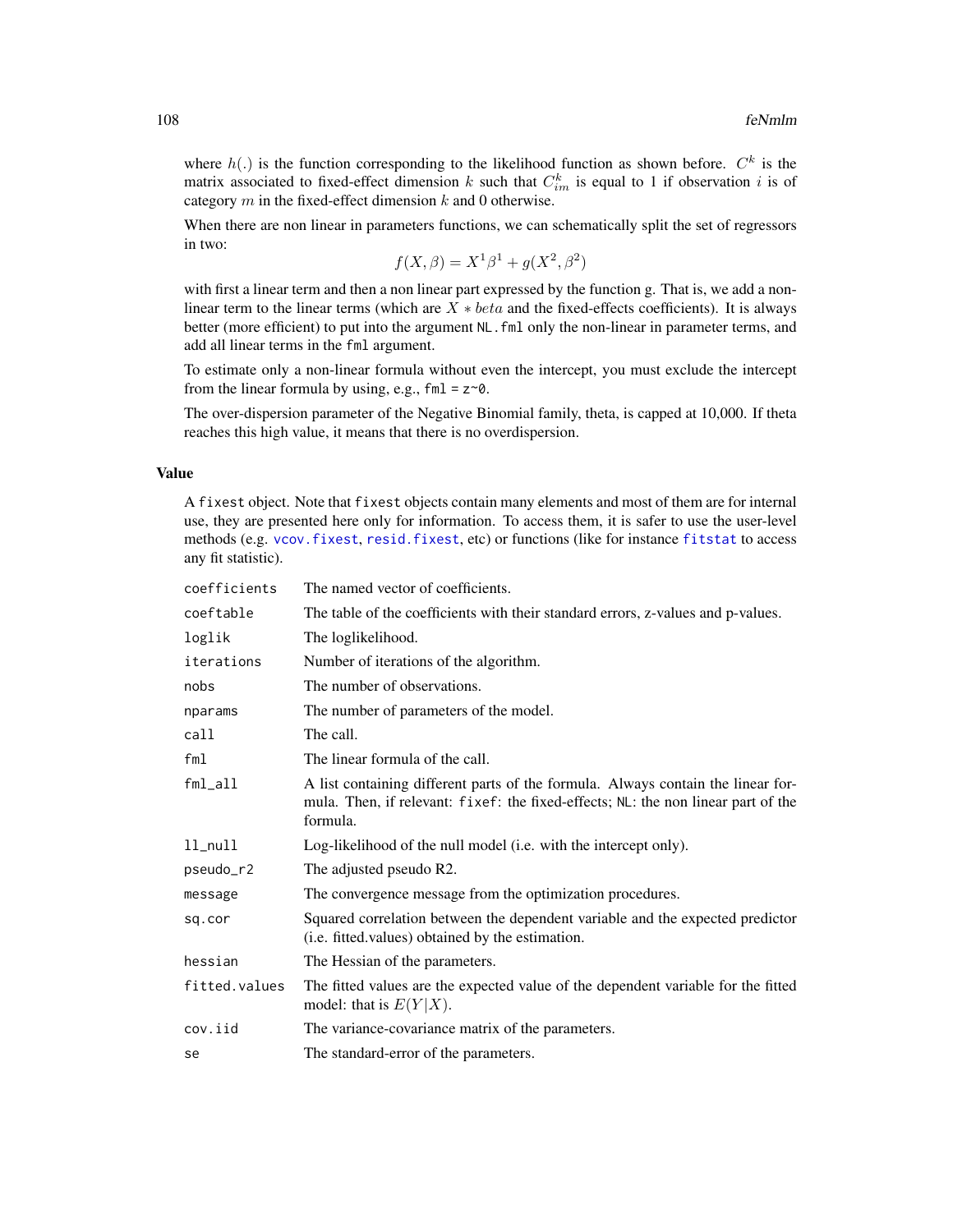#### feNmlm 109

| The matrix of the scores (first derivative for each observation).                                                                                                                                                                          |
|--------------------------------------------------------------------------------------------------------------------------------------------------------------------------------------------------------------------------------------------|
| The ML family that was used for the estimation.                                                                                                                                                                                            |
| The difference between the dependent variable and the expected predictor.                                                                                                                                                                  |
| The sum of the fixed-effects for each observation.                                                                                                                                                                                         |
| The offset formula.                                                                                                                                                                                                                        |
| The nonlinear formula of the call.                                                                                                                                                                                                         |
| Whether the coefficients were upper or lower bounded. – This can only be the<br>case when a non-linear formula is included and the arguments 'lower' or 'upper'<br>are provided.                                                           |
| The logical vector that gives for each coefficient whether it was bounded or<br>not. This can only be the case when a non-linear formula is included and the<br>arguments 'lower' or 'upper' are provided.                                 |
| The names of each fixed-effect dimension.                                                                                                                                                                                                  |
| The list (of length the number of fixed-effects) of the fixed-effects identifiers for<br>each observation.                                                                                                                                 |
| The size of each fixed-effect (i.e. the number of unique identifier for each fixed-<br>effect dimension).                                                                                                                                  |
| (When relevant.) List containing vectors of integers. It represents the sequential<br>selection of observation vis a vis the original data set.                                                                                            |
| In the case there were fixed-effects and some observations were removed be-<br>cause of only 0/1 outcome within a fixed-effect, it gives the list (for each fixed-<br>effect dimension) of the fixed-effect identifiers that were removed. |
| In the case of a negative binomial estimation: the overdispersion parameter.                                                                                                                                                               |
|                                                                                                                                                                                                                                            |

@seealso See also [summary.fixest](#page-197-0) to see the results with the appropriate standard-errors, [fixef.fixest](#page-132-0) to extract the fixed-effects coefficients, and the function [etable](#page-55-0) to visualize the results of multiple estimations.

And other estimation methods: [feols](#page-112-0), [femlm](#page-91-0), [feglm](#page-79-0), [fepois](#page-79-1), [fenegbin](#page-91-1).

#### Lagging variables

To use leads/lags of variables in the estimation, you can: i) either provide the argument panel.id, ii) either set your data set as a panel with the function [panel](#page-150-0). Doing either of the two will give you acceess to the lagging functions [l](#page-78-0), [f](#page-78-1) and [d](#page-78-0).

You can provide several leads/lags/differences at once: e.g. if your formula is equal to  $f(y)$  ~  $l(x,-1:1)$ , it means that the dependent variable is equal to the lead of y, and you will have as exp[l](#page-78-0)anatory variables the lead of  $x1$ ,  $x1$  and the lag of  $x1$ . See the examples in function 1 for more details.

### Interactions

You can interact a numeric variable with a "factor-like" variable by using i(factor\_var,continuous\_var,ref), where continuous\_var will be interacted with each value of factor\_var and the argument ref is a value of factor\_var taken as a reference (optional).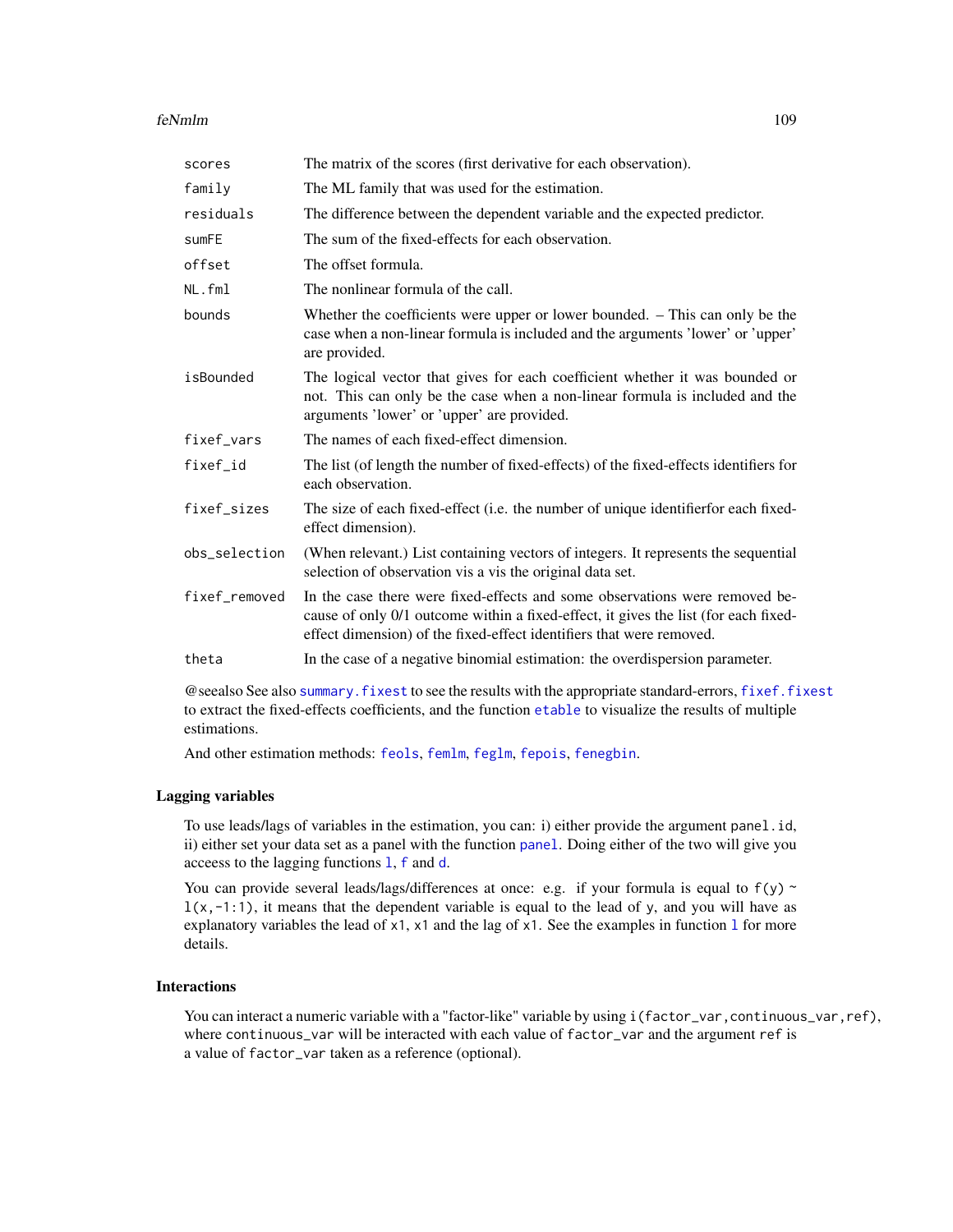Using this specific way to create interactions leads to a different display of the interacted values in [etable](#page-55-0) and offers a special representation of the interacted coefficients in the function [coefplot](#page-18-0). See examples.

It is important to note that \*if you do not care about the standard-errors of the interactions\*, then you can add interactions in the fixed-effects part of the formula, it will be incomparably faster (using the syntax factor\_var[continuous\_var], as explained in the section "Varying slopes").

The function [i](#page-136-0) has in fact more arguments, please see details in its associated help page.

#### On standard-errors

Standard-errors can be computed in different ways, you can use the arguments se and ssc in [summary.fixest](#page-197-0) to define how to compute them. By default, in the presence of fixed-effects, standard-errors are automatically clustered.

The following vignette: [On standard-errors](https://lrberge.github.io/fixest/articles/standard_errors.html) describes in details how the standard-errors are computed in fixest and how you can replicate standard-errors from other software.

You can use the functions [setFixest\\_vcov](#page-184-0) and [setFixest\\_ssc](#page-186-0) to permanently set the way the standard-errors are computed.

#### Multiple estimations

Multiple estimations can be performed at once, they just have to be specified in the formula. Multiple estimations yield a fixest\_multi object which is 'kind of' a list of all the results but includes specific methods to access the results in a handy way. Please have a look at the dedicated vignette: [Multiple estimations.](https://lrberge.github.io/fixest/articles/multiple_estimations.html)

To include multiple dependent variables, wrap them in c() (list() also works). For instance fml  $= c(y1, y2) \approx x1$  would estimate the model fml = y1  $\approx x1$  and then the model fml = y2  $\approx x1$ .

To include multiple independent variables, you need to use the stepwise functions. There are 4 stepwise functions: sw, sw0, csw, csw0, and mvsw. Of course sw stands for stepwise, and csw for cumulative stepwise. Finally mvsw is a bit special, it stands for multiverse stepwise. Let's explain that. Assume you have the following formula:  $fml = y \sim x1 + sw(x2, x3)$ . The stepwise function sw will estimate the following two models:  $y \sim x1 + x2$  and  $y \sim x1 + x3$ . That is, each element in  $sw()$  is sequentially, and separately, added to the formula. Would have you used  $sw0$  in lieu of sw, then the model y  $\sim x1$  would also have been estimated. The 0 in the name means that the model without any stepwise element also needs to be estimated. The prefix c means cumulative: each stepwise element is added to the next. That is,  $fml = y \sim x1 + csw(x2, x3)$  would lead to the following models  $y \sim x1 + x2$  and  $y \sim x1 + x2 + x3$ . The 0 has the same meaning and would also lead to the model without the stepwise elements to be estimated: in other words, fml =  $y \sim x1 +$ csw0(x2,x3) leads to the following three models:  $y \sim x1$ ,  $y \sim x1 + x2$  and  $y \sim x1 + x2 + x3$ . Finally mvsw will add, in a stepwise fashion all possible combinations of the variables in its arguments. For example  $m \times w(x1, x2, x3)$  is equivalent to  $sw0(x1, x2, x3, x1 + x2, x1 + x3, x2 + x3, x1 + x2 + x3)$ x3). The number of models to estimate grows at a factorial rate: so be cautious!

Multiple independent variables can be combined with multiple dependent variables, as in fml =  $c(y1,y2)$  ~ cw(x1,x2,x3) which would lead to 6 estimations. Multiple estimations can also be combined to split samples (with the arguments split, fsplit).

You can also add fixed-effects in a stepwise fashion. Note that you cannot perform stepwise estimations on the IV part of the formula (feols only).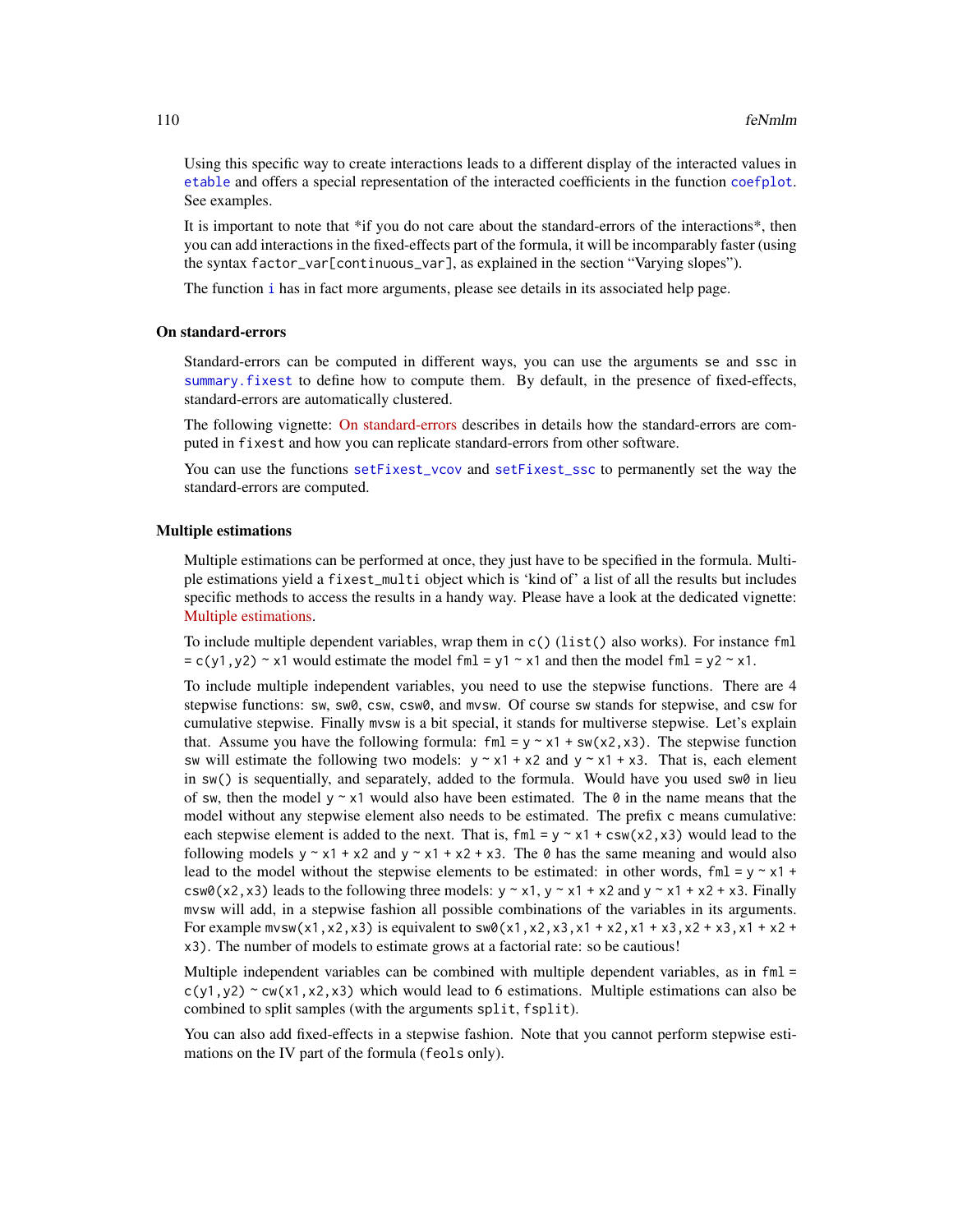#### feNmlm and the state of the state of the state of the state of the state of the state of the state of the state of the state of the state of the state of the state of the state of the state of the state of the state of the

If NAs are present in the sample, to avoid too many messages, only NA removal concerning the variables common to all estimations is reported.

A note on performance. The feature of multiple estimations has been highly optimized for feols, in particular in the presence of fixed-effects. It is faster to estimate multiple models using the formula rather than with a loop. For non-feols models using the formula is roughly similar to using a loop performance-wise.

### Argument sliding

When the data set has been set up globally using [setFixest\\_estimation\(](#page-176-0)data = data\_set), the argument vcov can be used implicitly. This means that calls such as  $feols(y \sim x, "HCI")$ , or feols( $y \sim x$ , $\sim$ id), are valid: i) the data is automatically deduced from the global settings, and ii) the vcov is deduced to be the second argument.

### Piping

Although the argument 'data' is placed in second position, the data can be piped to the estimation functions. For example, with R  $>= 4.1$ , mtcars  $\ge$  feols(mpg  $\sim$  cyl) works as feols(mpg  $\sim$ cyl,mtcars).

# Tricks to estimate multiple LHS

To use multiple dependent variables in fixest estimations, you need to include them in a vector: like in  $c(y1, y2, y3)$ .

First, if names are stored in a vector, they can readily be inserted in a formula to perform multiple estimations using the dot square bracket operator. For instance if  $my_l$  hs = c("y1","y2"), calling fixest with, say feols(.  $[my_1]$ hs] ~ x1, etc) is equivalent to using feols( $c(y1, y2)$  ~ x1, etc). Beware that this is a special feature unique to the *left-hand-side* of fixest estimations (the default behavior of the DSB operator is to aggregate with sums, see [xpd](#page-228-0)).

Second, you can use a regular expression to grep the left-hand-sides on the fly. When the ..("regex") feature is used naked on the LHS, the variables grepped are inserted into c(). For example ..("Pe") ~ Sepal.Length,iris is equivalent to c(Petal.Length,Petal.Width) ~ Sepal.Length,iris. Beware that this is a special feature unique to the *left-hand-side* of fixest estimations (the default behavior of . . ("regex") is to aggregate with sums, see [xpd](#page-228-0)).

#### Dot square bracket operator in formulas

In a formula, the dot square bracket (DSB) operator can: i) create manifold variables at once, or ii) capture values from the current environment and put them verbatim in the formula.

Say you want to include the variables x1 to x3 in your formula. You can use  $xpd(y \sim x.[1:3])$  and you'll get  $y \sim x1 + x2 + x3$ .

To summon values from the environment, simply put the variable in square brackets. For example: for (i in 1:3) xpd(y.[i]  $\sim$  x) will create the formulas y1  $\sim$  x to y3  $\sim$  x depending on the value of i.

You can include a full variable from the environment in the same way: for (y in c("a", "b"))  $xpd(. [y] \sim x)$  will create the two formulas a  $\sim x$  and b  $\sim x$ .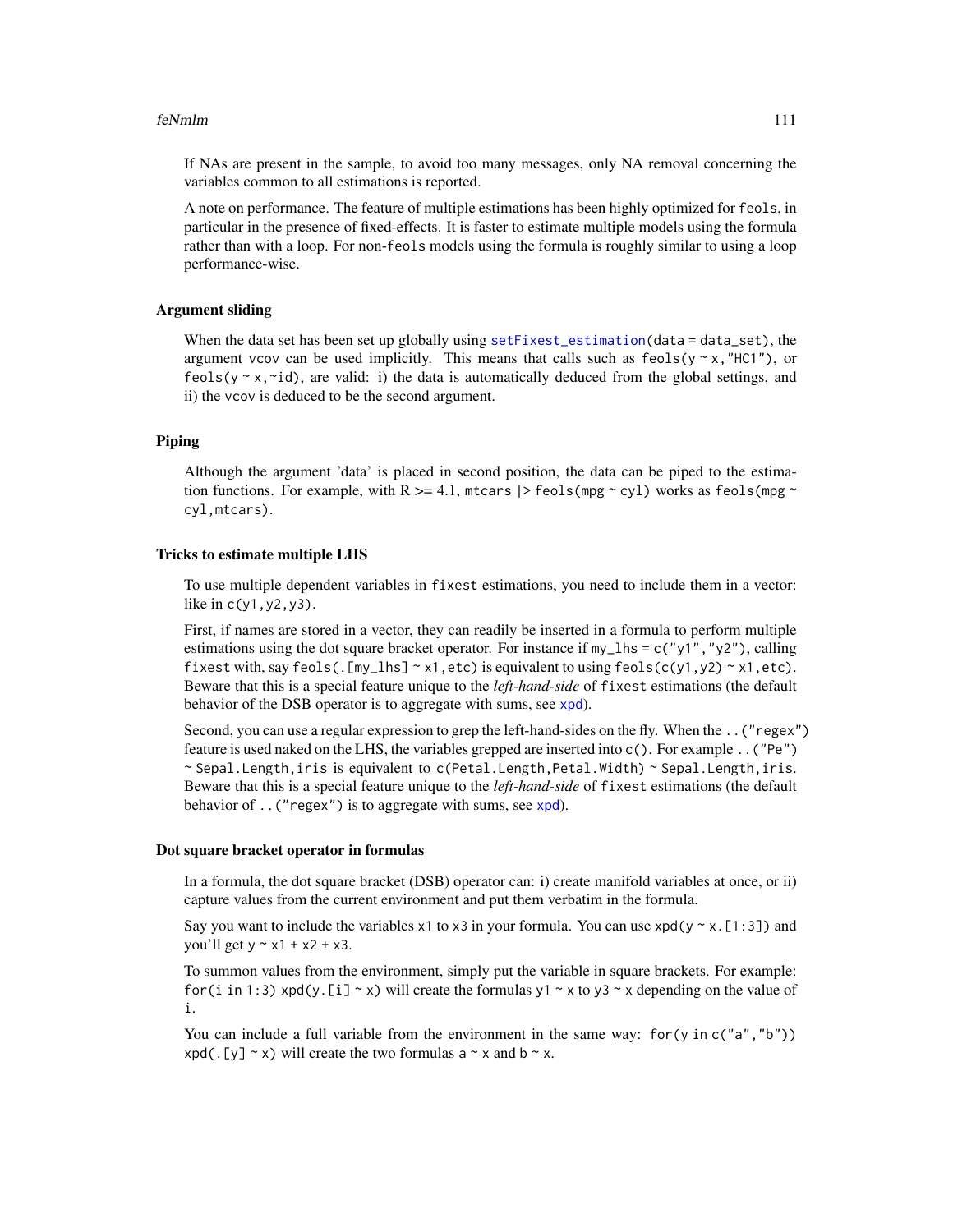The DSB can even be used within variable names, but then the variable must be nested in character form. For example y  $\sim$  . ["x. [1:2]\_sq"] will create y  $\sim$  x1\_sq + x2\_sq. Using the character form is important to avoid a formula parsing error. Double quotes must be used. Note that the character string that is nested will be parsed with the function [dsb](#page-44-0), and thus it will return a vector.

By default, the DSB operator expands vectors into sums. You can add a comma, like in .[,x], to expand with commas–the content can then be used within functions. For instance:  $c(x, [1:2])$ will create  $c(x1, x2)$  (and *not*  $c(x1 + x2)$ ).

In all fixest estimations, this special parsing is enabled, so you don't need to use xpd.

You can even use multiple square brackets within a single variable, but then the use of nesting is required. For example, the following  $xpd(y \sim .[".[letters[1:2]]].[1:2]$ "]) will create y  $\sim a_1 + b_2$ . Remember that the nested character string is parsed with [dsb](#page-44-0), which explains this behavior.

#### Author(s)

Laurent Berge

#### References

Berge, Laurent, 2018, "Efficient estimation of maximum likelihood models with multiple fixedeffects: the R package FENmlm." CREA Discussion Papers, 13 ([https://wwwen.uni.lu/content/](https://wwwen.uni.lu/content/download/110162/1299525/file/2018_13) [download/110162/1299525/file/2018\\_13](https://wwwen.uni.lu/content/download/110162/1299525/file/2018_13)).

For models with multiple fixed-effects:

Gaure, Simen, 2013, "OLS with multiple high dimensional category variables", Computational Statistics & Data Analysis 66 pp. 8–18

On the unconditionnal Negative Binomial model:

Allison, Paul D and Waterman, Richard P, 2002, "Fixed-Effects Negative Binomial Regression Models", Sociological Methodology 32(1) pp. 247–265

#### Examples

```
# This section covers only non-linear in parameters examples
# For linear relationships: use femlm or feglm instead
# Generating data for a simple example
set.seed(1)
n = 100
x = \text{norm}(n, 1, 5)**2
y = rnorm(n, -1, 5)**2
z1 = \text{rpois}(n, x \star y) + \text{rpois}(n, 2)base = data.frame(x, y, z1)# Estimating a 'linear' relation:
est1_L = femlm(z1 ~ v log(x) ~ + log(y), base)# Estimating the same 'linear' relation using a 'non-linear' call
est1_NL = feNmlm(z1 ~ 1, base, NL.fml = \alpha x \log(x) + b x \log(y), NL.start = list(a=0, b=0))
# we compare the estimates with the function esttable (they are identical)
```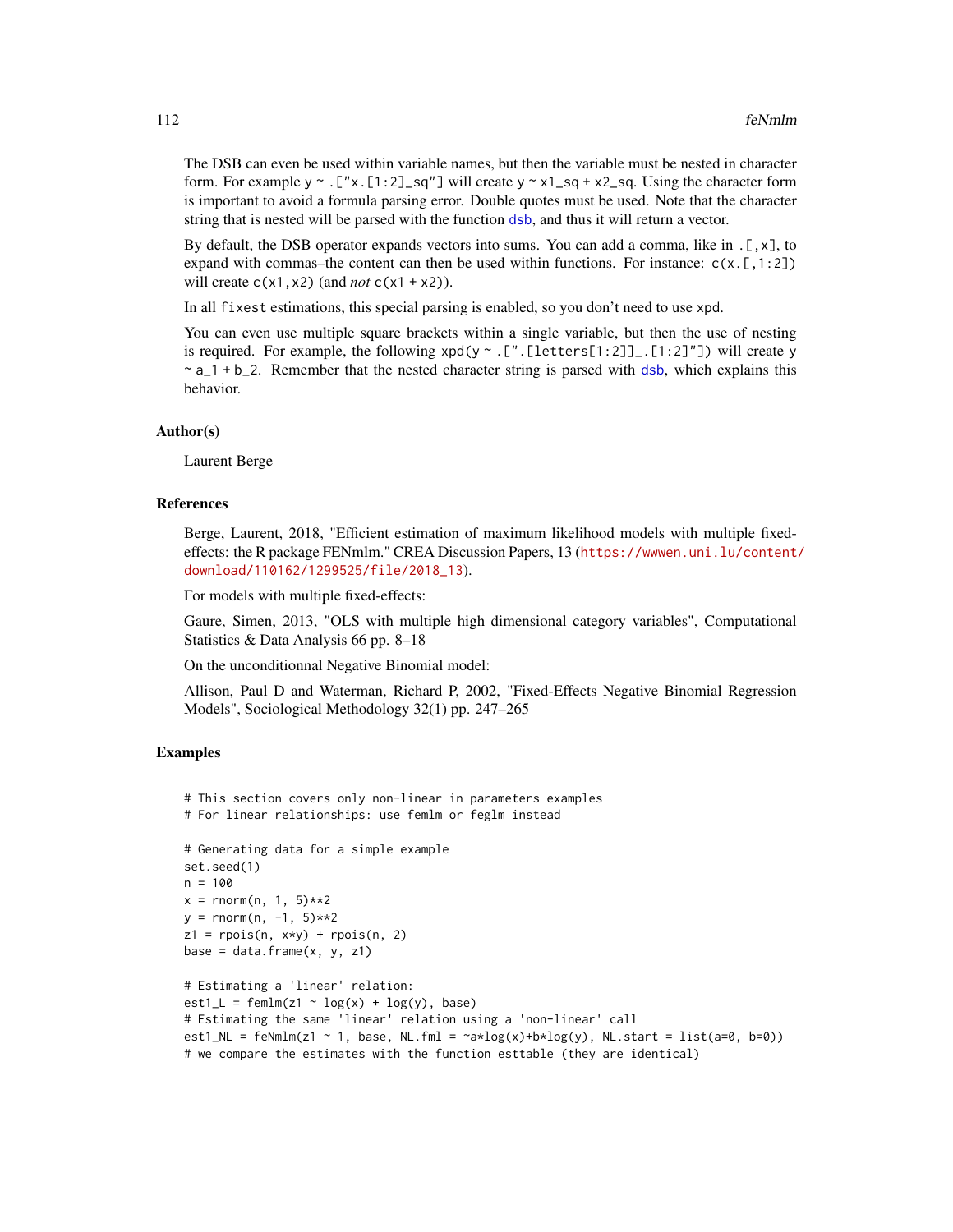#### feols 113

```
etable(est1_L, est1_NL)
# Now generating a non-linear relation (E(z2) = x + y + 1):
z2 = \text{rpois}(n, x + y) + \text{rpois}(n, 1)base$z2 = z2# Estimation using this non-linear form
est2_NL = feNmlm(z2 \sim 0, base, NL.fml = \simlog(a*x + b*y),
               NL.start = 2, lower = list(a=0, b=0)# we can't estimate this relation linearily
# => closest we can do:
est2_L = femlm(z2 \sim log(x) + log(y), base)# Difference between the two models:
etable(est2_L, est2_NL)
# Plotting the fits:
plot(x, z2, pch = 18)points(x, fitted(est2_L), col = 2, pch = 1)points(x, fitted(est2_NL), col = 4, pch = 2)
```
# <span id="page-112-0"></span>feols *Fixed-effects OLS estimation*

#### Description

Estimates OLS with any number of fixed-effects.

# Usage

feols( fml, data, vcov, weights, offset, subset, split, fsplit, cluster, se, ssc, panel.id, fixef, fixef.rm = "none", fixef.tol =  $1e-06$ , fixef.iter = 10000,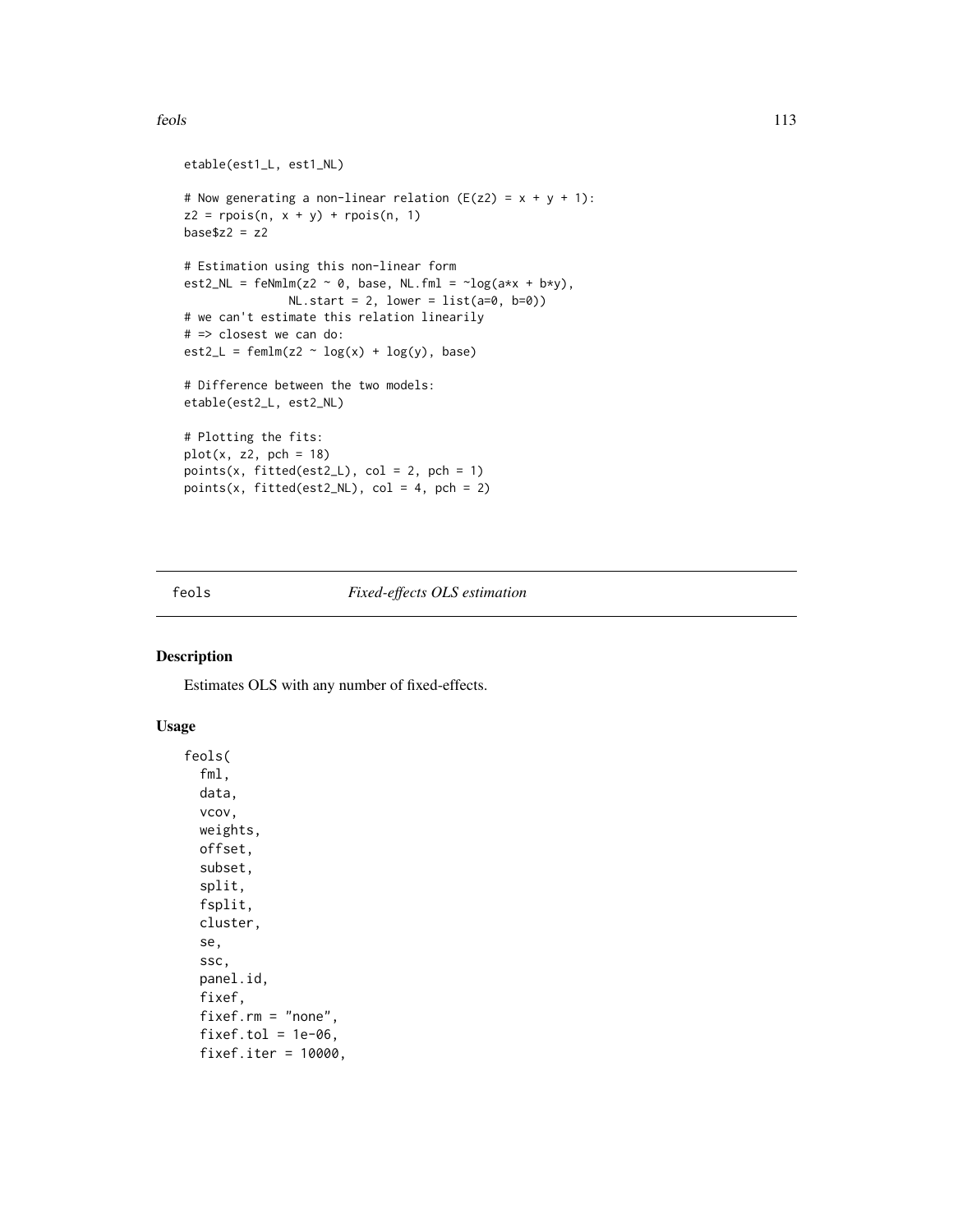```
collin.tol = 1e-10,nthreads = getFixest_nthreads(),
  lean = FALSE,
  verbose = 0,
  wan = TRUE,notes = getFixest_notes(),
  only.coef = FALSE,
  combine.quick,
  demeaned = FALSE,
 mem.clean = FALSE,
 only.env = FALSE,
 env,
  ...
)
feols.fit(
 y,
 X,
 fixef_df,
  vcov,
 offset,
  split,
  fsplit,
  cluster,
  se,
  ssc,
 weights,
  subset,
  fixef.rm = "perfect",
  fixef.tol = 1e-06,
  fixef.iter = 10000,
 collin.tol = 1e-10,nthreads = getFixest_nthreads(),
  lean = FALSE,
  warn = TRUE,notes = getFixest_notes(),
 mem.clean = FALSE,
 verbose = 0,
 only.env = FALSE,
 only.coef = FALSE,
  env,
  ...
\mathcal{L}
```
# Arguments

fml  $\blacktriangle$  A formula representing the relation to be estimated. For example: fml = z $\blacktriangle$ x+y. To include fixed-effects, insert them in this formula using a pipe: e.g. fml =  $z^x$  +y | fe\_1+fe\_2. You can combine two fixed-effects with  $\cdot$ : e.g. fml =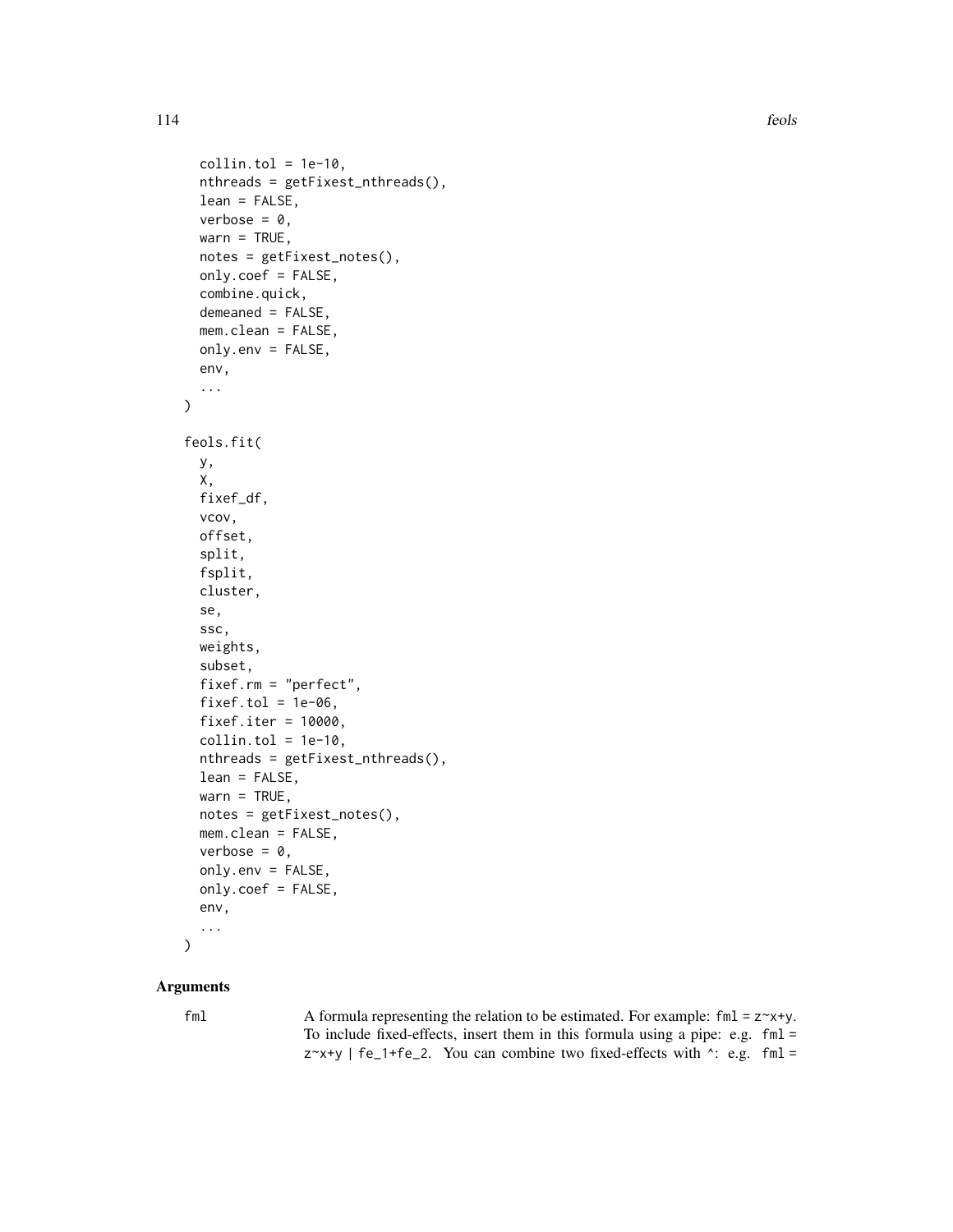|             | z~x+y fe_1^fe_2, see details. You can also use variables with varying slopes<br>using square brackets: e.g. in $fml = z \gamma   f e_1[x] + fe_2$ , see details. To add<br>IVs, insert the endogenous vars./instruments after a pipe, like in $y \sim x \mid c(x \neq 0.1, x \neq 0.2)$<br>$\sim$ x_inst1 + x_inst2. Note that it should always be the last element, see details.<br>Multiple estimations can be performed at once: for multiple dep. vars, wrap<br>them in $c()$ : ex $c(y1, y2)$ . For multiple indep. vars, use the stepwise functions:<br>ex x1 + csw(x2, x3). The formula fml = c(y1, y2) $\sim$ x1 + cw0(x2, x3) leads to<br>6 estimation, see details. Square brackets starting with a dot can be used to call<br>global variables: y. [i] $\sim x$ . [1:2] will lead to y3 $\sim x1 + x2$ if i is equal to 3 in<br>the current environment (see details in xpd). |
|-------------|------------------------------------------------------------------------------------------------------------------------------------------------------------------------------------------------------------------------------------------------------------------------------------------------------------------------------------------------------------------------------------------------------------------------------------------------------------------------------------------------------------------------------------------------------------------------------------------------------------------------------------------------------------------------------------------------------------------------------------------------------------------------------------------------------------------------------------------------------------------------------------------|
| data        | A data.frame containing the necessary variables to run the model. The vari-<br>ables of the non-linear right hand side of the formula are identified with this<br>data. frame names. Can also be a matrix.                                                                                                                                                                                                                                                                                                                                                                                                                                                                                                                                                                                                                                                                               |
| <b>VCOV</b> | Versatile argument to specify the VCOV. In general, it is either a character scalar<br>equal to a VCOV type, either a formula of the form: vcov_type ~ variables.<br>The VCOV types implemented are: "iid", "hetero" (or "HC1"), "cluster", "twoway",<br>"NW" (or "newey_west"), "DK" (or "driscoll_kraay"), and "conley". It also ac-<br>cepts object from vcov_cluster, vcov_NW, NW, vcov_DK, DK, vcov_conley and<br>conley. It also accepts covariance matrices computed externally. Finally it ac-<br>cepts functions to compute the covariances. See the 'vcov' documentation in the<br>vignette.                                                                                                                                                                                                                                                                                   |
| weights     | A formula or a numeric vector. Each observation can be weighted, the weights<br>must be greater than 0. If equal to a formula, it should be one-sided: for example<br>$~\sim$ var_weight.                                                                                                                                                                                                                                                                                                                                                                                                                                                                                                                                                                                                                                                                                                |
| offset      | A formula or a numeric vector. An offset can be added to the estimation. If equal<br>to a formula, it should be of the form (for example) $\sim 0.5 \times x \times 2$ . This offset is<br>linearly added to the elements of the main formula 'fml'.                                                                                                                                                                                                                                                                                                                                                                                                                                                                                                                                                                                                                                     |
| subset      | A vector (logical or numeric) or a one-sided formula. If provided, then the<br>estimation will be performed only on the observations defined by this argument.                                                                                                                                                                                                                                                                                                                                                                                                                                                                                                                                                                                                                                                                                                                           |
| split       | A one sided formula representing a variable (eg split = $\sim$ var) or a vector. If<br>provided, the sample is split according to the variable and one estimation is per-<br>formed for each value of that variable. If you also want to include the estimation<br>for the full sample, use the argument fsplit instead.                                                                                                                                                                                                                                                                                                                                                                                                                                                                                                                                                                 |
| fsplit      | A one sided formula representing a variable (eg split = $\sim$ var) or a vector. If<br>provided, the sample is split according to the variable and one estimation is<br>performed for each value of that variable. This argument is the same as split but<br>also includes the full sample as the first estimation.                                                                                                                                                                                                                                                                                                                                                                                                                                                                                                                                                                      |
| cluster     | Tells how to cluster the standard-errors (if clustering is requested). Can be either<br>a list of vectors, a character vector of variable names, a formula or an integer vec-<br>tor. Assume we want to perform 2-way clustering over var1 and var2 contained<br>in the data.frame base used for the estimation. All the following cluster argu-<br>ments are valid and do the same thing: cluster = base[, c("var1", "var2")],<br>cluster = $c("var1", "var2"),$ cluster = $\sim$ var1+var2. If the two variables<br>were used as fixed-effects in the estimation, you can leave it blank with vcov<br>= "twoway" (assuming var1 [resp. var2] was the 1st [res. 2nd] fixed-effect).<br>You can interact two variables using $\land$ with the following syntax: cluster =<br>$\gamma$ var1 $\gamma$ var2 or cluster = "var1 $\gamma$ var2".                                              |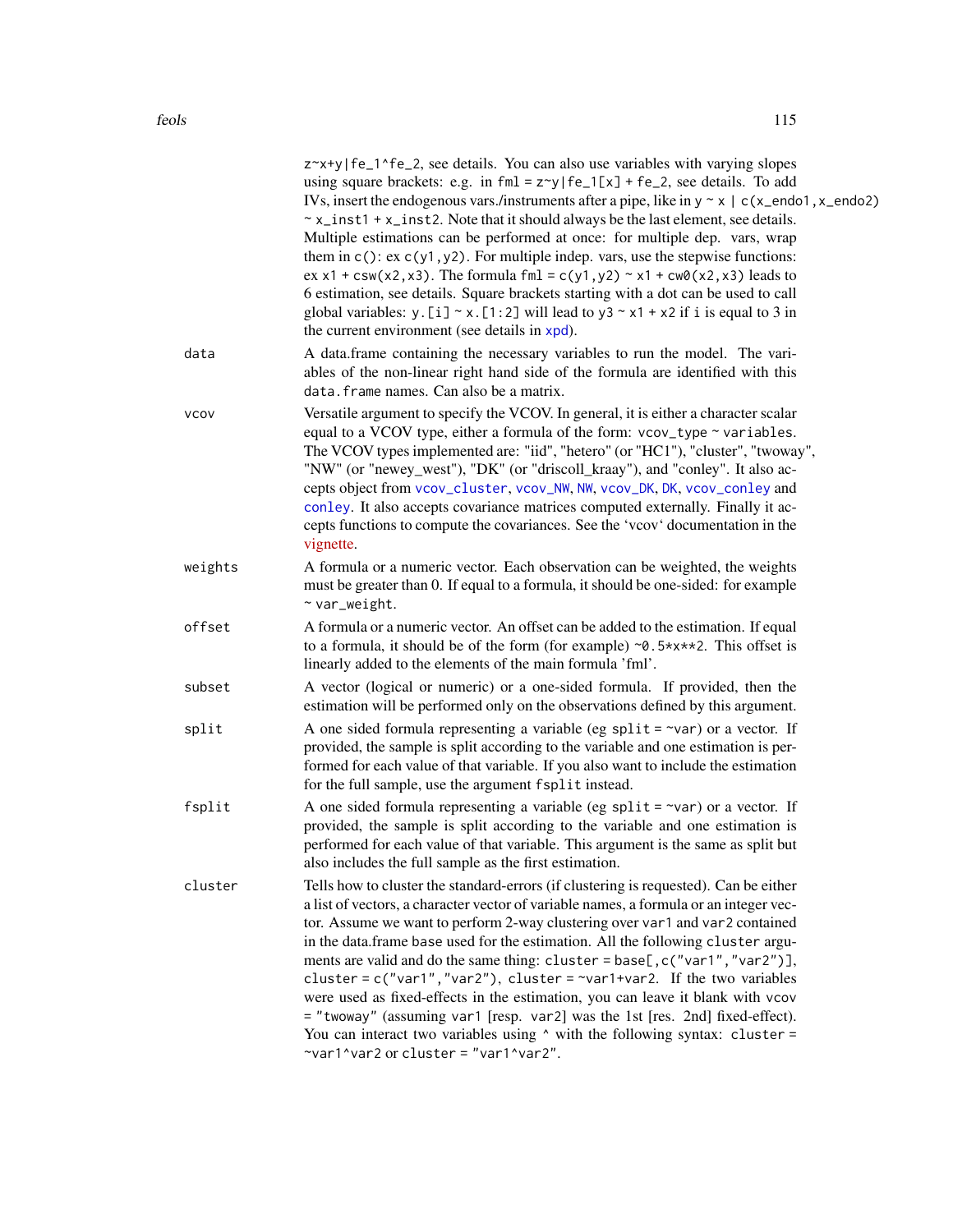| se         | Character scalar. Which kind of standard error should be computed: "standard",<br>"hetero", "cluster", "twoway", "threeway" or "fourway"? By default if there<br>are clusters in the estimation: $se = "cluster", otherwise = e = "iid".$ Note that<br>this argument is deprecated, you should use vcov instead.                                                                                                         |
|------------|--------------------------------------------------------------------------------------------------------------------------------------------------------------------------------------------------------------------------------------------------------------------------------------------------------------------------------------------------------------------------------------------------------------------------|
| SSC        | An object of class ssc. type obtained with the function ssc. Represents how<br>the degree of freedom correction should be done. You must use the function ssc<br>for this argument. The arguments and defaults of the function ssc are: adj<br>= TRUE, fixef.K="nested", cluster.adj = TRUE, cluster.df = "min", t.df<br>= "min", fixef.force_exact=FALSE). See the help of the function ssc for<br>details.             |
| panel.id   | The panel identifiers. Can either be: i) a one sided formula (e.g. panel $id =$<br>~id+time), ii) a character vector of length 2 (e.g. panel.id=c('id','time'),<br>or iii) a character scalar of two variables separated by a comma (e.g. panel.id='id, time').<br>Note that you can combine variables with $\wedge$ only inside formulas (see the dedi-<br>cated section in feols).                                     |
| fixef      | Character vector. The names of variables to be used as fixed-effects. These<br>variables should contain the identifier of each observation (e.g., think of it as a<br>panel identifier). Note that the recommended way to include fixed-effects is to<br>insert them directly in the formula.                                                                                                                            |
| fixef.rm   | Can be equal to "perfect" (default), "singleton", "both" or "none". Controls<br>which observations are to be removed. If "perfect", then observations having a<br>fixed-effect with perfect fit (e.g. only 0 outcomes in Poisson estimations) will be<br>removed. If "singleton", all observations for which a fixed-effect appears only<br>once will be removed. The meaning of "both" and "none" is direct.            |
| fixef.tol  | Precision used to obtain the fixed-effects. Defaults to 1e-5. It corresponds to the<br>maximum absolute difference allowed between two coefficients of successive it-<br>erations. Argument fixef.tol cannot be lower than 10000*. Machine\$double.eps.<br>Note that this parameter is dynamically controlled by the algorithm.                                                                                          |
| fixef.iter | Maximum number of iterations in fixed-effects algorithm (only in use for $2+$<br>fixed-effects). Default is 10000.                                                                                                                                                                                                                                                                                                       |
| collin.tol | Numeric scalar, default is 1e-10. Threshold deciding when variables should<br>be considered collinear and subsequently removed from the estimation. Higher<br>values means more variables will be removed (if there is presence of collinear-<br>ity). One signal of presence of collinearity is t-stats that are extremely low (for<br>instance when $t$ -stats $<$ 1e-3).                                              |
| nthreads   | The number of threads. Can be: a) an integer lower than, or equal to, the max-<br>imum number of threads; b) 0: meaning all available threads will be used; c) a<br>number strictly between 0 and 1 which represents the fraction of all threads to<br>use. The default is to use 50% of all threads. You can set permanently the num-<br>ber of threads used within this package using the function setFixest_nthreads. |
| lean       | Logical, default is FALSE. If TRUE then all large objects are removed from the<br>returned result: this will save memory but will block the possibility to use many<br>methods. It is recommended to use the arguments se or cluster to obtain<br>the appropriate standard-errors at estimation time, since obtaining different SEs<br>won't be possible afterwards.                                                     |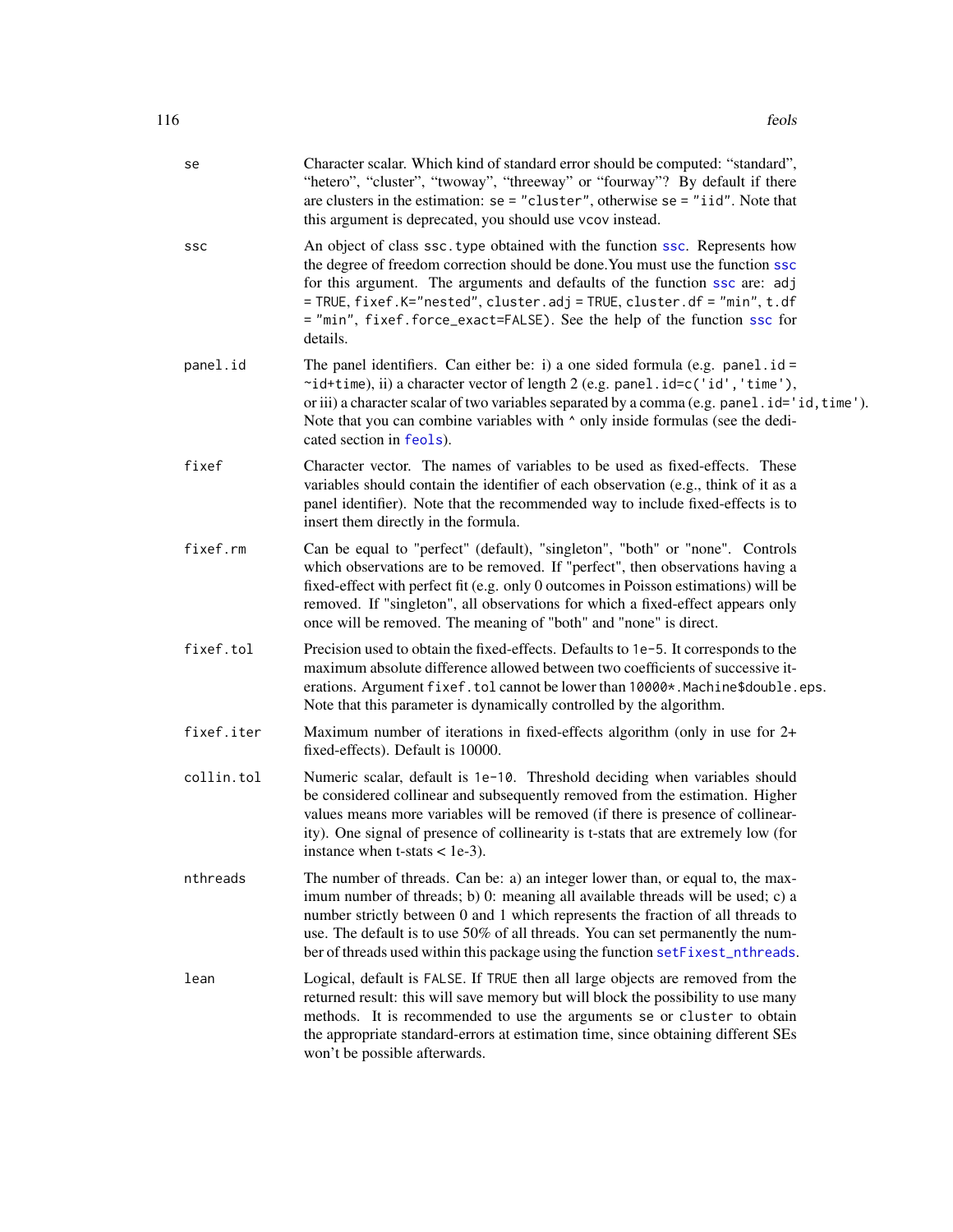| verbose       | Integer. Higher values give more information. In particular, it can detail the<br>number of iterations in the demeaning algorithm (the first number is the left-<br>hand-side, the other numbers are the right-hand-side variables).                                                                                                                                                                                                                                                                                                                                                                                                                                                      |
|---------------|-------------------------------------------------------------------------------------------------------------------------------------------------------------------------------------------------------------------------------------------------------------------------------------------------------------------------------------------------------------------------------------------------------------------------------------------------------------------------------------------------------------------------------------------------------------------------------------------------------------------------------------------------------------------------------------------|
| warn          | Logical, default is TRUE. Whether warnings should be displayed (concerns warn-<br>ings relating to convergence state).                                                                                                                                                                                                                                                                                                                                                                                                                                                                                                                                                                    |
| notes         | Logical. By default, two notes are displayed: when NAs are removed (to show<br>additional information) and when some observations are removed because of<br>collinearity. To avoid displaying these messages, you can set notes = FALSE.<br>You can remove these messages permanently by using setFixest_notes(FALSE).                                                                                                                                                                                                                                                                                                                                                                    |
| only.coef     | Logical, default is FALSE. If TRUE, then only the estimated coefficients are re-<br>turned. Note that the length of the vector returned is always the length of the<br>number of coefficients to be estimated: this means that the variables found to be<br>collinear are returned with an NA value.                                                                                                                                                                                                                                                                                                                                                                                      |
| combine.quick | Logical. When you combine different variables to transform them into a single<br>fixed-effects you can do e.g. $y \sim x$   paste(var1, var2). The algorithm pro-<br>vides a shorthand to do the same operation: $y \sim x$   var1^var2. Because pasting<br>variables is a costly operation, the internal algorithm may use a numerical trick<br>to hasten the process. The cost of doing so is that you lose the labels. If you are<br>interested in getting the value of the fixed-effects coefficients after the estima-<br>tion, you should use combine. quick = FALSE. By default it is equal to FALSE if<br>the number of observations is lower than 50,000, and to TRUE otherwise. |
| demeaned      | Logical, default is FALSE. Only used in the presence of fixed-effects: should the<br>centered variables be returned? If TRUE, it creates the items y_demeaned and<br>X_demeaned.                                                                                                                                                                                                                                                                                                                                                                                                                                                                                                          |
| mem.clean     | Logical, default is FALSE. Only to be used if the data set is large compared to<br>the available RAM. If TRUE then intermediary objects are removed as much as<br>possible and gc is run before each substantial C++ section in the internal code<br>to avoid memory issues.                                                                                                                                                                                                                                                                                                                                                                                                              |
| only.env      | (Advanced users.) Logical, default is FALSE. If TRUE, then only the environment<br>used to make the estimation is returned.                                                                                                                                                                                                                                                                                                                                                                                                                                                                                                                                                               |
| env           | (Advanced users.) A fixest environment created by a fixest estimation with<br>only.env = TRUE. Default is missing. If provided, the data from this environ-<br>ment will be used to perform the estimation.                                                                                                                                                                                                                                                                                                                                                                                                                                                                               |
| $\cdots$      | Not currently used.                                                                                                                                                                                                                                                                                                                                                                                                                                                                                                                                                                                                                                                                       |
| У             | Numeric vector/matrix/data.frame of the dependent variable(s). Multiple depen-<br>dent variables will return a fixest_multi object.                                                                                                                                                                                                                                                                                                                                                                                                                                                                                                                                                       |
| X             | Numeric matrix of the regressors.                                                                                                                                                                                                                                                                                                                                                                                                                                                                                                                                                                                                                                                         |
| fixef_df      | Matrix/data.frame of the fixed-effects.                                                                                                                                                                                                                                                                                                                                                                                                                                                                                                                                                                                                                                                   |

# Details

The method used to demean each variable along the fixed-effects is based on Berge (2018), since this is the same problem to solve as for the Gaussian case in a ML setup.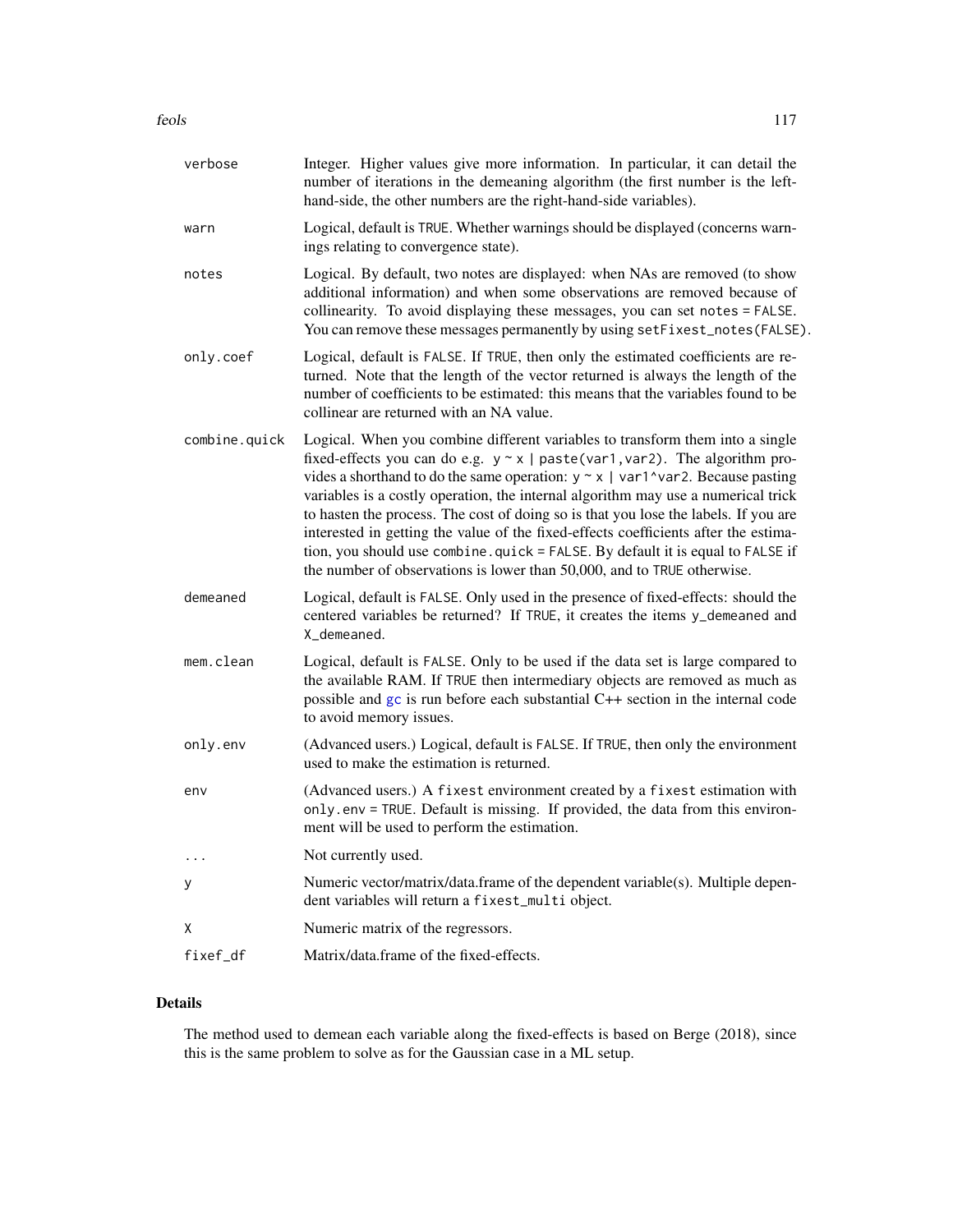# Value

A fixest object. Note that fixest objects contain many elements and most of them are for internal use, they are presented here only for information. To access them, it is safer to use the user-level methods (e.g. [vcov.fixest](#page-214-0), [resid.fixest](#page-166-0), etc) or functions (like for instance [fitstat](#page-125-0) to access any fit statistic).

| nobs              | The number of observations.                                                                                                                                                         |
|-------------------|-------------------------------------------------------------------------------------------------------------------------------------------------------------------------------------|
| fml               | The linear formula of the call.                                                                                                                                                     |
| call              | The call of the function.                                                                                                                                                           |
| method            | The method used to estimate the model.                                                                                                                                              |
| family            | The family used to estimate the model.                                                                                                                                              |
| fml_all           | A list containing different parts of the formula. Always contain the linear for-<br>mula. Then depending on the cases: fixef: the fixed-effects, iv: the IV part of<br>the formula. |
| fixef_vars        | The names of each fixed-effect dimension.                                                                                                                                           |
| fixef_id          | The list (of length the number of fixed-effects) of the fixed-effects identifiers for<br>each observation.                                                                          |
| fixef_sizes       | The size of each fixed-effect (i.e. the number of unique identifier for each fixed-<br>effect dimension).                                                                           |
| coefficients      | The named vector of estimated coefficients.                                                                                                                                         |
| multicol          | Logical, if multicollinearity was found.                                                                                                                                            |
| coeftable         | The table of the coefficients with their standard errors, z-values and p-values.                                                                                                    |
| loglik            | The loglikelihood.                                                                                                                                                                  |
| ssr_null          | Sum of the squared residuals of the null model (containing only with the inter-<br>cept).                                                                                           |
| ssr_fe_only       | Sum of the squared residuals of the model estimated with fixed-effects only.                                                                                                        |
| $ll$ _nu $ll$     | The log-likelihood of the null model (containing only with the intercept).                                                                                                          |
| ll_fe_only        | The log-likelihood of the model estimated with fixed-effects only.                                                                                                                  |
| fitted.values     | The fitted values.                                                                                                                                                                  |
| linear.predictors |                                                                                                                                                                                     |
|                   | The linear predictors.                                                                                                                                                              |
| residuals         | The residuals (y minus the fitted values).                                                                                                                                          |
| sq.cor            | Squared correlation between the dependent variable and the expected predictor<br>(i.e. fitted.values) obtained by the estimation.                                                   |
| hessian           | The Hessian of the parameters.                                                                                                                                                      |
| cov.iid           | The variance-covariance matrix of the parameters.                                                                                                                                   |
| se                | The standard-error of the parameters.                                                                                                                                               |
| scores            | The matrix of the scores (first derivative for each observation).                                                                                                                   |
| residuals         | The difference between the dependent variable and the expected predictor.                                                                                                           |
| sumFE             | The sum of the fixed-effects coefficients for each observation.                                                                                                                     |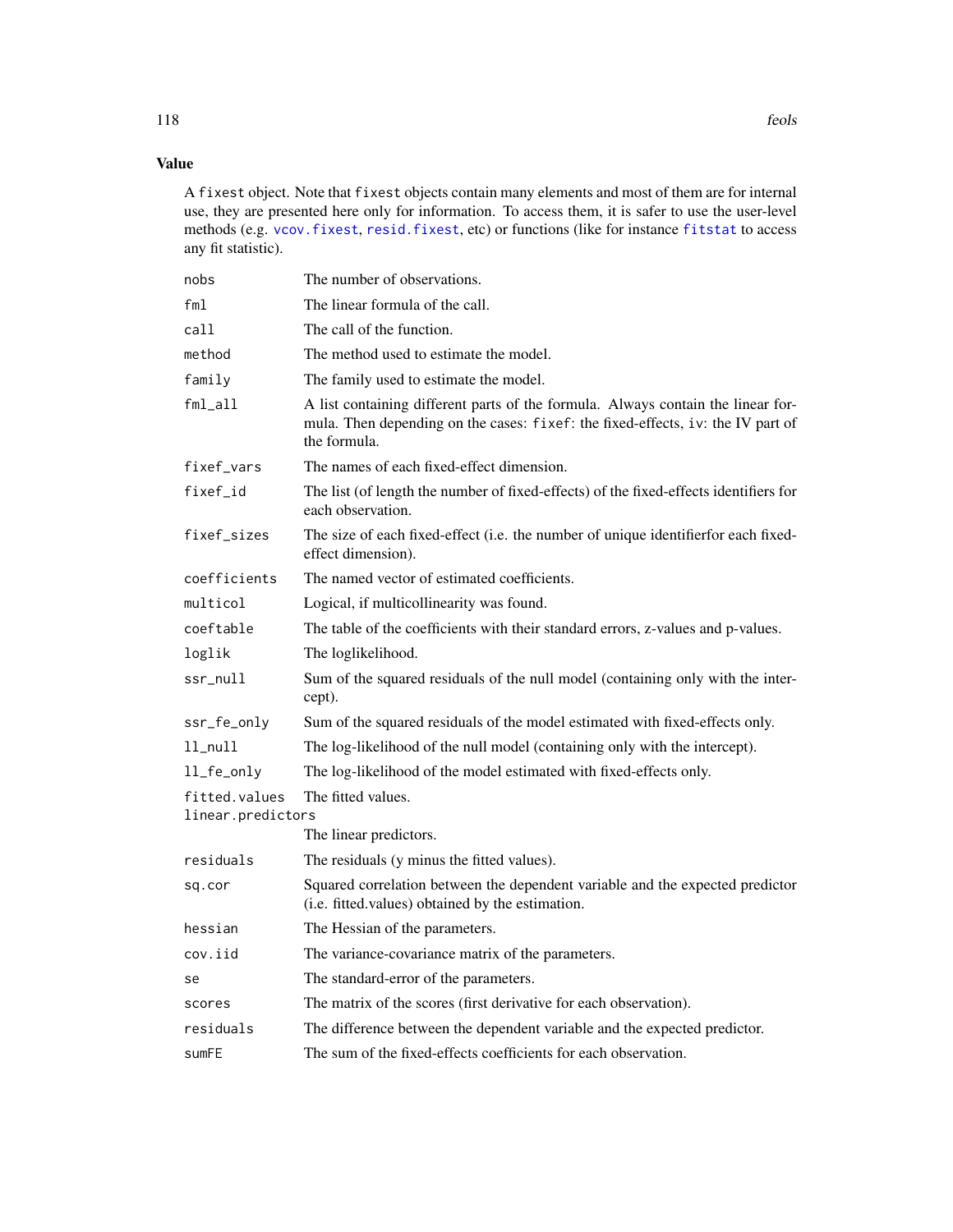| offset          | (When relevant.) The offset formula.                                                                                                            |
|-----------------|-------------------------------------------------------------------------------------------------------------------------------------------------|
| weights         | (When relevant.) The weights formula.                                                                                                           |
| obs_selection   | (When relevant.) List containing vectors of integers. It represents the sequential<br>selection of observation vis a vis the original data set. |
| collin.var      | (When relevant.) Vector containing the variables removed because of collinear-<br>ity.                                                          |
| collin.coef     | (When relevant.) Vector of coefficients, where the values of the variables re-<br>moved because of collinearity are NA.                         |
| collin.min_norm |                                                                                                                                                 |
|                 | The minimal diagonal value of the Cholesky decomposition. Small values indi-<br>cate possible presence collinearity.                            |
| y_demeaned      | Only when demeaned = TRUE: the centered dependent variable.                                                                                     |
| X_demeaned      | Only when demeaned = TRUE: the centered explanatory variable.                                                                                   |

#### Combining the fixed-effects

You can combine two variables to make it a new fixed-effect using  $\wedge$ . The syntax is as follows: fe\_1^fe\_2. Here you created a new variable which is the combination of the two variables fe\_1 and fe\_2. This is identical to doing paste0(fe\_1, "\_", fe\_2) but more convenient.

Note that pasting is a costly operation, especially for large data sets. Thus, the internal algorithm uses a numerical trick which is fast, but the drawback is that the identity of each observation is lost (i.e. they are now equal to a meaningless number instead of being equal to paste $\theta$ (fe\_1, "\_", fe\_2)). These "identities" are useful only if you're interested in the value of the fixed-effects (that you can extract with [fixef.fixest](#page-132-0)). If you're only interested in coefficients of the variables, it doesn't matter. Anyway, you can use combine.quick = FALSE to tell the internal algorithm to use paste instead of the numerical trick. By default, the numerical trick is performed only for large data sets.

### Varying slopes

You can add variables with varying slopes in the fixed-effect part of the formula. The syntax is as follows: fixef\_var[var1, var2]. Here the variables var1 and var2 will be with varying slopes (one slope per value in fixef\_var) and the fixed-effect fixef\_var will also be added.

To add only the variables with varying slopes and not the fixed-effect, use double square brackets: fixef\_var[[var1, var2]].

In other words:

- fixef\_var[var1, var2] is equivalent to fixef\_var + fixef\_var[[var1]] + fixef\_var[[var2]]
- fixef\_var[[var1, var2]] is equivalent to fixef\_var[[var1]] + fixef\_var[[var2]]

In general, for convergence reasons, it is recommended to always add the fixed-effect and avoid using only the variable with varying slope (i.e. use single square brackets).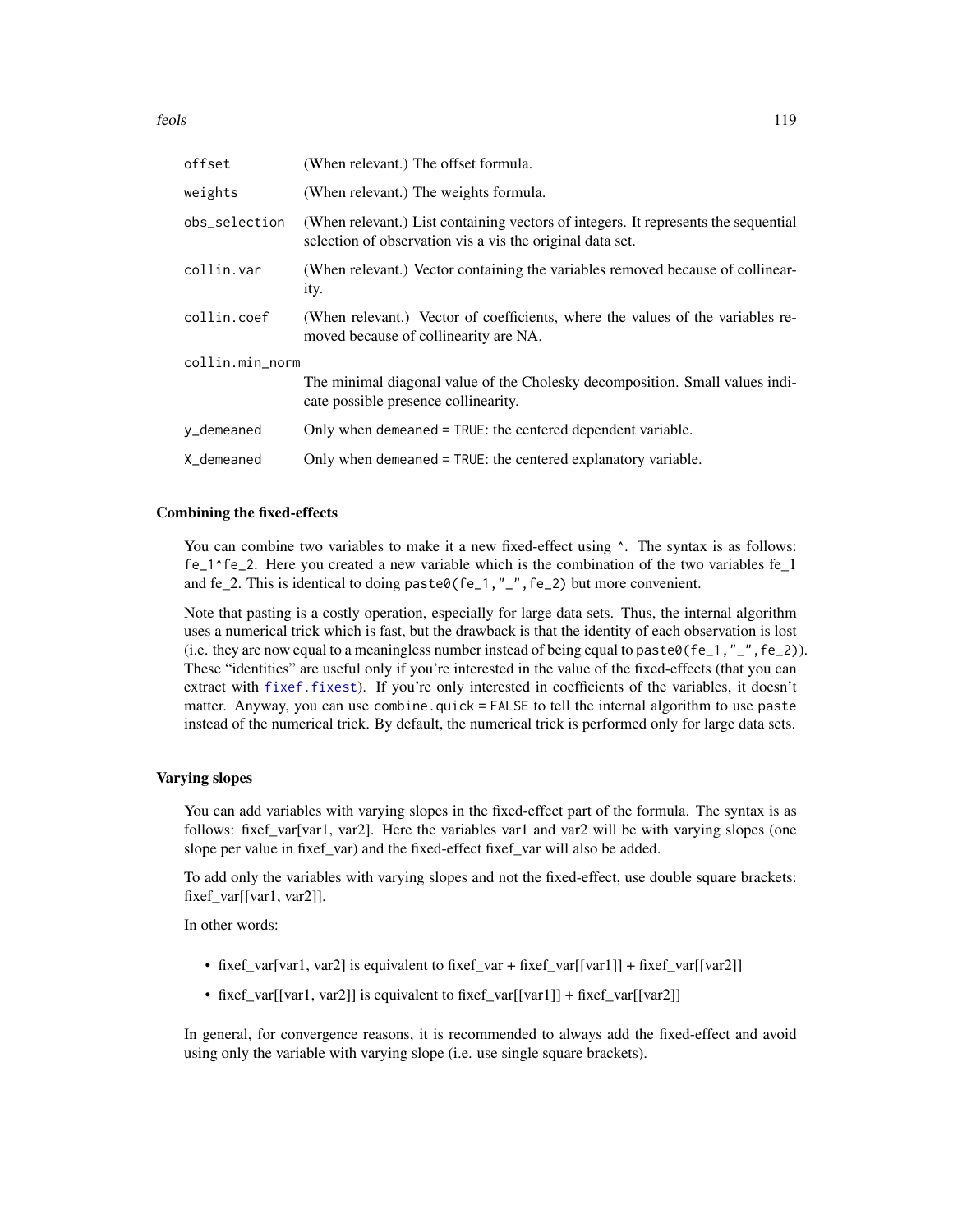#### Lagging variables

To use leads/lags of variables in the estimation, you can: i) either provide the argument panel.id, ii) either set your data set as a panel with the function [panel](#page-150-0). Doing either of the two will give you acceess to the lagging functions [l](#page-78-0), [f](#page-78-1) and [d](#page-78-0).

You can provide several leads/lags/differences at once: e.g. if your formula is equal to  $f(y)$  ~  $l(x,-1:1)$ , it means that the dependent variable is equal to the lead of y, and you will have as exp[l](#page-78-0)anatory variables the lead of  $x1$ ,  $x1$  and the lag of  $x1$ . See the examples in function 1 for more details.

### Interactions

You can interact a numeric variable with a "factor-like" variable by using i(factor\_var,continuous\_var,ref), where continuous\_var will be interacted with each value of factor\_var and the argument ref is a value of factor\_var taken as a reference (optional).

Using this specific way to create interactions leads to a different display of the interacted values in [etable](#page-55-0) and offers a special representation of the interacted coefficients in the function [coefplot](#page-18-0). See examples.

It is important to note that \*if you do not care about the standard-errors of the interactions\*, then you can add interactions in the fixed-effects part of the formula, it will be incomparably faster (using the syntax factor\_var[continuous\_var], as explained in the section "Varying slopes").

The function [i](#page-136-0) has in fact more arguments, please see details in its associated help page.

#### On standard-errors

Standard-errors can be computed in different ways, you can use the arguments se and ssc in [summary.fixest](#page-197-0) to define how to compute them. By default, in the presence of fixed-effects, standard-errors are automatically clustered.

The following vignette: [On standard-errors](https://lrberge.github.io/fixest/articles/standard_errors.html) describes in details how the standard-errors are computed in fixest and how you can replicate standard-errors from other software.

You can use the functions [setFixest\\_vcov](#page-184-0) and [setFixest\\_ssc](#page-186-0) to permanently set the way the standard-errors are computed.

### Instrumental variables

To estimate two stage least square regressions, insert the relationship between the endogenous regressor(s) and the instruments in a formula, after a pipe.

For example, fml = y  $\sim$  x1 | x\_endo  $\sim$  x\_inst will use the variables x1 and x\_inst in the first stage to explain x\_endo. Then will use the fitted value of x\_endo (which will be named fit\_x\_endo) and x1 to explain y. To include several endogenous regressors, just use "+", like in: fml =  $y \sim x1$  |  $x$  endo1 +  $x$  end2  $\sim$   $x$  inst1 +  $x$  inst2.

Of course you can still add the fixed-effects, but the IV formula must always come last, like in fml = y ~ x1 | fe1 + fe2 | x\_endo ~ x\_inst.

If you want to estimate a model without exogenous variables, use "1" as a placeholder: e.g.  $fm1 =$  $y \sim 1$  | x\_endo + x\_inst.

By default, the second stage regression is returned. You can access the first stage(s) regressions either directly in the slot iv\_first\_stage (not recommended), or using the argument stage = 1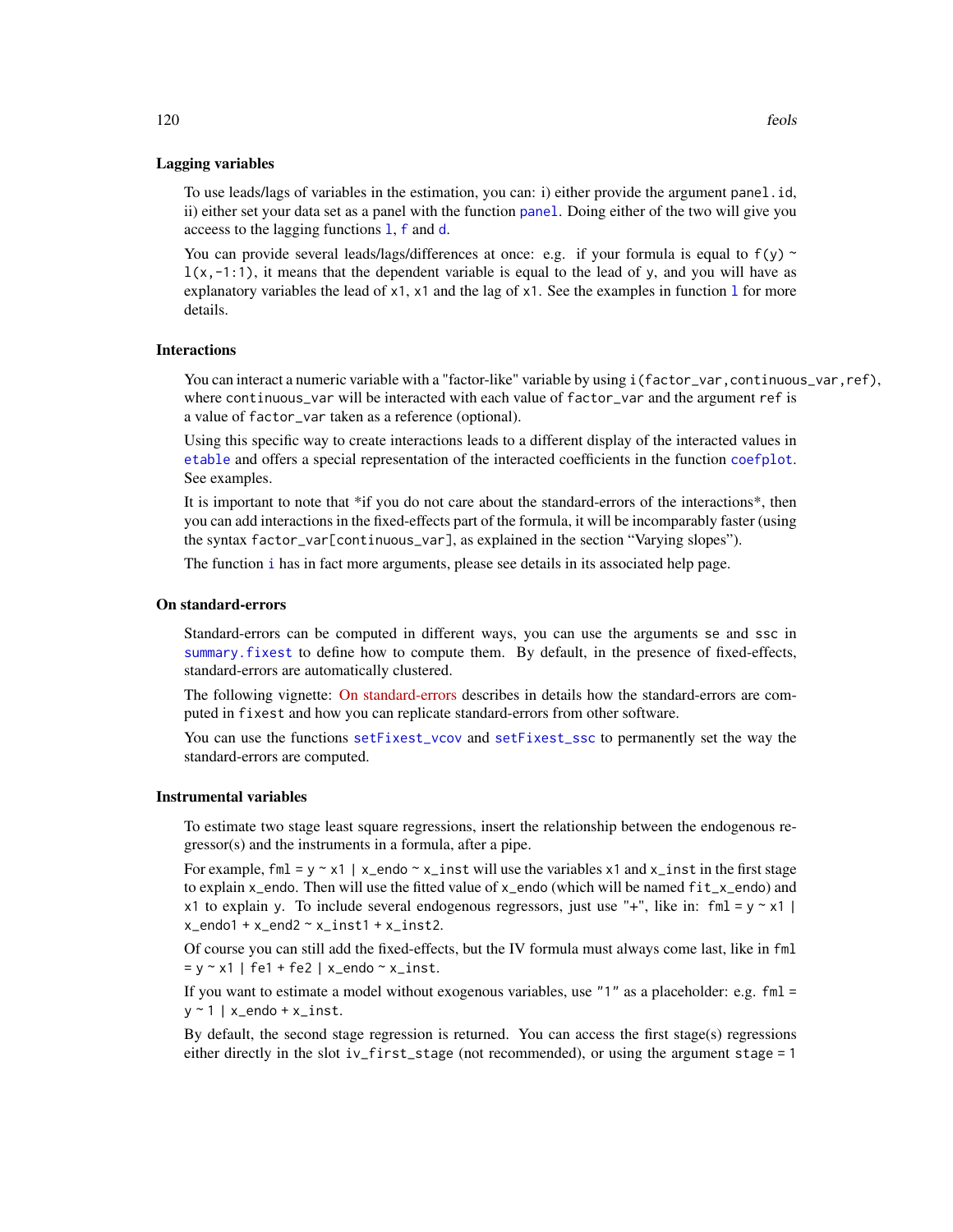feols 121

from the function [summary.fixest](#page-197-0). For example summary(iv\_est,stage = 1) will give the first stage(s). Note that using summary you can display both the second and first stages at the same time using, e.g., stage =  $1:2$  (using 2:1 would reverse the order).

#### Multiple estimations

Multiple estimations can be performed at once, they just have to be specified in the formula. Multiple estimations yield a fixest\_multi object which is 'kind of' a list of all the results but includes specific methods to access the results in a handy way. Please have a look at the dedicated vignette: [Multiple estimations.](https://lrberge.github.io/fixest/articles/multiple_estimations.html)

To include multiple dependent variables, wrap them in  $c()$  (1ist() also works). For instance fml  $= c(y1, y2)$  ~ x1 would estimate the model fml = y1 ~ x1 and then the model fml = y2 ~ x1.

To include multiple independent variables, you need to use the stepwise functions. There are 4 stepwise functions: sw, sw0, csw, csw0, and mvsw. Of course sw stands for stepwise, and csw for cumulative stepwise. Finally mvsw is a bit special, it stands for multiverse stepwise. Let's explain that. Assume you have the following formula: fml =  $y \sim x1 + sw(x2, x3)$ . The stepwise function sw will estimate the following two models:  $y \sim x1 + x2$  and  $y \sim x1 + x3$ . That is, each element in sw() is sequentially, and separately, added to the formula. Would have you used sw0 in lieu of sw, then the model  $y \sim x1$  would also have been estimated. The  $\theta$  in the name means that the model without any stepwise element also needs to be estimated. The prefix c means cumulative: each stepwise element is added to the next. That is,  $fml = y \approx x1 + csw(x2, x3)$  would lead to the following models  $y \sim x1 + x2$  and  $y \sim x1 + x2 + x3$ . The 0 has the same meaning and would also lead to the model without the stepwise elements to be estimated: in other words,  $fml = y \sim x1 +$ csw0(x2,x3) leads to the following three models:  $y \sim x1$ ,  $y \sim x1 + x2$  and  $y \sim x1 + x2 + x3$ . Finally mvsw will add, in a stepwise fashion all possible combinations of the variables in its arguments. For example  $m \times w(x1, x2, x3)$  is equivalent to  $sw0(x1, x2, x3, x1 + x2, x1 + x3, x2 + x3, x1 + x2 + x3)$ x3). The number of models to estimate grows at a factorial rate: so be cautious!

Multiple independent variables can be combined with multiple dependent variables, as in fml =  $c(y1,y2)$  ~ cw(x1,x2,x3) which would lead to 6 estimations. Multiple estimations can also be combined to split samples (with the arguments split, fsplit).

You can also add fixed-effects in a stepwise fashion. Note that you cannot perform stepwise estimations on the IV part of the formula (feols only).

If NAs are present in the sample, to avoid too many messages, only NA removal concerning the variables common to all estimations is reported.

A note on performance. The feature of multiple estimations has been highly optimized for feols, in particular in the presence of fixed-effects. It is faster to estimate multiple models using the formula rather than with a loop. For non-feols models using the formula is roughly similar to using a loop performance-wise.

#### Tricks to estimate multiple LHS

To use multiple dependent variables in fixest estimations, you need to include them in a vector: like in c(y1,y2,y3).

First, if names are stored in a vector, they can readily be inserted in a formula to perform multiple estimations using the dot square bracket operator. For instance if  $my_l$  hs = c("y1", "y2"), calling fixest with, say feols(.[my\_lhs]  $\sim x1$ , etc) is equivalent to using feols(c(y1,y2)  $\sim x1$ , etc).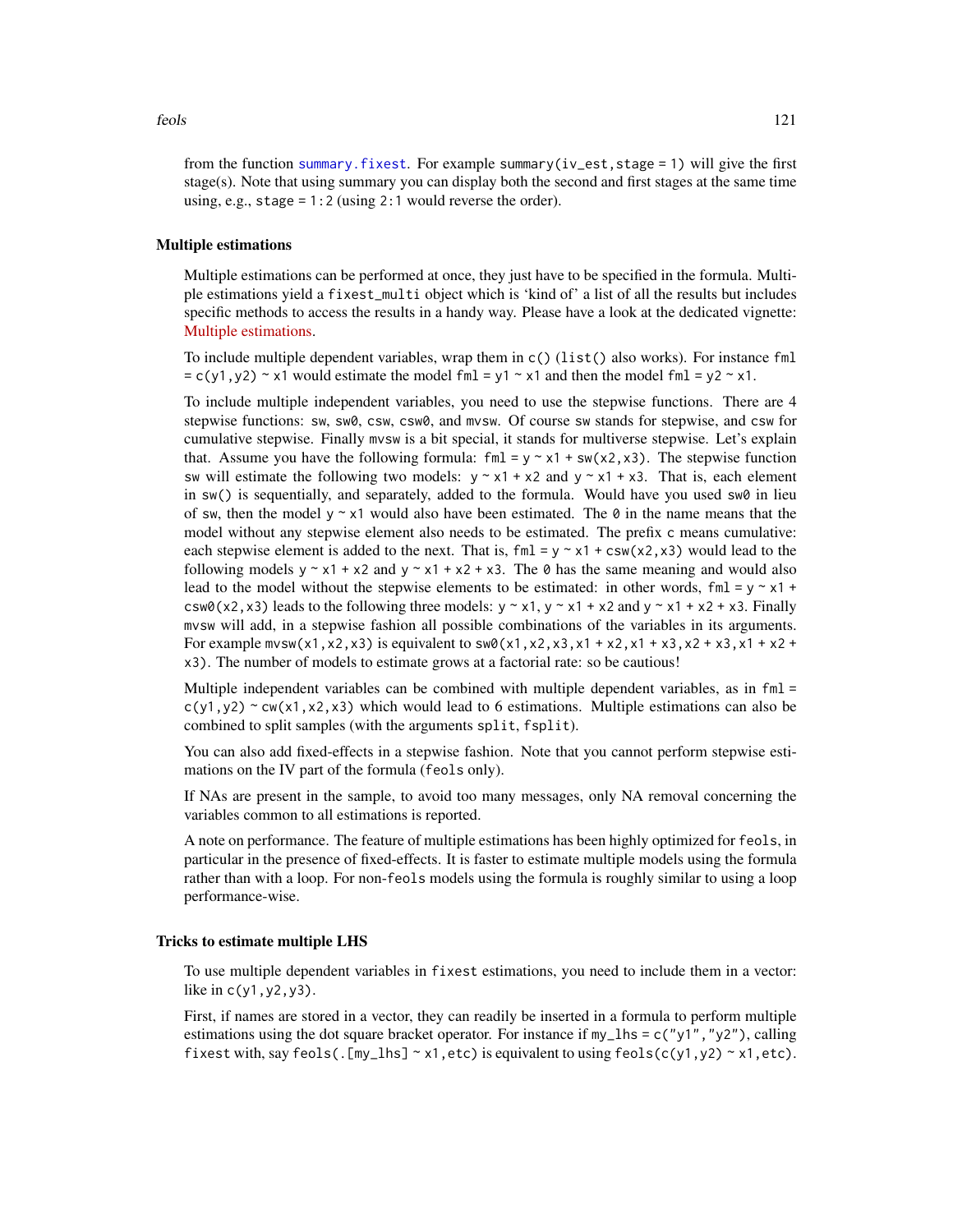Beware that this is a special feature unique to the *left-hand-side* of fixest estimations (the default behavior of the DSB operator is to aggregate with sums, see [xpd](#page-228-0)).

Second, you can use a regular expression to grep the left-hand-sides on the fly. When the ..("regex") feature is used naked on the LHS, the variables grepped are inserted into c(). For example ..("Pe") ~ Sepal.Length,iris is equivalent to c(Petal.Length,Petal.Width) ~ Sepal.Length,iris. Beware that this is a special feature unique to the *left-hand-side* of fixest estimations (the default behavior of  $\ldots$  ("regex") is to aggregate with sums, see [xpd](#page-228-0)).

### Argument sliding

When the data set has been set up globally using set  $Fixest_estimation(data = data_set)$ , the argument vcov can be used implicitly. This means that calls such as  $feols(y \sim x$ , "HC1"), or feols( $y \sim x$ , $\sim$ id), are valid: i) the data is automatically deduced from the global settings, and ii) the vcov is deduced to be the second argument.

### Piping

Although the argument 'data' is placed in second position, the data can be piped to the estimation functions. For example, with R  $\ge$  = 4.1, mtcars  $\ge$  feols(mpg  $\sim$  cyl) works as feols(mpg  $\sim$ cyl,mtcars).

#### Dot square bracket operator in formulas

In a formula, the dot square bracket (DSB) operator can: i) create manifold variables at once, or ii) capture values from the current environment and put them verbatim in the formula.

Say you want to include the variables x1 to x3 in your formula. You can use  $xpd(y \sim x.[1:3])$  and you'll get  $y \sim x1 + x2 + x3$ .

To summon values from the environment, simply put the variable in square brackets. For example: for (i in 1:3) xpd(y. [i]  $\sim$  x) will create the formulas y1  $\sim$  x to y3  $\sim$  x depending on the value of i.

You can include a full variable from the environment in the same way: for (y in c("a", "b"))  $xpd(. [y] \sim x)$  will create the two formulas a  $\sim x$  and b  $\sim x$ .

The DSB can even be used within variable names, but then the variable must be nested in character form. For example y  $\sim$  . ["x.[1:2]\_sq"] will create y  $\sim x1$ \_sq + x2\_sq. Using the character form is important to avoid a formula parsing error. Double quotes must be used. Note that the character string that is nested will be parsed with the function [dsb](#page-44-0), and thus it will return a vector.

By default, the DSB operator expands vectors into sums. You can add a comma, like in  $[\, , x \, ]$ , to expand with commas–the content can then be used within functions. For instance:  $c(x, [1:2])$ will create  $c(x1, x2)$  (and *not*  $c(x1 + x2)$ ).

In all fixest estimations, this special parsing is enabled, so you don't need to use xpd.

You can even use multiple square brackets within a single variable, but then the use of nesting is required. For example, the following  $xpd(y \sim .[$ ". [letters[1:2]]\_. [1:2]"]) will create y  $\sim$  a<sub>1</sub> + b<sub>-2</sub>. Remember that the nested character string is parsed with [dsb](#page-44-0), which explains this behavior.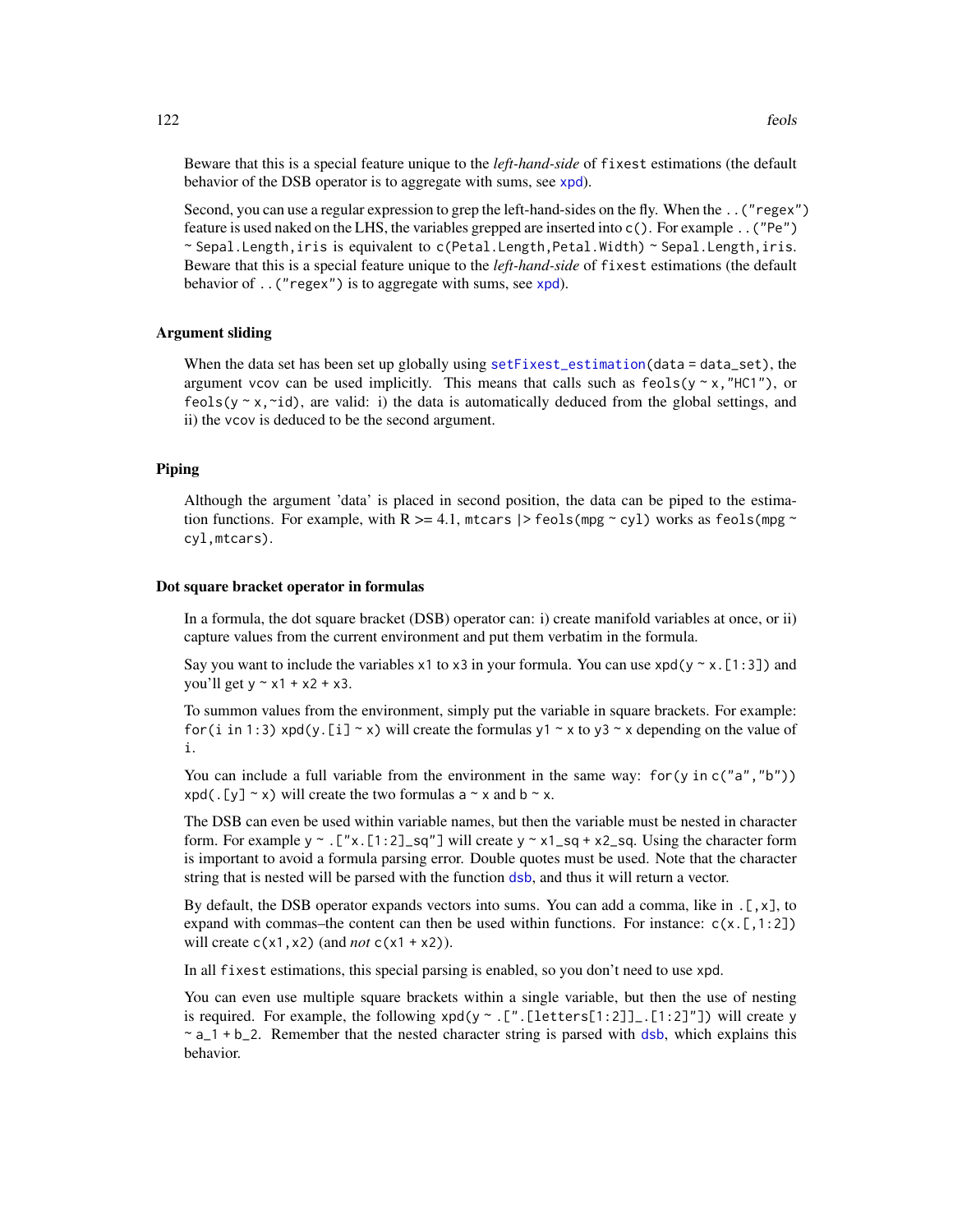feols 123

### Author(s)

Laurent Berge

### References

Berge, Laurent, 2018, "Efficient estimation of maximum likelihood models with multiple fixedeffects: the R package FENmlm." CREA Discussion Papers, 13 ([https://wwwen.uni.lu/content/](https://wwwen.uni.lu/content/download/110162/1299525/file/2018_13) [download/110162/1299525/file/2018\\_13](https://wwwen.uni.lu/content/download/110162/1299525/file/2018_13)).

For models with multiple fixed-effects:

Gaure, Simen, 2013, "OLS with multiple high dimensional category variables", Computational Statistics & Data Analysis 66 pp. 8–18

#### See Also

See also [summary.fixest](#page-197-0) to see the results with the appropriate standard-errors, [fixef.fixest](#page-132-0) to extract the fixed-effects coefficients, and the function [etable](#page-55-0) to visualize the results of multiple estimations. For plotting coefficients: see [coefplot](#page-18-0).

And other estimation methods: [femlm](#page-91-0), [feglm](#page-79-0), [fepois](#page-79-1), [fenegbin](#page-91-1), [feNmlm](#page-101-0).

### Examples

```
#
# Basic estimation
#
res = feols(Sepal.Length ~ Sepal.Width + Petal.Length, iris)
# You can specify clustered standard-errors in summary:
summary(res, cluster = ~Species)
#
# Just one set of fixed-effects:
#
res = feols(Sepal.Length ~ Sepal.Width + Petal.Length | Species, iris)
# By default, the SEs are clustered according to the first fixed-effect
summary(res)
#
# Varying slopes:
#
res = feols(Sepal.Length ~ Petal.Length | Species[Sepal.Width], iris)
summary(res)
#
# Combining the FEs:
#
base = iris
```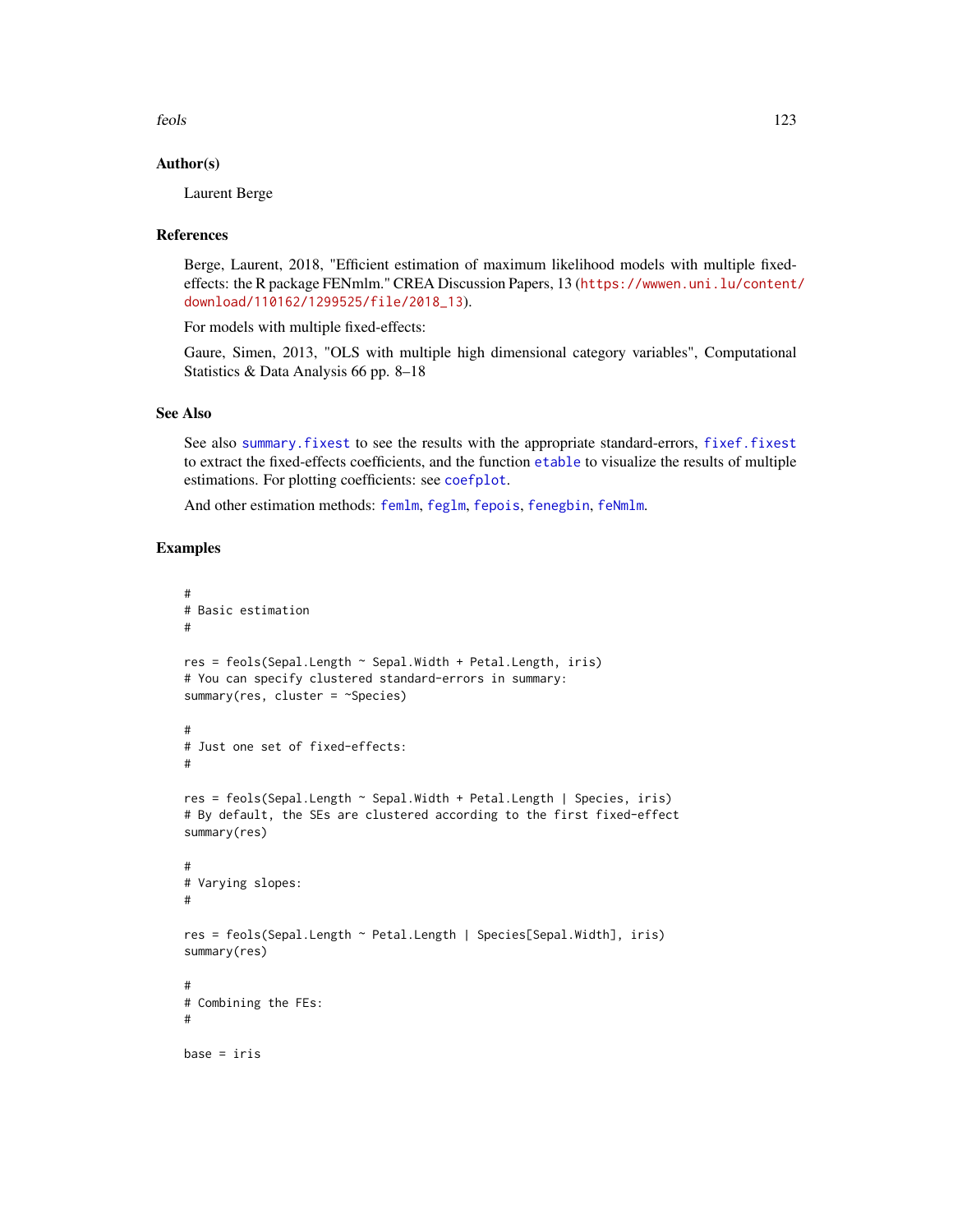```
base$fe_2 = rep(1:10, 15)res_comb = feols(Sepal.Length ~ Petal.Length | Species^fe_2, base)
summary(res_comb)
fixef(res_comb)[[1]]
#
# Using leads/lags:
#
data(base_did)
# We need to set up the panel with the arg. panel.id
est1 = feols(y \sim 1(x1, 0:1), base_did, panel.id = \simid+period)
est2 = feols(f(y) \sim l(x1, -1:1), base_did, panel.id = \simid+period)
etable(est1, est2, order = "f", drop="Int")
#
# Using interactions:
#
data(base_did)
# We interact the variable 'period' with the variable 'treat'
est_did = feols(y \sim x1 + i(period, treat, 5) | id+period, base_did)
# Now we can plot the result of the interaction with coefplot
coefplot(est_did)
# You have many more example in coefplot help
#
# Instrumental variables
#
# To estimate Two stage least squares,
# insert a formula describing the endo. vars./instr. relation after a pipe:
base = iris
names(base) = c("y", "x1", "x2", "x3", "fe1")
base$x_inst1 = 0.2 \times \text{base}$x1 + 0.7 \times \text{base}$x2 + rpois(150, 2)
base$x_inst2 = 0.2 * base$x2 + 0.7 * base$x3 + rpois(150, 3)
base$x_endo1 = 0.5 * base$y + 0.5 * base$x3 + rnorm(150, sd = 2)
base$x_endo2 = 1.5 \times base$y + 0.5 \times base$x3 + 3 \times base$x_inst1 + rnorm(150, sd = 5)
# Using 2 controls, 1 endogenous var. and 1 instrument
res\_iv = feols(y \sim x1 + x2 \mid x\_endo1 \sim x\_inst1, base)# The second stage is the default
summary(res_iv)
# To show the first stage:
summary(res_iv, stage = 1)
# To show both the first and second stages:
summary(res_iv, stage = 1:2)
```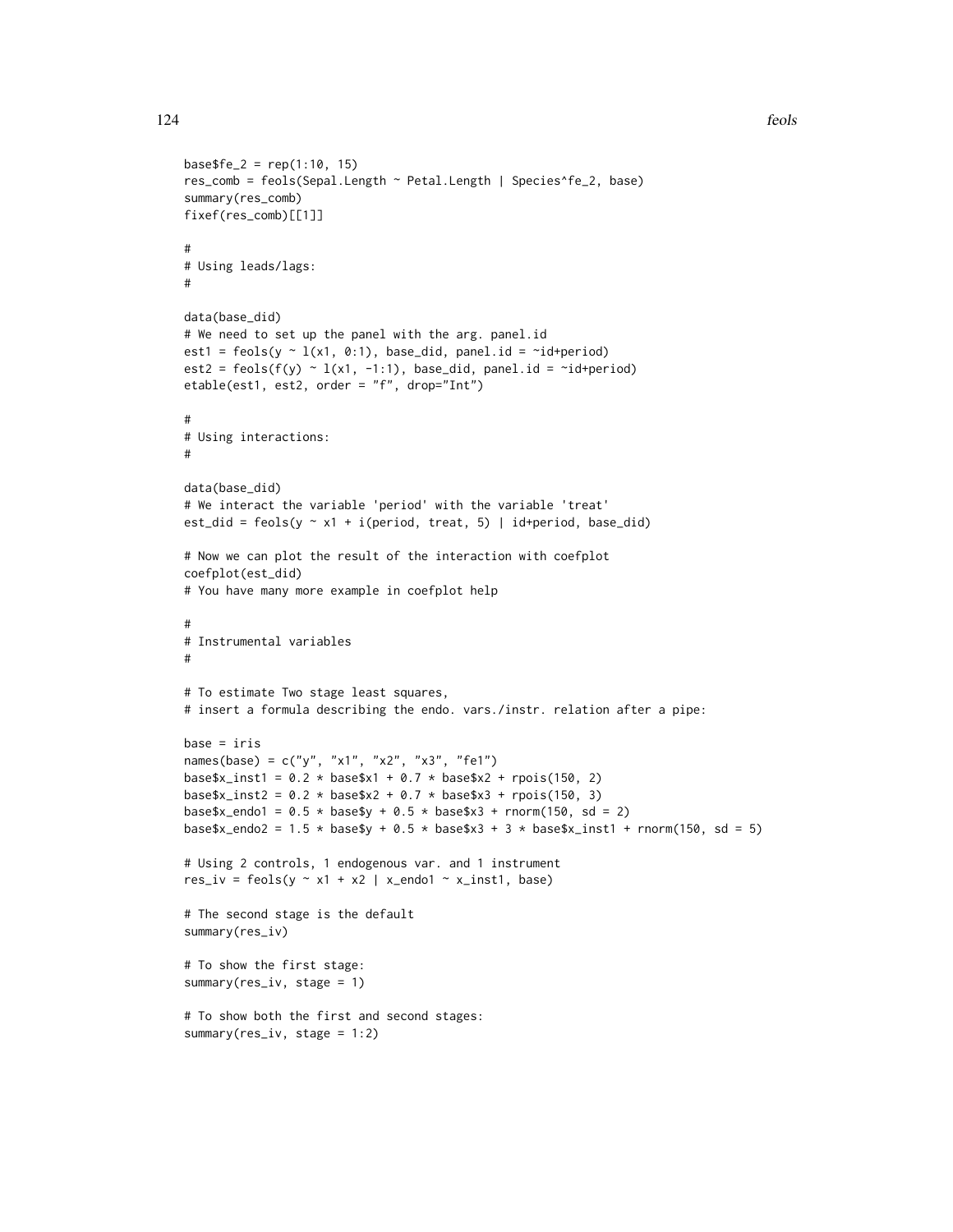#### feols 125

```
# Adding a fixed-effect => IV formula always last!
res_iv_fe = feols(y \sim x1 + x2 | fe1 | x_endo1 \sim x_inst1, base)
# With two endogenous regressors
res_iv2 = feols(y \sim x1 + x2 | x_endo1 + x_endo2 \sim x_inst1 + x_inst2, base)
# Now there's two first stages => a fixest_multi object is returned
sum_res_iv2 = summary(res_iv2, stage = 1)
# You can navigate through it by subsetting:
sum_res_iv2[iv = 1]
# The stage argument also works in etable:
etable(res_iv, res_iv_fe, res_iv2, order = "endo")
etable(res_iv, res_iv_fe, res_iv2, stage = 1:2, order = c("endo", "inst"),
       group = list(control = "lendo|inst"))#
# Multiple estimations:
#
# 6 estimations
est_mult = feols(c(Ozone, Solar.R) ~ Wind + Temp + csw0(Wind:Temp, Day), airquality)
# We can display the results for the first lhs:
etable(est_mult[lhs = 1])
# And now the second (access can be made by name)
etable(est_mult[lhs = "Solar.R"])
# Now we focus on the two last right hand sides
# (note that .N can be used to specify the last item)
etable(est_mult[rhs = 2:.N])
# Combining with split
est_split = feols(c(Ozone, Solar.R) ~ sw(poly(Wind, 2), poly(Temp, 2)),
                  airquality, split = ~\sim Month)
# You can display everything at once with the print method
est_split
# Different way of displaying the results with "compact"
summary(est_split, "compact")
# You can still select which sample/LHS/RHS to display
est\_split[sample = 1:2, 1hs = 1, rhs = 1]#
# Argument sliding
#
```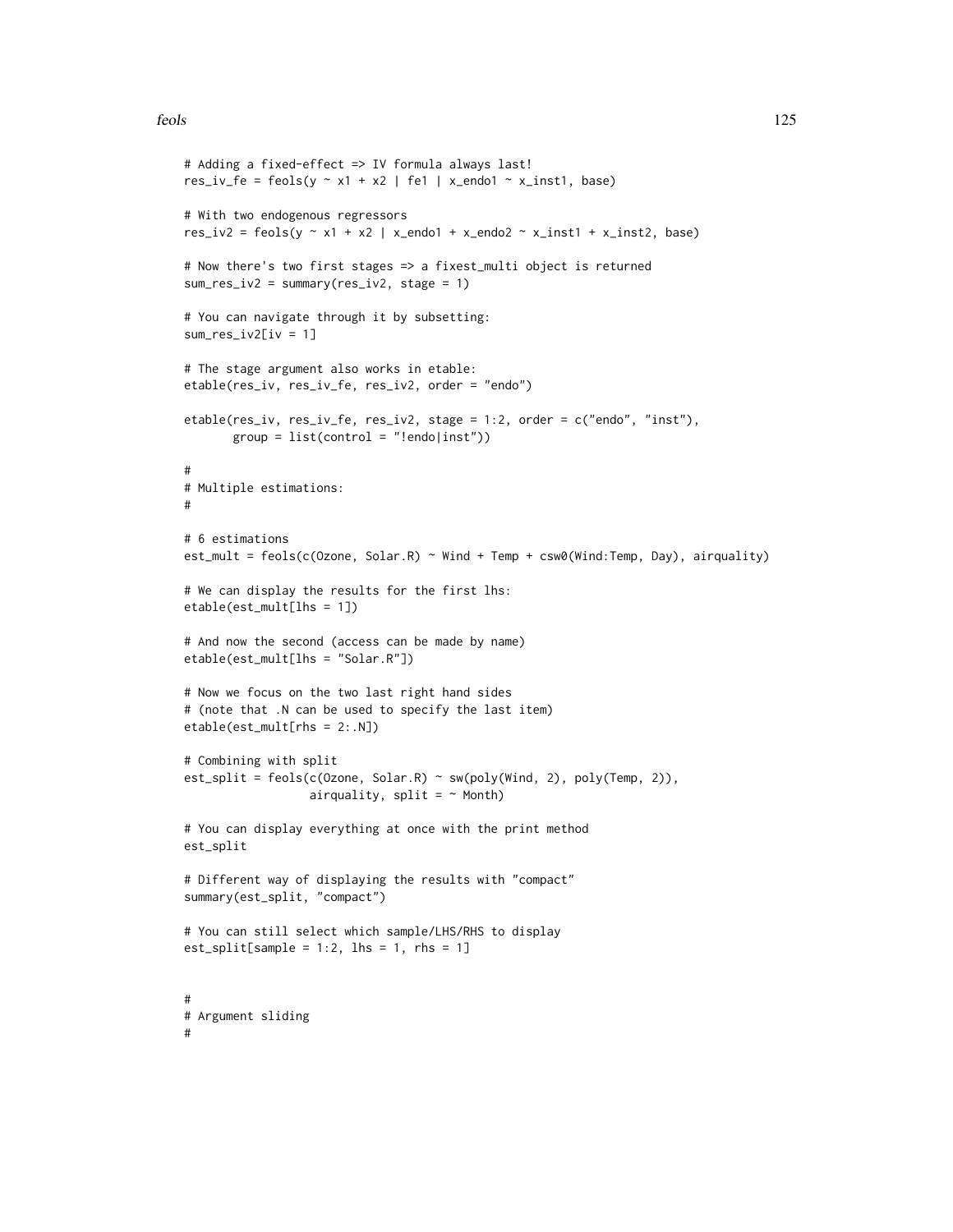```
# When the data set is set up globally, you can use the vcov argument implicitly
base = iris
names(base) = c("y", "x1", "x2", "x3", "species")no\_sliding = feols(y \sim x1 + x2, base, \sim species)# With sliding
setFixest_estimation(data = base)
# ~species is implicitly deduced to be equal to 'vcov'
sliding = feols(y \sim x1 + x2, ~species)
etable(no_sliding, sliding)
# Resetting the global options
setFixest_estimation(data = NULL)
#
# Formula expansions
#
# By default, the features of the xpd function are enabled in
# all fixest estimations
# Here's a few examples
base = setNames(iris, c("y", "x1", "x2", "x3", "species"))
# dot square bracket operator
feols(y \sim x.[1:3], base)
# fetching variables via regular expressions: ..("regex")
feols(y ~ ..("1|2"), base)
# NOTA: it also works for multiple LHS
mult1 = feols(x.[1:2] \sim y + species, base)
mult2 = feols(...(")/3") \sim x.[1:2] + species, base)etable(mult1, mult2)
# Use .[, stuff] to include variables in functions:
feols(y \sim csw(x.[, 1:3]), base)
# Same for ..(, "regex")
feols(y \sim csw(..(,"x")), base)
```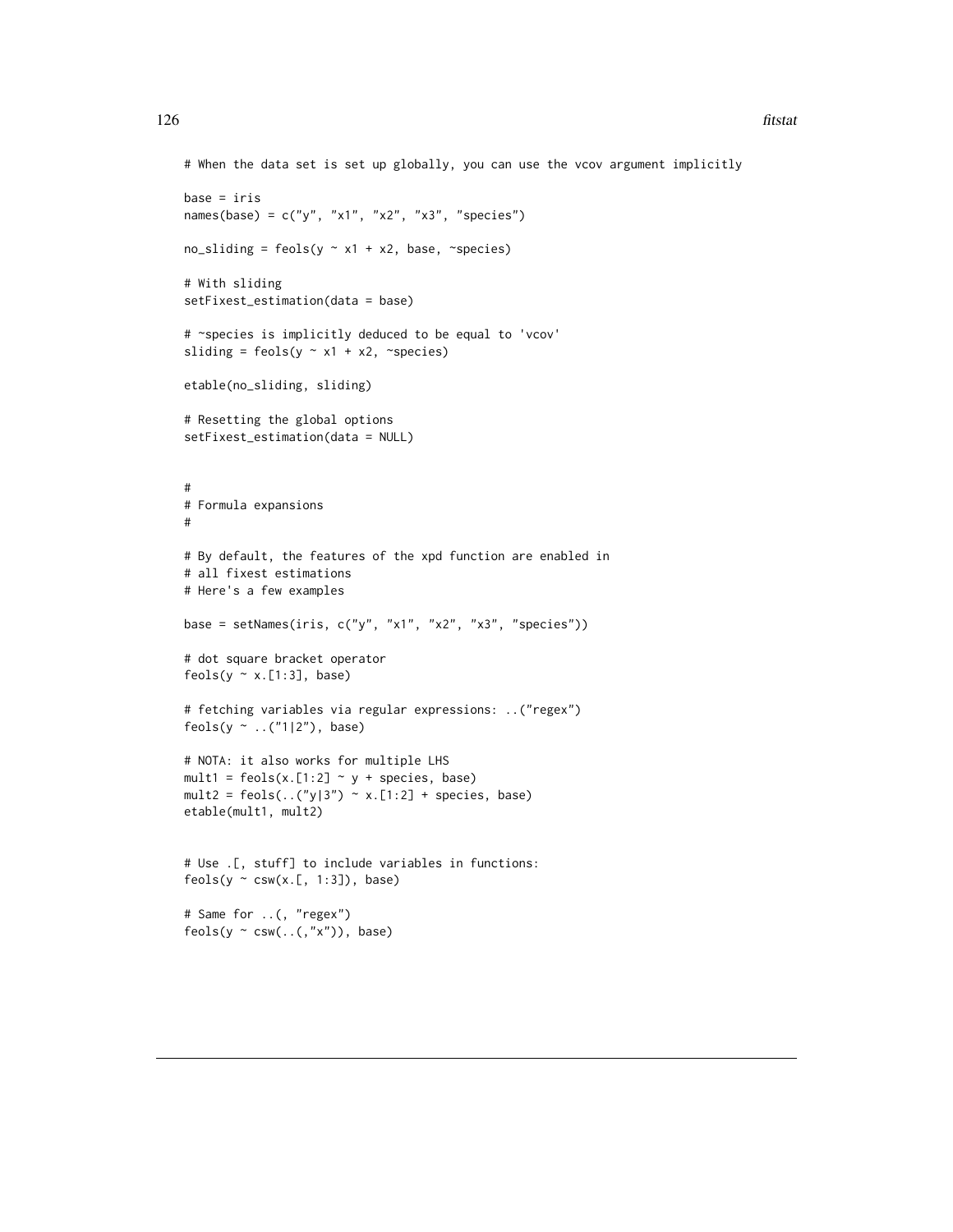### Description

Computes various fit statistics for fixest estimations.

# Usage

fitstat(x, type, simplify = FALSE, verbose = TRUE, show\_types = FALSE,  $\dots$ )

## Arguments

| $\mathsf{x}$ | A fixest estimation.                                                                                                                                                                                                                                                                            |
|--------------|-------------------------------------------------------------------------------------------------------------------------------------------------------------------------------------------------------------------------------------------------------------------------------------------------|
| type         | Character vector or one sided formula. The type of fit statistic to be computed.<br>The classic ones are: n, rmse, r2, pr2, f, wald, ivf, ivwald. You have the full list<br>in the details section or use show_types = TRUE. Further, you can register your<br>own types with fitstat_register. |
| simplify     | Logical, default is FALSE. By default a list is returned whose names are the se-<br>lected types. If simplify = TRUE and only one type is selected, then the element<br>is directly returned (ie will not be nested in a list).                                                                 |
| verbose      | Logical, default is TRUE. If TRUE, an object of class fixest_fitstat is returned<br>(so its associated print method will be triggered). If FALSE a simple list is re-<br>turned instead.                                                                                                        |
| show_types   | Logical, default is FALSE. If TRUE, only prompts all available types.                                                                                                                                                                                                                           |
|              | Other elements to be passed to other methods and may be used to compute the<br>statistics (for example you can pass on arguments to compute the VCOV when<br>using type = "g" or type = "wald".).                                                                                               |

### Value

By default an object of class fixest\_fitstat is returned. Using verbose = FALSE returns a simple a list. Finally, if only one type is selected, simplify = TRUE leads to the selected type to be returned.

### Registering your own types

You can register custom fit statistics with the function fitstat\_register.

# Available types

The types are case sensitive, please use lower case only. The types available are:

- n, ll, aic, bic, rmse: The number of observations, the log-likelihood, the AIC, the BIC and the root mean squared error, respectively.
- my: Mean of the dependent variable.
- g: The degrees of freedom used to compute the t-test (it influences the p-values of the coefficients). When the VCOV is clustered, this value is equal to the minimum cluster size, otherwise, it is equal to the sample size minus the number of variables.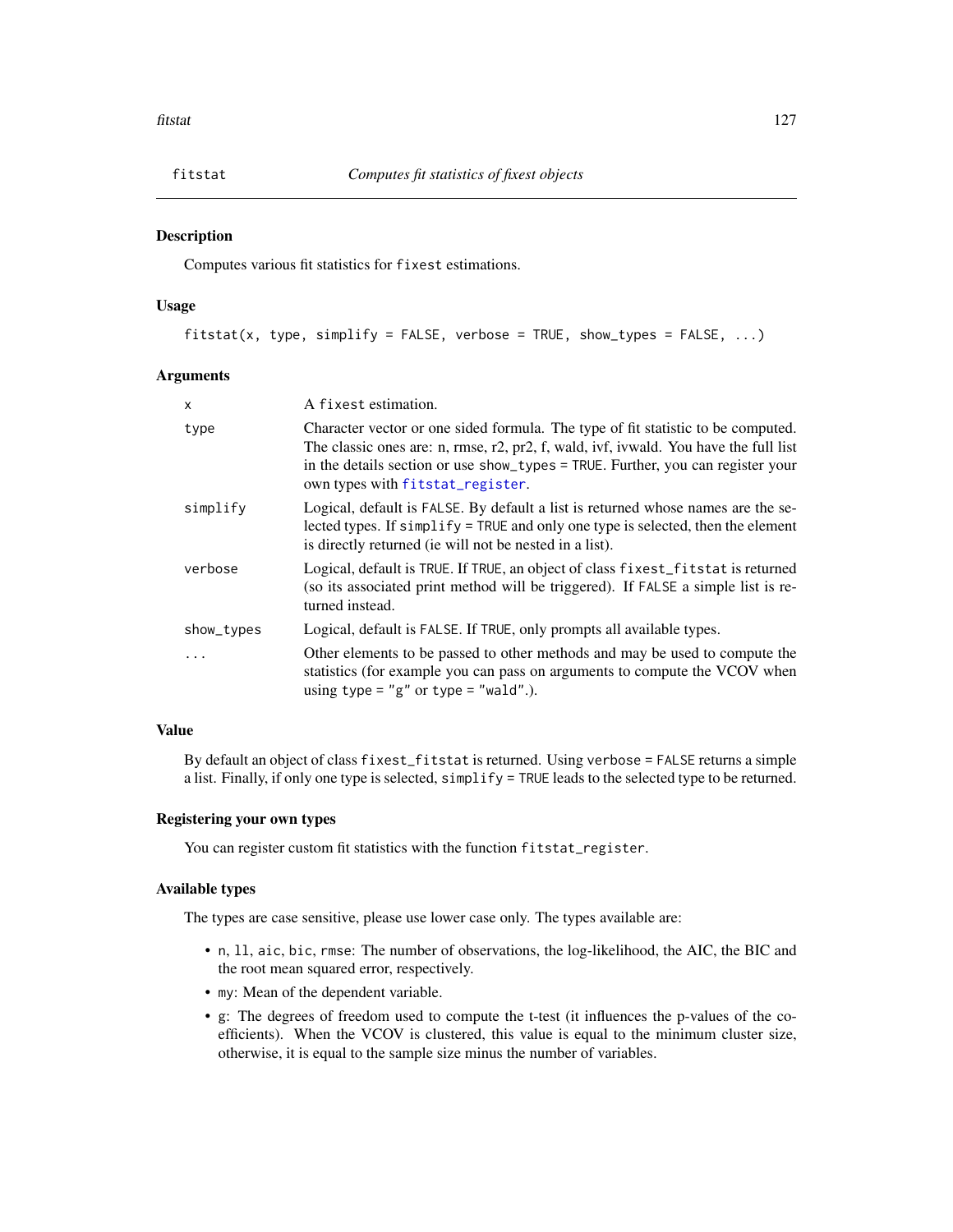- r2, ar2, wr2, awr2, pr2, apr2, wpr2, awpr2: All r2 that can be obtained with the function [r2](#page-161-0). The a stands for 'adjusted', the w for 'within' and the p for 'pseudo'. Note that the order of the letters a, w and p does not matter. The pseudo R2s are McFadden's R2s (ratios of log-likelihoods).
- theta: The over-dispersion parameter in Negative Binomial models. Low values mean high overdispersion.
- f, wf: The F-tests of nullity of the coefficients. The w stands for 'within'. These types return the following values: stat, p, df1 and df2. If you want to display only one of these, use their name after a dot: e.g. f.stat will give the statistic of the F-test, or wf.p will give the p-values of the F-test on the projected model (i.e. projected onto the fixed-effects).
- wald: Wald test of joint nullity of the coefficients. This test always excludes the intercept and the fixed-effects. These type returns the following values: stat, p, df1, df2 and vcov. The element vcov reports the way the VCOV matrix was computed since it directly influences this statistic.
- ivf, ivf1, ivf2, ivfall: These statistics are specific to IV estimations. They report either the IV F-test (namely the Cragg-Donald F statistic in the presence of only one endogenous regressor) of the first stage (ivf or ivf1), of the second stage (ivf2) or of both (ivfall). The F-test of the first stage is commonly named weak instrument test. The value of ivfall is only useful in [etable](#page-55-0) when both the 1st and 2nd stages are displayed (it leads to the 1st stage  $F-test(s)$  to be displayed on the 1st stage estimation(s), and the 2nd stage one on the 2nd stage estimation – otherwise, ivf1 would also be displayed on the 2nd stage estimation). These types return the following values: stat, p, df1 and df2.
- ivwald, ivwald1, ivwald2, ivwaldall: These statistics are specific to IV estimations. They report either the IV Wald-test of the first stage (ivwald or ivwald1), of the second stage (ivwald2) or of both (ivwaldall). The Wald-test of the first stage is commonly named weak instrument test. Note that if the estimation was done with a robust VCOV and there is only one endogenous regressor, this is equivalent to the Kleibergen-Paap statistic. The value of ivwaldall is only useful in [etable](#page-55-0) when both the 1st and 2nd stages are displayed (it leads to the 1st stage Wald-test(s) to be displayed on the 1st stage estimation(s), and the 2nd stage one on the 2nd stage estimation – otherwise, ivwald1 would also be displayed on the 2nd stage estimation). These types return the following values: stat, p, df1, df2, and vcov.
- cd: The Cragg-Donald test for weak instruments.
- kpr: The Kleibergen-Paap test for weak instruments.
- wh: This statistic is specific to IV estimations. Wu-Hausman endogeneity test. H0 is the absence of endogeneity of the instrumented variables. It returns the following values: stat, p, df1, df2.
- sargan: Sargan test of overidentifying restrictions. H0: the instruments are not correlated with the second stage residuals. It returns the following values: stat, p, df.
- lr, wlr: Likelihood ratio and within likelihood ratio tests. It returns the following elements: stat, p, df. Concerning the within-LR test, note that, contrary to estimations with femlm or feNmlm, estimations with feglm/fepois need to estimate the model with fixed-effects only which may prove time-consuming (depending on your model). Bottom line, if you really need the within-LR and estimate a Poisson model, use femlm instead of fepois (the former uses direct ML maximization for which the only FEs model is a by product).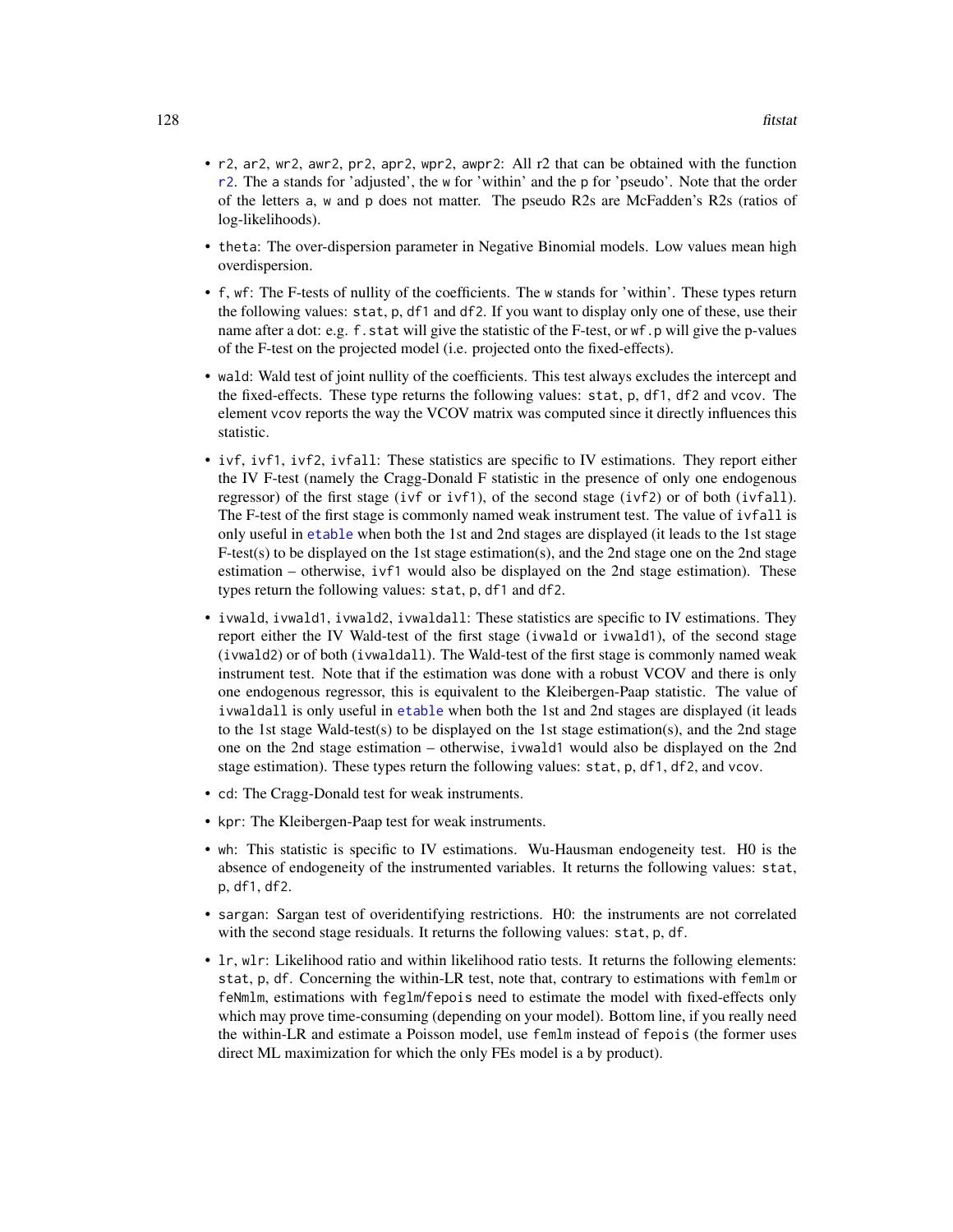### fitstat\_register 129

### Examples

```
data(trade)
gravity = feols(log(Euros) ~ log(dist_km) | Destination + Origin, trade)
# Extracting the 'working' number of observations used to compute the pvalues
fitstat(gravity, "g", simplify = TRUE)
# Some fit statistics
fitstat(gravity, \sim rmse + r2 + wald + wf)
# You can use them in etable
etable(gravity, fitstat = \sim rmse + r2 + wald + wf)
# For wald and wf, you could show the pvalue instead:
etable(gravity, fitstat = \sim rmse + r2 + wald.p + wf.p)
# Now let's display some statistics that are not built-in
# => we use fitstat_register to create them
# We need: a) type name, b) the function to be applied
# c) (optional) an alias
fitstat_register("tstand", function(x) tstat(x, se = "stand")[1], "t-stat (regular)")
fitstat_register("thc", function(x) tstat(x, se = "heter")[1], "t-stat (HC1)")
fitstat_register("t1w", function(x) tstat(x, se = "clus")[1], "t-stat (clustered)")
fitstat_register("t2w", function(x) tstat(x, se = "twow")[1], "t-stat (2-way)")
# Now we can use these keywords in fitstat:
etable(gravity, fitstat = \sim . + tstand + thc + t1w + t2w)
# Note that the custom stats we created are can easily lead
# to errors, but that's another story!
```
<span id="page-128-0"></span>fitstat\_register *Register custom fit statistics*

### Description

Enables the registration of custom fi statistics that can be easily summoned with the function [fitstat](#page-125-0).

### Usage

```
fitstat_register(type, fun, alias = NULL, subtypes = NULL)
```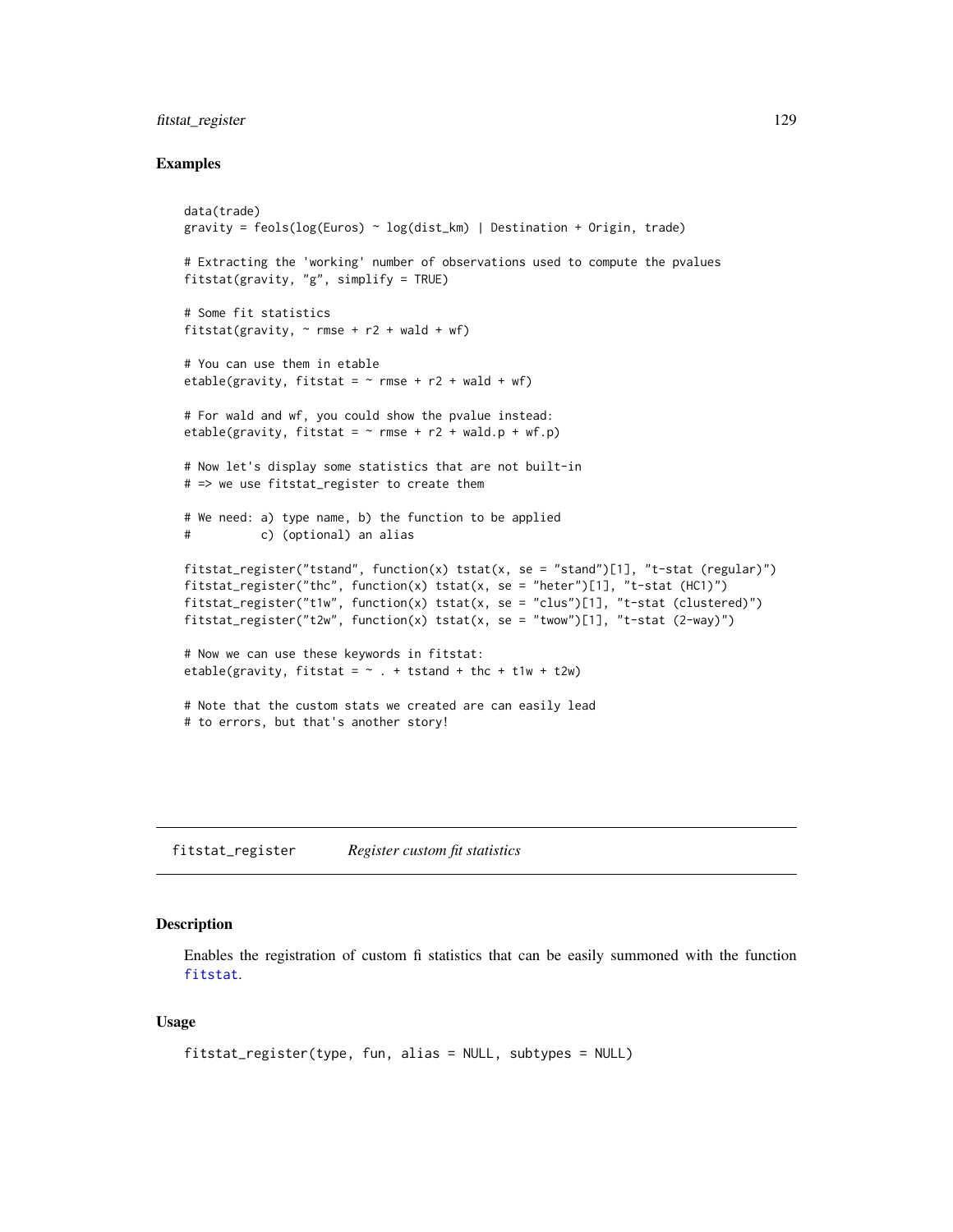### Arguments

| type     | A character scalar giving the type-name.                                                                                                                                                                                                                                                                                                                                                                                                                                                                                                      |
|----------|-----------------------------------------------------------------------------------------------------------------------------------------------------------------------------------------------------------------------------------------------------------------------------------------------------------------------------------------------------------------------------------------------------------------------------------------------------------------------------------------------------------------------------------------------|
| fun      | A function to be applied to a fixest estimation. It must return either a scalar,<br>or a list of unitary elements. If the number of elements returned is greater than<br>1, then each element must be named! If the fit statistic is not valid for a given<br>estimation, a plain NA value should be returned.                                                                                                                                                                                                                                |
| alias    | A (named) character vector. An alias to be used in lieu of the type name in the<br>display methods (ie when used in print. fixest_fitstat or etable). If the<br>function returns several values, i.e. sub-types, you can give an alias to these sub-<br>types. The syntax is $c("type" = "alias", "subtype_i" = "alias_i"),$ with<br>"type" (resp. "subtype") the value of the argument type resp. (subtypes).<br>You can also give an alias encompassing the type and sub-type with the syn-<br>$\text{tax } c("type.subtype_i" = "alias").$ |
| subtypes | A character vector giving the name of each element returned by the function<br>fun. This is only used when the function returns more than one value. Note that<br>you can use the shortcut "test" when the sub-types are "stat", "p" and "df"; and<br>"test2" when these are "stat", "p", "df1" and "df2".                                                                                                                                                                                                                                    |

# Details

If there are several components to the computed statistics (i.e. the function returns several elements), then using the argument subtypes, giving the names of each of these components, is mandatory. This is to ensure that the statistic can be used as any other built-in statistic (and there are too many edge cases impeding automatic deduction).

### Author(s)

Laurent Berge

# Examples

```
# An estimation
base = iris
names(base) = c("y", "x1", "x2", "x3", "species")
est = feols(y \sim x1 + x2 | species, base)
#
# single valued tests
#
# say you want to add the coefficient of variation of the dependent variable
cv = function(est){
  y = model.matrix(est, type = "lhs")sd(y)/mean(y)
}
# Now we register the routine
fitstat_register("cvy", cv, "Coef. of Variation (dep. var.)")
```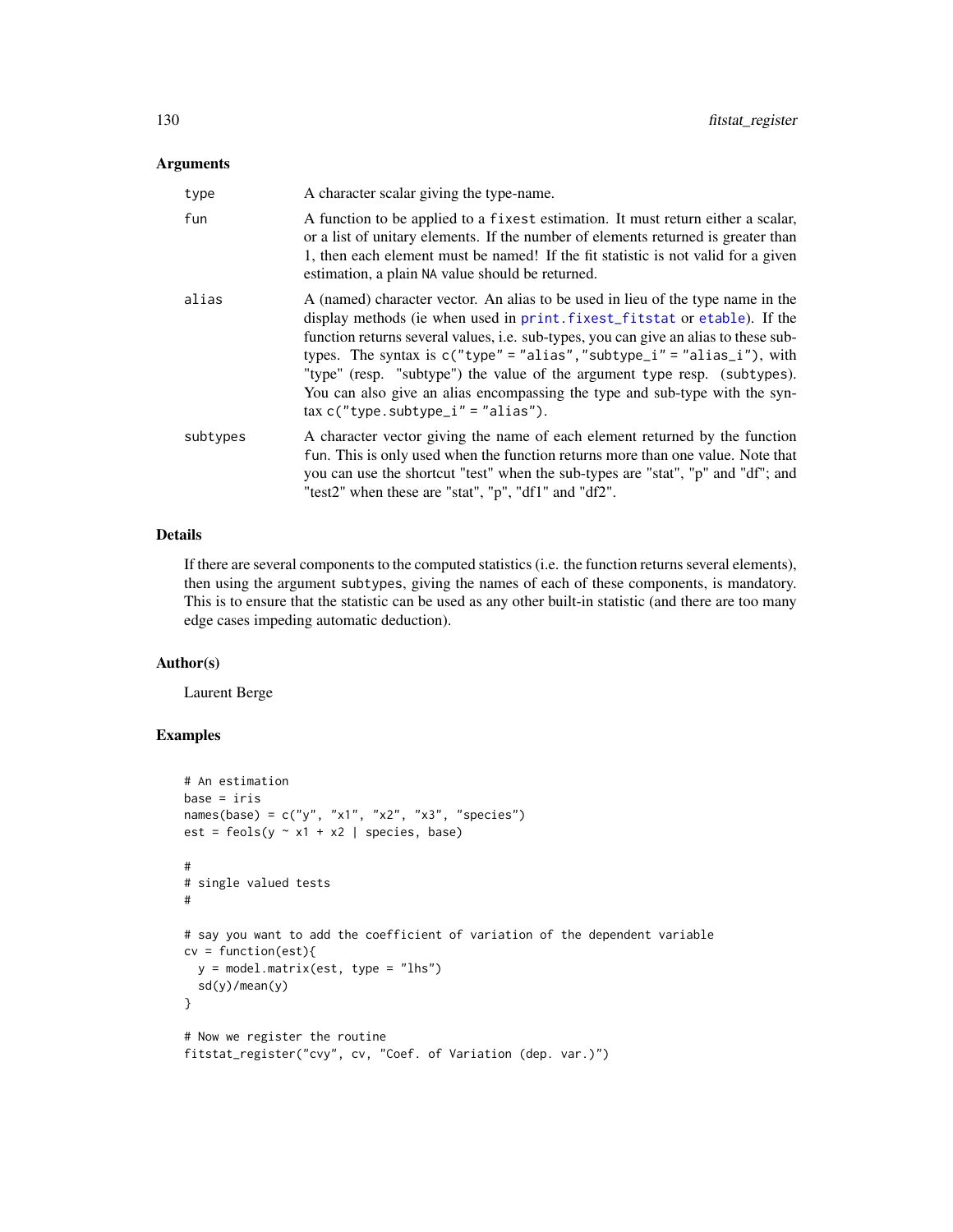```
# now we can summon the registered routine with its type ("cvy")
fitstat(est, "cvy")
#
# Multi valued tests
#
# Let's say you want a Wald test with an heteroskedasticiy robust variance
# First we create the function
hc<sub>-</sub>wald = function(est){
  w = wald(est, keep = "!Intercept", print = FALSE, se = "hetero")head(w, 4)}
# This test returns a vector of 4 elements: stat, p, df1 and df2
# Now we register the routine
fitstat_register("hc_wald", hc_wald, "Wald (HC1)", "test2")
# You can access the statistic, as before
fitstat(est, "hc_wald")
# But you can also access the sub elements
fitstat(est, "hc_wald.p")
```
fitted.fixest *Extracts fitted values from a* fixest *fit*

#### Description

This function extracts the fitted values from a model estimated with [femlm](#page-91-0), [feols](#page-112-0) or [feglm](#page-79-0). The fitted values that are returned are the *expected predictor*.

### Usage

```
## S3 method for class 'fixest'
fitted(object, type = c("response", "link"), na.rm = TRUE, ...)
## S3 method for class 'fixest'
fitted.values(object, type = c("response", "link"), na.rm = TRUE, ...)
```
#### Arguments

| object | A fixest object. Obtained using the functions femlm, feols or feglm.                                                                                                                                                                                                                                                        |
|--------|-----------------------------------------------------------------------------------------------------------------------------------------------------------------------------------------------------------------------------------------------------------------------------------------------------------------------------|
| type   | Character either equal to "response" (default) or "link". If type="response",<br>then the output is at the level of the response variable, <i>i.e.</i> it is the expected pre-<br>dictor $E(Y X)$ . If "link", then the output is at the level of the explanatory<br>variables, i.e. the linear predictor $X \cdot \beta$ . |
|        |                                                                                                                                                                                                                                                                                                                             |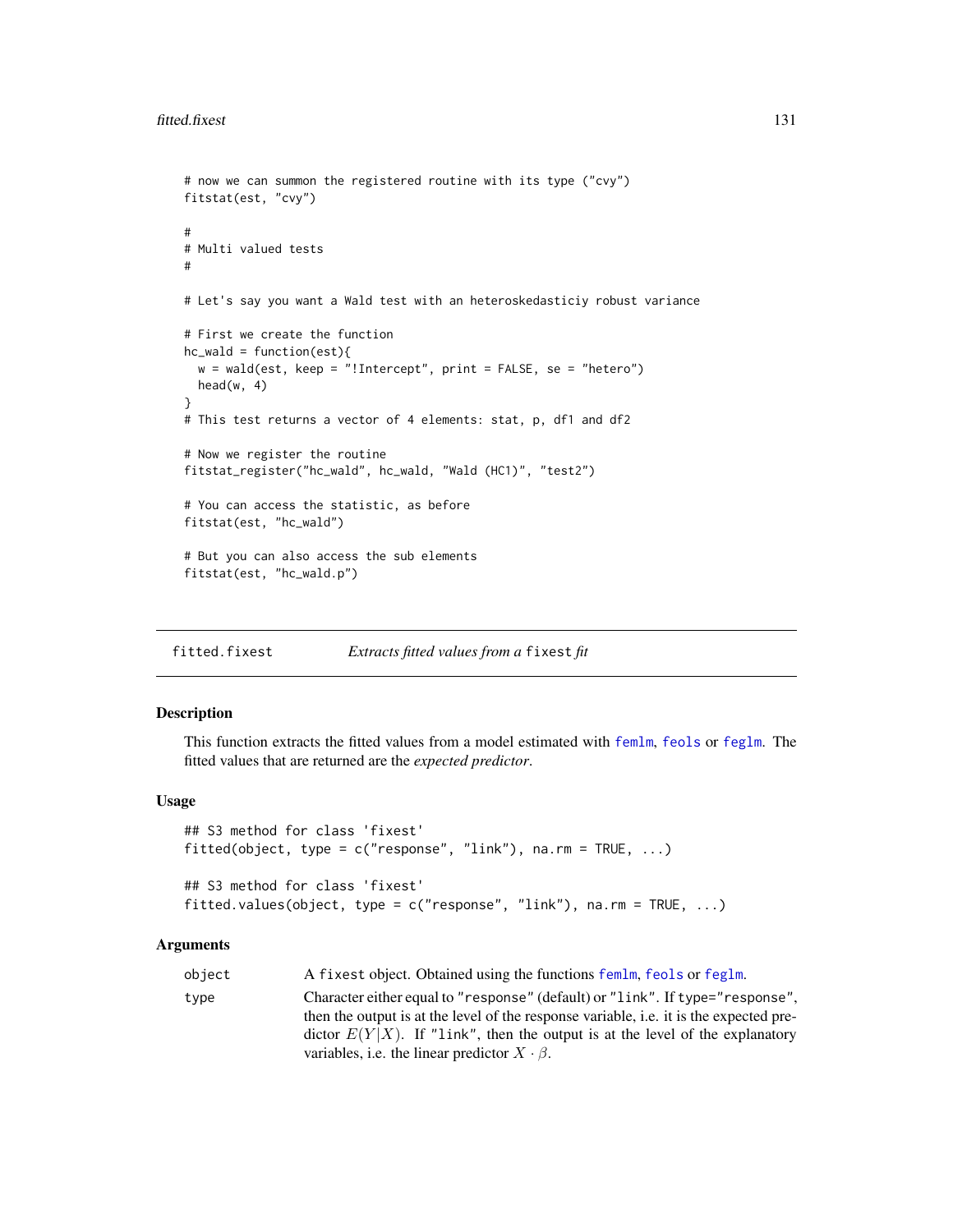132 fitted.fixest

| na.rm                   | Logical, default is TRUE. If FALSE the number of observation returned will be the |
|-------------------------|-----------------------------------------------------------------------------------|
|                         | number of observations in the original data set, otherwise it will be the number  |
|                         | of observations used in the estimation.                                           |
| $\cdot$ $\cdot$ $\cdot$ | Not currently used.                                                               |

## Details

This function returns the *expected predictor* of a fixest fit. The likelihood functions are detailed in [femlm](#page-91-0) help page.

#### Value

It returns a numeric vector of length the number of observations used to estimate the model.

If type = "response", the value returned is the expected predictor, i.e. the expected value of the dependent variable for the fitted model:  $E(Y|X)$ . If type = "link", the value returned is the linear predictor of the fitted model, that is  $X \cdot \beta$  (remind that  $E(Y|X) = f(X \cdot \beta)$ ).

### Author(s)

Laurent Berge

### See Also

See also the main estimation functions [femlm](#page-91-0), [feols](#page-112-0) or [feglm](#page-79-0). [resid.fixest](#page-166-0), [predict.fixest](#page-154-0), [summary.fixest](#page-197-0), [vcov.fixest](#page-214-0), [fixef.fixest](#page-132-0).

### Examples

```
# simple estimation on iris data, using "Species" fixed-effects
res_poisson = femlm(Sepal.Length ~ Sepal.Width + Petal.Length +
                    Petal.Width | Species, iris)
# we extract the fitted values
y_fitted_poisson = fitted(res_poisson)
# Same estimation but in OLS (Gaussian family)
res_gaussian = femlm(Sepal.Length ~ Sepal.Width + Petal.Length +
                    Petal.Width | Species, iris, family = "gaussian")
y_fitted_gaussian = fitted(res_gaussian)
# comparison of the fit for the two families
plot(iris$Sepal.Length, y_fitted_poisson)
points(iris$Sepal.Length, y_fitted_gaussian, col = 2, pch = 2)
```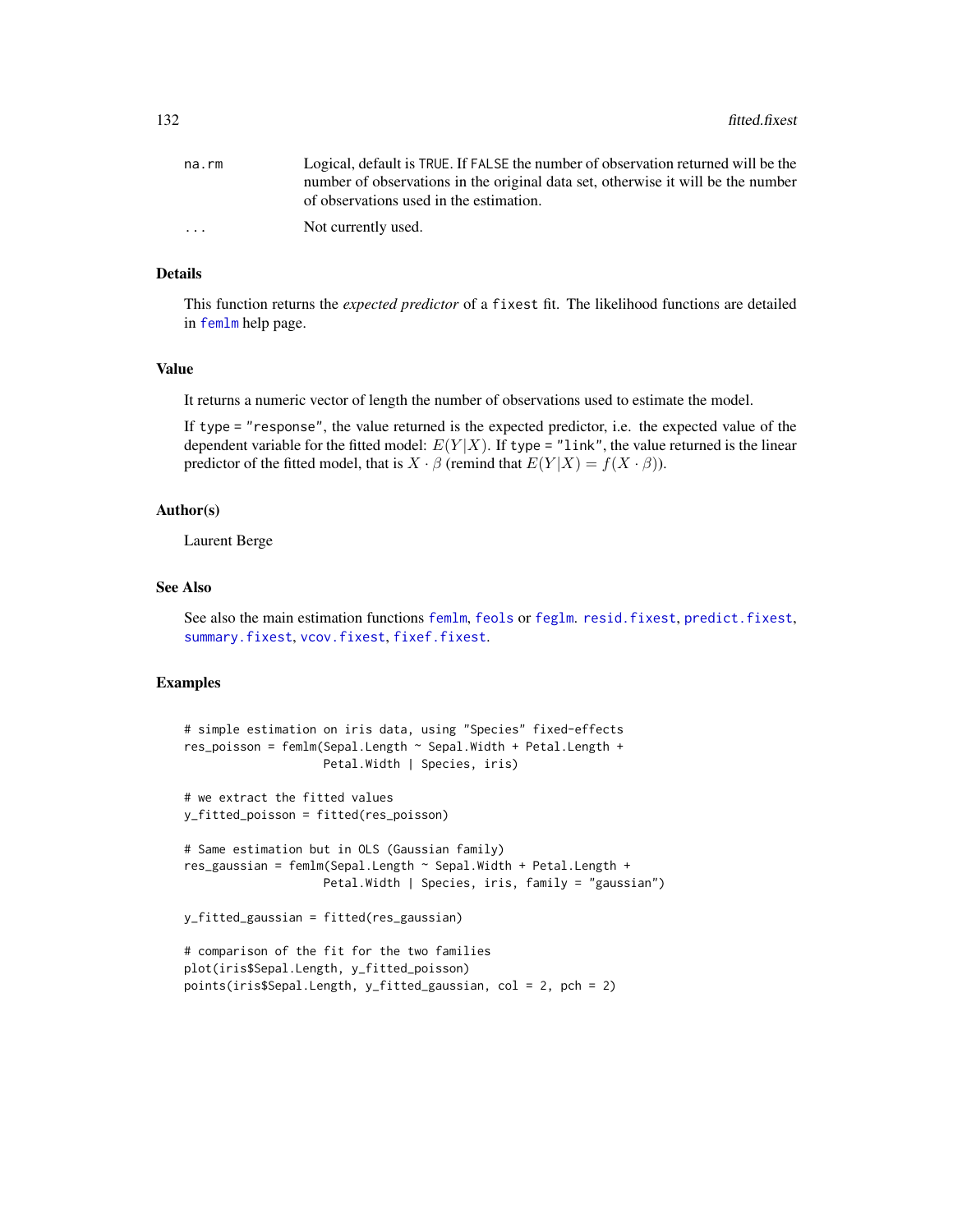<span id="page-132-0"></span>

# Description

This function retrieves the fixed effects from a fixest estimation. It is useful only when there are one or more fixed-effect dimensions.

# Usage

```
## S3 method for class 'fixest'
fixef(
  object,
 notes = getFixest_notes(),
  sorted = TRUE,
 nthreads = getFixest_nthreads(),
  fixef.tol = 1e-05,
  fixef.iter = 10000,
  ...
)
```
# Arguments

| object     | A fixest estimation (e.g. obtained using feols or feglm).                                                                                                                                                                                                                                                                                                                                                                   |
|------------|-----------------------------------------------------------------------------------------------------------------------------------------------------------------------------------------------------------------------------------------------------------------------------------------------------------------------------------------------------------------------------------------------------------------------------|
| notes      | Logical. Whether to display a note when the fixed-effects coefficients are not<br>regular.                                                                                                                                                                                                                                                                                                                                  |
| sorted     | Logical, default is TRUE. Whether to order the fixed-effects by their names. If<br>FALSE, then the order used in the demeaning algorithm is used.                                                                                                                                                                                                                                                                           |
| nthreads   | The number of threads. Can be: a) an integer lower than, or equal to, the max-<br>imum number of threads; b) 0: meaning all available threads will be used; c) a<br>number strictly between 0 and 1 which represents the fraction of all threads to<br>use. The default is to use $50\%$ of all threads. You can set permanently the num-<br>ber of threads used within this package using the function setFixest_nthreads. |
| fixef.tol  | Precision used to obtain the fixed-effects. Defaults to 1e-5. It corresponds to the<br>maximum absolute difference allowed between two coefficients of successive it-<br>erations. Argument fixef. tol cannot be lower than $10000*$ . Machine\$double.eps.<br>Note that this parameter is dynamically controlled by the algorithm.                                                                                         |
| fixef.iter | Maximum number of iterations in fixed-effects algorithm (only in use for 2+<br>fixed-effects). Default is 10000.                                                                                                                                                                                                                                                                                                            |
| $\cdots$   | Not currently used.                                                                                                                                                                                                                                                                                                                                                                                                         |

### Details

If the fixed-effect coefficients not regular, then several reference points need to be set, leading to the coefficients to be NOT interpretable. If this is the case, then a warning is raised.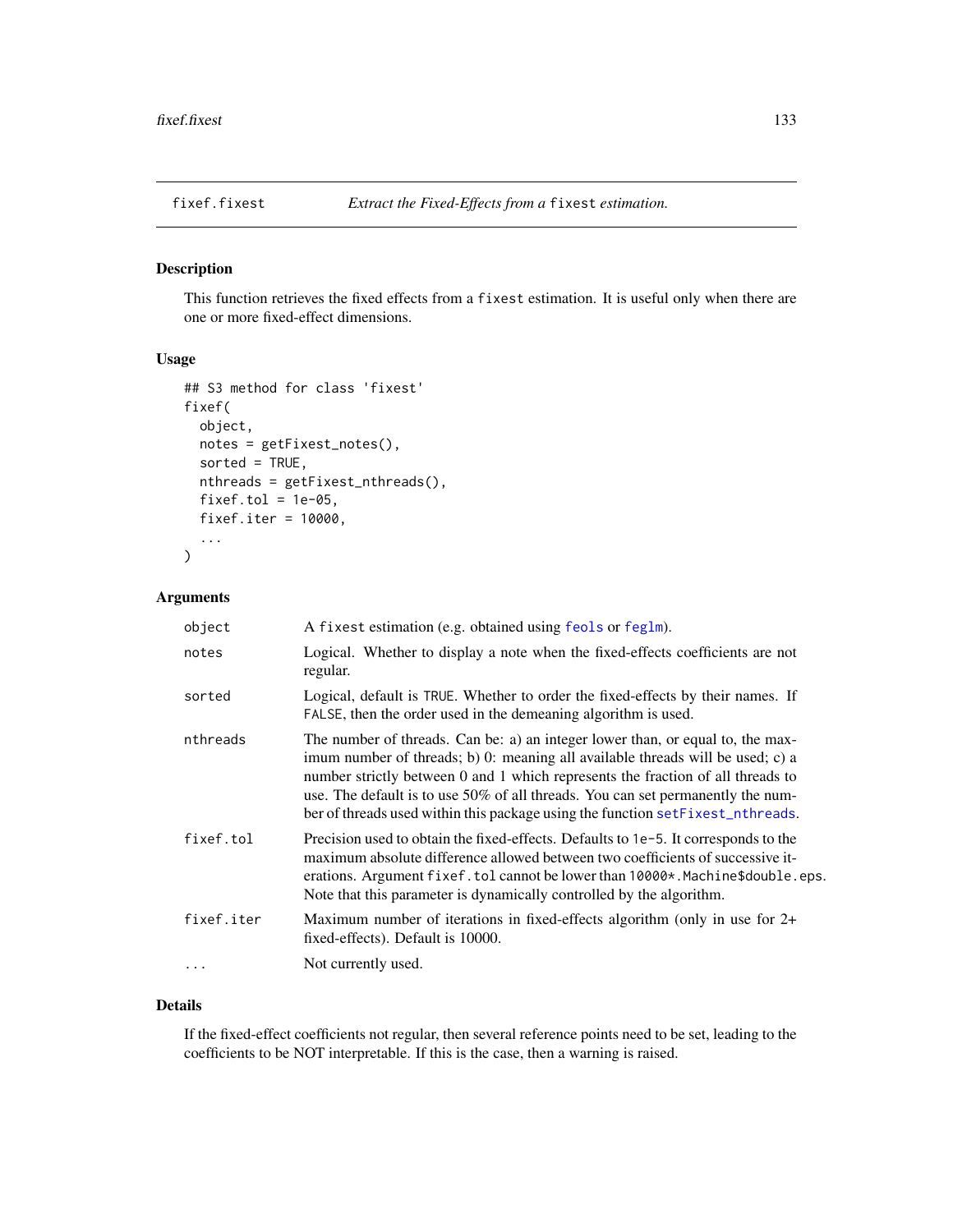## Value

A list containing the vectors of the fixed effects.

If there is more than 1 fixed-effect, then the attribute "references" is created. This is a vector of length the number of fixed-effects, each element contains the number of coefficients set as references. By construction, the elements of the first fixed-effect dimension are never set as references. In the presence of regular fixed-effects, there should be Q-1 references (with Q the number of fixedeffects).

### Author(s)

Laurent Berge

#### See Also

[plot.fixest.fixef](#page-152-0). See also the main estimation functions [femlm](#page-91-0), [feols](#page-112-0) or [feglm](#page-79-0). Use [summary.fixest](#page-197-0) to see the results with the appropriate standard-errors, [fixef.fixest](#page-132-0) to extract the fixed-effect coefficients, and the function [etable](#page-55-0) to visualize the results of multiple estimations.

### Examples

#### data(trade)

```
# We estimate the effect of distance on trade => we account for 3 fixed-effects
est_pois = femlm(Euros ~ log(dist_km)|Origin+Destination+Product, trade)
```
# Obtaining the fixed-effects coefficients: fe\_trade = fixef(est\_pois)

# The fixed-effects of the first fixed-effect dimension: head(fe\_trade\$Origin)

```
# Summary information:
summary(fe_trade)
```
# Plotting them: plot(fe\_trade)

fixest\_startup\_msg *Permanently removes the fixest package startup message*

### Description

Package startup messages can be very annoying, although sometimes they can be necessary. Use this function to prevent fixest's package startup message from popping when loading. This will be specific to your current project.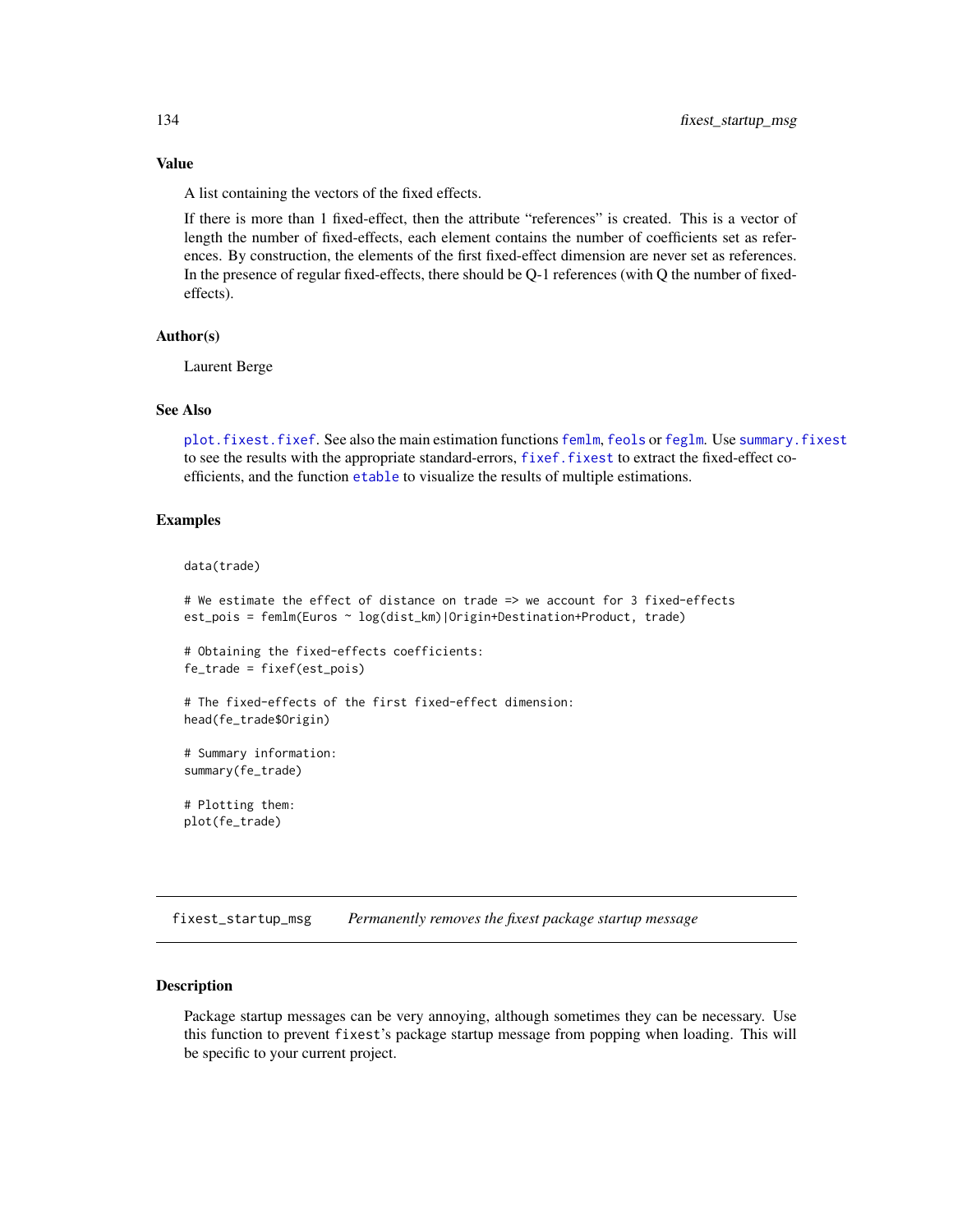### formula.fixest 135

## Usage

fixest\_startup\_msg(x)

### Arguments

x Logical, no default. If FALSE, the package startup message is removed.

# Details

Note that this function is introduced to cope with the first fixest startup message (in version 0.9.0). This function works only with  $R \ge 4.0.0$ . There are no startup messages for  $R < 4.0.0$ .

formula.fixest *Extract the formula of a* fixest *fit*

## Description

This function extracts the formula from a fixest estimation (obtained with [femlm](#page-91-0), [feols](#page-112-0) or [feglm](#page-79-0)). If the estimation was done with fixed-effects, they are added in the formula after a pipe ("|"). If the estimation was done with a non linear in parameters part, then this will be added in the formula in between I().

## Usage

## S3 method for class 'fixest' formula(x, type =  $c("full", "linear", "iv", "NL"), ...$ )

#### Arguments

| $\mathsf{x}$        | An object of class fixest. Typically the result of a femlm, feols or feglm<br>estimation.                                                                                                                                                                                                                                         |
|---------------------|-----------------------------------------------------------------------------------------------------------------------------------------------------------------------------------------------------------------------------------------------------------------------------------------------------------------------------------|
| type                | A character scalar. Default is type = "full" which gives back a formula con-<br>taining the linear part of the model along with the fixed-effects (if any) and the<br>IV part (if any). If type = "linear" then only the linear formula is returned. If<br>$type = "NL"$ then only the non linear in parameters part is returned. |
| $\cdot \cdot \cdot$ | Not currently used.                                                                                                                                                                                                                                                                                                               |

### Value

It returns a formula.

#### Author(s)

Laurent Berge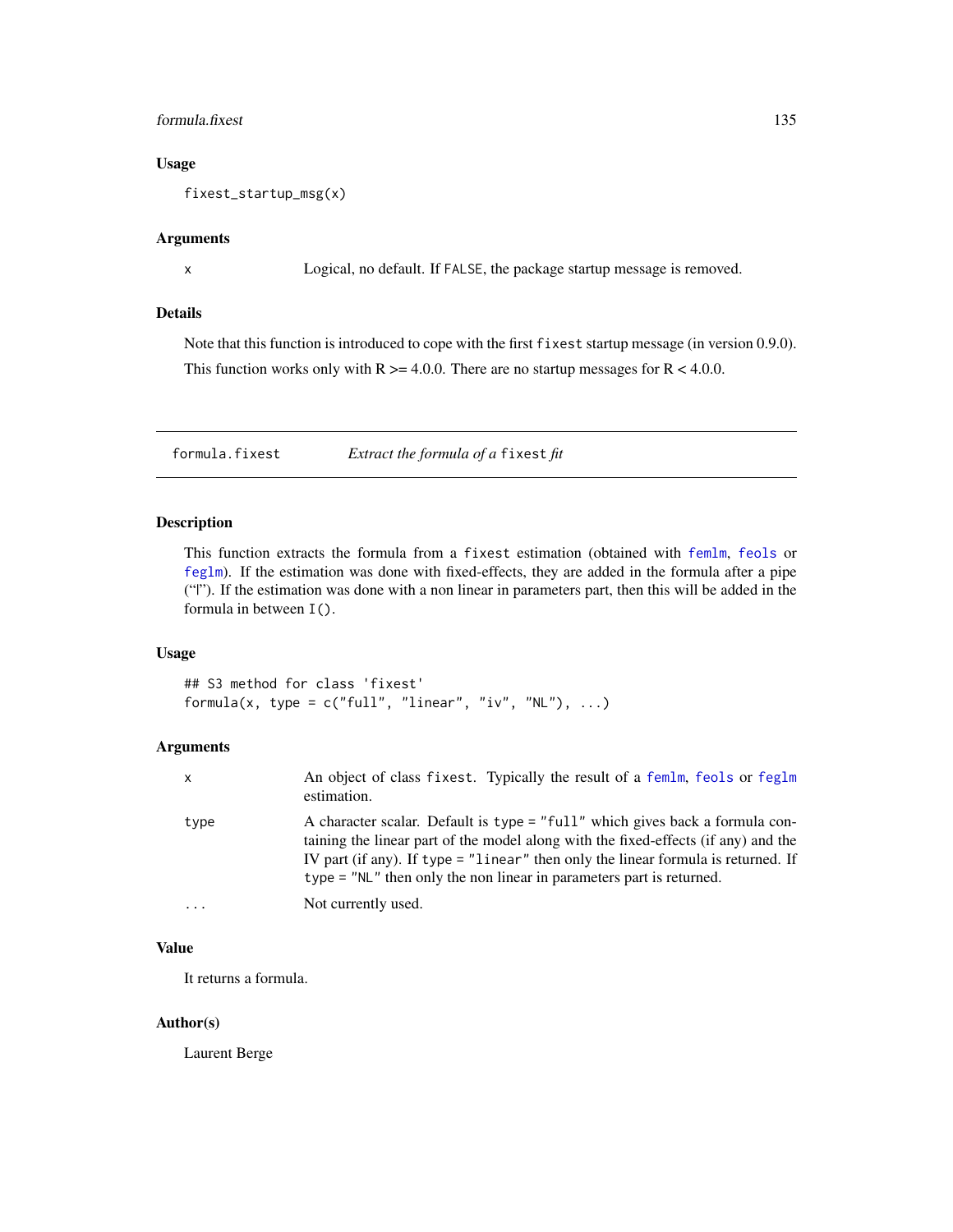## See Also

See also the main estimation functions [femlm](#page-91-0), [feols](#page-112-0) or [feglm](#page-79-0). [model.matrix.fixest](#page-143-0), [update.fixest](#page-213-0), [summary.fixest](#page-197-0), [vcov.fixest](#page-214-0).

### Examples

```
# simple estimation on iris data, using "Species" fixed-effects
res = femlm(Sepal.Length ~ Sepal.Width + Petal.Length +
            Petal.Width | Species, iris)
# formula with the fixed-effect variable
formula(res)
# linear part without the fixed-effects
formula(res, "linear")
```
hatvalues.fixest *Hat values for* fixest *objects*

#### Description

Computes the hat values for [feols](#page-112-0) or [feglm](#page-79-0) estimations. Only works when there are no fixedeffects.

#### Usage

```
## S3 method for class 'fixest'
hatvalues(model, ...)
```
#### Arguments

| model | A fixest object. For instance from feols or feglm. |
|-------|----------------------------------------------------|
| .     | Not currently used.                                |

#### Details

Hat values are not available for [fenegbin](#page-91-1), [femlm](#page-91-0) and [feNmlm](#page-101-0) estimations.

When there are fixed-effects, the hat values of the reduced form are different from the hat values of the full model. And we cannot get costlessly the hat values of the full model from the reduced form. It would require to reestimate the model with the fixed-effects as regular variables.

## Value

Returns a vector of the same length as the number of observations used in the estimation.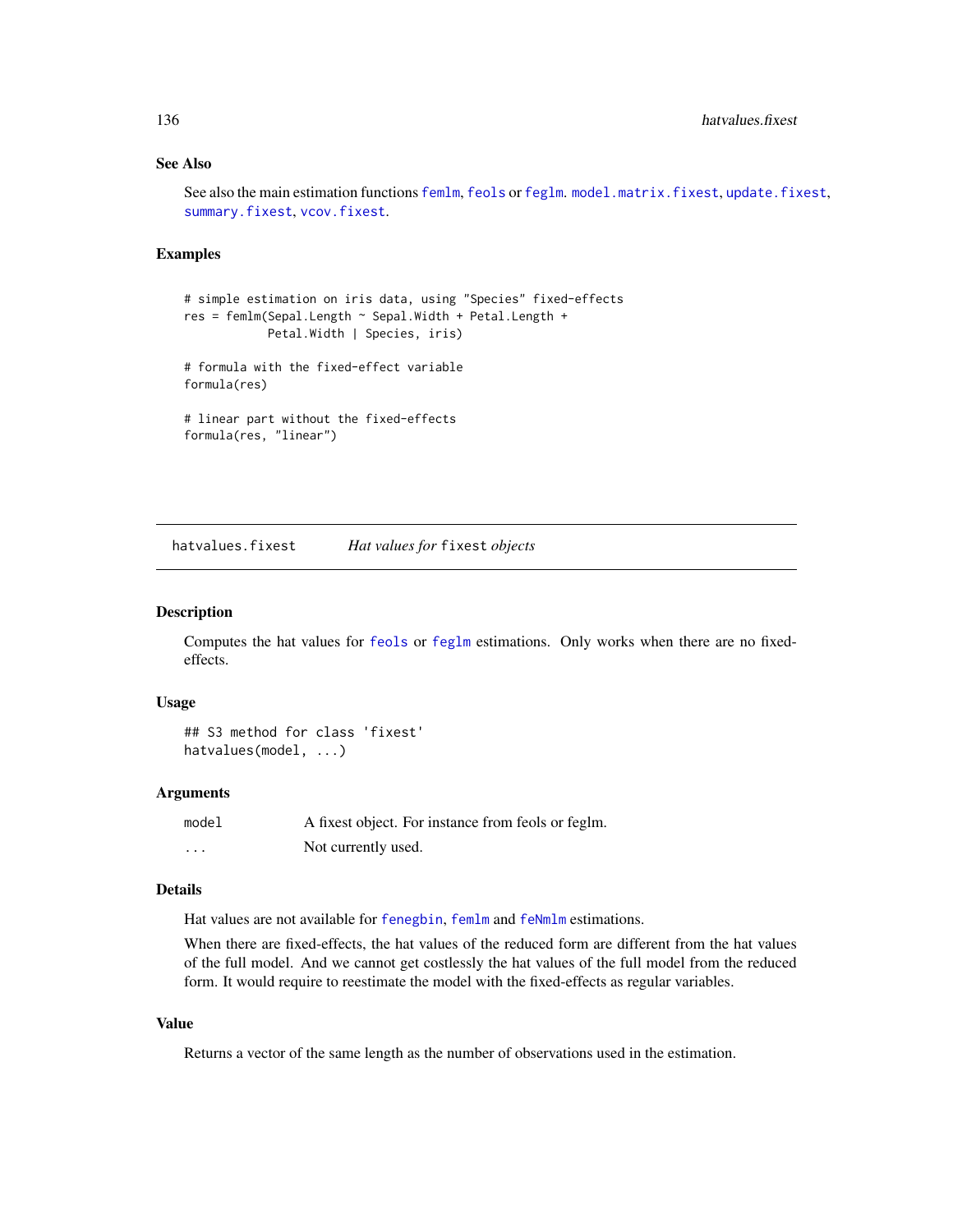# Examples

```
est = feols(Petal.Length ~ Petal.Width + Sepal.Width, iris)
head(hatvalues(est))
```
<span id="page-136-0"></span>i *Create, or interact variables with, factors*

# Description

Treat a variable as a factor, or interacts a variable with a factor. Values to be dropped/kept from the factor can be easily set. Note that to interact fixed-effects, this function should not be used: instead use directly the syntax fe1^fe2.

# Usage

i(factor\_var, var, ref, keep, bin, ref2, keep2, bin2, ...)

# Arguments

| factor_var | A vector (of any type) that will be treated as a factor. You can set references (i.e.<br>exclude values for which to create dummies) with the ref argument.                                                                                                                                                                                                                                                                                                                                                                                                                                                                                        |
|------------|----------------------------------------------------------------------------------------------------------------------------------------------------------------------------------------------------------------------------------------------------------------------------------------------------------------------------------------------------------------------------------------------------------------------------------------------------------------------------------------------------------------------------------------------------------------------------------------------------------------------------------------------------|
| var        | A variable of the same length as factor_var. This variable will be interacted<br>with the factor in factor_var. It can be numeric or factor-like. To force a<br>numeric variable to be treated as a factor, you can add the i. prefix to a variable<br>name. For instance take a numeric variable $x$ _num: $i(x$ _fact, $x$ _num) will treat<br>x_num as numeric while $i(x_fact, i.x_num)$ will treat x_num as a factor (it's a<br>shortcut to as. $factor(x_name)$ .                                                                                                                                                                            |
| ref        | A vector of values to be taken as references from factor_var. Can also be a<br>logical: if TRUE, then the first value of factor_var will be removed. If ref<br>is a character vector, partial matching is applied to values; use " $@$ " as the first<br>character to enable regular expression matching. See examples.                                                                                                                                                                                                                                                                                                                            |
| keep       | A vector of values to be kept from factor_var (all others are dropped). By<br>default they should be values from factor_var and if keep is a character vector<br>partial matching is applied. Use " $@$ " as the first character to enable regular<br>expression matching instead.                                                                                                                                                                                                                                                                                                                                                                 |
| bin        | A list of values to be grouped, a vector, a formula, or the special values "bin:: digit"<br>or "cut: : values". To create a new value from old values, use bin = list("new_value"=old_values)<br>with old_values a vector of existing values. You can use . () for list(). It ac-<br>cepts regular expressions, but they must start with an "@", like in bin="@Aug Dec".<br>It accepts one-sided formulas which must contain the variable x, e.g. bin=list ("<2"<br>$=$ $\sim$ $\times$ 2). The names of the list are the new names. If the new name is missing,<br>the first value matched becomes the new name. In the name, adding "@d", with d |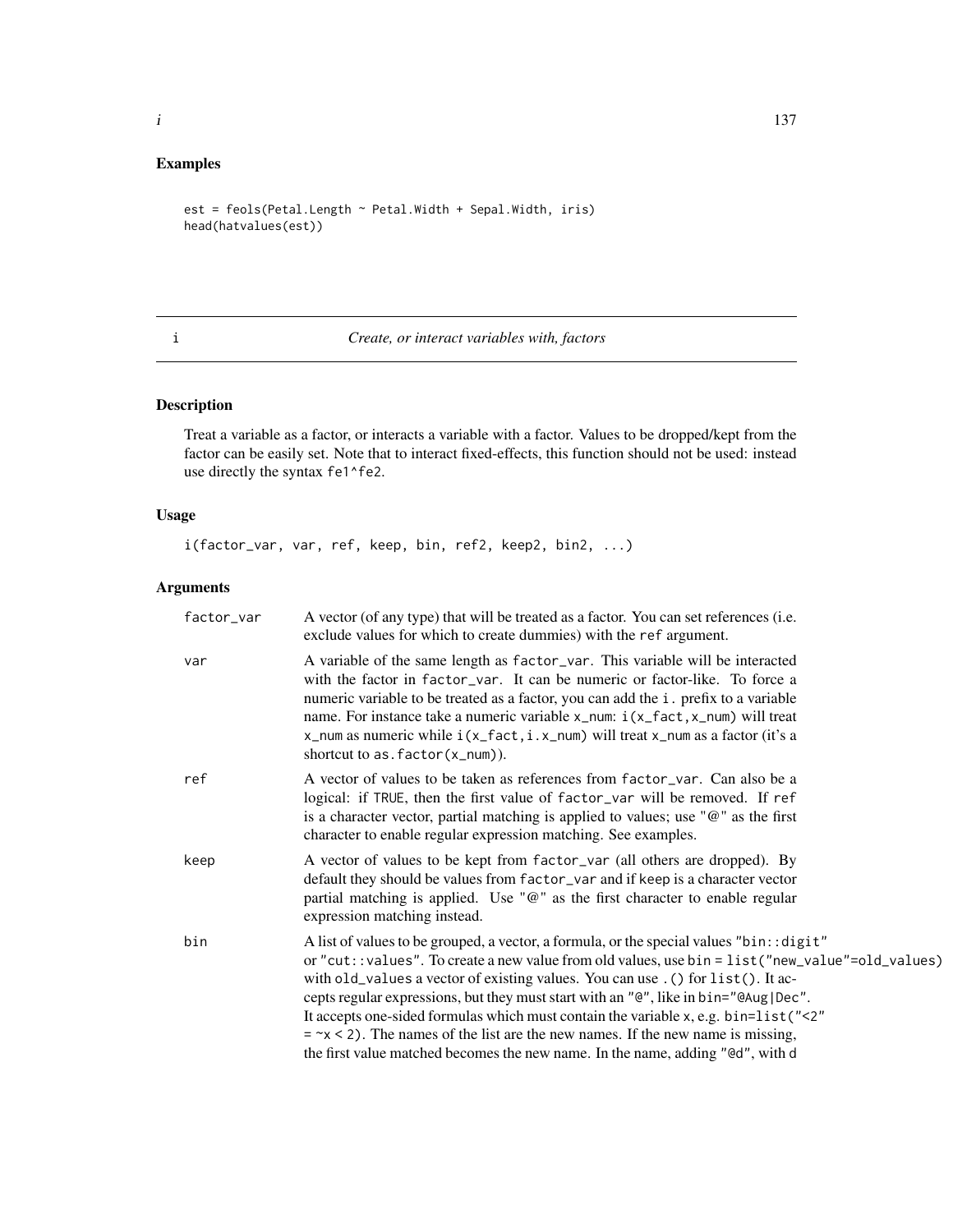|       | a digit, will relocate the value in position d: useful to change the position of fac-<br>tors. Use "@" as first item to make subsequent items be located first in the factor.<br>Feeding in a vector is like using a list without name and only a single element.<br>If the vector is numeric, you can use the special value "bin: : digit" to group<br>every digit element. For example if x represents years, using bin="bin::2"<br>creates bins of two years. With any data, using "!bin:: digit" groups every<br>digit consecutive values starting from the first value. Using "!!bin::digit"<br>is the same but starting from the last value. With numeric vectors you can: a)<br>use "cut::n" to cut the vector into n equal parts, b) use "cut::a]b[" to create<br>the following bins: [min, a], ]a, b[, [b, max]. The latter syntax is a sequence<br>of number/quartile (q0 to $q4$ )/percentile (p0 to p100) followed by an open or<br>closed square bracket. You can add custom bin names by adding them in the<br>character vector after 'cut::values'. See details and examples. Dot square<br>bracket expansion (see dsb) is enabled. |
|-------|----------------------------------------------------------------------------------------------------------------------------------------------------------------------------------------------------------------------------------------------------------------------------------------------------------------------------------------------------------------------------------------------------------------------------------------------------------------------------------------------------------------------------------------------------------------------------------------------------------------------------------------------------------------------------------------------------------------------------------------------------------------------------------------------------------------------------------------------------------------------------------------------------------------------------------------------------------------------------------------------------------------------------------------------------------------------------------------------------------------------------------------------------|
| ref2  | A vector of values to be dropped from var. By default they should be values<br>from var and if ref2 is a character vector partial matching is applied. Use "@"<br>as the first character to enable regular expression matching instead.                                                                                                                                                                                                                                                                                                                                                                                                                                                                                                                                                                                                                                                                                                                                                                                                                                                                                                            |
| keep2 | A vector of values to be kept from var (all others are dropped). By default they<br>should be values from var and if keep2 is a character vector partial matching<br>is applied. Use " $@$ " as the first character to enable regular expression matching<br>instead.                                                                                                                                                                                                                                                                                                                                                                                                                                                                                                                                                                                                                                                                                                                                                                                                                                                                              |
| bin2  | A list or vector defining the binning of the second variable. See help for the<br>argument bin for details (or look at the help of the function bin). You can use                                                                                                                                                                                                                                                                                                                                                                                                                                                                                                                                                                                                                                                                                                                                                                                                                                                                                                                                                                                  |

argument [bin](#page-9-0) for details (or look at the help of the function bin). You can use  $.$  () for list().

... Not currently used.

## Details

To interact fixed-effects, this function should not be used: instead use directly the syntax fe1^fe2 in the fixed-effects part of the formula. Please see the details and examples in the help page of [feols](#page-112-0).

#### Value

It returns a matrix with number of rows the length of factor\_var. If there is no interacted variable or it is interacted with a numeric variable, the number of columns is equal to the number of cases contained in  $factor_\text{var}$  minus the reference(s). If the interacted variable is a factor, the number of columns is the number of combined cases between factor\_var and var.

### Author(s)

Laurent Berge

#### See Also

[iplot](#page-18-1) to plot interactions or factors created with i(), [feols](#page-112-0) for OLS estimation with multiple fixed-effects.

See the function [bin](#page-9-0) for binning variables.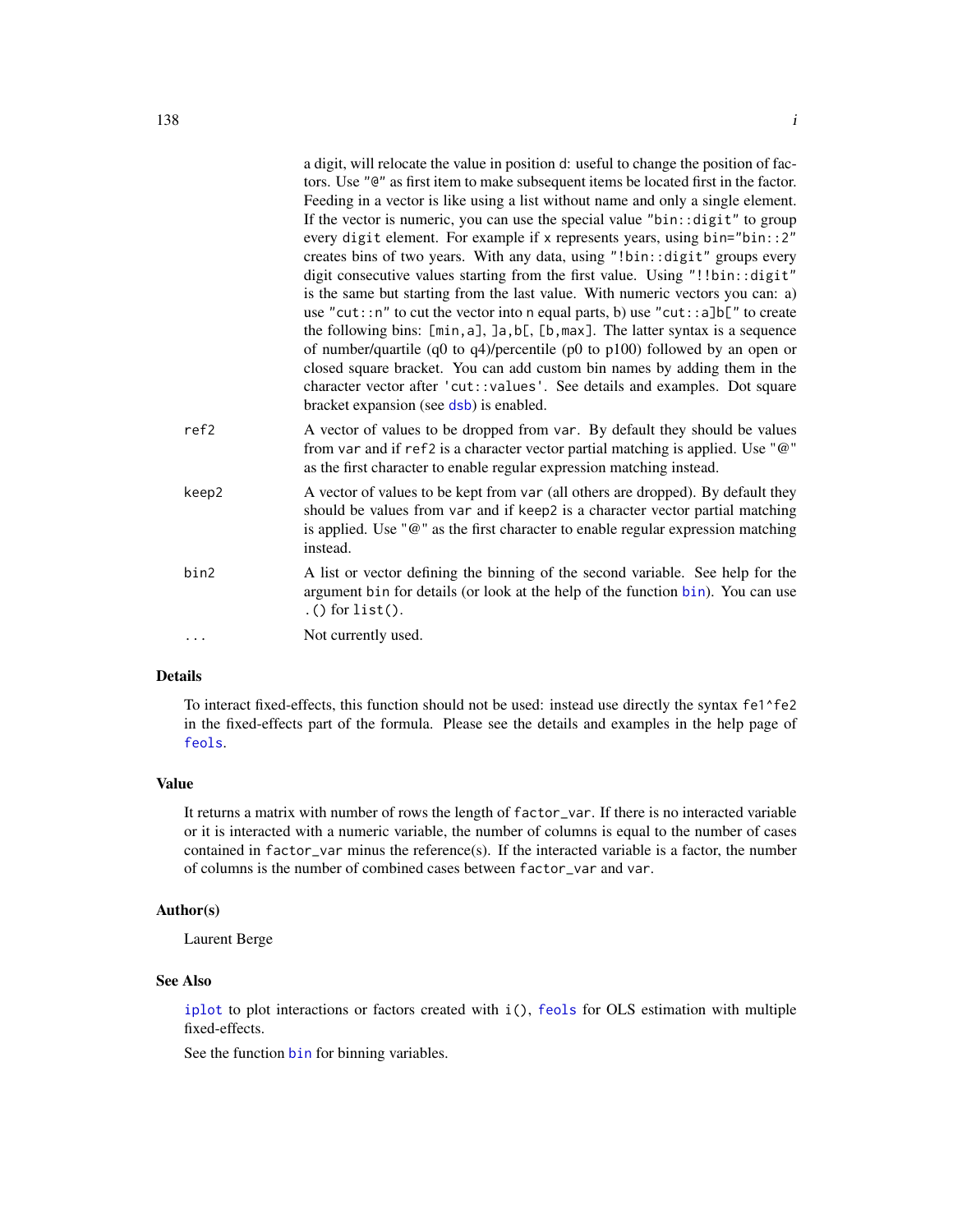## Examples

#

```
# Simple illustration
#
x = rep(leftters[1:4], 3)[1:10]y = rep(1:4, c(1, 2, 3, 4))# interaction
data.frame(x, y, i(x, y, ref = TRUE))# without interaction
data.frame(x, i(x, "b"))# you can interact factors too
z = rep(c("e", "f", "g"), c(5, 3, 2))data.frame(x, z, i(x, z))# to force a numeric variable to be treated as a factor: use i.
data.frame(x, y, i(x, i.y))
# Binning
data.frame(x, i(x, bin = list(ab = c("a", "b"))))# Same as before but using .() for list() and a regular expression
# note that to trigger a regex, you need to use an @ first
data.frame(x, i(x, bin = .(ab = "Qa|b")))
#
# In fixest estimations
#
data(base_did)
# We interact the variable 'period' with the variable 'treat'
est_did = feols(y \sim x1 + i(period, treat, 5) | id + period, base_did)
# => plot only interactions with iplot
iplot(est_did)
# Using i() for factors
est_bis = feols(y \sim x1 + i(period, keep = 3:6) + i(period, treat, 5) | id, base_did)
# we plot the second set of variables created with i()
# => we need to use keep (otherwise only the first one is represented)
coefplot(est_bis, keep = "trea")
# => special treatment in etable
etable(est_bis, dict = c("6" = "six"))
#
# Interact two factors
```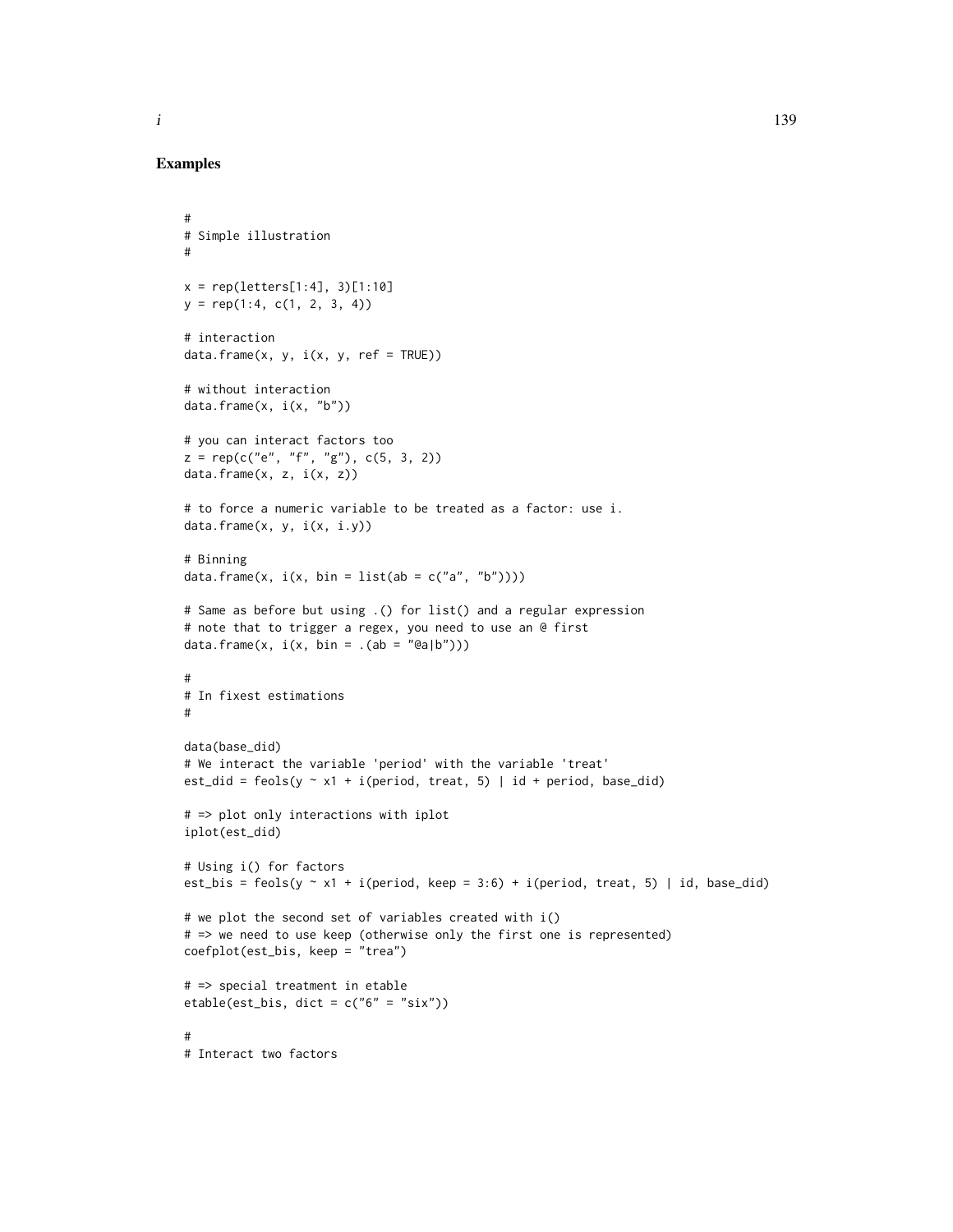```
# We use the i. prefix to consider week as a factor
data(airquality)
aq = airquality
aq$week = aq$Day %7 % 7 + 1# Interacting Month and week:
res_2F = feols(Ozone \sim Solar.R + i(Month, i.week), aq)
# Same but dropping the 5th Month and 1st week
res_2F_bis = feols(Ozone \sim Solar.R + i(Month, i.week, ref = 5, ref2 = 1), aq)
etable(res_2F, res_2F_bis)
#
# Binning
#
data(airquality)
feols(Ozone \sim i(Month, bin = "bin::2"), airquality)
feols(Ozone \sim i(Month, bin = list(summer = 7:9)), airquality)
```

| Lags a variable using a formula<br>lag.formula |
|------------------------------------------------|
|------------------------------------------------|

## Description

Lags a variable using panel id + time identifiers in a formula.

### Usage

```
## S3 method for class 'formula'
lag(
 x,
 k = 1,
 data,
 time.step = NULL,
 fill = NA,
 duplicate.method = c("none", "first"),
  ...
\mathcal{L}lag_fml(
```
#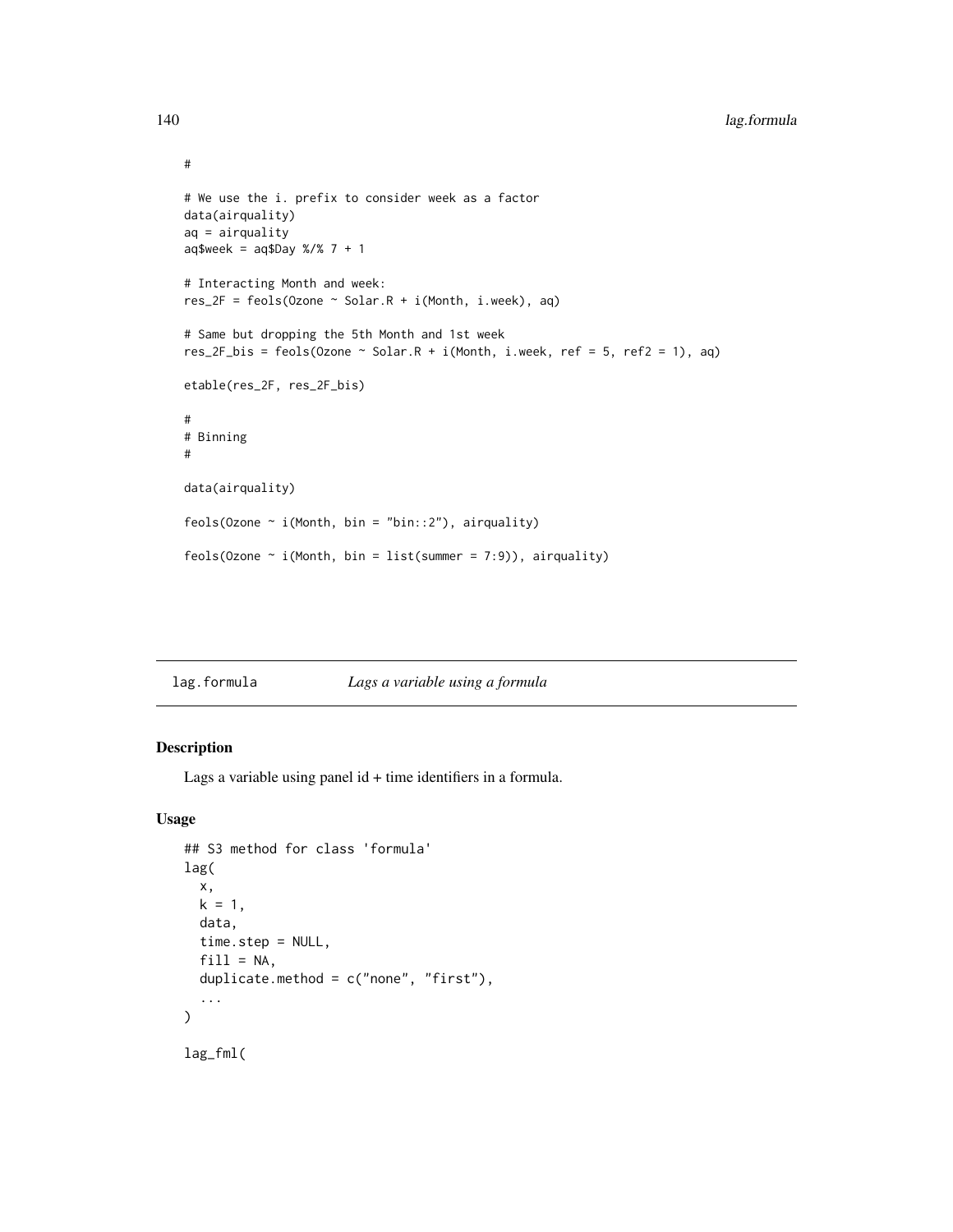# lag.formula 141

```
x,
  k = 1,data,
  time.step = NULL,
  fill = NA,duplicate.method = c("none", "first"),
  ...
\overline{\phantom{a}}
```
# Arguments

| X                | A formula of the type var $\sim$ id + time where var is the variable to be lagged,<br>id is a variable representing the panel id, and time is the time variable of the<br>panel.                                                                                                                                                                                                                                                                                                                                                                                                                                                                                                                                                            |
|------------------|---------------------------------------------------------------------------------------------------------------------------------------------------------------------------------------------------------------------------------------------------------------------------------------------------------------------------------------------------------------------------------------------------------------------------------------------------------------------------------------------------------------------------------------------------------------------------------------------------------------------------------------------------------------------------------------------------------------------------------------------|
| k                | An integer giving the number of lags. Default is 1. For leads, just use a negative<br>number.                                                                                                                                                                                                                                                                                                                                                                                                                                                                                                                                                                                                                                               |
| data             | Optional, the data.frame in which to evaluate the formula. If not provided, vari-<br>ables will be fetched in the current environment.                                                                                                                                                                                                                                                                                                                                                                                                                                                                                                                                                                                                      |
| time.step        | The method to compute the lags, default is NULL (which means automatically<br>set). Can be equal to: "unitary", "consecutive", "within.consecutive",<br>or to a number. If "unitary", then the largest common divisor between con-<br>secutive time periods is used (typically if the time variable represents years, it<br>will be 1). This method can apply only to integer (or convertible to integer)<br>variables. If "consecutive", then the time variable can be of any type: two<br>successive time periods represent a lag of 1. If "witihn.consecutive" then<br>**within a given id**, two successive time periods represent a lag of 1. Finally,<br>if the time variable is numeric, you can provide your own numeric time step. |
| fill             | Scalar. How to fill the observations without defined lead/lag values. Default is<br>NA.                                                                                                                                                                                                                                                                                                                                                                                                                                                                                                                                                                                                                                                     |
| duplicate.method |                                                                                                                                                                                                                                                                                                                                                                                                                                                                                                                                                                                                                                                                                                                                             |
|                  | If several observations have the same id and time values, then the notion of lag<br>is not defined for them. If duplicate.method = "none" (default) and dupli-<br>cate values are found, this leads to an error. You can use duplicate.method<br>= "first" so that the first occurrence of identical id/time observations will be<br>used as lag.                                                                                                                                                                                                                                                                                                                                                                                           |
|                  | Not currently used.                                                                                                                                                                                                                                                                                                                                                                                                                                                                                                                                                                                                                                                                                                                         |
|                  |                                                                                                                                                                                                                                                                                                                                                                                                                                                                                                                                                                                                                                                                                                                                             |

# Value

It returns a vector of the same type and length as the variable to be lagged in the formula.

# Author(s)

Laurent Berge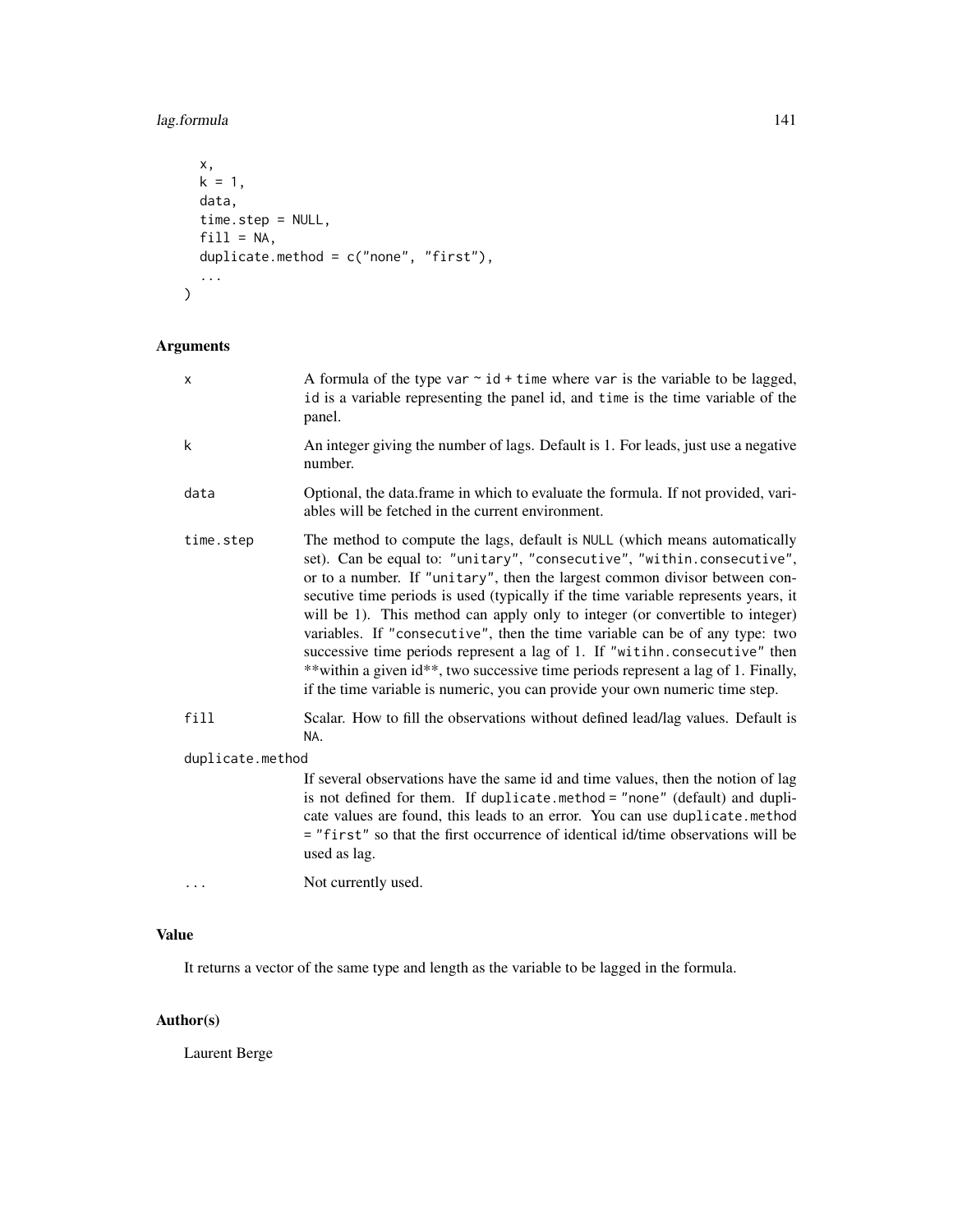#### See Also

Alternatively, the function [panel](#page-150-0) changes a data.frame into a panel from which the functions l and f (creating leads and lags) can be called. Otherwise you can set the panel 'live' during the estimation using the argument panel.id (see for example in the function [feols](#page-112-0)).

### Examples

```
# simple example with an unbalanced panel
base = data.frame(id = rep(1:2, each = 4),
                   time = c(1, 2, 3, 4, 1, 4, 6, 9), x = 1:8base$lag1 = \text{lag}(x \text{ and} + \text{time}, 1, \text{ base}) # \text{lag} 1
base$lead1 = \text{lag}(x \text{ and} + \text{time}, -1, \text{ base}) # lead 1
base$lag2_fill0 = lag(x~id+time, 2, base, fill = 0)
# with time.step = "consecutive"
base$lag1_consecutive = lag(x^{\text{right}}, 1, base, time. step = "consecutive")# => works for indiv. 2 because 9 (resp. 6) is consecutive to 6 (resp. 4)
base$lag1_within.consecutive = lag(x~id+time, 1, base, time.step = "within")
# => now two consecutive years within each indiv is one lag
print(base)
# Argument time.step = "consecutive" is
# mostly useful when the time variable is not a number:
# e.g. c("1991q1", "1991q2", "1991q3") etc
# with duplicates
base_dup = data.frame(id = rep(1:2, each = 4),
                       time = c(1, 1, 1, 2, 1, 2, 2, 3), x = 1:8# Error because of duplicate values for (id, time)
try(lag(x~id+time, 1, base_dup))
# Error is bypassed, lag corresponds to first occurence of (id, time)
lag(x^{\sim}id+time, 1, base_dup, duplicate, method = "first")# Playing with time steps
base = data.frame(id = rep(1:2, each = 4),
                   time = c(1, 2, 3, 4, 1, 4, 6, 9), x = 1:8# time step: 0.5 (here equivalent to lag of 1)
lag(x^{\sim}id + time, 2, base, time. step = 0.5)# Error: wrong time step
try(lag(x^-id+time, 2, base, time. step = 7))# Adding NAs + unsorted IDs
base = data.frame(id = rep(1:2, each = 4),
                   time = c(4, NA, 3, 1, 2, NA, 1, 3), x = 1:8)
```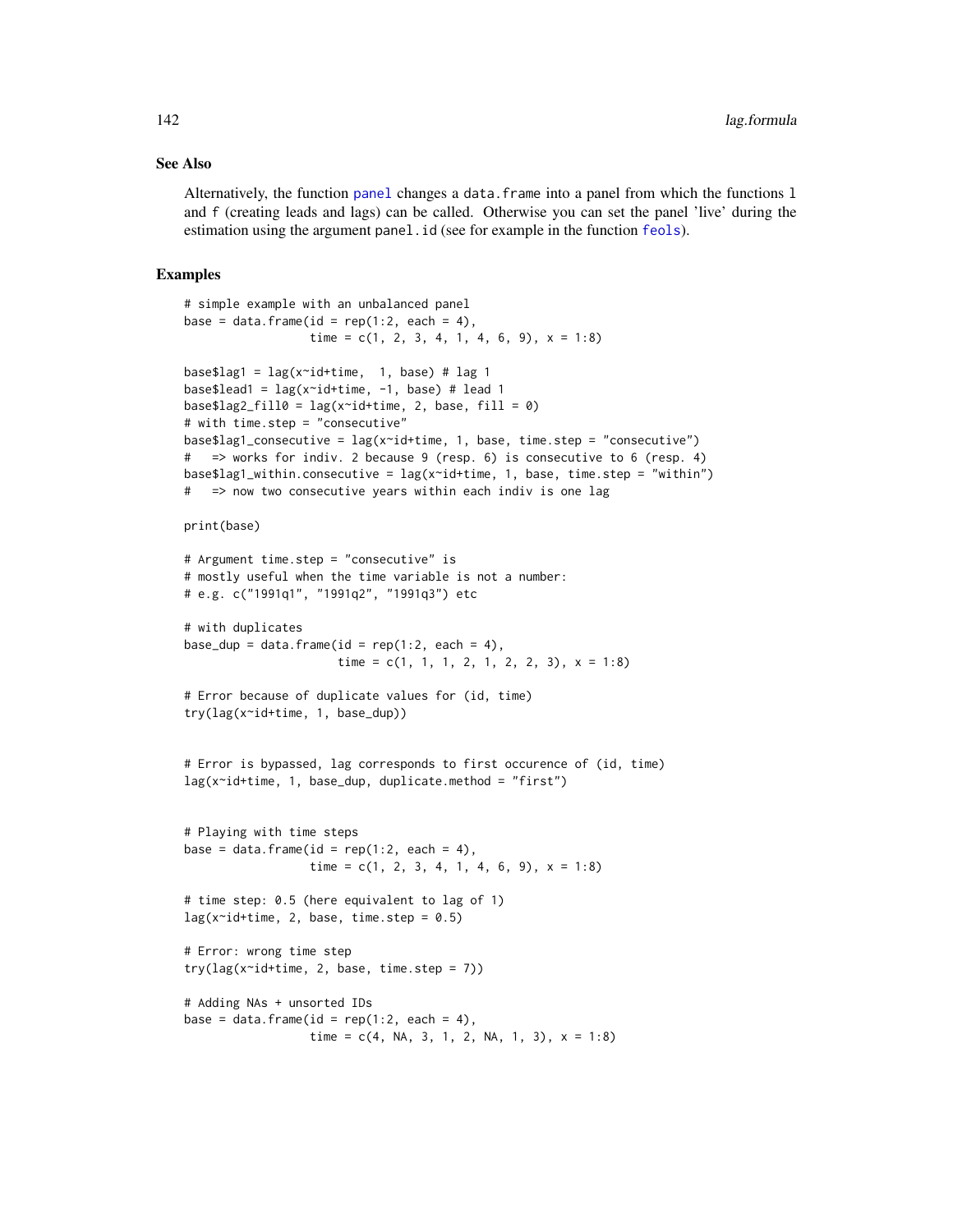# logLik.fixest 143

```
base$lag1 = \text{lag}(x \text{right}- n, b)base$lag1_within = lag(x^i + time, 1, base, time. step = "w")base_bis = base[order(base$id, base$time),]
print(base_bis)
# You can create variables without specifying the data within data.table:
if(require("data.table")){
  base = data.table(id = rep(1:2, each = 3), year = 1990 + rep(1:3, 2), x = 1:6)
  base[, x.l1 := \text{lag}(x \text{ and } y \text{ can}, 1)]}
```
logLik.fixest *Extracts the log-likelihood*

## Description

This function extracts the log-likelihood from a fixest estimation.

### Usage

## S3 method for class 'fixest' logLik(object, ...)

### Arguments

| object | A fixest object. Obtained using the functions femlm, feols or feglm. |
|--------|----------------------------------------------------------------------|
| .      | Not currently used.                                                  |

### Details

This function extracts the log-likelihood based on the model fit. You can have more information on the likelihoods in the details of the function [femlm](#page-91-0).

# Value

It returns a numeric scalar.

### Author(s)

Laurent Berge

#### See Also

See also the main estimation functions [femlm](#page-91-0), [feols](#page-112-0) or [feglm](#page-79-0). Other statistics functions: [AIC.fixest](#page-5-0), [BIC.fixest](#page-8-0).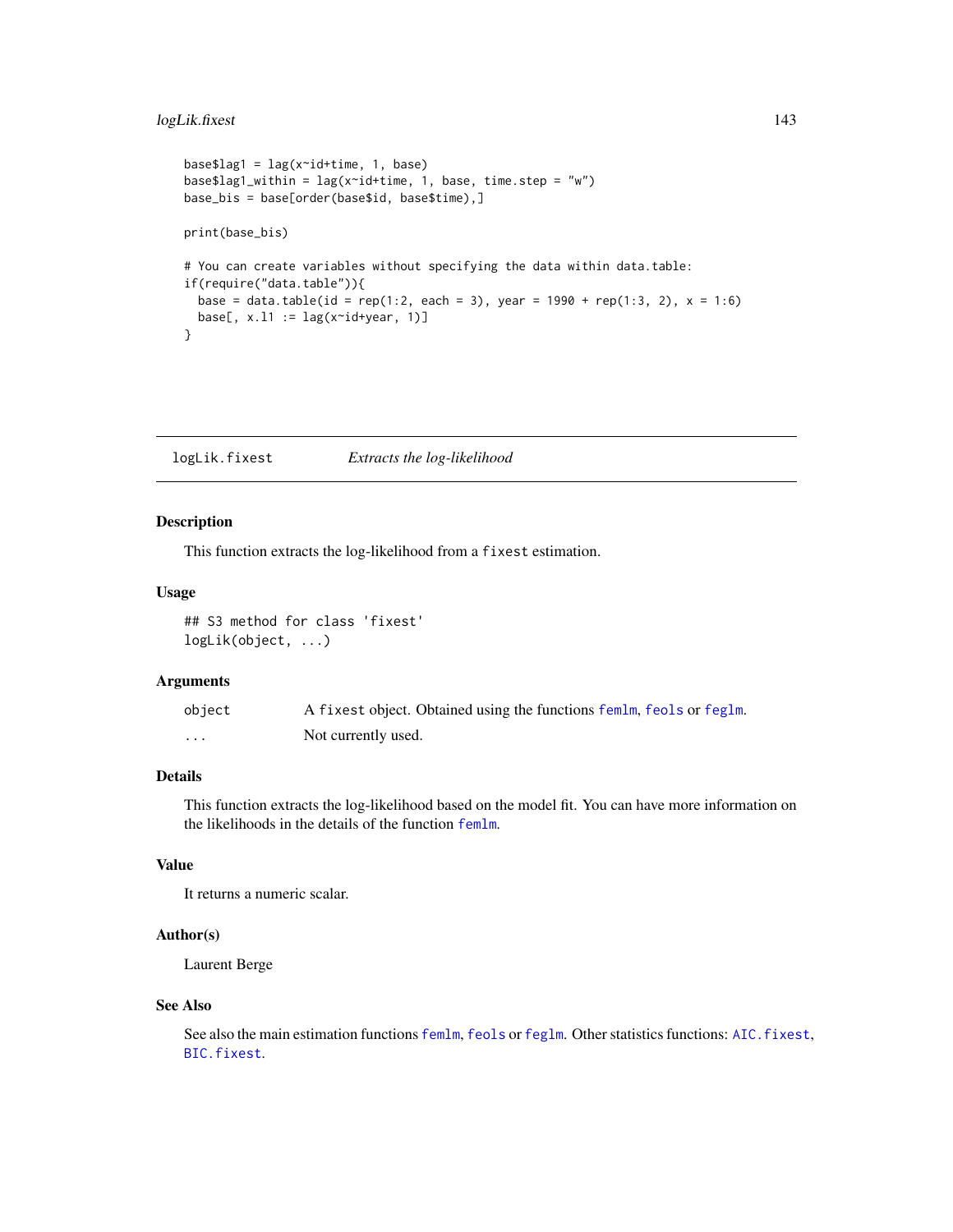# Examples

```
# simple estimation on iris data with "Species" fixed-effects
res = femlm(Sepal.Length ~ Sepal.Width + Petal.Length +
           Petal.Width | Species, iris)
nobs(res)
logLik(res)
```
<span id="page-143-0"></span>model.matrix.fixest *Design matrix of a* fixest *object*

### Description

This function creates the left-hand-side or the right-hand-side(s) of a [femlm](#page-91-0), [feols](#page-112-0) or [feglm](#page-79-0) estimation.

### Usage

```
## S3 method for class 'fixest'
model.matrix(
 object,
 data,
 type = "rhs",na.rm = TRUE,subset = FALSE,
 as.matrix = FALSE,
 as.df = FALSE,collin.rm = TRUE,
  ...
)
```
### Arguments

| object      | A fixest object. Obtained using the functions femlm, feols or feglm.                                                                                                                                                                                                                                         |
|-------------|--------------------------------------------------------------------------------------------------------------------------------------------------------------------------------------------------------------------------------------------------------------------------------------------------------------|
| data        | If missing (default) then the original data is obtained by evaluating the call.<br>Otherwise, it should be a data. frame.                                                                                                                                                                                    |
| type        | Character vector or one sided formula, default is "rhs". Contains the type of<br>matrix/data.frame to be returned. Possible values are: "lhs", "rhs", "fixef",<br>"iv.rhs1" (1st stage RHS), "iv.rhs2" (2nd stage RHS), "iv.endo" (endogenous<br>vars.), "iv.exo" (exogenous vars), "iv.inst" (instruments). |
| $na$ . $rm$ | Default is TRUE. Should observations with NAs be removed from the matrix?                                                                                                                                                                                                                                    |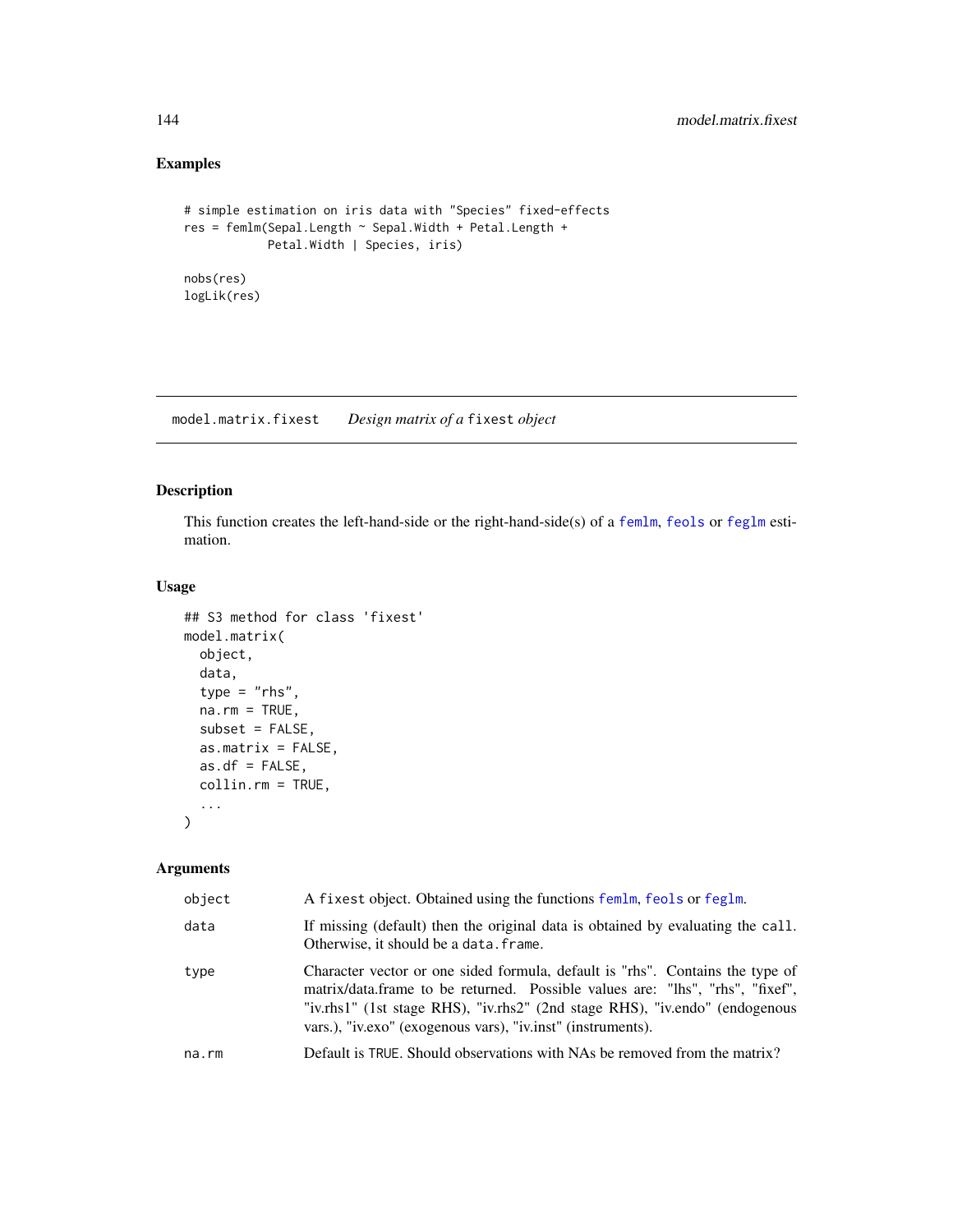| subset    | Logical or character vector. Default is FALSE. If TRUE, then the matrix created<br>will be restricted only to the variables contained in the argument data, which<br>can then contain a subset of the variables used in the estimation. If a character<br>vector, then only the variables matching the elements of the vector via regular<br>expressions will be created. |
|-----------|---------------------------------------------------------------------------------------------------------------------------------------------------------------------------------------------------------------------------------------------------------------------------------------------------------------------------------------------------------------------------|
| as.matrix | Logical scalar, default is FALSE. Whether to coerce the result to a matrix.                                                                                                                                                                                                                                                                                               |
| as.df     | Logical scalar, default is FALSE. Whether to coerce the result to a data.frame.                                                                                                                                                                                                                                                                                           |
| collin.rm | Logical scalar, default is TRUE. Whether to remove variables that were found to<br>be collinear during the estimation. Beware: it does not perform a collinearity<br>check.                                                                                                                                                                                               |
|           | Not currently used.                                                                                                                                                                                                                                                                                                                                                       |

# Value

It returns either a vector, a matrix or a data.frame. It returns a vector for the dependent variable ("lhs"), a data.frame for the fixed-effects ("fixef") and a matrix for any other type.

# Author(s)

Laurent Berge

#### See Also

See also the main estimation functions [femlm](#page-91-0), [feols](#page-112-0) or [feglm](#page-79-0). [formula.fixest](#page-134-0), [update.fixest](#page-213-0), [summary.fixest](#page-197-0), [vcov.fixest](#page-214-0).

```
base = iris
names(base) = c("y", "x1", "x2", "x3", "species")
est = feols(y \sim poly(x1, 2) + x2, base)head(model.matrix(est))
# Illustration of subset
# subset => character vector
head(model.matrix(est, subset = "x1"))
# subset => TRUE, only works with data argument!!
head(model.matrix(est, data = base[, "x1", drop = FALSE], subset = TRUE))
```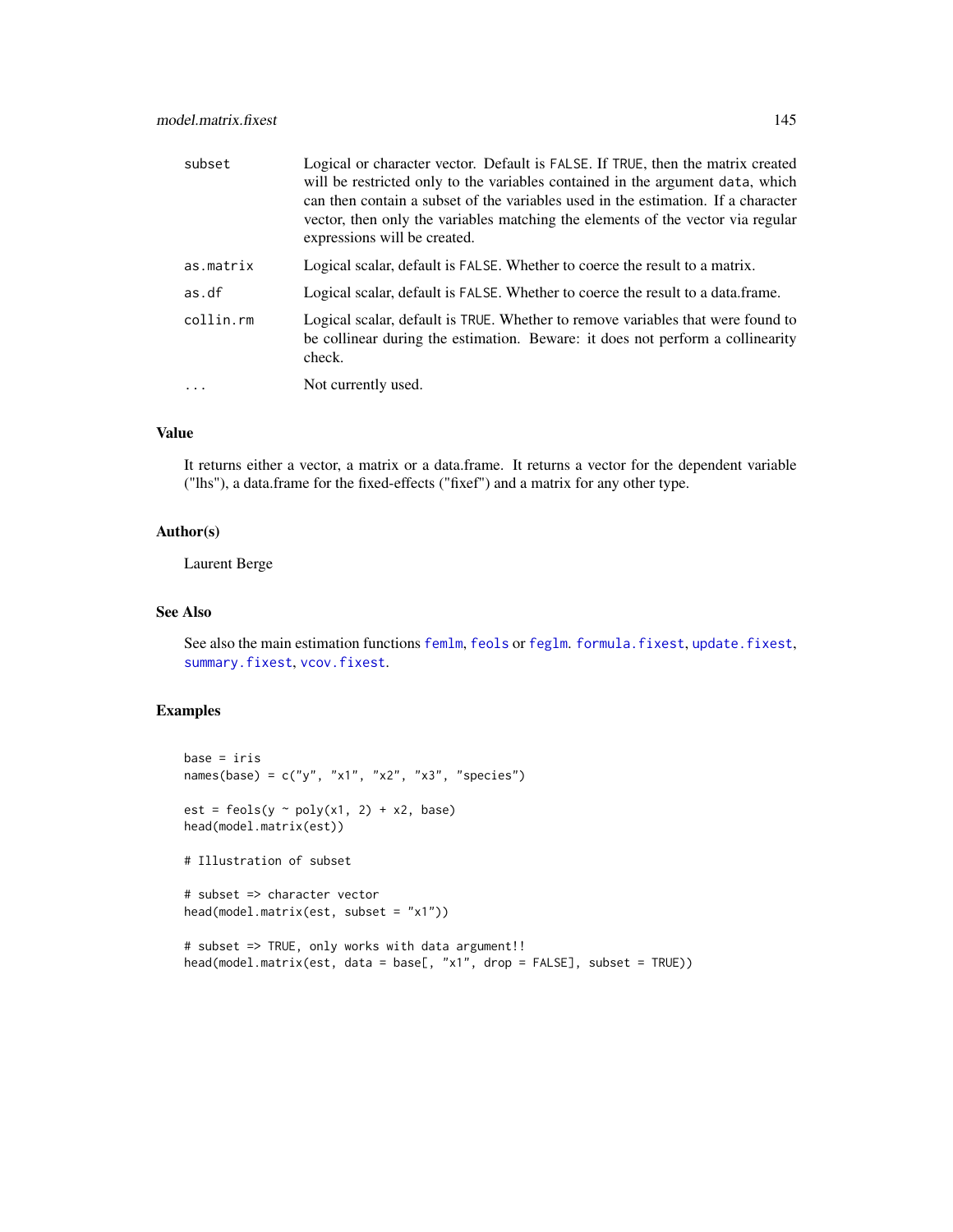This function simply extracts the number of observations form a fixest object, obtained using the functions [femlm](#page-91-0), [feols](#page-112-0) or [feglm](#page-79-0).

### Usage

```
## S3 method for class 'fixest'
nobs(object, ...)
```
# Arguments

| object  | A fixest object. Obtained using the functions femlm, feols or feglm. |
|---------|----------------------------------------------------------------------|
| $\cdot$ | Not currently used.                                                  |

#### Value

It returns an interger.

# Author(s)

Laurent Berge

# See Also

See also the main estimation functions [femlm](#page-91-0), [feols](#page-112-0) or [feglm](#page-79-0). Use [summary.fixest](#page-197-0) to see the results with the appropriate standard-errors, [fixef.fixest](#page-132-0) to extract the fixed-effects coefficients, and the function [etable](#page-55-0) to visualize the results of multiple estimations.

```
# simple estimation on iris data with "Species" fixed-effects
res = femlm(Sepal.Length ~ Sepal.Width + Petal.Length +
           Petal.Width | Species, iris)
nobs(res)
logLik(res)
```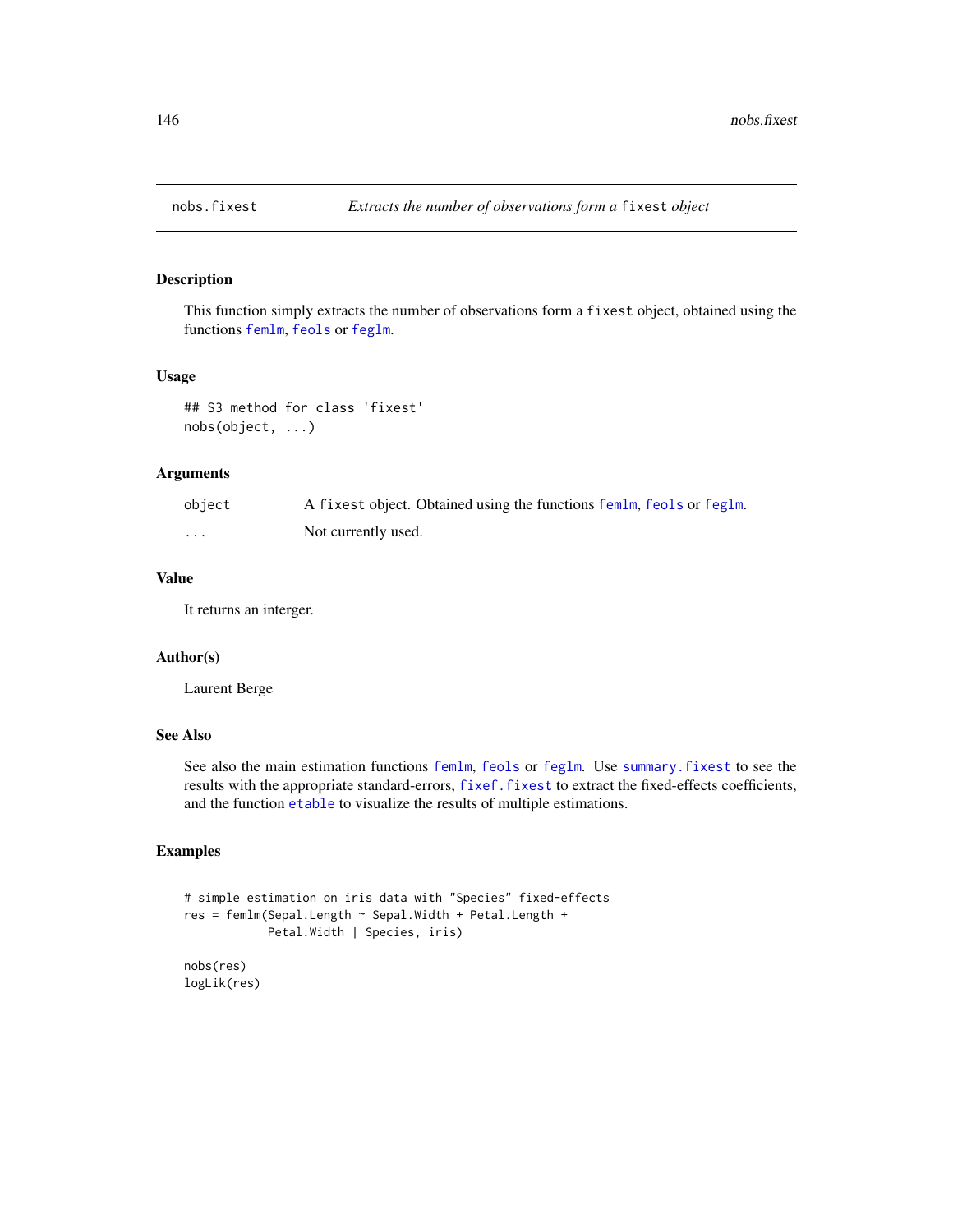This utility tool displays the number of unique elements in one or multiple data.frames as well as their number of NA values.

# Usage

```
n_unik(x)
## S3 method for class 'vec_n_unik'
print(x, \ldots)## S3 method for class 'list_n_unik'
```
 $print(x, \ldots)$ 

#### Arguments

x A formula, with data set names on the LHS and variables on the RHS, like data1 + data2 ~ var1 + var2. The following special variables are admitted: "." to get default values, ".N" for the number of observations, ".U" for the number of unique rows, ".NA" for the number of rows with at least one NA. Variables can be combined with "^", e.g. df~id^period; use id%^%period to also include the terms on both sides. Note that using : and  $*$  is equivalent to  $\land$  and  $\% \, \%$ . Sub select with id[cond], when doing so id is automatically included. Conditions can be chained, as in  $id[cond1, cond2]$ . Use  $NA(x, y)$  in conditions instead of is.na(x) | is.na(y). Use the  $\cdot$ ! operator to have both a condition and its opposite. To compare the keys in two data sets, use data1:data2. If not a formula,  $x$  can be: a vector (displays the  $#$  of unique values); a data.frame (default values are displayed), or a "sum" of data sets like in  $x =$  data1 + data2, in that case it is equivalent to data1 + data2  $\sim$  ..

... Not currently used.

#### Value

It returns a vector containing the number of unique values per element. If several data sets were provided, a list is returned, as long as the number of data sets, each element being a vector of unique values.

#### Special values and functions

In the formula, you can use the following special values: ".", ".N", ".U", and ".NA".

• "."Accesses the default values. If there is only one data set and the data set is *not* a data.table, then the default is to display the number of observations and the number of unique rows. If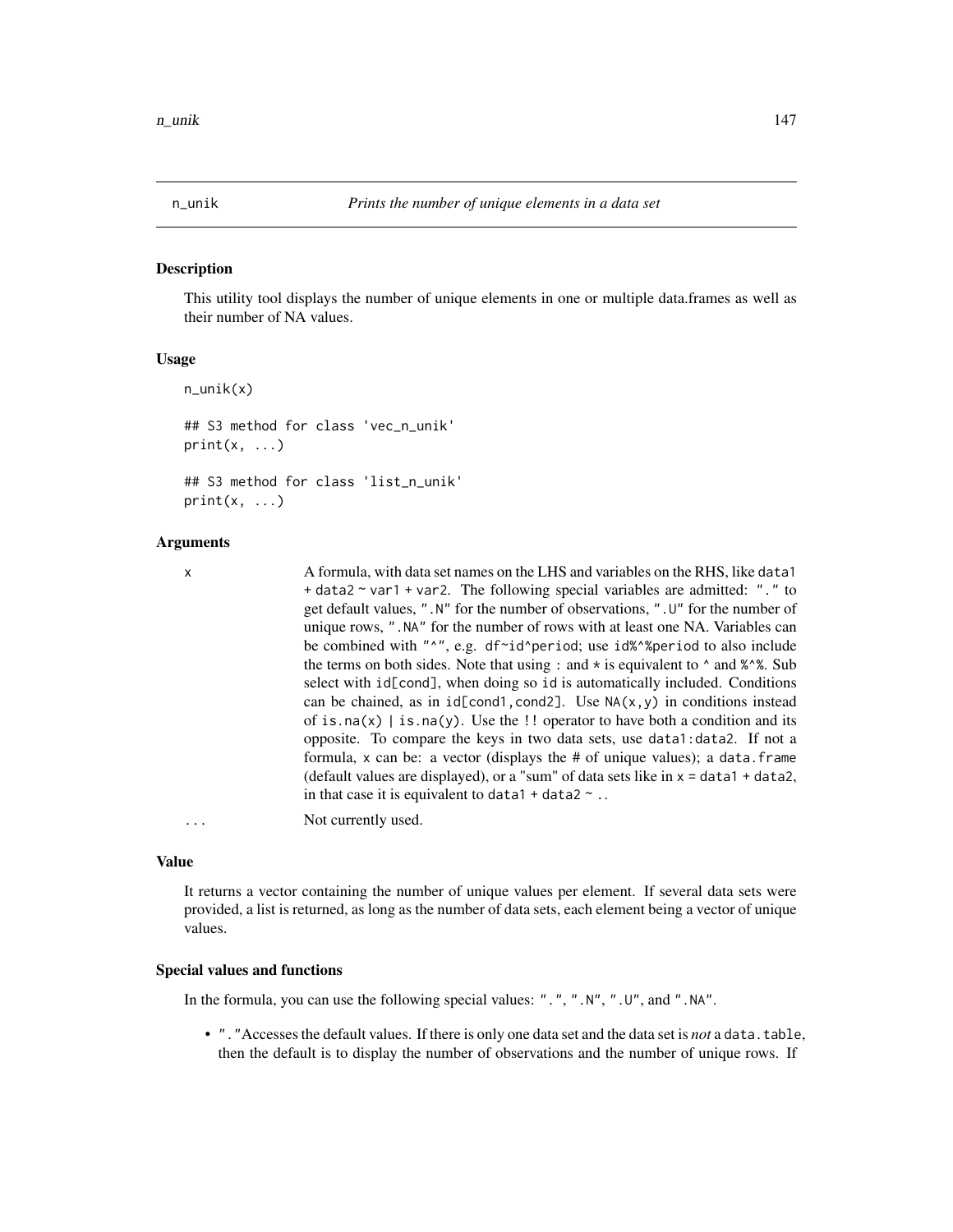the data is a data. table, the number of unique items in the key(s) is displayed instead of the number of unique rows (if the table has keys of course). If there are two or more data sets, then the default is to display the unique items for: a) the variables common across all data sets, if there's less than 4, and b) if no variable is shown in a), the number of variables common across at least two data sets, provided there are less than 5. If the data sets are data tables, the keys are also displayed on top of the common variables. In any case, the number of observations is always displayed.

- ".N"Displays the number of observations.
- ".U"Displays the number of unique rows.
- ".NA"Displays the number of rows with at least one NA.

#### The NA function

The special function NA is an equivalent to is.na but can handle several variables. For instance,  $NA(x, y)$  is equivalent to is.na(x) | is.na(y). You can add as many variables as you want as arguments. If no argument is provided, as in NA(), it is identical to having all the variables of the data set as argument.

#### Combining variables

Use the "hat", " $\gamma$ ", operator to combine several variables. For example id^period will display the number of unique values of id x period combinations.

Use the "super hat", "%^%", operator to also include the terms on both sides. For example, instead of writing id + period + id^period, you can simply write id%^%period.

Alternatively, you can use : for  $\land$  and  $\star$  for  $\%$  $\land$ %.

#### Sub-selections

To show the number of unique values for sub samples, simply use  $[]$ . For example,  $id[x \ge 10]$  will display the number of unique id for which  $x > 10$ .

Simple square brackets lead to the inclusion of both the variable and its subset. For example  $id[x \gt$ 10] is equivalent to  $id + id[x > 10]$ . To include only the sub selection, use double square brackets, as in  $id[[x > 10]]$ .

You can add multiple sub selections at once, only separate them with a comma. For example  $id[x]$  $> 10$ , NA(y)] is equivalent to  $id[x > 10] + id[NA(y)]$ .

Use the double negative operator, i.e. !!, to include both a condition and its opposite at once. For example  $id[] ! x > 10$ ] is equivalent to  $id[x > 10, 1x > 10]$ . Double negative operators can be chained, like in id[!!cond1 & !!cond2], then the cardinal product of all double negatived conditions is returned.

# Examples

```
data = base_did
data$x1.L1 = round(lag(x1~id+period, 1, data))
```
# By default, just the formatted number of observations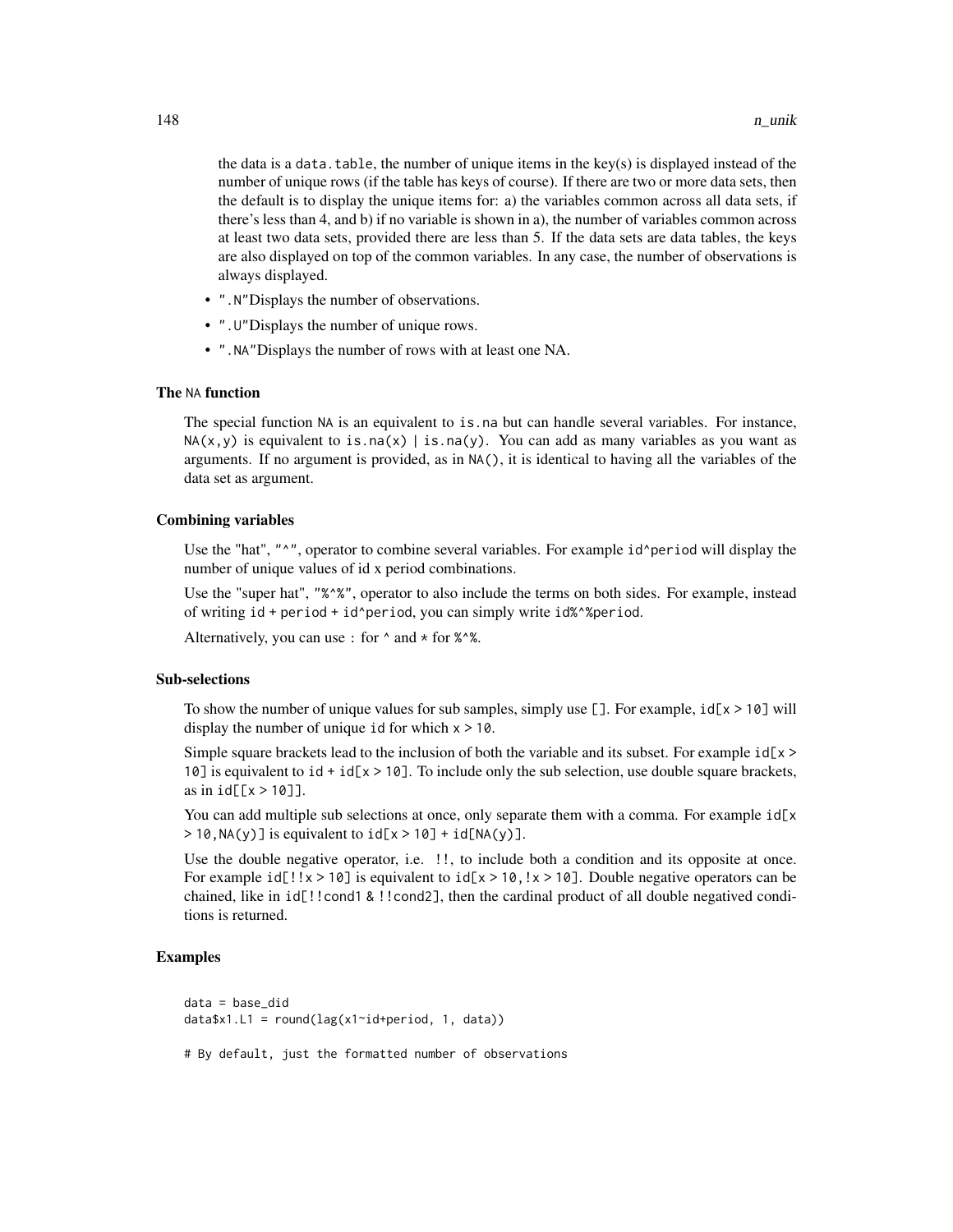#### n\_unik 149

```
n_unik(data)
# Or the nber of unique elements of a vector
n_unik(data$id)
# number of unique id values and id x period pairs
n_unik(data \sim.N + id + id^period)
# use the %^% operator to include the terms on the two sides at once
# => same as id*period
n_unik(data ~.N + id %^% period)
# using sub selection with []
n_unik(data ~.N + period[!NA(x1.L1)])
# to show only the sub selection: [[]]
n_unik(data ~.N + period[[!NA(x1.L1)]])
# you can have multiple values in [],
# just separate them with a comma
n\_unik(data ~.N + period[:NA(x1.L1), x1 > 7])# to have both a condition and its opposite,
# use the !! operator
n_unik(data ~.N[!!NA(x1.L1)])
# the !! operator works within condition chains
n_unik(data ~.N[!!NA(x1.L1) & !!x1 > 7])
# Conditions can be distributed
n\_unik(data \sim (id + period)[x1 > 7])#
# Several data sets
#
# Typical use case: merging
# Let's create two data sets and merge them
data(base_did)
base_main = base_did
base_extra = sample_df(base_main[, c("id", "period")], 100)
base_extra$id[1:10] = 111:120
base_extra$period[11:20] = 11:20
base_extra$z = rnorm(100)
# You can use db1:db2 to compare the common keys in two data sets
n_unik(base_main:base_extra)
tmp = merge(base\_main, base\_extra, all.x = TRUE, by = c("id", "period"))# You can show unique values for any variable, as before
n_unik(tmp + base_main + base_extra ~ id[!!NA(z)] + id^period)
```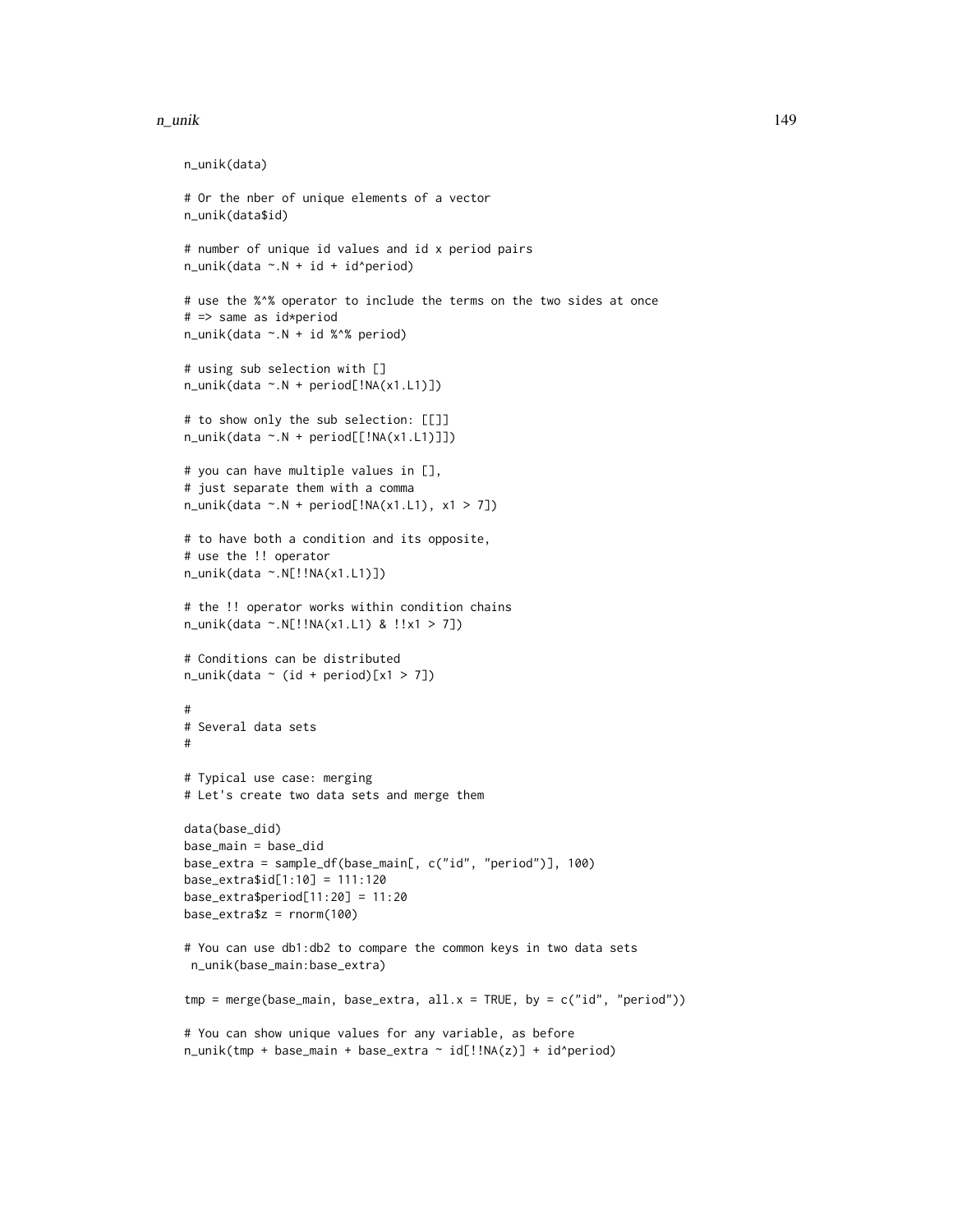# obs *Extracts the observations used for the estimation*

### Description

This function extracts the observations used in fixest estimation.

#### Usage

obs(x)

# Arguments

x A fixest object.

#### Value

It returns a simple vector of integers.

```
base = iris
names(base) = c("y", "x1", "x2", "x3", "species")
base\$(1:5] = NA# Split sample estimations
est_split = feols(y \sim x1, base, split = \simspecies)
(obs_setosa = obs(est_split$setosa))
(obs_versi = obs(est_split$versicolor))
est_versi = feols(y \sim x1, base, subset = obs_versi)
etable(est_split, est_versi)
```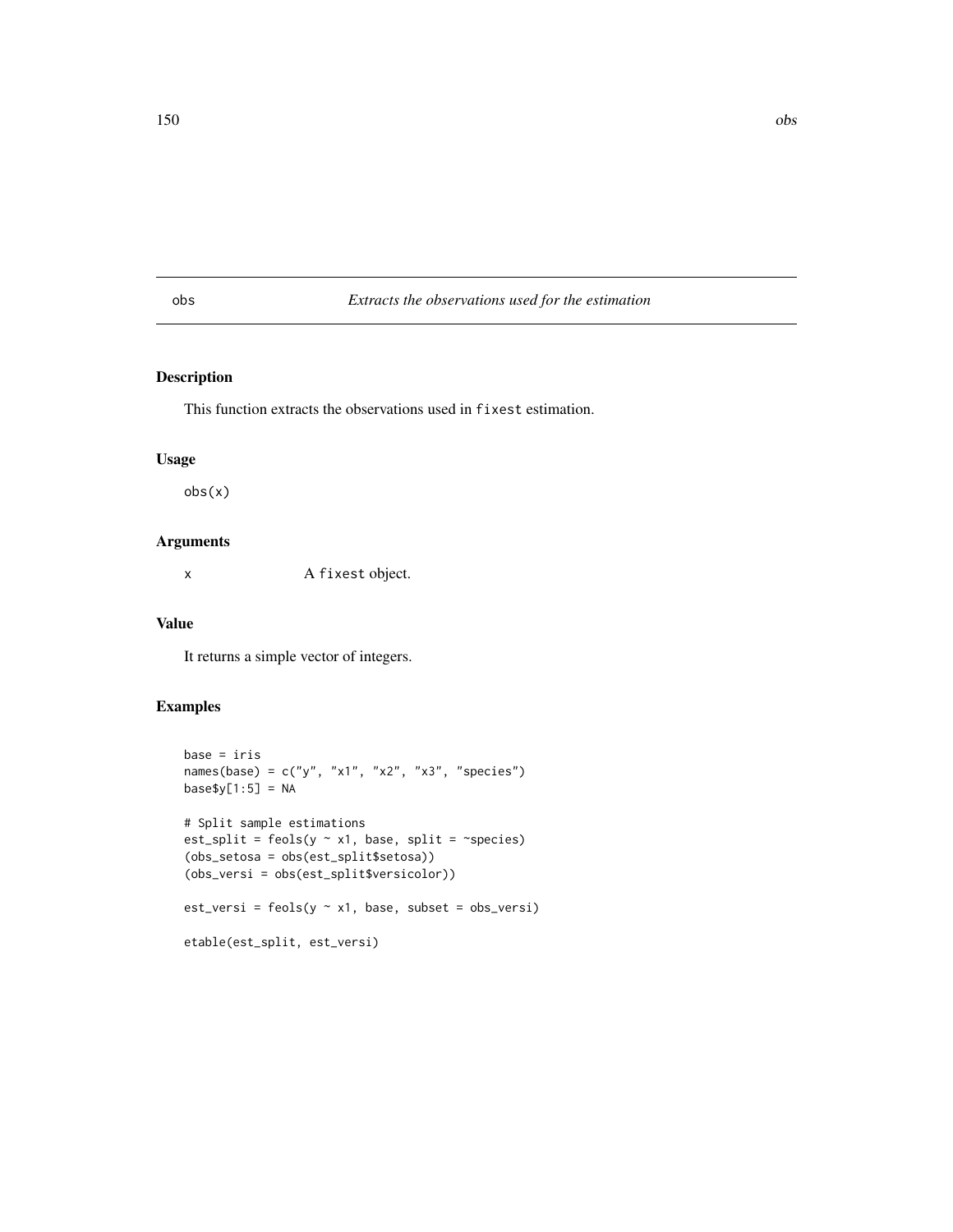Tools that returns a formatted object size, where the appropriate unit is automatically chosen.

# Usage

```
osize(x)
```
## S3 method for class 'osize'  $print(x, \ldots)$ 

# Arguments

| x | Any R object.       |
|---|---------------------|
| . | Not currently used. |

# Value

Returns a character scalar.

# Examples

osize(iris) data(trade) osize(trade)

panel *Constructs a* fixest *panel data base*

# Description

Constructs a fixest panel data base out of a data.frame which allows to use leads and lags in fixest estimations and to create new variables from leads and lags if the data.frame was also a [data.table](#page-0-0).

# Usage

```
panel(data, panel.id, time.step = NULL, duplicate.method = c("none", "first"))
```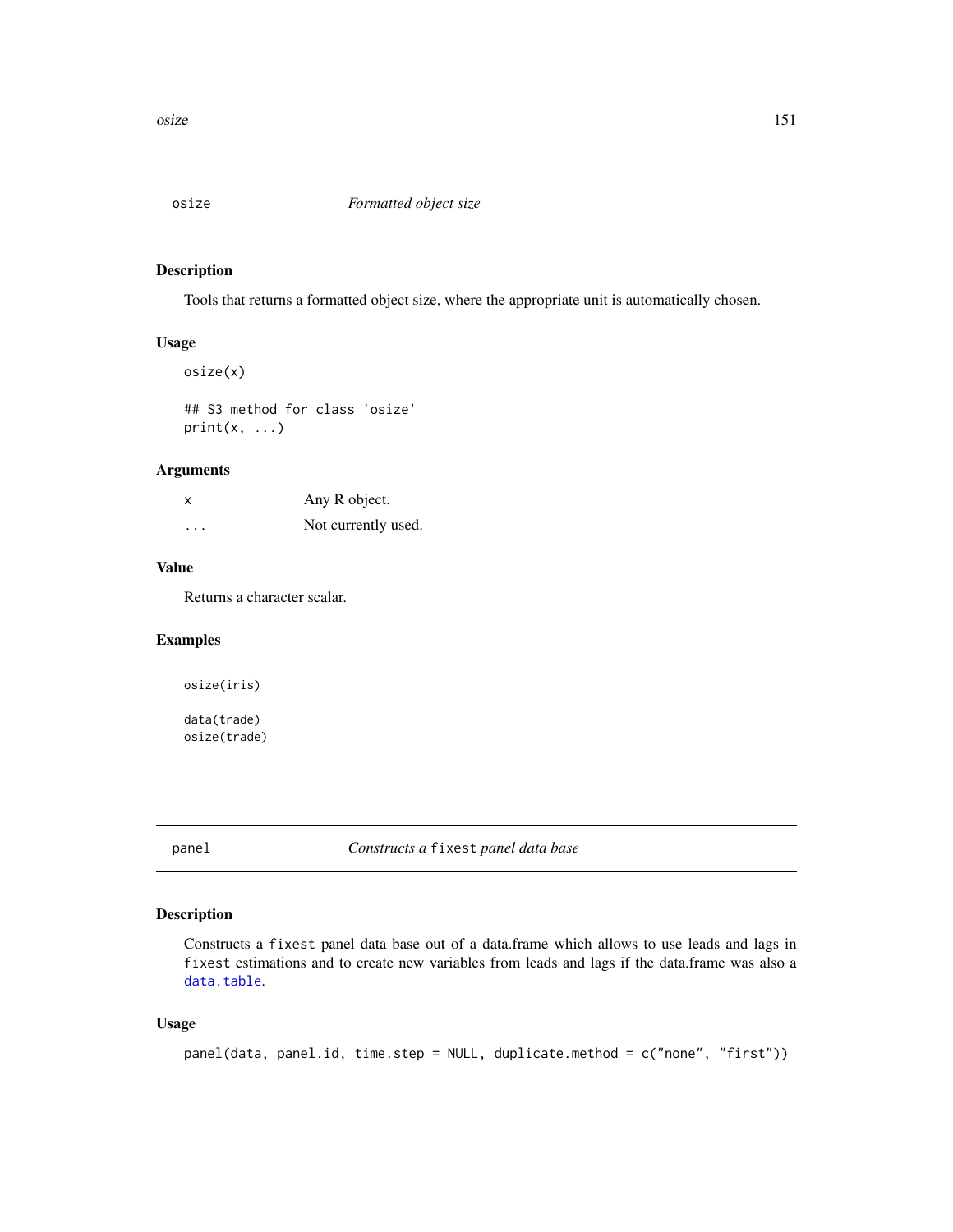#### **Arguments**

| data             | A data.frame.                                                                                                                                                                                                                                                                                                                                                                                                                                                                                                                                                                                                                                                                                                                               |
|------------------|---------------------------------------------------------------------------------------------------------------------------------------------------------------------------------------------------------------------------------------------------------------------------------------------------------------------------------------------------------------------------------------------------------------------------------------------------------------------------------------------------------------------------------------------------------------------------------------------------------------------------------------------------------------------------------------------------------------------------------------------|
| panel.id         | The panel identifiers. Can either be: i) a one sided formula (e.g. panel $id =$<br>$\sim$ id+time), ii) a character vector of length 2 (e.g. panel.id=c('id','time'),<br>or iii) a character scalar of two variables separated by a comma $(e.g. panel. id='id, time').$<br>Note that you can combine variables with $\wedge$ only inside formulas (see the dedi-<br>cated section in feols).                                                                                                                                                                                                                                                                                                                                               |
| time.step        | The method to compute the lags, default is NULL (which means automatically<br>set). Can be equal to: "unitary", "consecutive", "within.consecutive",<br>or to a number. If "unitary", then the largest common divisor between con-<br>secutive time periods is used (typically if the time variable represents years, it<br>will be 1). This method can apply only to integer (or convertible to integer)<br>variables. If "consecutive", then the time variable can be of any type: two<br>successive time periods represent a lag of 1. If "witihn.consecutive" then<br>**within a given id**, two successive time periods represent a lag of 1. Finally,<br>if the time variable is numeric, you can provide your own numeric time step. |
| duplicate.method |                                                                                                                                                                                                                                                                                                                                                                                                                                                                                                                                                                                                                                                                                                                                             |
|                  | If several observations have the same id and time values, then the notion of lag<br>is not defined for them. If duplicate method = "none" (default) and dupli-<br>cate values are found, this leads to an error. You can use duplicate.method                                                                                                                                                                                                                                                                                                                                                                                                                                                                                               |

= "first" so that the first occurrence of identical id/time observations will be

#### Details

used as lag.

This function allows you to use leads and lags in a fixest estimation without having to provide the argument panel.id. It also offers more options on how to set the panel (with the additional arguments 'time.step' and 'duplicate.method').

When the initial data set was also a data.table, not all operations are supported and some may dissolve the fixest\_panel. This is the case when creating subselections of the initial data with additional attributes (e.g.  $pdf[x>0, (x, y, z)]$  would dissolve the fixest\_panel, meaning only a data.table would be the result of the call).

If the initial data set was also a data.table, then you can create new variables from lags and leads using the [f](#page-78-1)unctions  $1()$  and  $f()$ . See the examp[l](#page-78-0)e.

### Value

It returns a data base identical to the one given in input, but with an additional attribute: "panel\_info". This attribute contains vectors used to efficiently create lags/leads of the data. When the data is subselected, some bookeeping is performed on the attribute "panel\_info".

# Author(s)

Laurent Berge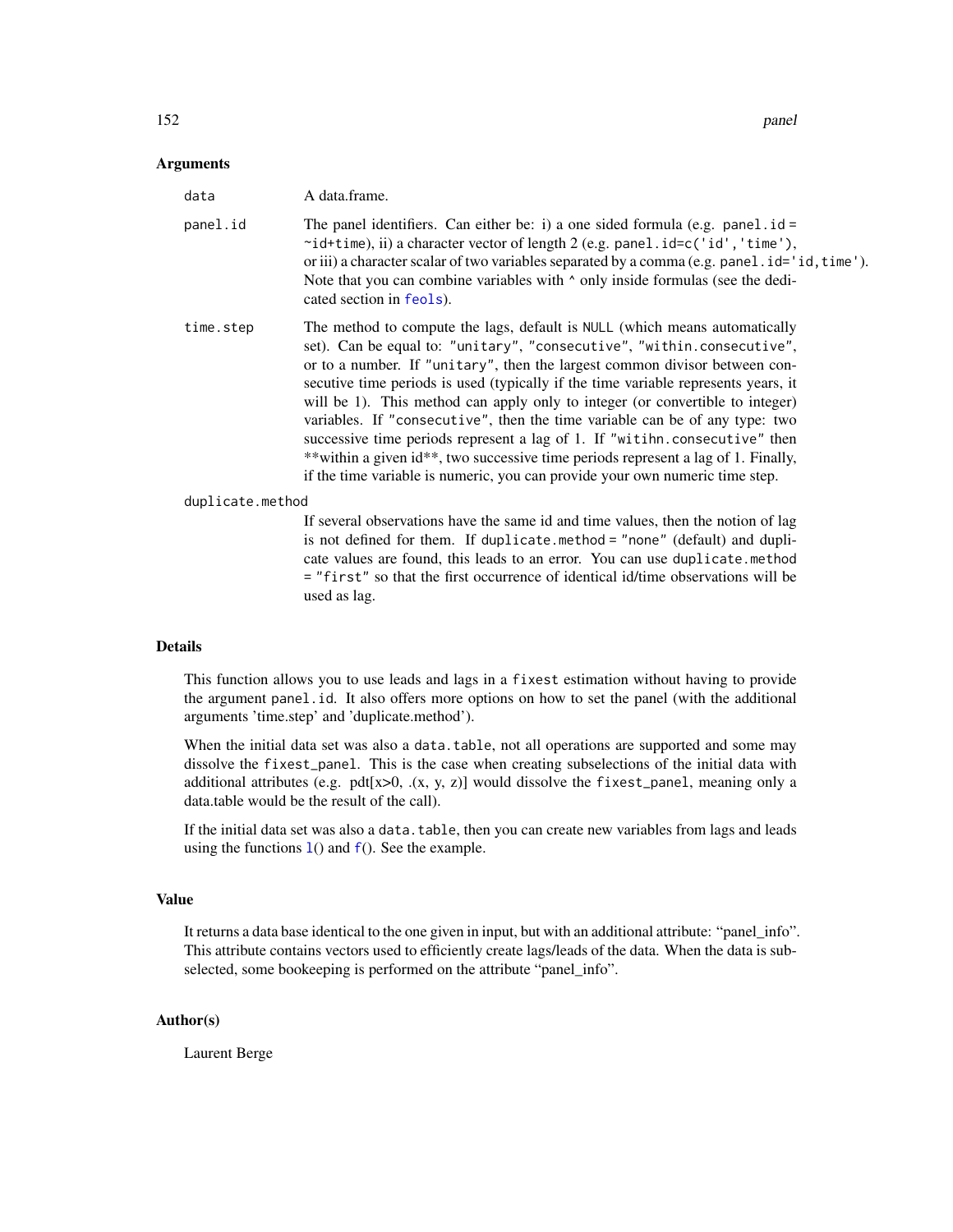#### plot.fixest.fixef 153

#### See Also

The estimation methods [feols](#page-112-0), [fepois](#page-79-1) and [feglm](#page-79-0).

The functions 1 and f to create [l](#page-78-0)ags and leads within [f](#page-78-1)ixest\_panel objects.

#### Examples

```
data(base_did)
# Setting a data set as a panel...
pdat = panel(base_did, ~id+period)
# ...then using the functions l and f
est1 = feols(y<sup>2</sup>1(x1, 0:1), pdat)est2 = feols(f(y)~1(x1, -1:1), pdat)est3 = feols(1(y) - 1(x1, 0:3), pdat)etable(est1, est2, est3, order = c("f", "^x x"), drop="Int")
# or using the argument panel.id
feols(f(y)~l(x1, -1:1), base_did, panel.id = ~id+period)
# You can use panel.id in various ways:
pdat = panel(base_did, ~id+period)
# is identical to:
pdat = panel(base_did, c("id", "period"))
# and also to:
pdat = panel(base_did, "id,period")
# l() and f() can also be used within a data.table:
if(require("data.table")){
  pdat_dt = panel(as.data.table(base_did), ~id+period)
  # Now since pdat_dt is also a data.table
  # you can create lags/leads directly
  pdat_dt[, x1_l1 := l(x1)pdat_dt[, c("x1_l1_fill0", "y_f2") := .(l(x1, fill = 0), f(y, 2))]
}
```
plot.fixest.fixef *Displaying the most notable fixed-effects*

#### **Description**

This function plots the 5 fixed-effects with the highest and lowest values, for each of the fixed-effect dimension. It takes as an argument the fixed-effects obtained from the function [fixef.fixest](#page-132-0) after an estimation using [femlm](#page-91-0), [feols](#page-112-0) or [feglm](#page-79-0).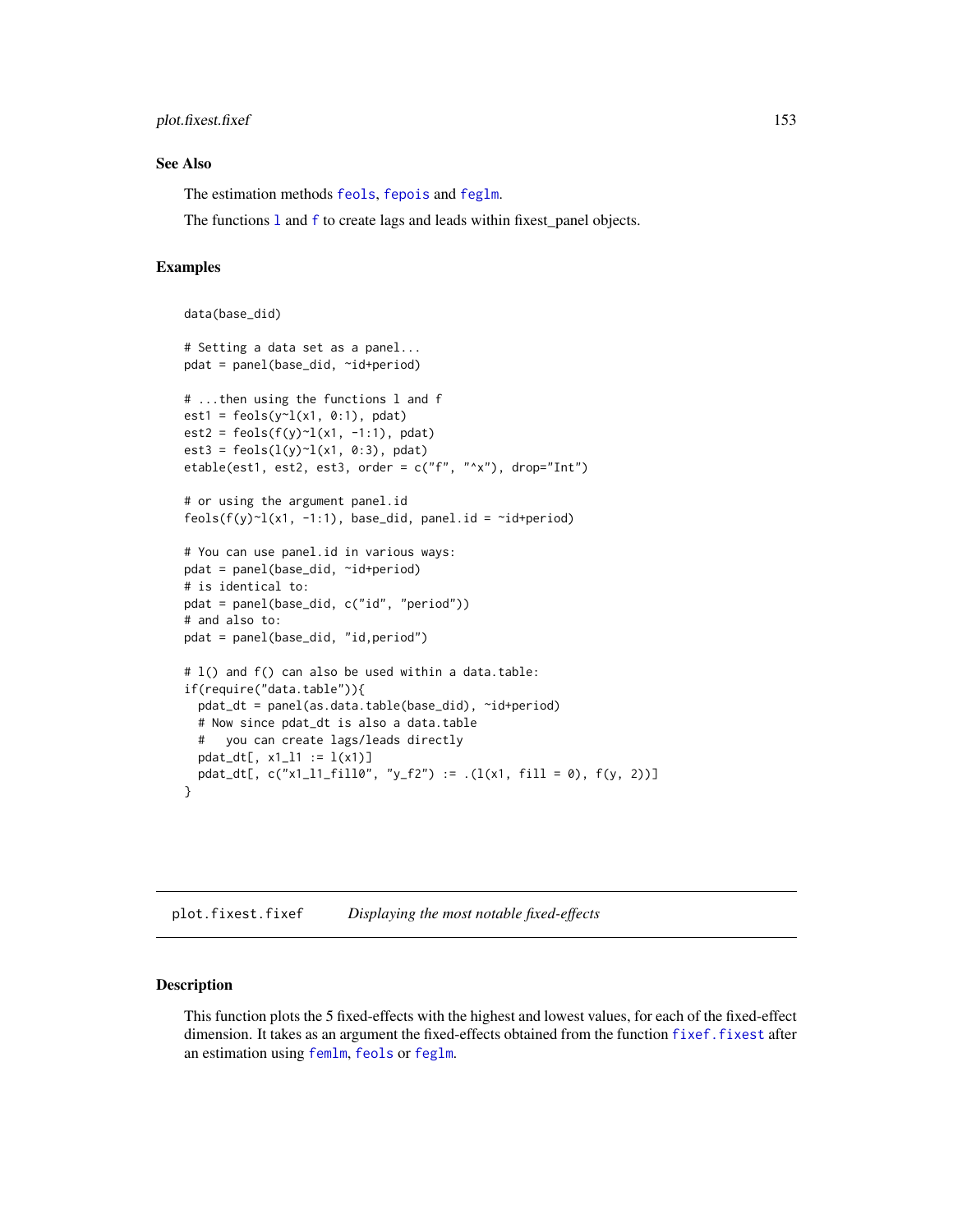# Usage

```
## S3 method for class 'fixest.fixef'
plot(x, n = 5, ...)
```
# Arguments

| x | An object obtained from the function fixef. fixest.                                                                                                                                                                            |
|---|--------------------------------------------------------------------------------------------------------------------------------------------------------------------------------------------------------------------------------|
| n | The number of fixed-effects to be drawn. Defaults to 5.                                                                                                                                                                        |
| . | Not currently used.                                                                                                                                                                                                            |
|   | Note that the fixed-effect coefficients might NOT be interpretable. This function<br>is useful only for fully regular panels.                                                                                                  |
|   | If the data are not regular in the fixed-effect coefficients, this means that sev-<br>eral 'reference points' are set to obtain the fixed-effects, thereby impeding their<br>interpretation. In this case a warning is raised. |

# Author(s)

Laurent Berge

# See Also

[fixef.fixest](#page-132-0) to extract clouster coefficients. See also the main estimation function [femlm](#page-91-0), [feols](#page-112-0) or [feglm](#page-79-0). Use [summary.fixest](#page-197-0) to see the results with the appropriate standard-errors, the function [etable](#page-55-0) to visualize the results of multiple estimations.

# Examples

data(trade)

```
# We estimate the effect of distance on trade
# => we account for 3 fixed-effects
est_pois = femlm(Euros ~ log(dist_km)|Origin+Destination+Product, trade)
# obtaining the fixed-effects coefficients
fe_trade = fixef(est_pois)
```

```
# plotting them
plot(fe_trade)
```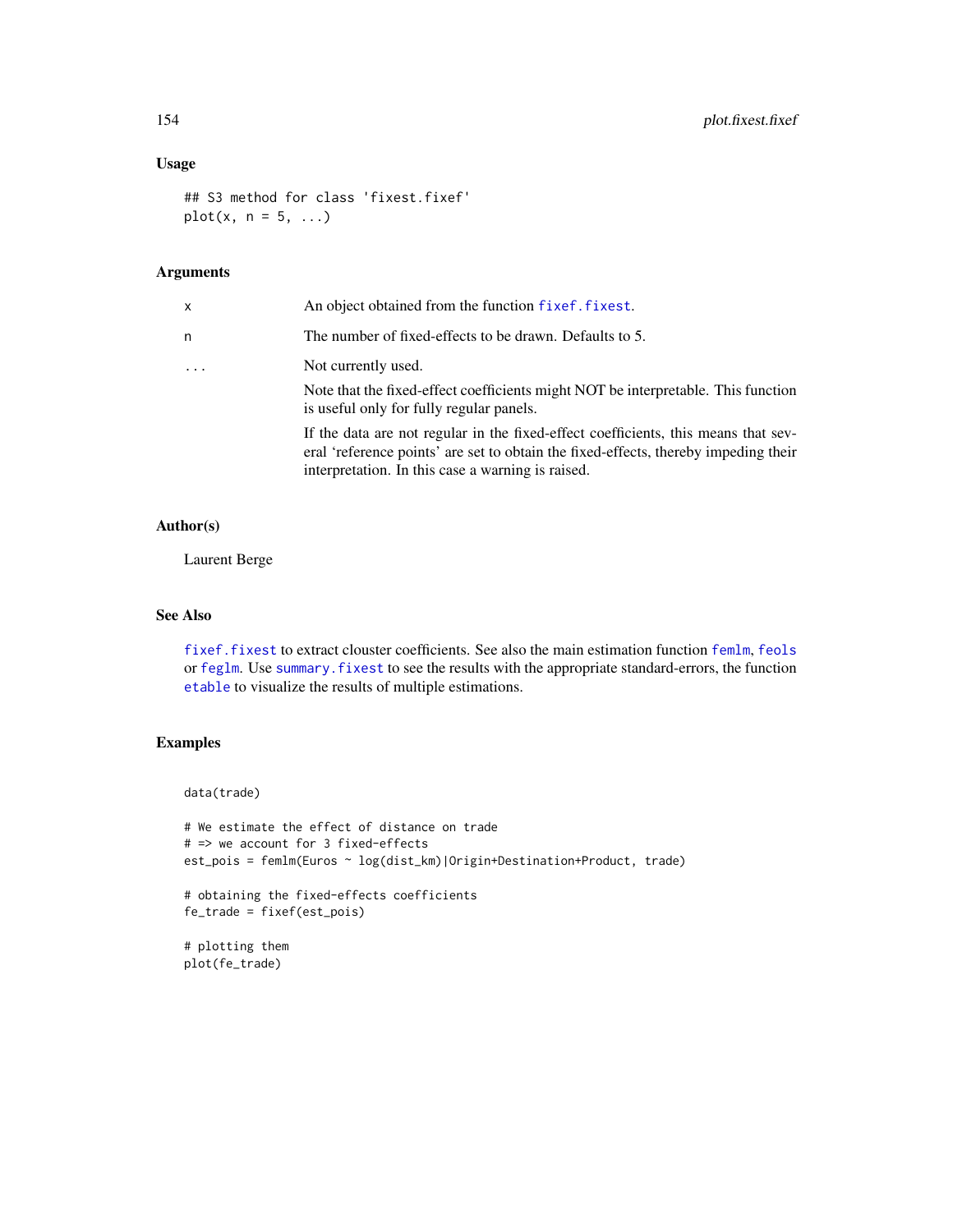<span id="page-154-0"></span>This function obtains prediction from a fitted model estimated with [femlm](#page-91-0), [feols](#page-112-0) or [feglm](#page-79-0).

# Usage

```
## S3 method for class 'fixest'
predict(
 object,
 newdata,
  type = c("response", "link"),
  se.fit = FALSE,interval = "none",
 level = 0.95,fixef = FALSE,
 vs.coef = FALSE,
  sample = c("estimation", "original"),
 vcov = NULL,
  ssc = NULL,
  ...
\mathcal{L}
```
# Arguments

| object   | A fixest object. Obtained using the functions femlm, feols or feglm.                                                                                                                                                                                                                                                        |
|----------|-----------------------------------------------------------------------------------------------------------------------------------------------------------------------------------------------------------------------------------------------------------------------------------------------------------------------------|
| newdata  | A data.frame containing the variables used to make the prediction. If not pro-<br>vided, the fitted expected (or linear if type = "link") predictors are returned.                                                                                                                                                          |
| type     | Character either equal to "response" (default) or "link". If type="response",<br>then the output is at the level of the response variable, <i>i.e.</i> it is the expected pre-<br>dictor $E(Y X)$ . If "link", then the output is at the level of the explanatory<br>variables, i.e. the linear predictor $X \cdot \beta$ . |
| se.fit   | Logical, default is FALSE. If TRUE, the standard-error of the predicted value is<br>computed and returned in a column named se. fit. This feature is only avail-<br>able for OLS models not containing fixed-effects.                                                                                                       |
| interval | Either "none" (default), "confidence" or "prediction". What type of confidence<br>interval to compute. Note that this feature is only available for OLS models not<br>containing fixed-effects (GLM/ML models are not covered).                                                                                             |
| level    | A numeric scalar in between 0.5 and 1, defaults to 0.95. Only used when the<br>argument 'interval' is requested, it corresponds to the width of the confidence<br>interval.                                                                                                                                                 |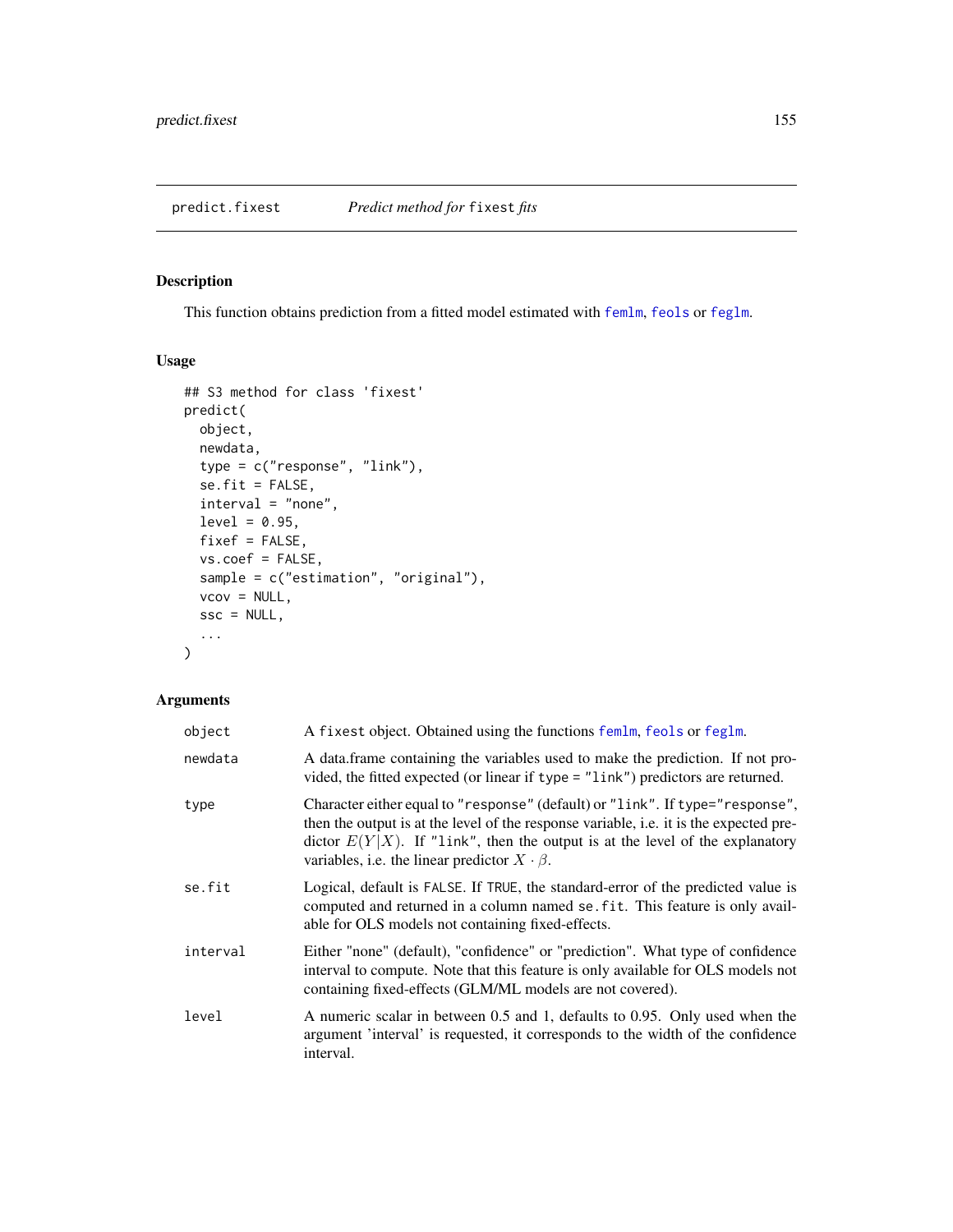| fixef       | Logical scalar, default is FALSE. If TRUE, a data.frame is returned, with each col-<br>umn representing the fixed-effects coefficients for each observation in newdata<br>- with as many columns as fixed-effects. Note that when there are variables with<br>varying slopes, the slope coefficients are returned (i.e. they are not multiplied<br>by the variable).                                                                                                                                                                                                                                   |
|-------------|--------------------------------------------------------------------------------------------------------------------------------------------------------------------------------------------------------------------------------------------------------------------------------------------------------------------------------------------------------------------------------------------------------------------------------------------------------------------------------------------------------------------------------------------------------------------------------------------------------|
| vs.coef     | Logical scalar, default is FALSE. Only used when fixef = TRUE and when vari-<br>ables with varying slopes are present. If TRUE, the coefficients of the variables<br>with varying slopes are returned instead of the coefficient multiplied by the value<br>of the variables (default).                                                                                                                                                                                                                                                                                                                |
| sample      | Either "estimation" (default) or "original". This argument is only used when arg.<br>'newdata' is missing, and is ignored otherwise. If equal to "estimation", the vec-<br>tor returned matches the sample used for the estimation. If equal to "original", it<br>matches the original data set (the observations not used for the estimation being<br>filled with NAs).                                                                                                                                                                                                                               |
| <b>VCOV</b> | Versatile argument to specify the VCOV. In general, it is either a character scalar<br>equal to a VCOV type, either a formula of the form: vcov_type ~ variables.<br>The VCOV types implemented are: "iid", "hetero" (or "HC1"), "cluster", "twoway",<br>"NW" (or "newey_west"), "DK" (or "driscoll_kraay"), and "conley". It also ac-<br>cepts object from vcov_cluster, vcov_NW, NW, vcov_DK, DK, vcov_conley and<br>conley. It also accepts covariance matrices computed externally. Finally it ac-<br>cepts functions to compute the covariances. See the 'vcov' documentation in the<br>vignette. |
| ssc         | An object of class ssc. type obtained with the function ssc. Represents how<br>the degree of freedom correction should be done. You must use the function ssc<br>for this argument. The arguments and defaults of the function ssc are: adj<br>= TRUE, fixef.K="nested", cluster.adj = TRUE, cluster.df = "min", t.df<br>= "min", fixef.force_exact=FALSE). See the help of the function ssc for<br>details.                                                                                                                                                                                           |
| .           | Not currently used.                                                                                                                                                                                                                                                                                                                                                                                                                                                                                                                                                                                    |
|             |                                                                                                                                                                                                                                                                                                                                                                                                                                                                                                                                                                                                        |

# Value

It returns a numeric vector of length equal to the number of observations in argument newdata. If newdata is missing, it returns a vector of the same length as the estimation sample, except if sample = "original", in which case the length of the vector will match the one of the original data set (which can, but also cannot, be the estimation sample). If fixef = TRUE, a data.frame is returned. If se. fit = TRUE or interval != "none", the object returned is a data.frame with the following columns: fit, se.fit, and, if CIs are requested, ci\_low and ci\_high.

# Author(s)

Laurent Berge

# See Also

See also the main estimation functions [femlm](#page-91-0), [feols](#page-112-0) or [feglm](#page-79-0). [update.fixest](#page-213-0), [summary.fixest](#page-197-0), [vcov.fixest](#page-214-0), [fixef.fixest](#page-132-0).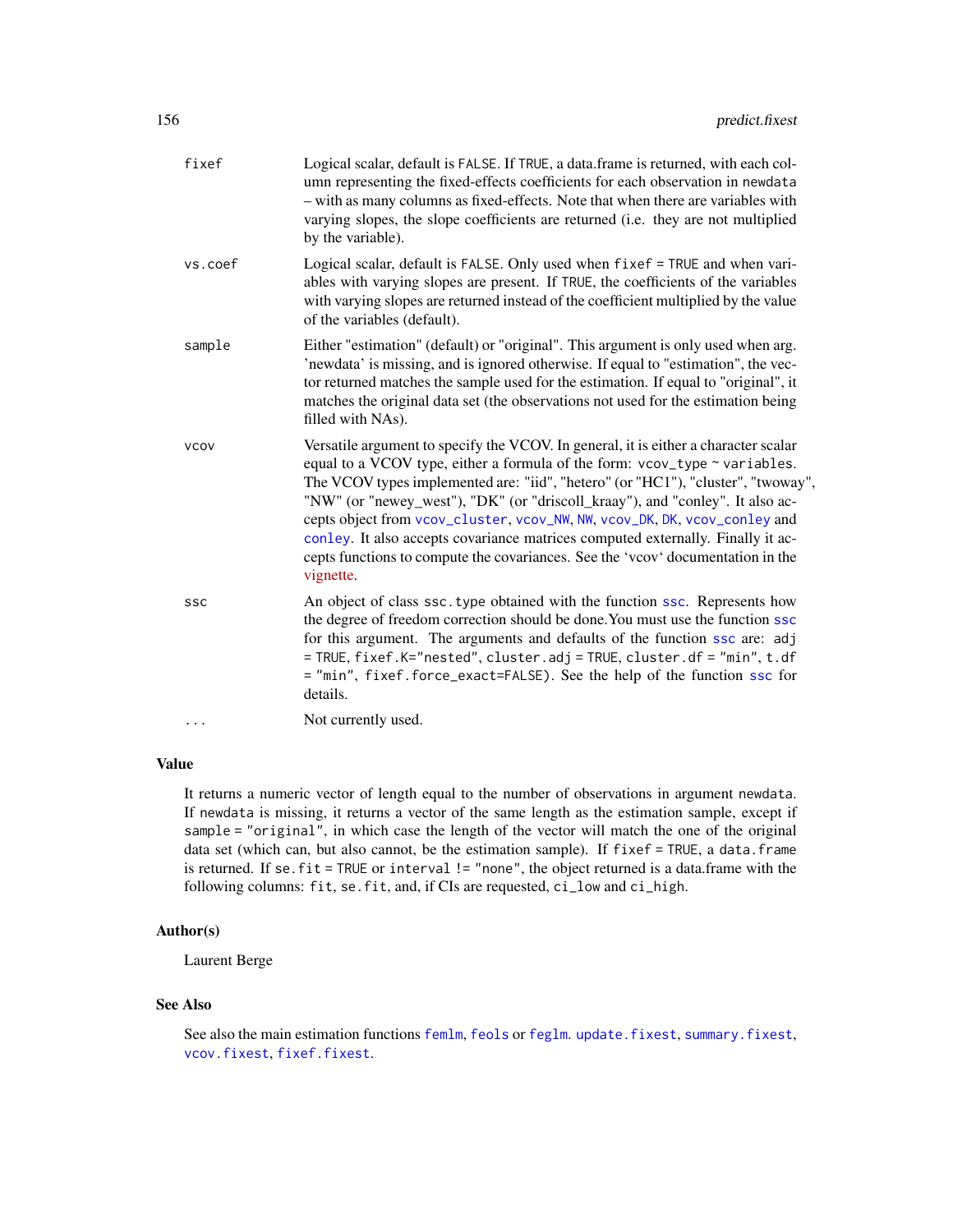# predict.fixest 157

```
# Estimation on iris data
res = fepois(Sepal.Length ~ Petal.Length | Species, iris)
# what would be the prediction if the data was all setosa?
newdata = data.frame(Petal.Length = iris$Petal.Length, Species = "setosa")
pred_setosa = predict(res, newdata = newdata)
# Let's look at it graphically
plot(c(1, 7), c(3, 11), type = "n", xlab = "Petal.length",ylab = "Sepal.Length")
newdata = iris[order(iris$Petal.Length), ]
newdata$Species = "setosa"
lines(newdata$Petal.Length, predict(res, newdata))
# versicolor
newdata$Species = "versicolor"
lines(newdata$Petal.Length, predict(res, newdata), col=2)
# virginica
newdata$Species = "virginica"
lines(newdata$Petal.Length, predict(res, newdata), col=3)
# The original data
points(iris$Petal.Length, iris$Sepal.Length, col = iris$Species, pch = 18)
legend("topleft", 1ty = 1, col = 1:3, 1egend = 1evels(iris$Species))#
# Getting the fixed-effect coefficients for each obs.
#
data(trade)
est_trade = fepois(Euros ~ log(dist_km) | Destination^Product +
                                           Origin^Product + Year, trade)
obs_fe = predict(est_trade, fixef = TRUE)
head(obs_fe)
# can we check we get the right sum of fixed-effects
head(cbind(rowSums(obs_fe), est_trade$sumFE))
#
# Standard-error of the prediction
#
base = setNames(iris, c("y", "x1", "x2", "x3", "species"))est = feols(y \sim x1 + species, base)
```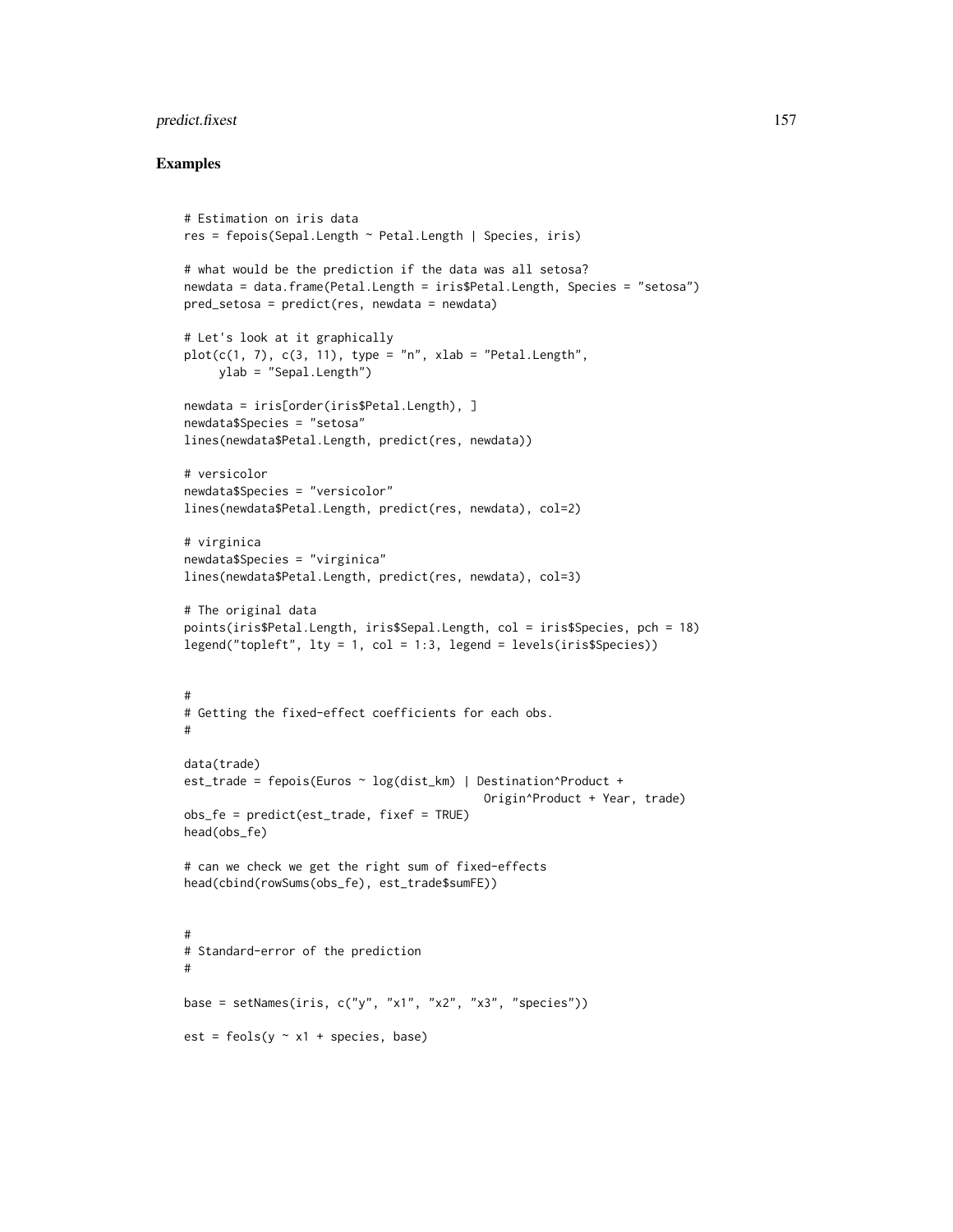```
head(predict(est, se.fit = TRUE))
# regular confidence interval
head(predict(est, interval = "conf"))
# adding the residual to the CI
head(predict(est, interval = "predi"))
# You can change the type of SE on the fly
head(predict(est, interval = "conf", vcov = ~species))
```
print.fixest *A print facility for* fixest *objects.*

# Description

This function is very similar to usual summary functions as it provides the table of coefficients along with other information on the fit of the estimation. The type of output can be customized by the user (using function setFixest\_print).

#### Usage

```
## S3 method for class 'fixest'
print(x, n, type = "table", fitstat = NULL, ...)setFixest_print(type = "table", fitstat = NULL)
getFixest_print()
```
#### Arguments

| $\mathsf{x}$ | A fixest object. Obtained using the methods femlm, feols or feglm.                                                                                                                                                                                                                                                                                                                                                                                                                                                                                             |
|--------------|----------------------------------------------------------------------------------------------------------------------------------------------------------------------------------------------------------------------------------------------------------------------------------------------------------------------------------------------------------------------------------------------------------------------------------------------------------------------------------------------------------------------------------------------------------------|
| n            | Integer, number of coefficients to display. By default, only the first 8 coefficients<br>are displayed if x does not come from summary. fixest.                                                                                                                                                                                                                                                                                                                                                                                                                |
| type         | Either "table" (default) to display the coefficients table or "coef" to display<br>only the coefficients.                                                                                                                                                                                                                                                                                                                                                                                                                                                      |
| fitstat      | A formula or a character vector representing which fit statistic to display. The<br>types must be valid types of the function fitstat. The default fit statistics de-<br>pend on the type of estimation (OLS, GLM, IV, with/without fixed-effect). Pro-<br>viding the argument fitstat overrides the default fit statistics, you can however<br>use the point "." to summon them back. Ex 1: fitstat = $\sim$ . + 11 adds the log-<br>likelihood to the default values. Ex 2: fitstat = $\sim$ 11 + pr2 only displays the<br>log-likelihood and the pseudo-R2. |
|              | Other arguments to be passed to vcov. fixest.                                                                                                                                                                                                                                                                                                                                                                                                                                                                                                                  |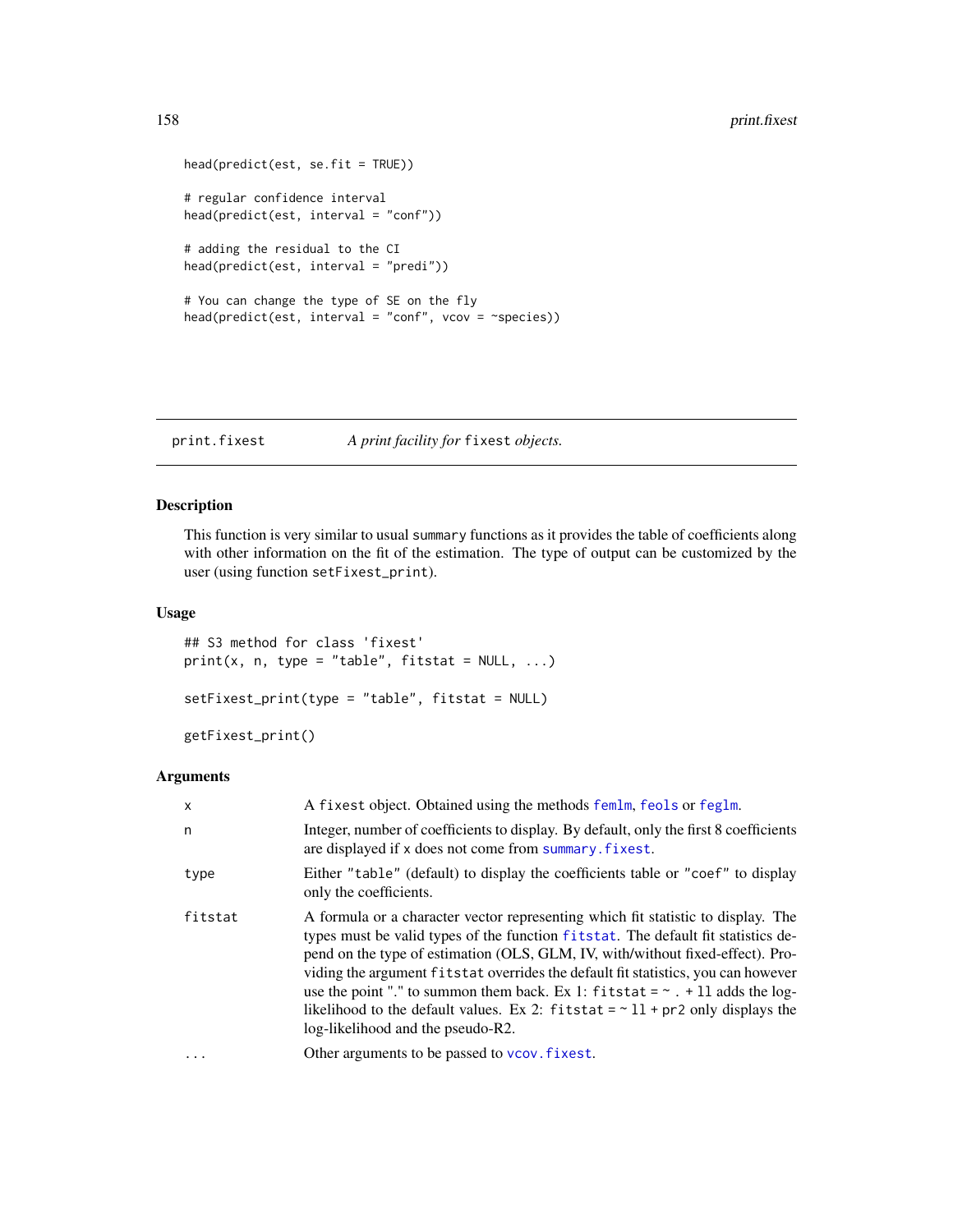#### print.fixest 159

# Details

It is possible to set the default values for the arguments type and fitstat by using the function setFixest\_print.

### Author(s)

Laurent Berge

#### See Also

See also the main estimation functions [femlm](#page-91-0), [feols](#page-112-0) or [feglm](#page-79-0). Use [summary.fixest](#page-197-0) to see the results with the appropriate standard-errors, [fixef.fixest](#page-132-0) to extract the fixed-effects coefficients, and the function [etable](#page-55-0) to visualize the results of multiple estimations.

```
# Load trade data
data(trade)
# We estimate the effect of distance on trade
# => we account for 3 fixed-effects (FEs)
est_pois = fepois(Euros ~ log(dist_km)|Origin+Destination+Product, trade)
# displaying the results
# (by default SEs are clustered if FEs are used)
print(est_pois)
# By default the coefficient table is displayed.
# If the user wished to display only the coefficents, use option type:
print(est_pois, type = "coef")
# To permanently display coef. only, use setFixest_print:
setFixest_print(type = "coef")
est_pois
# back to default:
setFixest_print(type = "table")
#
# fitstat
#
# We modify which fit statistic to display
print(est_pois, fitstat = \sim . + lr)
# We add the LR test to the default (represented by the ".")
# to show only the LR stat:
print(est_pois, fitstat = \sim . + lr.stat)
# To modify the defaults:
setFixest_print(fitstat = \sim . + lr.stat + rmse)
```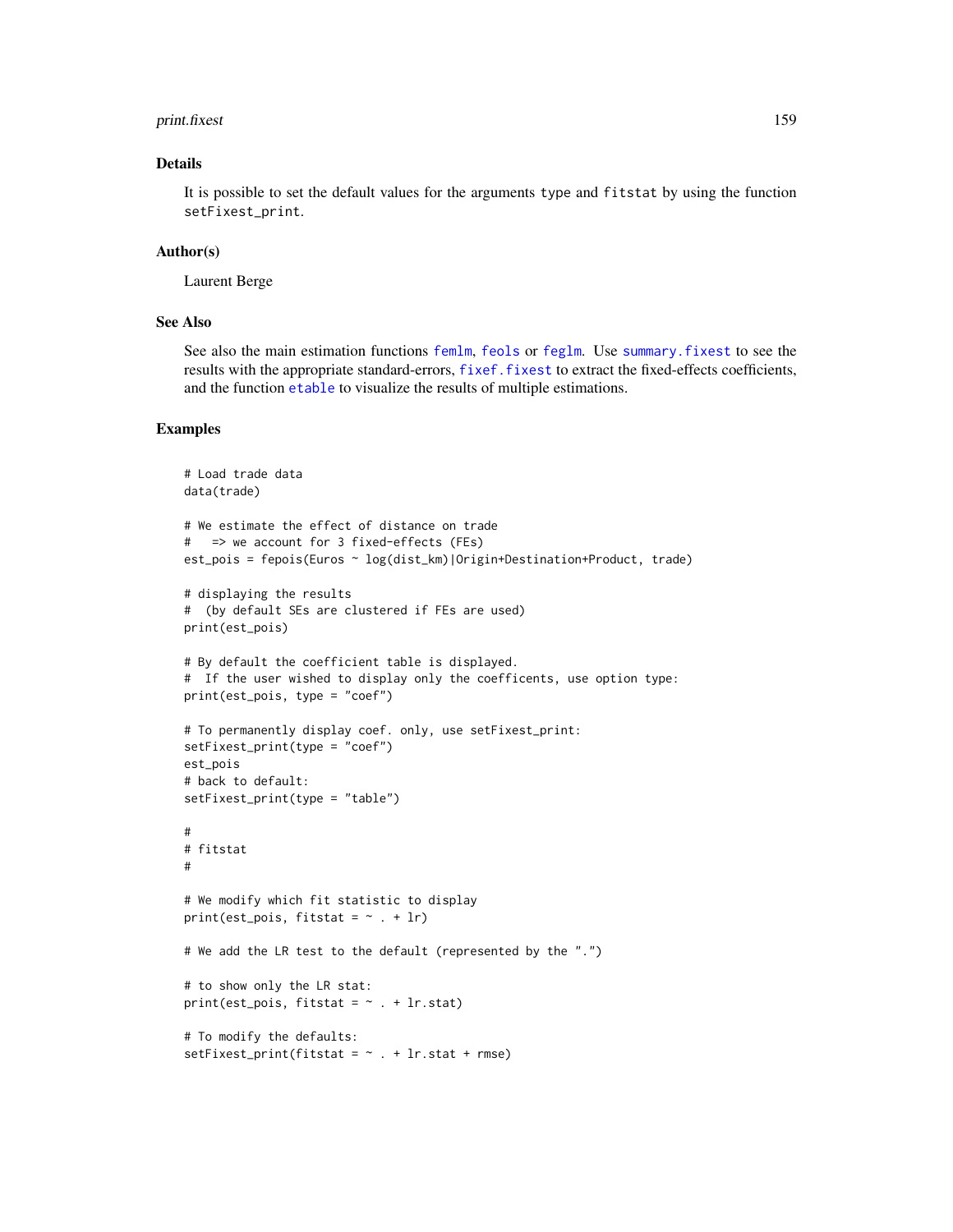```
est_pois
# Back to default (NULL == default)
setFixest_print(fitstat = NULL)
```
print.fixest\_fitstat *Print method for fit statistics of fixest estimations*

# Description

Displays a brief summary of selected fit statistics from the function [fitstat](#page-125-0).

#### Usage

## S3 method for class 'fixest\_fitstat'  $print(x, na.rm = FALSE, ...)$ 

# Arguments

|                         | An object resulting from the fitstat function.                                              |
|-------------------------|---------------------------------------------------------------------------------------------|
| na.rm                   | Logical, default is FALSE. If TRUE, the statistics that are missing are not dis-<br>played. |
| $\cdot$ $\cdot$ $\cdot$ | Not currently used.                                                                         |

```
data(trade)
gravity = feols(log(Euros) ~ log(dist_km) | Destination + Origin, trade)
# Extracting the 'working' number of observations used to compute the pvalues
fitstat(gravity, "g", simplify = TRUE)
# Some fit statistics
fitstat(gravity, \sim rmse + r2 + wald + wf)
# You can use them in etable
etable(gravity, fitstat = \sim rmse + r2 + wald + wf)
# For wald and wf, you could show the pvalue instead:
etable(gravity, fitstat = \sim rmse + r2 + wald.p + wf.p)
# Now let's display some statistics that are not built-in
# => we use fitstat_register to create them
# We need: a) type name, b) the function to be applied
# c) (optional) an alias
```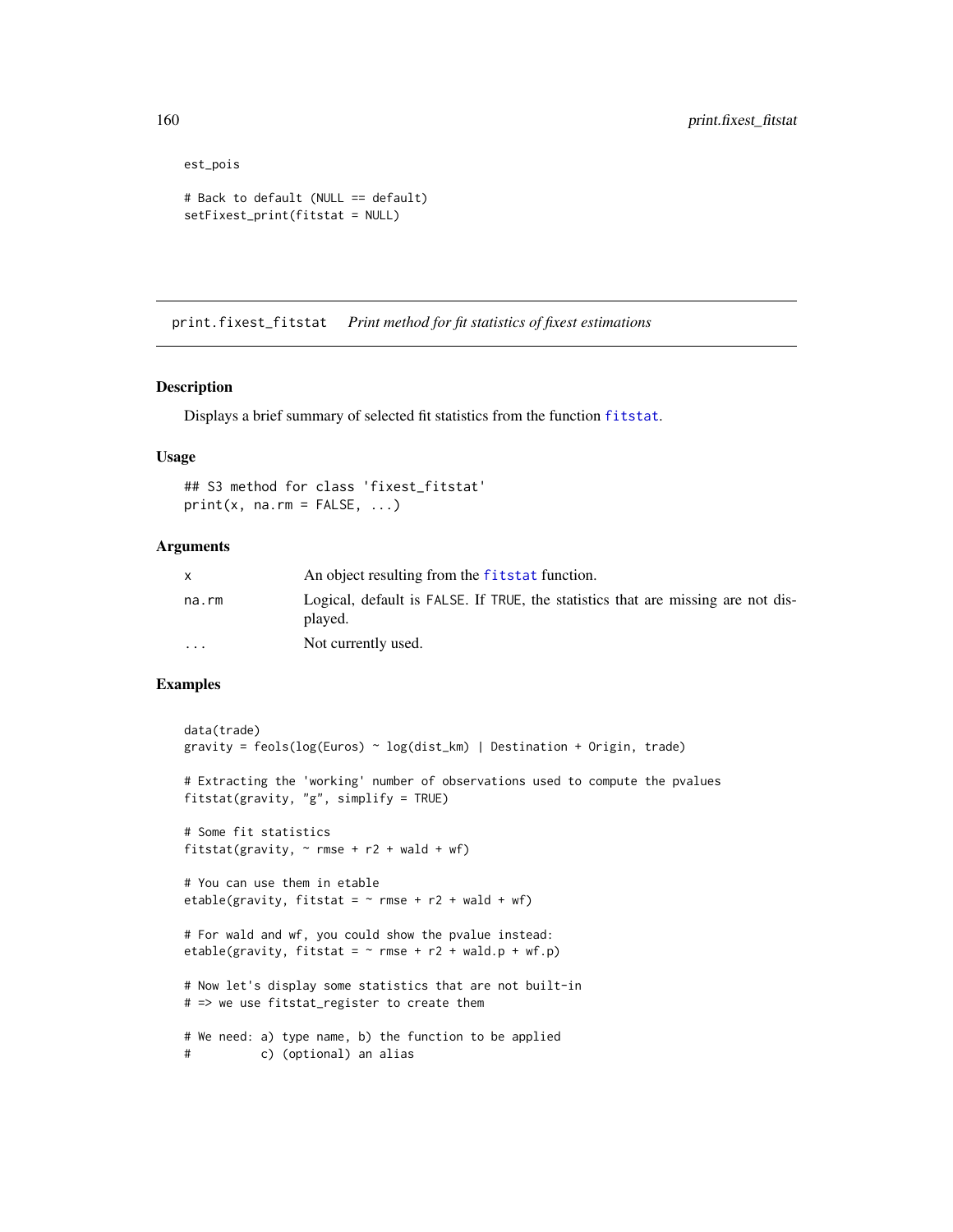```
fits\tt target="r} fitstat_register("tstand", function(x) tstat(x, se = "stand")[1], "t-stat (regular)")
fitstat_register("thc", function(x) tstat(x, se = "heter")[1], "t-stat (HC1)")
fitstat_register("t1w", function(x) tstat(x, se = "clus")[1], "t-stat (clustered)")
fitstat_register("t2w", function(x) tstat(x, se = "twow")[1], "t-stat (2-way)")
# Now we can use these keywords in fitstat:
etable(gravity, fitstat = \sim . + tstand + thc + t1w + t2w)
# Note that the custom stats we created are can easily lead
# to errors, but that's another story!
```
<span id="page-160-0"></span>print.fixest\_multi *Print method for fixest\_multi objects*

#### Description

Displays summary information on fixest\_multi objects in the R console.

#### Usage

```
## S3 method for class 'fixest_multi'
print(x, \ldots)
```
#### **Arguments**

|          | A fixest_multi object, obtained from a fixest estimation leading to multiple |
|----------|------------------------------------------------------------------------------|
|          | results.                                                                     |
| $\cdots$ | Other arguments to be passed to summary. fixest_multi.                       |

#### See Also

The main fixest estimation functions: [feols](#page-112-0), [fepois](#page-79-1), [fenegbin](#page-91-1), [feglm](#page-79-0), [feNmlm](#page-101-0). Tools for mutliple fixest estimations: [summary.fixest\\_multi](#page-203-0), [print.fixest\\_multi](#page-160-0), [as.list.fixest\\_multi](#page-6-0), [sub-sub-.fixest\\_multi](#page-0-0), [sub-.fixest\\_multi](#page-0-0), [cash-.fixest\\_multi](#page-0-0).

```
base = irisnames(base) = c("y", "x1", "x2", "x3", "species")
# Multiple estimation
res = feols(y \sim csw(x1, x2, x3), base, split = \simspecies)
# Let's print all that
res
```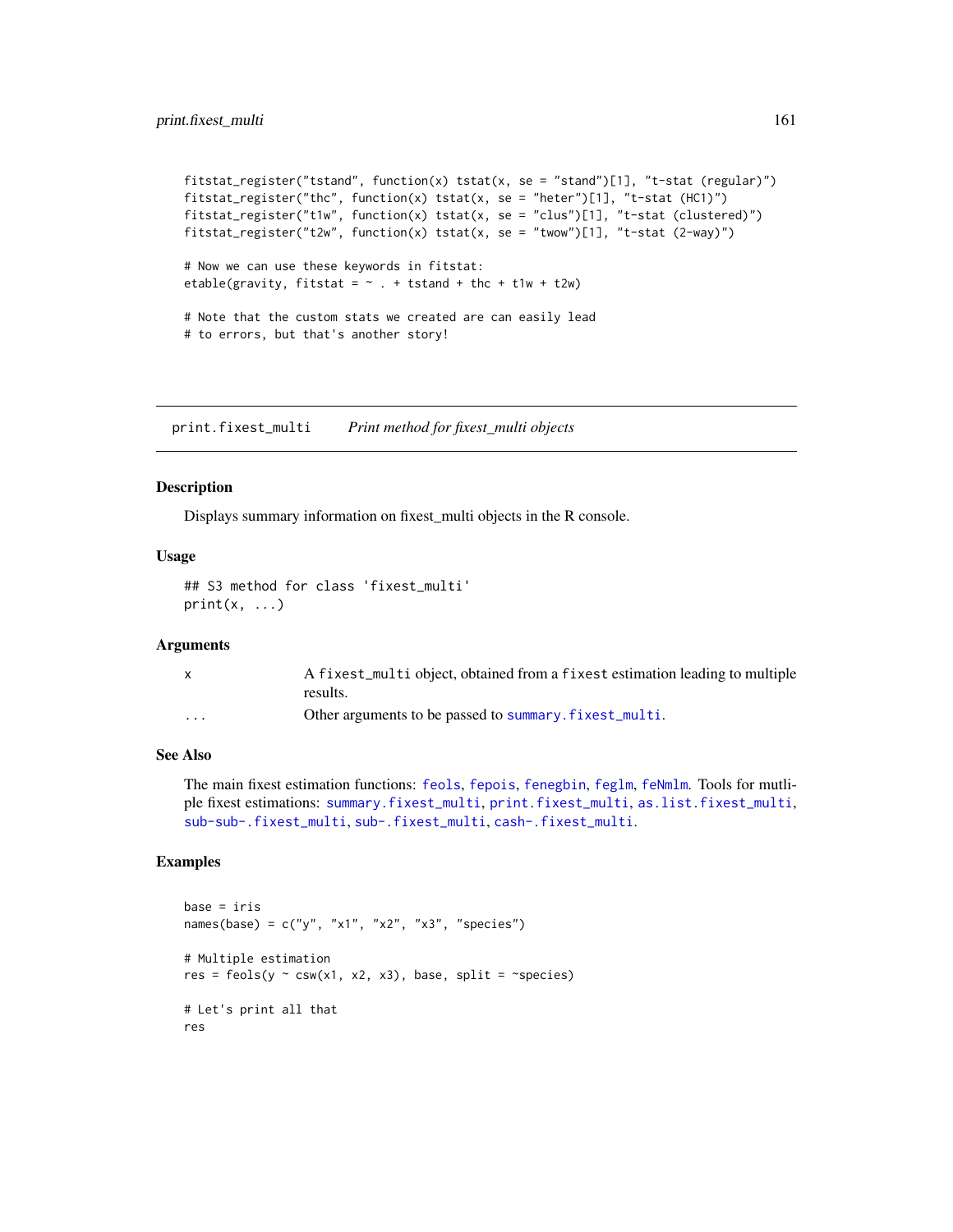Reports different R2s for fixest estimations (e.g. [feglm](#page-79-0) or [feols](#page-112-0)).

#### Usage

 $r2(x, type = "all", full_names = FALSE)$ 

#### Arguments

| $\mathsf{x}$ | A fixest object, e.g. obtained with function feglm or feols.                                                                                                                                                                                                                                                                                                                                  |
|--------------|-----------------------------------------------------------------------------------------------------------------------------------------------------------------------------------------------------------------------------------------------------------------------------------------------------------------------------------------------------------------------------------------------|
| type         | A character vector representing the R2 to compute. The R2 codes are of the<br>form: "wapr2" with letters "w" (within), "a" (adjusted) and "p" (pseudo) possi-<br>bly missing. E.g. to get the regular R2: use type = $r^2$ , the within adjusted<br>R2: use type = "war2", the pseudo R2: use type = "pr2", etc. Use "cor2" for<br>the squared correlation. By default, all R2s are computed. |
| $full$ names | Logical scalar, default is FALSE. If TRUE then names of the vector in output will<br>have full names instead of keywords (e.g. Squared Correlation instead of<br>cor2, etc).                                                                                                                                                                                                                  |

# Details

The pseudo R2s are the McFaddens R2s, that is the ratio of log-likelihoods.

For R2s with no theoretical justification, like e.g. regular R2s for maximum likelihood models – or within R2s for models without fixed-effects, NA is returned. The single measure to possibly compare all kinds of models is the squared correlation between the dependent variable and the expected predictor.

The pseudo-R2 is also returned in the OLS case, it corresponds to the pseudo-R2 of the equivalent GLM model with a Gaussian family.

For the adjusted within-R2s, the adjustment factor is  $(n - nb_f e) / (n - nb_f e - K)$  with n the number of observations, nb\_fe the number of fixed-effects and K the number of variables.

# Value

Returns a named vector.

#### Author(s)

Laurent Berge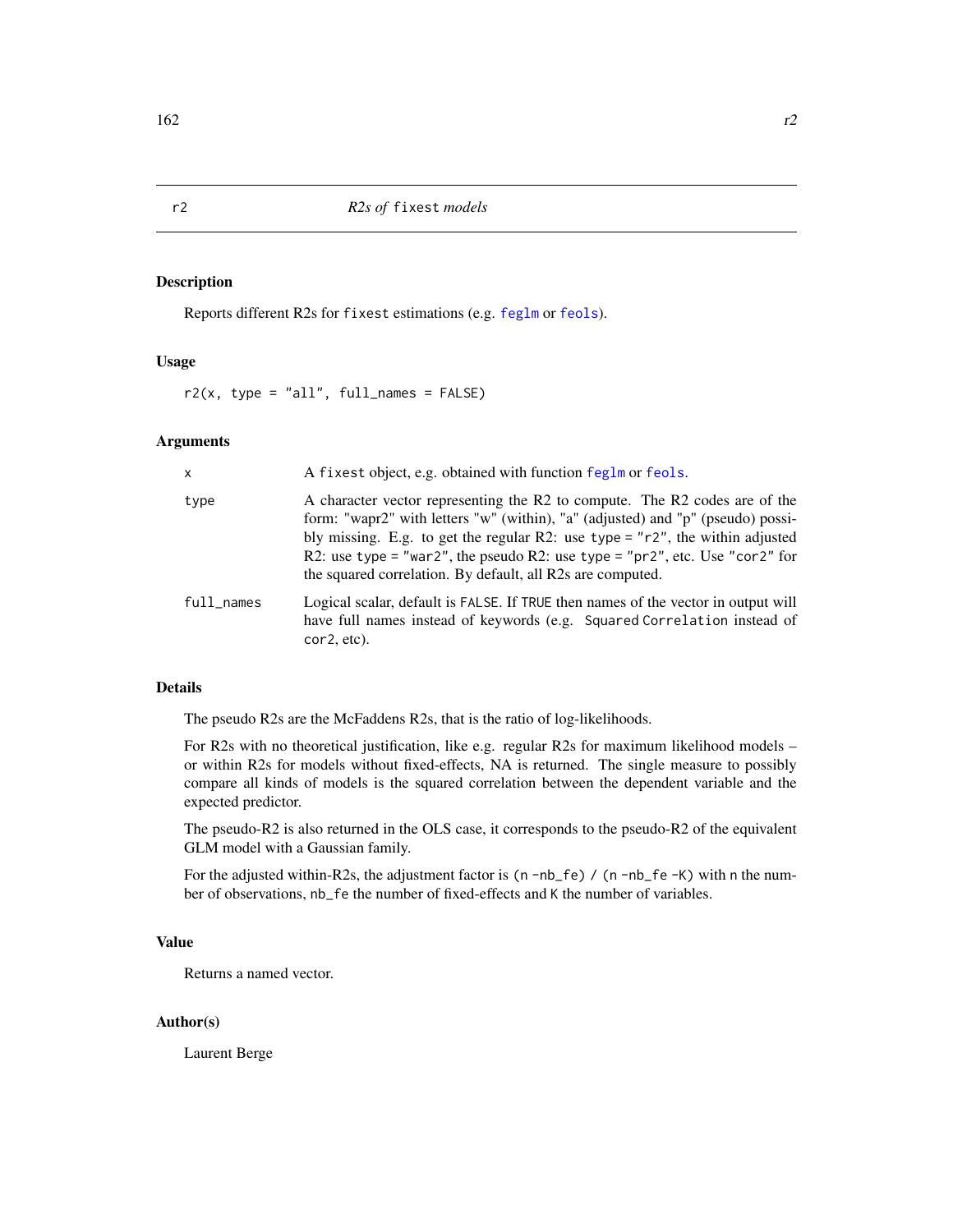# Examples

```
# Load trade data
data(trade)
# We estimate the effect of distance on trade (with 3 fixed-effects)
est = feols(log(Euros) ~ log(dist_km)|Origin+Destination+Product, trade)
# Squared correlation:
r2(est, "cor2")
# "regular" r2:
r2(est, "r2")
# pseudo r2 (equivalent to GLM with Gaussian family)
r2(est, "pr2")
# adjusted within r2
r2(est, "war2")
# all four at once
r2(est, c("cor2", "r2", "pr2", "war2"))
# same with full names instead of codes
r2(est, c("cor2", "r2", "pr2", "war2"), full_names = TRUE)
```
<span id="page-162-0"></span>ref *Refactors a variable*

# Description

Takes a variables of any types, transforms it into a factors, and modifies the values of the factors. Useful in estimations when you want to set some value of a vector as a reference.

#### Usage

```
ref(x, ref)
```
# Arguments

| ref<br>A vector or a list, or special binning values (explained later). If a vector, it<br>must correspond to (partially matched) values of the vector x. The vector x<br>which will be transformed into a factor and these values will be placed first<br>in the levels. That's the main usage of this function. You can also bin on-<br>the-fly the values of x, using the same syntax as the function bin. Here's a<br>description of what bin does: To create a new value from old values, use bin |  |
|--------------------------------------------------------------------------------------------------------------------------------------------------------------------------------------------------------------------------------------------------------------------------------------------------------------------------------------------------------------------------------------------------------------------------------------------------------------------------------------------------------|--|

 $ref$  163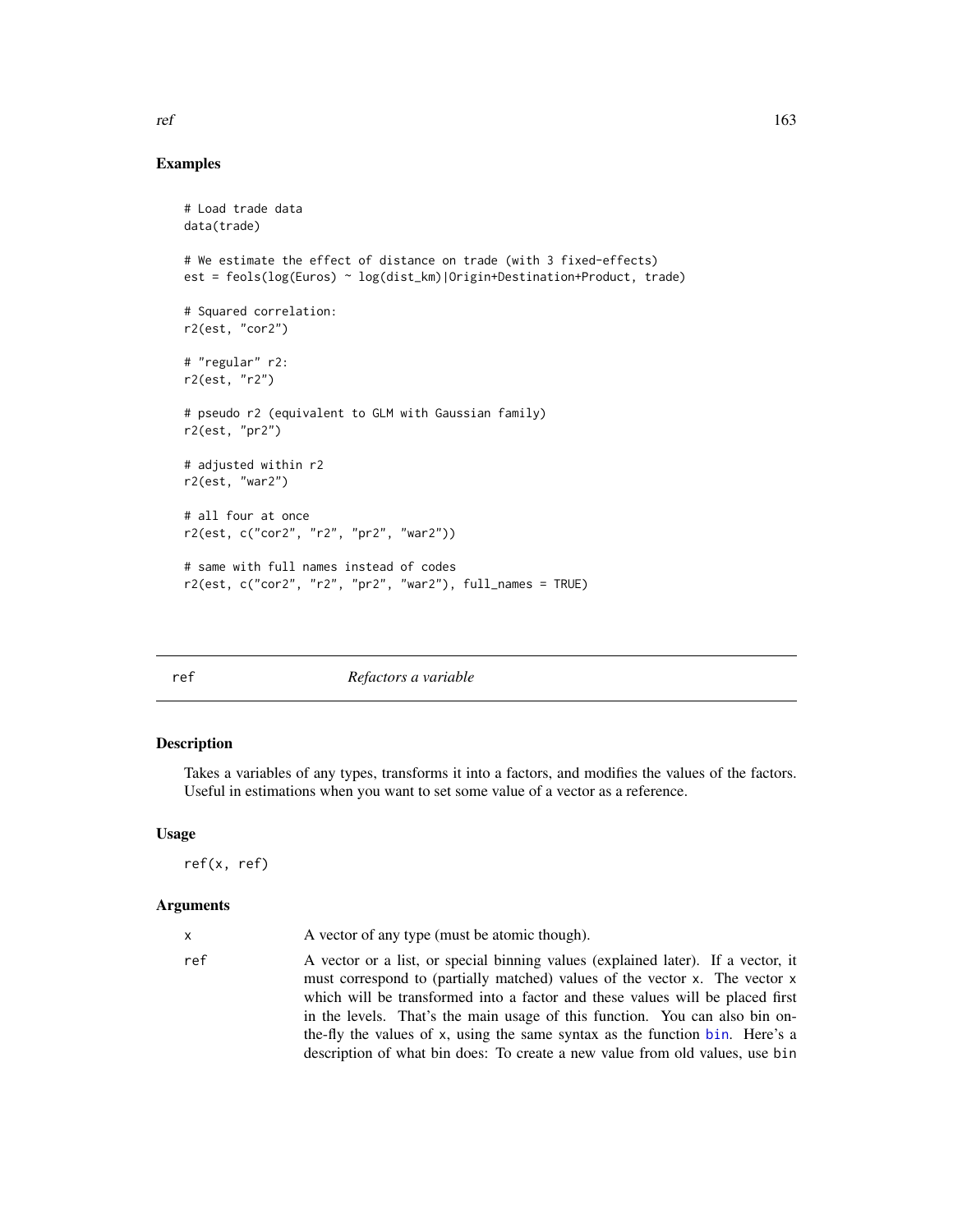= list("new\_value"=old\_values) with old\_values a vector of existing values. You can use .() for list(). It accepts regular expressions, but they must start with an "@", like in bin="@Aug|Dec". It accepts one-sided formulas which must contain the variable x, e.g. bin=list(" $\langle 2" = \gamma \times 2$ ). The names of the list are the new names. If the new name is missing, the first value matched becomes the new name. In the name, adding "@d", with d a digit, will relocate the value in position d: useful to change the position of factors. If the vector x is numeric, you can use the special value "bin::digit" to group every digit element. For example if x represents years, using bin="bin::2" creates bins of two years. With any data, using "!bin::digit" groups every digit consecutive values starting from the first value. Using "!!bin::digit" is the same but starting from the last value. With numeric vectors you can: a) use "cut::n" to cut the vector into n equal parts, b) use "cut::a]b[" to create the following bins: [min, a], ]a, b[, [b, max]. The latter syntax is a sequence of number/quartile (q0 to q4)/percentile (p0 to p100) followed by an open or closed square bracket. You can add custom bin names by adding them in the character vector after 'cut::values'. See details and examples. Dot square bracket expansion (see [dsb](#page-44-0)) is enabled.

# Value

It returns a factor of the same length as x, where levels have been modified according to the argument ref.

# bin vs ref

The functions [bin](#page-9-0) and [ref](#page-162-0) are able to do the same thing, then why use one instead of the other? Here are the differences:

- ref always returns a factor. This is in contrast with bin which returns, when possible, a vector of the same type as the vector in input.
- ref always places the values modified in the first place of the factor levels. On the other hand, bin tries to not modify the ordering of the levels. It is possible to make bin mimic the behavior of ref by adding an "@" as the first element of the list in the argument bin.
- when a vector (and not a list) is given in input, ref will place each element of the vector in the first place of the factor levels. The behavior of bin is totally different, bin will transform all the values in the vector into a single value in x (i.e. it's binning).

#### Author(s)

Laurent Berge

# See Also

To bin the values of a vectors: [bin](#page-9-0).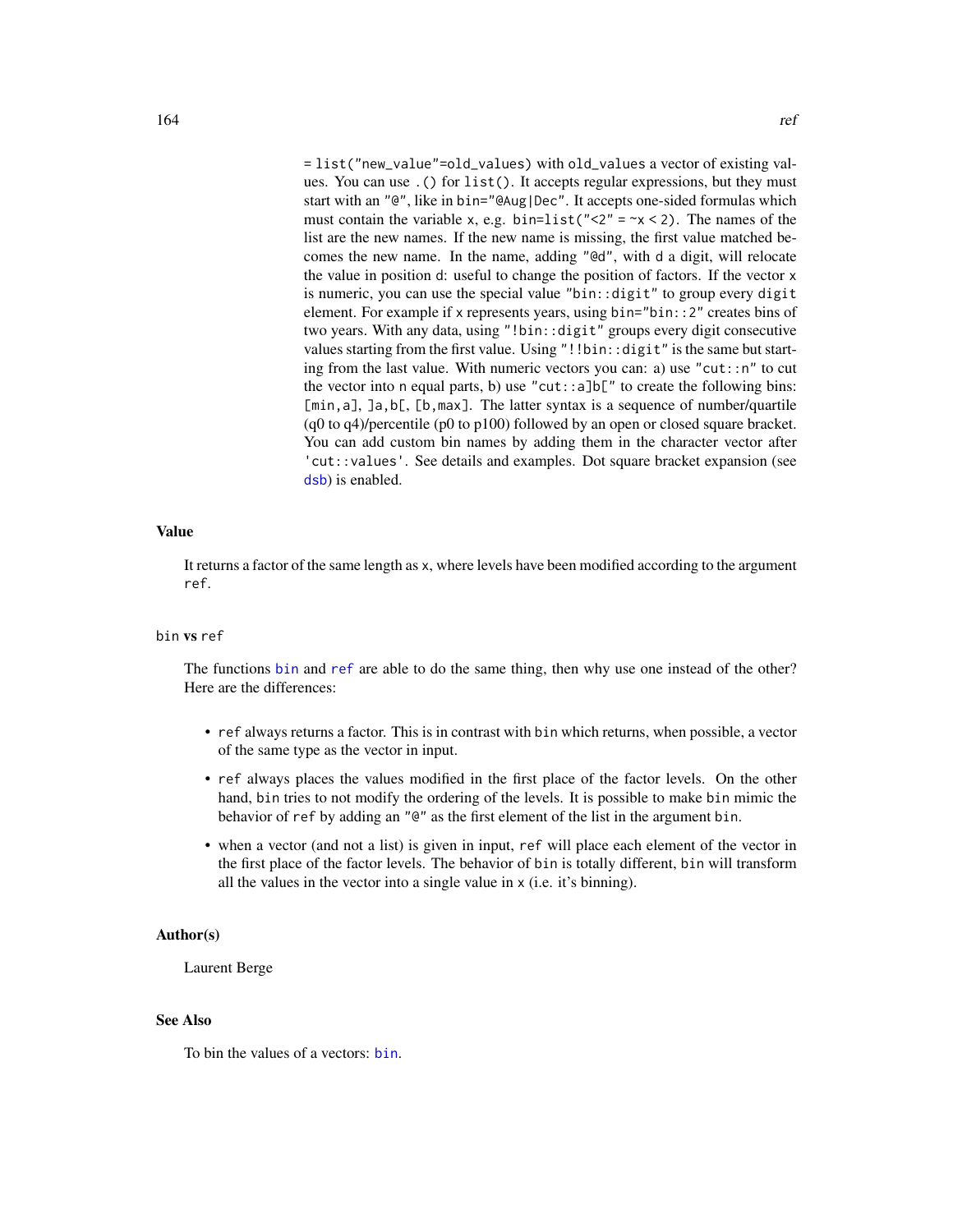```
data(airquality)
# A vector of months
month_num = airquality$Month
month_lab = c("may", "june", "july", "august", "september")
month_fact = factor(month_num, labels = month_lab)
table(month_num)
table(month_fact)
#
# Main use
#
# Without argument: equivalent to as.factor
ref(month_num)
# Main usage: to set a level first:
# (Note that partial matching is enabled.)
table(ref(month_fact, "aug"))
# You can rename the level on-the-fly
# (Northern hemisphere specific!)
table(ref(month_fact, .("Hot month"="aug",
                        "Late summer" = "sept")))
# Main use is in estimations:
a = feols(Petal.Width ~ Petal.Length + Species, iris)# We change the reference
b = feols(Petal.Midth \sim Petal.Length + ref(Species, "vers"), iris)etable(a, b)
#
# Binning
#
# You can also bin factor values on the fly
# Using @ first means a regular expression will be used to match the values.
# Note that the value created is placed first.
# To avoid that behavior => use the function "bin"
table(ref(month_fact, .(summer = "@jul|aug|sep")))
# Please refer to the example in the bin help page for more example.
# The syntax is the same.
```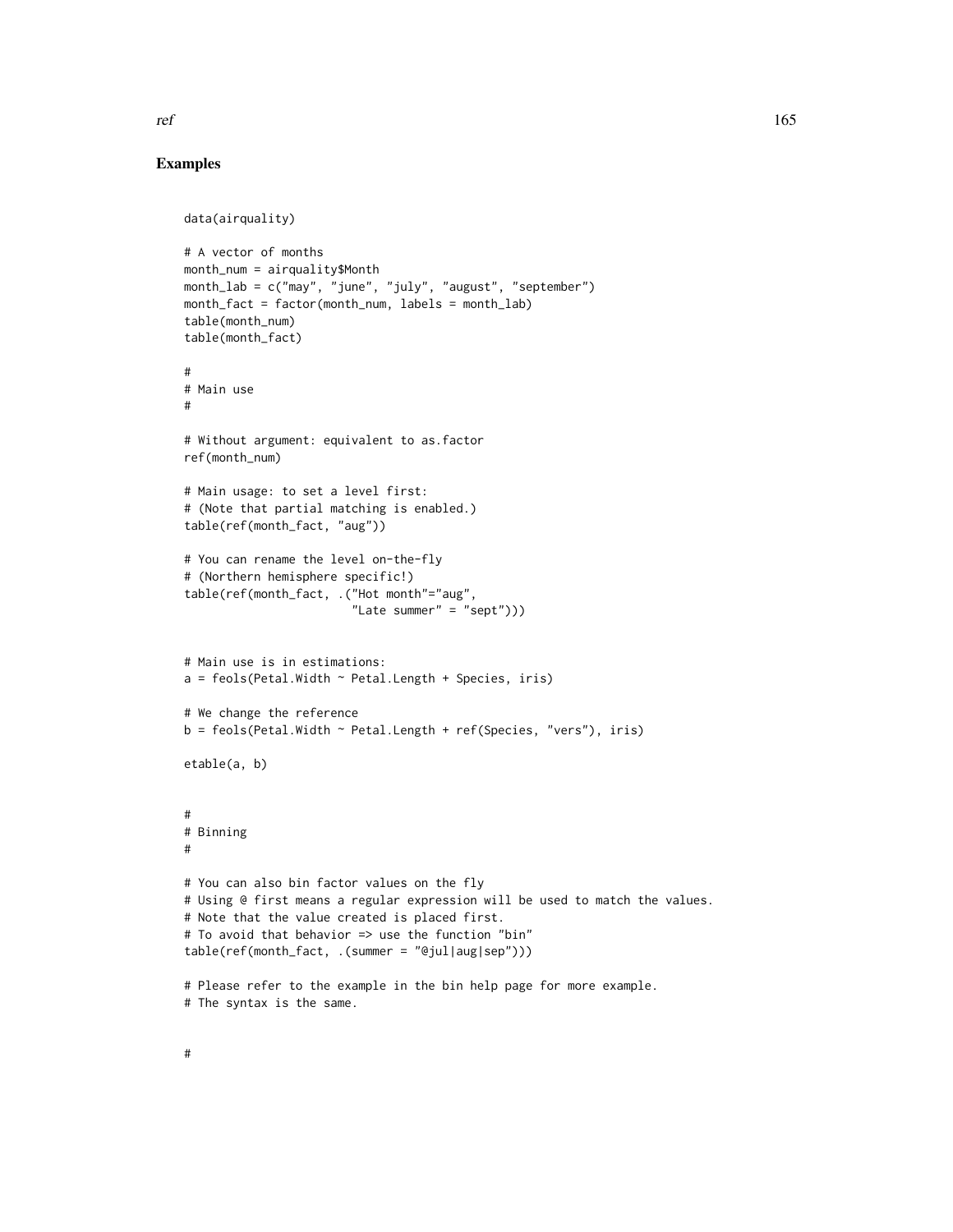```
# Precise relocation
#
# You can place a factor at the location you want
# by adding "@digit" in the name first:
table(ref(month_num, .("@5"=5)))
# Same with renaming
table(ref(month_num, .("@5 five"=5)))
```
rep.fixest *Replicates* fixest *objects*

# Description

Simple function that replicates fixest objects while (optionally) computing different standarderrors. Useful mostly in combination with [etable](#page-55-0) or [coefplot](#page-18-0).

#### Usage

```
## S3 method for class 'fixest'
rep(x, times = 1, each = 1, vcov, ...)## S3 method for class 'fixest_list'
rep(x, times = 1, each = 1, vcov, ...)
```
 $.1($ ... $)$ 

#### Arguments

| X           | Either a fixest object, either a list of fixest objects created with $.1()$ .                                                                                                                                                                                                                                                                                   |
|-------------|-----------------------------------------------------------------------------------------------------------------------------------------------------------------------------------------------------------------------------------------------------------------------------------------------------------------------------------------------------------------|
| times       | Integer vector giving the number of repetitions of the vector of elements. By<br>default times $= 1$ . It must be either of length 1, either of the same length as the<br>argument x.                                                                                                                                                                           |
| each        | Integer scalar indicating the repetition of each element. Default is 1.                                                                                                                                                                                                                                                                                         |
| <b>VCOV</b> | A list containing the types of standard-error to be computed, default is missing.<br>If not missing, it must be of the same length as times, each, or the final vector.<br>Note that if the arguments times and each are missing, then times becomes<br>equal to the length of vcov. To see how to summon a VCOV, see the dedicated<br>section in the vignette. |
| $\cdot$     | In $.1()$ : fixest objects. In rep(): not currently used.                                                                                                                                                                                                                                                                                                       |

#### Details

To apply rep.fixest on a list of fixest objects, it is absolutely necessary to use .l() and not list().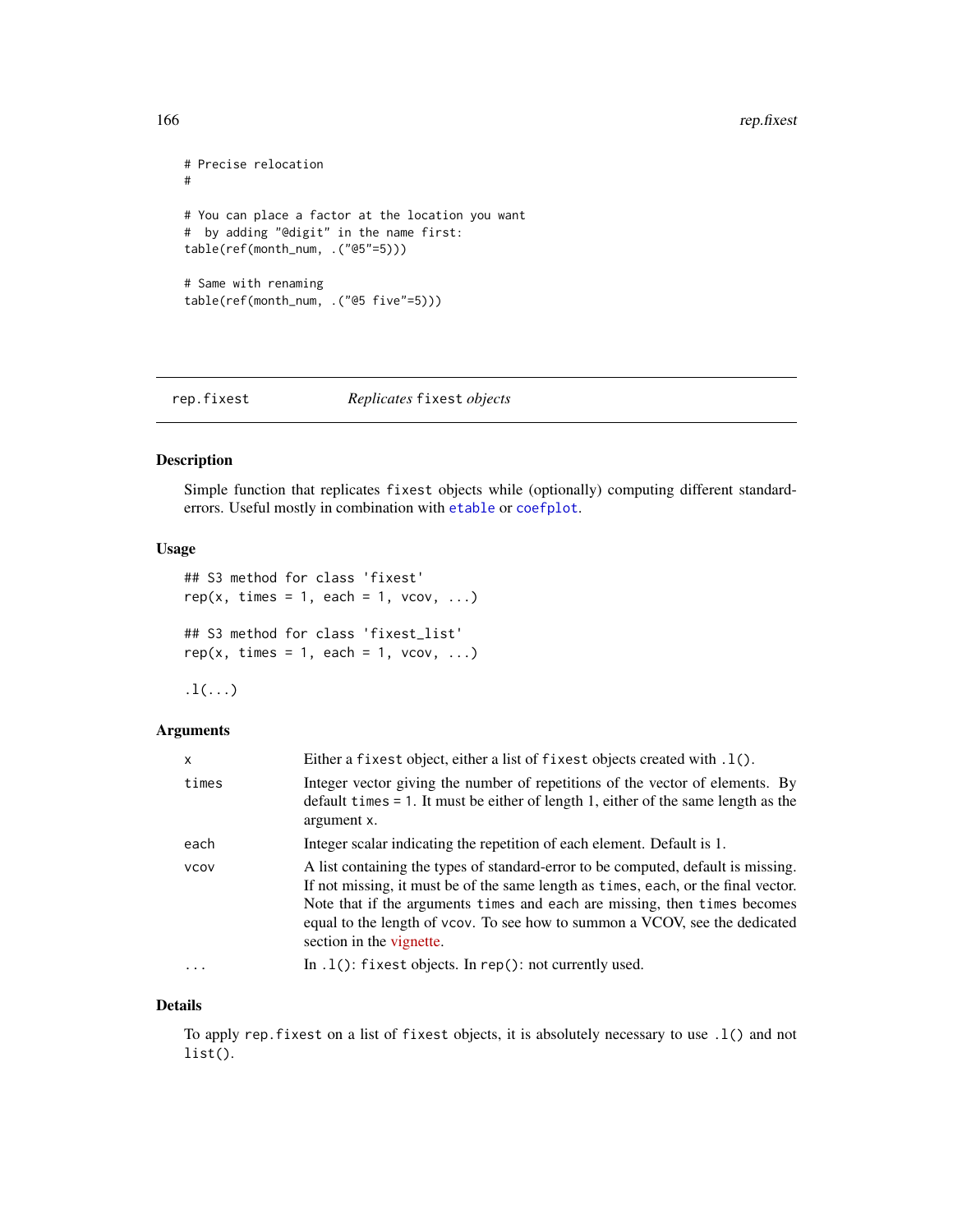#### resid.fixest 167

# Value

Returns a list of the appropriate length. Each element of the list is a fixest object.

#### Examples

```
# Let's show results with different standard-errors
est = feols(Ozone \sim Solar.R + Wind + Temp, data = airquality)
my\_vcov = list(\sim Month, \sim Day, \sim Day + Month)etable(rep(est, vcov = my_vcov))
coefplot(rep(est, vcov = my_vcov), drop = "Int")
#
# To rep multiple objects, you need to use .l()
#
est_bis = feols(Ozone \sim Solar.R + Wind + Temp | Month, airquality)
etable(rep(.l(est, est_bis), vcov = my_vcov))
# using each
etable(rep(.l(est, est_bis), each = 3, vcov = my_vcov))
```
resid.fixest *Extracts residuals from a* fixest *object*

# Description

This function extracts residuals from a fitted model estimated with [femlm](#page-91-0), [feols](#page-112-0) or [feglm](#page-79-0).

# Usage

```
## S3 method for class 'fixest'
resid(
  object,
  type = c("response", "deviance", "pearson", "working"),
  na.rm = TRUE,...
\lambda## S3 method for class 'fixest'
residuals(
 object,
```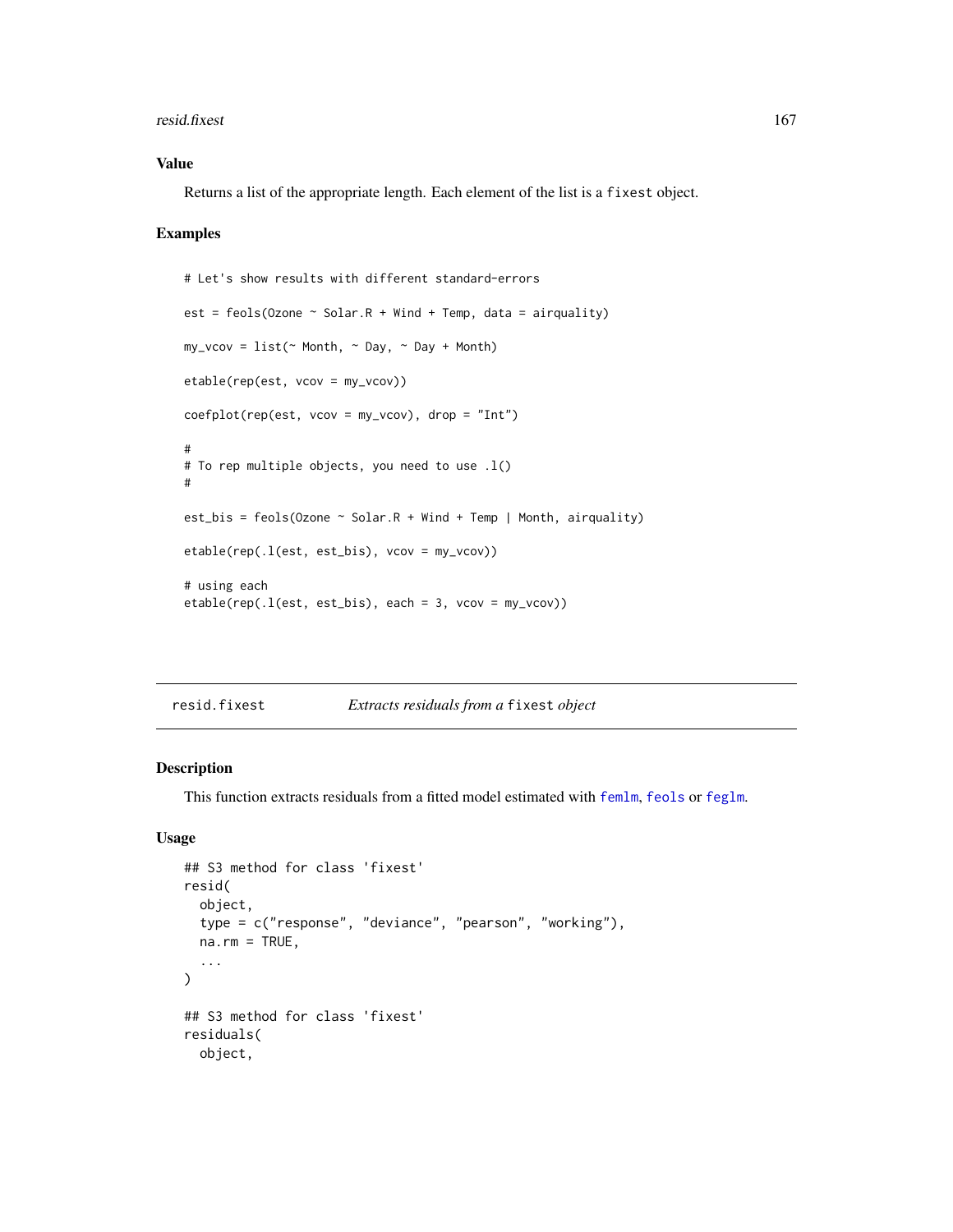```
type = c("response", "deviance", "pearson", "working"),
na.rm = TRUE,...
```
# Arguments

 $\mathcal{L}$ 

| object   | A fixest object. Obtained using the functions femlm, feols or feglm.                                                                                                                                              |
|----------|-------------------------------------------------------------------------------------------------------------------------------------------------------------------------------------------------------------------|
| type     | A character scalar, either "response" (default), "deviance", "pearson", or<br>"working". Note that the "working" corresponds to the residuals from the<br>weighted least square and only applies to feglm models. |
| na.rm    | Logical, default is TRUE. Whether to remove the observations with NAs from the<br>original data set. If FALSE, then the vector returned is always of the same length<br>as the original data set.                 |
| $\cdots$ | Not currently used.                                                                                                                                                                                               |

# Value

It returns a numeric vector of the length the number of observations used for the estimation (if na.rm = TRUE) or of the length of the original data set (if na.rm = FALSE).

### Author(s)

Laurent Berge

# See Also

See also the main estimation functions [femlm](#page-91-0), [feols](#page-112-0) or [feglm](#page-79-0). [fitted.fixest](#page-130-0), [predict.fixest](#page-154-0), [summary.fixest](#page-197-0), [vcov.fixest](#page-214-0), [fixef.fixest](#page-132-0).

# Examples

```
# simple estimation on iris data, using "Species" fixed-effects
res_poisson = femlm(Sepal.Length ~ Sepal.Width + Petal.Length +
                   Petal.Width | Species, iris)
# we plot the residuals
```
plot(resid(res\_poisson))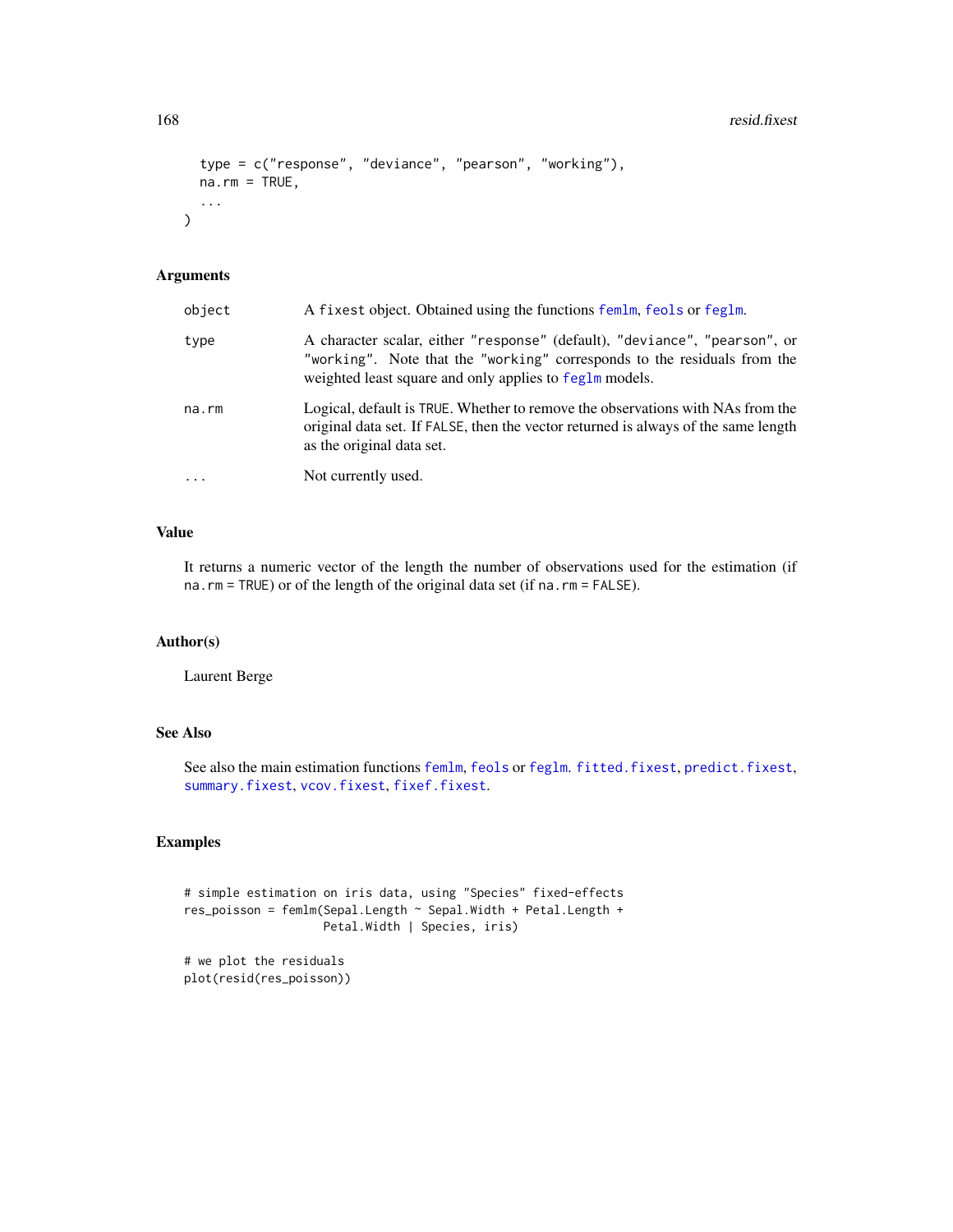resid.fixest\_multi *Extracts the residuals from a* fixest\_multi *object*

# Description

Utility to extract the residuals from multiple fixest estimations. If possible, all the residuals are coerced into

#### Usage

```
## S3 method for class 'fixest_multi'
resid(
 object,
  type = c("response", "deviance", "pearson", "working"),
 na.rm = FALSE,...
\mathcal{L}## S3 method for class 'fixest multi'
residuals(
 object,
  type = c("response", "deviance", "pearson", "working"),
 na.rm = FALSE,
  ...
\mathcal{L}
```
# Arguments

| object                  | A fixes_multi object.                                                                                                                                                                                             |
|-------------------------|-------------------------------------------------------------------------------------------------------------------------------------------------------------------------------------------------------------------|
| type                    | A character scalar, either "response" (default), "deviance", "pearson", or<br>"working". Note that the "working" corresponds to the residuals from the<br>weighted least square and only applies to feglm models. |
| na.rm                   | Logical, default is FALSE. Should the NAs be kept? If TRUE, they are removed.                                                                                                                                     |
| $\cdot$ $\cdot$ $\cdot$ | Not currently used.                                                                                                                                                                                               |

# Value

If all the models return residuals of the same length, a matrix is returned. Otherwise, a data.frame is returned.

```
base = iris
names(base) = c("y", "x1", "x2", "x3", "species")# A multiple estimation
```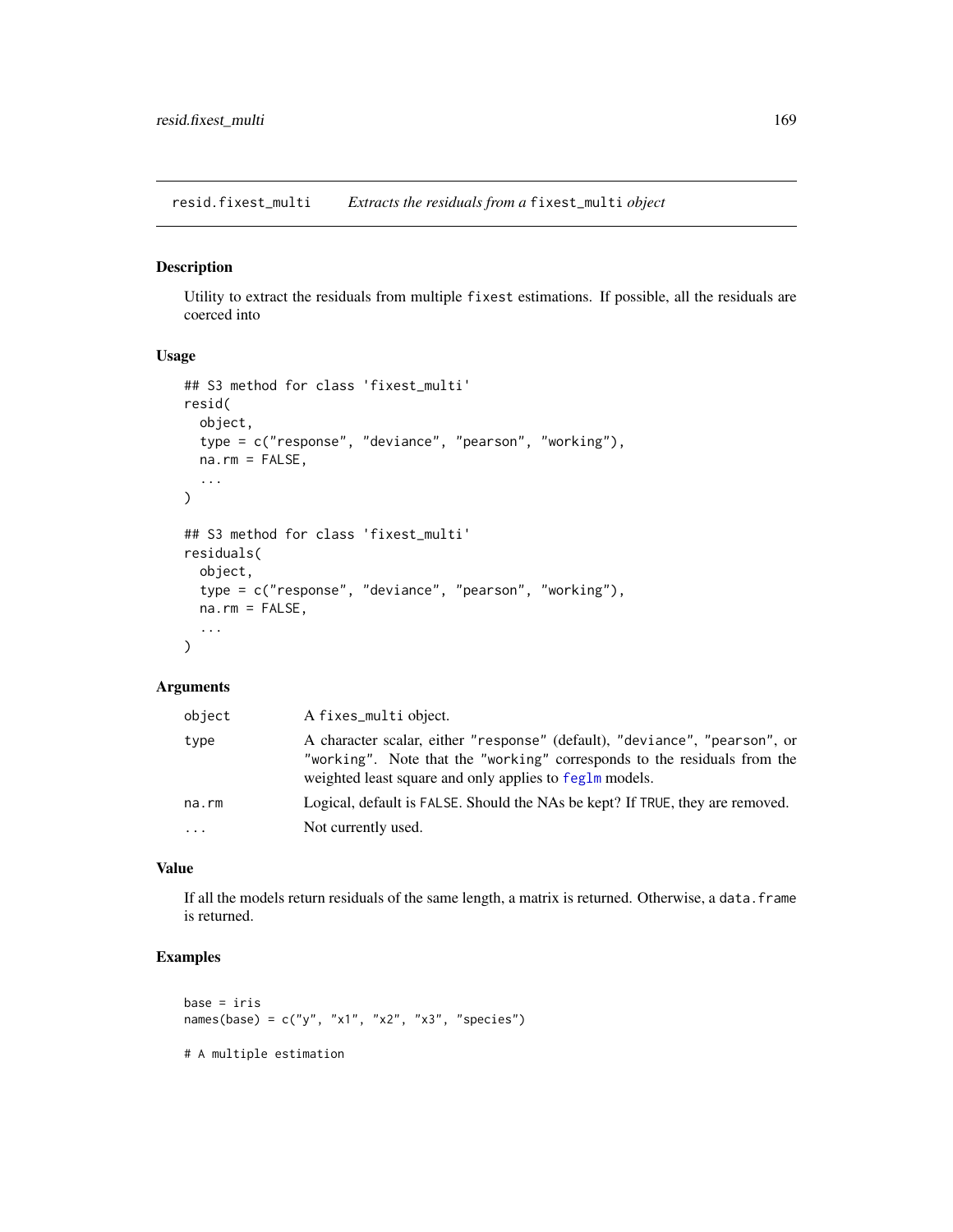```
est = feols(y - x1 + csw0(x2, x3), base)# We can get all the residuals at once,
# each column is a model
head(resid(est))
# We can select/order the model using fixest_multi extraction
head(resid(est[rhs = .N:1]))
```
#### sample\_df *Randomly draws observations from a data set*

# Description

This function is useful to check a data set. It gives a random number of rows of the input data set.

# Usage

```
sample_d f(x, n = 10, previous = FALSE)
```
# Arguments

| X        | A data set: either a vector, a matrix or a data frame.                       |
|----------|------------------------------------------------------------------------------|
| n        | The number of random rows/elements to sample randomly.                       |
| previous | Logical scalar. Whether the results of the previous draw should be returned. |

# Value

A data base (resp vector) with n rows (resp elements).

```
sample_df(iris)
sample_df(iris, previous = TRUE)
```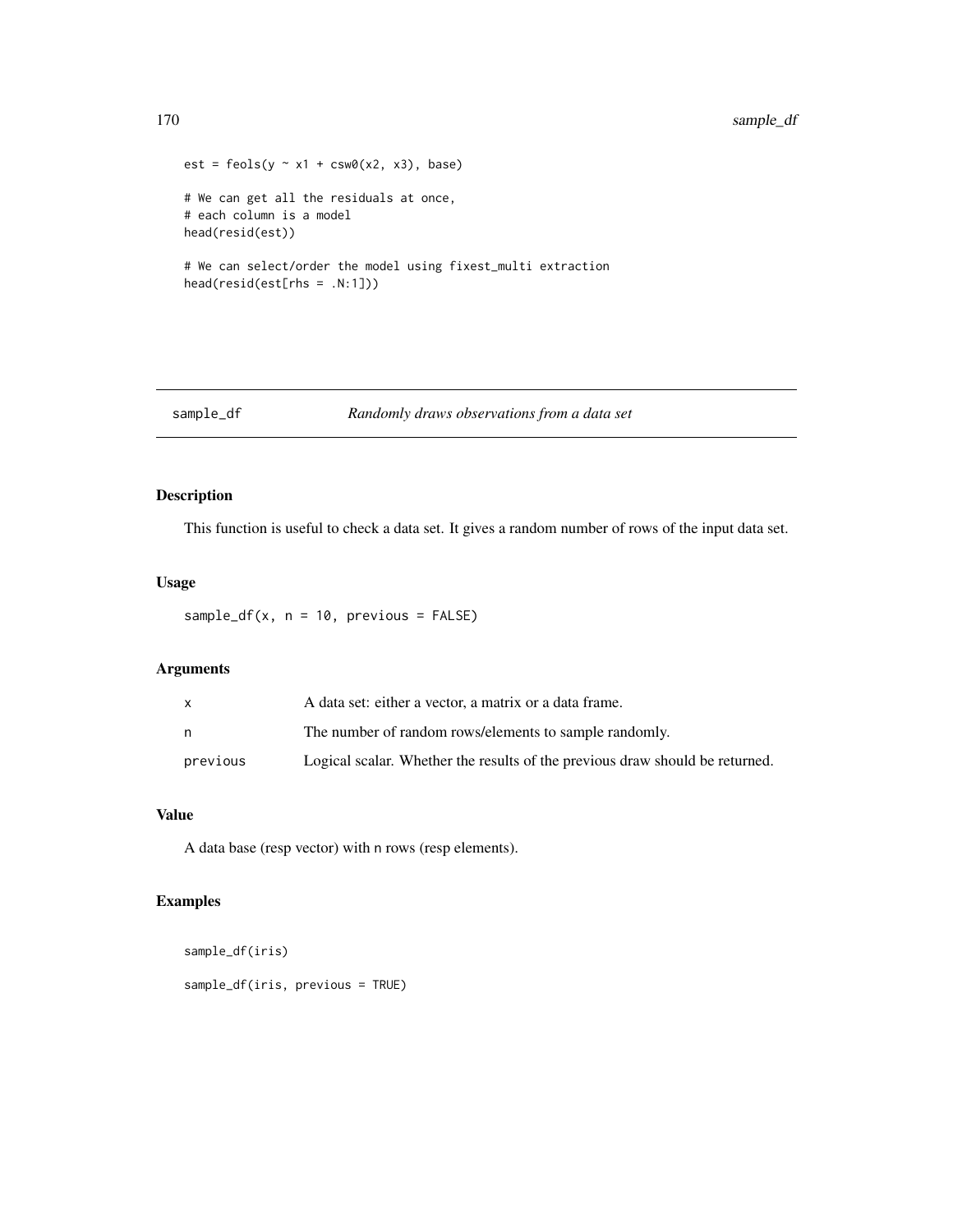<span id="page-170-0"></span>You can set the default values of most arguments of [coefplot](#page-18-0) with this function.

#### Usage

```
setFixest_coefplot(
  style,
 horiz = FALSE,
 dict = getFixest_dict(),
 keep,
 ci.width = "1%",
 ci\_level = 0.95,
 pt.pch = 20,
 pt.bg = NULL,
 cex = 1,
 pt. cex = cex,col = 1:8,
 pt.col = col,
 ci.col = col,
 1wd = 1,
 pt.lwd = lwd,
 ci.lwd = lwd,ci.lty = 1,
 grid = TRUE,grid.par = list(lty = 3, col = "gray"),zero = TRUE,
 zero.par = list(col = "black", lw = 1),pt.join = FALSE,
 pt.join.par = list(col = pt.col, lwd = lwd),
 ci.join = FALSE,
 ci.join.par = list(lwd = lwd, col = col, lty = 2),ci.fill = FALSE,ci.fill.par = list(col = "lightgray", alpha = 0.5),ref.line = "auto",
 ref.line.par = list(col = "black", lty = 2),lab.cex,
 lab.min.cex = 0.85,lab.max.max = 0.25,
 lab.fit = "auto",xlim.add,
 ylim.add,
  sep,
 bg,
```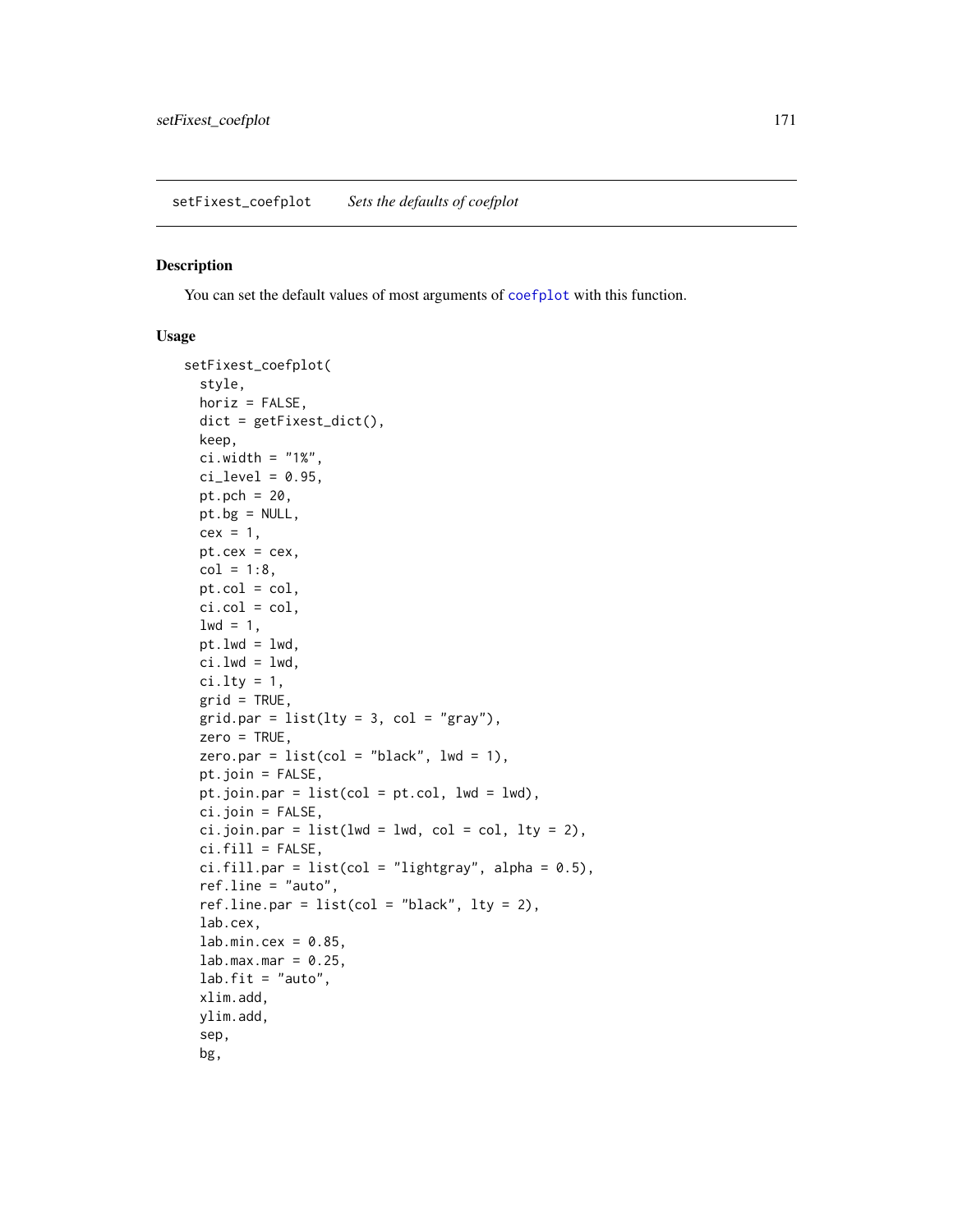```
group = "auto",group.par = list(lwd = 2, line = 3, tol = 0.75),
 main = "Effect on __depvar__",
 value.lab = "Estimate and __ci__ Conf. Int.",
 ylab = NULL,
 xlab = NULL,sub = NULL,reset = FALSE
)
```
getFixest\_coefplot()

# Arguments

| style    | A character scalar giving the style of the plot to be used. You can set styles with<br>the function setFixest_coefplot, setting all the default values of the function.<br>If missing, then it switches to either "default" or "iplot", depending on the calling<br>function.                                                                                                                                                                                                                                                                                                                                                                   |
|----------|-------------------------------------------------------------------------------------------------------------------------------------------------------------------------------------------------------------------------------------------------------------------------------------------------------------------------------------------------------------------------------------------------------------------------------------------------------------------------------------------------------------------------------------------------------------------------------------------------------------------------------------------------|
| horiz    | A logical scalar, default is FALSE. Whether to display the confidence intervals<br>horizontally instead of vertically.                                                                                                                                                                                                                                                                                                                                                                                                                                                                                                                          |
| dict     | A named character vector or a logical scalar. It changes the original variable<br>names to the ones contained in the dictionary. E.g. to change the variables<br>named a and b3 to (resp.) " $\log(a)$ " and to " $\delta$ bonus $\delta$ 3", use dict=c(a=" $\log(a)$ ", b3=" $\delta$ bonus $\delta$ 3")<br>By default, it is equal to getFixest_dict(), a default dictionary which can be<br>set with setFixest_dict. You can use dict = FALSE to disable it. By default<br>dict modifies the entries in the global dictionary, to disable this behavior, use<br>"reset" as the first element (ex: dict=c("reset", mpg="Miles per gallon")). |
| keep     | Character vector. This element is used to display only a subset of variables.<br>This should be a vector of regular expressions (see regex help for more info).<br>Each variable satisfying any of the regular expressions will be kept. This ar-<br>gument is applied post aliasing (see argument dict). Example: you have the<br>variable x1 to x55 and want to display only x1 to x9, then you could use keep<br>= "x[[:digit:]]\$". If the first character is an exclamation mark, the effect is<br>reversed (e.g. keep $=$ "!Intercept" means: every variable that does not contain<br>"Intercept" is kept). See details.                  |
| ci.width | The width of the extremities of the confidence intervals. Default is $0.1$ .                                                                                                                                                                                                                                                                                                                                                                                                                                                                                                                                                                    |
| ci_level | Scalar between 0 and 1: the level of the CI. By default it is equal to 0.95.                                                                                                                                                                                                                                                                                                                                                                                                                                                                                                                                                                    |
| pt.pch   | The patch of the coefficient estimates. Default is 1 (circle).                                                                                                                                                                                                                                                                                                                                                                                                                                                                                                                                                                                  |
| pt.bg    | The background color of the point estimate (when the $pt.$ pch is in 21 to 25).<br>Defaults to NULL.                                                                                                                                                                                                                                                                                                                                                                                                                                                                                                                                            |
| cex      | Numeric, default is 1. Expansion factor for the points                                                                                                                                                                                                                                                                                                                                                                                                                                                                                                                                                                                          |
| pt.cex   | The size of the coefficient estimates. Default is the other argument cex.                                                                                                                                                                                                                                                                                                                                                                                                                                                                                                                                                                       |
| col      | The color of the points and the confidence intervals. Default is 1 ("black"). Note<br>that you can set the colors separately for each of them with pt. col and ci. col.                                                                                                                                                                                                                                                                                                                                                                                                                                                                         |
| pt.col   | The color of the coefficient estimates. Default is equal to the other argument<br>col.                                                                                                                                                                                                                                                                                                                                                                                                                                                                                                                                                          |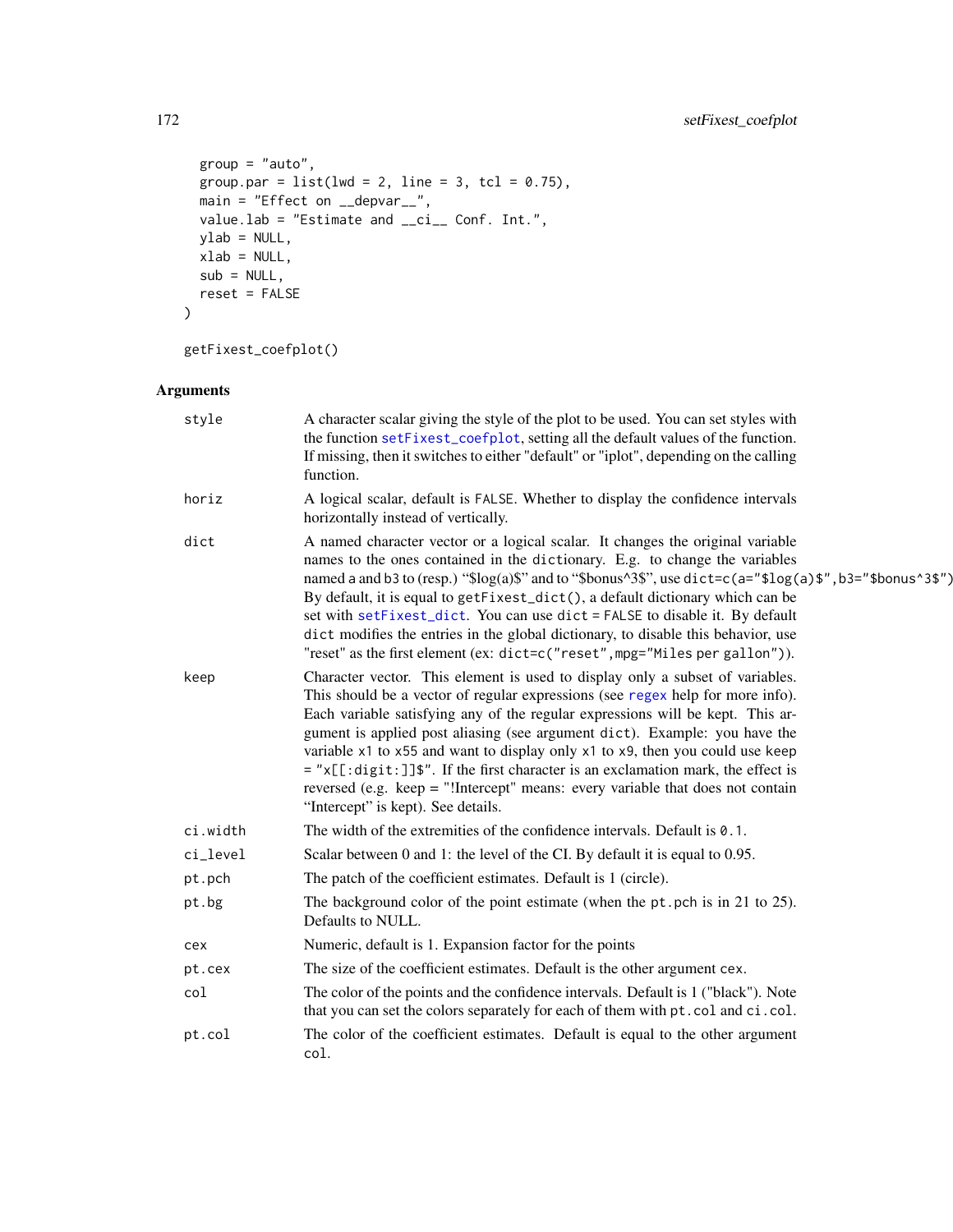| ci.col       | The color of the confidence intervals. Default is equal to the other argument<br>col.                                                                                                                                                                                                                                                                                          |
|--------------|--------------------------------------------------------------------------------------------------------------------------------------------------------------------------------------------------------------------------------------------------------------------------------------------------------------------------------------------------------------------------------|
| lwd          | General line with. Default is 1.                                                                                                                                                                                                                                                                                                                                               |
| pt.lwd       | The line width of the coefficient estimates. Default is equal to the other argument<br>lwd.                                                                                                                                                                                                                                                                                    |
| ci.lwd       | The line width of the confidence intervals. Default is equal to the other argument<br>lwd.                                                                                                                                                                                                                                                                                     |
| ci.lty       | The line type of the confidence intervals. Default is 1.                                                                                                                                                                                                                                                                                                                       |
| grid         | Logical, default is TRUE. Whether a grid should be displayed. You can set the<br>display of the grid with the argument grid.par.                                                                                                                                                                                                                                               |
| grid.par     | List. Parameters of the grid. The default values are: $1ty = 3$ and $col = "gray".$<br>You can add any graphical parameter that will be passed to abline. You also<br>have two additional arguments: use horiz = FALSE to disable the horizontal<br>lines, and use vert = FALSE to disable the vertical lines. Eg: grid.par = list(vert<br>$=$ FALSE, $col = "red",$ lwd = 2). |
| zero         | Logical, default is TRUE. Whether the 0-line should be emphasized. You can set<br>the parameters of that line with the argument zero.par.                                                                                                                                                                                                                                      |
| zero.par     | List. Parameters of the zero-line. The default values are col = "black" and<br>$1wd = 1$ . You can add any graphical parameter that will be passed to abline.<br>Example: zero.par = $list(col = "darkblue", lw = 3)$ .                                                                                                                                                        |
| pt.join      | Logical, default is FALSE. If TRUE, then the coefficient estimates are joined with<br>a line.                                                                                                                                                                                                                                                                                  |
| pt.join.par  | List. Parameters of the line joining the coefficients. The default values are:<br>$col = pt$ . col and $1wd = 1wd$ . You can add any graphical parameter that will be<br>passed to lines. Eg: $pt.$ join.par = list(lty = 2).                                                                                                                                                  |
| ci.join      | Logical default to FALSE. Whether to join the extremities of the confidence in-<br>tervals. If TRUE, then you can set the graphical parameters with the argument<br>ci.join.par.                                                                                                                                                                                               |
| ci.join.par  | A list of parameters to be passed to lines. Only used if ci.join=TRUE. By<br>default it is equal to $list(lwd = lwd, col = col, lty = 2)$ .                                                                                                                                                                                                                                    |
| ci.fill      | Logical default to FALSE. Whether to fille the confidence intervals with a color.<br>If TRUE, then you can set the graphical parameters with the argument ci.fill.par.                                                                                                                                                                                                         |
| ci.fill.par  | A list of parameters to be passed to polygon. Only used if ci.fill=TRUE. By<br>default it is equal to list(col = "lightgray", alpha = 0.5). Note that alpha<br>is a special parameter that adds transparency to the color (ranges from 0 to 1).                                                                                                                                |
| ref.line     | Logical or numeric, default is "auto", whose behavior depends on the situation.<br>It is TRUE only if: i) interactions are plotted, ii) the x values are numeric and<br>iii) a reference is found. If TRUE, then a vertical line is drawn at the level of<br>the reference value. Otherwise, if numeric a vertical line will be drawn at that<br>specific value.               |
| ref.line.par | List. Parameters of the vertical line on the reference. The default values are:<br>$col = "black"$ and $lty = 2$ . You can add any graphical parameter that will be<br>passed to abline. Eg: $refu$ ine.par = list(lty = 1, lwd = 3).                                                                                                                                          |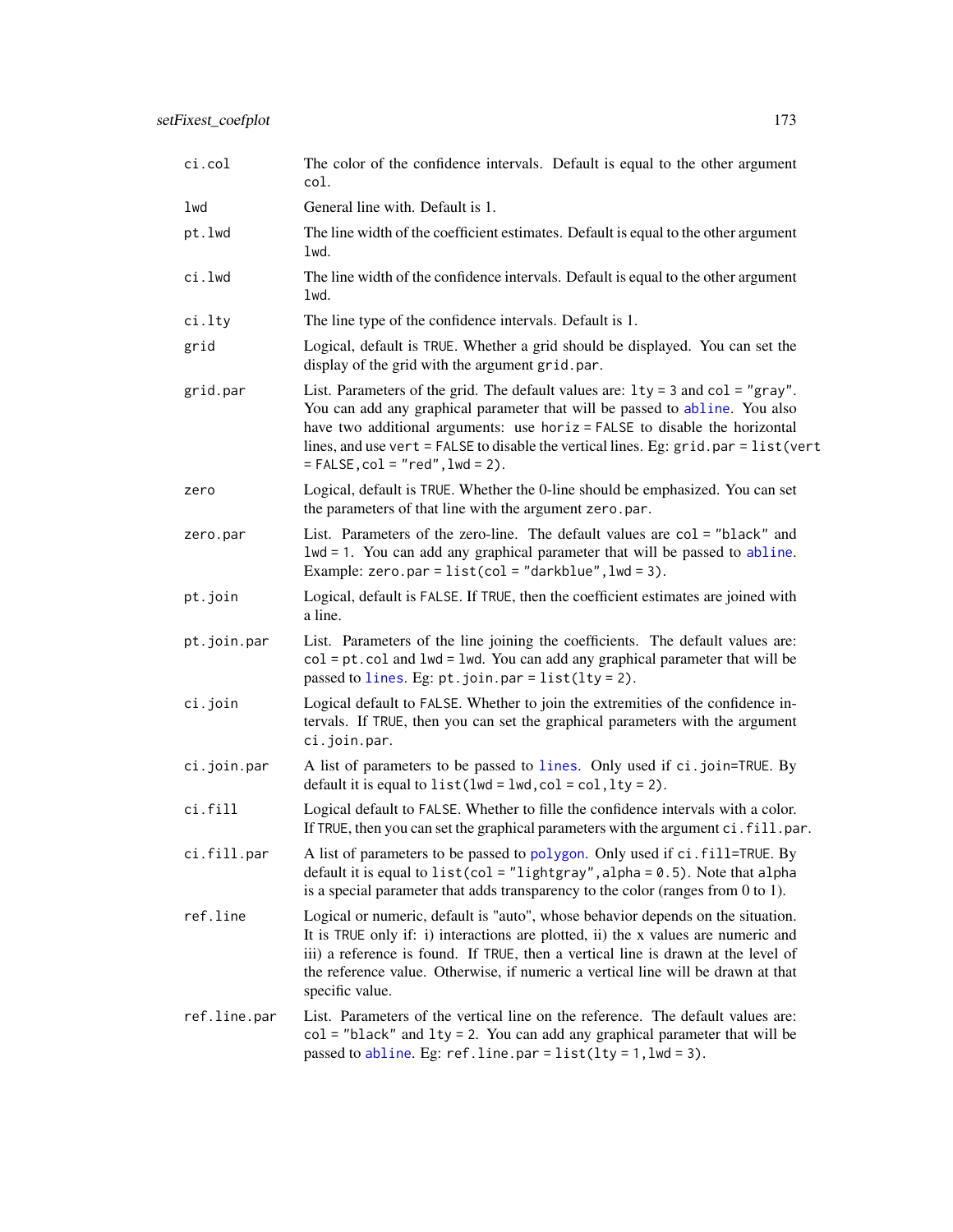| lab.cex     | The size of the labels of the coefficients. Default is missing. It is automati-<br>cally set by an internal algorithm which can go as low as lab.min.cex (another<br>argument).                                                                                                                                                                                                                                                                                                                                                                                                                                                                                                                                                                                                                                                                                                                                                                       |
|-------------|-------------------------------------------------------------------------------------------------------------------------------------------------------------------------------------------------------------------------------------------------------------------------------------------------------------------------------------------------------------------------------------------------------------------------------------------------------------------------------------------------------------------------------------------------------------------------------------------------------------------------------------------------------------------------------------------------------------------------------------------------------------------------------------------------------------------------------------------------------------------------------------------------------------------------------------------------------|
| lab.min.cex | The minimum size of the coefficients labels, as set by the internal algorithm.<br>Default is 0.85.                                                                                                                                                                                                                                                                                                                                                                                                                                                                                                                                                                                                                                                                                                                                                                                                                                                    |
| lab.max.mar | The maximum size the left margin can take when trying to fit the coefficient<br>labels into it (only when $horiz = TRUE$ ). This is used in the internal algorithm<br>fitting the coefficient labels. Default is 0.25.                                                                                                                                                                                                                                                                                                                                                                                                                                                                                                                                                                                                                                                                                                                                |
| lab.fit     | The method to fit the coefficient labels into the plotting region (only when hor iz<br>= FALSE). Can be "auto" (the default), "simple", "multi" or "tilted". If<br>"simple", then the classic axis is drawn. If "multi", then the coefficient labels<br>are fit horizontally across several lines, such that they don't collide. If "tilted",<br>then the labels are tilted. If "auto", an automatic choice between the three is<br>made.                                                                                                                                                                                                                                                                                                                                                                                                                                                                                                             |
| xlim.add    | A numeric vector of length 1 or 2. It represents an extension factor of xlim, in<br>percentage. Eg: xlim.add = $c(0, 0.5)$ extends xlim of 50% on the right. If<br>of length 1, positive values represent the right, and negative values the left (Eg:<br>xlim.add = $-0.5$ is equivalent to xlim.add = $c(0.5,0)$ ).                                                                                                                                                                                                                                                                                                                                                                                                                                                                                                                                                                                                                                 |
| ylim.add    | A numeric vector of length 1 or 2. It represents an extension factor of ylim, in<br>percentage. Eg: ylim.add = $c(0, 0.5)$ extends ylim of 50% on the top. If of<br>length 1, positive values represent the top, and negative values the bottom (Eg:<br>ylim.add = $-0.5$ is equivalent to ylim.add = $c(0.5, 0)$ ).                                                                                                                                                                                                                                                                                                                                                                                                                                                                                                                                                                                                                                  |
| sep         | The distance between two estimates $-$ only when argument object is a list of<br>estimation results.                                                                                                                                                                                                                                                                                                                                                                                                                                                                                                                                                                                                                                                                                                                                                                                                                                                  |
| bg          | Background color for the plot. By default it is white.                                                                                                                                                                                                                                                                                                                                                                                                                                                                                                                                                                                                                                                                                                                                                                                                                                                                                                |
| group       | A list, default is missing. Each element of the list reports the coefficients to be<br>grouped while the name of the element is the group name. Each element of the<br>list can be either: i) a character vector of length 1, ii) of length 2, or ii) a numeric<br>vector. If equal to: i) then it is interpreted as a pattern: all element fitting the reg-<br>ular expression will be grouped (note that you can use the special character "^^"<br>to clean the beginning of the names, see example), if ii) it corrsponds to the first<br>and last elements to be grouped, if iii) it corresponds to the coefficients numbers<br>to be grouped. If equal to a character vector, you can use a percentage to tell the<br>algorithm to look at the coefficients before aliasing (e.g. "%varname"). Example<br>of valid uses: group=list(group_name=\"pattern\"), group=list(group_name=c(\"var_start\",<br>group=list(group_name=1:2)). See details. |
| group.par   | A list of parameters controlling the display of the group. The parameters con-<br>trolling the line are: lwd, tcl (length of the tick), line.adj (adjustment of the<br>position, default is 0), tick (whether to add the ticks), lwd. ticks, col. ticks.<br>Then the parameters controlling the text: text. adj (adjustment of the position,<br>default is 0), text.cex, text.font, text.col.                                                                                                                                                                                                                                                                                                                                                                                                                                                                                                                                                         |
| main        | The title of the plot. Default is "Effect on __depvar__". You can use the<br>special variable __depvar__ to set the title (useful when you set the plot default<br>with setFixest_coefplot).                                                                                                                                                                                                                                                                                                                                                                                                                                                                                                                                                                                                                                                                                                                                                          |
| value.lab   | The label to appear on the side of the coefficient values. If horiz $=$ FALSE, the<br>label appears in the y-axis. If horiz = TRUE, then it appears on the x-axis. The                                                                                                                                                                                                                                                                                                                                                                                                                                                                                                                                                                                                                                                                                                                                                                                |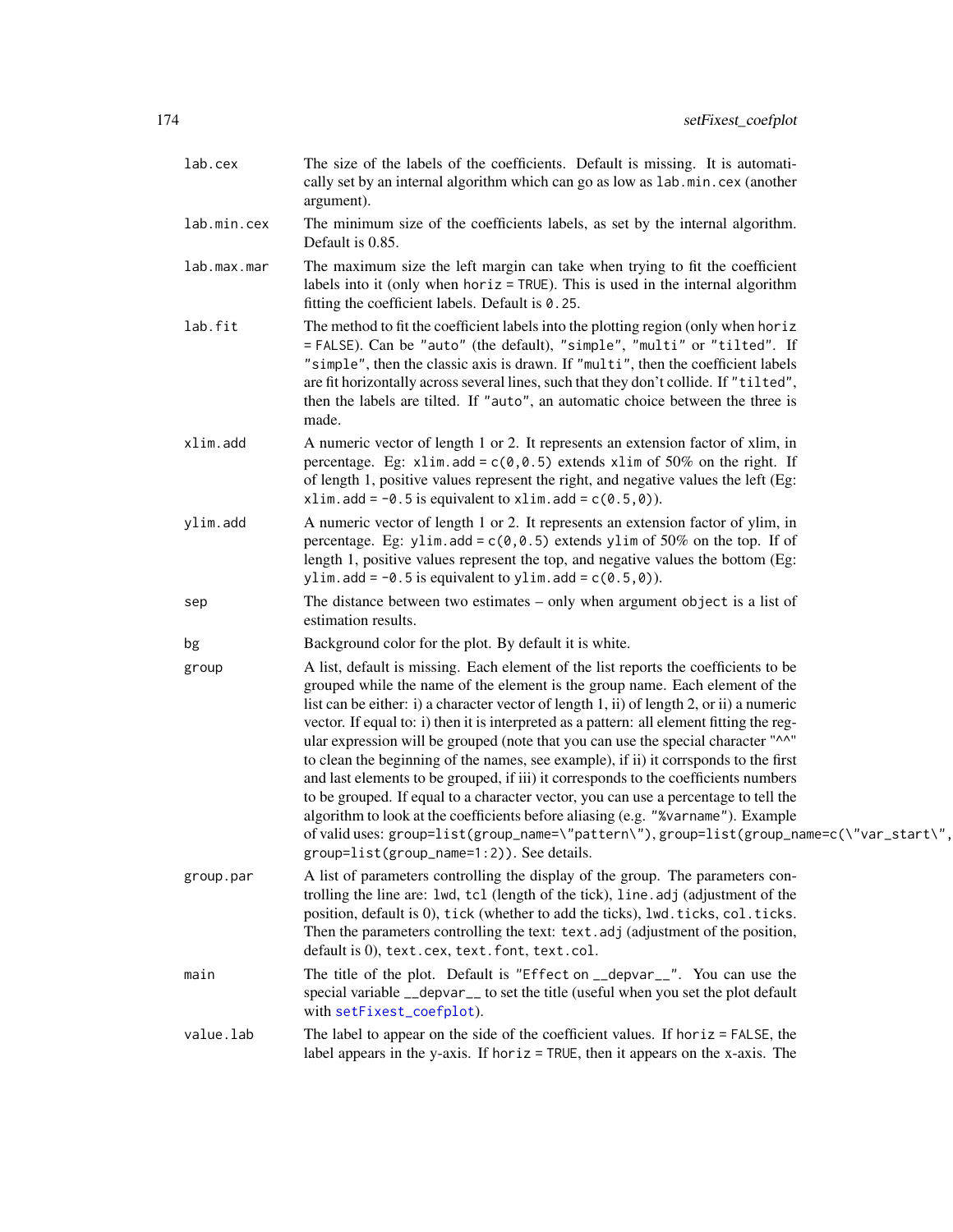|       | default is equal to "Estimate and __ci__ Conf. Int.", with __ci__ a special<br>variable giving the value of the confidence interval.                                                                                                |
|-------|-------------------------------------------------------------------------------------------------------------------------------------------------------------------------------------------------------------------------------------|
| ylab  | The label of the y-axis, default is NULL. Note that if horiz $=$ FALSE, it overrides<br>the value of the argument value. lab.                                                                                                       |
| xlab  | The label of the x-axis, default is NULL. Note that if horiz = TRUE, it overrides<br>the value of the argument value. lab.                                                                                                          |
| sub   | A subtitle, default is NULL.                                                                                                                                                                                                        |
| reset | Logical, default is TRUE. If TRUE, then the arguments that *are not* set during<br>the call are reset to their "factory"-default values. If FALSE, on the other hand,<br>arguments that have already been modified are not changed. |

# Value

Doesn't return anything.

#### See Also

[coefplot](#page-18-0)

```
# coefplot has many arguments, which makes it highly flexible.
# If you don't like the default style of coefplot. No worries,
# you can set *your* default by using the function
# setFixest_coefplot()
# Estimation
est = feols(Petal.Length ~ Petal.Width + Sepal.Length +
                Sepal.Width | Species, iris)
# Plot with default style
coefplot(est)
# Now we permanently change some arguments
dict = c("Petal.Length"="Length (Petal)", "Petal.Width"="Width (Petal)",
         "Sepal.Length"="Length (Sepal)", "Sepal.Width"="Width (Sepal)")
setFixest_coefplot(ci.col = 2, pt.col = "darkblue", ci.lwd = 3,
                  pt.cex = 2, pt.pch = 15, ci.width = 0, dict = dict)
# Tadaaa!
coefplot(est)
# To reset to the default settings:
setFixest_coefplot("all", reset = TRUE)
coefplot(est)
```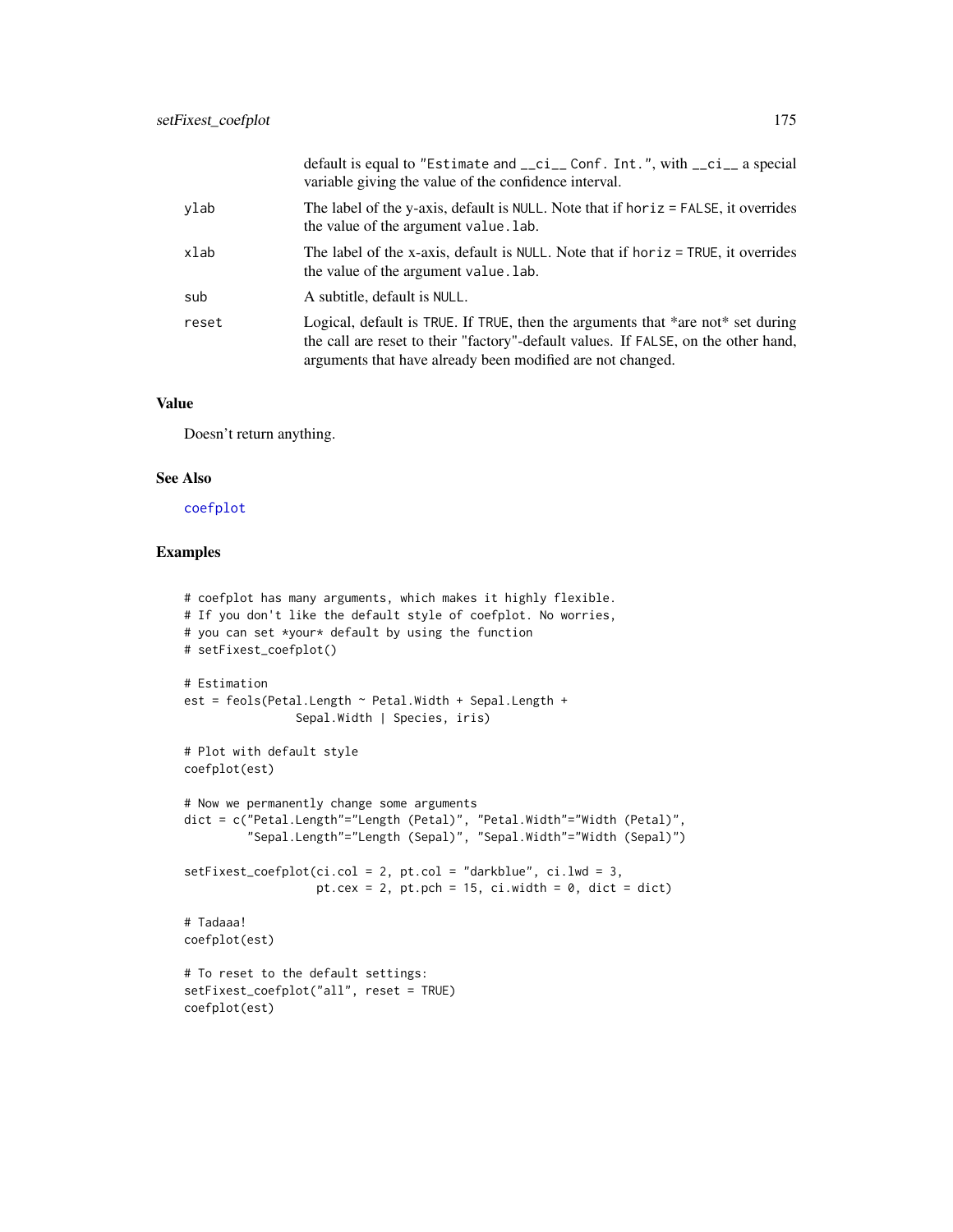<span id="page-175-0"></span>

Sets/gets the default dictionary used in the function [etable](#page-55-0), [did\\_means](#page-41-0) and [coefplot](#page-18-0). The dictionaries are used to relabel variables (usually towards a fancier, more explicit formatting) when exporting them into a Latex table or displaying in graphs. By setting the dictionary with setFixest\_dict, you can avoid providing the argument dict.

#### Usage

```
setFixest_dict(dict)
```
getFixest\_dict()

# Arguments

dict A named character vector. E.g. to change my variable named "a" and "b" to (resp.) " $\log(a)\$ " and " $\delta$ bonus^3\$", then use dict = c(a=" $\delta log(a)\$ \$", b3=" $\delta$ bonus^3\$"). This dictionary is used in Latex tables or in graphs by the function [coefplot](#page-18-0). If you want to separate Latex rendering from rendering in graphs, use an ampersand first to make the variable specific to coefplot.

# Author(s)

Laurent Berge

```
data(trade)
est = feols(log(Euros) ~ log(dist_km)|Origin+Destination+Product, trade)
# we export the result & rename some variables
esttex(est, dict = c("log(Euros)"="Euros (ln)", Origin="Country of Origin"))
# If you export many tables, it can be more convenient to use setFixest_dict:
setFixest_dict(c("log(Euros)"="Euros (ln)", Origin="Country of Origin"))
esttex(est) # variables are properly relabeled
```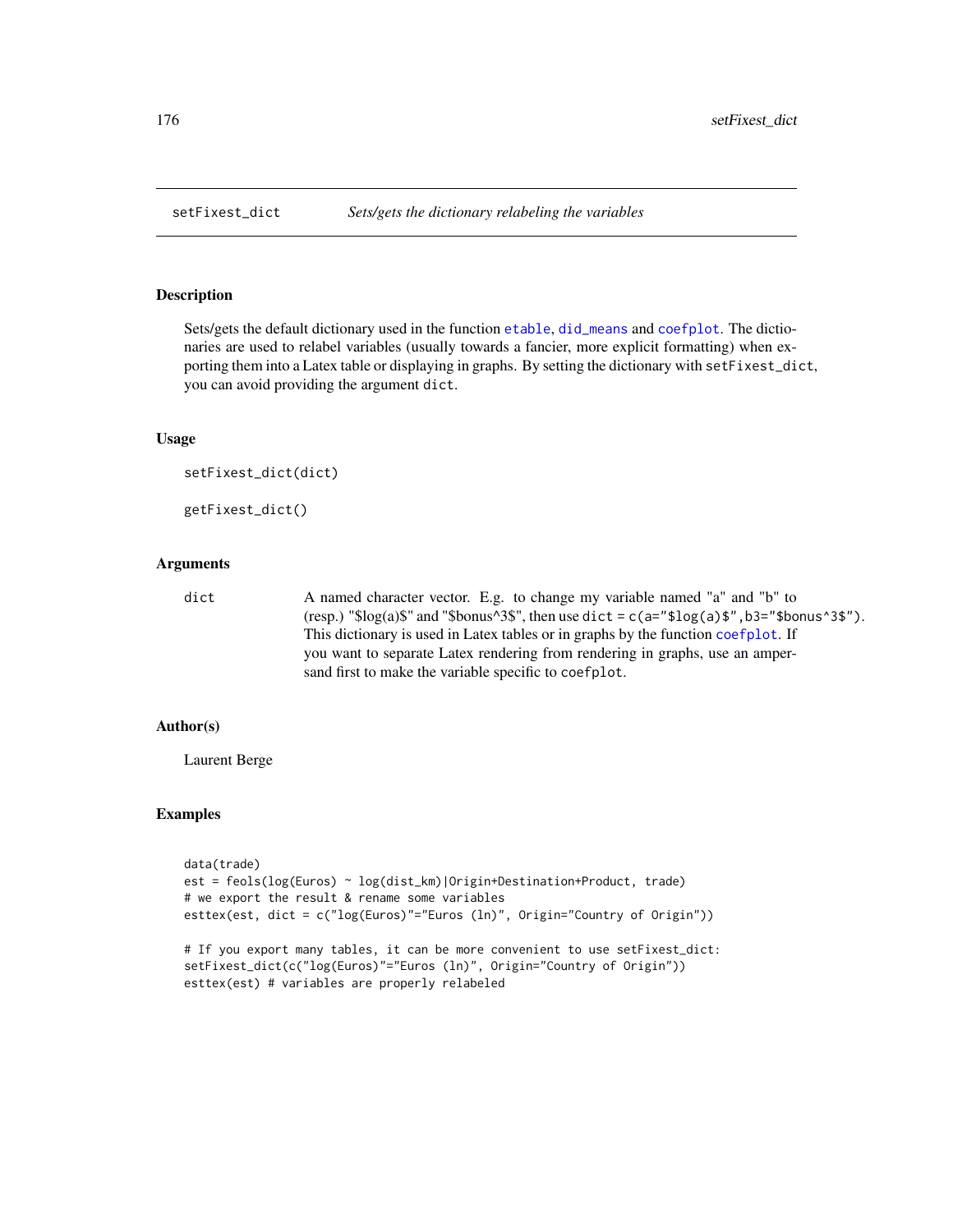This function sets globally the default arguments of fixest estimations.

#### Usage

```
setFixest_estimation(
 data = NULL,panel.id = NULL,
 fixef.rm = "perfect",
 fixef.tol = 1e-06,
 fixef.iter = 10000,
 collin.tol = 1e-10,lean = FALSE,
 verbose = 0,
 warn = TRUE,combine.quick = NULL,
 demeaned = FALSE,
 mem.clean = FALSE,
 glm.iter = 25,
 glm.tol = 1e-08,
 reset = FALSE
)
```
getFixest\_estimation()

### Arguments

| data     | A data frame containing the necessary variables to run the model. The vari-<br>ables of the non-linear right hand side of the formula are identified with this<br>data. frame names. Can also be a matrix.                                                                                                                                                                                                    |
|----------|---------------------------------------------------------------------------------------------------------------------------------------------------------------------------------------------------------------------------------------------------------------------------------------------------------------------------------------------------------------------------------------------------------------|
| panel.id | The panel identifiers. Can either be: i) a one sided formula (e.g. panel $id =$<br>$\sim$ id+time), ii) a character vector of length 2 (e.g. panel.id=c('id','time'),<br>or iii) a character scalar of two variables separated by a comma (e.g. panel $id = 'id, time')$ .<br>Note that you can combine variables with $\land$ only inside formulas (see the dedi-<br>cated section in feols).                |
| fixef.rm | Can be equal to "perfect" (default), "singleton", "both" or "none". Controls<br>which observations are to be removed. If "perfect", then observations having a<br>fixed-effect with perfect fit (e.g. only 0 outcomes in Poisson estimations) will be<br>removed. If "singleton", all observations for which a fixed-effect appears only<br>once will be removed. The meaning of "both" and "none" is direct. |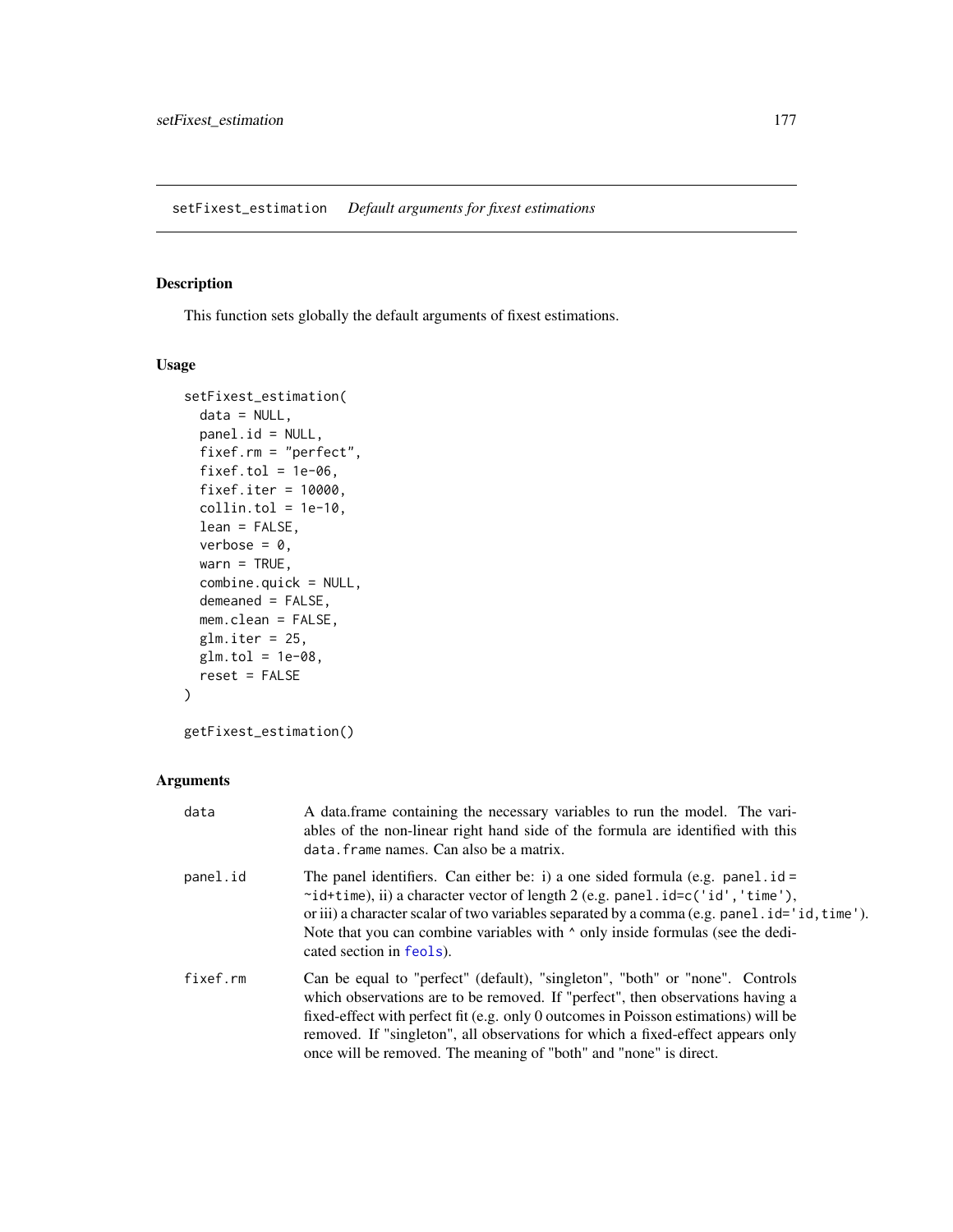| fixef.tol     | Precision used to obtain the fixed-effects. Defaults to 1e-5. It corresponds to the<br>maximum absolute difference allowed between two coefficients of successive it-<br>erations. Argument fixef.tol cannot be lower than 10000*. Machine\$double.eps.<br>Note that this parameter is dynamically controlled by the algorithm.                                                                                                                                                                                                                                                                                                                                                          |
|---------------|------------------------------------------------------------------------------------------------------------------------------------------------------------------------------------------------------------------------------------------------------------------------------------------------------------------------------------------------------------------------------------------------------------------------------------------------------------------------------------------------------------------------------------------------------------------------------------------------------------------------------------------------------------------------------------------|
| fixef.iter    | Maximum number of iterations in fixed-effects algorithm (only in use for 2+<br>fixed-effects). Default is 10000.                                                                                                                                                                                                                                                                                                                                                                                                                                                                                                                                                                         |
| collin.tol    | Numeric scalar, default is 1e-10. Threshold deciding when variables should<br>be considered collinear and subsequently removed from the estimation. Higher<br>values means more variables will be removed (if there is presence of collinear-<br>ity). One signal of presence of collinearity is t-stats that are extremely low (for<br>instance when $t$ -stats $<$ 1e-3).                                                                                                                                                                                                                                                                                                              |
| lean          | Logical, default is FALSE. If TRUE then all large objects are removed from the<br>returned result: this will save memory but will block the possibility to use many<br>methods. It is recommended to use the arguments se or cluster to obtain<br>the appropriate standard-errors at estimation time, since obtaining different SEs<br>won't be possible afterwards.                                                                                                                                                                                                                                                                                                                     |
| verbose       | Integer. Higher values give more information. In particular, it can detail the<br>number of iterations in the demeaning algorithm (the first number is the left-<br>hand-side, the other numbers are the right-hand-side variables).                                                                                                                                                                                                                                                                                                                                                                                                                                                     |
| warn          | Logical, default is TRUE. Whether warnings should be displayed (concerns warn-<br>ings relating to convergence state).                                                                                                                                                                                                                                                                                                                                                                                                                                                                                                                                                                   |
| combine.quick | Logical. When you combine different variables to transform them into a single<br>fixed-effects you can do e.g. $y \sim x$   paste(var1, var2). The algorithm pro-<br>vides a shorthand to do the same operation: $y \sim x$   var1^var2. Because pasting<br>variables is a costly operation, the internal algorithm may use a numerical trick<br>to hasten the process. The cost of doing so is that you lose the labels. If you are<br>interested in getting the value of the fixed-effects coefficients after the estima-<br>tion, you should use combine.quick = FALSE. By default it is equal to FALSE if<br>the number of observations is lower than 50,000, and to TRUE otherwise. |
| demeaned      | Logical, default is FALSE. Only used in the presence of fixed-effects: should the<br>centered variables be returned? If TRUE, it creates the items y_demeaned and<br>X_demeaned.                                                                                                                                                                                                                                                                                                                                                                                                                                                                                                         |
| mem.clean     | Logical, default is FALSE. Only to be used if the data set is large compared to<br>the available RAM. If TRUE then intermediary objects are removed as much as<br>possible and gc is run before each substantial C++ section in the internal code<br>to avoid memory issues.                                                                                                                                                                                                                                                                                                                                                                                                             |
| glm.iter      | Number of iterations of the glm algorithm. Default is 25.                                                                                                                                                                                                                                                                                                                                                                                                                                                                                                                                                                                                                                |
| glm.tol       | Tolerance level for the glm algorithm. Default is 1e-8.                                                                                                                                                                                                                                                                                                                                                                                                                                                                                                                                                                                                                                  |
| reset         | Logical, default to FALSE. Whether to reset all values.                                                                                                                                                                                                                                                                                                                                                                                                                                                                                                                                                                                                                                  |

# Value

The function getFixest\_estimation returns the currently set global defaults.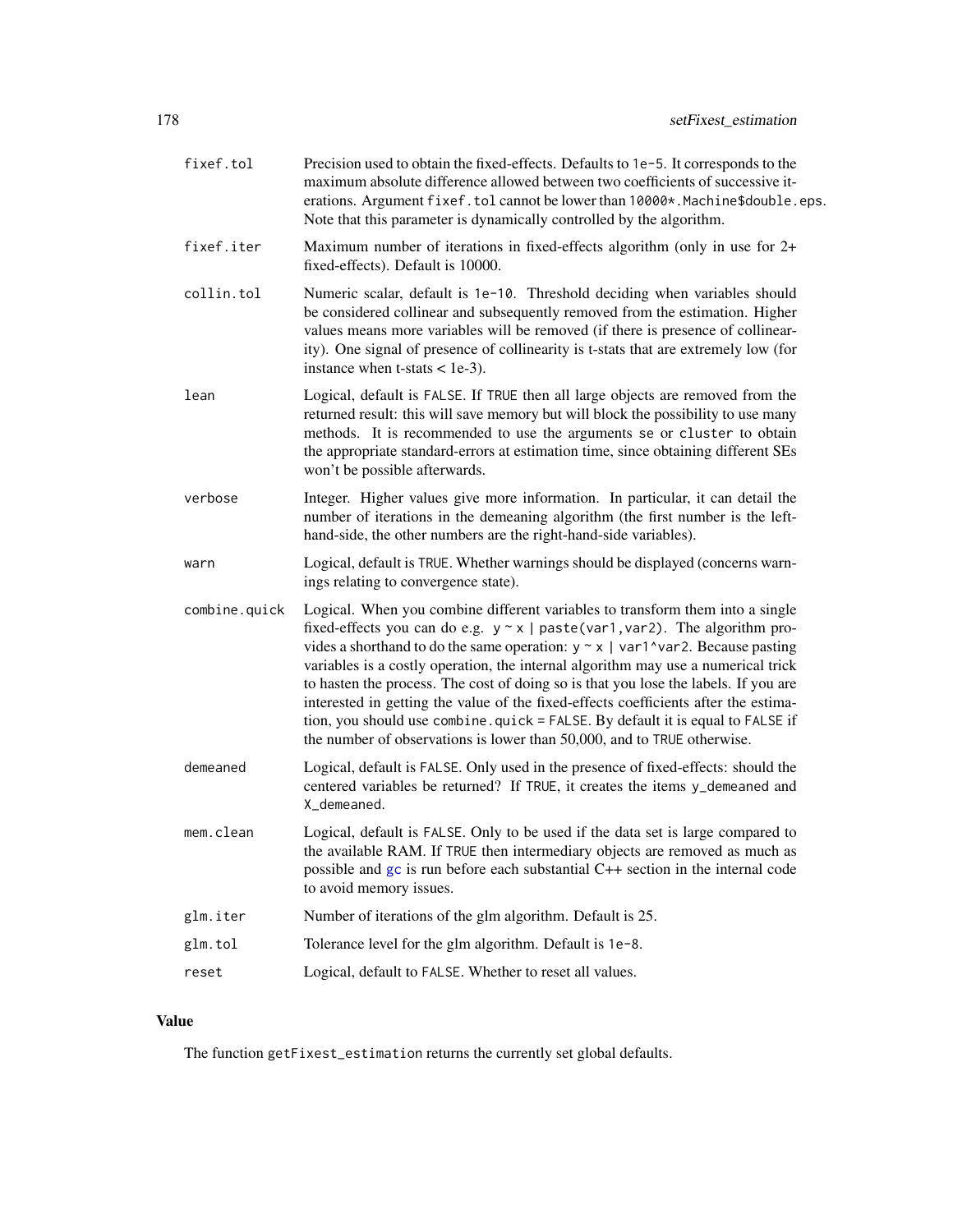# setFixest\_fml 179

# Examples

```
#
# Example: removing singletons is FALSE by default
#
# => changing this default
# Let's create data with singletons
base = iris
names(base) = c("y", "x1", "x2", "x3", "species")
base$fe_singletons = as.character(base$species)
base$fe_singletons[1:5] = letters[1:5]
res = feols(y \sim x1 + x2 | fe_singletons, base)
res_noSingle = feols(y \sim x1 + x2 | fe_singletons, base, fixef.rm = "single")
# New defaults
setFixest_estimation(fixef.rm = "single")
res_newDefault = feols(y \sim x1 + x2 | fe_singletons, base)
etable(res, res_noSingle, res_newDefault)
# Resetting the defaults
setFixest_estimation(reset = TRUE)
```
setFixest\_fml *Sets/gets formula macros*

#### Description

You can set formula macros globally with setFixest\_fml. These macros can then be used in fixest estimations or when using the function [xpd](#page-228-0).

# Usage

```
setFixest_fml(..., reset = FALSE)
```

```
getFixest_fml()
```
#### **Arguments**

... Definition of the macro variables. Each argument name corresponds to the name of the macro variable. It is required that each macro variable name starts with two dots (e.g. ..ctrl). The value of each argument must be a one-sided formula or a character vector, it is the definition of the macro variable. Example of a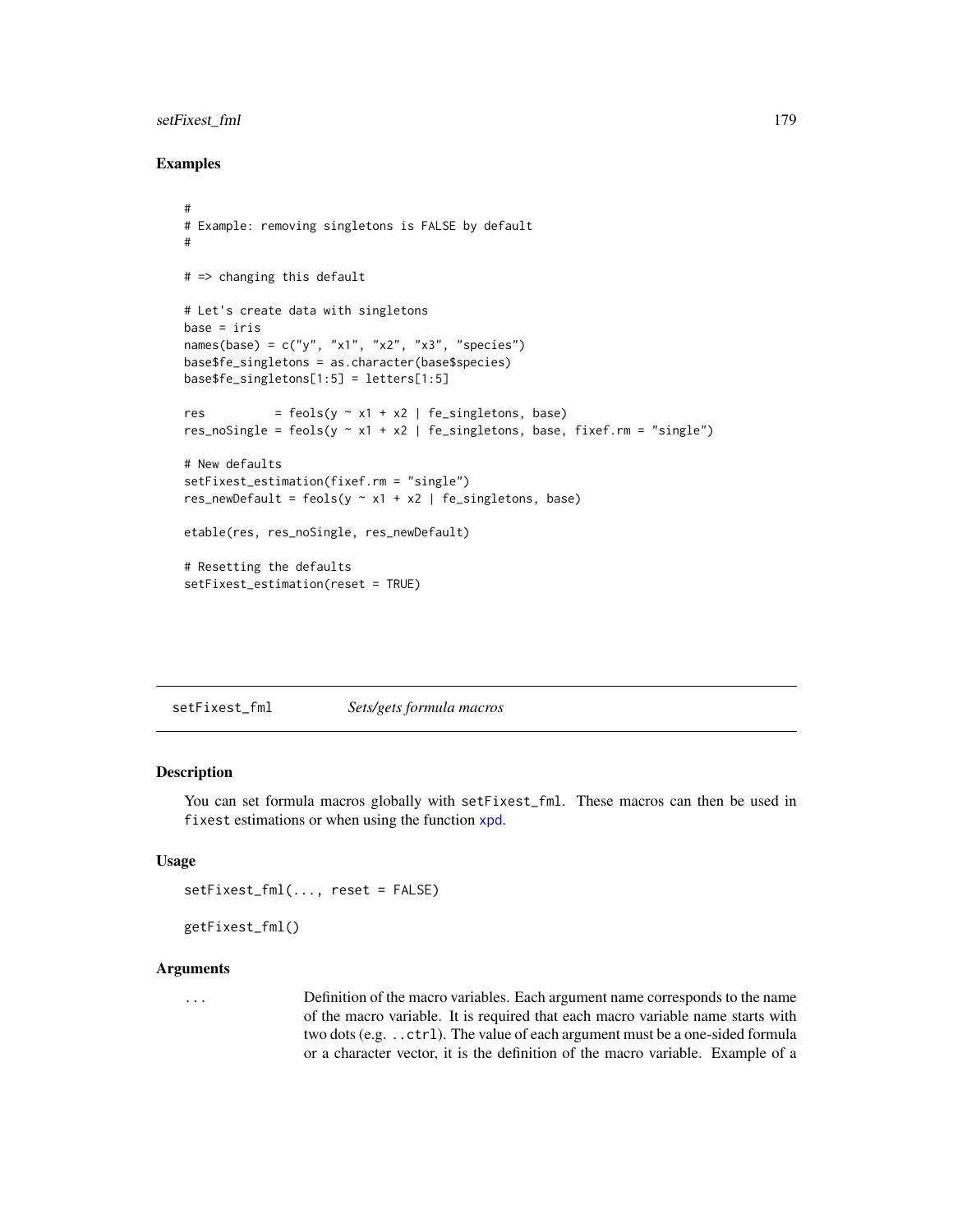|       | valid call: setFixest_fml(ctrl = $\sim$ var1 + var2). In the function xpd, the<br>default macro variables are taken from getFixest_fml, any variable in will<br>replace these values. You can enclose values in . [], if so they will be evaluated<br>from the current environment. For example ctrl = $\sim x$ . [1:2] + . [z] will<br>lead to $\approx$ x1 + x2 + var if z is equal to "var". |
|-------|-------------------------------------------------------------------------------------------------------------------------------------------------------------------------------------------------------------------------------------------------------------------------------------------------------------------------------------------------------------------------------------------------|
| reset | A logical scalar, defaults to FALSE. If TRUE, all macro variables are first reset<br>(i.e. deleted).                                                                                                                                                                                                                                                                                            |

# Details

In xpd, the default macro variables are taken from getFixest\_fml. Any value in the ... argument of xpd will replace these default values.

The definitions of the macro variables will replace in verbatim the macro variables. Therefore, you can include multipart formulas if you wish but then beware of the order the the macros variable in the formula. For example, using the airquality data, say you want to set as controls the variable Temp and Day fixed-effects, you can do setFixest\_fml(..ctrl =  $\sim$ Temp | Day), but then feols(Ozone ~ Wind + ..ctrl,airquality) will be quite different from feols(Ozone ~ ..ctrl + Wind,airquality), so beware!

#### Value

The function getFixest\_fml() returns a list of character strings, the names corresponding to the macro variable names, the character strings corresponding to their definition.

#### See Also

[xpd](#page-228-0) to make use of formula macros.

```
# Small examples with airquality data
data(airquality)
# we set two macro variables
setFixed\_fm1(..ctrl = ~ Temp + Day,
              \ldotsctrl_long = ~ poly(Temp, 2) + poly(Day, 2))
# Using the macro in lm with xpd:
lm(xpd(Ozone ~ Wind + ...ctrl), airquality)lm(xpd(Ozone ~ Wind + ..ctrl_long), airquality)
# You can use the macros without xpd() in fixest estimations
a = feols(0zone ~ Wind + ...ctrl, airquality)b = feols(0zone ~ Wind + ...ctrl_long, airquality)etable(a, b, keep = "Int|Win")
# Using .[]
base = setNames(iris, c("y", "x1", "x2", "x3", "species"))
```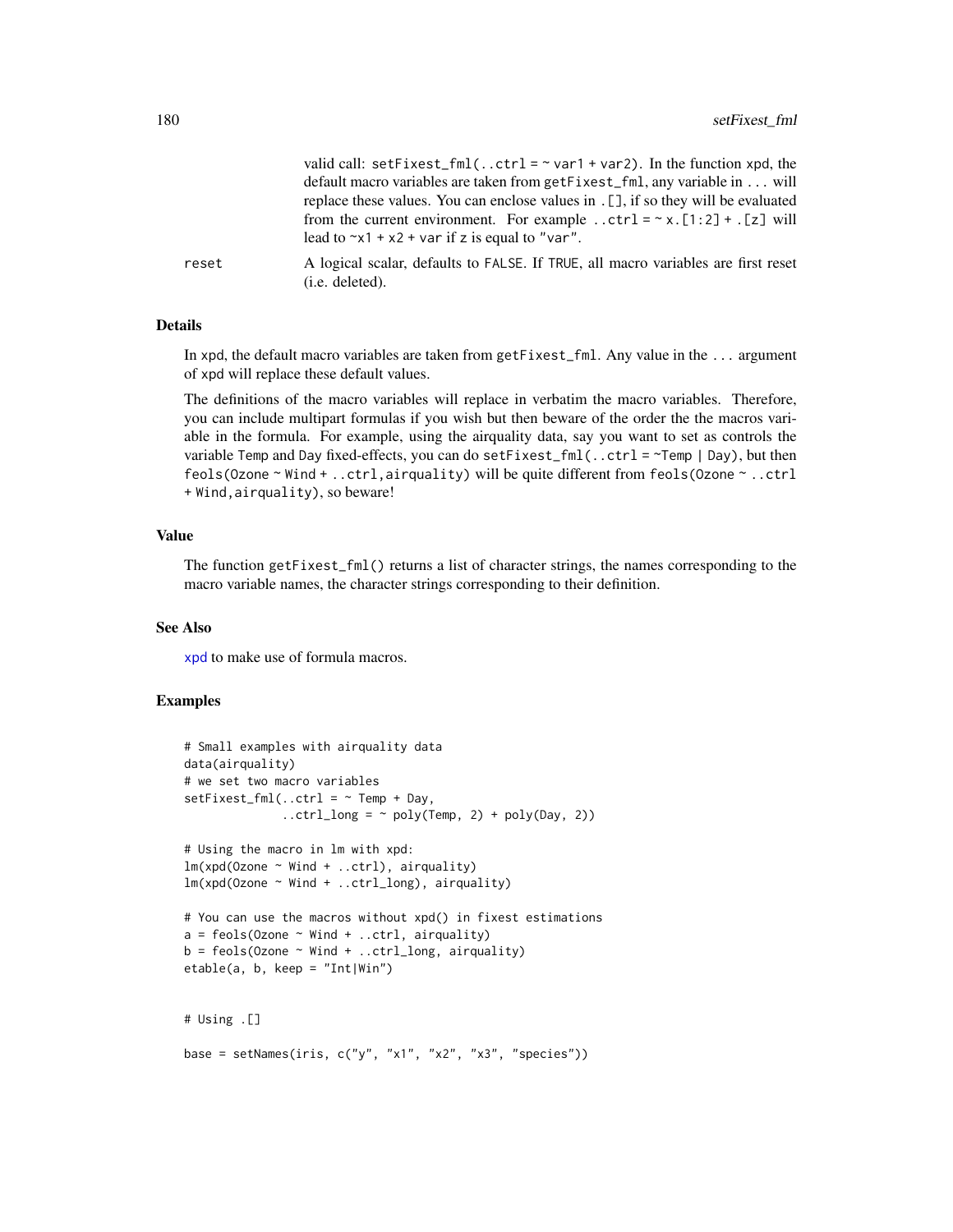## setFixest fml 181

```
i = 2:3z = "species"
lm(xpd(y \sim x.[2:3] +.[z]), base)
# No xpd() needed in feols
feols(y \sim x.[2:3] + .[z], base)
#
# You can use xpd for stepwise estimations
#
# Note that for stepwise estimations in fixest, you can use
# the stepwise functions: sw, sw0, csw, csw0
# -> see help in feols or in the dedicated vignette
# we want to look at the effect of x1 on y
# controlling for different variables
base = iris
names(base) = c("y", "x1", "x2", "x3", "species")# We first create a matrix with all possible combinations of variables
my_args = lapply(names(base)[-(1:2)], function(x) c("", x))
(all_combs = as.matrix(do.call("expand.grid", my_args)))
res\_all = list()for(i in 1:nrow(all_combs)){
  res\_all[[i]] = feols(xpd(y \sim x1 + ..v, ..v = all\_combs[i, ]), base)}
etable(res_all)
coefplot(res_all, group = list(Species = "^^species"))
#
# You can use macros to grep variables in your data set
#
# Example 1: setting a macro variable globally
data(longley)
setFixest_fml(..many_vars = grep("GNP|ployed", names(longley), value = TRUE))
feols(Armed.Forces ~ Population + ..many_vars, longley)
# Example 2: using ..("regex") or regex("regex") to grep the variables "live"
feols(Armed.Forces ~ Population + ..("GNP|ployed"), longley)
# Example 3: same as Ex.2 but without using a fixest estimation
# Here we need to use xpd():
lm(xpd(Armed.Forces ~ Population + regex("GNP|ployed"), data = longley), longley)
# Stepwise estimation with regex: use a comma after the parenthesis
```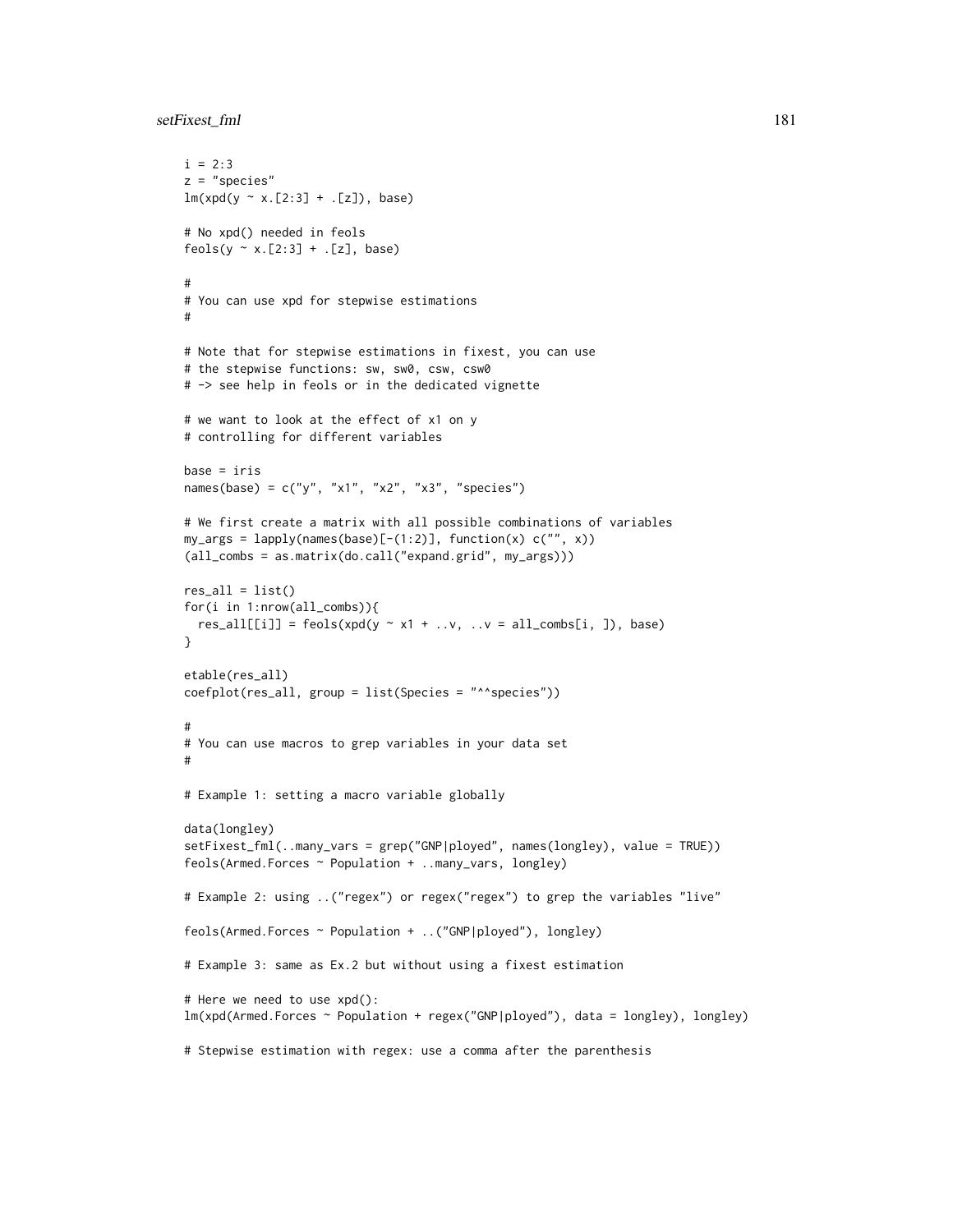```
feols(Armed.Forces ~ Population + sw(regex(,"GNP|ployed")), longley)
# Multiple LHS
etable(feols(..("GNP|ployed") ~ Population, longley))
#
# lhs and rhs arguments
#
# to create a one sided formula from a character vector
vars = letters[1:5]
xpd(rhs = vars)# Alternatively, to replace the RHS
xpd(y \sim 1, \text{rhs} = \text{vars})# To create a two sided formula
xpd(lhs = "y", rhs = vars)#
# Dot square bracket operator
#
# You can create multiple variables at once
xpd(y \sim x.[1:5] + z.[2:3])# You can summon variables from the environment
var = "a"xpd(y \sim x.[var])# ... the variables can be multiple
vars = LETTERS[1:3]
xpd(y \sim x.[vars])# You can have "complex" variable names but they must be nested in character form
xpd(y \sim .["x.[vars]_sq"]# DSB can be used within regular expressions
re = c("GNP", "Pop")
xpd(Unemployed ~ regex(".[re]"), data = longley)
# => equivalent to regex("GNP|Pop")
# Use .[,var] (NOTE THE COMMA!) to expand with commas
# !! can break the formula if missused
vars = c("wage", "unemp")xpd(c(y.[,1:3]) \sim csw(.[,vars]))# Example of use of .[] within a loop
res\_all = list()
```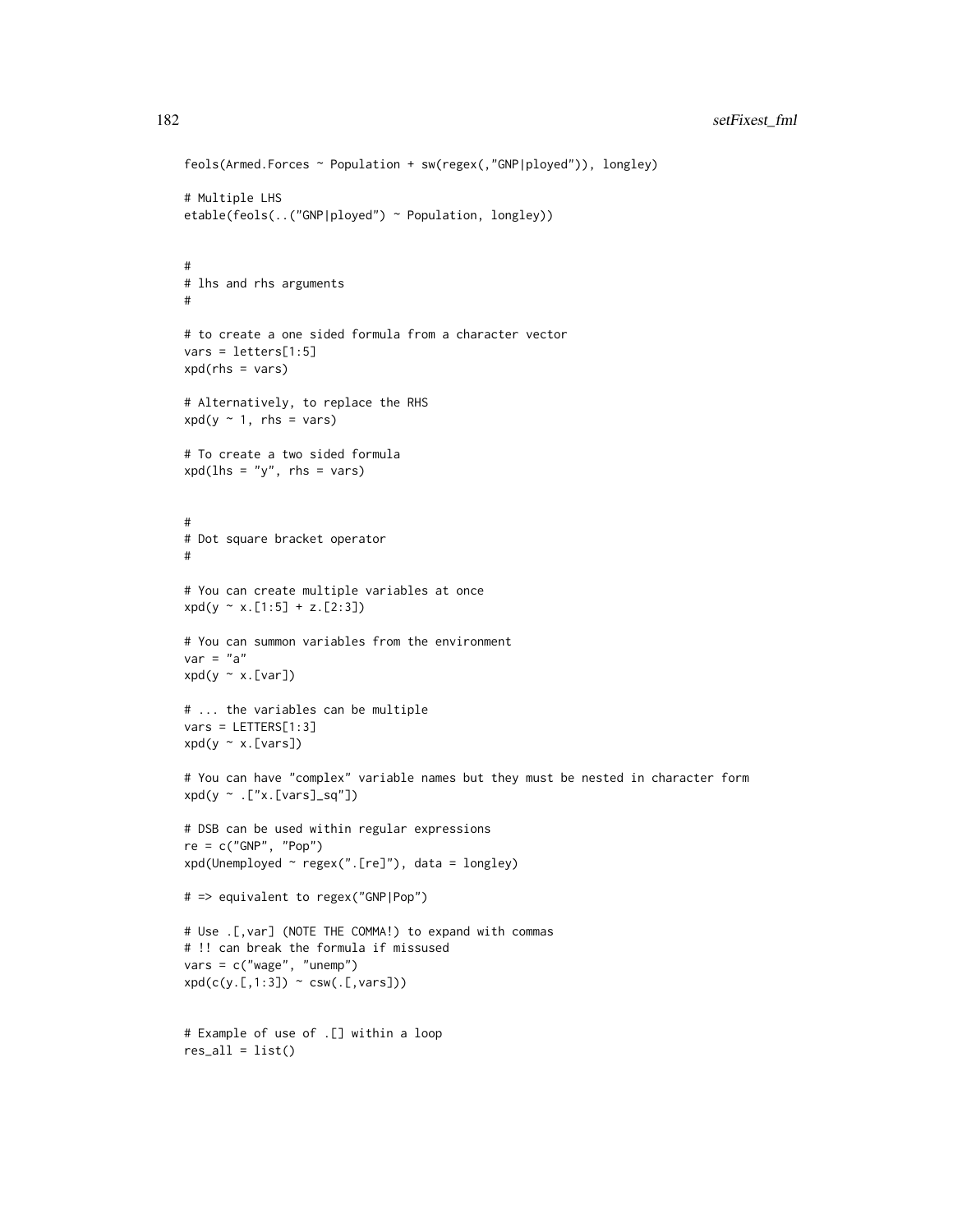```
for(p in 1:3){
 res\_all[[p]] = feols(0zone ~ Wind + poly(Temp, .[p]), airquality)}
etable(res_all)
# The former can be compactly estimated with:
res_compact = feols(Ozone \sim Wind + sw(.[, "poly(Temp, .[1:3])"]), airquality)
etable(res_compact)
# How does it work?
# 1) .[, stuff] evaluates stuff and, if a vector, aggregates it with commas
# Comma aggregation is done thanks to the comma placed after the square bracket
# If .[stuff], then aggregation is with sums.
# 2) stuff is evaluated, and if it is a character string, it is evaluated with
# the function dsb which expands values in .[]
#
# Wrapping up:
# 2) evaluation of dsb("poly(Temp, .[1:3])") leads to the vector:
# c("poly(Temp, 1)", "poly(Temp, 2)", "poly(Temp, 3)")
# 1) .[, c("poly(Temp, 1)", "poly(Temp, 2)", "poly(Temp, 3)")] leads to
# poly(Temp, 1), poly(Temp, 2), poly(Temp, 3)
#
# Hence sw(.[, "poly(Temp, .[1:3])"]) becomes:
# sw(poly(Temp, 1), poly(Temp, 2), poly(Temp, 3))
```
setFixest\_notes *Sets/gets whether to display notes in* fixest *estimation functions*

#### Description

Sets/gets the default values of whether notes (informing for NA and observations removed) should be displayed in fixest estimation functions.

#### Usage

```
setFixest_notes(x)
```

```
getFixest_notes()
```
#### Arguments

x A logical. If FALSE, then notes are permanently removed.

#### Author(s)

Laurent Berge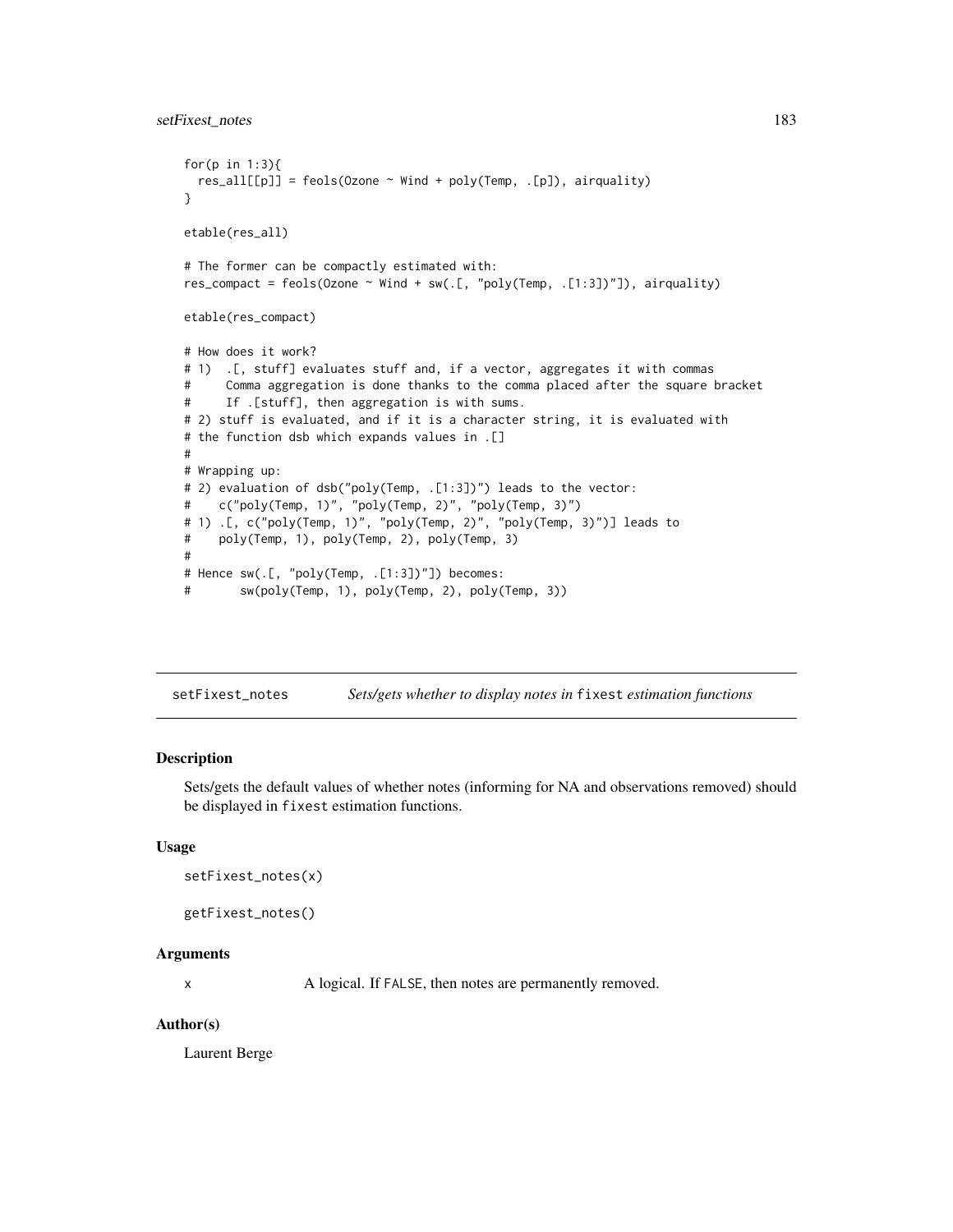# Examples

```
# Change default with
setFixest_notes(FALSE)
feols(Ozone ~ Solar.R, airquality)
# Back to default which is TRUE
setFixest_notes(TRUE)
feols(Ozone ~ Solar.R, airquality)
```
<span id="page-183-0"></span>setFixest\_nthreads *Sets/gets the number of threads to use in* fixest *functions*

## Description

Sets/gets the default number of threads to used in fixest estimation functions. The default is the maximum number of threads minus two.

#### Usage

setFixest\_nthreads(nthreads, save = FALSE)

getFixest\_nthreads()

## Arguments

| nthreads | The number of threads. Can be: a) an integer lower than, or equal to, the max-<br>imum number of threads; b) 0: meaning all available threads will be used; c) a<br>number strictly between 0 and 1 which represents the fraction of all threads to<br>use. If missing, the default is to use 50% of all threads.                                                                                                                                                                                                                                                    |
|----------|----------------------------------------------------------------------------------------------------------------------------------------------------------------------------------------------------------------------------------------------------------------------------------------------------------------------------------------------------------------------------------------------------------------------------------------------------------------------------------------------------------------------------------------------------------------------|
| save     | Either a logical or equal to "reset". Default is FALSE. If TRUE then the value<br>is set permanently at the project level, this means that if you restart R, you<br>will still obtain the previously saved defaults. This is done by writing in the<br>". Renviron" file, located in the project's working directory, hence we must<br>have write permission there for this to work, and only works with Rstudio. If<br>equal to "reset", the default at the project level is erased. Since there is writing<br>in a file involved, permission is asked to the user. |

## Author(s)

Laurent Berge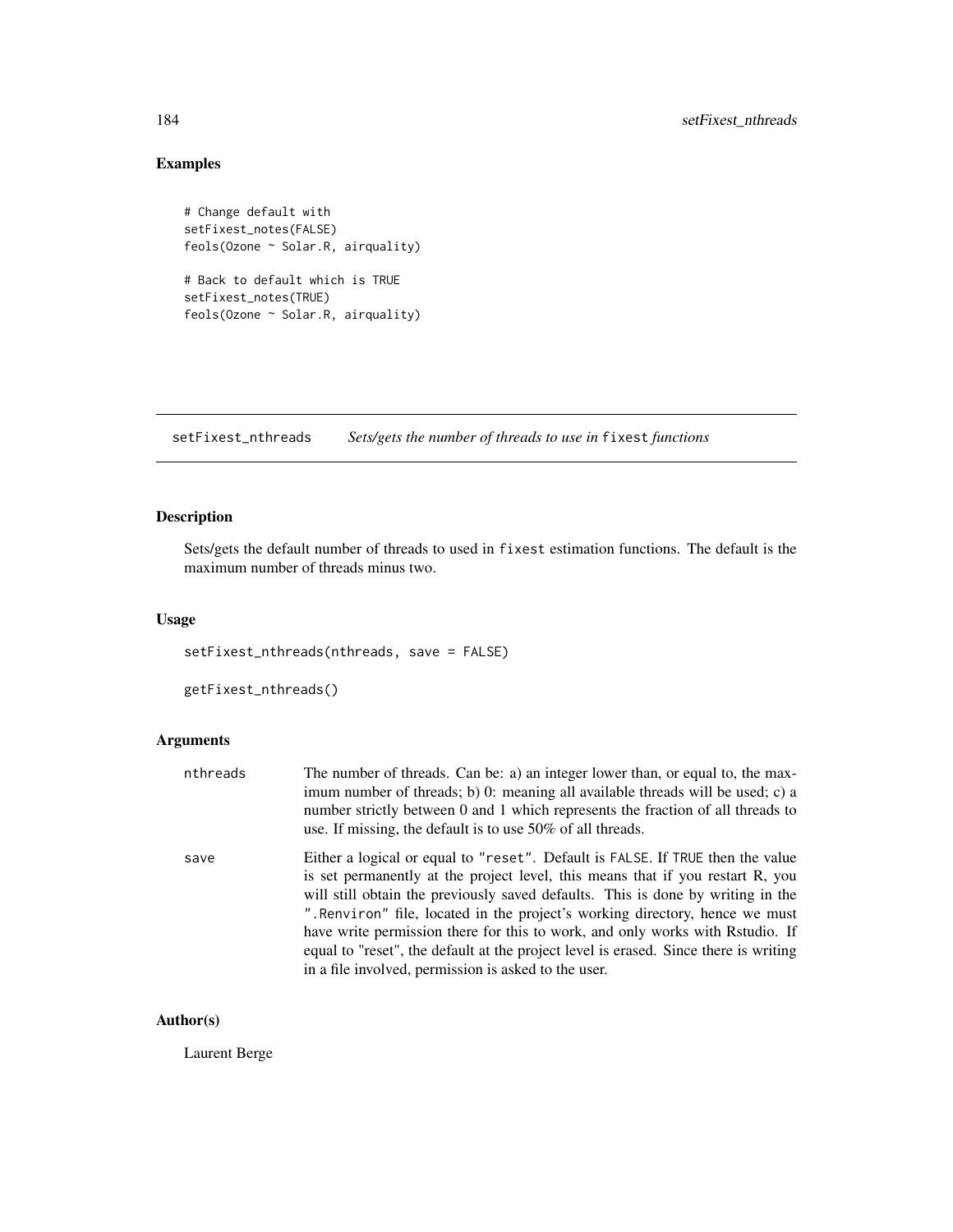## setFixest\_vcov 185

## Examples

```
# Gets the current number of threads
getFixest_nthreads()
# To set multi-threading off:
setFixest_nthreads(1)
# To set it back to default:
setFixest_nthreads()
```
setFixest\_vcov *Sets the default type of standard errors to be used*

## Description

This functions defines or extracts the default type of standard-errors to computed in fixest [summary](#page-0-0), and [vcov](#page-0-0).

#### Usage

```
setFixest_vcov(
 no_FE = "iid",one_FE = "cluster",
 two_FE = "cluster",
 panel = "cluster",
 all = NULL,reset = FALSE
\mathcal{L}
```

```
getFixest_vcov()
```

| no_FE  | Character scalar equal to either: "iid" (default), or "hetero". The type of<br>standard-errors to use by default for estimations without fixed-effects.                                                                                                                      |
|--------|------------------------------------------------------------------------------------------------------------------------------------------------------------------------------------------------------------------------------------------------------------------------------|
| one_FE | Character scalar equal to either: "iid", "hetero", or "cluster" (default). The<br>type of standard-errors to use by default for estimations with <i>one</i> fixed-effect.                                                                                                    |
| two_FE | Character scalar equal to either: "iid", "hetero", "cluster" (default), or<br>"twoway". The type of standard-errors to use by default for estimations with<br>two or more fixed-effects.                                                                                     |
| panel  | Character scalar equal to either: "iid", "hetero", "cluster" (default), or<br>"driscoll_kraaay". The type of standard-errors to use by default for esti-<br>mations with the argument panel id set up. Note that panel has precedence<br>over the presence of fixed-effects. |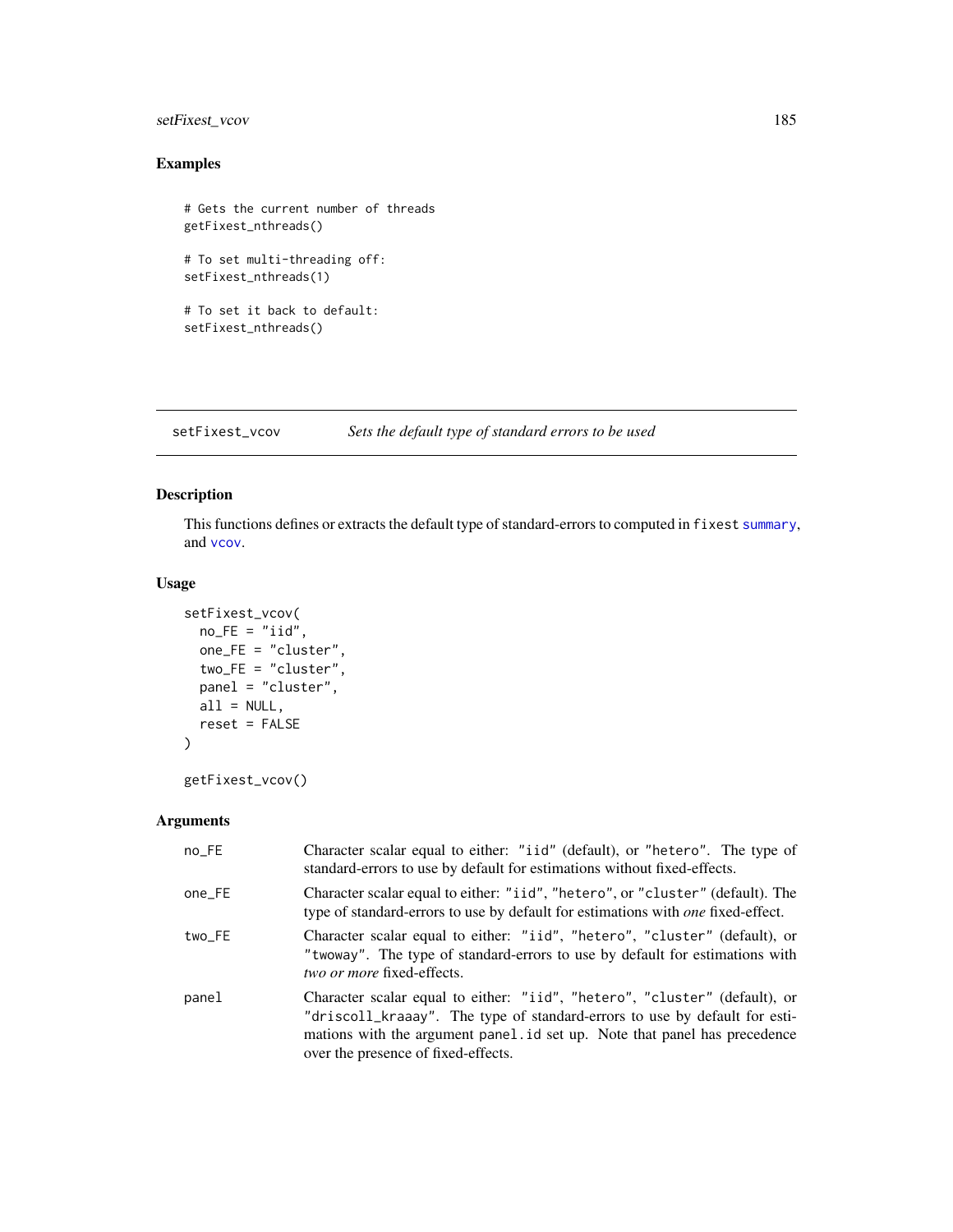186 sigma.fixest

| all   | Character scalar equal to either: "iid", or "hetero". By default is is NULL. If<br>provided, it sets all the SEs to that value. |
|-------|---------------------------------------------------------------------------------------------------------------------------------|
| reset | Logical, default is FALSE. Whether to reset to the default values.                                                              |

## Value

The function getFixest\_vcov() returns a list with three elements containing the default for estimations i) without, ii) with one, or iii) with two or more fixed-effects.

#### Examples

```
# By default:
# - no fixed-effect (FE): standard
# - one or more FEs: cluster
# - panel: cluster on panel id
data(base_did)
est\_no\_FE = feols(y \sim x1, base\_did)est\_one\_FE = feols(y \sim x1 \mid id, base\_did)est\_two\_FE = feols(y \sim x1 \mid id + period, base\_did)est_panel = feols(y \sim x1 | id + period, base_did, panel.id = \simid + period)
etable(est_no_FE, est_one_FE, est_two_FE)
# Changing the default standard-errors
setFixest_vcov(no_FE = "hetero", one_FE = "iid",
               two_FE = "twoway", panel = "drisc")
etable(est_no_FE, est_one_FE, est_two_FE, est_panel)
# Resetting the defaults
setFixest_vcov(reset = TRUE)
```
sigma.fixest *Residual standard deviation of* fixest *estimations*

## Description

Extract the estimated standard deviation of the errors from fixest estimations.

#### Usage

```
## S3 method for class 'fixest'
sigma(object, ...)
```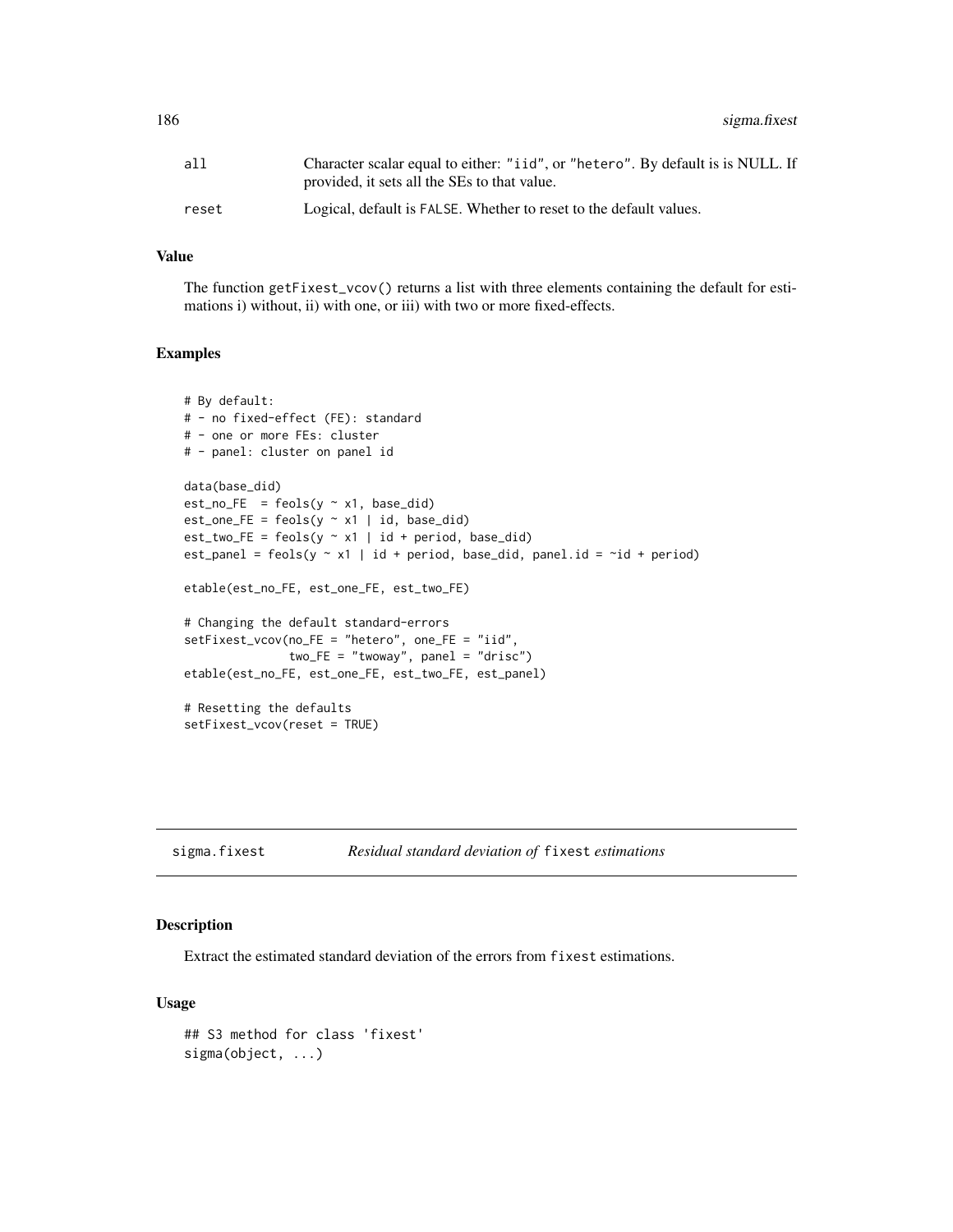## Arguments

| object                  | A fixest object.    |
|-------------------------|---------------------|
| $\cdot$ $\cdot$ $\cdot$ | Not currently used. |

## Value

Returns a numeric scalar.

## See Also

[feols](#page-112-0), [fepois](#page-79-0), [feglm](#page-79-1), [fenegbin](#page-91-0), [feNmlm](#page-101-0).

## Examples

```
est = feols(Petal.Length ~ Petal.Width, iris)
sigma(est)
```
## <span id="page-186-0"></span>ssc *Governs the small sample correction in* fixest *VCOVs*

## Description

Provides how the small sample correction should be calculated in [vcov.fixest](#page-214-0)/[summary.fixest](#page-197-0).

## Usage

```
ssc(
  adj = TRUE,fixef.K = "nested",
 cluster.adj = TRUE,
 cluster.df = "min",
 t.df = "min",
 fixef.force_exact = FALSE
)
dof(
  adj = TRUE,fixef.K = "nested",
 cluster.adj = TRUE,
 cluster.df = "min",
 t.df = "min",
  fixef.force_exact = FALSE
)
```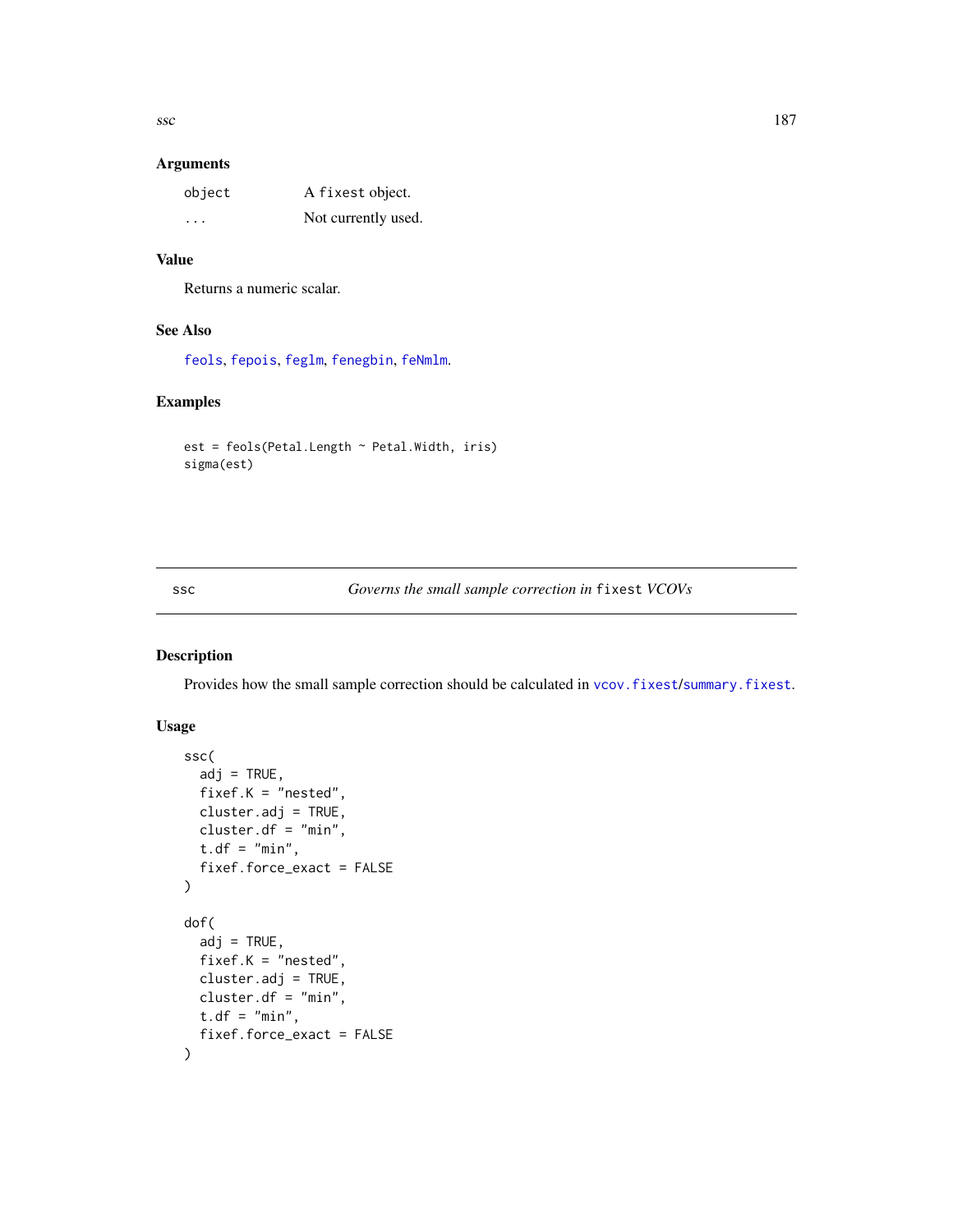```
setFixest_ssc(ssc.type = ssc())
```
getFixest\_ssc()

# Arguments

| adj               | Logical scalar, defaults to TRUE. Whether to apply a small sample adjustment of<br>the form $(n - 1)$ / $(n - K)$ , with K the number of estimated parameters. If FALSE,<br>then no adjustment is made.                                                                                                                                                                                                                                                                                                                                                                                                                          |  |
|-------------------|----------------------------------------------------------------------------------------------------------------------------------------------------------------------------------------------------------------------------------------------------------------------------------------------------------------------------------------------------------------------------------------------------------------------------------------------------------------------------------------------------------------------------------------------------------------------------------------------------------------------------------|--|
| fixef.K           | Character scalar equal to "nested" (default), "none" or "full". In the small<br>sample adjustment, how to account for the fixed-effects parameters. If "none",<br>the fixed-effects parameters are discarded, meaning the number of parameters<br>$(K)$ is only equal to the number of variables. If "full", then the number of<br>parameters is equal to the number of variables plus the number of fixed-effects.<br>Finally, if "nested", then the number of parameters is equal to the number of<br>variables plus the number of fixed-effects that *are not* nested in the clusters<br>used to cluster the standard-errors. |  |
| cluster.adj       | Logical scalar, default is TRUE. How to make the small sample correction when<br>clustering the standard-errors? If TRUE a G/(G-1) correction is performed with<br>G the number of cluster values.                                                                                                                                                                                                                                                                                                                                                                                                                               |  |
| cluster.df        | Either "conventional" or "min" (default). Only relevant when the variance-<br>covariance matrix is two-way clustered (or higher). It governs how the small<br>sample adjustment for the clusters is to be performed. [Sorry for the jargon that<br>follows.] By default a unique adjustment is made, of the form G_min/(G_min-<br>1) with G_min the smallest G_i. If cluster.df="conventional" then the i-th<br>"sandwich" matrix is adjusted with $G_i/(G_i-1)$ with $G_i$ the number of unique<br>clusters.                                                                                                                    |  |
| t.df              | Either "conventional", "min" (default) or an integer scalar. Only relevant when<br>the variance-covariance matrix is clustered. It governs how the p-values should<br>be computed. By default, the degrees of freedom of the Student t distribution<br>is equal to the minimum size of the clusters with which the VCOV has been<br>clustered. If t.df="conventional", then the degrees of freedom of the Stu-<br>dent t distribution is equal to the number of observations minus the number of<br>estimated variables. You can also pass a number to manually specify the DoF of<br>the t-distribution.                        |  |
| fixef.force_exact |                                                                                                                                                                                                                                                                                                                                                                                                                                                                                                                                                                                                                                  |  |
|                   | Logical, default is FALSE. If there are 2 or more fixed-effects, these fixed-effects<br>they can be irregular, meaning they can provide the same information. If so,<br>the "real" number of parameters should be lower than the total number of fixed-<br>effects. If fixef.force_exact = TRUE, then fixef.fixest is first run to deter-<br>mine the exact number of parameters among the fixed-effects. Mostly, panels of<br>the type individual-firm require fixef.force_exact = TRUE (but it adds com-                                                                                                                       |  |

[ssc](#page-186-0).type An object of class ssc.type obtained with the function ssc.

putational costs).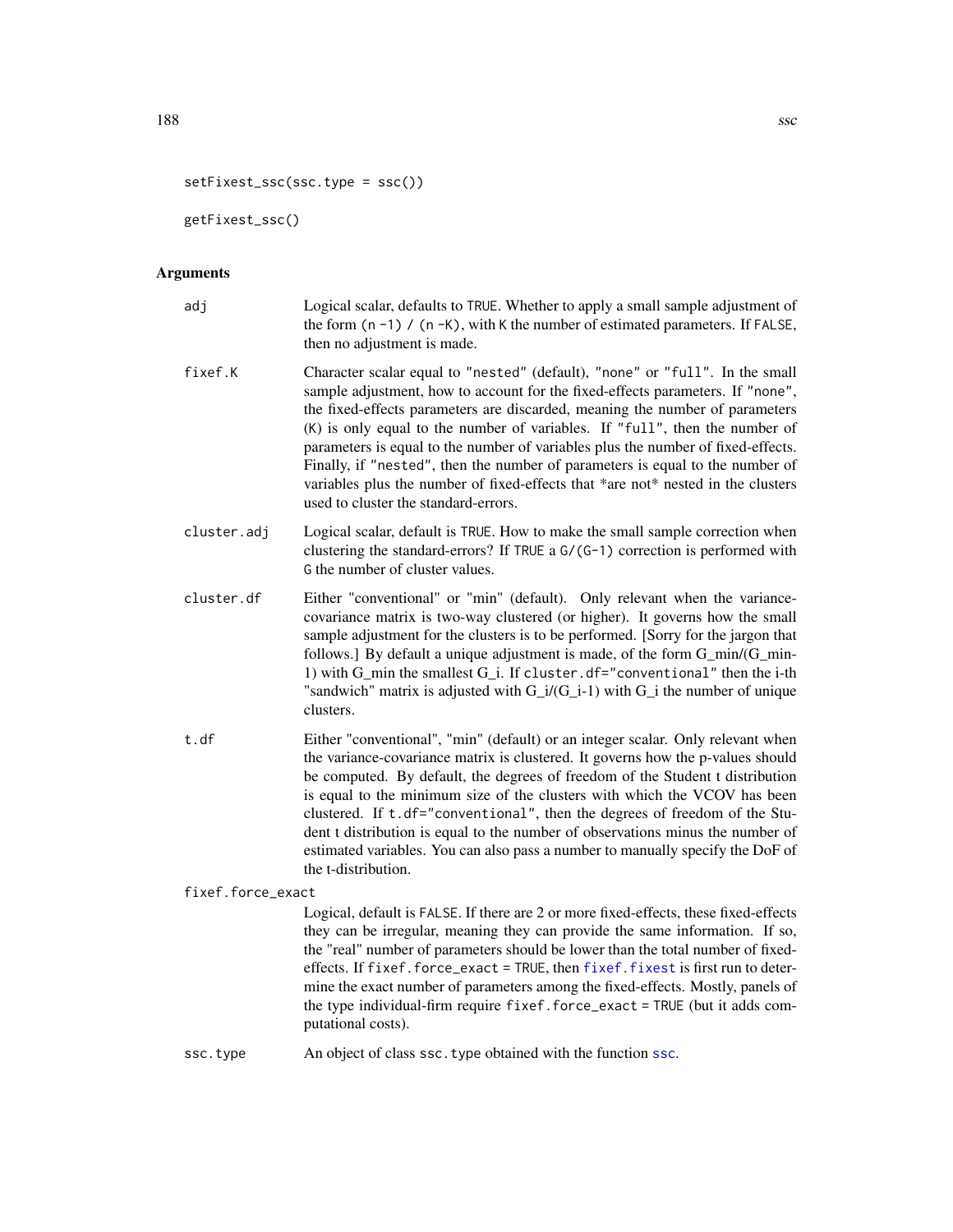## Details

The following vignette: [On standard-errors,](https://lrberge.github.io/fixest/articles/standard_errors.html) describes in details how the standard-errors are computed in fixest and how you can replicate standard-errors from other software.

## Value

It returns a ssc.type object.

#### Functions

• dof: This function is deprecated and will be removed at some point (in 6 months from August 2021). Exactly the same as ssc.

## Author(s)

Laurent Berge

#### See Also

[summary.fixest](#page-197-0), [vcov.fixest](#page-214-0)

## Examples

```
#
# Equivalence with lm/glm standard-errors
#
# LM
# In the absence of fixed-effects,
# by default, the standard-errors are computed in the same way
res = feols(Petal.Length ~ Petal.Width + Species, iris)
res_lm = lm(Petal.Length ~ Petal.Width + Species, iris)
vcov(res) / vcov(res_lm)
# GLM
# By default, there is no small sample adjustment in glm, as opposed to feglm.
# To get the same SEs, we need to use ssc(adj = FALSE)
res_pois = fepois(round(Petal.Length) \sim Petal.Width + Species, iris)
res_glm = glm(round(Petal.Length) ~ Petal.Width + Species, iris, family = poisson())
vcov(res_pois, ssc = ssc(adj = FALSE)) / vcov(res_glm)
# Same example with the Gamma
res_gamma = feglm(round(Petal.Length) ~ Petal.Width + Species, iris, family = Gamma())
res_glm_gamma = glm(round(Petal.Length) ~ Petal.Width + Species, iris, family = Gamma())
vcov(res_gamma, ssc = ssc(adj = FALSE)) / vcov(res_glm_gamma)
#
# Fixed-effects corrections
```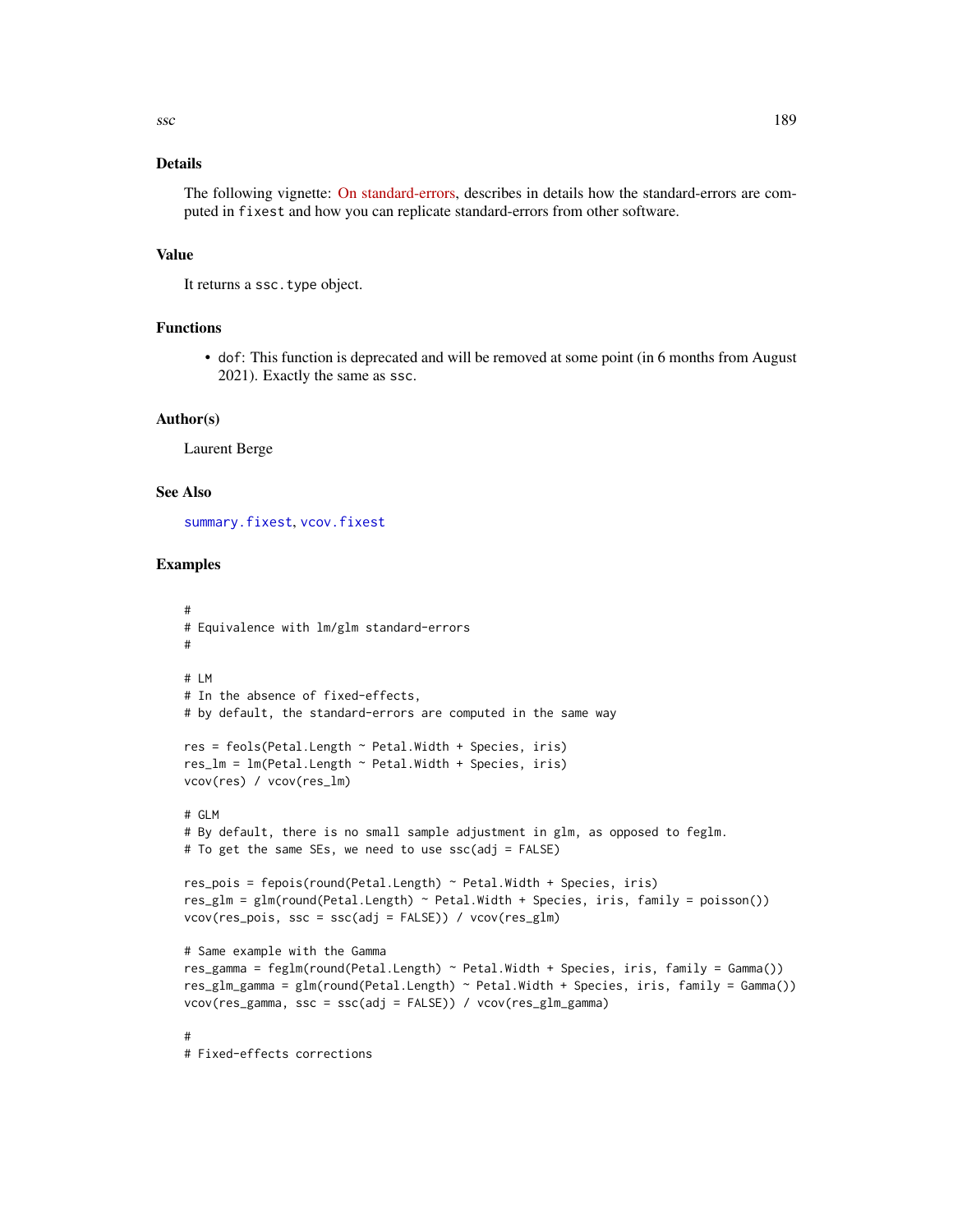```
#
# We create "irregular" FEs
base = data.frame(x = rnorm(10))base\ y = base\ x + rnorm(10)
base$fel = rep(1:3, c(4, 3, 3))base$fe2 = rep(1:5, each = 2)est = feols(y \sim x | fe1 + fe2, base)
# fe1: 3 FEs
# fe2: 5 FEs
#
# Clustered standard-errors: by fe1
#
# Default: fixef.K = "nested"
# => adjustment K = 1 + 5 (i.e. x + fe2)
summary(est)
attributes(vcov(est, attr = TRUE))[c("ssc", "dof.K")]
# fixef.K = FALSE
# => adjustment K = 1 (i.e. only x)
summary(est, ssc = ssc(fixef.K = "none"))
attr(vcov(est, ssc = ssc(fixef.K = "none"), attr = TRUE), "dof.K")# fixef.K = TRUE
# => adjustment K = 1 + 3 + 5 - 1 (i.e. x + fe1 + fe2 - 1 restriction)
summary(est, ssc = ssc(fixef.K = "full"))
attr(vcov(est, ssc = ssc(fixef.K = "full"), attr = TRUE), "dof.K")# fixef.K = TRUE & fixef.force_exact = TRUE
# => adjustment K = 1 + 3 + 5 - 2 (i.e. x + \text{fel} + \text{fe2} - 2 restrictions)
summary(est, ssc = ssc(fixef.K = "full", fixef.force_exact = TRUE))
attr(vcov(est, ssc = ssc(fixef.K = "full", fixef.force_exact = TRUE), attr = TRUE), "dof.K")
# There are two restrictions:
attr(fixef(est), "references")
#
# To permanently set the default ssc:
#
# eg no small sample adjustment:
setFixest_ssc(ssc(adj = FALSE))
# Factory default
setFixest_ssc()
```
190 ssc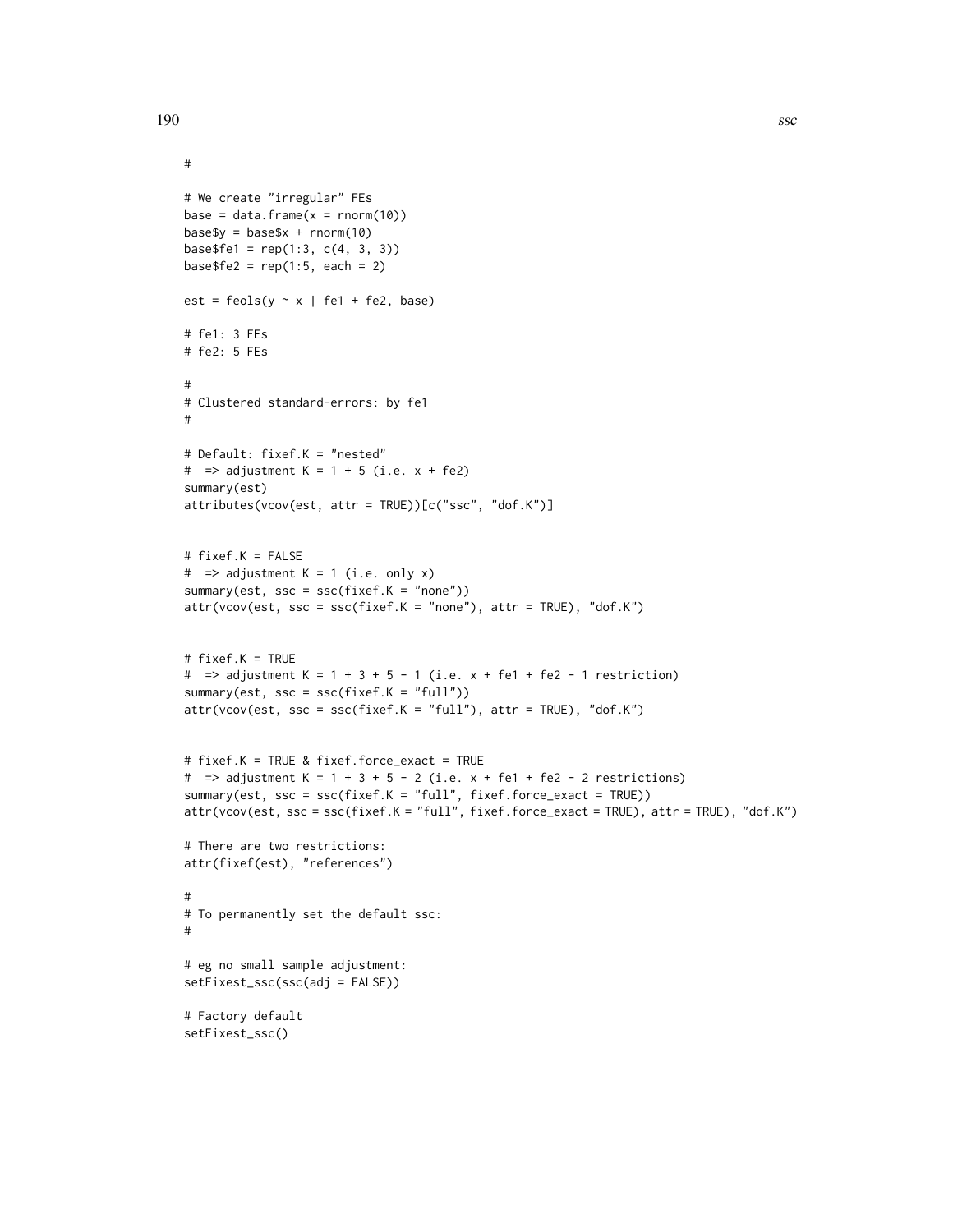#### Description

Functions to perform stepwise estimations.

## Usage

 $sw($ ... $)$  $csw(...)$ sw0(...) csw0(...)

## Arguments

... Represents formula variables to be added in a stepwise fashion to an estimation.

## Details

To include multiple independent variables, you need to use the stepwise functions. There are 4 stepwise functions: sw, sw0, csw, csw0. Let's explain that.

Assume you have the following formula: fml = y  $\sim x1 + s w(x^2, x^3)$ . The stepwise function sw will estimate the following two models:  $y \sim x1 + x2$  and  $y \sim x1 + x3$ . That is, each element in sw() is sequentially, and separately, added to the formula. Would have you used sw0 in lieu of sw, then the model y  $\sim$  x1 would also have been estimated. The  $\theta$  in the name implies that the model without any stepwise element will also be estimated.

Finally, the prefix c means cumulative: each stepwise element is added to the next. That is,  $fml = y$  $\sim$  x1 + csw(x2,x3) would lead to the following models y  $\sim$  x1 + x2 and y  $\sim$  x1 + x2 + x3. The 0 has the same meaning and would also lead to the model without the stepwise elements to be estimated: in other words, fml = y  $\sim$  x1 + csw0(x2,x3) leads to the following three models: y  $\sim$  x1, y  $\sim$  x1 +  $x2$  and  $y \sim x1 + x2 + x3$ .

## Examples

```
base = iris
names(base) = c("y", "x1", "x2", "x3", "species")# Regular stepwise
feols(y \sim sw(x1, x2, x3), base)
# Cumulative stepwise
feols(y \sim \text{csw}(x1, x2, x3), base)
```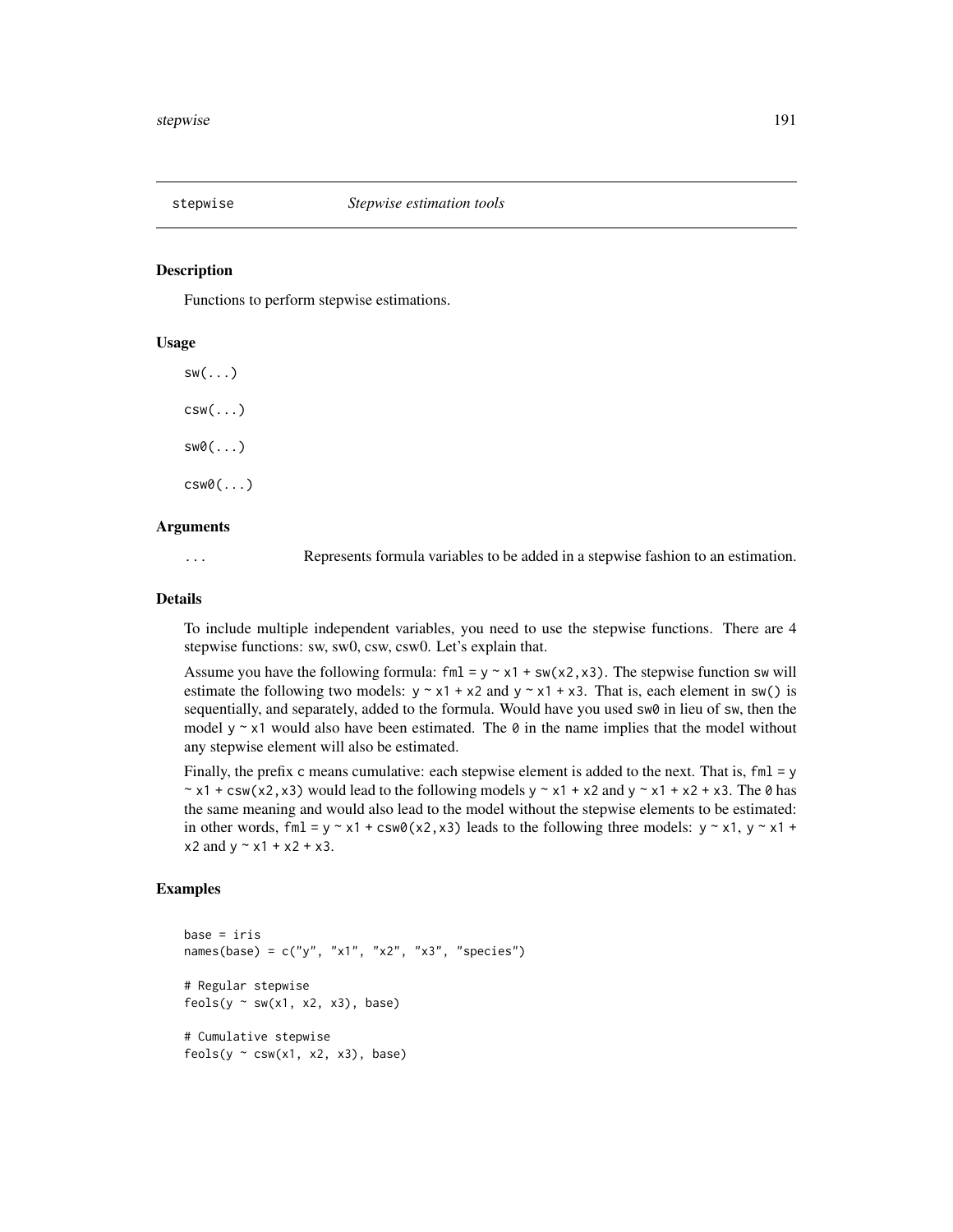192 style.df

```
# Using the 0
feols(y \sim x1 + x2 + sw0(x3), base)
```
style.df *Style of data.frames created by etable*

## Description

This function describes the style of data.frames created with the function [etable](#page-55-0).

## Usage

```
style.df(
  depvar.title = "Dependent Var.:",
  fixef.title = "Fixed-Effects:",
  fixef.line = "-",
  fixef.prefix = ",
  fixef.suffix = ",
  slopes.title = "Varying Slopes:",
  slopes.line = "-",
  slopes.format = "<sub>-</sub>var<sub>--</sub>(-slope<sup>"</sup>,
  stats.title = "_",
  stats.line = "_",
  yesNo = c("Yes", "No"),
  headers.sep = TRUE,
  signif.code = c(\text{***} = 0.001, \text{***} = 0.01, \text{**} = 0.05, . = 0.1),interaction.combine = " x ",
  i.equals = " = "default = FALSE\lambda
```

| depvar.title | Character scalar. Default is "Dependent Var.:". The row name of the depen-<br>dent variables.                                                                                           |  |
|--------------|-----------------------------------------------------------------------------------------------------------------------------------------------------------------------------------------|--|
| fixef.title  | Character scalar. Default is "Fixed-Effects:". The header preceding the<br>fixed-effects. If equal to the empty string, then this line is removed.                                      |  |
| fixef.line   | A single character. Default is "-". A character that will be used to create a line<br>of separation for the fixed-effects header. Used only if fixef. title is not the<br>empty string. |  |
| fixef.prefix | Character scalar. Default is "". A prefix to appear before each fixed-effect name.                                                                                                      |  |
| fixef.suffix | Character scalar. Default is "". A suffix to appear after each fixed-effect name.                                                                                                       |  |
| slopes.title | Character scalar. Default is "Varying Slopes:". The header preceding the<br>variables with varying slopes. If equal to the empty string, then this line is<br>removed.                  |  |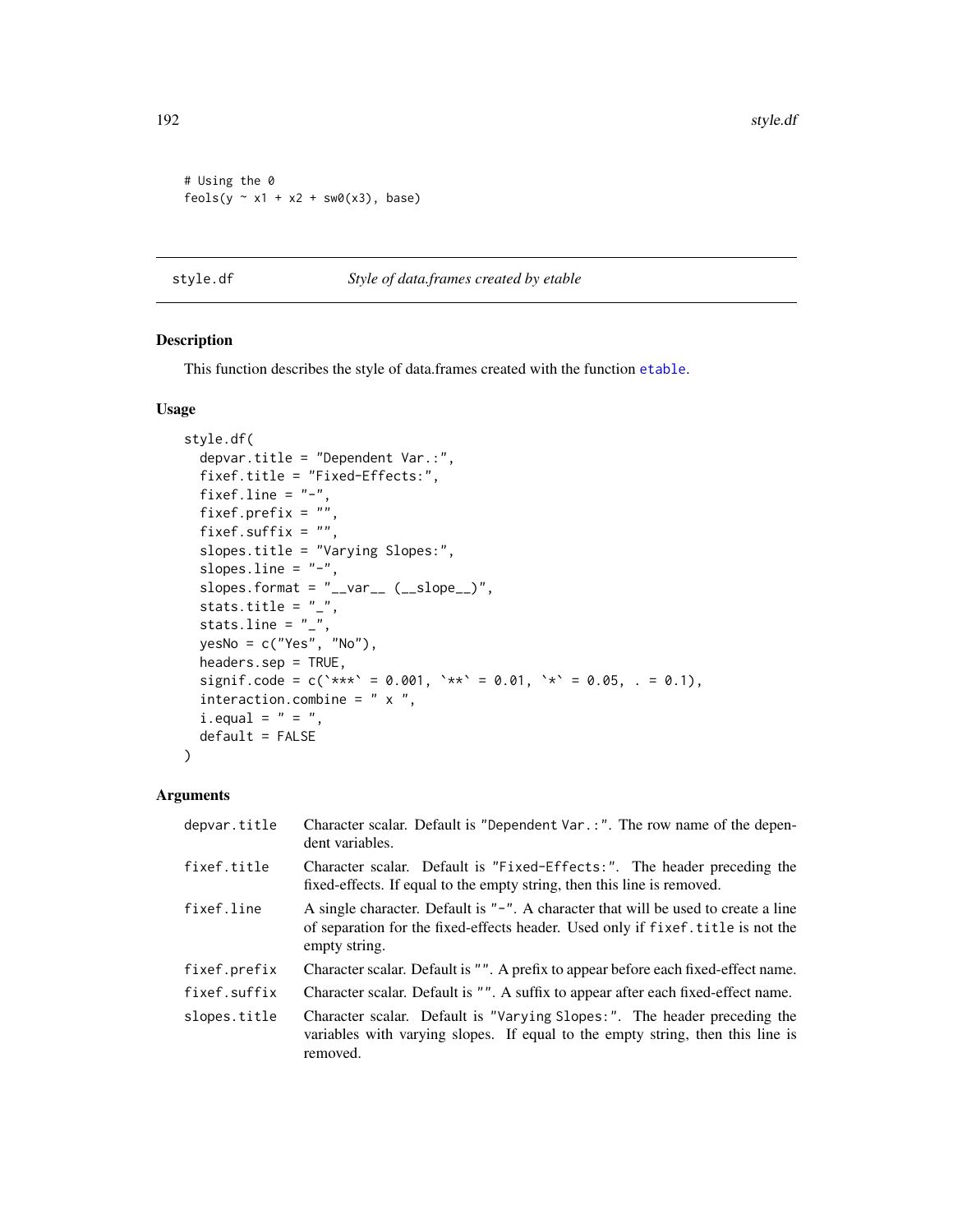| slopes.line         | Character scalar. Default is "-". A character that will be used to create a<br>line of separation for the variables with varying slopes header. Used only if<br>slopes. line is not the empty string.                                                                                                                                                                                          |  |
|---------------------|------------------------------------------------------------------------------------------------------------------------------------------------------------------------------------------------------------------------------------------------------------------------------------------------------------------------------------------------------------------------------------------------|--|
| slopes.format       | Character scalar. Default is "__var__ (__slope__)". The format of the name<br>of the varying slopes. The values __var__ and __slope__ are special charac-<br>ters that will be replaced by the value of the variable name and slope name,<br>respectively.                                                                                                                                     |  |
| stats.title         | Character scalar. Default is "_". The header preceding the statistics section. If<br>equal to the empty string, then this line is removed. If equal to single character<br>(like in the default), then this character will be expanded to take the full column<br>width.                                                                                                                       |  |
| stats.line          | Character scalar. Default is "_". A character that will be used to create a line of<br>separation for the statistics header. Used only if stats. title is not the empty<br>string.                                                                                                                                                                                                             |  |
| yesNo               | Character vector of length 1 or 2. Default is c("Yes", "No"). Used to inform<br>on the presence or absence of fixed-effects in the estimation. If of length 1, then<br>automatically the second value is considered as the empty string.                                                                                                                                                       |  |
| headers.sep         | Logical, default is TRUE. Whether to add a line of separation between the headers<br>and the coefficients.                                                                                                                                                                                                                                                                                     |  |
| signif.code         | Named numeric vector, used to provide the significance codes with respect to the<br>p-value of the coefficients. Default is $c("***" = 0.001, "**" = 0.01, "*" = 0.05, "." = 0.10)$ .<br>To suppress the significance codes, use signif.code=NA or signif.code=NULL.<br>Can also be equal to "letters", then the default becomes $c("a" = 0.01, "b" = 0.05, "c" = 0.10)$ .                     |  |
| interaction.combine |                                                                                                                                                                                                                                                                                                                                                                                                |  |
|                     | Character scalar, defaults to "x". When the estimation contains interactions,<br>then the variables names (after aliasing) are combined with this argument. For<br>example: if dict = $c(x1="Wind", x2="Rain")$ and you have the following in-<br>teraction $x1: x2$ , then it will be renamed (by default) Wind $x$ Rain – using interaction. combine<br>$=$ " $*$ " would lead to Wind*Rain. |  |
| i.equal             | Character scalar, defaults to $" = "$ . Only affects factor variables created with the<br>function i, tells how the variable should be linked to its value. For example<br>if you have the Species factor from the iris data set, by default the display of<br>the variable is Species = Setosa, etc. If i.equal = $"$ : " the display becomes<br>Species: Setosa.                             |  |
| default             | Logical, default is FALSE. If TRUE, all the values not provided by the user are set<br>to their default.                                                                                                                                                                                                                                                                                       |  |

## Details

@inheritParams etable

The title elements (depvar.title, fixef.title, slopes.title and stats.title) will be the row names of the returned data.frame. Therefore keep in mind that any two of them should not be identical (since identical row names are forbidden in data.frames).

## Value

It returns an object of class fixest\_style\_df.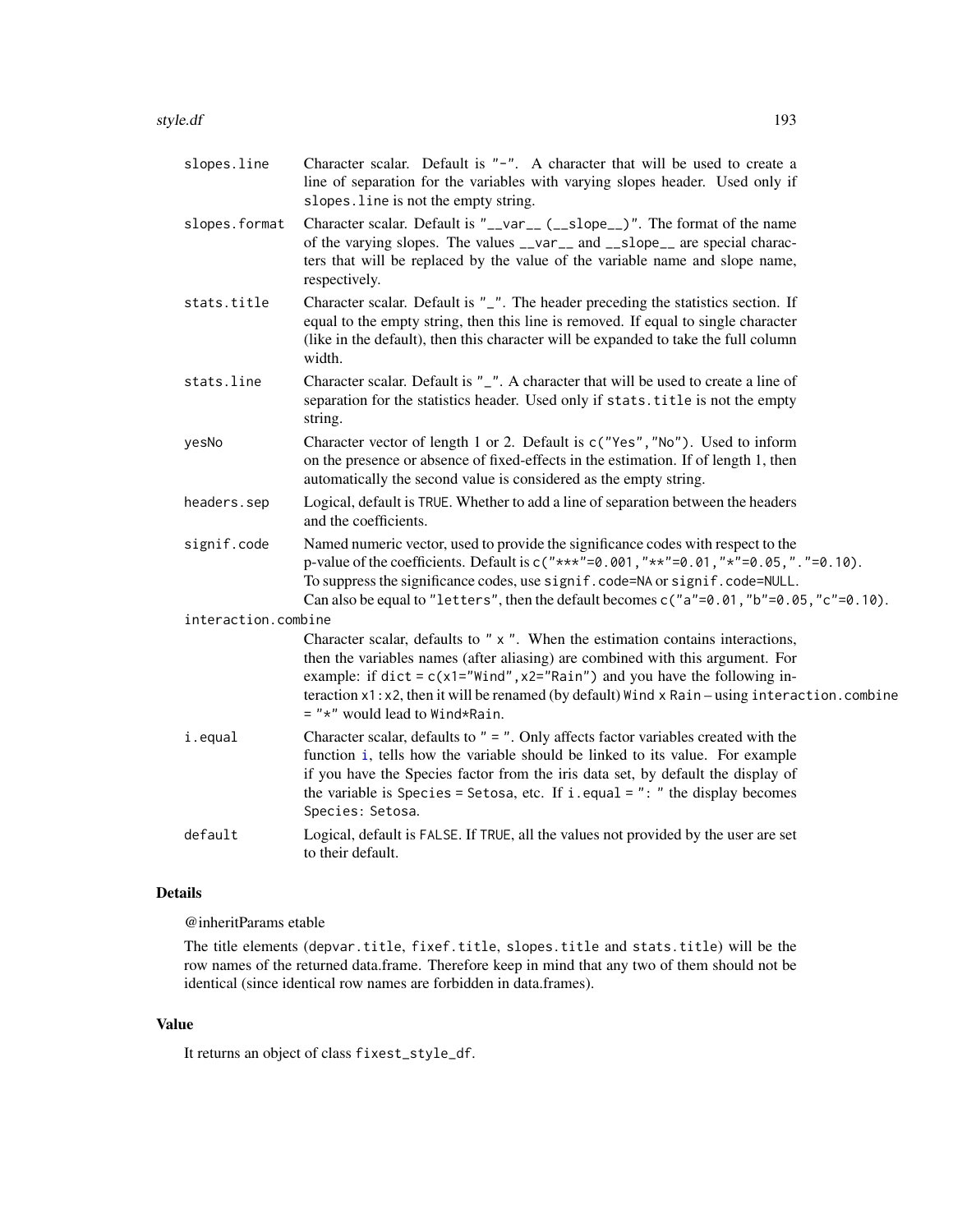## Examples

```
# Multiple estimations => see details in feols
aq = airquality
est = feols(c(Ozone, Solar.R) ~
               Wind + csw(Temp, Temp^2, Temp^3) | Month + Day,
            data = aq# Default result
etable(est)
# Playing a bit with the styles
etable(est, style.df = style.df(fixef.title = "", fixef.suffix = " FE",
                                 stats.line = " ", yesNo = "yes"))
```
style.tex *Style definitions for Latex tables*

## Description

This function describes the style of Latex tables to be exported with the function [etable](#page-55-0).

#### Usage

```
style.tex(
  main = "base",
  depvar.title,
 model.title,
  model.format,
  line.top,
  line.bottom,
  var.title,
  fixef.title,
  fixef.prefix,
  fixef.suffix,
  fixef.where,
  slopes.title,
  slopes.format,
  fixef_sizes.prefix,
  fixef_sizes.suffix,
  stats.title,
  notes.intro,
  notes.tpt.intro,
  tablefoot,
  tablefoot.value,
```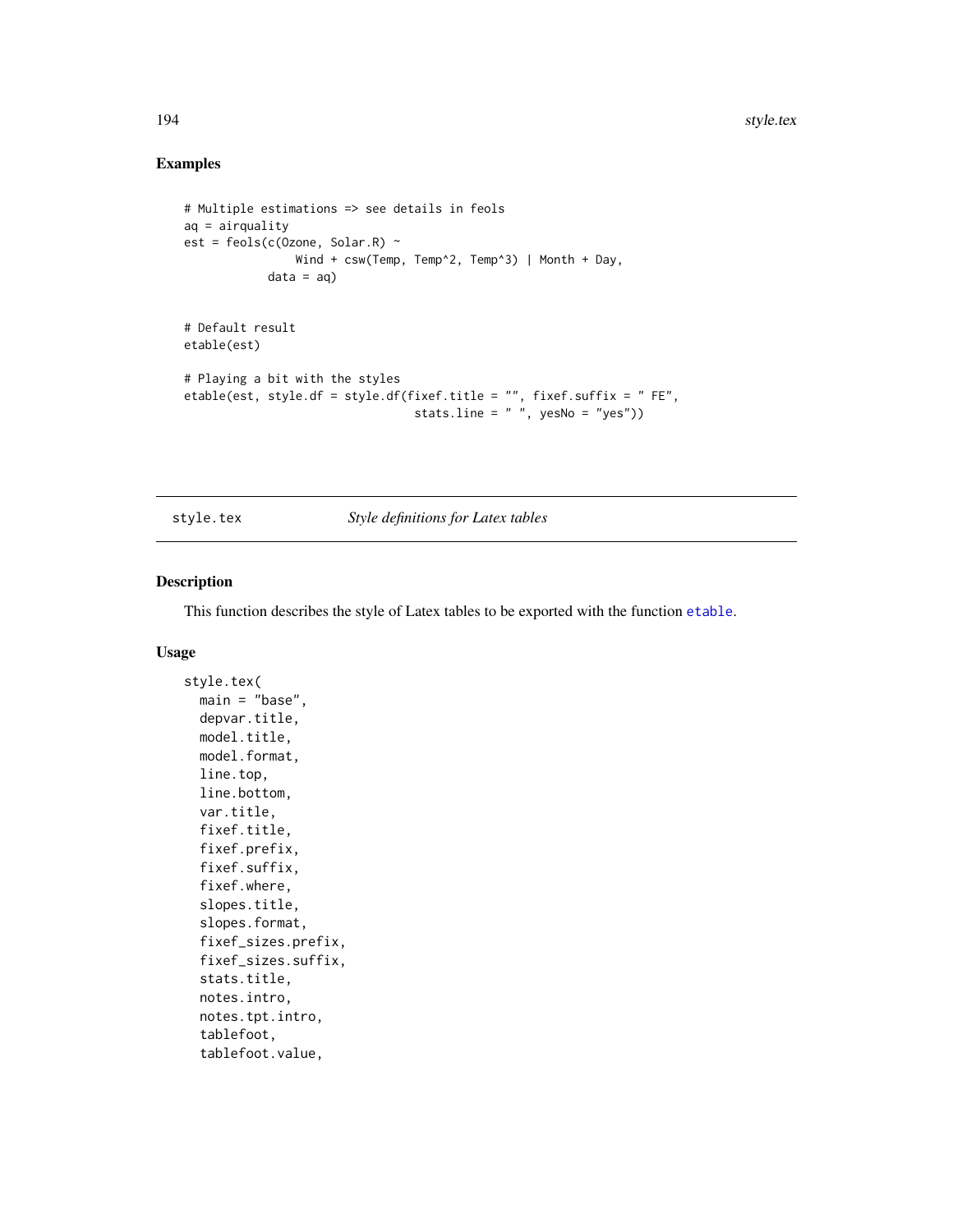#### style.tex 195

```
yesNo,
  tabular = "normal",
 depvar.style,
 no_border,
  caption.after,
  rules_width,
  signif.code,
  tpt,
  arraystretch,
 adjustbox = NULL,
 fontsize,
 interaction.combine = " $\\times$ ",
 i. equal = " = "
\mathcal{L}
```

| main         | Either "base", "aer" or "qje". Defines the basic style to start from. The styles<br>"aer" and "qje" are almost identical and only differ on the top/bottom lines.                                                                                                                                                                                                                                                                                                                   |
|--------------|-------------------------------------------------------------------------------------------------------------------------------------------------------------------------------------------------------------------------------------------------------------------------------------------------------------------------------------------------------------------------------------------------------------------------------------------------------------------------------------|
| depvar.title | A character scalar. The title of the line of the dependent variables (defaults to<br>"Dependent variable(s):" if main = "base" (the 's' appears only if just one<br>variable) and to $"$ if main = "aer").                                                                                                                                                                                                                                                                          |
| model.title  | A character scalar. The title of the line of the models (defaults to "Model:" if<br>main = "base" and to "" if main = "aer").                                                                                                                                                                                                                                                                                                                                                       |
| model.format | A character scalar. The value to appear on top of each column. It defaults to<br>"(1)". Note that 1, i, I, a and A are special characters: if found, their values<br>will be automatically incremented across columns.                                                                                                                                                                                                                                                              |
| line.top     | A character scalar equal to "simple", "double", or anything else. The line at<br>the top of the table (defaults to "double" if main = "base" and to "simple"<br>if main = "aer"). "simple" is equivalent to "\toprule", and "double" to<br>"\tabularnewline\midrule\midrule".                                                                                                                                                                                                       |
| line.bottom  | A character scalar equal to "simple", "double", or anything else. The line at<br>the bottom of the table (defaults to "double" if main = "base" and to "simple"<br>if main = "aer"). "simple" is equivalent to "\bottomrule", and "double" to<br>"\midrule\midrule & \tabularnewline".                                                                                                                                                                                              |
| var.title    | A character scalar. The title line appearing before the variables (defaults to<br>"\midrule \emph{Variables}" if main = "base" and to "\midrule" if main<br>$=$ "aer"). Note that the behavior of var. title $=$ " " (a space) is different from<br>var. title = $"$ " (the empty string): in the first case you will get an empty row,<br>while in the second case you get no empty row. To get a line without an empty<br>row, use "\midrule" (and not "\midrule "!-the space!).  |
| fixef.title  | A character scalar. The title line appearing before the fixed-effects (defaults<br>to "\midrule \emph{Fixed-effects}" if main = "base" and to " " if main =<br>"aer"). Note that the behavior of fixef.title = $"$ " (a space) is different from<br>fixef.title = $"$ " (the empty string): in the first case you will get an empty<br>row, while in the second case you get no empty row. To get a line without an<br>empty row, use "\midrule" (and not "\midrule "!-the space!). |
|              |                                                                                                                                                                                                                                                                                                                                                                                                                                                                                     |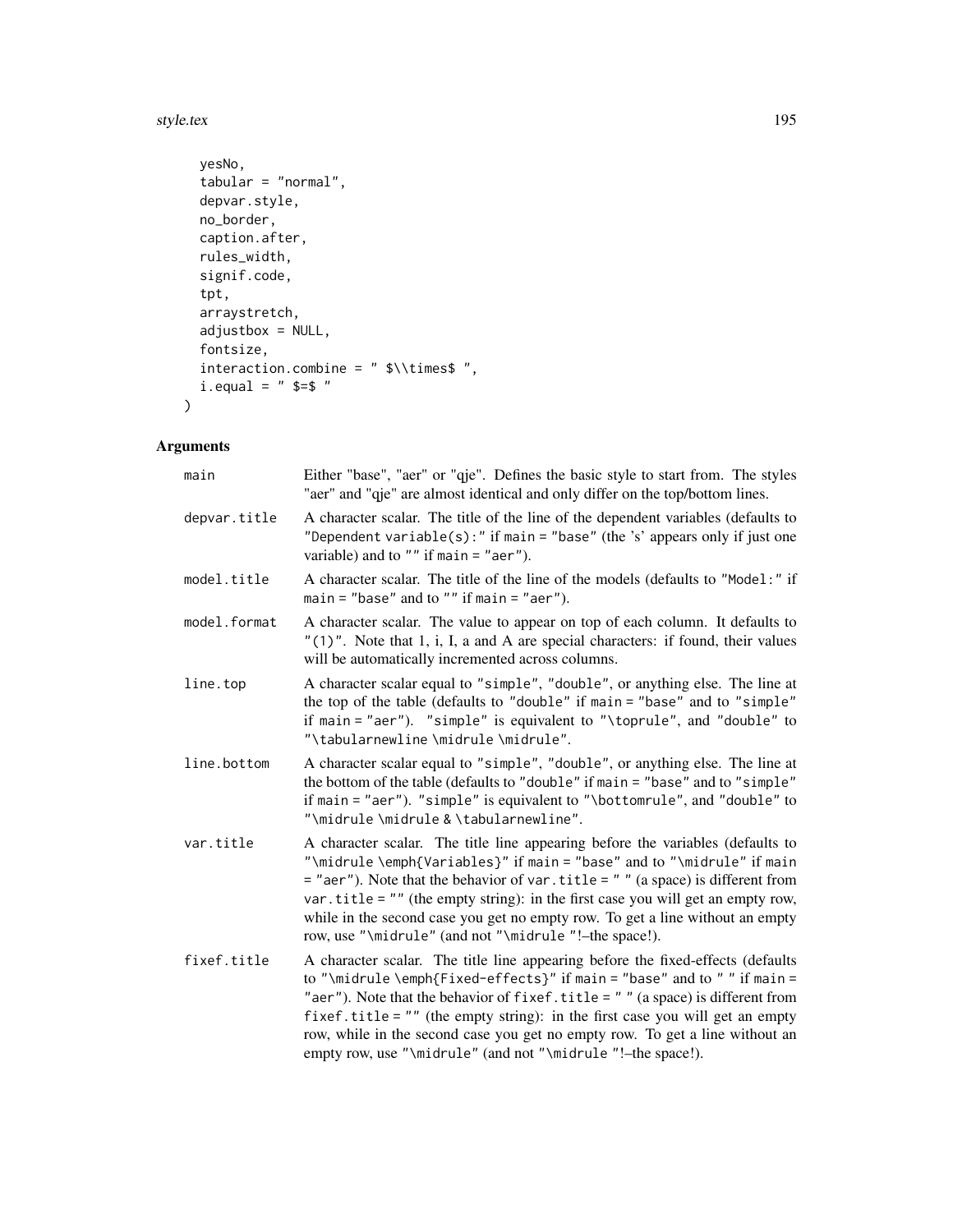- fixef.prefix A prefix to add to the fixed-effects names. Defaults to "" (i.e. no prefix).
- fixef.suffix A suffix to add to the fixed-effects names. Defaults to "" if main = "base") and to "fixed-effects" if main = "aer").
- fixef.where Either "var" or "stats". Where to place the fixed-effects lines? Defaults to "var", i.e. just after the variables, if main = "base") and to "stats", i.e. just after the statistics, if main = "aer").
- slopes.title A character scalar. The title line appearing before the variables with varying slopes (defaults to "\midrule \emph{Varying Slopes}" if main = "base" and to "" if main = "aer"). Note that the behavior of slopes.title = "" (a space) is different from slopes.title = "" (the empty string): in the first case you will get an empty row, while in the second case you get no empty row. To get a line without an empty row, use "\midrule" (and not "\midrule "!–the space!).
- slopes.format Character scalar representing the format of the slope variable name. There are two special characters: "\_\_var\_\_" and "\_\_slope\_\_", placeholers for the variable and slope names. Defaults to " $\text{\_varrho}$ -var $\text{\_}$  ( $\text{\_}sl_$ slope $\text{\_}$ )" if main = "base") and to "\_\_var\_\_ \$\times \$ \_\_slope\_\_" if main = "aer").
- fixef\_sizes.prefix

A prefix to add to the fixed-effects names. Defaults to "# ".

fixef\_sizes.suffix

A suffix to add to the fixed-effects names. Defaults to "" (i.e. no suffix).

- stats.title A character scalar. The title line appearing before the statistics (defaults to "\midrule \emph{Fit statistics}" if main = "base" and to "" if main = "aer"). Note that the behavior of stats.title =  $"$  " (a space) is different from stats.title = "" (the empty string): in the first case you will get an empty row, while in the second case you get no empty row. To get a line without an empty row, use "\midrule" (and not "\midrule "!–the space!).
- notes.intro A character scalar. Some tex code appearing just before the notes, defaults to "\par \raggedright \n".
- notes.tpt.intro

Character scalar. Only used if tpt = TRUE, it is some tex code that is passed before any threeparttable item (can be used for, typically, the font size). Default is the empty string.

tablefoot A logical scalar. Whether or not to display a footer within the table. Defaults to TRUE if main = "aer") and FALSE if main = "aer").

tablefoot.value

A character scalar. The notes to be displayed in the footer. Defaults to "default" if main = "base", which leads to custom footers informing on the type of standarderror and significance codes, depending on the estimations.

- yesNo A character vector of length 1 or 2. Defaults to "Yes" if main = "base" and to "\$\checkmark\$" if main = "aer" (from package amssymb). This is the message displayed when a given fixed-effect is (or is not) included in a regression. If yesNo is of length 1, then the second element is the empty string.
- tabular (Tex only.) Character scalar equal to "normal" (default), "\*" or "X". Represents the type of tabular environment to use: either tabular, tabular\* or tabularx.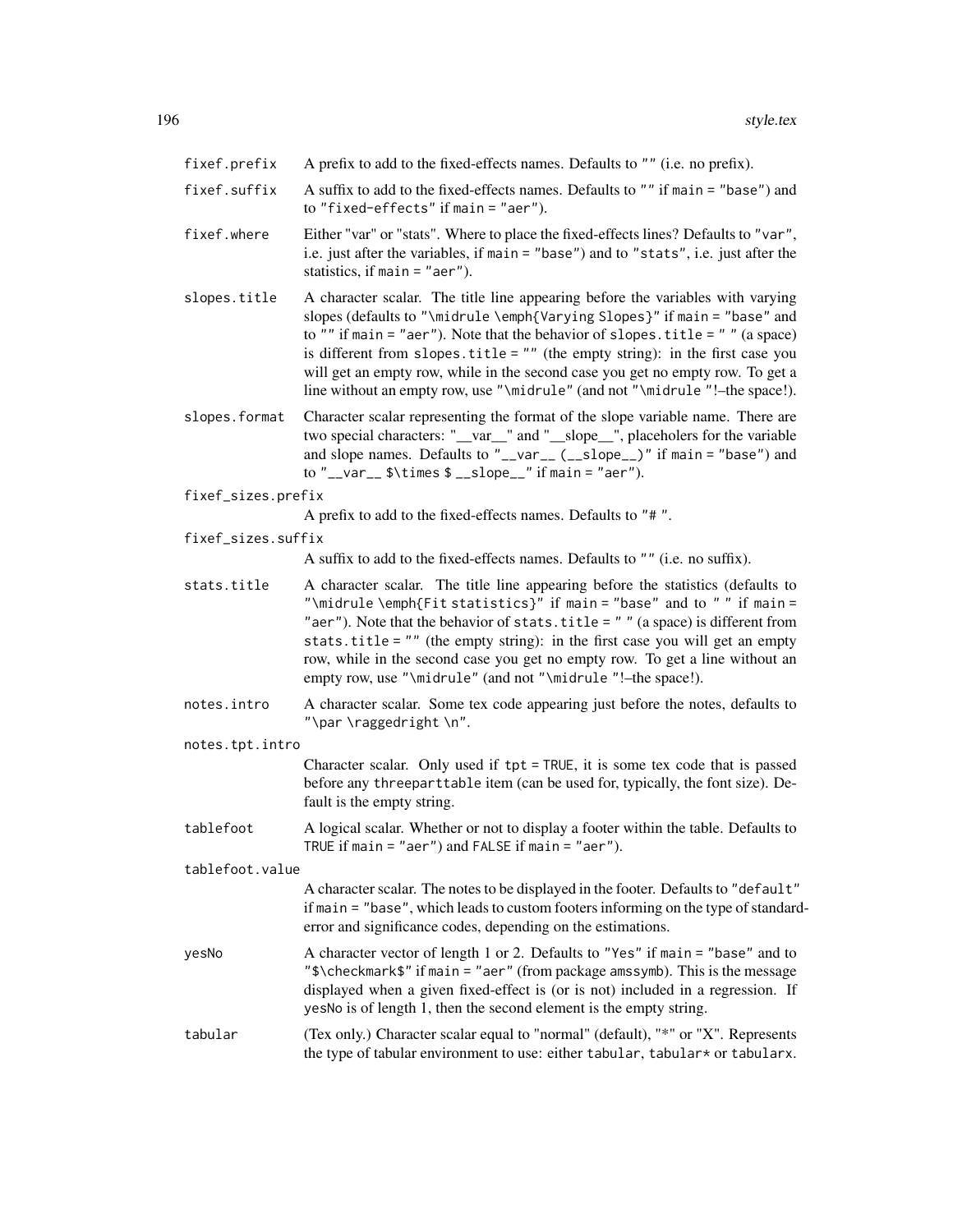| depvar.style        | Character scalar equal to either "" (default), "*" (italic), "**" (bold), "***"<br>(italic-bold). How the name of the dependent variable should be displayed.                                                                                                                                                                                                                                                                                                                                 |
|---------------------|-----------------------------------------------------------------------------------------------------------------------------------------------------------------------------------------------------------------------------------------------------------------------------------------------------------------------------------------------------------------------------------------------------------------------------------------------------------------------------------------------|
| no_border           | Logical, default is FALSE. Whether to remove any side border to the table (typi-<br>cally adds $@$ { } to the sides of the tabular).                                                                                                                                                                                                                                                                                                                                                          |
| caption.after       | Character scalar. Tex code that will be placed right after the caption. Defaults<br>to "" for main = "base" and "\medskip" for main = "aer".                                                                                                                                                                                                                                                                                                                                                  |
| rules_width         | Character vector of length 1 or 2. This vector gives the width of the booktabs<br>rules: the first element the heavy-width, the second element the light-width. NA<br>values mean no modification. If of length 1, only the heavy rules are modified.<br>The width are in Latex units (ex: "0.1 em", etc).                                                                                                                                                                                    |
| signif.code         | Named numeric vector, used to provide the significance codes with respect to the<br>p-value of the coefficients. Default is $c("***" = 0.01, "**" = 0.05, "*" = 0.10)$ .<br>To suppress the significance codes, use signif.code=NA or signif.code=NULL.<br>Can also be equal to "letters", then the default becomes $c("a" = 0.01, "b" = 0.05, "c" = 0.10)$ .                                                                                                                                 |
| tpt                 | (Tex only.) Logical scalar, default is FALSE. Whether to use the threeparttable<br>environment. If so, the notes will be integrated into the tablenotes environ-<br>ment.                                                                                                                                                                                                                                                                                                                     |
| arraystretch        | (Tex only.) A numeric scalar, default is NULL. If provided, the command \renewcommand*{\arraystretc<br>is inserted, replacing x by the value of arraystretch. The changes are specific<br>to the current table and do not affect the rest of the document.                                                                                                                                                                                                                                    |
| adjustbox           | (Tex only.) A logical, numeric or character scalar, default is NULL. If not NULL,<br>the table is inserted within the adjustbox environment. By default the options<br>are width = 1\textwidth, center (if TRUE). A numeric value changes the value<br>before \textwidth. You can also add a character of the form "x tw" or "x th"<br>with x a number and where tw (th) stands for text-width (text-height). Finally<br>any other character value is passed verbatim as an adjustbox option. |
| fontsize            | (Tex only.) A character scalar, default is NULL. Can be equal to tiny, scriptsize,<br>footnotesize, small, normalsize, large, or Large. The change affect the ta-<br>ble only (and not the rest of the document).                                                                                                                                                                                                                                                                             |
| interaction.combine |                                                                                                                                                                                                                                                                                                                                                                                                                                                                                               |
|                     | Character scalar, defaults to "\$\times\$". When the estimation contains in-<br>teractions, then the variables names (after aliasing) are combined with this ar-<br>gument. For example: if $dict = c(x1="Wind", x2="Rain")$ and you have the<br>following interaction $x1 : x2$ , then it will be renamed (by default) Wind $\{\times\}$<br>Rain – using interaction.combine = $"*"$ would lead to Wind*Rain.                                                                                |
| i.equal             | Character scalar, defaults to " \$=\$ ". Only affects factor variables created with<br>the function i, tells how the variable should be linked to its value. For example<br>if you have the Species factor from the iris data set, by default the display of the<br>variable is Species $\frac{2}{3}$ Setosa, etc. If i.equal = ": " the display becomes<br>Species: Setosa.                                                                                                                  |

# Details

The \checkmark command, used in the "aer" style (in argument yesNo), is in the amssymb package.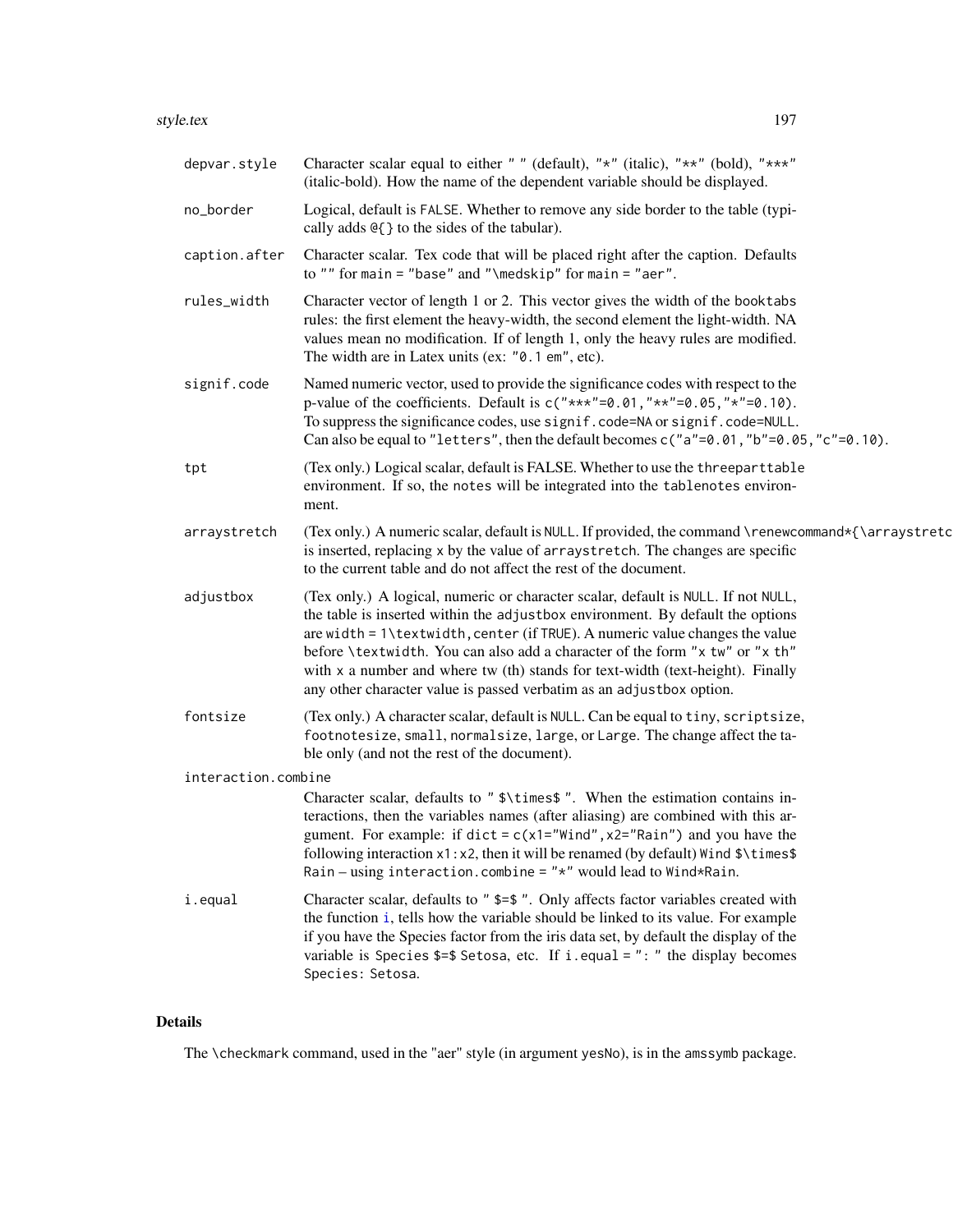The commands \toprule, \midrule and \bottomrule are in the booktabs package. You can set the width of the top/bottom rules with \setlength\heavyrulewidth $\{wd\}$ , and of the midrule with \setlength\lightrulewidth{wd}.

Note that all titles (depvar.title, depvar.title, etc) are not escaped, so they must be valid Latex expressions.

## Value

Returns a list containing the style parameters.

#### See Also

[etable](#page-55-0)

#### Examples

```
# Multiple estimations => see details in feols
aq = airquality
est = feols(c(Ozone, Solar.R) ~
                Wind + csw(Temp, Temp^2, Temp^3) | Month + Day,
            data = aq# Playing a bit with the styles
etable(est, tex = TRUE)
etable(est, tex = TRUE, style.tex = style.tex("aer"))
etable(est, tex = TRUE, style.tex = style.tex("aer",
                                      var.title = "\\emph{Expl. Vars.}",
                                      model.format = "[i]'',
                                      yesNo = "x",tabular = "*")
```
<span id="page-197-0"></span>

| summary.fixest |         | Summary of a fixest object. Computes different types of standard |
|----------------|---------|------------------------------------------------------------------|
|                | errors. |                                                                  |

## Description

This function is similar to print.fixest. It provides the table of coefficients along with other information on the fit of the estimation. It can compute different types of standard errors. The new variance covariance matrix is an object returned.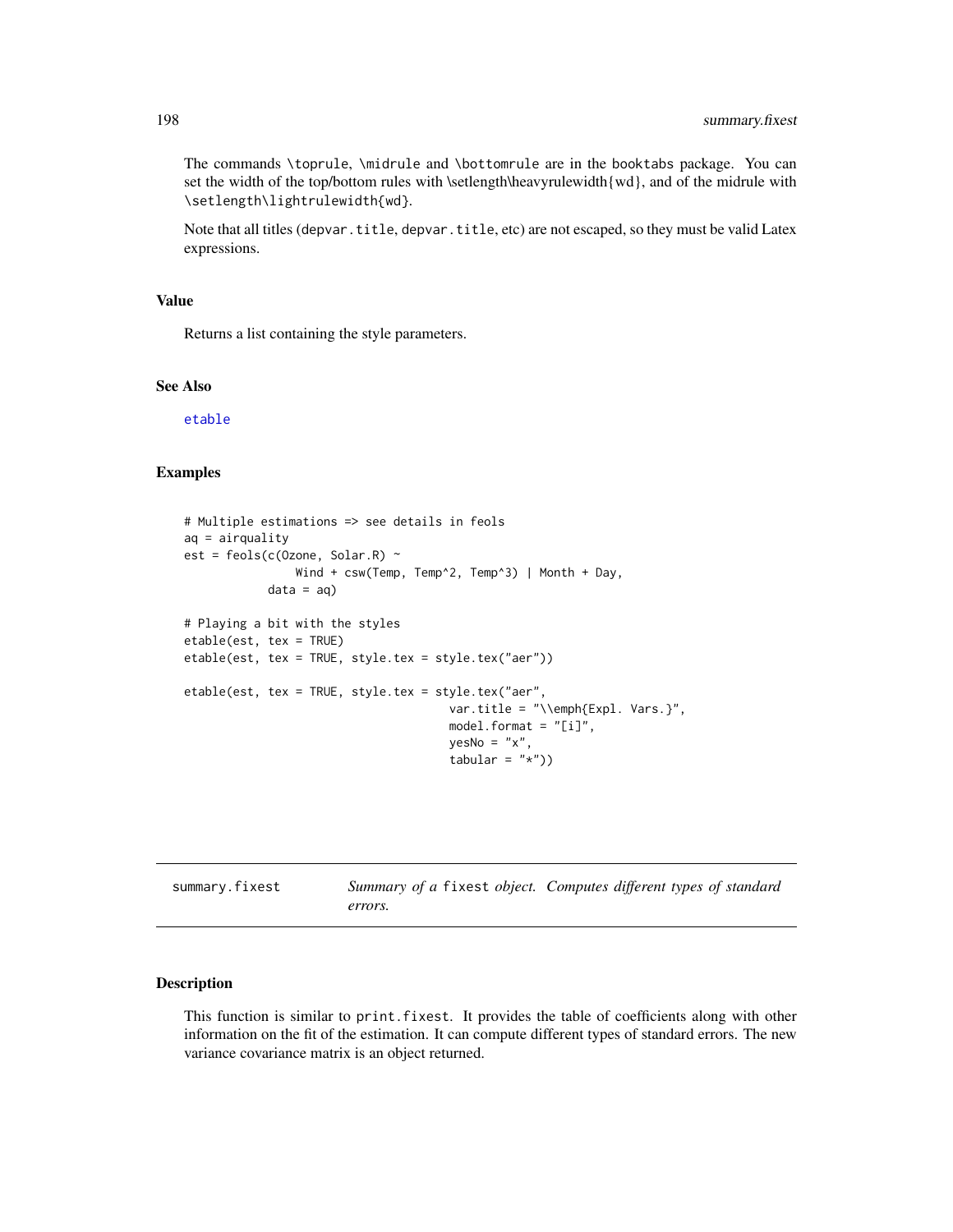# summary.fixest 199

# Usage

```
## S3 method for class 'fixest'
summary(
 object,
 vcov = NULL,
 cluster = NULL,
 \text{ssc} = \text{NULL},
  vcov = NULL,stage = NULL,
 lean = FALSE,
 agg = NULL,forceCovariance = FALSE,
  se = NULL,keepBounded = FALSE,
 n = 1000,nthreads = getFixest_nthreads(),
  ...
\mathcal{L}## S3 method for class 'fixest_list'
summary(
 object,
 se,
 cluster,
 ssc = getFixest_ssc(),
  .vcov,
 stage = 2,
 lean = FALSE,
 n,
  ...
\mathcal{L}
```

| object      | A fixest object. Obtained using the functions femlm, feols or feglm.                                                                                                                                                                                                                                                                                                                                                                                                                                                                                                                                   |  |
|-------------|--------------------------------------------------------------------------------------------------------------------------------------------------------------------------------------------------------------------------------------------------------------------------------------------------------------------------------------------------------------------------------------------------------------------------------------------------------------------------------------------------------------------------------------------------------------------------------------------------------|--|
| <b>VCOV</b> | Versatile argument to specify the VCOV. In general, it is either a character scalar<br>equal to a VCOV type, either a formula of the form: vcov_type ~ variables.<br>The VCOV types implemented are: "iid", "hetero" (or "HC1"), "cluster", "twoway",<br>"NW" (or "newey_west"), "DK" (or "driscoll_kraay"), and "conley". It also ac-<br>cepts object from vcov_cluster, vcov_NW, NW, vcov_DK, DK, vcov_conley and<br>conley. It also accepts covariance matrices computed externally. Finally it ac-<br>cepts functions to compute the covariances. See the 'vcov' documentation in the<br>vignette. |  |
| cluster     | Tells how to cluster the standard-errors (if clustering is requested). Can be either<br>a list of vectors, a character vector of variable names, a formula or an integer vec-<br>tor. Assume we want to perform 2-way clustering over var1 and var2 contained<br>in the data.frame base used for the estimation. All the following cluster argu-<br>ments are valid and do the same thing: cluster = base[, c("var1", "var2")],                                                                                                                                                                        |  |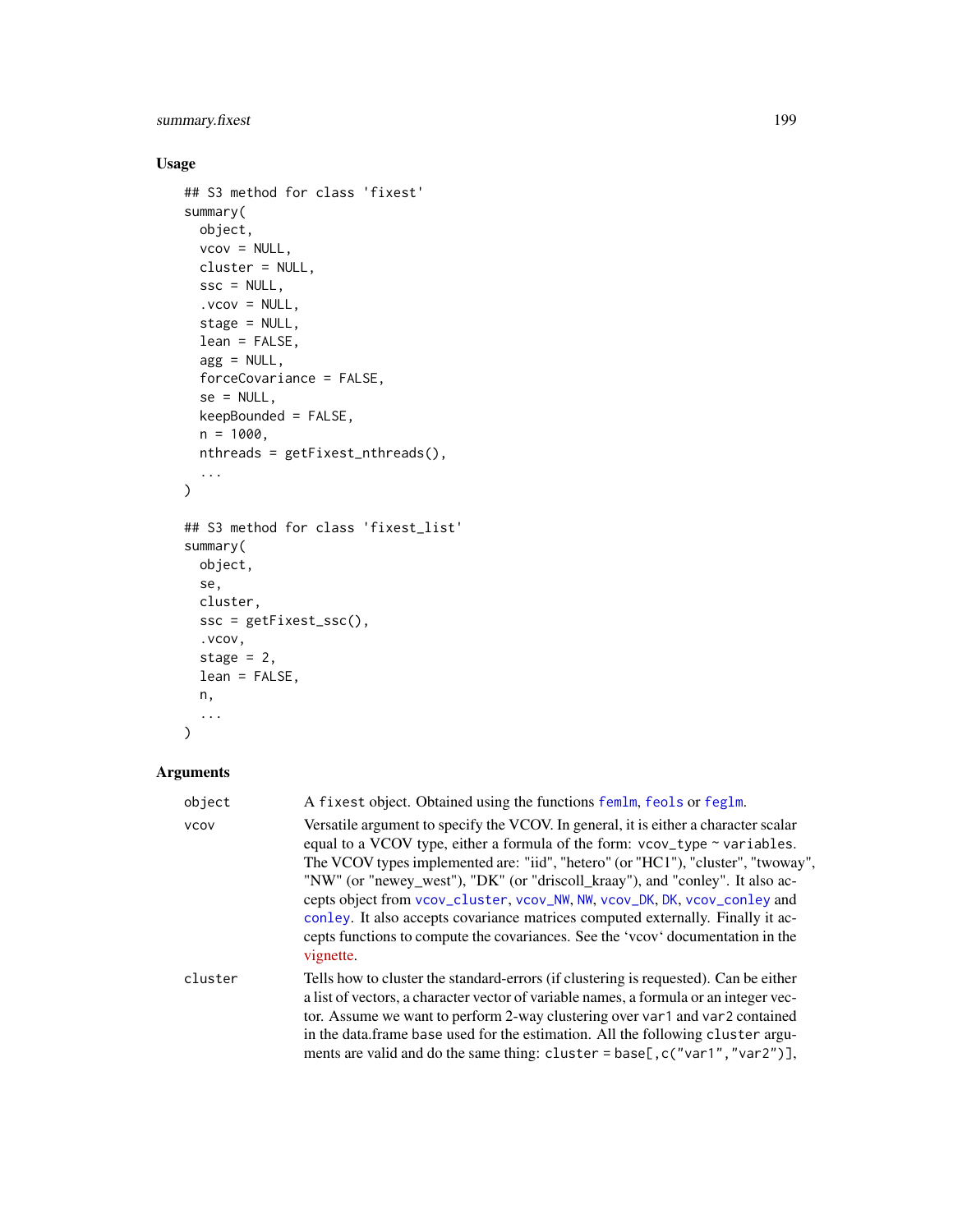|                 | cluster = $c("var1", "var2"),$ cluster = $\sim$ var1+var2. If the two variables<br>were used as fixed-effects in the estimation, you can leave it blank with vcov<br>= "twoway" (assuming var1 [resp. var2] was the 1st [res. 2nd] fixed-effect).<br>You can interact two variables using $\wedge$ with the following syntax: cluster =<br>~var1^var2 or cluster = "var1^var2".                                                                                                                                                                                                                        |
|-----------------|--------------------------------------------------------------------------------------------------------------------------------------------------------------------------------------------------------------------------------------------------------------------------------------------------------------------------------------------------------------------------------------------------------------------------------------------------------------------------------------------------------------------------------------------------------------------------------------------------------|
| SSC             | An object of class ssc. type obtained with the function ssc. Represents how<br>the degree of freedom correction should be done. You must use the function ssc<br>for this argument. The arguments and defaults of the function ssc are: adj<br>= TRUE, fixef.K="nested", cluster.adj = TRUE, cluster.df = "min", t.df<br>= "min", fixef.force_exact=FALSE). See the help of the function ssc for<br>details.                                                                                                                                                                                           |
| . VCOV          | A user provided covariance matrix or a function computing this matrix. If a<br>matrix, it must be a square matrix of the same number of rows as the number<br>of variables estimated. If a function, it must return the previously mentioned<br>matrix.                                                                                                                                                                                                                                                                                                                                                |
| stage           | Can be equal to 2 (default), 1, 1:2 or 2:1. Only used if the object is an IV<br>estimation: defines the stage to which summary should be applied. If stage = 1<br>and there are multiple endogenous regressors or if stage is of length 2, then an<br>object of class fixest_multi is returned.                                                                                                                                                                                                                                                                                                        |
| lean            | Logical, default is FALSE. Used to reduce the (memory) size of the summary<br>object. If TRUE, then all objects of length N (the number of observations) are<br>removed from the result. Note that some fixest methods may consequently<br>not work when applied to the summary.                                                                                                                                                                                                                                                                                                                       |
| agg             | A character scalar describing the variable names to be aggregated, it is pattern-<br>based. All variables that match the pattern will be aggregated. It must be of the<br>form "(root)", the parentheses must be there and the resulting variable name<br>will be "root". You can add another root with parentheses: "(root1)regex(root2)",<br>in which case the resulting name is "root1::root2". To name the resulting<br>variable differently you can pass a named vector: $c("name" = "pattern")$ or<br>$c("name" = "pattern(root2)")$ . It's a bit intricate sorry, please see the exam-<br>ples. |
| forceCovariance |                                                                                                                                                                                                                                                                                                                                                                                                                                                                                                                                                                                                        |
|                 | (Advanced users.) Logical, default is FALSE. In the peculiar case where the<br>obtained Hessian is not invertible (usually because of collinearity of some vari-<br>ables), use this option to force the covariance matrix, by using a generalized<br>inverse of the Hessian. This can be useful to spot where possible problems<br>come from.                                                                                                                                                                                                                                                         |
| se              | Character scalar. Which kind of standard error should be computed: "standard",<br>"hetero", "cluster", "twoway", "threeway" or "fourway"? By default if there<br>are clusters in the estimation: $se = "cluster", otherwise = e = "iid".$ Note that<br>this argument is deprecated, you should use vcov instead.                                                                                                                                                                                                                                                                                       |
| keepBounded     | (Advanced users - feNmlm with non-linear part and bounded coefficients only.)<br>Logical, default is FALSE. If TRUE, then the bounded coefficients (if any) are<br>treated as unrestricted coefficients and their S.E. is computed (otherwise it is<br>not).                                                                                                                                                                                                                                                                                                                                           |
| n               | Integer, default is 1000. Number of coefficients to display when the print method<br>is used.                                                                                                                                                                                                                                                                                                                                                                                                                                                                                                          |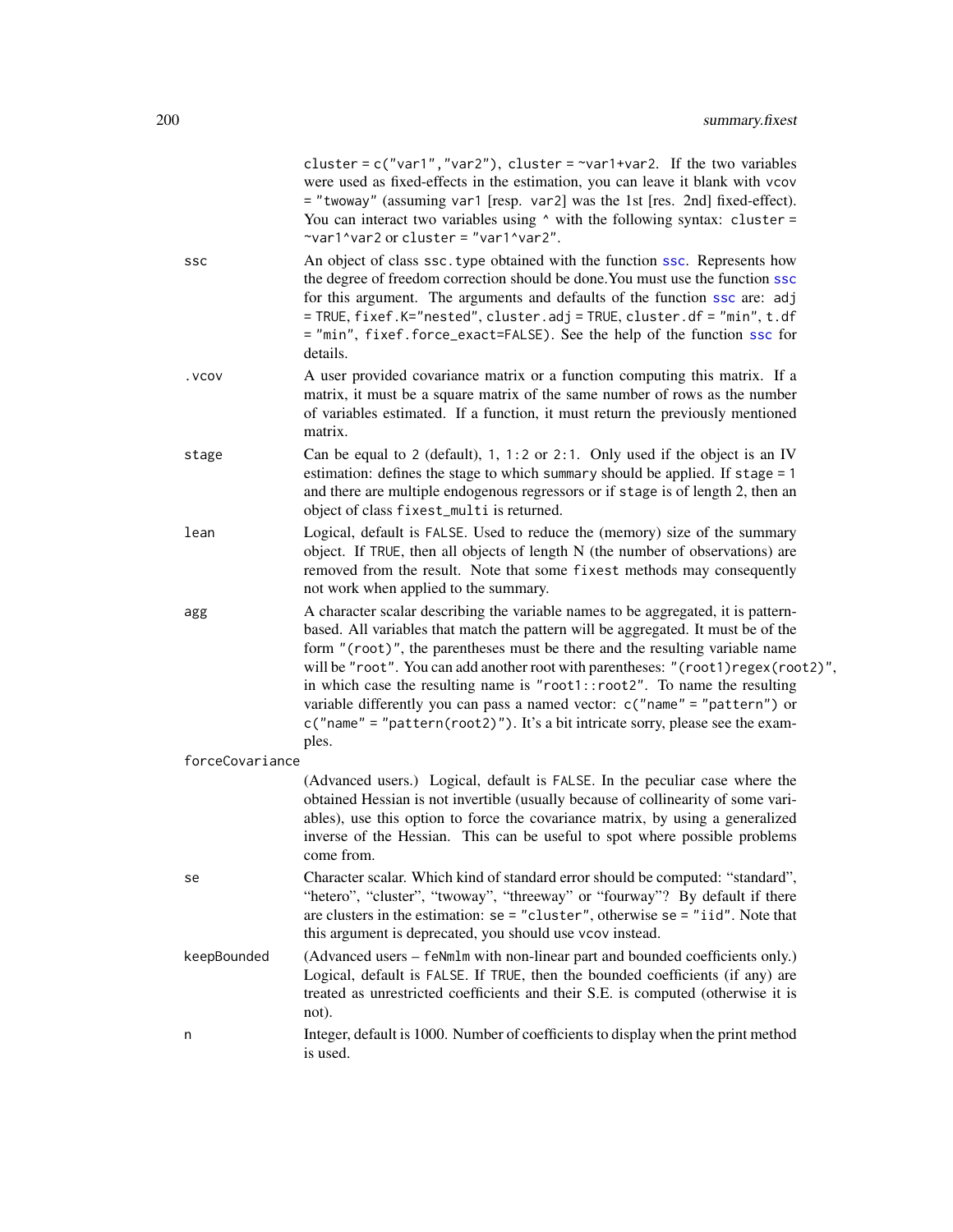| nthreads                | The number of threads. Can be: a) an integer lower than, or equal to, the max-                                   |
|-------------------------|------------------------------------------------------------------------------------------------------------------|
|                         | imum number of threads; b) 0: meaning all available threads will be used; c) a                                   |
|                         | number strictly between 0 and 1 which represents the fraction of all threads to                                  |
|                         | use. The default is to use $50\%$ of all threads. You can set permanently the num-                               |
|                         | ber of threads used within this package using the function set Fixest nthreads.                                  |
| $\cdot$ $\cdot$ $\cdot$ | Only used if the argument. vocy is provided and is a function: extra arguments<br>to be passed to that function. |

## Value

It returns a fixest object with:

| cov.scaled | The new variance-covariance matrix (computed according to the argument se). |
|------------|-----------------------------------------------------------------------------|
| -se        | The new standard-errors (computed according to the argument se).            |
| coeftable  | The table of coefficients with the new standard errors.                     |

#### Compatibility with sandwich package

The VCOVs from sandwich can be used with feols, feglm and fepois estimations. If you want to have a sandwich VCOV when using summary. fixest, you can use the argument vcov to specify the VCOV function to use (see examples). Note that if you do so and you use a formula in the cluster argument, an innocuous warning can pop up if you used several non-numeric fixed-effects in the estimation (this is due to the function [expand.model.frame](#page-0-0) used in sandwich).

## Author(s)

Laurent Berge

### See Also

See also the main estimation functions [femlm](#page-91-1), [feols](#page-112-0) or [feglm](#page-79-1). Use [fixef.fixest](#page-132-0) to extract the fixed-effects coefficients, and the function [etable](#page-55-0) to visualize the results of multiple estimations.

#### Examples

```
# Load trade data
data(trade)
# We estimate the effect of distance on trade (with 3 fixed-effects)
est_pois = fepois(Euros ~ log(dist_km)|Origin+Destination+Product, trade)
# Comparing different types of standard errors
sum_standard = summary(est_pois, vcov = "iid")
sum_hetero = summary(est_pois, vcov = "hetero")
sum_oneway = summary(est_pois, vcov = "cluster")
sum_twoway = summary(est_pois, vcov = "twoway")
etable(sum_standard, sum_hetero, sum_oneway, sum_twoway)
```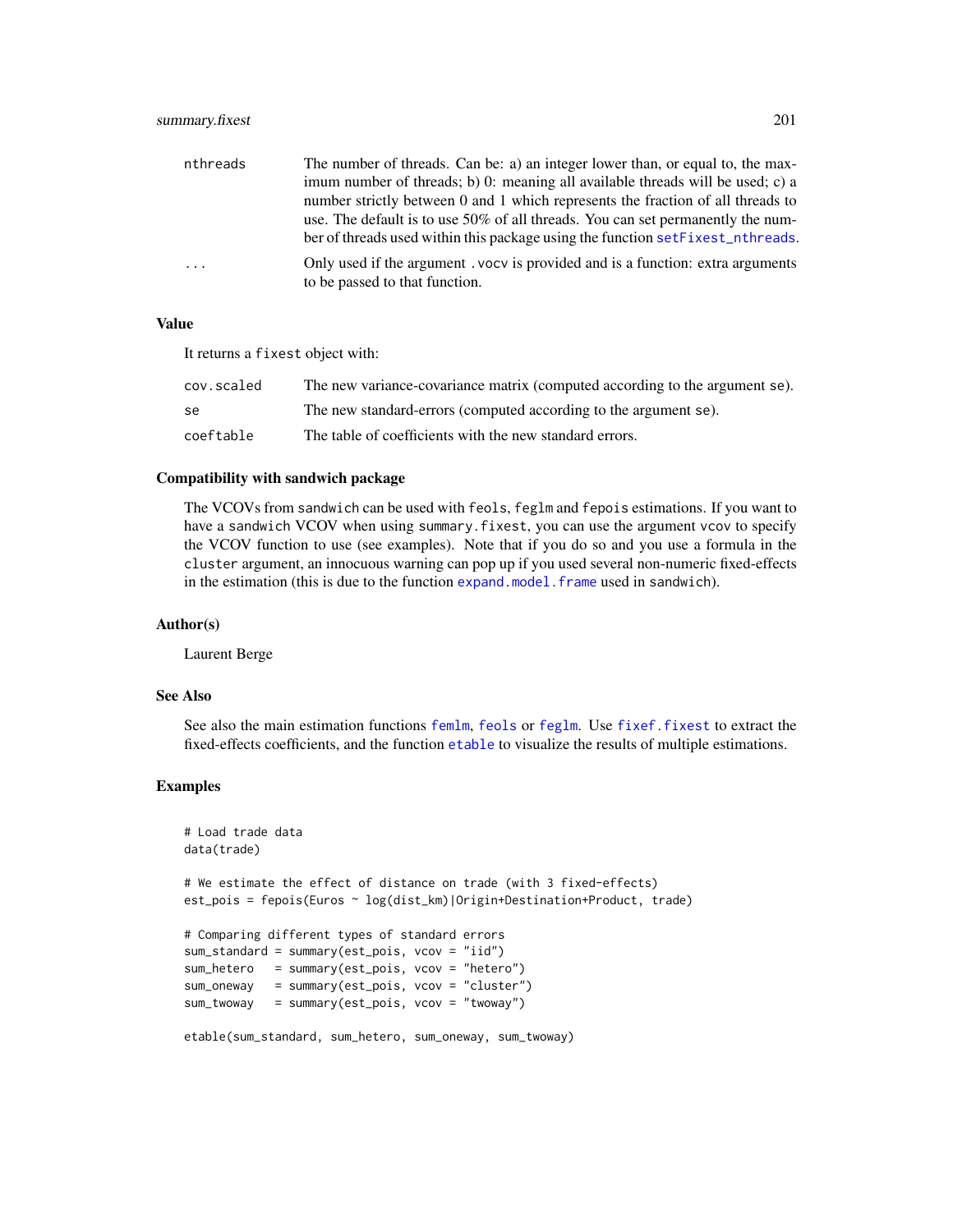```
# Alternative ways to cluster the SE:
summary(est_pois, vcov = cluster ~ Product + Origin)
summary(est_pois, vcov = ~Product + Origin)
summary(est_pois, cluster = ~Product + Origin)
# You can interact the clustering variables "live" using the var1 ^ var2 syntax.#'
summary(est_pois, vcov = ~Destination^Product)
#
# Newey-West and Driscoll-Kraay SEs
#
data(base_did)
# Simple estimation on a panel
est = feols(y \sim x1, base\_did)# --
# Newey-West
# Use the syntax NW ~ unit + time
summary(est, NW \sim id + period)
# Now take a lag of 3:
summary(est, NW(3) \sim id + period)
# --
# Driscoll-Kraay
# Use the syntax DK ~ time
summary(est, DK ~ period)
# Now take a lag of 3:
summary(est, DK(3) \sim period)
#--
# Implicit deductions
# When the estimation is done with a panel.id, you don't need to
# specify these values.
est_panel = feols(y \sim x1, base_did, panel.id = \simid + period)
# Both methods, NM and DK, now work automatically
summary(est_panel, "NW")
summary(est_panel, "DK")
#
# VCOVs robust to spatial correlation
#
data(quakes)
est_geo = feols(depth ~ mag, quakes)
# --
# Conley
# Use the syntax: conley(cutoff) ~ lat + lon
```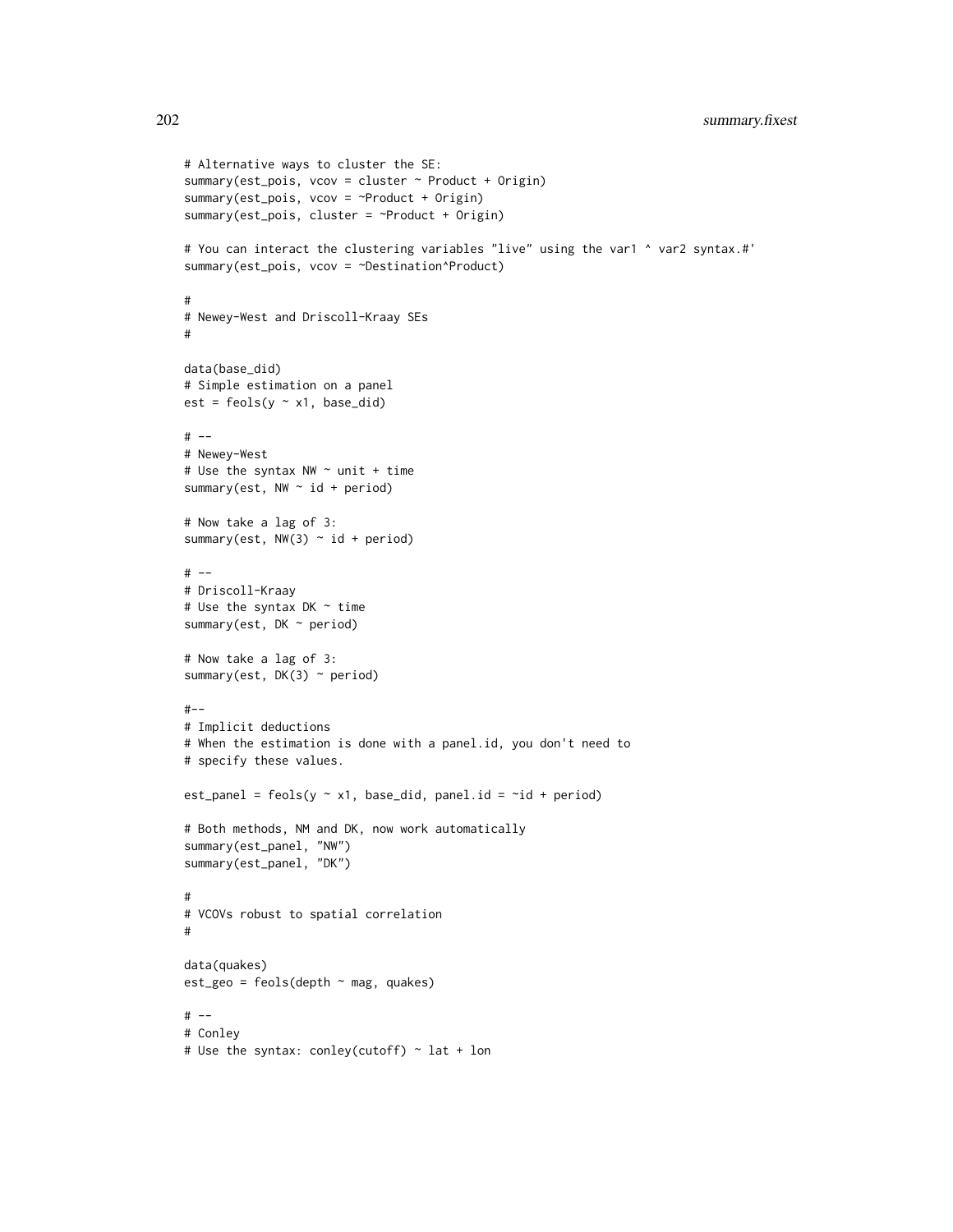```
# with lat/lon the latitude/longitude variable names in the data set
summary(est_geo, conley(100) ~ lat + long)
# Change the cutoff, and how the distance is computed
summary(est_geo, conley(200, distance = "spherical") ~ lat + long)
# --
# Implicit deduction
# By default the latitude and longitude are directly fetched in the data based
# on pattern matching. So you don't have to specify them.
# Further an automatic cutoff is computed by default.
# The following works
summary(est_geo, "conley")
#
# Compatibility with sandwich
#
# You can use the VOCVs from sandwich by using the argument .vcov:
library(sandwich)
summary(est_pois, .vcov = vcovCL, cluster = trade[, c("Destination", "Product")])
```
summary.fixest.fixef *Summary method for fixed-effects coefficients*

#### Description

This function summarizes the main characteristics of the fixed-effects coefficients. It shows the number of fixed-effects that have been set as references and the first elements of the fixed-effects.

#### Usage

```
## S3 method for class 'fixest.fixef'
summary(object, n = 5, ...)
```

| object                  | An object returned by the function fixef. fixest.                                                             |
|-------------------------|---------------------------------------------------------------------------------------------------------------|
|                         | Positive integer, defaults to 5. The n first fixed-effects for each fixed-effect di-<br>mension are reported. |
| $\cdot$ $\cdot$ $\cdot$ | Not currently used.                                                                                           |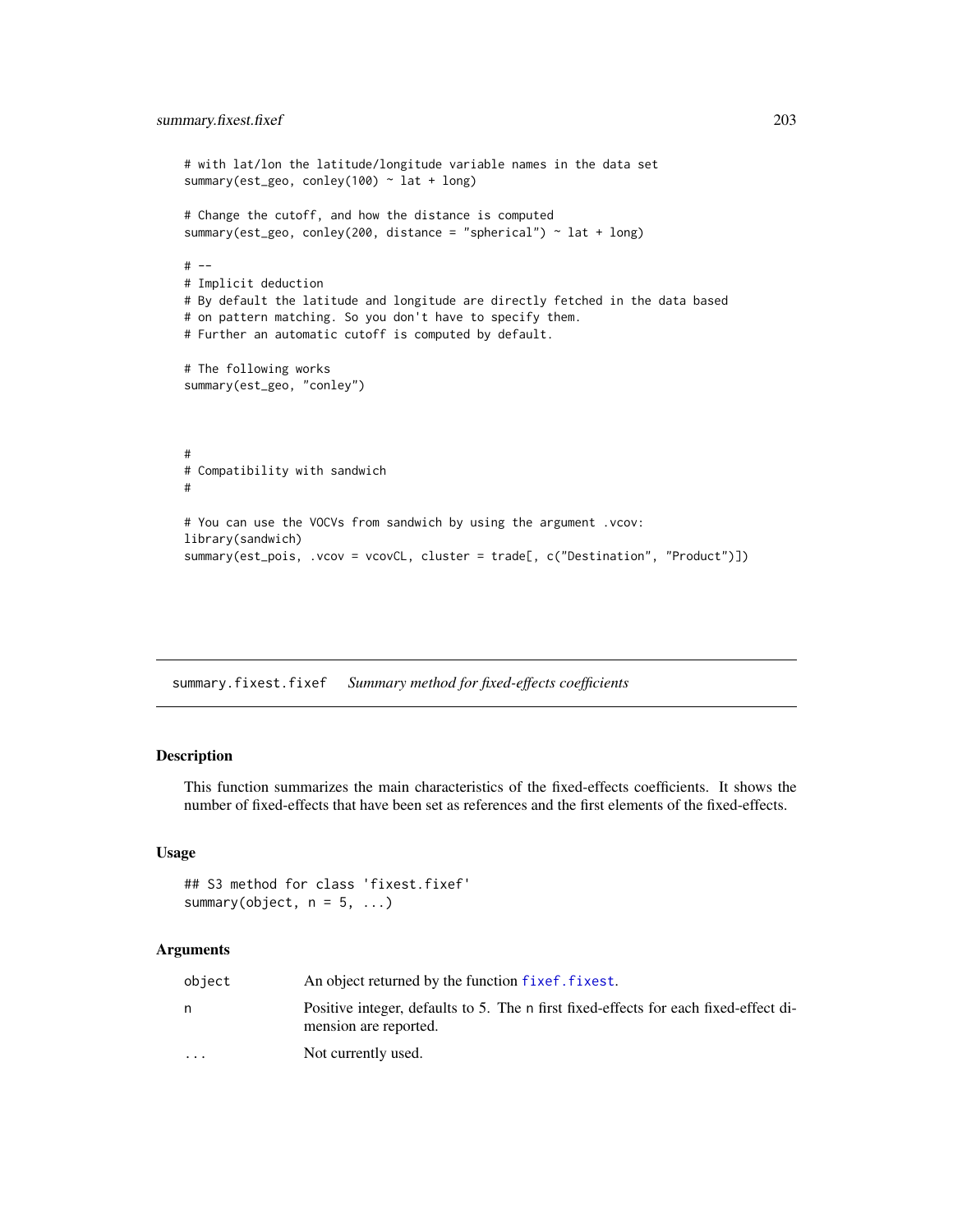## Value

It prints the number of fixed-effect coefficients per fixed-effect dimension, as well as the number of fixed-effects used as references for each dimension, and the mean and variance of the fixed-effect coefficients. Finally, it reports the first 5 (arg. n) elements of each fixed-effect.

#### Author(s)

Laurent Berge

## See Also

[femlm](#page-91-1), [fixef.fixest](#page-132-0), [plot.fixest.fixef](#page-152-0).

#### Examples

data(trade)

```
# We estimate the effect of distance on trade
# => we account for 3 fixed-effects effects
est_pois = femlm(Euros ~ log(dist_km)|Origin+Destination+Product, trade)
```

```
# obtaining the fixed-effects coefficients
fe_trade = fixef(est_pois)
```

```
# printing some summary information on the fixed-effects coefficients:
summary(fe_trade)
```
<span id="page-203-0"></span>summary.fixest\_multi *Summary for fixest\_multi objects*

## Description

Summary information for fixest\_multi objects. In particular, this is used to specify the type of standard-errors to be computed.

#### Usage

```
## S3 method for class 'fixest_multi'
summary(
  object,
  type = "short",
  vcov = NULL,se = NULL,cluster = NULL,
  \text{ssc} = \text{NULL},
```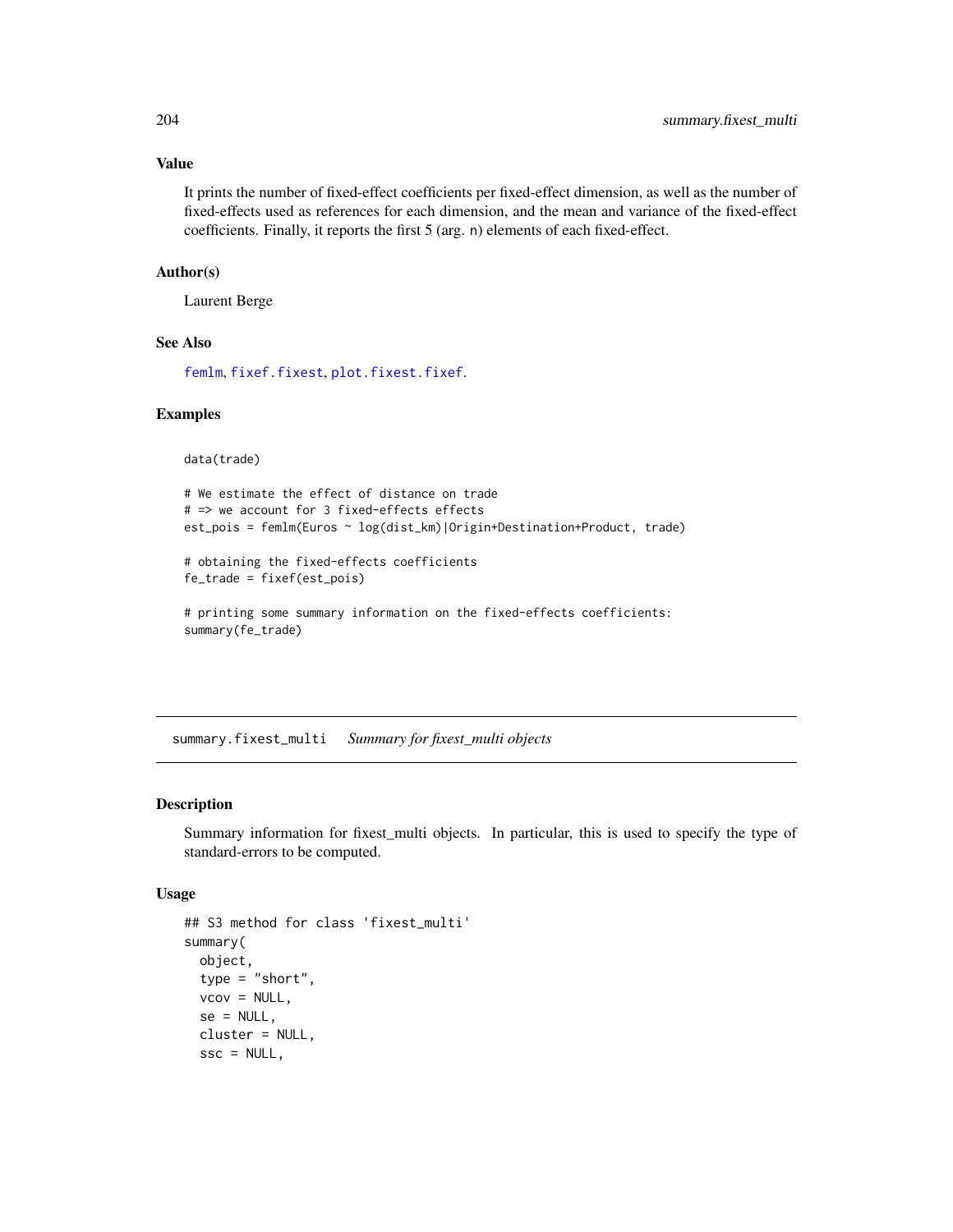```
.vcov = NULL,
stage = 2,
lean = FALSE,n = 1000,...
```
# Arguments

)

| object      | A fixest_multi object, obtained from a fixest estimation leading to multiple<br>results.                                                                                                                                                                                                                                                                                                                                                                                                                                                                                                                                                                                                                                                                                                                           |
|-------------|--------------------------------------------------------------------------------------------------------------------------------------------------------------------------------------------------------------------------------------------------------------------------------------------------------------------------------------------------------------------------------------------------------------------------------------------------------------------------------------------------------------------------------------------------------------------------------------------------------------------------------------------------------------------------------------------------------------------------------------------------------------------------------------------------------------------|
| type        | A character either equal to "short", "long", "compact", "se_compact" or<br>"se_long". If short, only the table of coefficients is displayed for each estima-<br>tion. If long, then the full results are displayed for each estimation. If compact,<br>a data. frame is returned with one line per model and the formatted coefficients<br>+ standard-errors in the columns. If se_compact, a data. frame is returned with<br>one line per model, one numeric column for each coefficient and one numeric<br>column for each standard-error. If "se_long", same as "se_compact" but the<br>data is in a long format instead of wide.                                                                                                                                                                               |
| <b>VCOV</b> | Versatile argument to specify the VCOV. In general, it is either a character scalar<br>equal to a VCOV type, either a formula of the form: vcov_type ~ variables.<br>The VCOV types implemented are: "iid", "hetero" (or "HC1"), "cluster", "twoway",<br>"NW" (or "newey_west"), "DK" (or "driscoll_kraay"), and "conley". It also ac-<br>cepts object from vcov_cluster, vcov_NW, NW, vcov_DK, DK, vcov_conley and<br>conley. It also accepts covariance matrices computed externally. Finally it ac-<br>cepts functions to compute the covariances. See the 'vcov' documentation in the<br>vignette.                                                                                                                                                                                                             |
| se          | Character scalar. Which kind of standard error should be computed: "standard",<br>"hetero", "cluster", "twoway", "threeway" or "fourway"? By default if there<br>are clusters in the estimation: $se = "cluster",$ otherwise $se = "iid".$ Note that<br>this argument is deprecated, you should use vcov instead.                                                                                                                                                                                                                                                                                                                                                                                                                                                                                                  |
| cluster     | Tells how to cluster the standard-errors (if clustering is requested). Can be either<br>a list of vectors, a character vector of variable names, a formula or an integer vec-<br>tor. Assume we want to perform 2-way clustering over var1 and var2 contained<br>in the data.frame base used for the estimation. All the following cluster argu-<br>ments are valid and do the same thing: cluster = base[, c("var1", "var2")],<br>cluster = $c("var1", "var2"),$ cluster = $\sim$ var1+var2. If the two variables<br>were used as fixed-effects in the estimation, you can leave it blank with vcov<br>= "twoway" (assuming var1 [resp. var2] was the 1st [res. 2nd] fixed-effect).<br>You can interact two variables using $\wedge$ with the following syntax: cluster =<br>~var1^var2 or cluster = "var1^var2". |
| SSC         | An object of class ssc. type obtained with the function ssc. Represents how<br>the degree of freedom correction should be done. You must use the function ssc<br>for this argument. The arguments and defaults of the function ssc are: adj<br>= TRUE, fixef.K="nested", cluster.adj = TRUE, cluster.df = "min", t.df<br>= "min", fixef.force_exact=FALSE). See the help of the function ssc for<br>details.                                                                                                                                                                                                                                                                                                                                                                                                       |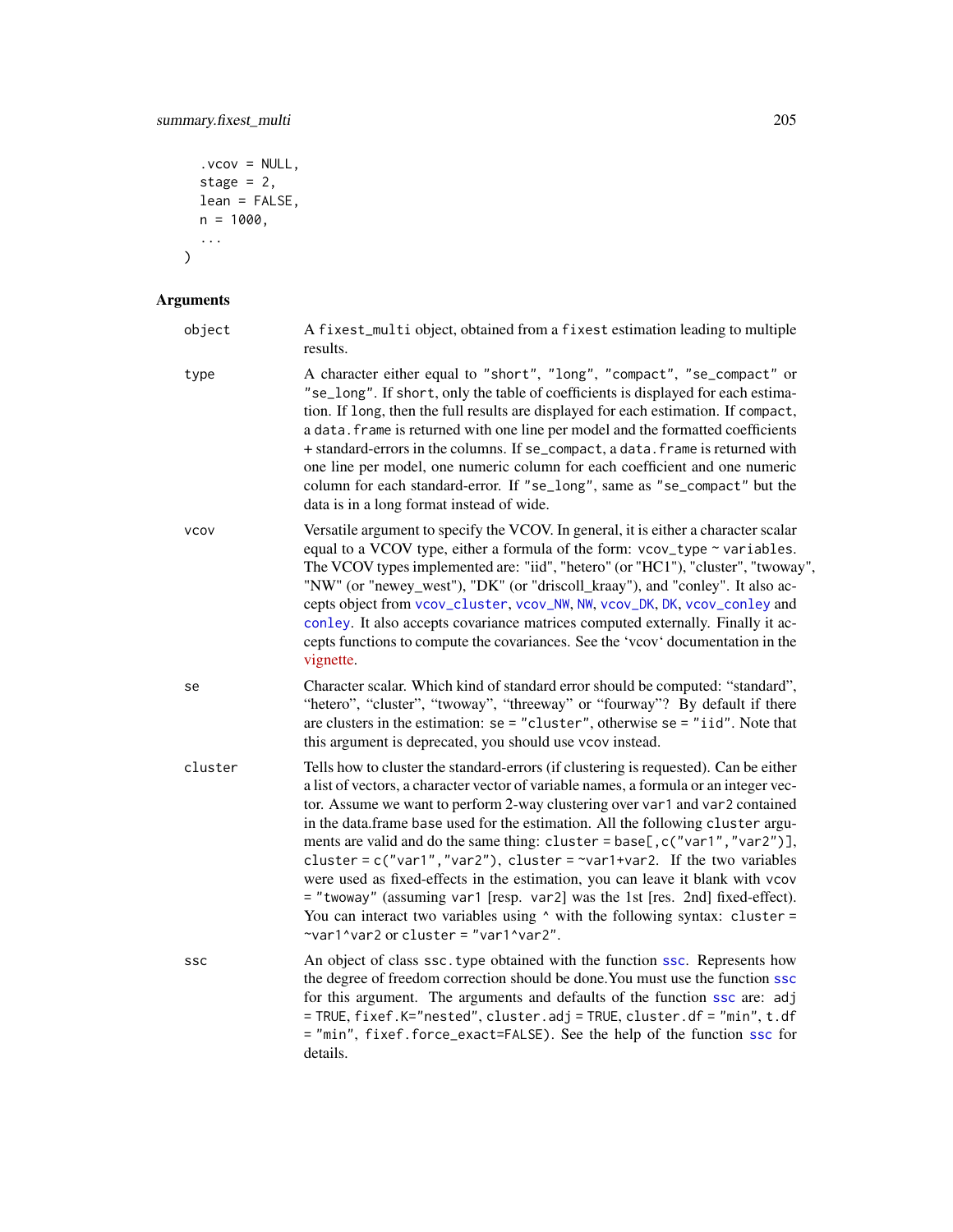| . VCOV | A user provided covariance matrix or a function computing this matrix. If a<br>matrix, it must be a square matrix of the same number of rows as the number<br>of variables estimated. If a function, it must return the previously mentioned<br>matrix.                                         |
|--------|-------------------------------------------------------------------------------------------------------------------------------------------------------------------------------------------------------------------------------------------------------------------------------------------------|
| stage  | Can be equal to 2 (default), 1, 1:2 or 2:1. Only used if the object is an IV<br>estimation: defines the stage to which summary should be applied. If stage = 1<br>and there are multiple endogenous regressors or if stage is of length 2, then an<br>object of class fixest_multi is returned. |
| lean   | Logical, default is FALSE. Used to reduce the (memory) size of the summary<br>object. If TRUE, then all objects of length N (the number of observations) are<br>removed from the result. Note that some fixest methods may consequently<br>not work when applied to the summary.                |
| n      | Integer, default is 1000. Number of coefficients to display when the print method<br>is used.                                                                                                                                                                                                   |
|        | Not currently used.                                                                                                                                                                                                                                                                             |
|        |                                                                                                                                                                                                                                                                                                 |

## Value

It returns either an object of class fixest\_multi (if type equals short or long), either a data.frame (if type equals compact or se\_compact).

#### See Also

The main fixest estimation functions: [feols](#page-112-0), [fepois](#page-79-0), [fenegbin](#page-91-0), [feglm](#page-79-1), [feNmlm](#page-101-0). Tools for mutliple fixest estimations: [summary.fixest\\_multi](#page-203-0), [print.fixest\\_multi](#page-160-0), [as.list.fixest\\_multi](#page-6-0), [sub-sub-.fixest\\_multi](#page-0-0), [sub-.fixest\\_multi](#page-0-0), [cash-.fixest\\_multi](#page-0-0).

## Examples

```
base = irisnames(base) = c("y", "x1", "x2", "x3", "species")
# Multiple estimation
res = feols(y \sim \text{csw}(x1, x2, x3), base, split = ~species)
# By default, the type is "short"
# You can still use the arguments from summary.fixest
summary(res, se = "hetero")
summary(res, type = "long")
summary(res, type = "compact")
summary(res, type = "se_compact")
summary(res, type = "se_long")
```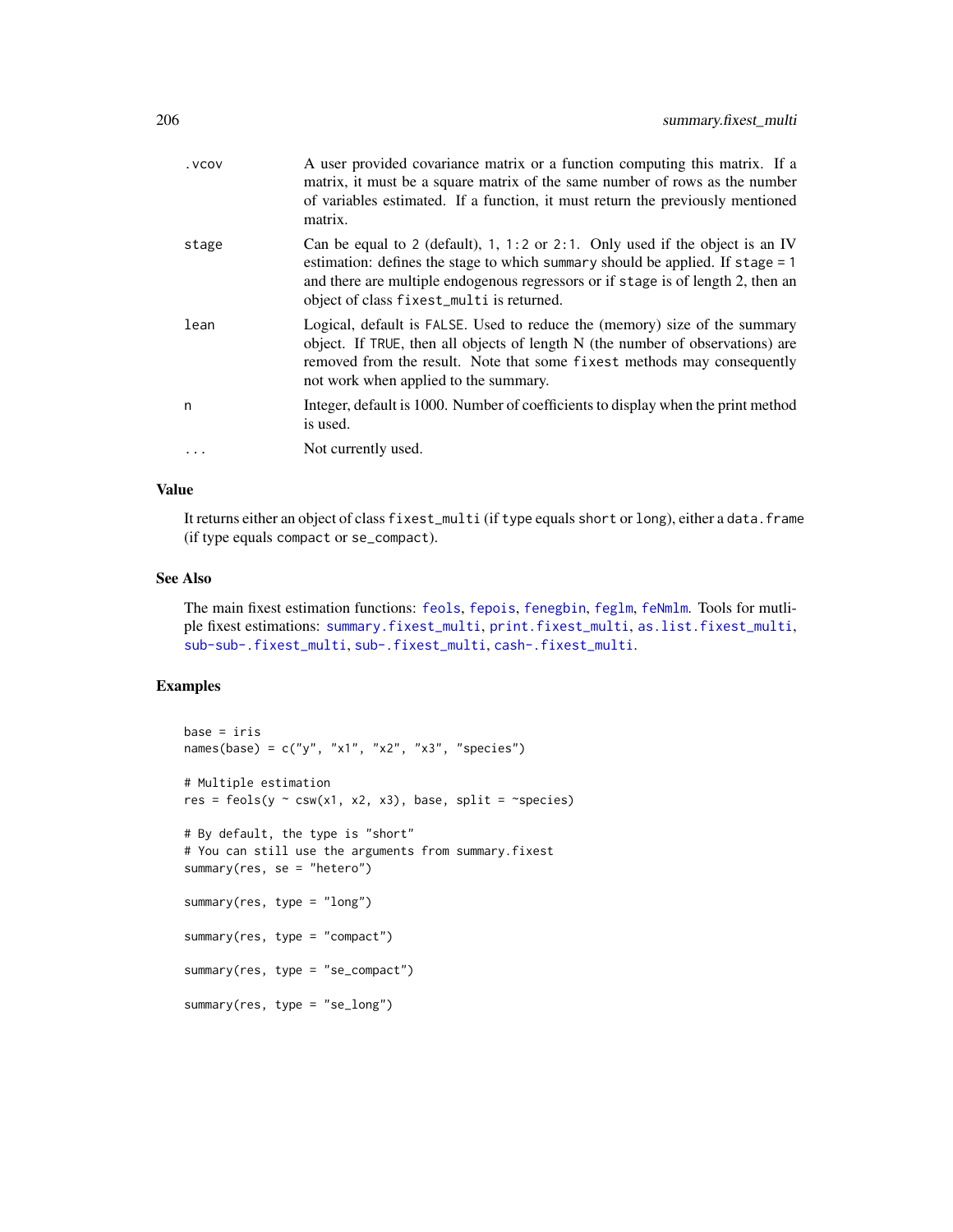# Description

User-level method to implement staggered difference-in-difference estimations a la Sun and Abraham (Journal of Econometrics, forthcoming).

# Usage

```
sunab(
  cohort,
 period,
 ref.c = NULL,
 ref.p = -1,
 bin,
 bin.rel,
 bin.c,
 bin.p,
 att = FALSE,no_agg = FALSE
)
```
sunab\_att(cohort, period, ref.c = NULL, ref.p = -1)

| cohort | A vector representing the cohort. It should represent the period at which the<br>treatment has been received (and thus be fixed for each unit).                                                                                                                                                                                                                                                                                                                    |
|--------|--------------------------------------------------------------------------------------------------------------------------------------------------------------------------------------------------------------------------------------------------------------------------------------------------------------------------------------------------------------------------------------------------------------------------------------------------------------------|
| period | A vector representing the period. It can be either a relative time period (with<br>negative values representing the before the treatment and positive values after<br>the treatment), or a regular time period. In the latter case, the relative time<br>period will be created from the cohort information (which represents the time at<br>which the treatment has been received).                                                                               |
| ref.c  | A vector of references for the cohort. By default the never treated cohorts are<br>taken as reference and the always treated are excluded from the estimation. You<br>can add more references with this argument, which means that dummies will not<br>be created for them (but they will remain in the estimation).                                                                                                                                               |
| ref.p  | A vector of references for the (relative!) period. By default the first relative<br>period (RP) before the treatment, i.e. -1, is taken as reference. You can instead<br>use your own references (i.e. RPs for which dummies will not be created – but<br>these observations remain in the sample). Please note that you will need at least<br>two references. You can use the special variables . F and . L to access the first<br>and the last relative periods. |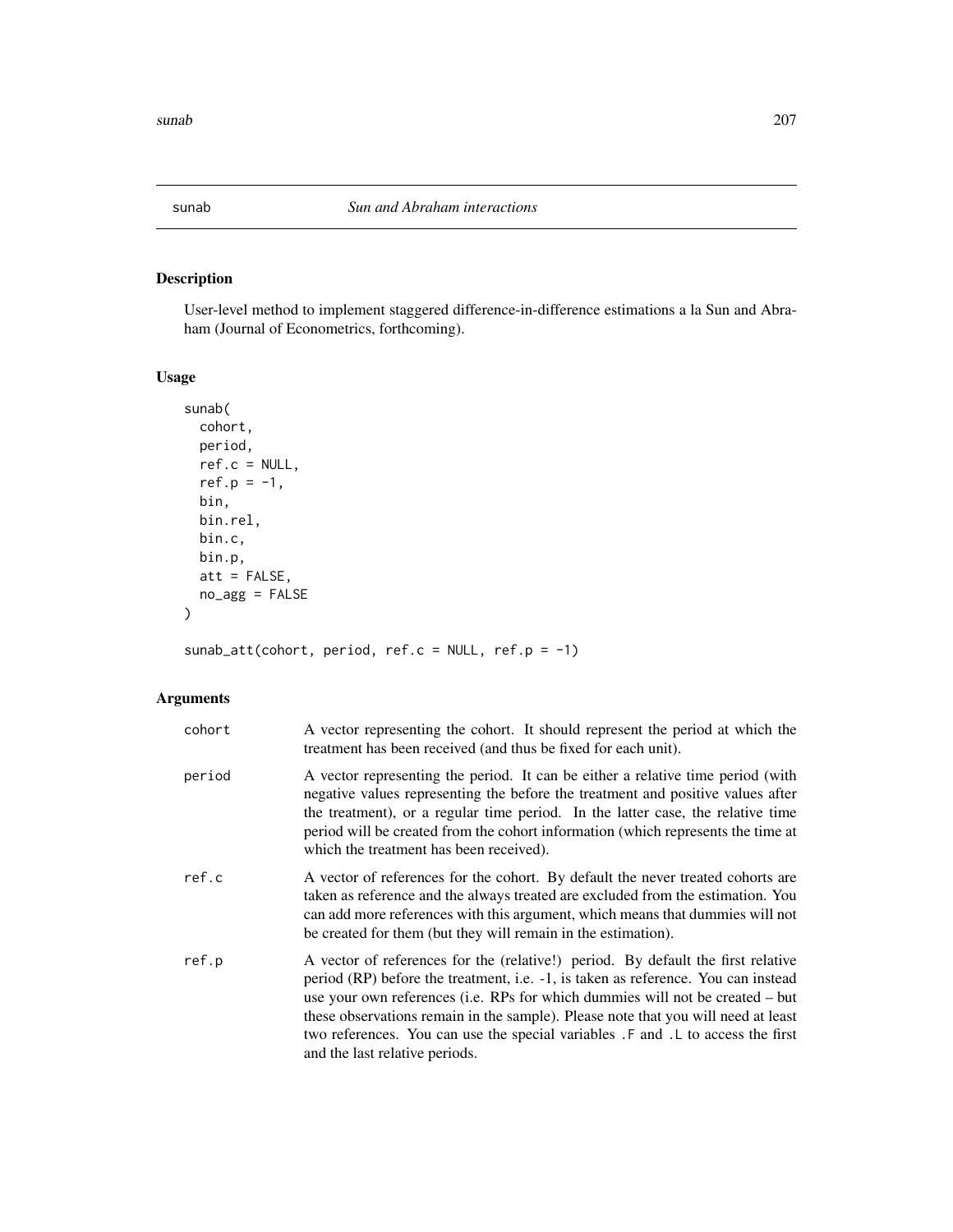| bin     | A list of values to be grouped, a vector, or the special value "bin:: digit".       |
|---------|-------------------------------------------------------------------------------------|
|         | The binning will be applied to both the cohort and the period (to bin them sep-     |
|         | arately, see bin.c and bin.p). To create a new value from old values, use           |
|         | bin = list("new_value"=old_values) with old_values a vector of existing             |
|         | values. It accepts regular expressions, but they must start with an "@", like in    |
|         | bin="@Aug Dec". The names of the list are the new names. If the new name is         |
|         | missing, the first value matched becomes the new name. Feeding in a vector is       |
|         | like using a list without name and only a single element. If the vector is numeric, |
|         | you can use the special value "bin:: digit" to group every digit element. For       |
|         | example if x represent years, using bin="bin:: 2" create bins of two years. Us-     |
|         | ing "!bin:: digit" groups every digit consecutive values starting from the first    |
|         | value. Using "!!bin::digit" is the same bu starting from the last value. In         |
|         | both cases, x is not required to be numeric.                                        |
| bin.rel | A list or a vector defining which values to bin. Only applies to the relative       |
|         | periods and <i>not</i> the cohorts. Please refer to the help of the argument bin to |
|         | understand the different ways to do the binning (or look at the help of bin).       |
| bin.c   | A list or a vector defining which values to bin. Only applies to the cohort. Please |
|         | refer to the help of the argument bin to understand the different ways to do the    |
|         | binning (or look at the help of bin).                                               |
| bin.p   | A list or a vector defining which values to bin. Only applies to the period. Please |
|         | refer to the help of the argument bin to understand the different ways to do the    |
|         | binning (or look at the help of bin).                                               |
| att     | Logical, default is FALSE. If TRUE: then the total average treatment effect for the |
|         | treated is computed (instead of the ATT for each relative period).                  |
| no_agg  | Logical, default is FALSE. If TRUE: then there is no aggregation, leading to the    |
|         | estimation of all cohort x time to treatment coefficients.                          |
|         |                                                                                     |

## Details

This function creates a matrix of cohort x relative\_period interactions, and if used within a fixest estimation, the coefficients will automatically be aggregated to obtain the ATT for each relative period. In practice, the coefficients are aggregated with the [aggregate.fixest](#page-3-0) function whose argument agg is automatically set to the appropriate value.

The SA method requires relative periods (negative/positive for before/after the treatment). Either the user can compute the RP (relative periods) by his/her own, either the RPs are computed on the fly from the periods and the cohorts (which then should represent the treatment period).

The never treated, which are the cohorts displaying only negative RPs are used as references (i.e. no dummy will be constructed for them). On the other hand, the always treated are removed from the estimation, by means of adding NAs for each of their observations.

If the RPs have to be constructed on the fly, any cohort that is not present in the period is considered as never treated. This means that if the period ranges from 1995 to 2005, cohort = 1994 will be considered as never treated, although it should be considered as always treated: so be careful.

If you construct your own relative periods, the controls cohorts should have only negative RPs.

#### Value

If not used within a fixest estimation, this function will return a matrix of interacted coefficients.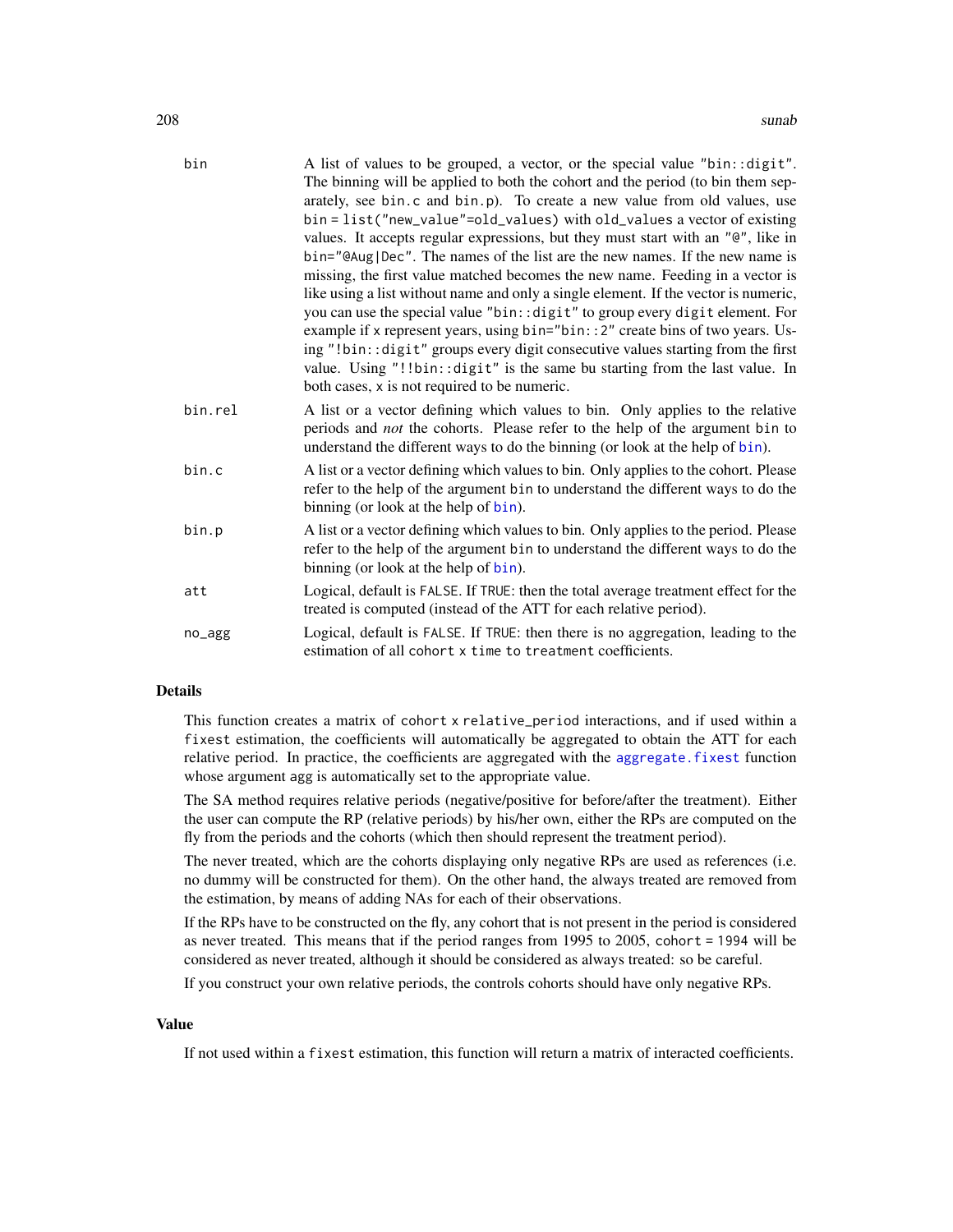#### sunab 209

## Binning

You can bin periods with the arguments bin, bin.c, bin.p and/or bin.rel.

The argument bin applies both to the original periods and cohorts (the cohorts will also be binned!). This argument only works when the period represent "calendar" periods (not relative ones!).

Alternatively you can bin the periods with bin.p (either "calendar" or relative); or the cohorts with bin.c.

The argument bin. rel applies only to the relative periods (hence not to the cohorts) once they have been created.

To understand how binning works, please have a look at the help and examples of the function [bin](#page-9-0).

Binning can be done in many different ways: just remember that it is not because it is possible that it does makes sense!

#### Author(s)

Laurent Berge

#### Examples

```
# Simple DiD example
data(base_stagg)
head(base_stagg)
# Note that the year_treated is set to 1000 for the never treated
table(base_stagg$year_treated)
table(base_stagg$time_to_treatment)
# The DiD estimation
res_sunab = feols(y \sim x1 + sunab(year_treated, year) | id + year, base_stagg)
etable(res_sunab)
# By default the reference periods are the first year and the year before the treatment
# i.e. ref.p = c(-1, .F); where .F is a shortcut for the first period.
# Say you want to set as references the first three periods on top of -1
res_sunab_3ref = feols(y \sim x1 + sunab(year_treated, year, ref.p = c(.F + 0:2, -1)) |
                         id + year, base_stagg)
# Display the two results
iplot(list(res_sunab, res_sunab_3ref))
# ... + show all refs
iplot(list(res_sunab, res_sunab_3ref), ref = "all")
#
# ATT
#
```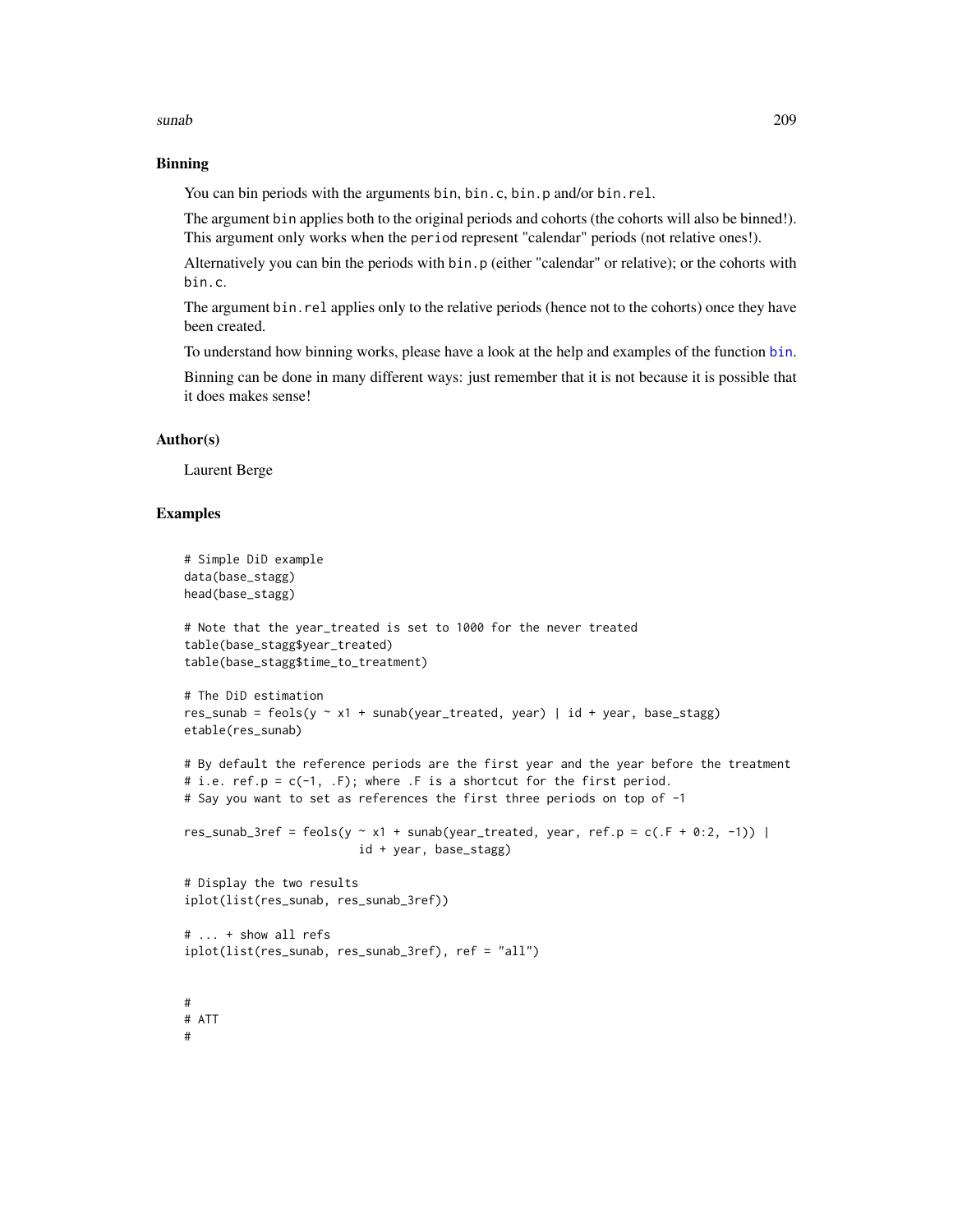```
# To get the total ATT, you can use summary with the agg argument:
summary(res_sunab, agg = "ATT")
# You can also look at the total effect per cohort
summary(res_sunab, agg = "cohort")
#
# Binning
#
# Binning can be done in many different ways
# binning the cohort
est_bin.c = feols(y \sim x1 + sunab(year_treated, year, bin.c = 3:2) | id + year, base_stagg)
# binning the period
est_bin.p = feols(y \sim x1 + sunab(year_treated, year, bin.p = 3:1) | id + year, base_stagg)
# binning both the cohort and the period
est_bin = feols(y \sim x1 + sunab(year_treated, year, bin = 3:1) | id + year, base_stagg)
# binning the relative period, grouping every two years
est_bin.rel = feols(y ~ x1 + sunab(year_treated, year, bin.rel = "bin::2") | id + year, base_stagg)
etable(est_bin.c, est_bin.p, est_bin, est_bin.rel, keep = "year")
```
terms.fixest *Extract the terms*

#### Description

This function extracts the terms of a fixest estimation, excluding the fixed-effects part.

#### Usage

```
## S3 method for class 'fixest'
terms(x, \ldots)
```
#### Arguments

|   | A fixest object. Obtained using the functions femlm, feols or feglm. |
|---|----------------------------------------------------------------------|
| . | Not currently used.                                                  |

#### Value

An object of class c("terms","formula") which contains the terms representation of a symbolic model.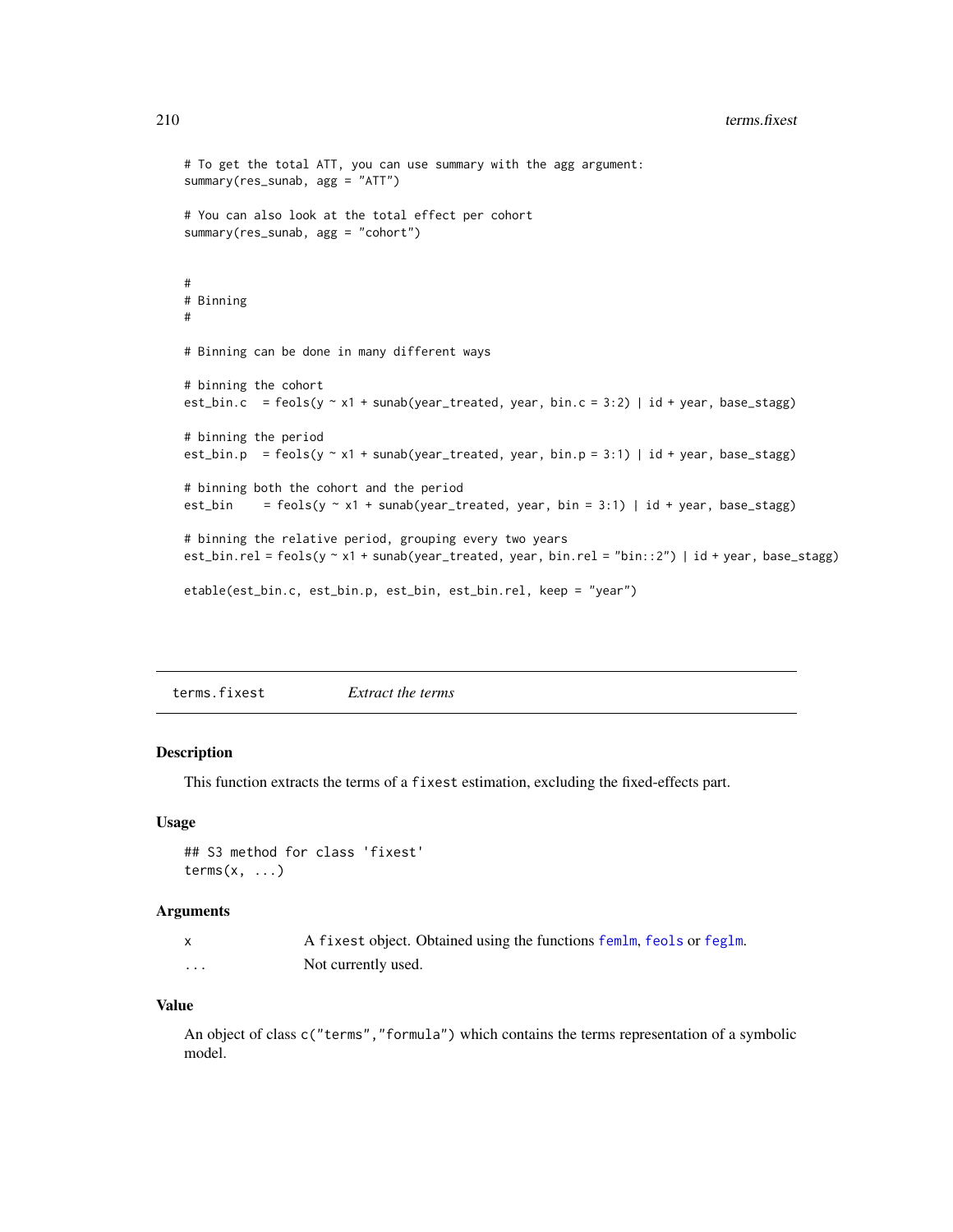## to\_integer 211

# Examples

```
# simple estimation on iris data, using "Species" fixed-effects
res = feols(Sepal.Length ~ Sepal.Width*Petal.Length +
            Petal.Width | Species, iris)
# Terms of the linear part
terms(res)
```
to\_integer *Fast transform of any type of vector(s) into an integer vector*

## Description

Tool to transform any type of vector, or even combination of vectors, into an integer vector ranging from 1 to the number of unique values. This actually creates an unique identifier vector.

#### Usage

```
to_integer(
  ...,
  sorted = FALSE,
 add_items = FALSE,
  items.list = FALSE,
 multi.df = FALSE,
 multi.join = "_",
  internal = FALSE
)
```

| $\ddots$   | Vectors of any type, to be transformed in integer.                                                                                                                                                                                  |
|------------|-------------------------------------------------------------------------------------------------------------------------------------------------------------------------------------------------------------------------------------|
| sorted     | Logical, default is FALSE. Whether the integer vector should make reference to<br>sorted values?                                                                                                                                    |
| add items  | Logical, default is FALSE. Whether to add the unique values of the original vec-<br>tor(s). If requested, an attribute i tems is created containing the values (alterna-<br>tively, they can appear in a list if items. list=TRUE). |
| items.list | Logical, default is FALSE. Only used if add_items=TRUE. If TRUE, then a list of<br>length 2 is returned with x the integer vector and i tems the vector of items.                                                                   |
| multi.df   | Logical, default is FALSE. If TRUE then a data frame listing the unique elements<br>is returned in the form of a data.frame. Ignored if add_items = FALSE.                                                                          |
| multi.join | Character scalar used to join the items of multiple vectors. The default is "_".<br>Ignored if add_items = FALSE.                                                                                                                   |
| internal   | Logical, default is FALSE. For programming only. If this function is used within<br>another function, setting internal = TRUE is needed to make the evaluation of<br>valid. End users of to_integer should not care.                |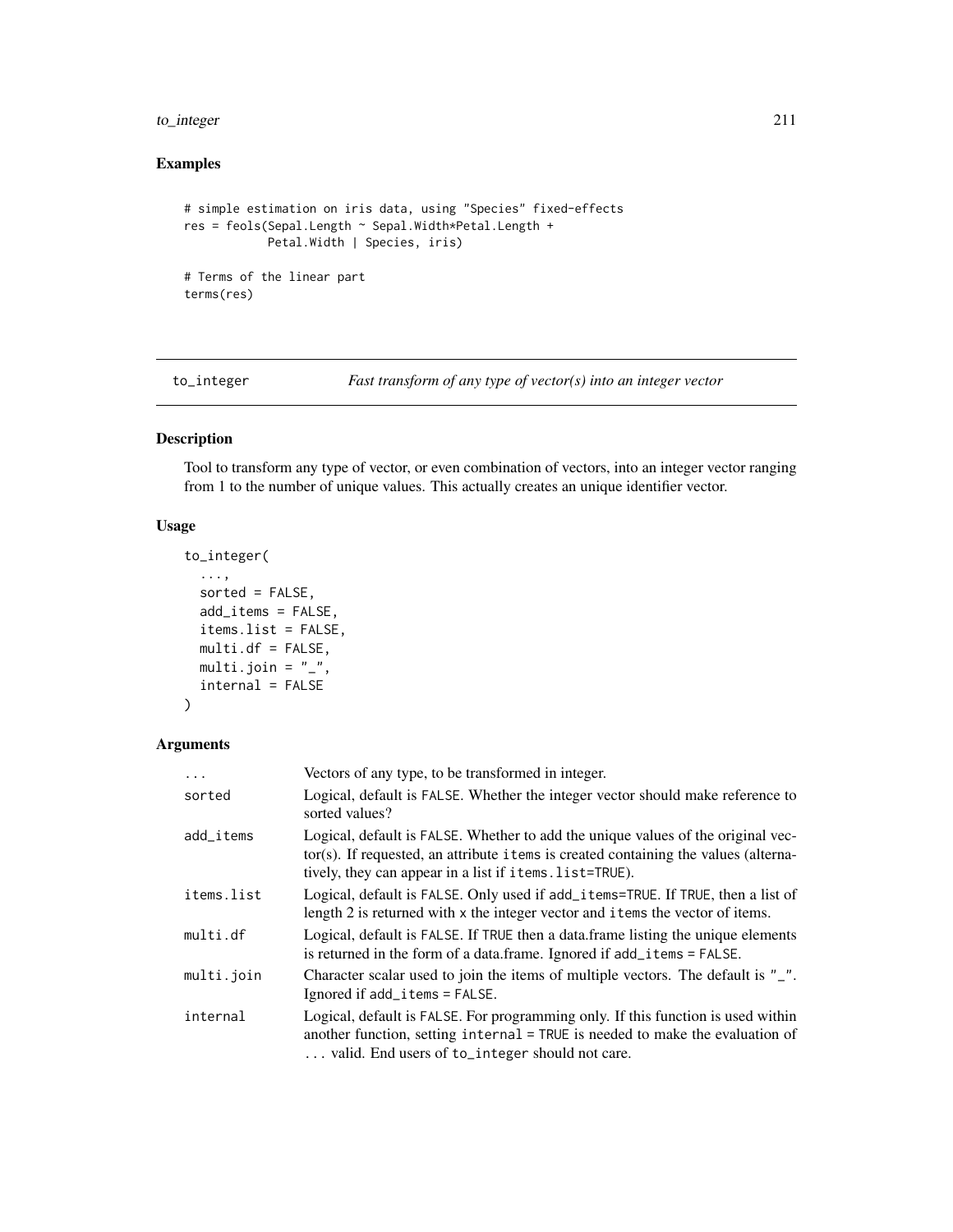## Value

Reruns a vector of the same length as the input vectors. If add\_items=TRUE and items.list=TRUE, a list of two elements is returned: x being the integer vector and items being the unique values to which the values in x make reference.

#### Examples

```
x1 = iris$Species
x2 = as.integer(iris$Sepal.Length)
# transforms the species vector into integers
to_integer(x1)
# To obtain the "items":
to_integer(x1, add_items = TRUE)
# same but in list form
to_integer(x1, add_items = TRUE, items.list = TRUE)
# transforms x2 into an integer vector from 1 to 4
to_integer(x2, add_items = TRUE)
# To have the sorted items:
to_integer(x2, add_items = TRUE, sorted = TRUE)
# The result can safely be used as an index
res = to_integer(x2, add_items = TRUE, sorted = TRUE, items.list = TRUE)
all(res$items[res$x] == x2)
#
# Multiple vectors
#
to_integer(x1, x2, add_items = TRUE)
# You can use multi.join to handle the join of the items:
to_integer(x1, x2, add_items = TRUE, multi.join = "; ")
```
trade *Trade data sample*

#### Description

This data reports trade information between countries of the European Union (EU15).

#### Usage

data(trade)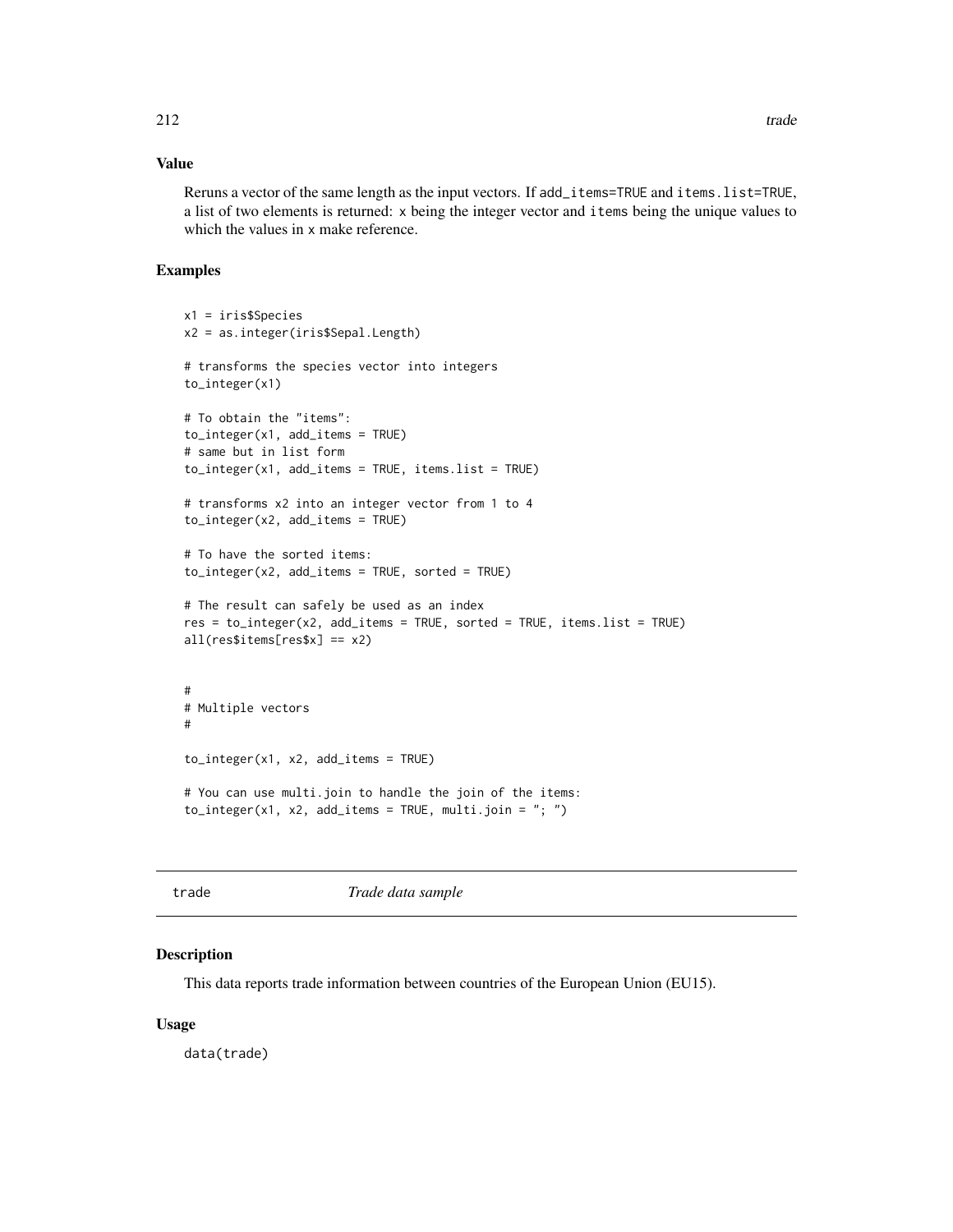#### unpanel 213

## Format

trade is a data frame with 38,325 observations and 6 variables named Destination, Origin, Product, Year, dist\_km and Euros.

- Origin: 2-digits codes of the countries of origin of the trade flow.
- Destination: 2-digits codes of the countries of destination of the trade flow.
- Products: Number representing the product categories (from 1 to 20).
- Year: Years from 2007 to 2016
- dist\_km: Geographic distance in km between the centers of the countries of origin and destination.
- Euros: The total amount in euros of the trade flow for the specific year/product category/origindestination country pair.

## Source

This data has been extrated from Eurostat on October 2017.

unpanel *Dissolves a* fixest *panel*

#### Description

Transforms a fixest\_panel object into a regular data.frame.

#### Usage

unpanel(x)

#### Arguments

x A fixest\_[panel](#page-150-0) object (obtained from function panel).

#### Value

Returns a data set of the exact same dimension. Only the attribute 'panel\_info' is erased.

#### Author(s)

Laurent Berge

## See Also

Alternatively, the function [panel](#page-150-0) changes a data.frame into a panel from which the functions l and f (creating leads and lags) can be called. Otherwise you can set the panel 'live' during the estimation using the argument panel.id (see for example in the function [feols](#page-112-0)).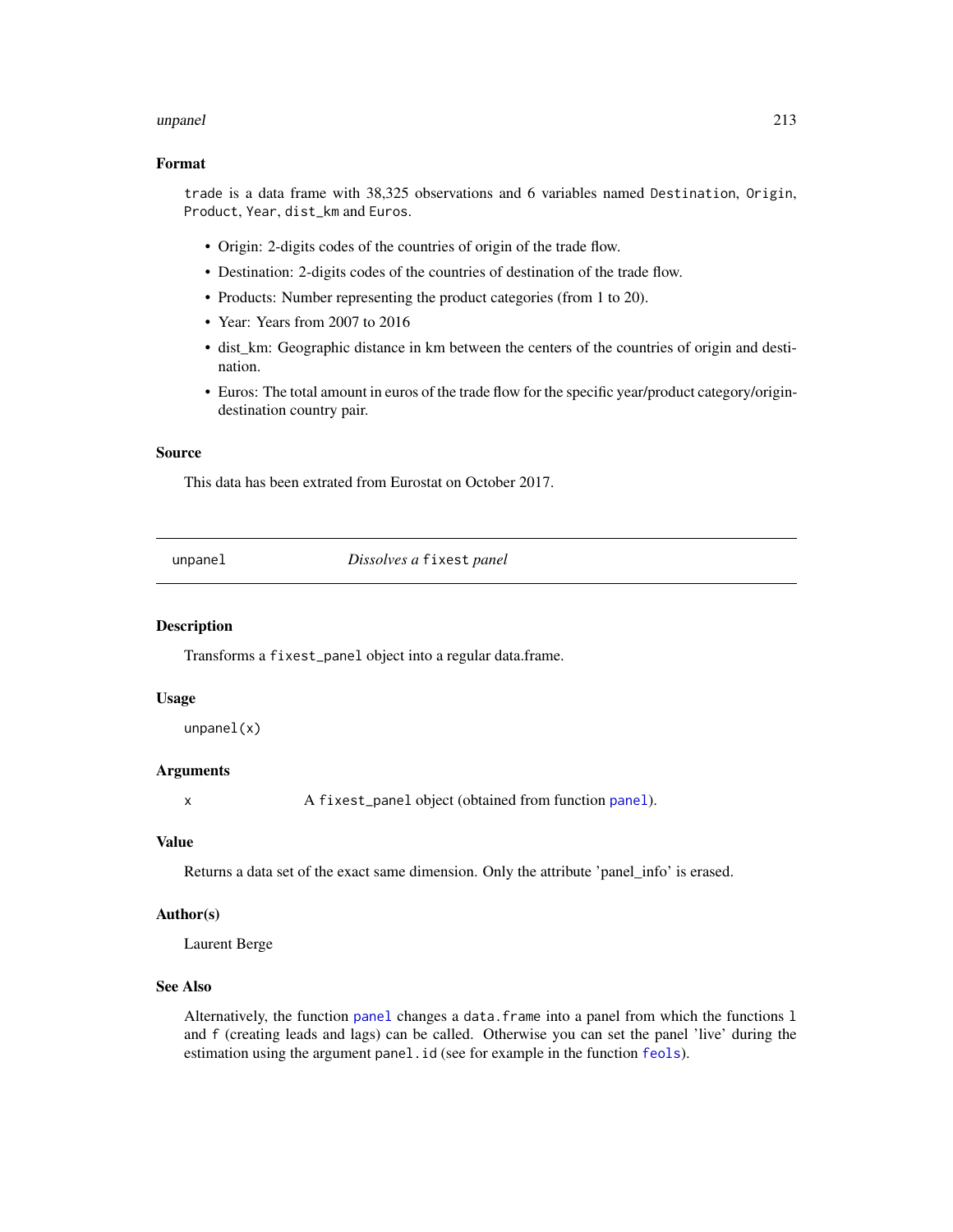## Examples

```
data(base_did)
# Setting a data set as a panel
pdat = panel(base_did, ~id+period)
# ... allows you to use leads and lags in estimations
feols(y<sup>~</sup>1(x1, 0:1), pdat)# Now unpanel => returns the initial data set
class(pdat) ; dim(pdat)
new_base = unpanel(pdat)
class(new_base) ; dim(new_base)
```
update.fixest *Updates a* fixest *estimation*

## Description

Updates and re-estimates a fixest model (estimated with [femlm](#page-91-1), [feols](#page-112-0) or [feglm](#page-79-1)). This function updates the formulas and use previous starting values to estimate a new fixest model. The data is obtained from the original call.

#### Usage

```
## S3 method for class 'fixest'
update(object, fm1.update, nframes = 1, evaluate = TRUE, ...)
```
#### Arguments

| object     | A fixest object. Obtained using the functions femlm, feols or feglm.                                                                                                                                                                                                                |
|------------|-------------------------------------------------------------------------------------------------------------------------------------------------------------------------------------------------------------------------------------------------------------------------------------|
| fml.update | Changes to be made to the original argument fml. See more information on<br>update. formula. You can add/withdraw both variables and fixed-effects. E.g.<br>$\ldots$ $\sim$ $\ldots$ + x2   $\ldots$ + z2 would add the variable x2 and the cluster z2 to the former<br>estimation. |
| nframes    | (Advanced users.) Defaults to 1. Number of frames up the stack where to per-<br>form the evaluation of the updated call. By default, this is the parent frame.                                                                                                                      |
| evaluate   | Logical, default is TRUE. If FALSE, only the updated call is returned.                                                                                                                                                                                                              |
| $\ddots$   | Other arguments to be passed to the functions femlm, feols or feglm.                                                                                                                                                                                                                |

## Value

It returns a fixest object (see details in [femlm](#page-91-1), [feols](#page-112-0) or [feglm](#page-79-1)).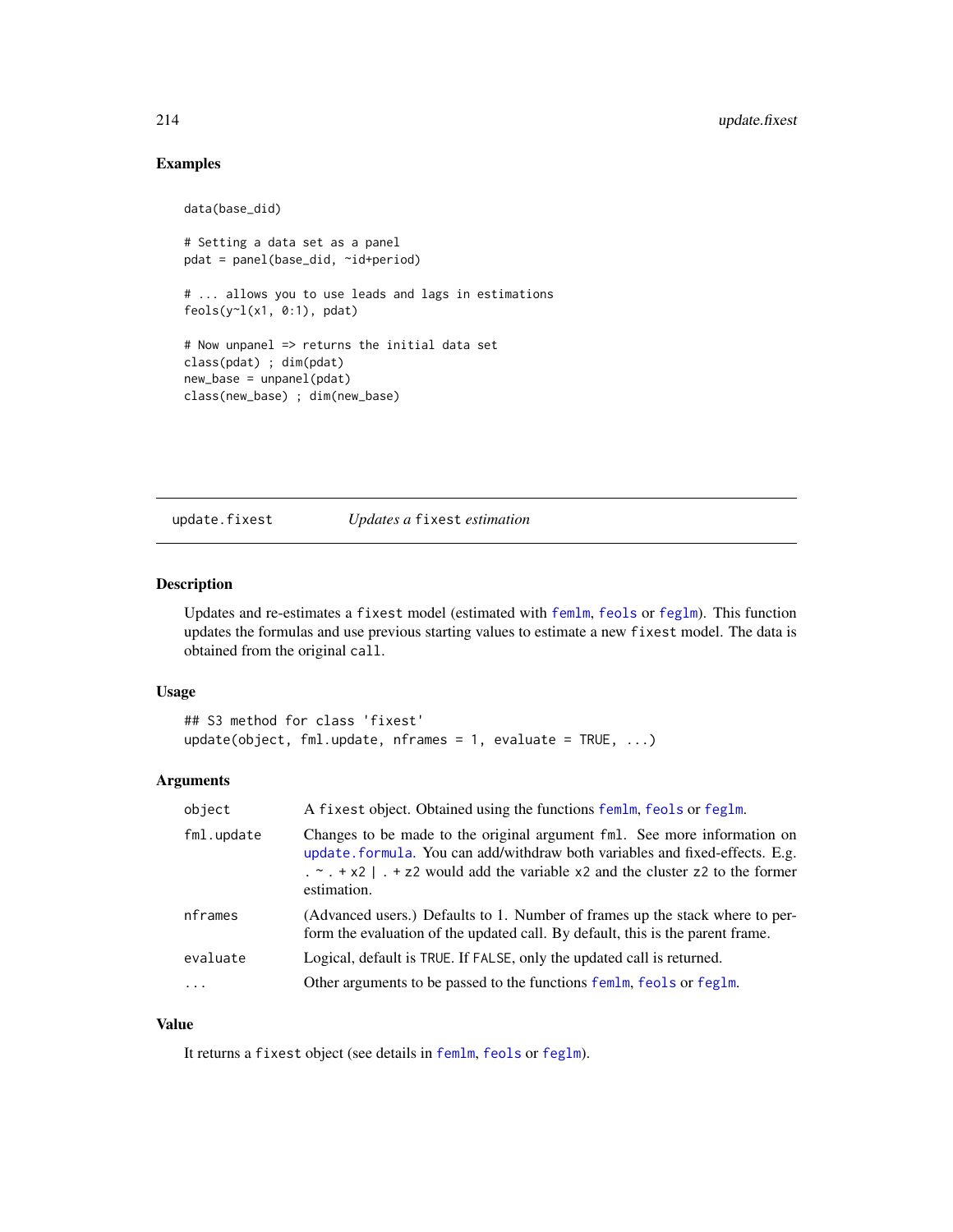#### vcov.fixest 215

#### Author(s)

Laurent Berge

## See Also

See also the main estimation functions [femlm](#page-91-1), [feols](#page-112-0) or [feglm](#page-79-1). [predict.fixest](#page-154-0), [summary.fixest](#page-197-0), [vcov.fixest](#page-214-0), [fixef.fixest](#page-132-0).

## Examples

```
# Example using trade data
data(trade)
# main estimation
est_pois = fepois(Euros ~ log(dist_km) | Origin + Destination, trade)
# we add the variable log(Year)
est_2 = update(est_pois, . ~ ~ ~ ~ ~ ~ ~ log(Year))# we add another fixed-effect: "Product"
est_3 = update(est_2, . - . | . + Product)# we remove the fixed-effect "Origin" and the variable log(dist_km)
est_4 = update(est_3, . - . - log(dist_km) | . - Origin)# Quick look at the 4 estimations
etable(est_pois, est_2, est_3, est_4)
```
<span id="page-214-0"></span>vcov.fixest *Computes the variance/covariance of a* fixest *object*

#### Description

This function extracts the variance-covariance of estimated parameters from a model estimated with [femlm](#page-91-1), [feols](#page-112-0) or [feglm](#page-79-1).

#### Usage

```
## S3 method for class 'fixest'
vcov(
  object,
  vcov = NULL,se = NULL,cluster,
  \text{ssc} = \text{NULL},
  attr = FALSE,
```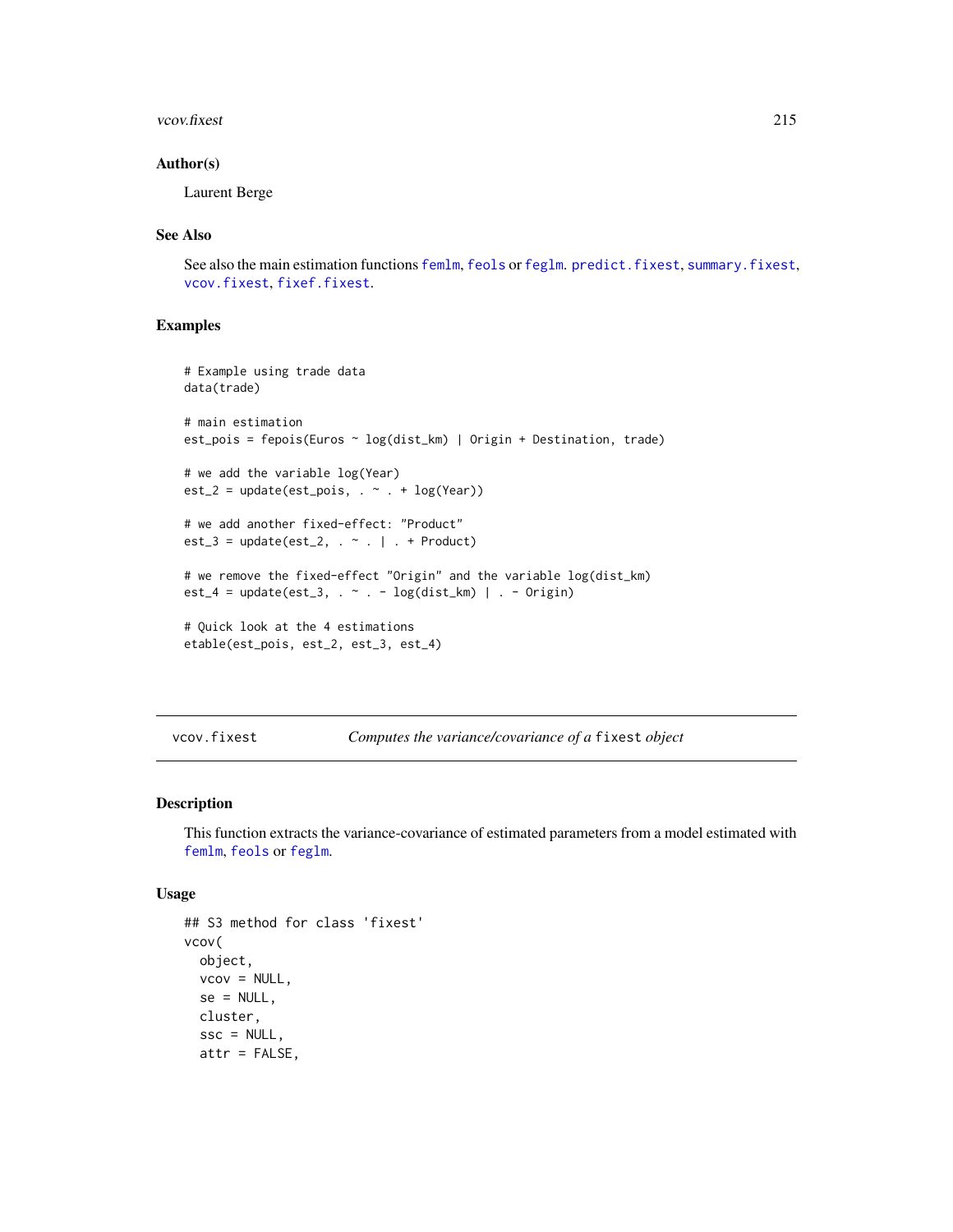```
forceCovariance = FALSE,
 keepBounded = FALSE,
 nthreads = getFixest_nthreads(),
 ...
\mathcal{L}
```

| object          | A fixest object. Obtained using the functions femlm, feols or feglm.                                                                                                                                                                                                                                                                                                                                                                                                                                                                                                                                                                                                                                                                                                                                               |
|-----------------|--------------------------------------------------------------------------------------------------------------------------------------------------------------------------------------------------------------------------------------------------------------------------------------------------------------------------------------------------------------------------------------------------------------------------------------------------------------------------------------------------------------------------------------------------------------------------------------------------------------------------------------------------------------------------------------------------------------------------------------------------------------------------------------------------------------------|
| <b>VCOV</b>     | Versatile argument to specify the VCOV. In general, it is either a character scalar<br>equal to a VCOV type, either a formula of the form: vcov_type ~ variables.<br>The VCOV types implemented are: "iid", "hetero" (or "HC1"), "cluster", "twoway",<br>"NW" (or "newey_west"), "DK" (or "driscoll_kraay"), and "conley". It also ac-<br>cepts object from vcov_cluster, vcov_NW, NW, vcov_DK, DK, vcov_conley and<br>conley. It also accepts covariance matrices computed externally. Finally it ac-<br>cepts functions to compute the covariances. See the 'vcov' documentation in the<br>vignette.                                                                                                                                                                                                             |
| se              | Character scalar. Which kind of standard error should be computed: "standard",<br>"hetero", "cluster", "twoway", "threeway" or "fourway"? By default if there<br>are clusters in the estimation: $se = "cluster", otherwise = e = "iid".$ Note that<br>this argument is deprecated, you should use vcov instead.                                                                                                                                                                                                                                                                                                                                                                                                                                                                                                   |
| cluster         | Tells how to cluster the standard-errors (if clustering is requested). Can be either<br>a list of vectors, a character vector of variable names, a formula or an integer vec-<br>tor. Assume we want to perform 2-way clustering over var1 and var2 contained<br>in the data.frame base used for the estimation. All the following cluster argu-<br>ments are valid and do the same thing: cluster = base[, c("var1", "var2")],<br>cluster = $c("var1", "var2"),$ cluster = $\sim$ var1+var2. If the two variables<br>were used as fixed-effects in the estimation, you can leave it blank with vcov<br>= "twoway" (assuming var1 [resp. var2] was the 1st [res. 2nd] fixed-effect).<br>You can interact two variables using $\wedge$ with the following syntax: cluster =<br>~var1^var2 or cluster = "var1^var2". |
| SSC             | An object of class ssc. type obtained with the function ssc. Represents how<br>the degree of freedom correction should be done. You must use the function ssc<br>for this argument. The arguments and defaults of the function ssc are: adj<br>= TRUE, fixef.K="nested", cluster.adj = TRUE, cluster.df = "min", t.df<br>= "min", fixef.force_exact=FALSE). See the help of the function ssc for<br>details.                                                                                                                                                                                                                                                                                                                                                                                                       |
| attr            | Logical, defaults to FALSE. Whether to include the attributes describing how the<br>VCOV was computed.                                                                                                                                                                                                                                                                                                                                                                                                                                                                                                                                                                                                                                                                                                             |
| forceCovariance |                                                                                                                                                                                                                                                                                                                                                                                                                                                                                                                                                                                                                                                                                                                                                                                                                    |
|                 | (Advanced users.) Logical, default is FALSE. In the peculiar case where the<br>obtained Hessian is not invertible (usually because of collinearity of some vari-<br>ables), use this option to force the covariance matrix, by using a generalized<br>inverse of the Hessian. This can be useful to spot where possible problems<br>come from.                                                                                                                                                                                                                                                                                                                                                                                                                                                                     |
| keepBounded     | (Advanced users - feNmlm with non-linear part and bounded coefficients only.)<br>Logical, default is FALSE. If TRUE, then the bounded coefficients (if any) are                                                                                                                                                                                                                                                                                                                                                                                                                                                                                                                                                                                                                                                    |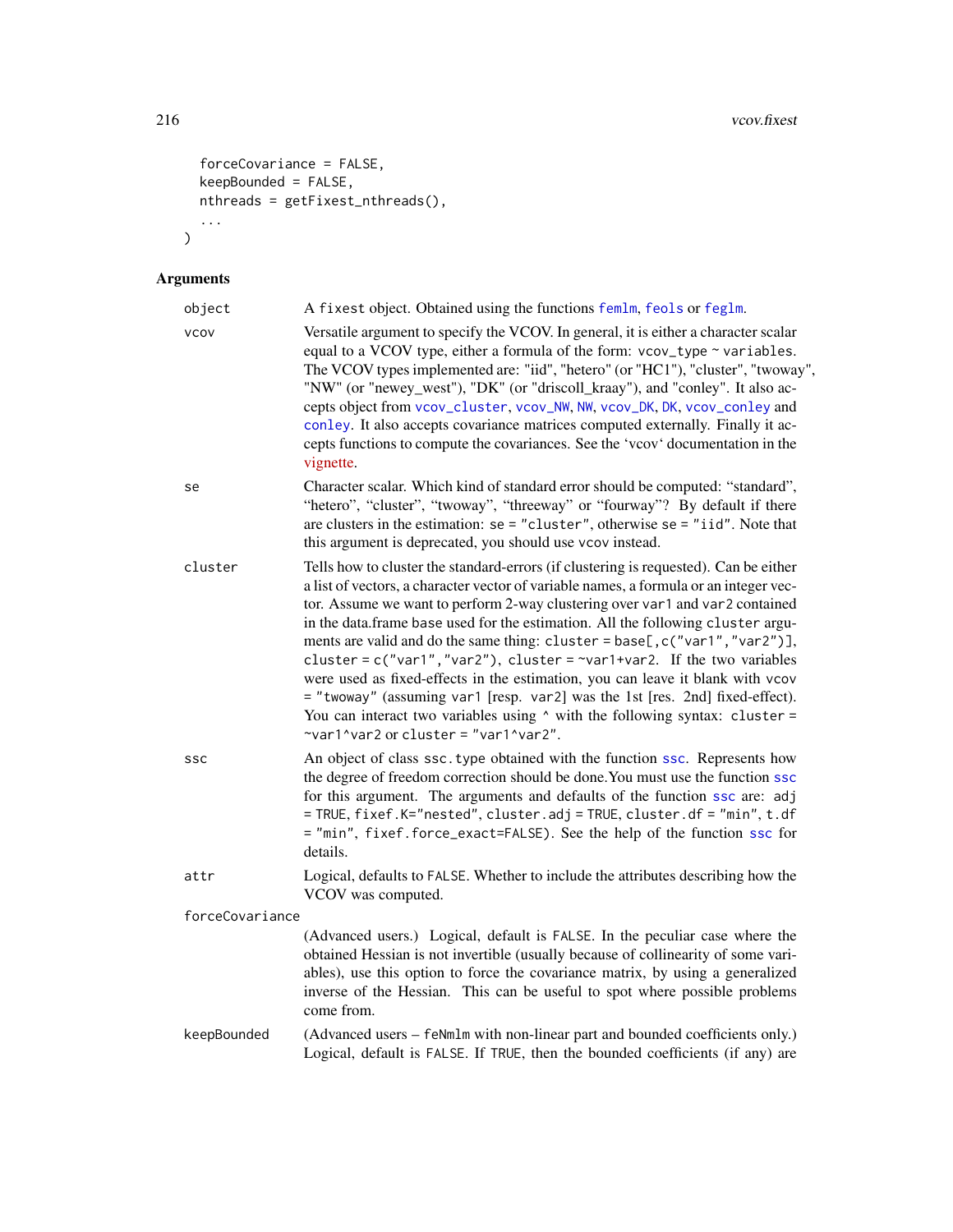not).

|  | treated as unrestricted coefficients and their S.E. is computed (otherwise it is |  |  |  |  |  |
|--|----------------------------------------------------------------------------------|--|--|--|--|--|
|  |                                                                                  |  |  |  |  |  |

<span id="page-216-0"></span>nthreads The number of threads. Can be: a) an integer lower than, or equal to, the maximum number of threads; b) 0: meaning all available threads will be used; c) a number strictly between 0 and 1 which represents the fraction of all threads to use. The default is to use 50% of all threads. You can set permanently the number of threads used within this package using the function [setFixest\\_nthreads](#page-183-0). ... Other arguments to be passed to [summary.fixest](#page-197-0). The computation of the VCOV matrix is first done in [summary.fixest](#page-197-0).

#### Details

For an explanation on how the standard-errors are computed and what is the exact meaning of the arguments, please have a look at the dedicated vignette: [On standard-errors.](https://lrberge.github.io/fixest/articles/standard_errors.html)

#### Value

It returns a  $K \times K$  square matrix where K is the number of variables of the fitted model. If attr = TRUE, this matrix has an attribute "type" specifying how this variance/covariance matrix has been computed.

#### Author(s)

Laurent Berge

## See Also

You can also compute VCOVs with the following functions: [vcov\\_cluster](#page-219-0), [vcov\\_hac](#page-222-0), [vcov\\_conley](#page-221-0).

See also the main estimation functions [femlm](#page-91-0), [feols](#page-112-0) or [feglm](#page-79-0). [summary.fixest](#page-197-0), [confint.fixest](#page-33-0), [resid.fixest](#page-166-0), [predict.fixest](#page-154-0), [fixef.fixest](#page-132-0).

```
# Load panel data
data(base_did)
# Simple estimation on a panel
est = feols(y \sim x1, base\_did)# ======== #
# IID VCOV #
# ======== #
# By default the VCOV assumes iid errors:
se(vcov(est))
# You can make the call for an iid VCOV explicitly:
se(vcov(est, "iid"))
```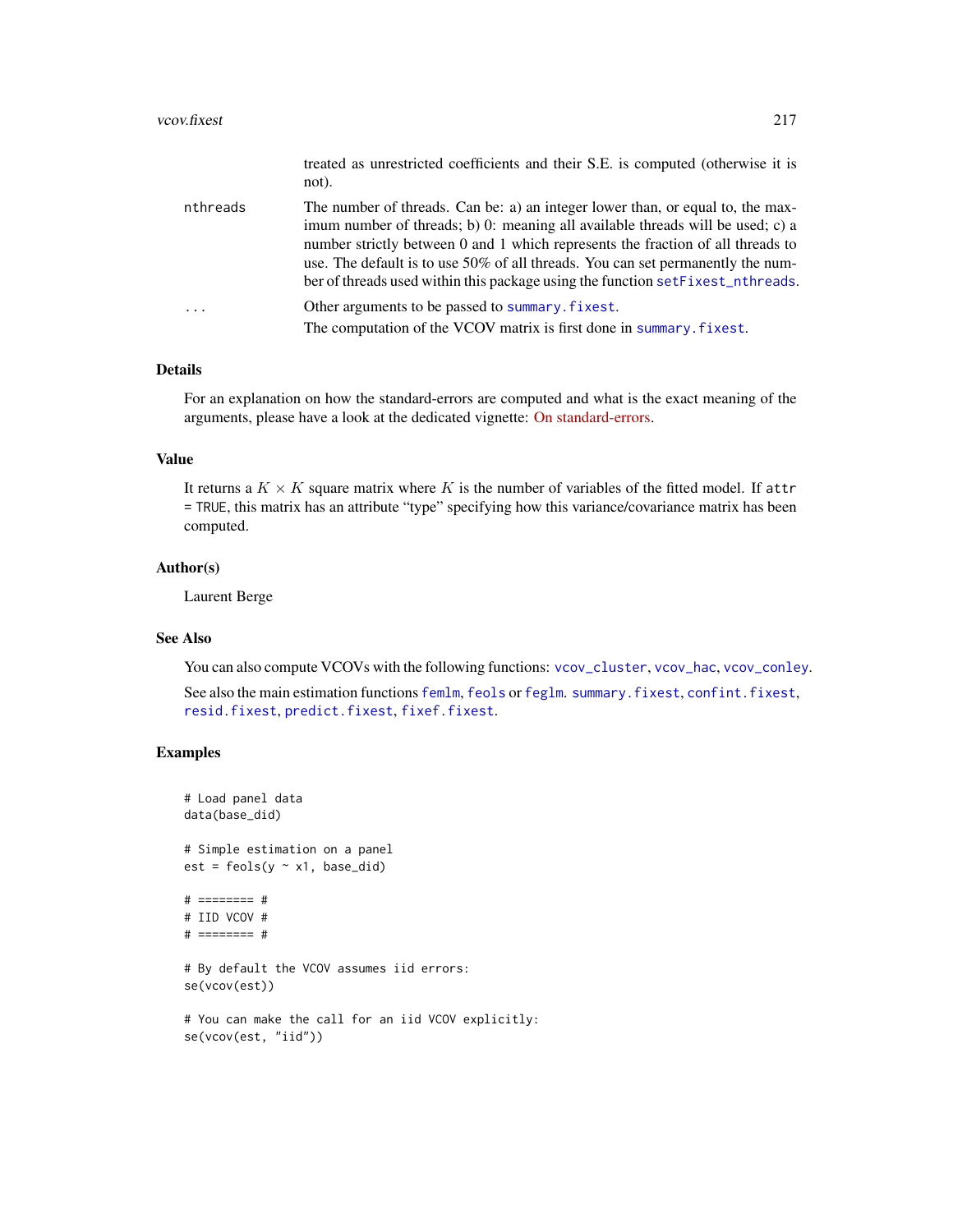```
218 vcov.fixest and the set of the set of the set of the set of the set of the set of the set of the set of the set of the set of the set of the set of the set of the set of the set of the set of the set of the set of the
```

```
#
# Heteroskedasticity-robust VCOV
#
# By default the VCOV assumes iid errors:
se(vcov(est, "hetero"))
# => note that it also accepts vcov = "White" and vcov = "HC1" as aliases.
# =============== #
# Clustered VCOVs #
# =============== #
# To cluster the VCOV, you can use a formula of the form cluster ~ var1 + var2 etc
# Let's cluster by the panel ID:
se(vcov(est, cluster ~ id))
# Alternative ways:
# -> cluster is implicitly assumed when a one-sided formula is provided
se(vcov(est, ~ id))
# -> using the argument cluster instead of vcov
se(vcov(est, cluster = ~ id))# For two-/three- way clustering, just add more variables:
se(vcov(est, ~\sim id + period))# -------------------|
# Implicit deduction |
# -------------------|
# When the estimation contains FEs, the dimension on which to cluster
# is directly inferred from the FEs used in the estimation, so you don't need
# to explicitly add them.
est_fe = feols(y \sim x1 | id + period, base_did)
# Clustered along "id"
se(vcov(est_fe, "cluster"))
# Clustered along "id" and "period"
se(vcov(est_fe, "twoway"))
# =========== #
# Panel VCOVs #
# =========== #
# ---------------------|
# Newey West (NW) VCOV |
# ---------------------|
# To obtain NW VCOVs, use a formula of the form NW ~ id + period
se(vcov(est, NW ~ d + period))
```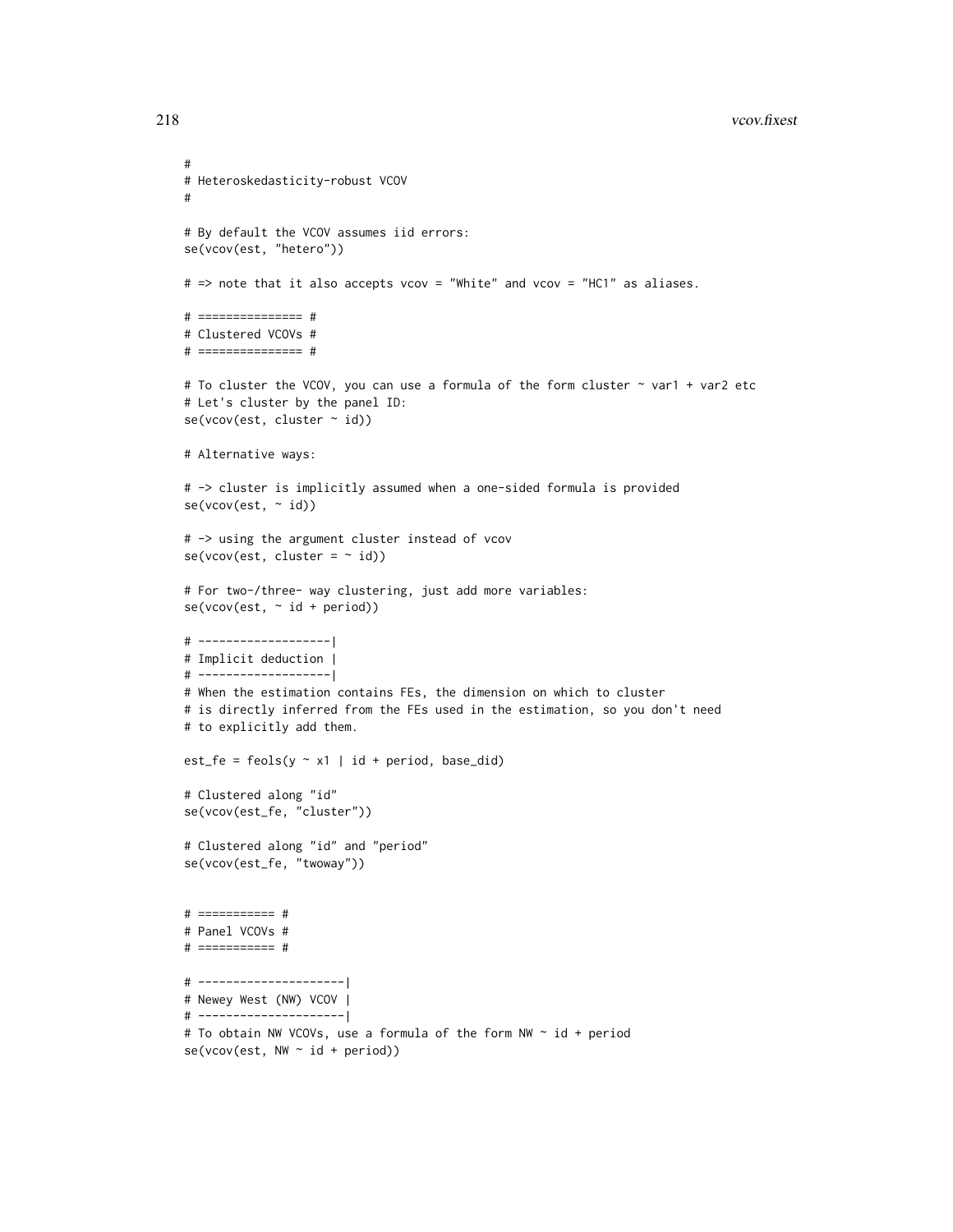```
# If you want to change the lag:
se(vcov(est, NW(3) \sim id + period))# Alternative way:
# -> using the vcov_NW function
se(vcov(est, vcov_NW(unit = "id", time = "period", lag = 3)))# -------------------------|
# Driscoll-Kraay (DK) VCOV |
# -------------------------|
# To obtain DK VCOVs, use a formula of the form DK ~ period
se(vcov(est, DK ~ period))
# If you want to change the lag:
se(vcov(est, DK(3) ~ period))
# Alternative way:
# -> using the vcov_DK function
se(vcov(est, vcov_DK(time = "period", lag = 3)))
# -------------------|
# Implicit deduction |
# -------------------|
# When the estimation contains a panel identifier, you don't need
# to re-write them later on
est_panel = feols(y \sim x1, base_did, panel.id = \simid + period)
# Both methods, NM and DK, now work automatically
se(vcov(est_panel, "NW"))
se(vcov(est_panel, "DK"))
# =================================== #
# VCOVs robust to spatial correlation #
# =================================== #
data(quakes)
est_geo = feols(depth ~ mag, quakes)
# ------------|
# Conley VCOV |
# ------------|
# To obtain a Conley VCOV, use a formula of the form conley(cutoff) ~ lat + lon
# with lat/lon the latitude/longitude variable names in the data set
se(vcov(est_geo, conley(100) ~ lat + long))
```
# Alternative way: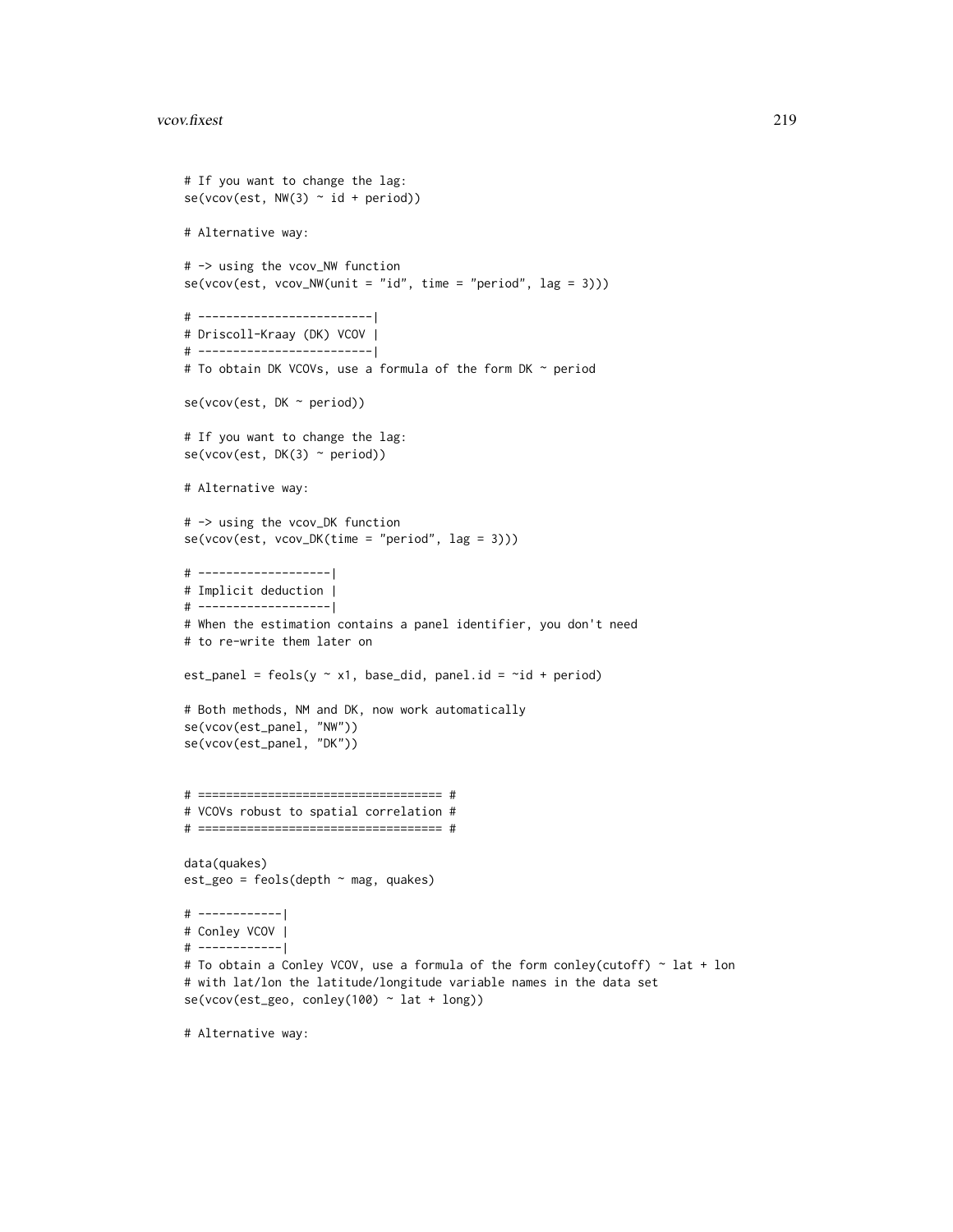```
# -> using the vcov_DK function
se(vcov(est_geo, vcov_conley(lat = "lat", lon = "long", cutoff = 100)))
# -------------------|
# Implicit deduction |
# -------------------|
# By default the latitude and longitude are directly fetched in the data based
# on pattern matching. So you don't have to specify them.
# Furhter, an automatic cutoff is deduced by default.
# The following works:
se(vcov(est_geo, "conley"))
# ======================== #
# Small Sample Corrections #
# ======================== #
# You can change the way the small sample corrections are done with the argument ssc.
# The argument ssc must be created by the ssc function
se(vcov(est, ssc = ssc(adj = FALSE)))
# You can add directly the call to ssc in the vcov formula.
# You need to add it like a variable:
se(vcov(est, iid ~ ssc(adj = FALSE)))
se(vcov(est, DK ~ period + ssc(adj = FALSE)))
```
<span id="page-219-0"></span>vcov\_cluster *Clustered VCOV*

#### Description

Computes the clustered VCOV of fixest objects.

#### Usage

```
vcov_cluster(x, cluster = NULL, ssc = NULL)
```

| <b>X</b>   | A fixest object.                                                                                                                                                                                                                                                                                                       |
|------------|------------------------------------------------------------------------------------------------------------------------------------------------------------------------------------------------------------------------------------------------------------------------------------------------------------------------|
| cluster    | Either i) a character vector giving the names of the variables onto which to<br>cluster, or ii) a formula giving those names, or iii) a vector/list/data.frame giving<br>the hard values of the clusters. Note that in cases i) and ii) the variables are<br>fetched directly in the data set used for the estimation. |
| <b>SSC</b> | An object returned by the function ssc. It specifies how to perform the small<br>sample correction.                                                                                                                                                                                                                    |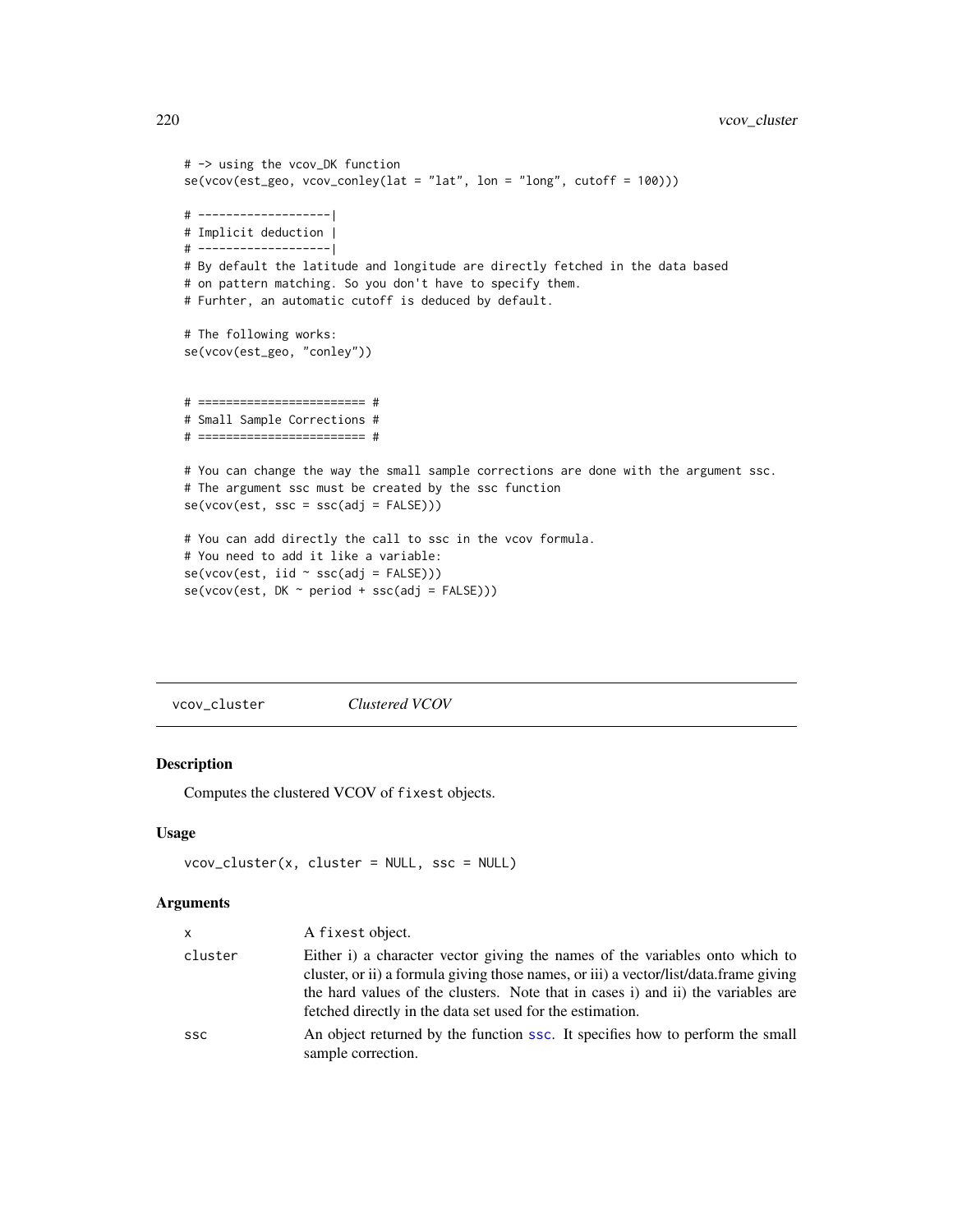# <span id="page-220-0"></span>vcov\_cluster 221

# Value

If the first argument is a fixest object, then a VCOV is returned (i.e. a symmetric matrix).

If the first argument is not a fixest object, then a) implicitly the arguments are shifted to the left (i.e. vcov\_cluster( $\sim$ var1 + var2) is equivalent to vcov\_cluster(cluster =  $\sim$ var1 + var2)) and b) a VCOV-*request* is returned and NOT a VCOV. That VCOV-request can then be used in the argument vcov of various fixest functions (e.g. [vcov.fixest](#page-214-0) or even in the estimation calls).

# Author(s)

Laurent Berge

#### References

Cameron AC, Gelbach JB, Miller DL (2011). "Robust Inference with Multiway Clustering." *Journal of Business & Economic Statistics*, 29(2), 238-249. doi:10.1198/jbes.2010.07136.

```
base = irisnames(base) = c("y", "x1", "x2", "x3", "species")
base$clu = rep(1:5, 30)est = feols(y \sim x1, base)# VCOV: using a formula giving the name of the clusters
vcov_cluster(est, ~species + clu)
# works as well with a character vector
vcov_cluster(est, c("species", "clu"))
# you can also combine the two with '^'
vcov_cluster(est, ~species^clu)
#
# Using VCOV requests
#
# per se: pretty useless...
vcov_cluster(~species)
# ...but VCOV-requests can be used at estimation time:
# it may be more explicit than...
feols(y \sim x1, base, vcov = vcov_{cluster}("species"))# ...the equivalent, built-in way:
feols(y \sim x1, base, vcov = \simspecies)
# The argument vcov does not accept hard values,
# so you can feed them with a VCOV-request:
```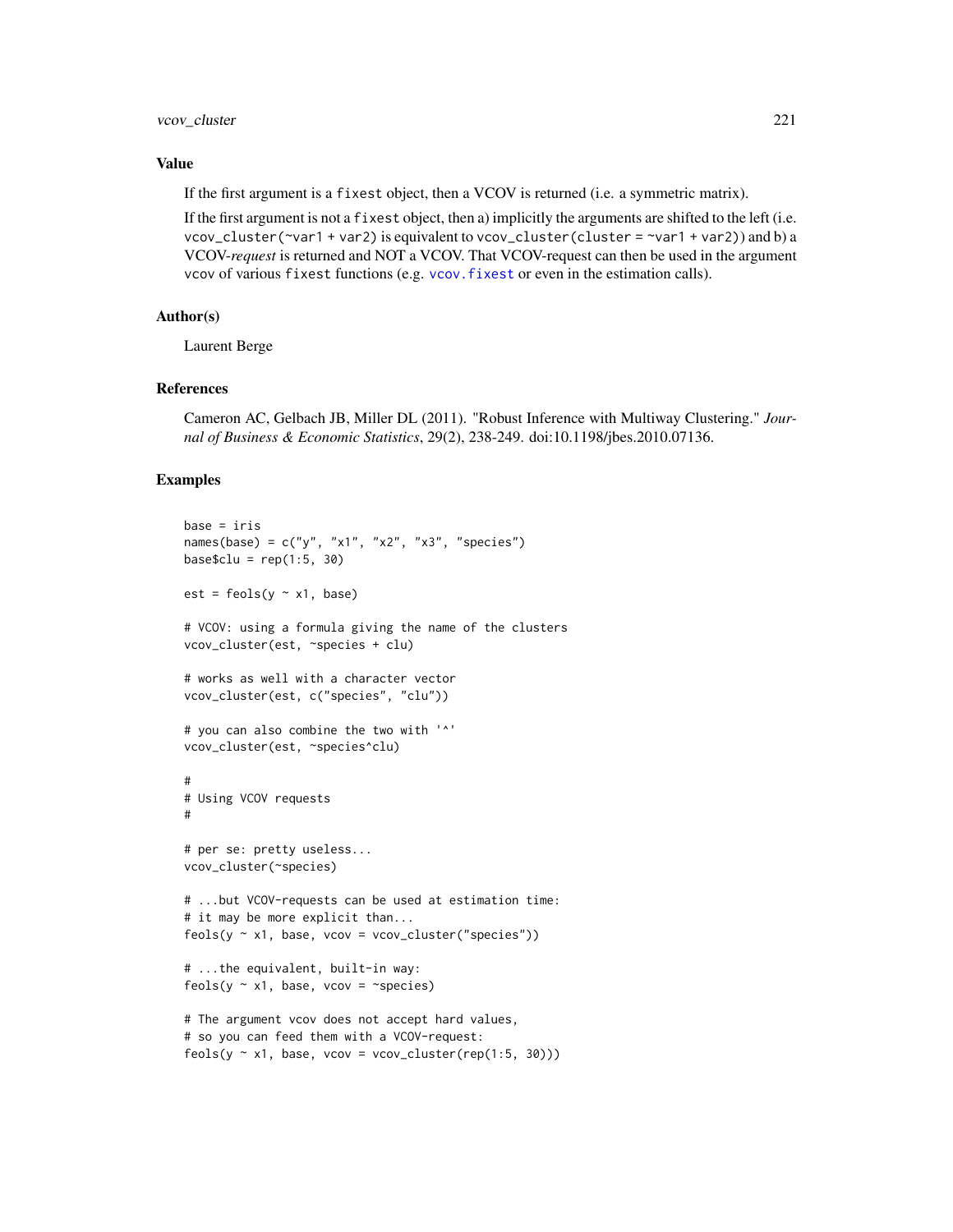<span id="page-221-2"></span><span id="page-221-0"></span>vcov\_conley *Conley VCOV*

# <span id="page-221-1"></span>Description

Compute VCOVs robust to spatial correlation, a la Conley (1999).

# Usage

```
vcov_conley(
 x,
 lat = NULL,lon = NULL,
 cutoff = NULL,
 pixel = 0,distance = "triangular",
 ssc = NULL)
```
conley(cutoff = NULL, pixel = NULL, distance = NULL)

| $\mathsf{x}$ | A fixest object.                                                                                                                                                                                                                                                                                                                                                   |
|--------------|--------------------------------------------------------------------------------------------------------------------------------------------------------------------------------------------------------------------------------------------------------------------------------------------------------------------------------------------------------------------|
| lat          | A character scalar or a one sided formula giving the name of the variable repre-<br>senting the latitude. The latitude must lie in $[-90, 90]$ , $[0, 180]$ or $[-180, 0]$ .                                                                                                                                                                                       |
| lon          | A character scalar or a one sided formula giving the name of the variable repre-<br>senting the longitude. The longitude must be in $[-180, 180]$ , $[0, 360]$ or $[-360,$<br>$[0]$ .                                                                                                                                                                              |
| cutoff       | The distance cutoff, in km. You can express the cutoff in miles by writing the<br>number in character form and adding "mi" as a suffix: cutoff = "100mi" would<br>be 100 miles. If missing, a rule of thumb is used to deduce the cutoff.                                                                                                                          |
| pixel        | A positive numeric scalar, default is 0. If a positive number, the coordinates of<br>each observation are pooled into pixel x pixel km squares. This lowers the<br>precision but can (depending on the cases) greatly improve computational speed<br>at a low precision cost. Note that if the cutoff was expressed in miles, then<br>pixel will also be in miles. |
| distance     | How to compute the distance between points. It can be equal to "triangular"<br>(default) or "spherical". The latter case corresponds to the great circle distance<br>and is more precise than triangular but is a bit more intensive computationally.                                                                                                              |
| <b>SSC</b>   | An object returned by the function ssc. It specifies how to perform the small<br>sample correction.                                                                                                                                                                                                                                                                |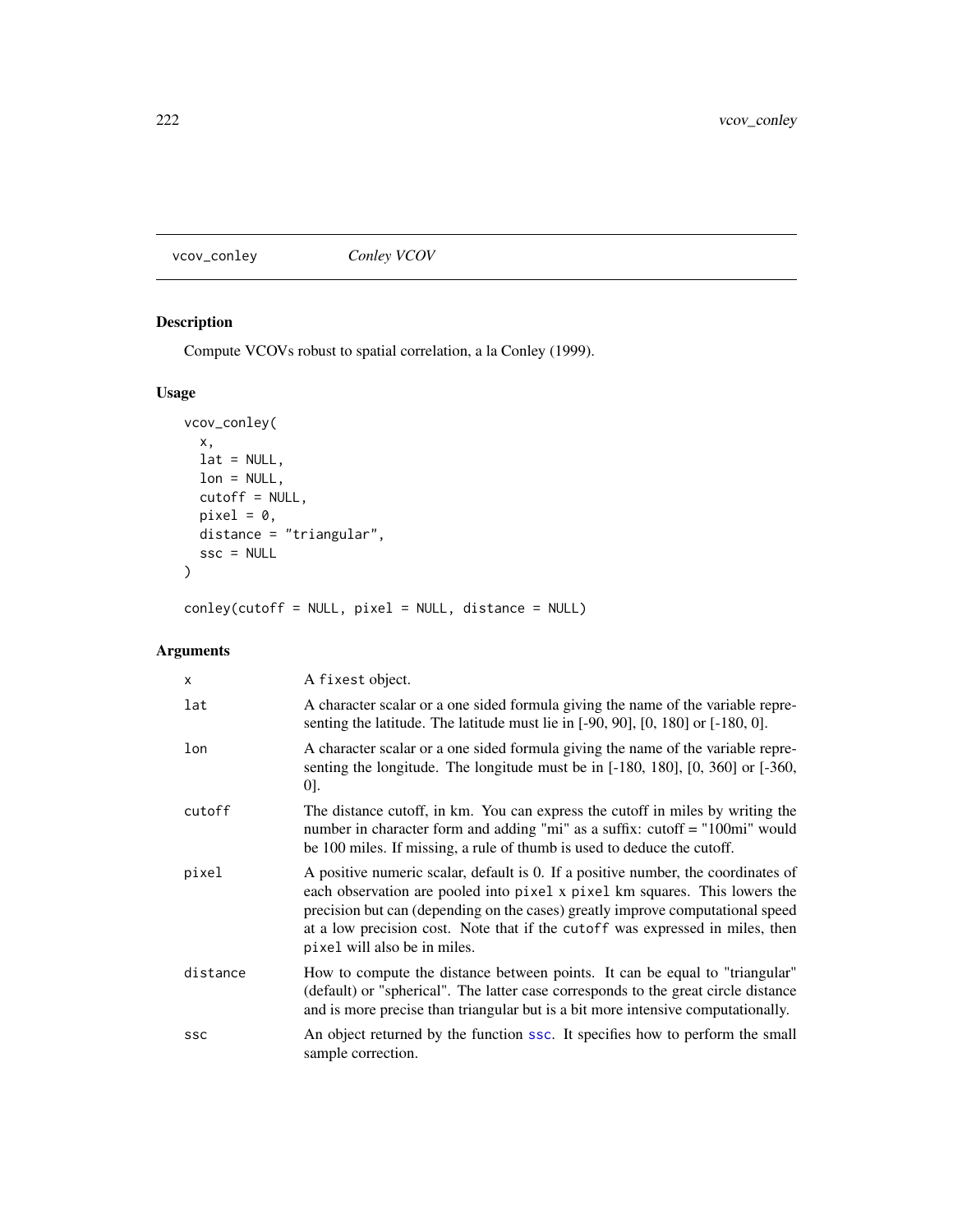#### <span id="page-222-2"></span>vcov\_hac 223

#### Details

This function computes VCOVs that are robust to spatial correlations by assuming a correlation between the units that are at a geographic distance lower than a given cutoff.

The kernel is uniform.

If the cutoff is not provided, an estimation of it is given. This cutoff ensures that a minimum of units lie within it and is robust to sub-sampling. This automatic cutoff is only here for convenience, the most appropriate cutoff shall depend on the application and shall be provided by the user.

The function conley does not compute VCOVs directly but is meant to be used in the argument vcov of fixest functions (e.g. in vcov. fixest or even in the estimation calls).

#### Value

If the first argument is a fixest object, then a VCOV is returned (i.e. a symmetric matrix).

If the first argument is not a fixest object, then a) implicitly the arguments are shifted to the left (i.e. vcov\_conley("lat","long") is equivalent to vcov\_conley(lat = "lat", lon = "long")) and b) a VCOV-*request* is returned and NOT a VCOV. That VCOV-request can then be used in the argument vcov of various fixest functions (e.g. [vcov.fixest](#page-214-0) or even in the estimation calls).

#### References

Conley TG (1999). "GMM Estimation with Cross Sectional Dependence", *Journal of Econometrics*, 92, 1-45.

#### Examples

```
data(quakes)
```
# We use conley() in the vcov argument of the estimation feols(depth ~ mag, quakes, conley(100))

# Post estimation est = feols(depth  $\sim$  mag, quakes) vcov\_conley(est, cutoff = 100)

<span id="page-222-0"></span>vcov\_hac *HAC VCOVs*

#### <span id="page-222-1"></span>Description

Set of functions to compute the VCOVs robust to different forms correlation in panel or time series settings.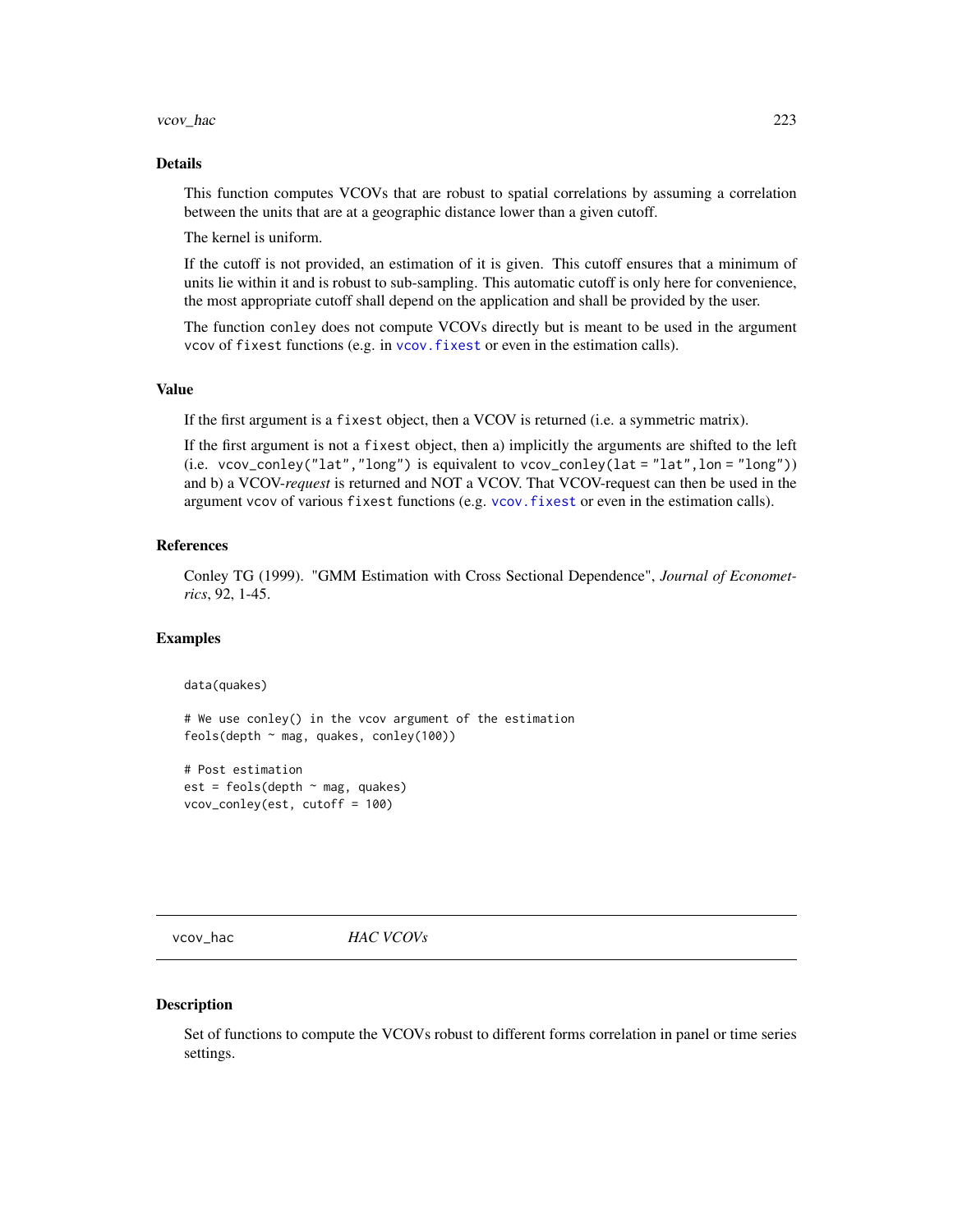#### <span id="page-223-0"></span>Usage

```
vcov_DK(x, time = NULL, lag = NULL, ssc = NULL)vcov_NW(x, unit = NULL, time = NULL, lag = NULL, ssc = NULL)NW(\text{lag} = NULL)newey_west(lag = NULL)
DK(lag = NULL)driscoll_kraay(lag = NULL)
```
#### Arguments

| X          | A fixest object.                                                                                                                                                                                                                                                                                                                           |
|------------|--------------------------------------------------------------------------------------------------------------------------------------------------------------------------------------------------------------------------------------------------------------------------------------------------------------------------------------------|
| time       | A character scalar or a one sided formula giving the name of the variable repre-<br>senting the time.                                                                                                                                                                                                                                      |
| lag        | An integer scalar, default is NULL. If NULL, then the default lag is equal to<br>$n_t$ o 25 with $n_t$ t the number of time periods (as of Newey and West 1987) for<br>panel Newey-West and Driscoll-Kraay. The default for the time series Newey-<br>West is computed via bwNeweyWest which implements the Newey and West<br>1994 method. |
| <b>SSC</b> | An object returned by the function ssc. It specifies how to perform the small<br>sample correction.                                                                                                                                                                                                                                        |
| unit       | A character scalar or a one sided formula giving the name of the variable repre-<br>senting the units of the panel.                                                                                                                                                                                                                        |

# Details

There are currently three VCOV types: Newey-West applied to time series, Newey-West applied to a panel setting (when the argument 'unit' is not missing), and Driscoll-Kraay.

The functions on this page without the prefix "vcov\_" do not compute VCOVs directly but are meant to be used in the argument vcov of fixest functions (e.g. in [vcov.fixest](#page-214-0) or even in the estimation calls).

Note that for Driscoll-Kraay VCOVs, to ensure its properties the number of periods should be long enough (a minimum of 20 periods or so).

#### Value

If the first argument is a fixest object, then a VCOV is returned (i.e. a symmetric matrix).

If the first argument is not a fixest object, then a) implicitly the arguments are shifted to the left (i.e. vcov\_DK(~year) is equivalent to vcov\_DK(time = ~year)) and b) a VCOV-*request* is returned and NOT a VCOV. That VCOV-request can then be used in the argument vcov of various fixest functions (e.g. vcov. fixest or even in the estimation calls).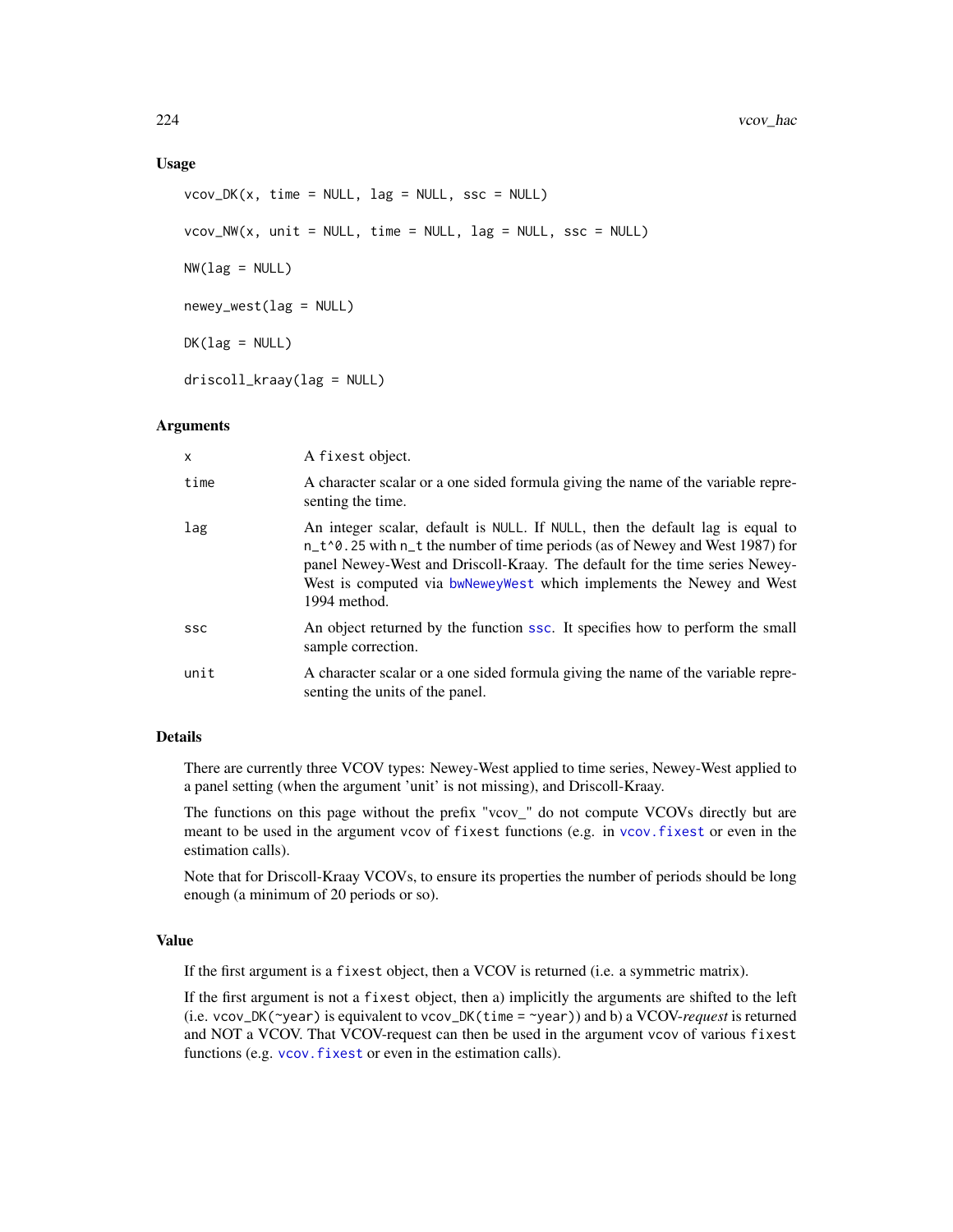#### <span id="page-224-0"></span>vcov\_hac 225

#### Lag selection

The default lag selection depends on whether the VCOV applies to a panel or a time series.

For panels, i.e. panel Newey-West or Driscoll-Kraay VCOV, the default lag is n\_t^0.25 with n\_t the number of time periods. This is based on Newey and West 1987.

For time series Newey-West, the default lag is found thanks to the [bwNeweyWest](#page-0-0) function from the sandwich package. It is based on Newey and West 1994.

#### References

Newey WK, West KD (1987). "A Simple, Positive Semi-Definite, Heteroskedasticity and Autocorrelation Consistent Covariance Matrix." *Econometrica*, 55(3), 703-708. doi:10.2307/1913610.

Driscoll JC, Kraay AC (1998). "Consistent Covariance Matrix Estimation with Spatially Dependent Panel Data." *The Review of Economics and Statistics*, 80(4), 549-560. doi:10.1162/003465398557825.

Millo G (2017). "Robust Standard Error Estimators for Panel Models: A Unifying Approach" *Journal of Statistical Software*, 82(3). doi:10.18637/jss.v082.i03.

```
data(base_did)
#
# During the estimation
#
# Panel Newey-West, lag = 2
feols(y \sim x1, base_did, NW(2) \sim id + period)
# Driscoll-Kraay
feols(y \sim x1, base_did, DK \sim period)
# If the estimation is made with a panel.id, the dimensions are
# automatically deduced:
est = feols(y \sim x1, base_did, "NW", panel.id = ~id + period)
est
#
# Post estimation
#
# If missing, the unit and time are automatically deduced from
# the panel.id used in the estimation
vcov_NW(est, lag = 2)
```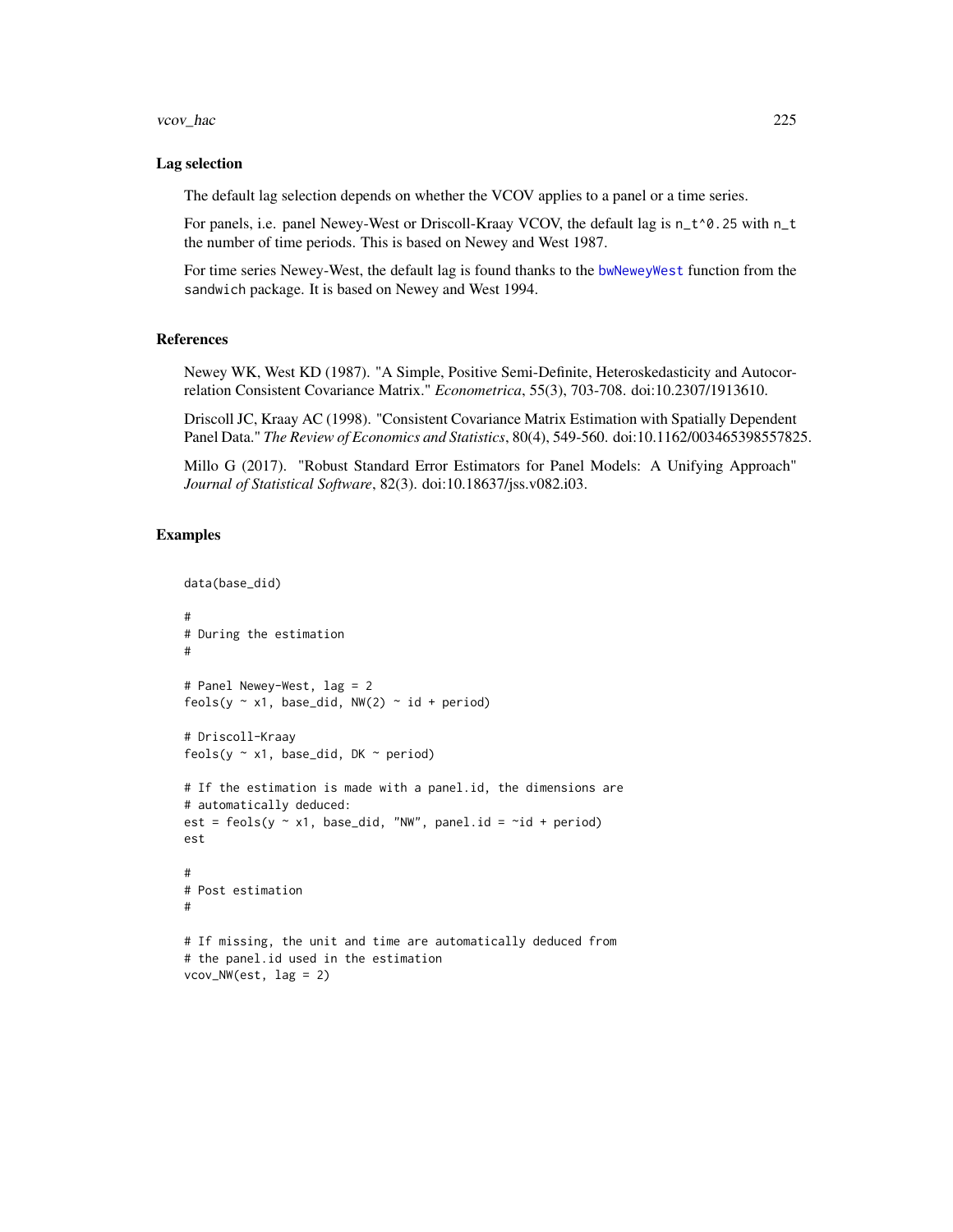# <span id="page-225-0"></span>Description

Wald test used to test the joint nullity of a set of coefficients.

# Usage

 $wald(x, keep = NULL, drop = NULL, print = TRUE, vcov, se, cluster, ...)$ 

| X           | A fixest object. Obtained using the methods femlm, feols or feglm.                                                                                                                                                                                                                                                                                                                                                                                                                                                                                                                                                                          |
|-------------|---------------------------------------------------------------------------------------------------------------------------------------------------------------------------------------------------------------------------------------------------------------------------------------------------------------------------------------------------------------------------------------------------------------------------------------------------------------------------------------------------------------------------------------------------------------------------------------------------------------------------------------------|
| keep        | Character vector. This element is used to display only a subset of variables.<br>This should be a vector of regular expressions (see regex help for more info).<br>Each variable satisfying any of the regular expressions will be kept. This ar-<br>gument is applied post aliasing (see argument dict). Example: you have the<br>variable x1 to x55 and want to display only x1 to x9, then you could use keep<br>$=$ "x[[:digit:]] $\frac{1}{2}$ ". If the first character is an exclamation mark, the effect is<br>reversed (e.g. keep = "!Intercept" means: every variable that does not contain<br>"Intercept" is kept). See details. |
| drop        | Character vector. This element is used if some variables are not to be displayed.<br>This should be a vector of regular expressions (see regex help for more info).<br>Each variable satisfying any of the regular expressions will be discarded. This<br>argument is applied post aliasing (see argument dict). Example: you have the<br>variable x1 to x55 and want to display only x1 to x9, then you could use drop<br>$=$ "x[[:digit:]]{2}". If the first character is an exclamation mark, the effect<br>is reversed (e.g. drop $=$ "!Intercept" means: every variable that does not contain<br>"Intercept" is dropped). See details. |
| print       | Logical, default is TRUE. If TRUE, then a verbose description of the test is prompted<br>on the R console. Otherwise only a named vector containing the test statistics is<br>returned.                                                                                                                                                                                                                                                                                                                                                                                                                                                     |
| <b>VCOV</b> | Versatile argument to specify the VCOV. In general, it is either a character scalar<br>equal to a VCOV type, either a formula of the form: vcov_type ~ variables.<br>The VCOV types implemented are: "iid", "hetero" (or "HC1"), "cluster", "twoway",<br>"NW" (or "newey_west"), "DK" (or "driscoll_kraay"), and "conley". It also ac-<br>cepts object from vcov_cluster, vcov_NW, NW, vcov_DK, DK, vcov_conley and<br>conley. It also accepts covariance matrices computed externally. Finally it ac-<br>cepts functions to compute the covariances. See the 'vcov' documentation in the<br>vignette.                                      |
| se          | Character scalar. Which kind of standard error should be computed: "standard",<br>"hetero", "cluster", "twoway", "threeway" or "fourway"? By default if there<br>are clusters in the estimation: $se = "cluster", otherwise = e = "iid".$ Note that<br>this argument is deprecated, you should use vcov instead.                                                                                                                                                                                                                                                                                                                            |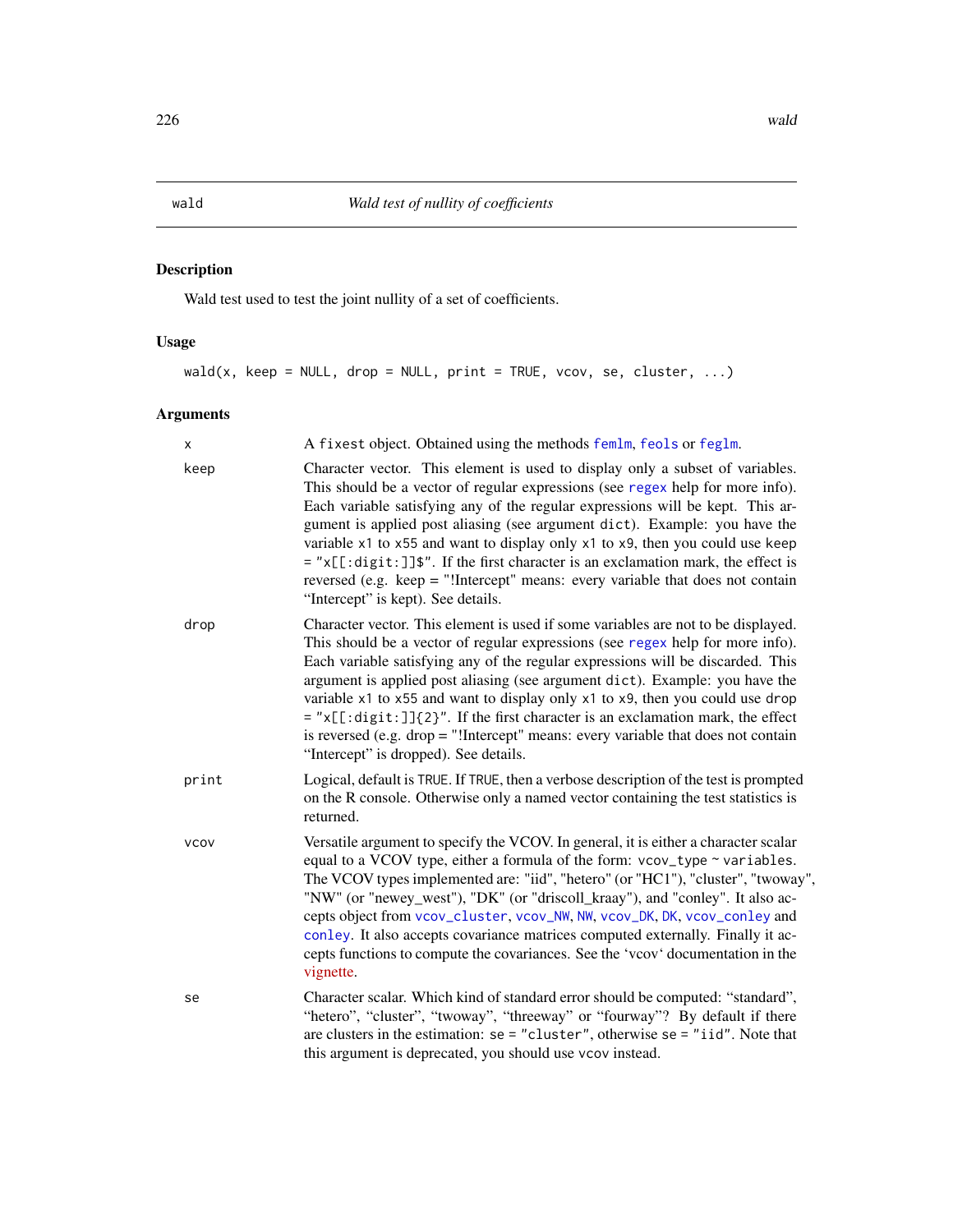#### <span id="page-226-0"></span>wald 227

| cluster  | Tells how to cluster the standard-errors (if clustering is requested). Can be either  |
|----------|---------------------------------------------------------------------------------------|
|          | a list of vectors, a character vector of variable names, a formula or an integer vec- |
|          | tor. Assume we want to perform 2-way clustering over var1 and var2 contained          |
|          | in the data. frame base used for the estimation. All the following cluster argu-      |
|          | ments are valid and do the same thing: cluster = base[, $c("var1", "var2")$ ],        |
|          | cluster = $c("var1", "var2")$ , cluster = $\sim$ var1+var2. If the two variables      |
|          | were used as fixed-effects in the estimation, you can leave it blank with vcov        |
|          | = "twoway" (assuming var1 [resp. var2] was the 1st [res. 2nd] fixed-effect).          |
|          | You can interact two variables using $\land$ with the following syntax: cluster =     |
|          | $\gamma$ var1 $\gamma$ var2 or cluster = "var1 $\gamma$ var2".                        |
| $\cdots$ | Any other element to be passed to summary. fixest.                                    |
|          |                                                                                       |

#### Details

The type of VCOV matrix plays a crucial role in this test. Use the arguments se and cluster to change the type of VCOV for the test.

#### Value

A named vector containing the following elements is returned: stat, p, df1, and df2. They correspond to the test statistic, the p-value, the first and second degrees of freedoms.

If no valud coefficient is found, the value NA is returned.

```
data(airquality)
est = feols(Ozone \sim Solar.R + Wind + poly(Temp, 3), airquality)
# Testing the joint nullity of the Temp polynomial
wald(est, "poly")
# Same but with clustered SEs
wald(est, "poly", cluster = "Month")
# Now: all vars but the polynomial and the intercept
wald(est, drop = "Inte|poly")
#
# Toy example: testing pre-trends
#
data(base_did)
est_did = feols(y \sim x1 + i(period, treat, 5) | id + period, base_did)
# The graph of the coefficients
coefplot(est_did)
# The pre-trend test
```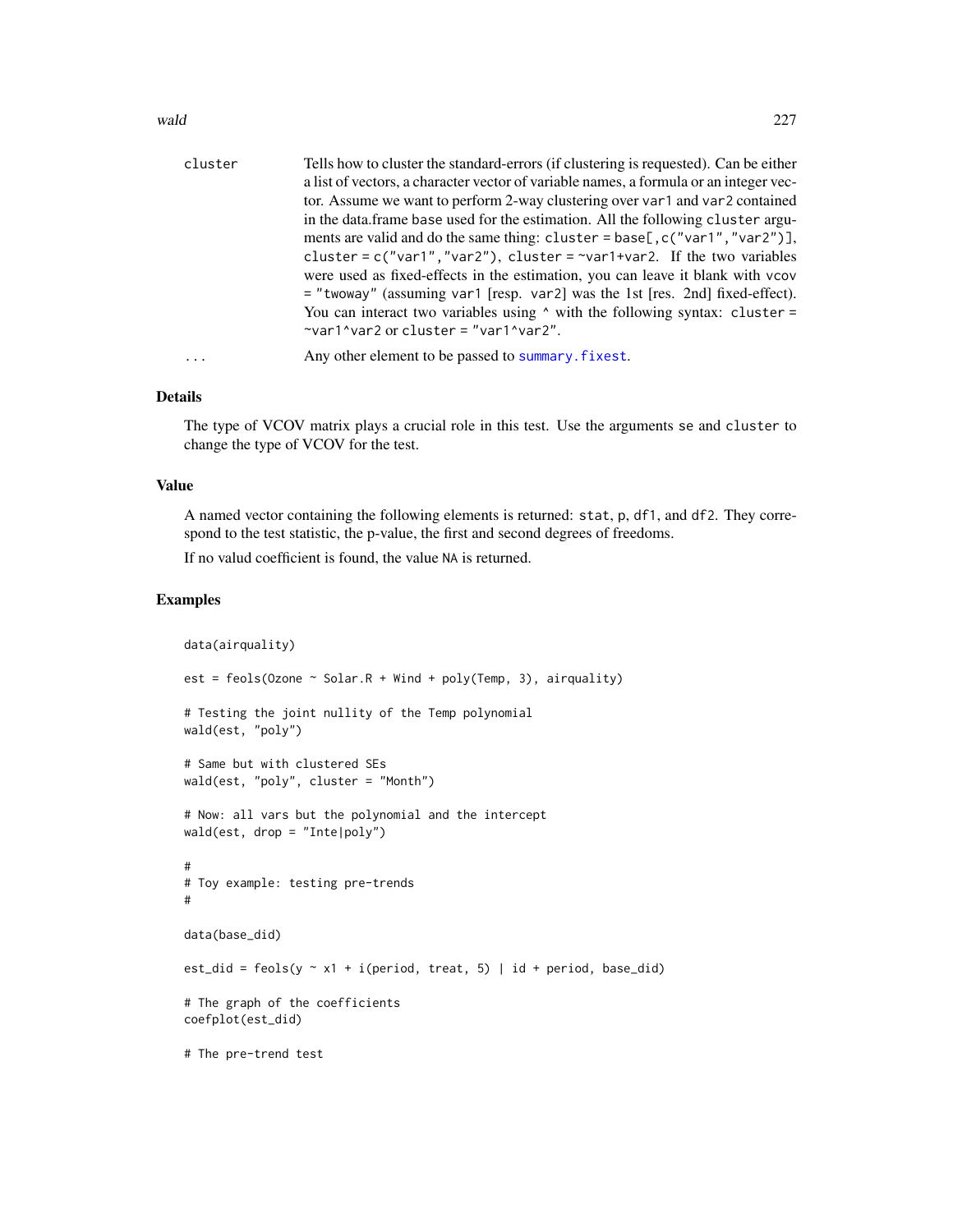```
wald(est_did, "period::[1234]$")
# If "period::[1234]$" looks weird to you, check out
# regular expressions: e.g. see ?regex.
# Learn it, you won't regret it!
```
weights.fixest *Extracts the weights from a* fixest *object*

# Description

Simply extracts the weights used to estimate a fixest model.

# Usage

## S3 method for class 'fixest' weights(object, ...)

# Arguments

| object  | A fixest object.    |
|---------|---------------------|
| $\cdot$ | Not currently used. |

#### Value

Returns a vector of the same length as the number of observations in the original data set. Ignored observations due to NA or perfect fit are re-introduced and their weights set to NA.

# See Also

[feols](#page-112-0), [fepois](#page-79-1), [feglm](#page-79-0), [fenegbin](#page-91-1), [feNmlm](#page-101-0).

```
est = feols(Petal.Length ~ Petal.Width, iris, weights = ~as.integer(Sepal.Length) - 3.99)
weights(est)
```
<span id="page-227-0"></span>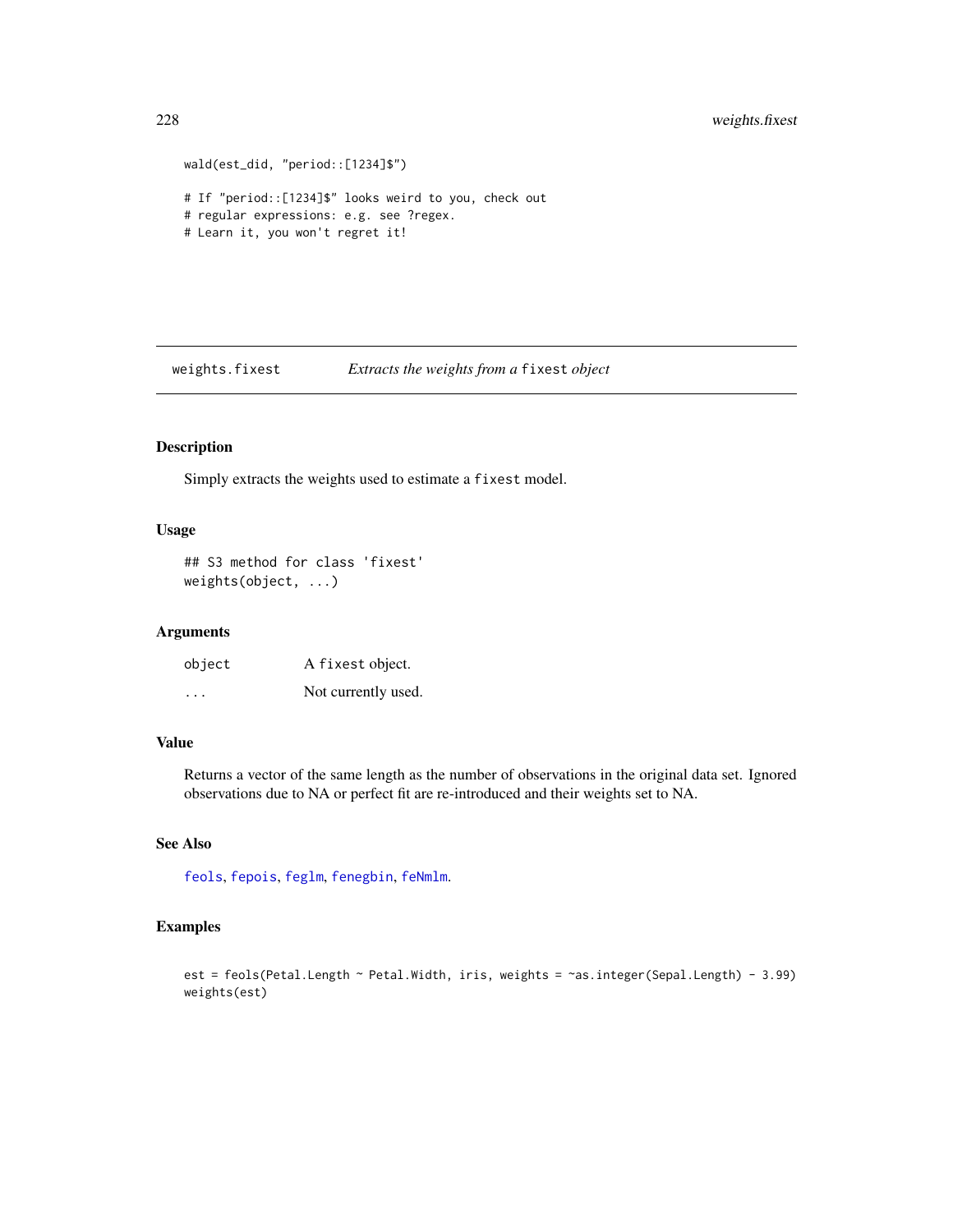# Description

Create macros within formulas and expand them with character vectors or other formulas.

# Usage

xpd(fml, ..., lhs, rhs, data = NULL)

| fml  | A formula containing macros variables. Each macro variable must start with<br>two dots. The macro variables can be set globally using set Fixest_fml, or<br>can be defined in  Special macros of the form ("regex") can be used<br>to fetch, through a regular expression, variables directly in a character vector<br>(or in column names) given in the argument data. square brackets have a spe-<br>cial meaning: Values in them are evaluated and parsed accordingly. Example:<br>$y^x$ . [1:2] + z. [i] will lead to $y^x$ x1+x2+z3 if i==3. See examples.                                                                                                                                                                          |
|------|------------------------------------------------------------------------------------------------------------------------------------------------------------------------------------------------------------------------------------------------------------------------------------------------------------------------------------------------------------------------------------------------------------------------------------------------------------------------------------------------------------------------------------------------------------------------------------------------------------------------------------------------------------------------------------------------------------------------------------------|
|      | Definition of the macro variables. Each argument name corresponds to the name<br>of the macro variable. It is required that each macro variable name starts with<br>two dots (e.g. ctrl). The value of each argument must be a one-sided formula<br>or a character vector, it is the definition of the macro variable. Example of a<br>valid call: setFixest_fml(ctrl = $\sim$ var1 + var2). In the function xpd, the<br>default macro variables are taken from getFixest_fml, any variable in will<br>replace these values. You can enclose values in . [], if so they will be evaluated<br>from the current environment. For example ctrl = $\sim x$ . [1:2] + . [z] will<br>lead to $x_1 + x_2 + \text{var if } z$ is equal to "var". |
| lhs  | If present then a formula will be constructed with lhs as the full left-hand-side.<br>The value of 1hs can be a one-sided formula, a call, or a character vector. Note<br>that the macro variables wont be applied. You can use it in combination with the<br>argument rhs. Note that if fml is not missing, its LHS will be replaced by lhs.                                                                                                                                                                                                                                                                                                                                                                                            |
| rhs  | If present, then a formula will be constructed with rhs as the full right-hand-<br>side. The value of rhs can be a one-sided formula, a call, or a character vector.<br>Note that the macro variables wont be applied. You can use it in combination<br>with the argument 1hs. Note that if fm1 is not missing, its RHS will be replaced<br>by rhs.                                                                                                                                                                                                                                                                                                                                                                                      |
| data | Either a character vector or a data.frame. This argument will only be used if<br>a macro of the type ("regex") is used in the formula of the argument fml.<br>If so, any variable name from data that matches the regular expression will be<br>added to the formula.                                                                                                                                                                                                                                                                                                                                                                                                                                                                    |

<span id="page-228-0"></span>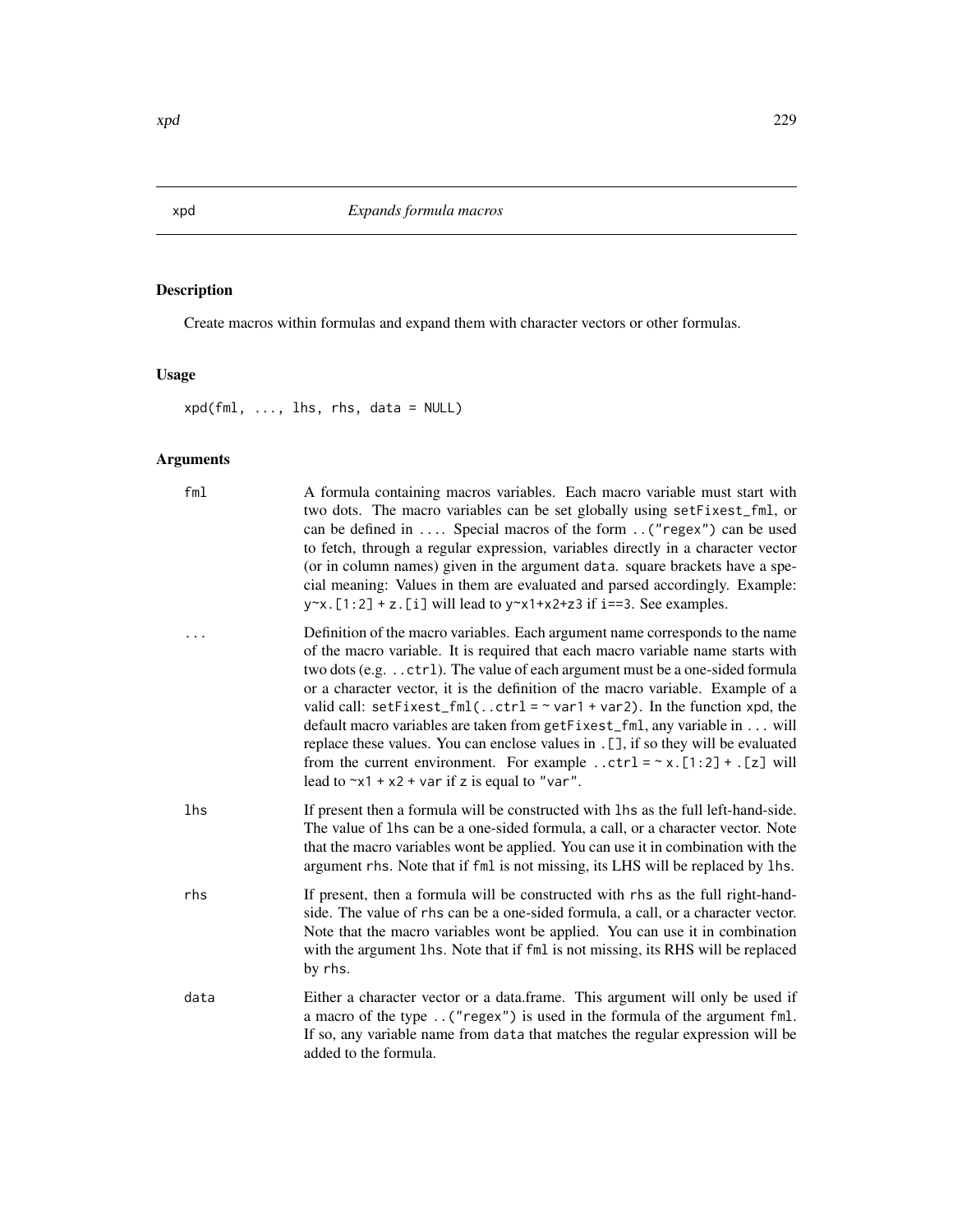<span id="page-229-0"></span>In xpd, the default macro variables are taken from getFixest\_fml. Any value in the ... argument of xpd will replace these default values.

The definitions of the macro variables will replace in verbatim the macro variables. Therefore, you can include multi-part formulas if you wish but then beware of the order of the macros variable in the formula. For example, using the airquality data, say you want to set as controls the variable Temp and Day fixed-effects, you can do setFixest\_fml(..ctrl =  $\sim$ Temp | Day), but then feols(Ozone ~ Wind + ..ctrl,airquality) will be quite different from feols(Ozone ~ ..ctrl + Wind,airquality), so beware!

#### Value

It returns a formula where all macros have been expanded.

#### Dot square bracket operator in formulas

In a formula, the dot square bracket (DSB) operator can: i) create manifold variables at once, or ii) capture values from the current environment and put them verbatim in the formula.

Say you want to include the variables x1 to x3 in your formula. You can use  $xpd(y \sim x.[1:3])$  and you'll get  $y \sim x1 + x2 + x3$ .

To summon values from the environment, simply put the variable in square brackets. For example: for (i in 1:3) xpd(y. [i]  $\sim$  x) will create the formulas y1  $\sim$  x to y3  $\sim$  x depending on the value of i.

You can include a full variable from the environment in the same way: for (y in c("a", "b"))  $xpd(. [y] \sim x)$  will create the two formulas a  $\sim x$  and b  $\sim x$ .

The DSB can even be used within variable names, but then the variable must be nested in character form. For example y  $\sim$  . ["x.[1:2]\_sq"] will create y  $\sim$  x1\_sq + x2\_sq. Using the character form is important to avoid a formula parsing error. Double quotes must be used. Note that the character string that is nested will be parsed with the function [dsb](#page-44-0), and thus it will return a vector.

By default, the DSB operator expands vectors into sums. You can add a comma, like in .[,x], to expand with commas–the content can then be used within functions. For instance:  $c(x, [1:2])$ will create  $c(x1, x2)$  (and *not*  $c(x1 + x2)$ ).

In all fixest estimations, this special parsing is enabled, so you don't need to use xpd.

You can even use multiple square brackets within a single variable, but then the use of nesting is required. For example, the following  $xpd(y \sim .[$ ".[letters[1:2]]\_.[1:2]"]) will create y  $\sim a_1 + b_2$ . Remember that the nested character string is parsed with [dsb](#page-44-0), which explains this behavior.

#### Regular expressions

You can catch several variable names at once by using regular expressions. To use regular expressions, you need to enclose it in the dot-dot or the regex function: ..("regex") or regex("regex"). For example, regex("Sepal") will catch both the variables Sepal. Length and Sepal. Width from the iris data set. In a fixest estimation, the variables names from which the regex will be applied come from the data set. If you use xpd, you need to provide either a data set or a vector of names in the argument data.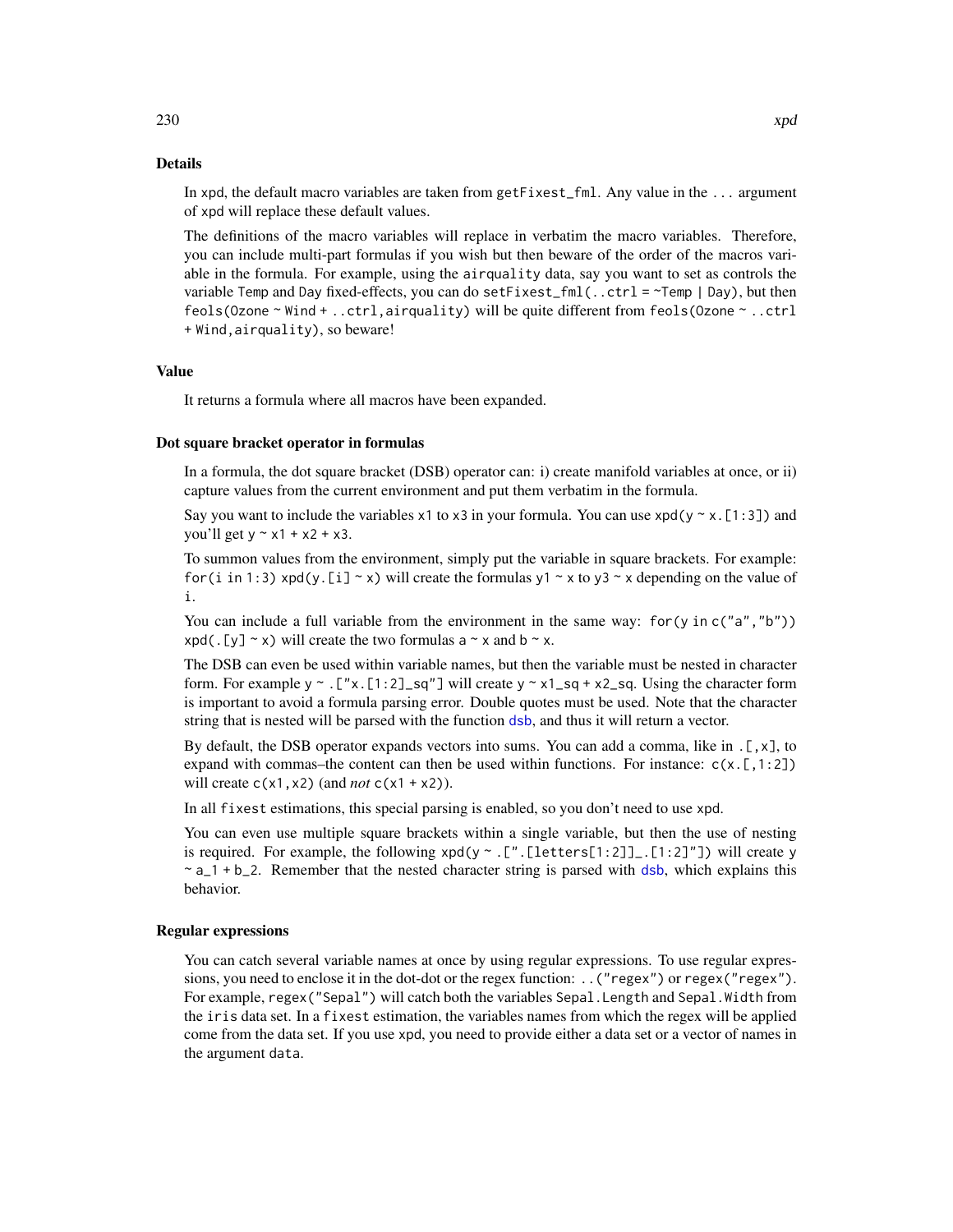<span id="page-230-0"></span>By default the variables are aggregated with a sum. For example in a data set with the variables x1

to x10, regex(" $x(1|2)$ " will yield  $x1 + x2 + x10$ . You can instead ask for "comma" aggregation by using a comma first, just before the regular expression:  $y \sim sw(regex(, 'x(1|2)''))$  would lead to  $y \sim sw(x1, x2, x10)$ .

Note that the dot square bracket operator (DSB, see before) is applied before the regular expression is evaluated. This means that regex(" $x$ .[3:4]\_sq") will lead, after evaluation of the DSB, to regex("x3\_sq|x4\_sq"). It is a handy way to insert range of numbers in a regular expression.

#### Author(s)

Laurent Berge

### See Also

[setFixest\\_fml](#page-178-0) to set formula macros, and [dsb](#page-44-0) to modify character strings with the DSB operator.

```
# Small examples with airquality data
data(airquality)
# we set two macro variables
setFixed\_fm1(..ctrl = ~ Temp + Day,
              \ldotsctrl_long = ~ poly(Temp, 2) + poly(Day, 2))
# Using the macro in lm with xpd:
lm(xpd(Ozone ~ Wind + ...ctrl), airquality)lm(xpd(0zone \sim Wind + ...ctrl_long), airquality)# You can use the macros without xpd() in fixest estimations
a = feols(0zone ~ Wind + ...ctrl, airquality)b = feols(0zone ~ Wind + ...ctrl_long, airquality)etable(a, b, keep = "Int|Win")
# Using .[]
base = setNames(iris, c("y", "x1", "x2", "x3", "species"))
i = 2:3z = "species"lm(xpd(y \sim x.[2:3] +.[z]), base)
# No xpd() needed in feols
feols(y \sim x.[2:3] + .[z], base)
#
# You can use xpd for stepwise estimations
#
# Note that for stepwise estimations in fixest, you can use
# the stepwise functions: sw, sw0, csw, csw0
# -> see help in feols or in the dedicated vignette
```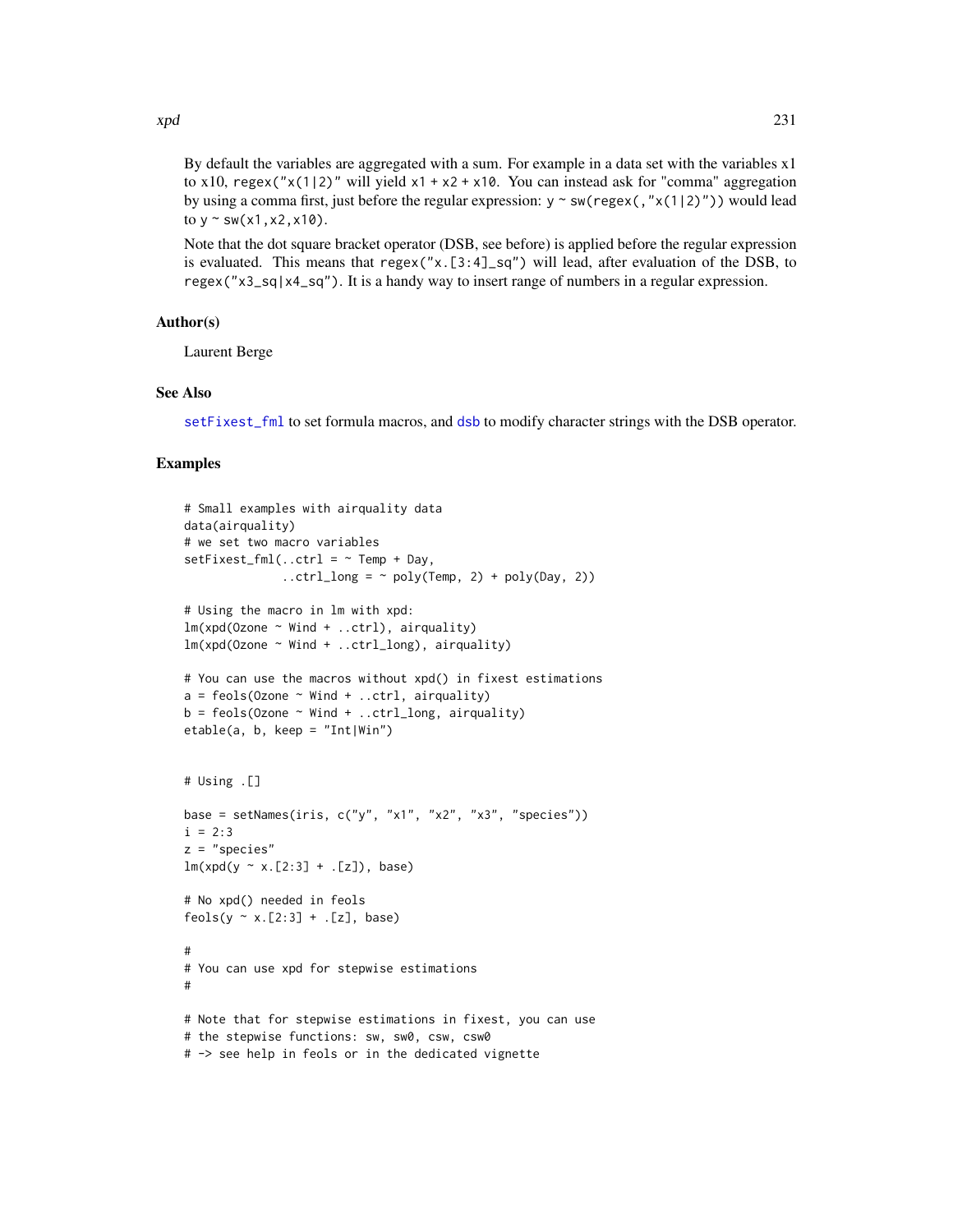```
# we want to look at the effect of x1 on y
# controlling for different variables
base = iris
names(base) = c("y", "x1", "x2", "x3", "species")
# We first create a matrix with all possible combinations of variables
my_{\text{args}} = \text{lapply}(\text{names}(\text{base})[-(1:2)], \text{ function}(x) \text{ c("", x)})(all_combs = as.matrix(do.call("expand.grid", my_args)))
res\_all = list()for(i in 1:nrow(all_combs)){
  res\_all[[i]] = feols(xpd(y \sim x1 + ..v, ..v = all\_combs[i, ]), base)}
etable(res_all)
coefplot(res_all, group = list(Species = "^^species"))
#
# You can use macros to grep variables in your data set
#
# Example 1: setting a macro variable globally
data(longley)
setFixest_fml(..many_vars = grep("GNP|ployed", names(longley), value = TRUE))
feols(Armed.Forces ~ Population + ..many_vars, longley)
# Example 2: using ..("regex") or regex("regex") to grep the variables "live"
feols(Armed.Forces ~ Population + ..("GNP|ployed"), longley)
# Example 3: same as Ex.2 but without using a fixest estimation
# Here we need to use xpd():
lm(xpd(Armed.Forces ~ Population + regex("GNP|ployed"), data = longley), longley)
# Stepwise estimation with regex: use a comma after the parenthesis
feols(Armed.Forces ~ Population + sw(regex(,"GNP|ployed")), longley)
# Multiple LHS
etable(feols(..("GNP|ployed") ~ Population, longley))
#
# lhs and rhs arguments
#
# to create a one sided formula from a character vector
vars = letters[1:5]
xpd(rhs = vars)
```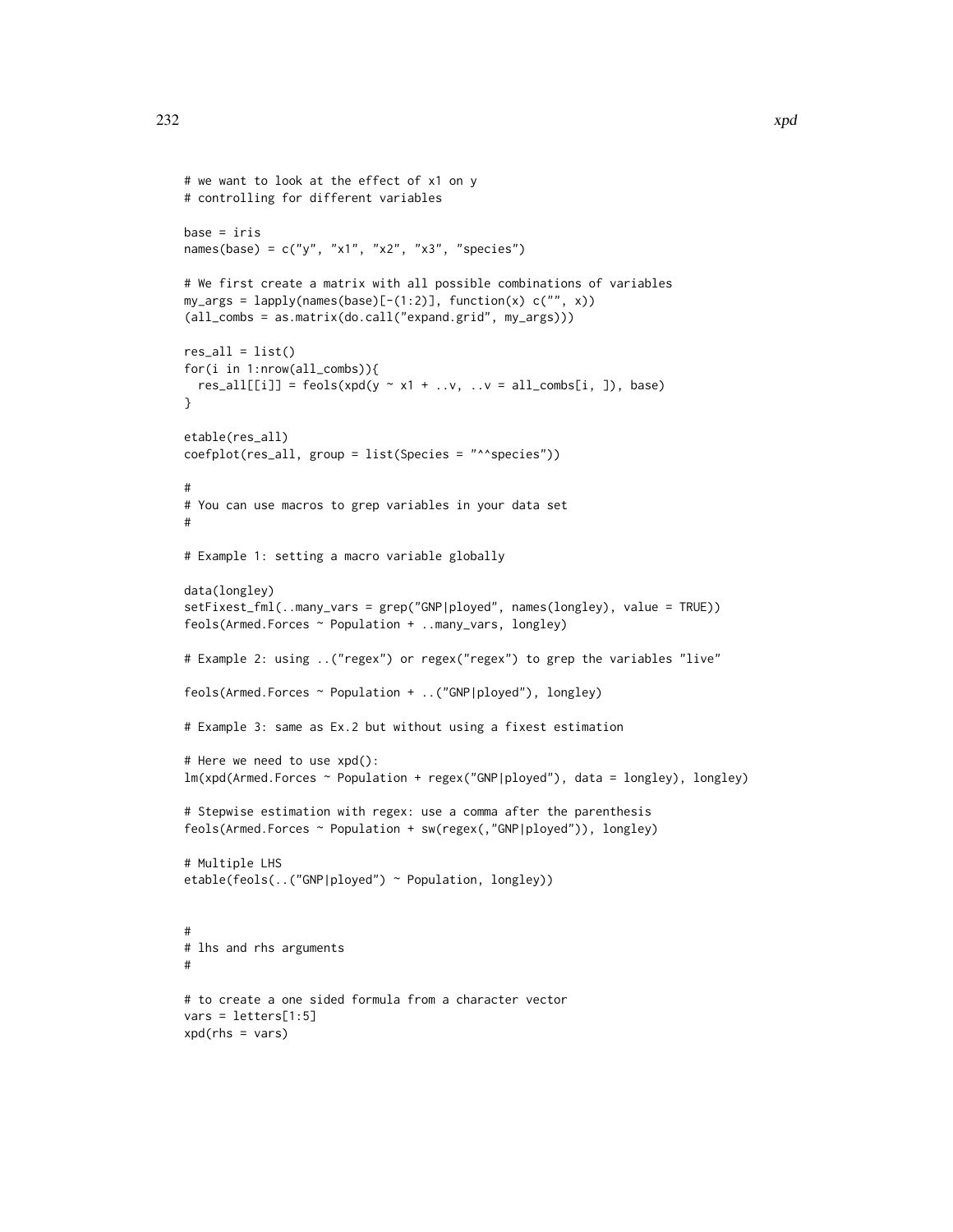# Alternatively, to replace the RHS

# To create a two sided formula  $xpd(lhs = "y", rhs = vars)$ 

 $xpd(y \sim 1, \text{rhs} = \text{vars})$ 

```
#
# Dot square bracket operator
#
# You can create multiple variables at once
xpd(y \sim x.[1:5] + z.[2:3])# You can summon variables from the environment
var = "a"xpd(y \sim x.[var])# ... the variables can be multiple
vars = LETTERS[1:3]
xpd(y \sim x.[vars])# You can have "complex" variable names but they must be nested in character form
xd(y \sim .["x.[vars]_sq"]# DSB can be used within regular expressions
re = c("GNP", "Pop")xpd(Unemployed ~ regex(".[re]"), data = longley)
# => equivalent to regex("GNP|Pop")
# Use .[,var] (NOTE THE COMMA!) to expand with commas
# !! can break the formula if missused
vars = c("wage", "unemp")
xpd(c(y.[,1:3]) \sim csw(.[,vars]))# Example of use of .[] within a loop
res\_all = list()for(p in 1:3){
  res\_all[[p]] = feols(0zone ~ Wind + poly(Temp, .[p]), airquality)}
etable(res_all)
# The former can be compactly estimated with:
res_compact = feols(Ozone ~ Wind + sw(.[, "poly(Temp, .[1:3])"]), airquality)
etable(res_compact)
# How does it work?
# 1) .[, stuff] evaluates stuff and, if a vector, aggregates it with commas
```
# Comma aggregation is done thanks to the comma placed after the square bracket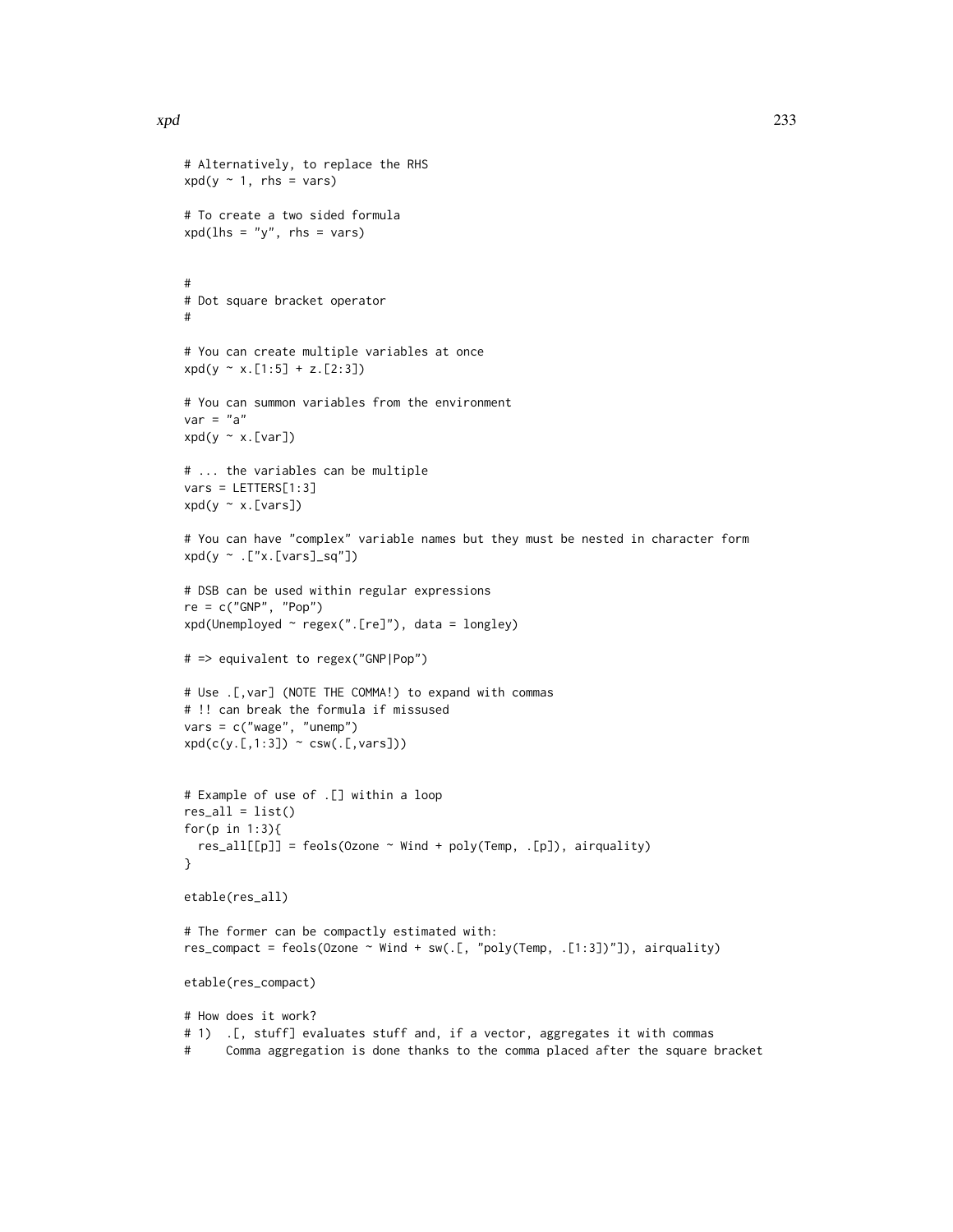```
# If .[stuff], then aggregation is with sums.
# 2) stuff is evaluated, and if it is a character string, it is evaluated with
# the function dsb which expands values in .[]
#
# Wrapping up:
# 2) evaluation of dsb("poly(Temp, .[1:3])") leads to the vector:
# c("poly(Temp, 1)", "poly(Temp, 2)", "poly(Temp, 3)")
# 1) .[, c("poly(Temp, 1)", "poly(Temp, 2)", "poly(Temp, 3)")] leads to
# poly(Temp, 1), poly(Temp, 2), poly(Temp, 3)
#
# Hence sw(.[, "poly(Temp, .[1:3])"]) becomes:
# sw(poly(Temp, 1), poly(Temp, 2), poly(Temp, 3))
```
[.fixest\_multi *Subset a fixest\_multi object*

# Description

Subset a fixest\_multi object using different keys.

#### Usage

```
## S3 method for class 'fixest_multi'
x[i, sample, lhs, rhs, fixef, iv, I, reorder = TRUE, drop = TRUE]
```

| x      | A fixest_multi object, obtained from a fixest estimation leading to multiple<br>results.                                                                                                                                                                                                                                                                                                                         |
|--------|------------------------------------------------------------------------------------------------------------------------------------------------------------------------------------------------------------------------------------------------------------------------------------------------------------------------------------------------------------------------------------------------------------------|
| i      | An integer vector. Represents the estimations to extract.                                                                                                                                                                                                                                                                                                                                                        |
| sample | An integer vector, a logical scalar, or a character vector. It represents the sample<br>identifiers for which the results should be extracted. Only valid when the fixest<br>estimation was a split sample. You can use . N to refer to the last element. If log-<br>ical, all elements are selected in both cases, but FALSE leads sample to become<br>the rightmost key (just try it out).                     |
| lhs    | An integer vector, a logical scalar, or a character vector. It represents the left-<br>hand-sides identifiers for which the results should be extracted. Only valid when<br>the fixest estimation contained multiple left-hand-sides. You can use .N to<br>refer to the last element. If logical, all elements are selected in both cases, but<br>FALSE leads lhs to become the rightmost key (just try it out). |
| rhs    | An integer vector or a logical scalar. It represents the right-hand-sides iden-<br>tifiers for which the results should be extracted. Only valid when the fixest<br>estimation contained multiple right-hand-sides. You can use .N to refer to the<br>last element. If logical, all elements are selected in both cases, but FALSE leads<br>rhs to become the rightmost key (just try it out).                   |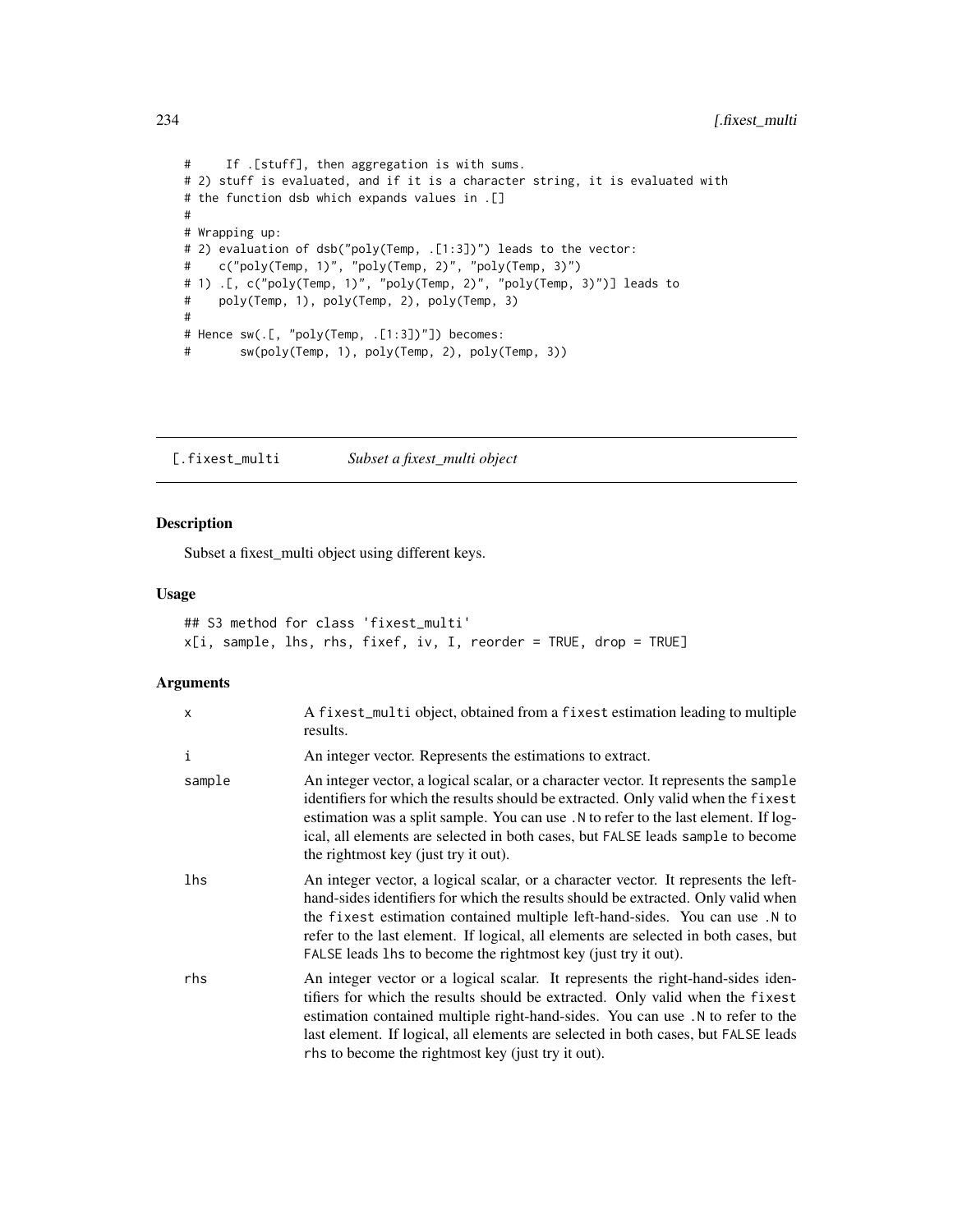# <span id="page-234-0"></span>[.fixest\_multi 235

| fixef        | An integer vector or a logical scalar. It represents the fixed-effects identifiers for<br>which the results should be extracted. Only valid when the fixest estimation<br>contained fixed-effects in a stepwise fashion. You can use .N to refer to the<br>last element. If logical, all elements are selected in both cases, but FALSE leads<br>fixef to become the rightmost key (just try it out).                                                   |
|--------------|---------------------------------------------------------------------------------------------------------------------------------------------------------------------------------------------------------------------------------------------------------------------------------------------------------------------------------------------------------------------------------------------------------------------------------------------------------|
| iv           | An integer vector or a logical scalar. It represent the stages of the IV. Note that<br>the length can be greater than 2 when there are multiple endogenous regressors<br>(the first stage corresponding to multiple estimations). Note that the order of<br>the stages depends on the stage argument from summary. fixest. If logical, all<br>elements are selected in both cases, but FALSE leads iv to become the rightmost<br>key (just try it out). |
| $\mathsf{T}$ | An integer vector. Represents the root element to extract.                                                                                                                                                                                                                                                                                                                                                                                              |
| reorder      | Logical, default is TRUE. Indicates whether reordering of the results should be<br>performed depending on the user input.                                                                                                                                                                                                                                                                                                                               |
| drop         | Logical, default is TRUE. If the result contains only one estimation, then if drop<br>= TRUE it will be transformed into a fixest object (instead of fixest_multi).                                                                                                                                                                                                                                                                                     |

# Details

The order with we we use the keys matter. Every time a key sample, lhs, rhs, fixef or iv is used, a reordering is performed to consider the leftmost-side key to be the new root.

Use logical keys to easily reorder. For example, say the object res contains a multiple estimation with multiple left-hand-sides, right-hand-sides and fixed-effects. By default the results are ordered as follows: lhs, fixef, rhs. If you use res[lhs = FALSE], then the new order is: fixef, rhs, lhs. With res[rhs = TRUE,lhs = FALSE] it becomes: rhs, fixef, lhs. In both cases you keep all estimations.

#### Value

It returns a fixest\_multi object. If there is only one estimation left in the object, then the result is simplified into a fixest object.

# See Also

The main fixest estimation functions: [feols](#page-112-0), [fepois](#page-79-1), [fenegbin](#page-91-1), [feglm](#page-79-0), [feNmlm](#page-101-0). Tools for mutliple fixest estimations: [summary.fixest\\_multi](#page-203-0), [print.fixest\\_multi](#page-160-0), [as.list.fixest\\_multi](#page-6-0), [sub-sub-.fixest\\_multi](#page-0-0), [sub-.fixest\\_multi](#page-0-0), [cash-.fixest\\_multi](#page-0-0).

```
# Estimation with multiple samples/LHS/RHS
aq = airquality[airquality$Month %in% 5:6, ]
est\_split = feols(c(0zone, Solar.R) ~ sw(poly(Wind, 2), poly(Temp, 2)),aq, split = \sim Month)
# By default: sample is the root
etable(est_split)
```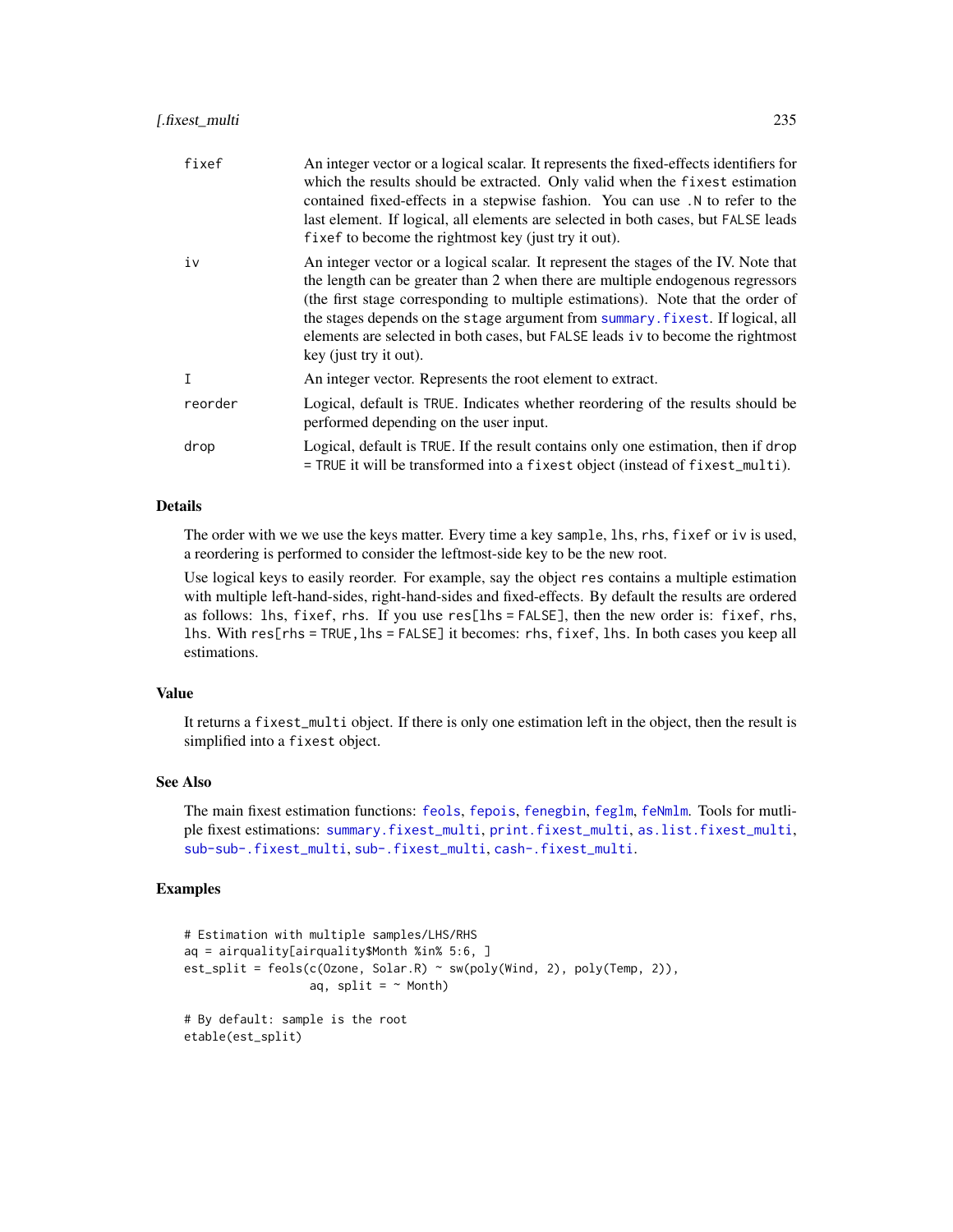```
# Let's reorder, by considering lhs the root
etable(est_split[lhs = 1:.N])
# Selecting only one LHS and RHS
etable(est_split[lhs = "Ozone", rhs = 1])
# Taking the first root (here sample = 5)
etable(est_split[I = 1])
# The first and last estimations
etable(est_split[i = c(1, .N)])
```
[.fixest\_panel *Method to subselect from a* fixest\_panel

#### Description

Subselection from a fixest\_panel which has been created with the function [panel](#page-150-0). Also allows to create [l](#page-78-0)ag/lead variables with [f](#page-78-1)unctions  $1() / f()$  if the fixest\_panel is also a [data.table](#page-0-0).

#### Usage

## S3 method for class 'fixest\_panel' x[i, j, ...]

# Arguments

| x        | A fixest_panel object, created with the function panel.                                                                |
|----------|------------------------------------------------------------------------------------------------------------------------|
| i        | Row subselection. Allows data, table style selection (provided the data is also<br>a data.table).                      |
| j        | Variable selection. Allows data table style selection/variable creation (pro-<br>vided the data is also a data.table). |
| $\ddots$ | Other arguments to be passed to [.data.frame or data.table (or whatever the<br>class of the initial data).             |

# Details

If the original data was also a data.table, some calls to [.fixest\_panel may dissolve the fixest\_panel object and return a regular data.table. This is the case for subselections with additional arguments. If so, a note is displayed on the console.

## Value

It returns a fixest\_panel data base, with the attributes allowing to create lags/leads properly bookkeeped.

<span id="page-235-0"></span>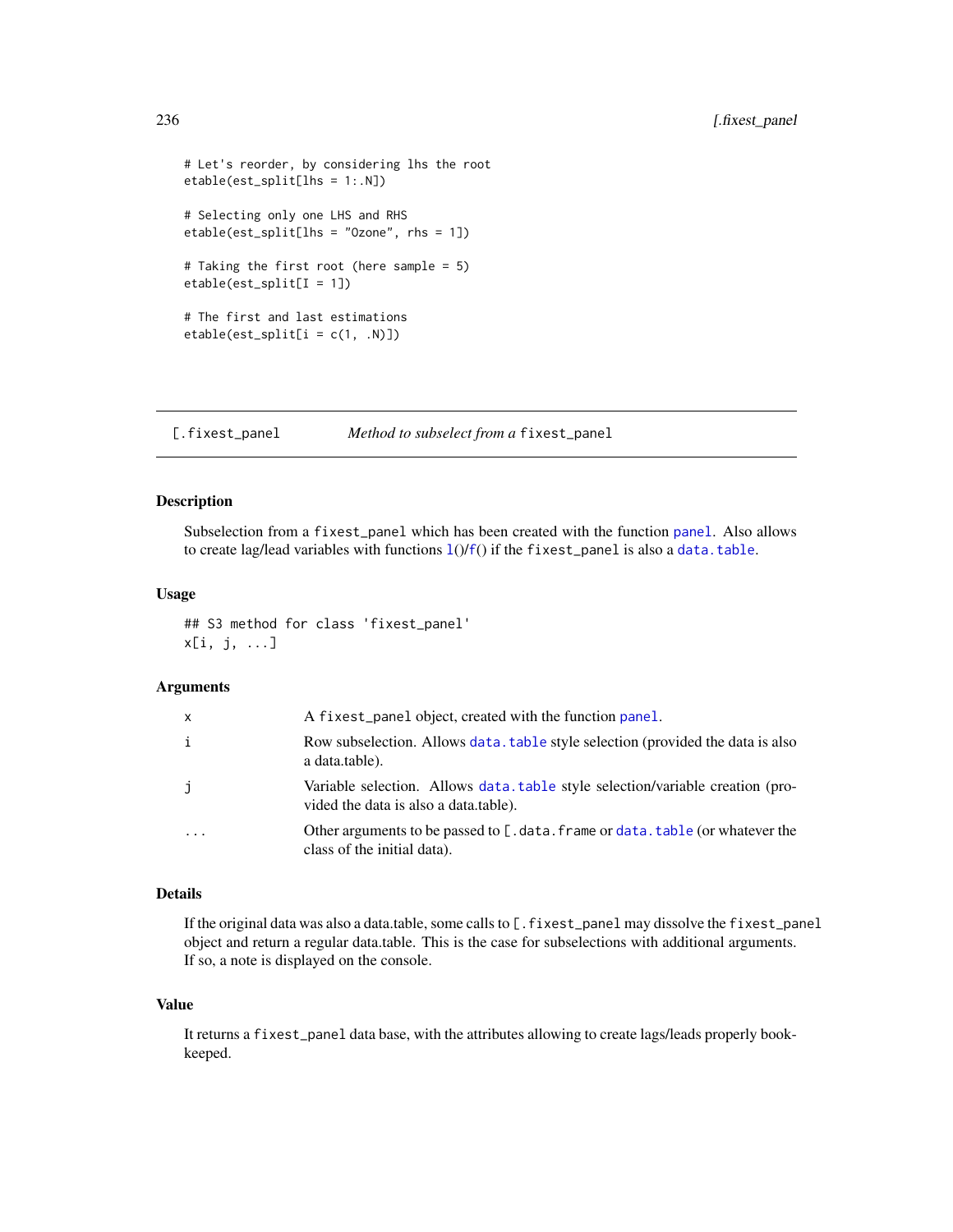# <span id="page-236-0"></span>[[.fixest\_multi 237

#### Author(s)

Laurent Berge

#### See Also

Alternatively, the function [panel](#page-150-0) changes a data.frame into a panel from which the functions l and f (creating leads and lags) can be called. Otherwise you can set the panel 'live' during the estimation using the argument panel.id (see for example in the function [feols](#page-112-0)).

#### Examples

```
data(base_did)
# Creating a fixest_panel object
pdat = panel(base_did, ~id+period)
# Subselections of fixest_panel objects bookkeeps the leads/lags engine
pdat_small = pdat[!pdat$period %in% c(2, 4), ]
a = feols(y<sup>-1</sup>(x1, 0:1), pdat_small)# we obtain the same results, had we created the lags "on the fly"
base_small = base_did[!base_did$period %in% c(2, 4), ]
b = feols(y<sup>-1</sup>(x1, 0:1), base\_small, panel.id = "id+period)etable(a, b)
# Using data.table to create new lead/lag variables
if(require("data.table")){
 pdat_dt = panel(as.data.table(base_did), ~id+period)
 # Variable creation
 pdat_dt[, x_l1 := 1(x1)]pdat_dt[, c("x_11", "x_f1_2") := .(l(x1), f(x1)*2)]# Estimation on a subset of the data
 # (the lead/lags work appropriately)
 feols(y~l(x1, 0:1), pdat_dt[!period %in% c(2, 4)])
}
```
[[.fixest\_multi *Extracts one element from a* fixest\_multi *object*

#### Description

Extracts single elements from multiple fixest estimations.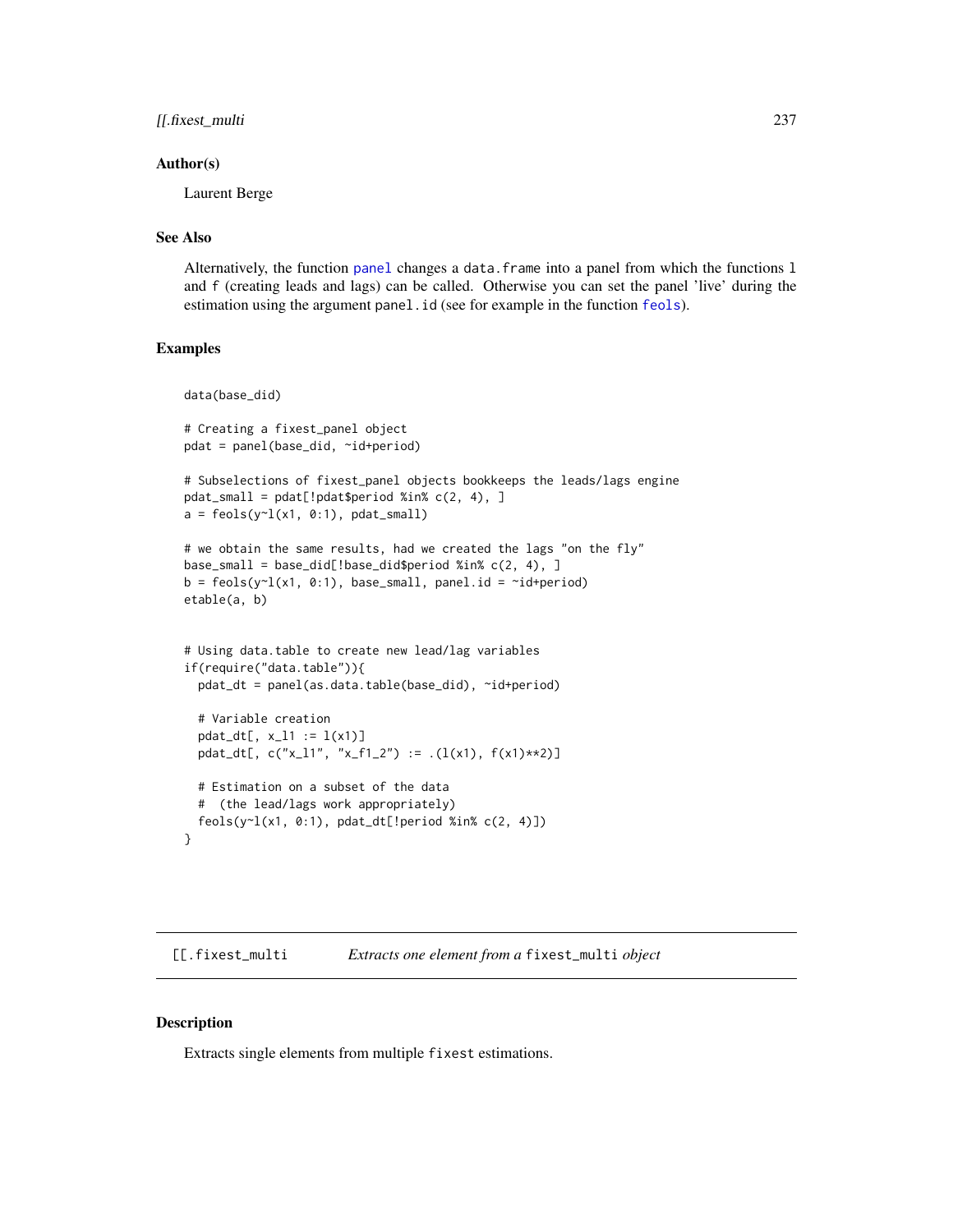# Usage

```
## S3 method for class 'fixest_multi'
x[[i]]
```
# Arguments

| A fixest_multi object, obtained from a fixest estimation leading to multiple<br>results. |
|------------------------------------------------------------------------------------------|
| An integer scalar. The identifier of the estimation to extract.                          |

# Value

A fixest object is returned.

# See Also

The main fixest estimation functions: [feols](#page-112-0), [fepois](#page-79-1), [fenegbin](#page-91-1), [feglm](#page-79-0), [feNmlm](#page-101-0). Tools for mutliple fixest estimations: [summary.fixest\\_multi](#page-203-0), [print.fixest\\_multi](#page-160-0), [as.list.fixest\\_multi](#page-6-0), [sub-sub-.fixest\\_multi](#page-0-0), [sub-.fixest\\_multi](#page-0-0), [cash-.fixest\\_multi](#page-0-0).

#### Examples

```
base = iris
names(base) = c("y", "x1", "x2", "x3", "species")
# Multiple estimation
res = feols(y \sim csw(x1, x2, x3), base, split = \simspecies)
# The first estimation
res[[1]]
# The second one, etc
res[[2]]
```
\$.fixest\_multi *Extracts the root of a fixest\_multi object*

# Description

Extracts an element at the root of a fixest\_multi object.

#### Usage

## S3 method for class 'fixest\_multi' x\$name

<span id="page-237-0"></span>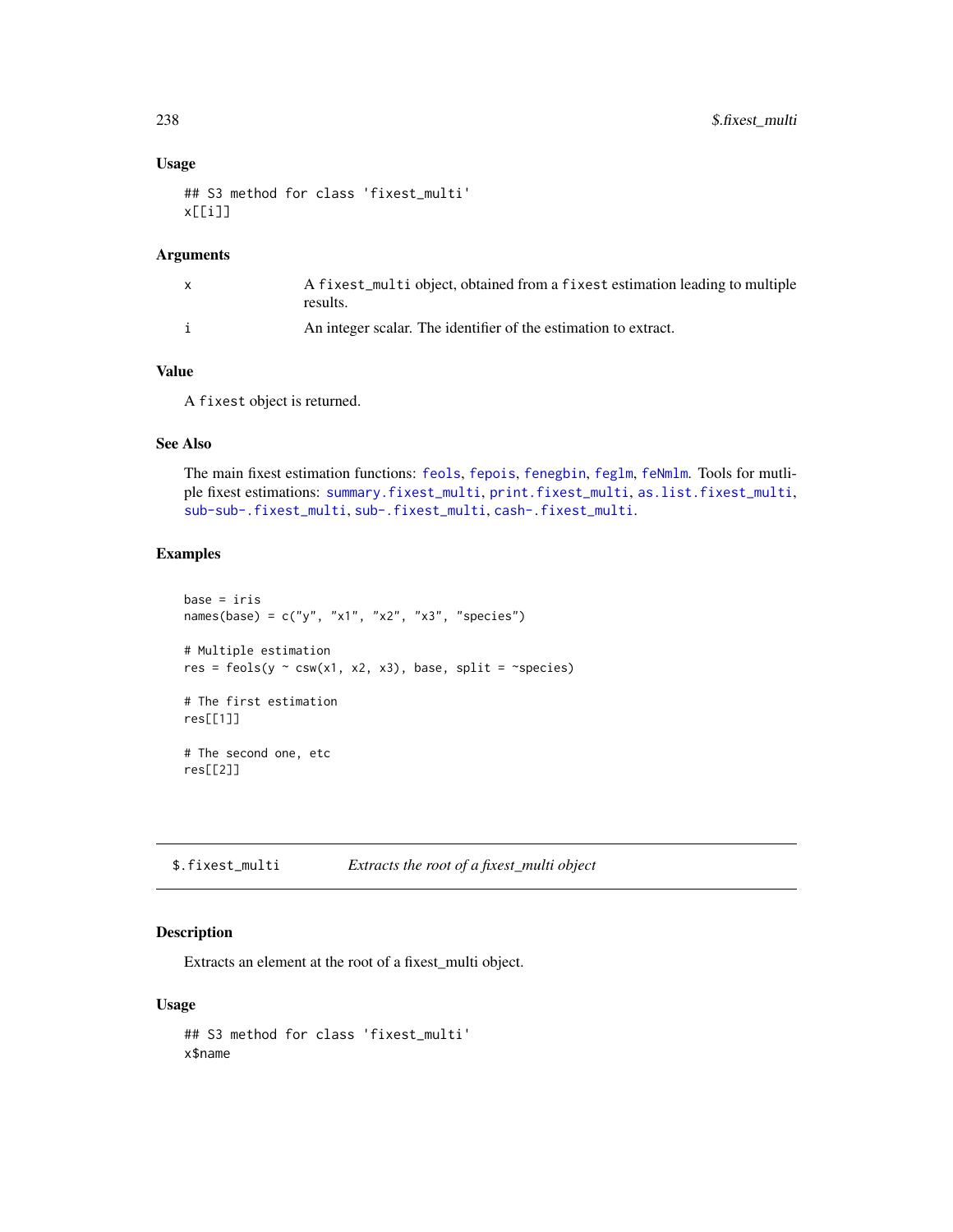#### <span id="page-238-0"></span> $\frac{1}{239}$

### **Arguments**

| X    | A fixest_multi object, obtained from a fixest estimation leading to multiple<br>results. |
|------|------------------------------------------------------------------------------------------|
| name | The name of the root element to select.                                                  |

# Value

It either returns a fixest\_multi object or a fixest object it there is only one estimation associated to the root element.

#### See Also

The main fixest estimation functions: [feols](#page-112-0), [fepois](#page-79-1), [fenegbin](#page-91-1), [feglm](#page-79-0), [feNmlm](#page-101-0). Tools for mutliple fixest estimations: [summary.fixest\\_multi](#page-203-0), [print.fixest\\_multi](#page-160-0), [as.list.fixest\\_multi](#page-6-0), [sub-sub-.fixest\\_multi](#page-0-0), [sub-.fixest\\_multi](#page-0-0), [cash-.fixest\\_multi](#page-0-0).

# Examples

```
base = irisnames(base) = c("y", "x1", "x2", "x3", "species")
# Multiple estimation
res = feols(y \sim csw(x1, x2, x3), base, split = \simspecies)
# Let's the results for the setosa species
res$setosa
# now for versicolor
etable(res$versicolor)
```
\_index\_ *Fast and User-Friendly Fixed-Effects Estimations*

#### Description

The package fixest provides a family of functions to perform estimations with multiple fixed-effects. Standard-errors can be easily and intuitively clustered. It also includes tools to seamlessly export the results of various estimations.

• To get started, look at the [introduction.](https://cran.r-project.org/package=fixest/vignettes/fixest_walkthrough.html)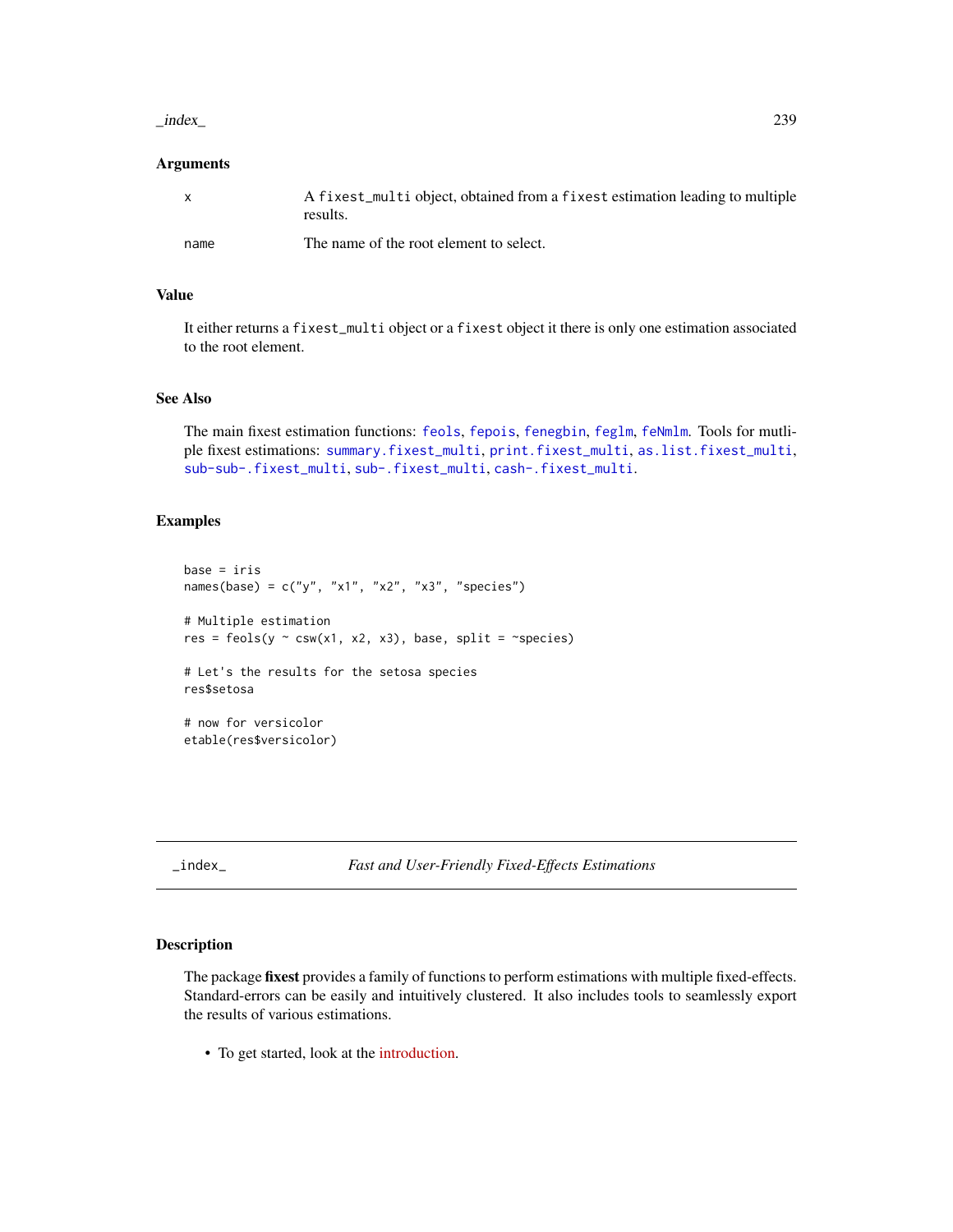# <span id="page-239-0"></span>Details

The main features are:

- Estimation. The core functions are: [feols](#page-112-0), [feglm](#page-79-0) and [femlm](#page-91-0) to estimate, respectively, linear models, generalized linear models and maximum likelihood models with multiple fixedeffects. The function [feNmlm](#page-101-0) allows the inclusion of non-linear in parameters right hand sides. Finally [fepois](#page-79-1) and [fenegbin](#page-91-1) are shorthands to estimate Poisson and Negative Binomial models.
- Multiple estimationsYou can perform multiple estimations at once with the [stepwise](#page-190-0) functions. It's then very easy to manipulate multiple results with the associated methods. See an introduction in the dedicated vignette: [Multiple estimations](https://cran.r-project.org/package=fixest/vignettes/multiple_estimations.html)
- Easy and flexible clustering of standard-errors. By using the arguments vcov and ssc (see [summary.fixest](#page-197-0)). To have a sense of how the standard errors are computed, see the vignette [On standard-errors.](https://lrberge.github.io/fixest/articles/standard_errors.html)
- Visualization and exportation of results. You can visualize the results of multiple estimations in R, or export them in Latex using the function [etable](#page-55-0). This vignette details how to customize the Latex tables: [Exporting estimation tables.](https://lrberge.github.io/fixest/articles/exporting_tables.html)
- Plot multiple results. You can plot the coefficients and confidence intervals of estimations easily with the function [coefplot](#page-18-0). This function also offers a specific layout for interactions.

#### References

Berge, Laurent, 2018, "Efficient estimation of maximum likelihood models with multiple fixedeffects: the R package FENmlm." CREA Discussion Papers, 13 ([https://wwwen.uni.lu/content/](https://wwwen.uni.lu/content/download/110162/1299525/file/2018_13) [download/110162/1299525/file/2018\\_13](https://wwwen.uni.lu/content/download/110162/1299525/file/2018_13)).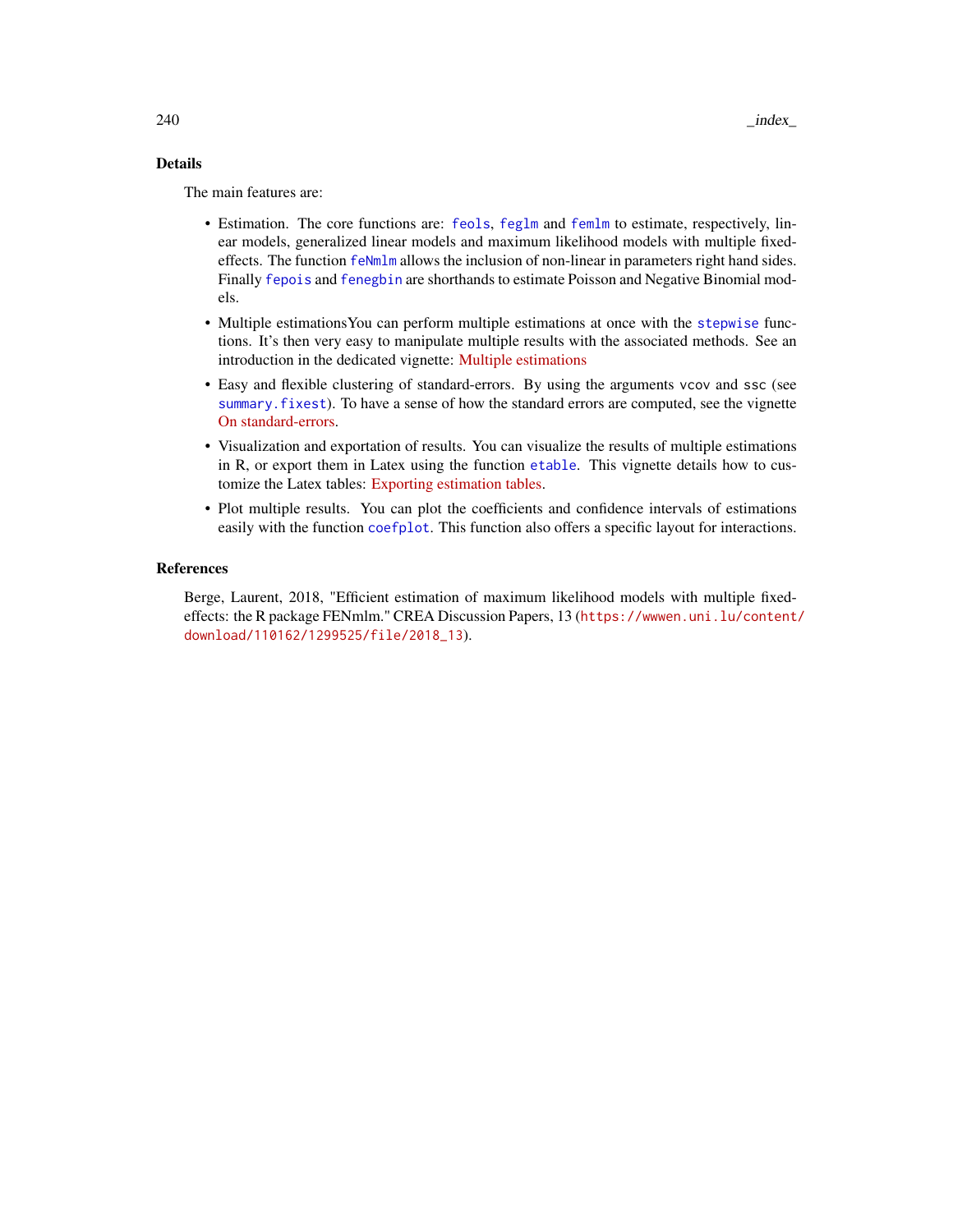# Index

∗ datasets base\_did, [8](#page-7-0) base\_stagg, [9](#page-8-0) trade, [212](#page-211-0) .l *(*rep.fixest*)*, [166](#page-165-0) [.fixest\_multi, [234](#page-233-0) [.fixest\_panel, [236](#page-235-0) [[.fixest\_multi, [237](#page-236-0) \$.fixest\_multi, [238](#page-237-0)  $_$ index $_$ , [239](#page-238-0) abline, *[23,](#page-22-0) [24](#page-23-0)*, *[173](#page-172-0)* aggregate.fixest, [4,](#page-3-0) *[208](#page-207-0)* AIC, *[6](#page-5-0)*, *[10](#page-9-0)* AIC.fixest, [6,](#page-5-0) *[10](#page-9-0)*, *[143](#page-142-0)* as.list.fixest\_multi, *[7](#page-6-1)*, [7,](#page-6-1) *[161](#page-160-1)*, *[206](#page-205-0)*, *[235](#page-234-0)*, *[238,](#page-237-0) [239](#page-238-0)* base\_did, [8](#page-7-0) base\_stagg, [9](#page-8-0) BIC.fixest, *[6](#page-5-0)*, [9,](#page-8-0) *[143](#page-142-0)* bin, [10,](#page-9-0) *[12](#page-11-0)*, *[138](#page-137-0)*, *[163,](#page-162-0) [164](#page-163-0)*, *[208,](#page-207-0) [209](#page-208-0)* bread.fixest, [14](#page-13-0) bwNeweyWest, *[224,](#page-223-0) [225](#page-224-0)* check\_conv\_feols, [15](#page-14-0) coef.fixest, [16](#page-15-0) coef.fixest\_multi, [18](#page-17-0) coefficients.fixest *(*coef.fixest*)*, [16](#page-15-0) coefficients.fixest\_multi *(*coef.fixest\_multi*)*, [18](#page-17-0) coefplot, [19,](#page-18-1) *[88](#page-87-0)*, *[98](#page-97-0)*, *[110](#page-109-0)*, *[120](#page-119-0)*, *[123](#page-122-0)*, *[166](#page-165-0)*, *[171](#page-170-0)*, *[175,](#page-174-0) [176](#page-175-0)*, *[240](#page-239-0)* coeftable, [30](#page-29-0) collinearity, [33](#page-32-0) confint.fixest, *[17](#page-16-0)*, [34,](#page-33-1) *[217](#page-216-0)* conley, *[31](#page-30-0)*, *[35](#page-34-0)*, *[37](#page-36-0)*, *[61](#page-60-0)*, *[83](#page-82-0)*, *[94](#page-93-0)*, *[104](#page-103-0)*, *[115](#page-114-0)*, *[156](#page-155-0)*, *[199](#page-198-0)*, *[205](#page-204-0)*, *[216](#page-215-0)*, *[226](#page-225-0)* conley *(*vcov\_conley*)*, [222](#page-221-2) csw *(*stepwise*)*, [191](#page-190-1)

csw0 *(*stepwise*)*, [191](#page-190-1)

d, *[88](#page-87-0)*, *[98](#page-97-0)*, *[109](#page-108-0)*, *[120](#page-119-0)* d *(*f*)*, [79](#page-78-2) data.table, *[79](#page-78-2)*, *[151](#page-150-1)*, *[236](#page-235-0)* degrees\_freedom, [36](#page-35-0) demean, [38](#page-37-0) deviance.fixest, [42](#page-41-0) did\_means, [42,](#page-41-0) *[176](#page-175-0)* DK, *[31](#page-30-0)*, *[35](#page-34-0)*, *[37](#page-36-0)*, *[61](#page-60-0)*, *[83](#page-82-0)*, *[94](#page-93-0)*, *[104](#page-103-0)*, *[115](#page-114-0)*, *[156](#page-155-0)*, *[199](#page-198-0)*, *[205](#page-204-0)*, *[216](#page-215-0)*, *[226](#page-225-0)* DK *(*vcov\_hac*)*, [223](#page-222-2) dof *(*ssc*)*, [187](#page-186-1) driscoll\_kraay *(*vcov\_hac*)*, [223](#page-222-2) dsb, *[11](#page-10-0)*, [45,](#page-44-1) *[90,](#page-89-0) [91](#page-90-0)*, *[100](#page-99-0)*, *[112](#page-111-0)*, *[122](#page-121-0)*, *[138](#page-137-0)*, *[164](#page-163-0)*, *[230,](#page-229-0) [231](#page-230-0)*

est\_env, [54](#page-53-0) estfun.fixest, [53](#page-52-0) esttable *(*etable*)*, [56](#page-55-1) esttex *(*etable*)*, [56](#page-55-1) etable, *[17](#page-16-0)*, [56,](#page-55-1) *[78](#page-77-0)*, *[88](#page-87-0)*, *[91](#page-90-0)*, *[98](#page-97-0)*, *[101](#page-100-0)*, *[109,](#page-108-0) [110](#page-109-0)*, *[120](#page-119-0)*, *[123](#page-122-0)*, *[128](#page-127-0)*, *[130](#page-129-0)*, *[134](#page-133-0)*, *[146](#page-145-0)*, *[154](#page-153-0)*, *[159](#page-158-0)*, *[166](#page-165-0)*, *[176](#page-175-0)*, *[192](#page-191-0)*, *[194](#page-193-0)*, *[198](#page-197-1)*, *[201](#page-200-0)*, *[240](#page-239-0)* expand.model.frame, *[201](#page-200-0)* extralines\_register, *[71](#page-70-0)*, [78](#page-77-0)

f, [79,](#page-78-2) *[88](#page-87-0)*, *[98](#page-97-0)*, *[109](#page-108-0)*, *[120](#page-119-0)*, *[152,](#page-151-0) [153](#page-152-0)*, *[236](#page-235-0)* family, *[83](#page-82-0)* feglm, *[6,](#page-5-0) [7](#page-6-1)*, *[10](#page-9-0)*, *[16,](#page-15-0) [17](#page-16-0)*, *[27](#page-26-0)*, *[33](#page-32-0)[–35](#page-34-0)*, *[42](#page-41-0)*, *[61](#page-60-0)*, *[72](#page-71-0)*, [80,](#page-79-2) *[96](#page-95-0)*, *[101,](#page-100-0) [102](#page-101-1)*, *[109](#page-108-0)*, *[123](#page-122-0)*, *[131](#page-130-0)[–136](#page-135-0)*, *[143](#page-142-0)[–146](#page-145-0)*, *[153](#page-152-0)[–156](#page-155-0)*, *[158,](#page-157-0) [159](#page-158-0)*, *[161,](#page-160-1) [162](#page-161-0)*, *[167](#page-166-1)[–169](#page-168-0)*, *[187](#page-186-1)*, *[199](#page-198-0)*, *[201](#page-200-0)*, *[206](#page-205-0)*, *[210](#page-209-0)*, *[214](#page-213-0)[–217](#page-216-0)*, *[226](#page-225-0)*, *[228](#page-227-0)*, *[235](#page-234-0)*, *[238](#page-237-0)[–240](#page-239-0)* femlm, *[6](#page-5-0)*, *[10](#page-9-0)*, *[16,](#page-15-0) [17](#page-16-0)*, *[33](#page-32-0)[–35](#page-34-0)*, *[61](#page-60-0)*, *[72](#page-71-0)*, *[91](#page-90-0)*, [92,](#page-91-2) *[96](#page-95-0)*,

*[102](#page-101-1)*, *[109](#page-108-0)*, *[123](#page-122-0)*, *[131,](#page-130-0) [132](#page-131-0)*, *[134](#page-133-0)[–136](#page-135-0)*, *[143](#page-142-0)[–146](#page-145-0)*, *[153](#page-152-0)[–156](#page-155-0)*, *[158,](#page-157-0) [159](#page-158-0)*, *[167,](#page-166-1)*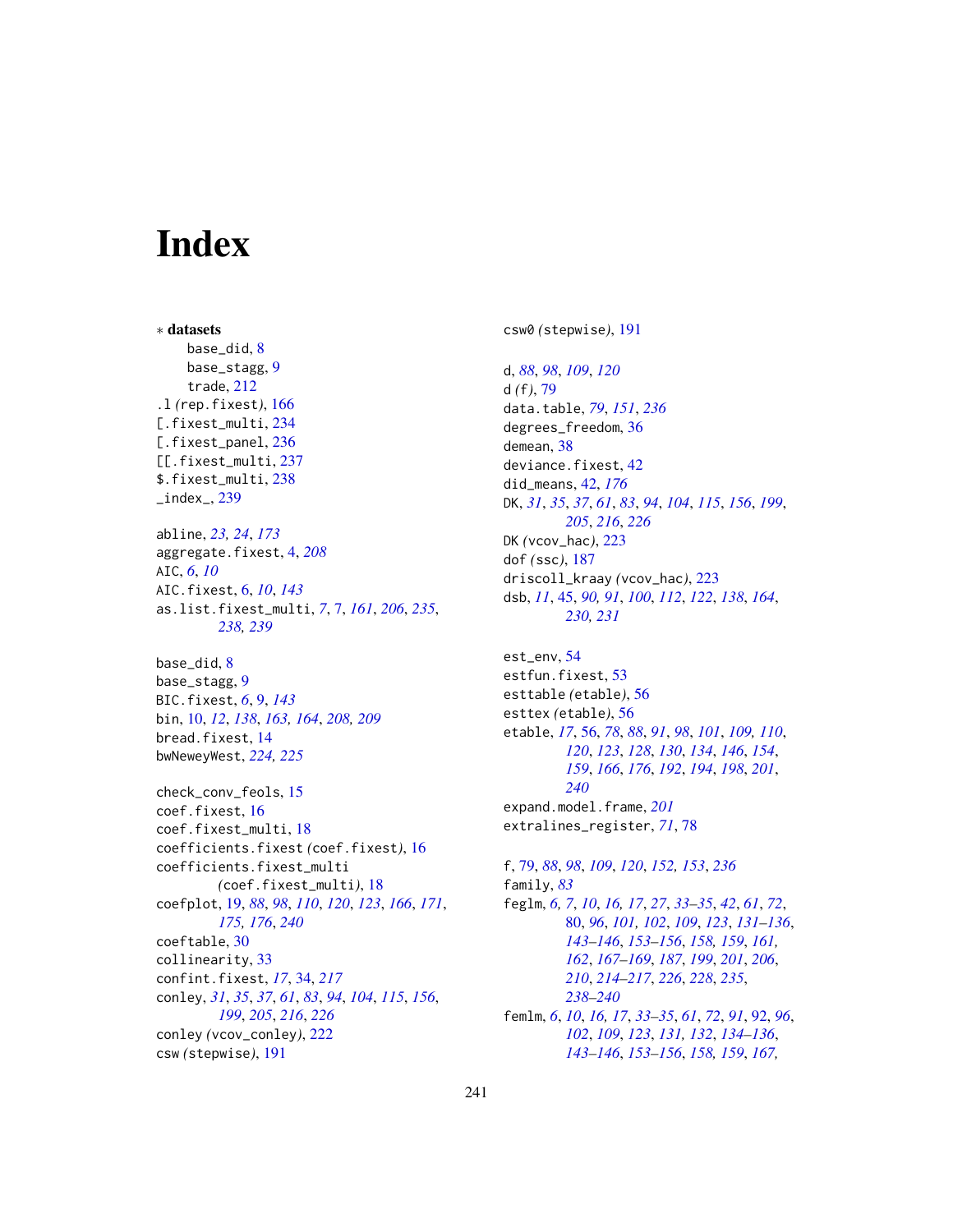*[168](#page-167-0)*, *[199](#page-198-0)*, *[201](#page-200-0)*, *[204](#page-203-1)*, *[210](#page-209-0)*, *[214–](#page-213-0)[217](#page-216-0)*, *[226](#page-225-0)*, *[240](#page-239-0)* fenegbin, *[7](#page-6-1)*, *[27](#page-26-0)*, *[42](#page-41-0)*, *[91](#page-90-0)*, *[109](#page-108-0)*, *[123](#page-122-0)*, *[136](#page-135-0)*, *[161](#page-160-1)*, *[187](#page-186-1)*, *[206](#page-205-0)*, *[228](#page-227-0)*, *[235](#page-234-0)*, *[238–](#page-237-0)[240](#page-239-0)* fenegbin *(*femlm*)*, [92](#page-91-2) feNmlm, *[7](#page-6-1)*, *[42](#page-41-0)*, *[91](#page-90-0)*, *[101](#page-100-0)*, [102,](#page-101-1) *[123](#page-122-0)*, *[136](#page-135-0)*, *[161](#page-160-1)*, *[187](#page-186-1)*, *[206](#page-205-0)*, *[228](#page-227-0)*, *[235](#page-234-0)*, *[238–](#page-237-0)[240](#page-239-0)* feols, *[6,](#page-5-0) [7](#page-6-1)*, *[10](#page-9-0)*, *[14](#page-13-0)[–17](#page-16-0)*, *[22](#page-21-0)*, *[27](#page-26-0)*, *[31](#page-30-0)*, *[33–](#page-32-0)[35](#page-34-0)*, *[38](#page-37-0)*, *[42](#page-41-0)*, *[53](#page-52-0)*, *[61](#page-60-0)*, *[72](#page-71-0)*, *[80](#page-79-2)*, *[84](#page-83-0)*, *[86](#page-85-0)*, *[91](#page-90-0)*, *[95](#page-94-0)*, *[101](#page-100-0)*, *[105](#page-104-0)*, *[109](#page-108-0)*, [113,](#page-112-1) *[116](#page-115-0)*, *[131–](#page-130-0)[136](#page-135-0)*, *[138](#page-137-0)*, *[142](#page-141-0)[–146](#page-145-0)*, *[152–](#page-151-0)[156](#page-155-0)*, *[158,](#page-157-0) [159](#page-158-0)*, *[161,](#page-160-1) [162](#page-161-0)*, *[167,](#page-166-1) [168](#page-167-0)*, *[177](#page-176-0)*, *[187](#page-186-1)*, *[199](#page-198-0)*, *[201](#page-200-0)*, *[206](#page-205-0)*, *[210](#page-209-0)*, *[213–](#page-212-0)[217](#page-216-0)*, *[226](#page-225-0)*, *[228](#page-227-0)*, *[235](#page-234-0)*, *[237](#page-236-0)[–240](#page-239-0)* fepois, *[7](#page-6-1)*, *[27](#page-26-0)*, *[42](#page-41-0)*, *[101](#page-100-0)*, *[109](#page-108-0)*, *[123](#page-122-0)*, *[153](#page-152-0)*, *[161](#page-160-1)*, *[187](#page-186-1)*, *[206](#page-205-0)*, *[228](#page-227-0)*, *[235](#page-234-0)*, *[238–](#page-237-0)[240](#page-239-0)* fepois *(*feglm*)*, [80](#page-79-2) fitstat, *[62](#page-61-0)*, *[71](#page-70-0)*, *[78](#page-77-0)*, *[86](#page-85-0)*, *[96](#page-95-0)*, *[108](#page-107-0)*, *[118](#page-117-0)*, [126,](#page-125-0) *[129](#page-128-0)*, *[158](#page-157-0)*, *[160](#page-159-0)* fitstat\_register, *[127](#page-126-0)*, [129](#page-128-0) fitted.fixest, [131,](#page-130-0) *[168](#page-167-0)* fitted.values.fixest *(*fitted.fixest*)*, [131](#page-130-0) fixef.fixest, *[17](#page-16-0)*, *[72](#page-71-0)*, *[88](#page-87-0)*, *[91](#page-90-0)*, *[98](#page-97-0)*, *[101](#page-100-0)*, *[109](#page-108-0)*, *[119](#page-118-0)*, *[123](#page-122-0)*, *[132](#page-131-0)*, [133,](#page-132-1) *[134](#page-133-0)*, *[146](#page-145-0)*, *[153,](#page-152-0) [154](#page-153-0)*, *[156](#page-155-0)*, *[159](#page-158-0)*, *[168](#page-167-0)*, *[188](#page-187-0)*, *[201](#page-200-0)*, *[203,](#page-202-0) [204](#page-203-1)*, *[215](#page-214-1)*, *[217](#page-216-0)* fixest *(*\_index\_*)*, [239](#page-238-0) fixest-package *(*\_index\_*)*, [239](#page-238-0) fixest\_startup\_msg, [134](#page-133-0) formula.fixest, [135,](#page-134-0) *[145](#page-144-0)*

gc, *[86](#page-85-0)*, *[96](#page-95-0)*, *[107](#page-106-0)*, *[117](#page-116-0)*, *[178](#page-177-0)* genD, *[106](#page-105-0)* getFixest\_coefplot *(*setFixest\_coefplot*)*, [171](#page-170-0) getFixest\_dict *(*setFixest\_dict*)*, [176](#page-175-0) getFixest\_estimation *(*setFixest\_estimation*)*, [177](#page-176-0) getFixest\_etable *(*etable*)*, [56](#page-55-1) getFixest\_fml *(*setFixest\_fml*)*, [179](#page-178-1)

getFixest\_notes *(*setFixest\_notes*)*, [183](#page-182-0) getFixest\_nthreads *(*setFixest\_nthreads*)*, [184](#page-183-1) getFixest\_print *(*print.fixest*)*, [158](#page-157-0) getFixest\_ssc *(*ssc*)*, [187](#page-186-1) getFixest\_vcov *(*setFixest\_vcov*)*, [185](#page-184-0)

hatvalues.fixest, [136](#page-135-0)

i, *[4](#page-3-0)*, *[19](#page-18-1)*, *[26](#page-25-0)*, *[65](#page-64-0)*, *[89](#page-88-0)*, *[98](#page-97-0)*, *[110](#page-109-0)*, *[120](#page-119-0)*, [137,](#page-136-0) *[193](#page-192-0)*, *[197](#page-196-0)* iplot, *[138](#page-137-0)* iplot *(*coefplot*)*, [19](#page-18-1)

jacobian, *[106](#page-105-0)*

l, *[88](#page-87-0)*, *[98](#page-97-0)*, *[109](#page-108-0)*, *[120](#page-119-0)*, *[152,](#page-151-0) [153](#page-152-0)*, *[236](#page-235-0)* l *(*f*)*, [79](#page-78-2) lag.formula, [140](#page-139-0) lag\_fml *(*lag.formula*)*, [140](#page-139-0) lines, *[24](#page-23-0)*, *[173](#page-172-0)* log\_etable *(*etable*)*, [56](#page-55-1) logLik.fixest, *[6](#page-5-0)*, *[10](#page-9-0)*, [143](#page-142-0)

model.matrix.fixest, *[136](#page-135-0)*, [144](#page-143-0)

n\_unik, [147](#page-146-0) newey\_west *(*vcov\_hac*)*, [223](#page-222-2) nlminb, *[106](#page-105-0)* nobs.fixest, *[6](#page-5-0)*, [146](#page-145-0) NW, *[31](#page-30-0)*, *[35](#page-34-0)*, *[37](#page-36-0)*, *[61](#page-60-0)*, *[83](#page-82-0)*, *[94](#page-93-0)*, *[104](#page-103-0)*, *[115](#page-114-0)*, *[156](#page-155-0)*, *[199](#page-198-0)*, *[205](#page-204-0)*, *[216](#page-215-0)*, *[226](#page-225-0)* NW *(*vcov\_hac*)*, [223](#page-222-2)

obs, [150](#page-149-0) osize, [151](#page-150-1)

panel, *[79,](#page-78-2) [80](#page-79-2)*, *[88](#page-87-0)*, *[98](#page-97-0)*, *[109](#page-108-0)*, *[120](#page-119-0)*, *[142](#page-141-0)*, [151,](#page-150-1) *[213](#page-212-0)*, *[236,](#page-235-0) [237](#page-236-0)* plot.fixest.fixef, *[134](#page-133-0)*, [153,](#page-152-0) *[204](#page-203-1)* polygon, *[24](#page-23-0)*, *[173](#page-172-0)* predict.fixest, *[132](#page-131-0)*, [155,](#page-154-1) *[168](#page-167-0)*, *[215](#page-214-1)*, *[217](#page-216-0)* print.etable\_df *(*etable*)*, [56](#page-55-1) print.etable\_tex *(*etable*)*, [56](#page-55-1) print.fixest, [158](#page-157-0) print.fixest\_fitstat, *[130](#page-129-0)*, [160](#page-159-0) print.fixest\_multi, *[7](#page-6-1)*, *[161](#page-160-1)*, [161,](#page-160-1) *[206](#page-205-0)*, *[235](#page-234-0)*, *[238,](#page-237-0) [239](#page-238-0)* print.list\_n\_unik *(*n\_unik*)*, [147](#page-146-0) print.osize *(*osize*)*, [151](#page-150-1) print.vec\_n\_unik *(*n\_unik*)*, [147](#page-146-0) pvalue *(*coeftable*)*, [30](#page-29-0)

r2, *[62](#page-61-0)*, *[128](#page-127-0)*, [162](#page-161-0) ref, *[12](#page-11-0)*, [163,](#page-162-0) *[164](#page-163-0)* regex, *[16](#page-15-0)[–18](#page-17-0)*, *[22,](#page-21-0) [23](#page-22-0)*, *[31](#page-30-0)*, *[63](#page-62-0)*, *[172](#page-171-0)*, *[226](#page-225-0)* rep.fixest, [166](#page-165-0) rep.fixest\_list *(*rep.fixest*)*, [166](#page-165-0) resid.fixest, *[86](#page-85-0)*, *[96](#page-95-0)*, *[108](#page-107-0)*, *[118](#page-117-0)*, *[132](#page-131-0)*, [167,](#page-166-1) *[217](#page-216-0)* resid.fixest\_multi, [169](#page-168-0)